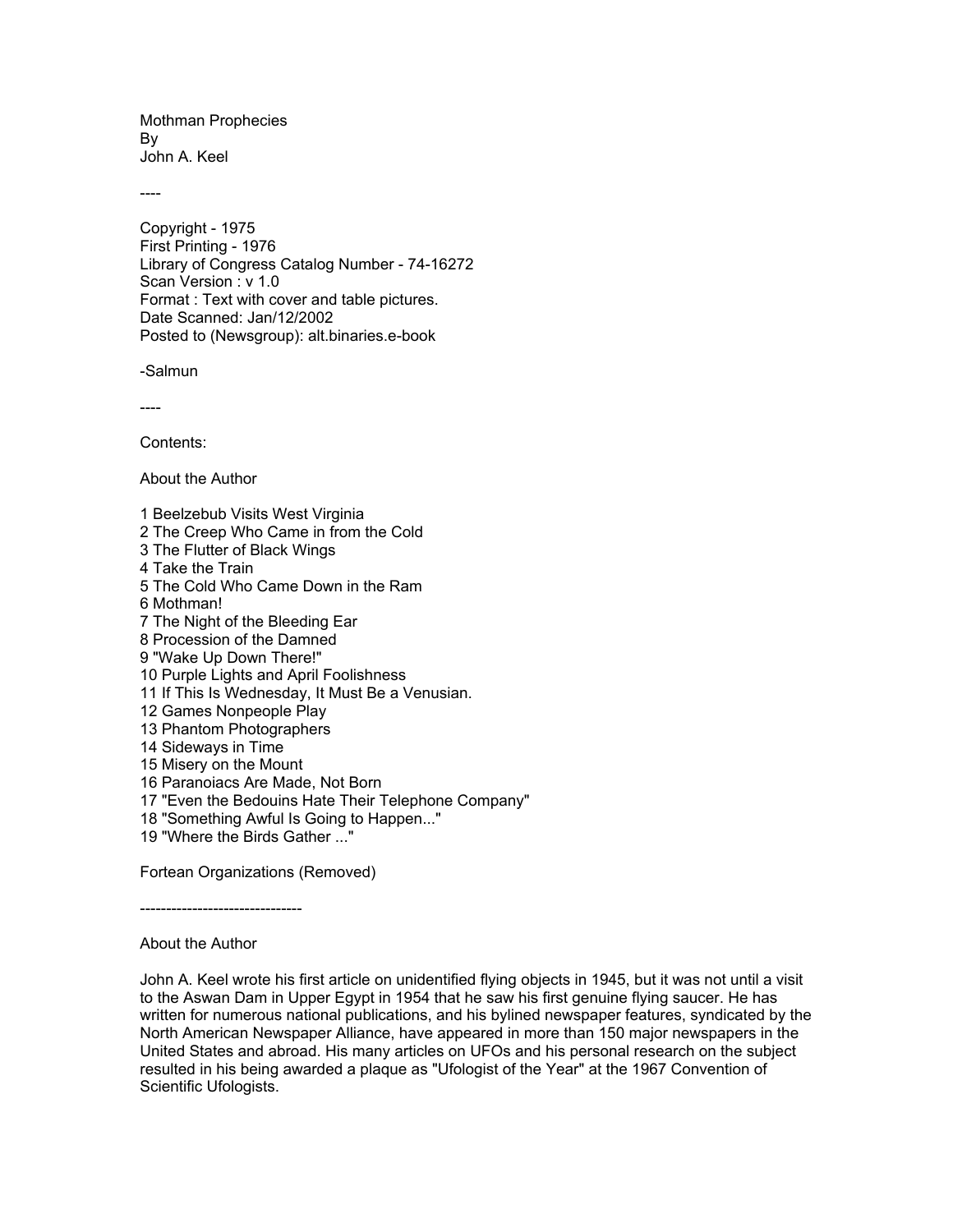-------------------------------

## 1 - Beelzebub Visits West Virginia

Fingers of lightning tore holes in the black skies as an angry cloudburst drenched the surrealistic landscape. It was 3 A.M. on a cold, wet morning in late November 1967. and the little houses scattered along the dirt road winding through the hills of West Virginia were all dark. Some seemed unoccupied and in the final stages of decay. Others were unpainted, neglected, forlorn. The whole setting was like the opening scene of a Grade B horror film from the 1930s.

Along the road there came a stranger in a land where strangers were rare and suspect. He walked up to the door of a crumbling farmhouse and hammered. After a long moment a light blinked on somewhere in the house and a young woman appeared, drawing a cheap mail-order bathrobe tightly about her. She opened the door a crack and her sleep-swollen face winced with fear as she stared at the apparition on her doorstep. He was over six feet tall and dressed entirely in black. He wore a black suit, black tie, black hat, and black overcoat, with impractical black dress shoes covered with mud. His face, barely visible in the darkness, sported a neatly trimmed mustache and goatee. The flashes of lightning behind him added an eerie effect.

"May I use your phone?" He asked in a deep baritone, his voice lacking the familiar West Virginia accent. The girl gulped silently and backed away.

"My husband ..." She mumbled. "Talk to my husband."

She closed the door quickly and backed away into the darkness. Minutes passed. Then she returned accompanied by a rugged young man hastily buckling his trousers in place. He, too, turned pale at the sight of the stranger.

"We ain't got a phone here," he grunted through the crack in the door just before he slammed it. The couple retreated murmuring to themselves and the tall stranger faded into the night.

Beards were a very rare sight in West Virginia in 1967. Men in formal suits and ties were even rarer in those back hills of the Ohio valley. And bearded, black-garbed strangers on foot in the rain had never been seen there before.

In the days that followed the young couple told their friends about the apparition. Obviously, they concluded, he had been a fearful omen of some sort. Perhaps he had been the devil himself!

Three weeks later these two people were dead, among the victims of the worst tragedy ever to strike that section of West Virginia. They were driving across the Silver Bridge. which spanned the Ohio River, when it suddenly collapsed.

Their friends remembered. They remembered the story of the bearded stranger in the night. It had, indeed, been a sinister omen. One that confirmed their religious beliefs and superstitions. So a new legend was born. Beelzebub had visited West Virginia on the eve of a terrible tragedy.

II.

Being a dedicated nonconformist is not easy these days. I grew my beard in 1966 while loafing for a week op the farm of my friend, zoologist Ivan T. Sanderson. I kept it until 1968 when hair became popular and half the young men hi America suddenly began burying their identities in a great sea of facial hair. In those more innocent days only artists, writers, and college professors could get away with beards. People even seemed to expect it of us. Perhaps if crew cuts ever come back and beards disappear I will regrow my own. But today it would be sprinkled with gray. Too much gray, probably. Likewise, long hair was once the symbol of the super-intellectual, the property of concert violinists and Einstein-type mathematicians—the ultimate squares, really.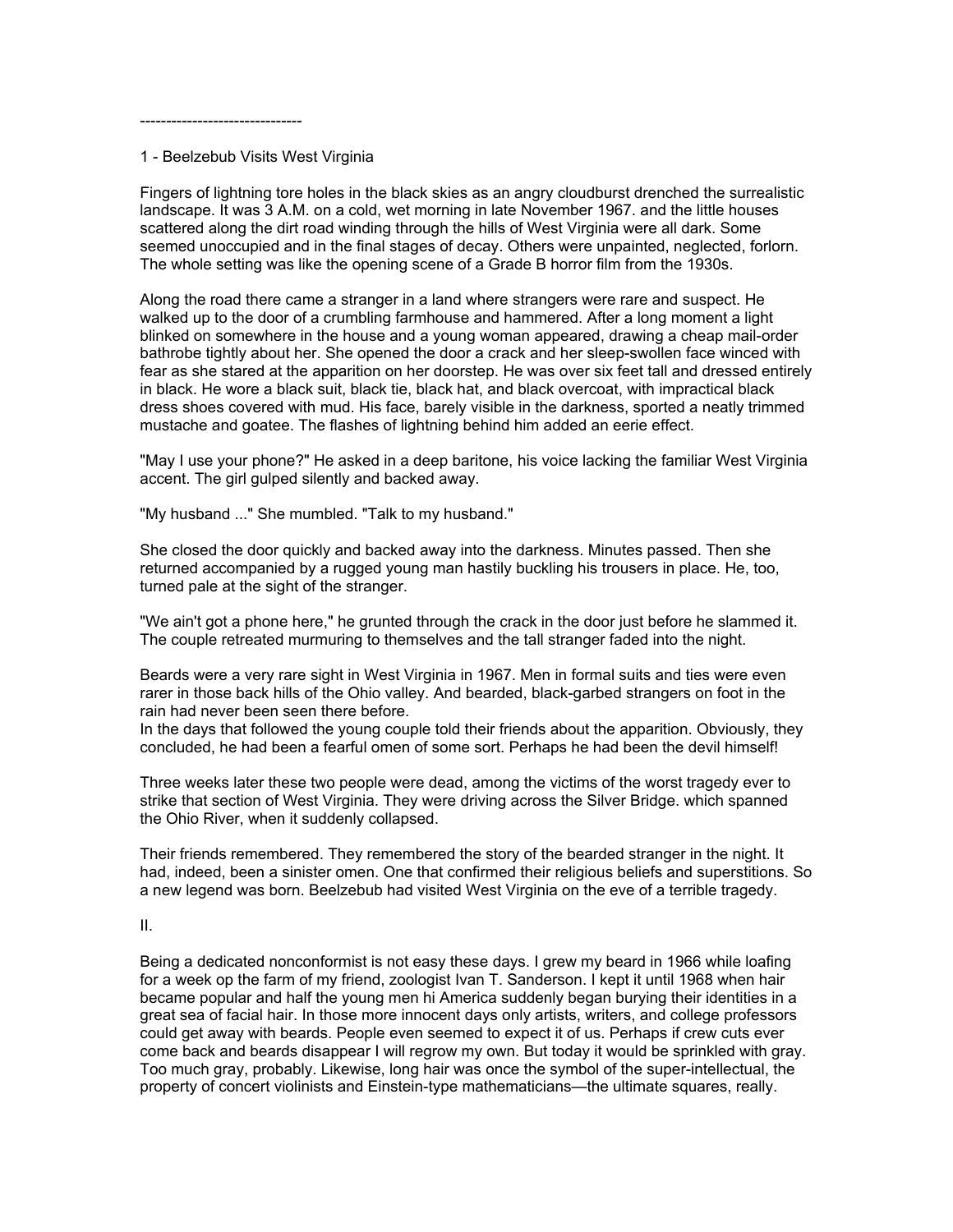I would prefer to believe that I did not look like the devil in my late beard. I certainly had no intention of launching new legends when my car ran off the road in West Virginia that November and I plodded from house to house searching for a telephone so I could call a tow truck. I had just come up from Atlanta, Georgia, where I had delivered a speech to a local UFO club. West Virginia was almost a second home to me in those days. I had visited the state five times, investigating a long series of very strange events, and had many friends there. One of them, Mrs. Mary Hyre, the star reporter of the Athens, Ohio, Messenger, was with me that night. We had been out talking to UFO witnesses, and earlier that evening we ourselves had watched, a very strange light in the sky. Since there was a heavy, low cloud layer it could not have been a star. It maneuvered over the hills, its brilliant glow very familiar to both of us for we both had seen many such lights in the Ohio valley that year.

Mrs. Hyre waited in the car while I trudged through the mud and ram. We had been trying to climb a slippery hill to a spot where we had seen many unusual things in the past. I found that the telephones in the houses closest to our location were not working, apparently knocked out by the storm. So I had to keep walking until I finally found a house with a working phone. The owner refused to open his door so we shouted back and forth. I gave him a phone number to call. He obliged and went back to bed. I never knew what he looked like.

My point, of course is that Beelzebub was not wandering along the back roads of West Virginia that night. It was just a very tired John Keel busy catching a whale of a cold. But from the view of the people who lived on that road, something very unusual had happened. They had never before been roused in the middle of the night by a tall bearded stranger in black. They knew nothing about me or the reasons for my presence so they were forced to speculate. Even speculation was difficult. They could only place me in the frame of reference they knew best—the religious. Bearded men in city dress simply did not turn up on isolated back roads in the middle of the night. In fact, they didn't even turn up on the main streets of Ohio valley towns in broad daylight! So a perfectly normal event (normal, that is, to me) was placed in an entirely different context by the witnesses. The final proof of my supernatural origin came three weeks later when two of the people I had awakened were killed in the bridge tragedy. Some future investigator of the paranormal may wander into those hills someday, talk with these people, and write a whole chapter of a learned book on demonology repeating this piece of folklore. Other scholars will pick up and repeat his story in their books and articles. The presence of the devil in West Virginia in November 1967 will become a historical fact, backed by the testimony of several witnesses.

Those of us who somewhat sheepishly spend our time chasing dinosaurs, sea serpents, and little green men in space suits are painfully aware that things often are not what they seem; that sincere eyewitnesses can—and do— grossly misinterpret what they have seen; that many extraordinary events can have disappointingly mundane explanations. For every report I have published in my articles and books, I have shelved maybe fifty others because they had a possible explanation, or because I detected problematical details in the witness's story, which cast doubt on the validity of a paranormal explanation. On the other hand, I have come across many events which seemed perfectly normal in one context but which were actually most unusual when compared with similar events. That is, some apparent coincidences cease to be coincidental when you realize they have been repeated again and again in many parts of the world. Collect enough of these coincidences together and you have a whole tapestry of the paranormal.

As we progress, you will see that many seemingly straightforward accounts of monster sightings and UFO landings can be explained by irritatingly complex medical and psychological theories. In some cases, the theories will seem more unbelievable than the original events. Please bear in mind that the summaries published here are backed by years of study and experience. I am no longer particularly interested in the manifestations of the phenomenon. I am pursuing the source of the phenomenon itself. To do this, I have objectively divorced myself from all the popular frames of reference. I am not concerned with beliefs but with the cosmic mechanism "which has generated and perpetuated those beliefs.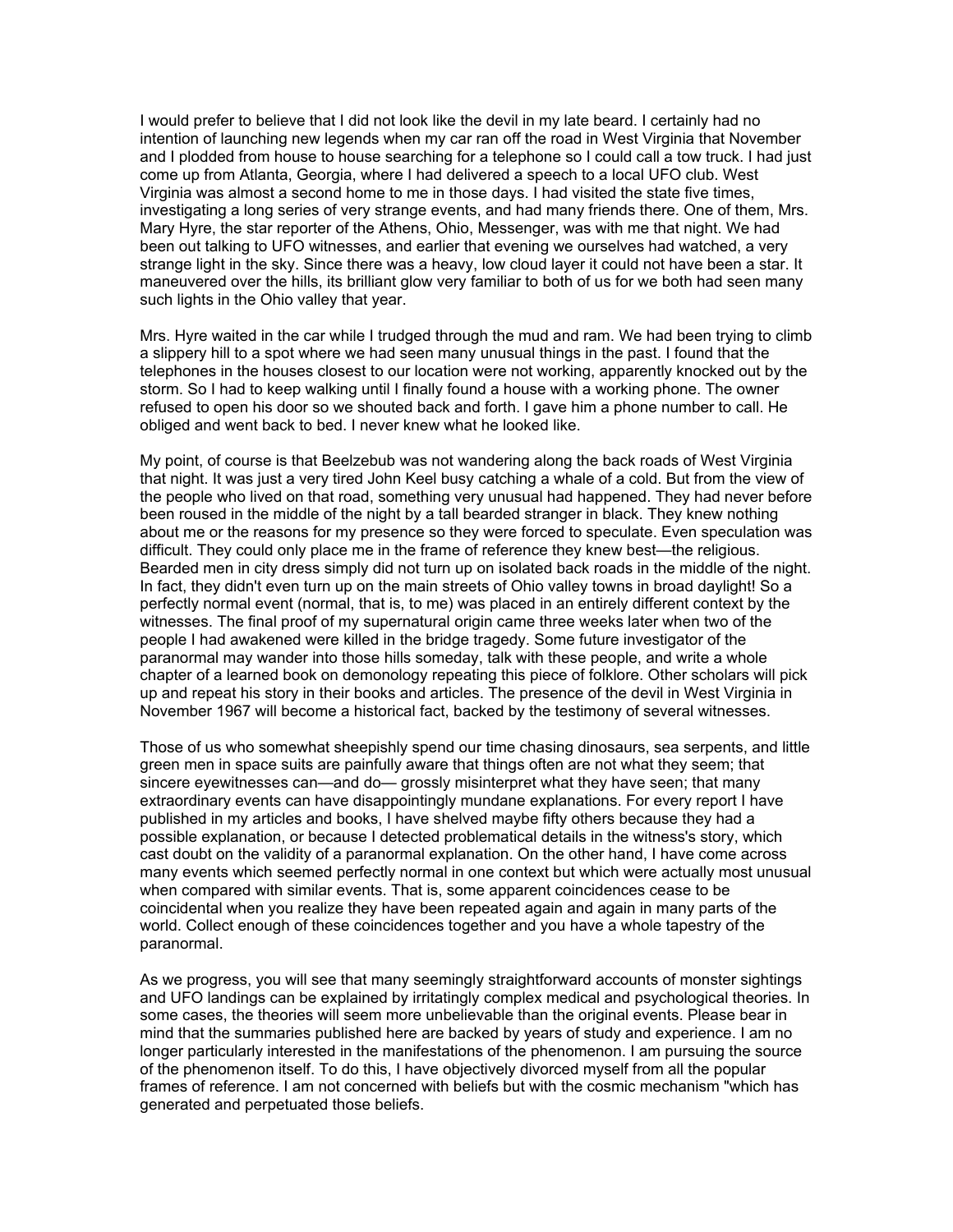There is an old house on a tree-lined street in New York's Greenwich Village which harbors a strange ghost. Hans Holzer and other ghost-chasers have included the house in their catalogs of haunted places. The phantom has been seen by several people in recent years. It is dressed hi, a long black cape and wears a wide-brimmed slouch hat pulled down over its eyes as it slinks from room to room. Self-styled parapsychologists have woven all kinds of fantasies around this apparition. Obviously a spy from the revolutionary war was caught and killed in the old house.

But wait. This ghost may not be a member of the restless dead at all. There were never any reports of hauntings there until about twenty years ago, after the house was vacated by a writer named Walter Gibson. He was, and is, an extraordinarily prolific author. For many years he churned out a full-length novel each month, and many of those novels were written in the house in Greenwich Village. All of them were centered around the spectacularly successful character Gibson created in the 1930s, that nemesis of evil known as The Shadow. If you have read any of The Shadow novels you know that he was fond of lurking in dark alleys dressed in a cape and broad-brimmed slouch hat.

Why would a Shadow-like apparition suddenly appear in an old house? Could it be some kind of residue from Walter Gibson's very powerful mind? We do know that some people can move objects, even bend spoons and keys, with the power of their minds alone. Mental telepathy is now a tested and verified phenomenon. And about 10 percent of the population have the ability to see above and beyond the narrow spectrum of visible light. They can see radiations and even objects invisible to the rest of us. A very large part of the UFO lore is, in fact, based upon the observations of such people. What seems normal to them seems abnormal, even ridiculous, to the rest of us. People who see ghosts or the wandering Shadow have these abilities. They are peering at forms that are always there, always present around us like radio waves, and when certain conditions exist they can see these things. The Tibetans believe that advanced human minds can manipulate these invisible energies into visible forms called tulpas, or thought projections. Did Walter Gibson's intense concentration on his Shadow novels inadvertently bring a tulpa into existence?

Readers of occult literature know there are innumerable cases of ghosts haunting a particular site year after year, century after century, carrying out the same mindless activities endlessly. Build a house on such a site and the ghost will leave locked doors ajar as it marches through to carry out its programed activity. Could these ghosts really be tulpas, residues of powerful minds like the phantom in the broad-brimmed hat?

Next, consider this. UFO activity is concentrated in the same areas year after year. In the Ohio valley, they show a penchant for the ancient Indian mounds which stand throughout the area. Could some UFOs be mere tulpas created by a long forgotten people and doomed forever to senseless maneuvers in the night skies?

There are archaeological sites in the Mississippi valley which have been dated to 8,000 years ago ... long before the Indians are supposed to have arrived. Some of the Indian mounds (there are hundreds of them scattered throughout North America) are laid out and constructed with the same kind of mathematical precision found in the pyramids of Egypt. While it is known that the Indians were still adding to some of the mounds in the south when the Europeans first arrived, other mounds seem to be considerably older. Some are built in the form of elephants. What did the builders use for a model? Others are in the shape of sea serpents. These forms can only be seen from the air. To plan and build such mountains of shaped earth required technical skills beyond the simple nomadic woods Indians.

Currently there is a revival in diffusionism, a popular scientific concept of the 1920s which asserted that many of the puzzling artifacts and ancient constructions found throughout the world were the products of a single worldwide culture. The cult of believers in Atlantis were the principal

#### III.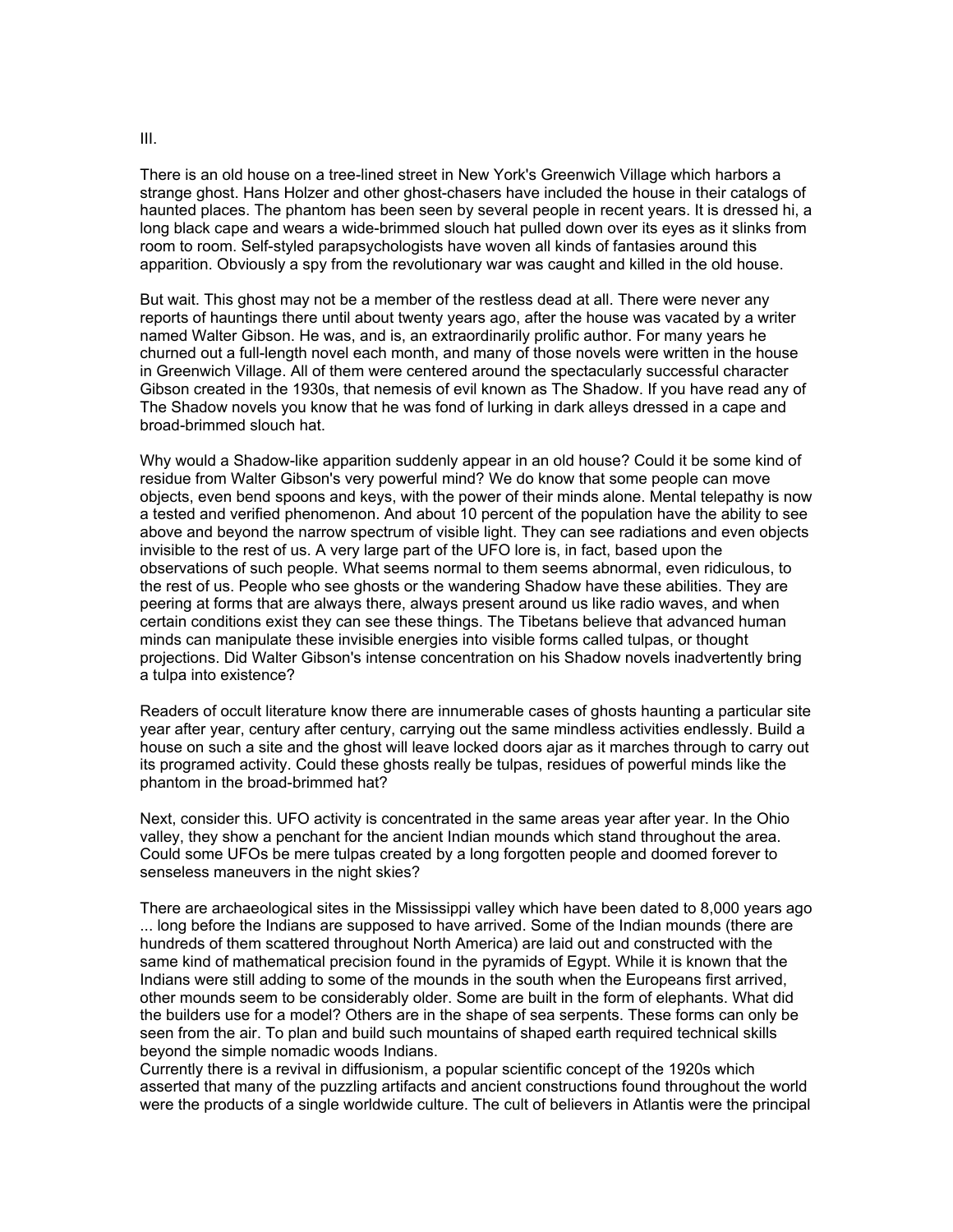advocates of this idea, so sober scientists naturally turned away from it for a theory that is almost impossible to support. This was the notion that many inventions and ideas simply occurred simultaneously to widespread, isolated cultures.

The flying saucer entities have allegedly contacted many people in almost every country and have immodestly claimed credit for everything from the building of the pyramids to the sinking of Atlantis. Erich Von Daniken, a Swiss author, has popularized the concept that members of an extraterrestrial civilization did contact early earthlings, basing his theories on expansive misinterpretations—and in several instances, deliberate misrepresentations—of archaeological curiosities. Von Daniken seems to be totally ignorant of the work of European scholars such as Brinsley Trench, Paul Misraki, and W. Raymond Drake, who have examined the same curiosities very carefully in the past ten years and developed elaborate philosophical hypotheses about the intrusion and effect of alien beings on mankind since the beginning. Their concepts are wider in scope and significance, and far better documented than Von Daniken'® simplistic efforts.

That unidentified flying objects have been present since the dawn of man is an undeniable fact. They are not only described repeatedly in the Bible, but were also the subject of cave paintings made thousands of years before the Bible was written. And a strange procession of weird entities and frightening creatures have been with us just as long. When you review the ancient references you are obliged to conclude that the presence of these objects and beings is a normal condition for this planet. These things, these other intelligences or OINTs as Ivan Sanderson labeled them, either reside here but somehow remain concealed from us, or they do not exist at all and are actually special aberrations of the human mind—tulpas, hallucinations, psychological constructs, momentary materializations of energy from that dimension beyond the reach of our senses and even beyond the reaches of our scientific instruments. They are not from outer space. There is no need for them to be. They have always been here. Perhaps they were here long before we started bashing each other over the head with clubs. If so, they will undoubtedly still be here long after we have incinerated our cities, polluted all the waters, and rendered the very atmosphere unbreathable. Of course, their lives—if they have lives in the usual sense—will be much duller after we have gone. But if they wait around long enough another form of so-called intelligent life will crawl out from under a rock and they can begin their games again.

# IV.

Back in the 1920s, Charles Fort, the first writer to explore inexplicable events, observed you can measure a circle by beginning anywhere. Paranormal phenomena are so widespread, so diversified, and so sporadic yet so persistent that separating and studying any single element is not only a waste of time but also will automatically lead to the development of belief. Once you have established a belief, the phenomenon adjusts its manifestations to support that belief and thereby escalate it. If you believe in the devil he will surely come striding down your road one rainy night and ask to use your phone. If you believe that flying saucers are astronauts from another planet they will begin landing and collecting rocks from your garden.

Many—most—of the manifestations accompanying the UFO phenomenon simply did not fit into the enthusiasts3 concept of how a superior intelligence from another galaxy would behave. So the flying saucer clubs carefully ignored, even suppressed, the details of those manifestations for many years. When a black-suited man in a Cadillac turned up, he couldn't possibly be one of the endearing space people so he had to be a rotten, sneaky government agent. It was inconceivable to the hardcore UFO believers that the flying saucers would be a permanent part of our environment and that these men in black were residents of this planet associated with the UFOs.

But this is a fact; the "truth" the UFO fans have sought for so long. And as Daniel Webster put it, "There is nothing so powerful as truth, and often nothing so strange."

You can't learn the truth by chasing UFOs helter-skelter through the skies in planes. The air forces of several governments tried that for years. It is vain to hire astronomers. They are not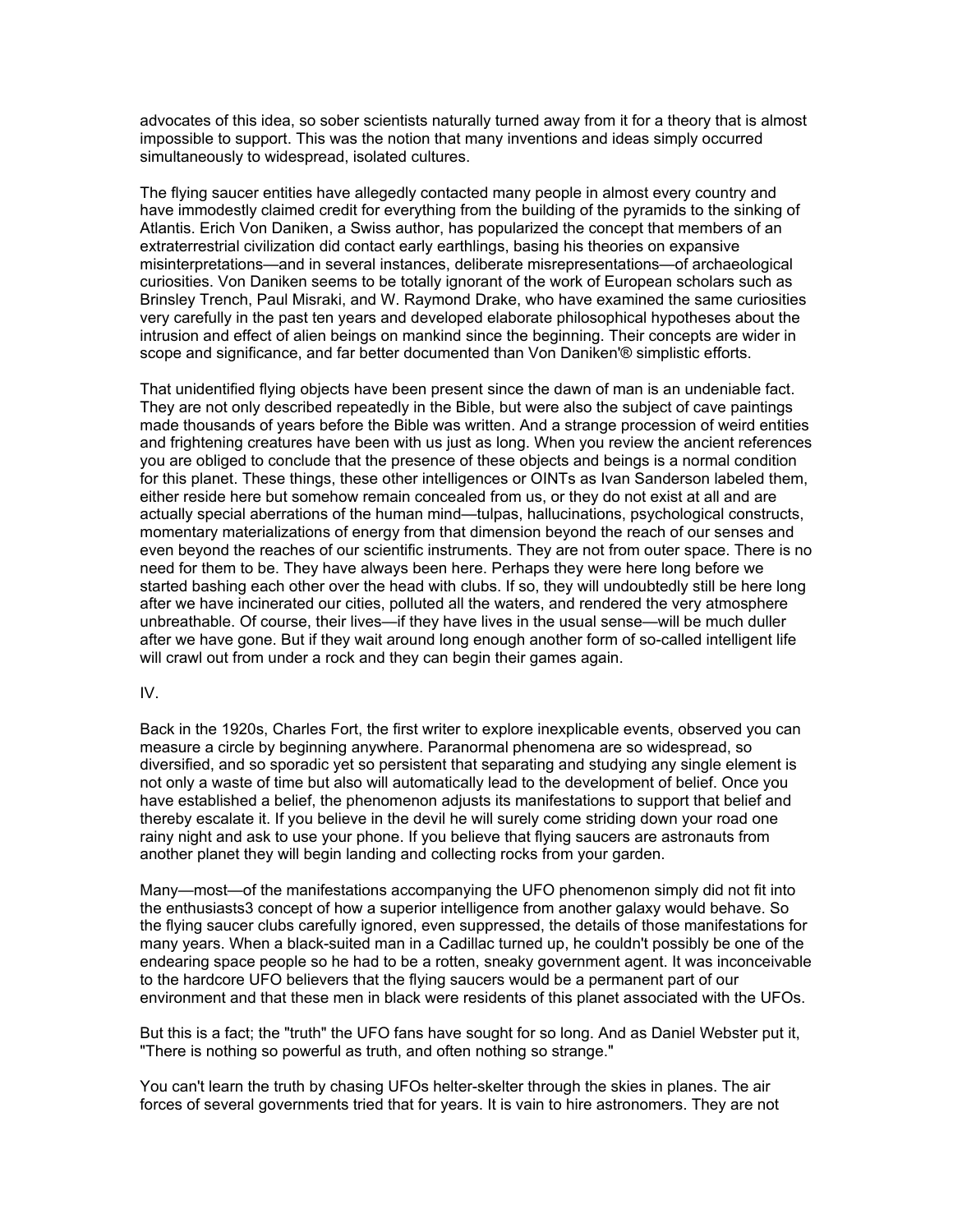trained in the kind of disciplines needed to investigate earthly phenomena, or even to interview earthly witnesses. Interviewing is an advanced art, the province of journalists and psychologists. One does not hire a parachutist to go spelunking in a cave or a balloonist to go diving for treasure. If you need a brain surgeon you don't hire a horticulturist who has spent his life trimming plants. Yet this is the approach our government has taken to the UFO phenomenon.

I realized the folly of trying to measure the circle from some distant point, so I picked a microcosm on the edge of the circle—a place where many strange manifestations were occurring simultaneously. And I hit the jackpot immediately, rather like the opening of an old Max Schulman novel: "Bang! Bang! Bang! Bang! Four shots ripped into my groin and I was off on the greatest adventure of my life."

-------------------------------

2 - The Creep Who Came in from the Cold

I.

Friday, December 22, 1967, was bitter cold and the frayed Christmas decorations strung across the main street of the little West Virginia town of Point Pleasant seemed to hang limply, sadly, as if to match the grim, ashen faces of the townspeople who shuffled about their business, their eyes averted from the gaping hole where the Silver Bridge had stood only a week before. Now the seven-hundred-foot span was gone. Clusters of workmen, police officers, and assorted officials stood along the banks of the Ohio, watching silently as divers continued to bob into the black waters. Occasionally ropes would jerk and a bloated, whitened body would be hauled to the surface. It was not going to be a merry Christmas in Point Pleasant.

A few yards from the place where the bridge had been, Mrs. Mary Hyre sat in her office revising a list of the missing and the known dead. A stout woman in her early fifties, her normally cheerful, alert face was blurred with fatigue. She had had almost no sleep in the past seven days. After twenty years as the local stringer for the Messenger, recording all the births, marriages, and deaths in the little town, Mrs. Hyre suddenly found herself at the center of the universe. Camera teams from as far away as New York were perched outside her door. The swarms of newsmen who had descended on Point Pleasant to record the tragedy had quickly learned what everyone in the Ohio valley already knew. If you wanted to find out anything about the area and its people, the quickest way to do it was to "ask Mary Hyre."

For seven days now her office had been filled with strangers, relatives of the missing, and weary rescue workers. So she hardly looked up that afternoon when two men entered. They seemed almost like twins, she recalled later. Both were short and wore black overcoats. Their complexions were dark, somewhat Oriental, she thought.

"We hear there's been a lot of flying saucer activity around here," one of them remarked. She was taken aback. The bridge disaster had dominated everyone's thoughts for the last week. Flying saucers were the furthest thing from her mind at that moment.

"We have had quite a few sightings here," she responded, turning hi her chair to pull open a filing cabinet. She hauled out a bulging folder filled with clippings of sighting reports and handed it to one of the men.

He flipped it open, gave the pile of clippings a cursory glance, and handed it back.

"Has anyone told you not to publish these reports?"

She shook her head as she shoved the folder back into the drawer.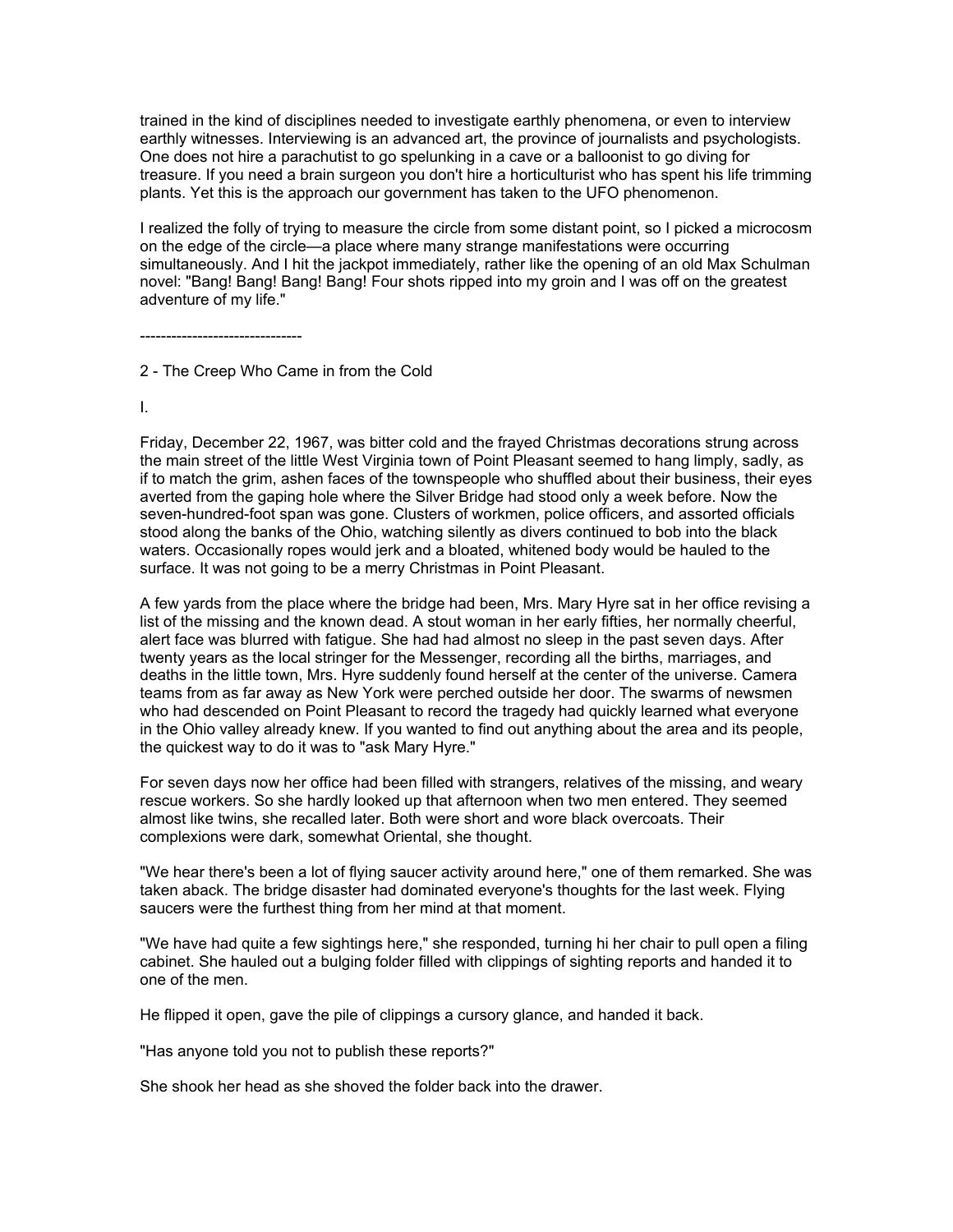"What would you do if someone did order you to stop writing about flying saucers?"

"I'd tell them to go to hell," she smiled wanly.

The two men glanced at each other.. She went back to her lists and when she looked up again they were gone.

II.

Later that same afternoon another stranger walked into Mrs. Hyre's office. He was slightly built, about five feet seven inches tall, with black, piercing eyes and unruly black hair, as if he had had a brush cut and it was just growing back in. His complexion was even darker than that of the two previous visitors and he looked like a Korean or Oriental of some kind. His hands were especially unusual, she thought, with unduly long, tapering fingers. He wore a cheap-looking, ill-fitting black suit, slightly out of fashion, and his tie was knotted in an odd old-fashioned way. Strangely, he was not wearing an overcoat despite the fierce cold outside.

"My name is Jack Brown," he announced in a hesitant manner. "I'm a UFO researcher." "Oh," Mary pushed aside the pile of papers on her desk and studied him. The day was ending and she was ready to go home and try to get some sleep at last.

After a brief, almost incoherent struggle to discuss UFO sightings Brown stammered, "What would—what would you do—if someone ordered—ordered you to stop? To stop printing UFO stories?"

"Say, are you with those two men who were here earlier?" she asked, surprised to hear the same weird question twice in one day.

"No. No—I'm alone. I'm a friend of Gray—Gray Barker."

Gray Barker of Clarksburg was West Virginia's best-known UFO investigator. He had published a number of books on the subject and was a frequent visitor to Point Pleasant.

"Do you know John Keel?"

His face tightened. "I—I used to think—think the world of K—K—Keel. Then a few minutes ago I bought a—a magazine. He has an article in it. He says he's seen UFOs himself. He's—he's a liar."

"I know he's seen things," Mary flared. "I've been with him when he saw them!"

Brown smiled weakly at the success of his simple gambit.

"Could you—take me out—t—t—take me where you— you and K—K—Keel saw—saw things?"

"I'm not going to do anything except go home to bed," Mary declared flatly. "Is K—K—Keel in P— P-Point Pleasant?" "No. He lives in New York." "I-I think he m-m-makes up all these stories." "Look, I can give you the names of some of the people here who have seen things," Mary said wearily. "You can talk to them and decide for yourself. But I just can't escort you around."

"I'm a friend of G—G—Gray Barker," he repeated lamely.

Outside the office a massive crane creaked and rumbled, dragging a huge hunk of twisted steel out of the river.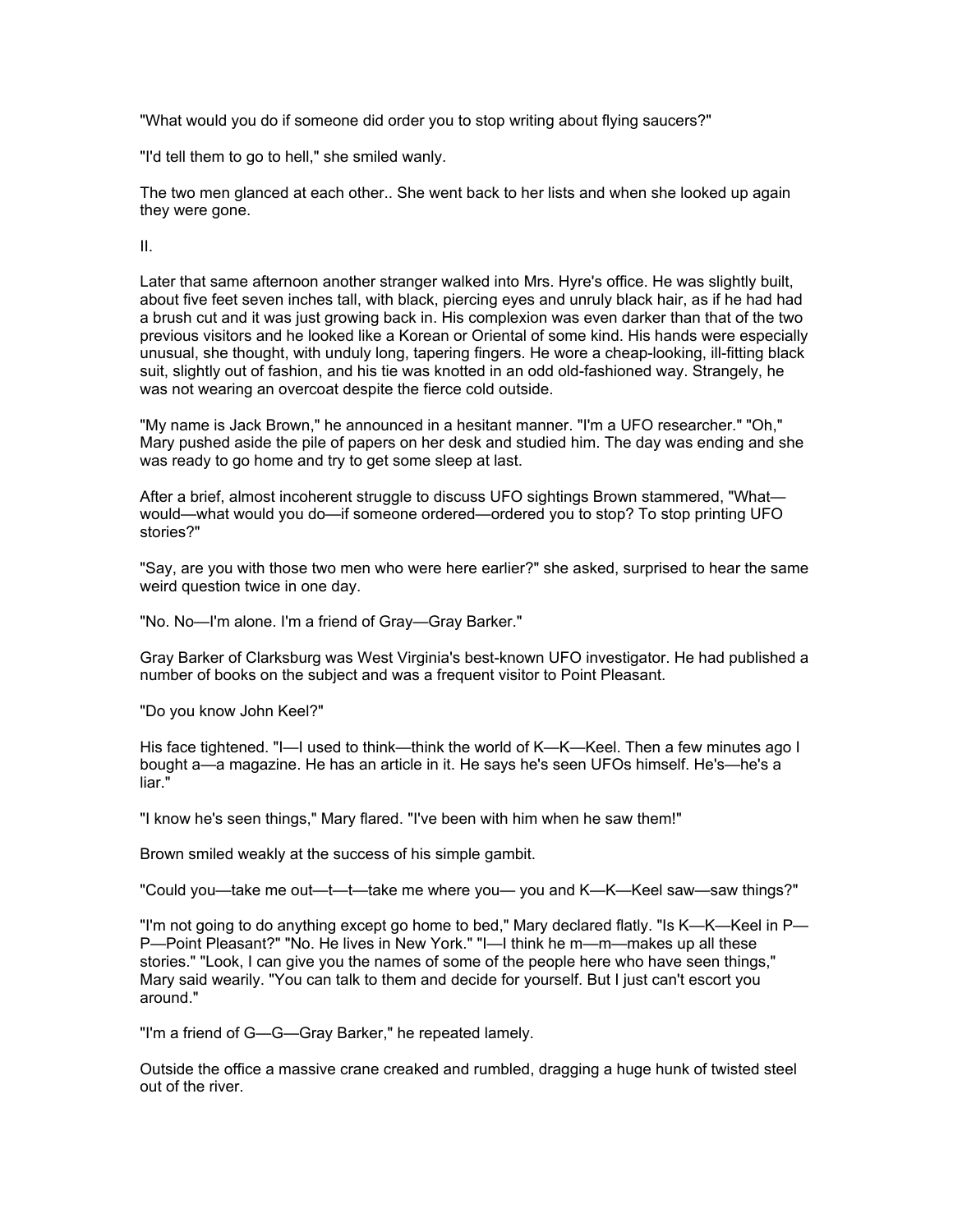III.

On April 22, 1897, an oblong machine with wings and lights "which appeared much brighter than electric lights" dropped out of the sky and landed on the farm near Rock-land, Texas, owned by John M. Barclay. Barclay grabbed his rifle and headed for the machine. He was met by an ordinary-looking man who handed him a ten-dollar bill and asked him to buy some oil and tools for the aircraft.

"Who are you?" Barclay asked.

"Never mind about my name; call it Smith," the man answered.

The UFO lore is populated with mysterious visitors claiming inordinately common names like Smith, Jones, Kelly, Allen, and Brown. In 1897, they often claimed to come from known villages and cities and were even able to name prominent citizens in those places. But when reporters checked, they could find no record of the visitors and the named citizens disavowed any knowledge of them.

One of the proved hoaxes of 1897 (there were many hoaxes, largely the work of mischievous newspapermen) concerned an object which is supposed to have crashed into Judge Proctor's windmill in Aurora, Texas. The remains of a tiny pilot were supposedly found in the wreckage and buried in the local cemetery by the townspeople. The story was published in the Dallas Evening News. From time to tune, Aurora was visited by self-styled investigators who sifted the dirt on the old Proctor farm and marched through the cemetery reading tombstones, always without finding anything.

The story was revived in 1972, and in 1973 a man identifying himself as Frank N. Kelley of Corpus Christi arrived in Aurora. He said he was a treasure hunter of long experience. He set to work with his metal detectors and instruments and quickly unearthed several fragments of metal near the windmill site. They appeared to be something like the skin of modern aircraft, he announced. He kept some of the pieces and turned the rest over to a reporter named Bill Case. Analysis showed the pieces were 98 percent aluminum.

Kelley's alleged discovery created a stampede to Aurora. UFO investigators descended from as far away as Illinois and battled for permission to dig up graves in the cemetery. The story received wide play in the national press in the summer of 1973.

"When efforts were made to find Frank Kelley in Corpus Christi it was found that he had given a phony address and phone number, and that no one in treasure-hunting circles have ever heard of him. Mr. Kelley was apparently another one of the impressive but elusive hoaxsters who haunt the UFO field. The joke was pointless, expensive, and, sadly, very successful.

# IV.

The moment I met Mrs. Hyre's niece Connie Carpenter in 1966, I knew she was telling the truth because her eyes were reddened, watery, and almost swollen shut. I had seen these symptoms many times in my treks around the country investigating UFO reports. Witnesses who were unlucky enough to have a close encounter with an unidentified flying object, usually a dazzlingly brilliant aerial light, are exposed to actinic rays ... ultraviolet rays ... which can cause "eyeburn," medically known as klieg conjunctivitis. These are the same kind of rays that tan your hide at the beach. If you lie in the bright sun without protecting your eyes you can get conjunctivitis. Whatever they are, UFOs radiate intense actinic rays. There are now thousands of cases in which the witnesses suffered eye-burns and temporary eye damage ... even temporary blindness ... after viewing a strange flying light in the night sky.

One of the most extreme cases of UFO blindness occurred on the night of Wednesday, October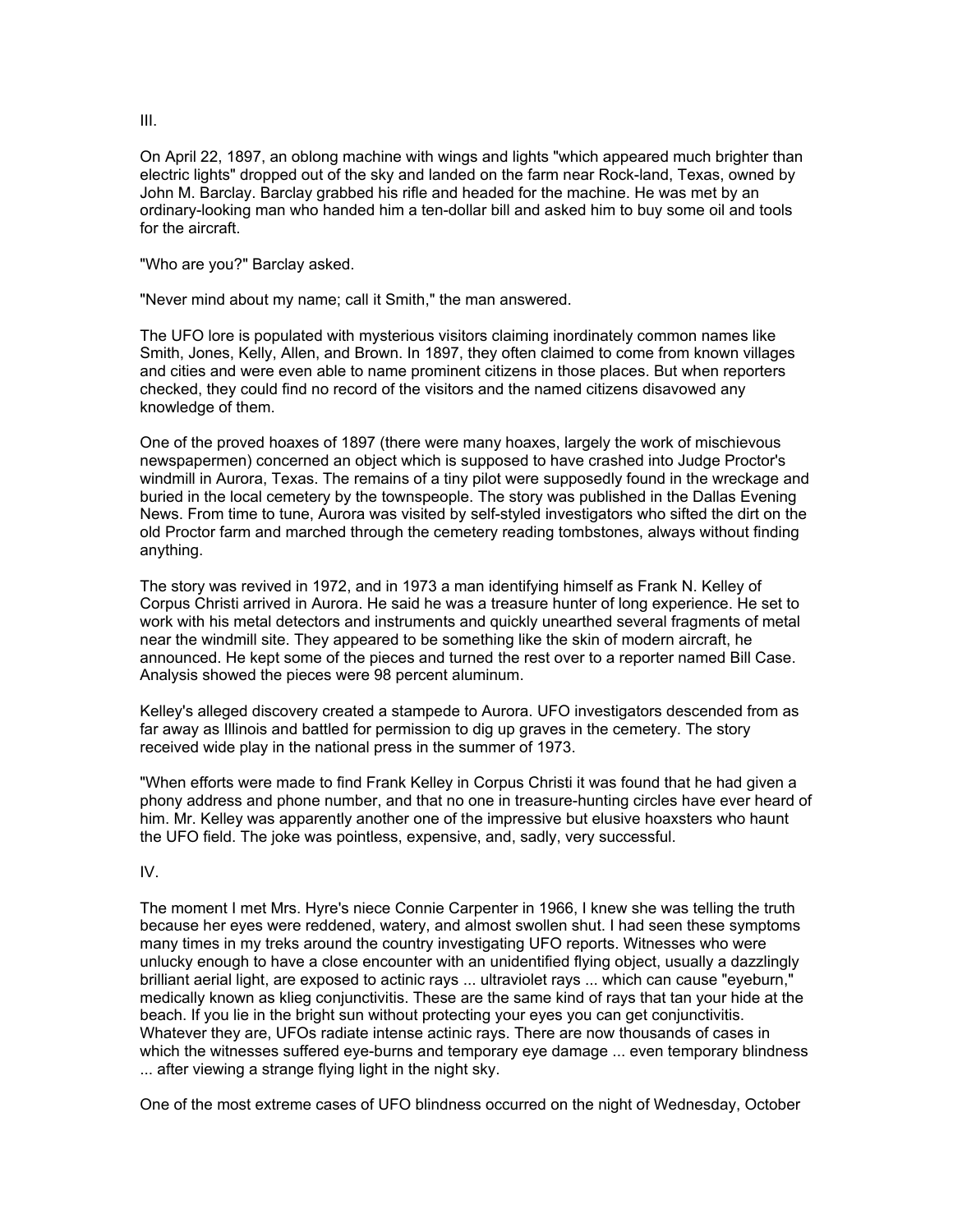3, 1973, in southeastern Missouri. Eddie Webb, forty-five, of Greenville, saw a luminous object in his rear-view mirror. He put his head out the window of his truck and looked back. There was a bright white flash. Webb threw his hands to his face, crying, "Oh, my God! I'm burned! I can't see!" One lens had fallen from his glasses and the frames were melted. His wife took over the wheel of their vehicle and drove him to a hospital. Fortunately, the damage was not permanent.

What puzzled me about Connie's case, however, was that she had not seen a splendid luminous flying saucer. She had seen a giant "winged man" in broad daylight.

According to her story, Connie, a shy, sensitive eighteen-year-old, was driving home from church at 10:30 A.M. on Sunday, November 27, 1966, when, as she passed the deserted greens of the Mason County Golf Course outside of New Haven, West Virginia, she suddenly saw a huge gray figure. It was shaped like a man, she said, but was much larger. It was at least seven feet tall and very broad. The thing that attracted her attention was not its size but its eyes. It had, she said, large, round, fiercely glowing red eyes that focused on her with hypnotic effect "It's a wonder I didn't run off the road and have a wreck," she commented later.

As she slowed, her eyes fixed on the apparition, a pair of wings unfolded from its back. They seemed to have a span of about ten feet. It was definitely not an ordinary bird but a man-shaped thing which rose slowly off the ground, straight up like a helicopter, silently. Its wings did not flap in flight. It headed straight toward Connie's car, its horrible eyes fixed to her face, then it swooped low over her head as she shoved the accelerator to the floorboards in utter hysteria.

Over one hundred people would see this bizarre creature that whiter.

Connie's conjunctivitis lasted over two weeks, apparently caused by those glowing red eyes. At the tune of my first visit to Point Pleasant in 1966 I did not relate the winged weirdo to flying saucers. Later events not only proved that a relationship existed, but that relationship also is a vital clue to the whole mystery.

## V.

Max's Kansas City is a famous watering hole for New York's hip crowd. In the summer of 1967 an oddball character wandered into that restaurant noted for its oddball clientele. He was tall and awkward, dressed in an ill-fitting black suit that seemed out of style. His chin came to a sharp point and his eyes bulged slightly like "thyroid eyes." He sat down in a booth and gestured to the waitress with his long, tapering fingers.

"Something to eat," he mumbled. The waitress handed him a menu. He stared at it uncomprehendingly, apparently unable to read. "Food," he said almost pleadingly.

"How about a steak?" she offered. "Good."

She brought him a steak with all the trimmings. He stared at it for a long moment and then picked up his knife and fork, glancing around at the other diners. It was obvious he did not know how to handle the implements! The waitress watched him as he fumbled helplessly. Finally she showed him how to cut the steak and spear it with the fork. He sawed away at the meat. Clearly he really was hungry.

"Where are you from?" she asked gently.

"Not from here."

"Where?"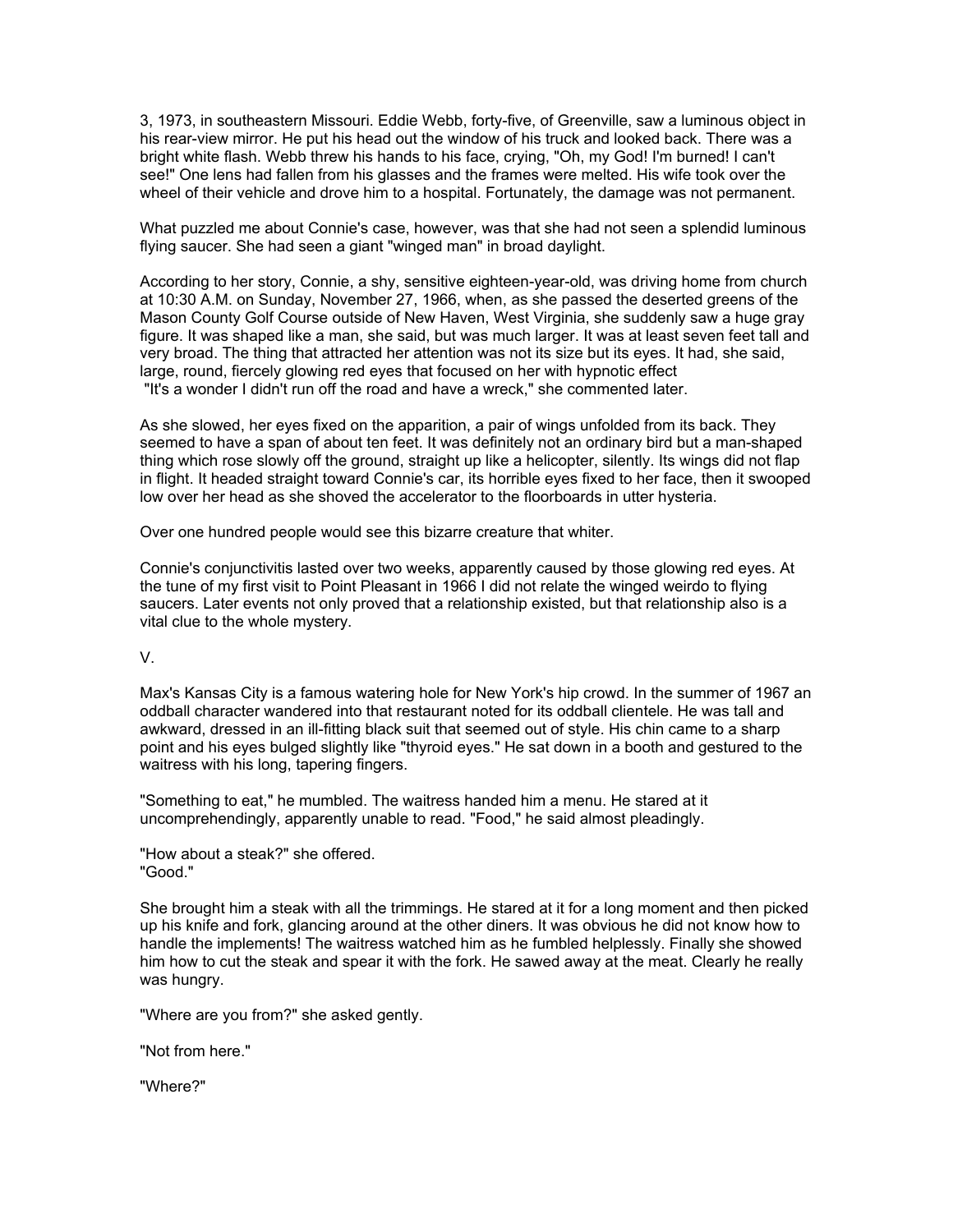"Another world."

Boy, another put-on artist, she thought to herself. The other waitresses gathered in a corner and watched him as he fumbled with his food, a stranger in a strange land.

VI.

A large white car with a faulty muffler wheezed and rattled up the back street in New Haven, West Virginia, where Connie Carpenter lived, and Jack Brown knocked at her door.

"I'm a—a friend of Mary Hyre's."

His strange demeanor and disjointed questions distressed her and disturbed her husband, Keith, and her brother Larry. It quickly became obvious that he was not particularly interested in Connie's sighting of the man-bird the year before. He seemed mainly concerned with Mrs. Hyre and my own relationship with her (we were professional friends, nothing more).

"What do you think—if—what would Mary Hyre do— if someone told her to stop writing about UFOs?" he asked.

"She'd probably tell them to drop dead," Connie replied.

Most of his questions were stupid, even unintelligible. After a rambling conversation he drove off into the night in his noisy car. Connie called her aunt immediately, puzzled and upset by the visit. He was such a very odd man, she noted, and he wouldn't speak at all if you weren't looking directly into his dark, hypnotic eyes. Connie, Keith and Larry not only noticed his long-fingered hands, but there was also something very peculiar about his ears. They couldn't say exactly what. But there was something ....

VII.

"Did you ever hear of anyone—especially an air force officer—trying to drink Jell-O?" Mrs. Ralph Butler of Owatonna, Minnesota, asked. "Well, that's what he did. He acted like he had never seen any before. He picked up the bowl and tried to drink it. I had to show him how to eat it with a spoon."

Mrs. Butler was describing the man who had visited her in May 1967, following a flurry of UFO sightings in Owatonna. He said he was Major Richard French of the U.S. Air Force although he was dressed in civilian clothes and was driving a white Mustang. His neat gray suit and everything else he was wearing appeared to be brand-new. Even the soles of his shoes were unscuffed, unwalked upon. He was about five feet nine inches tall, with an olive complexion and a pointed face. His hair was dark and very long—too long for an air force officer, Mrs. Butler thought. Unlike Jack Brown, Major French was a fluent conversationalist and seemed perfectly normal until he complained about his stomach bothering him. When Mrs. Butler offered him the Jell-O she suspected for the first time that something was out of kilter.

Richard French was an imposter. One of the many wandering around the United States in 1967. For years these characters had caused acute paranoia among the flying saucer enthusiasts, convincing them that the air force was investigating them, silencing witnesses and indulging in all kinds of unsavory activities—including murder. When I first began collecting such reports I was naturally suspicious of the people making such reports. It all seemed like a massive put-on. But gradually it became apparent that the same minute details were turning up in widely separated cases, and none of these details had been published anywhere ... not even in the little newsletters of the UFO cultists.

There was somebody out there, all right. A few, like Richard French, almost pulled off their capers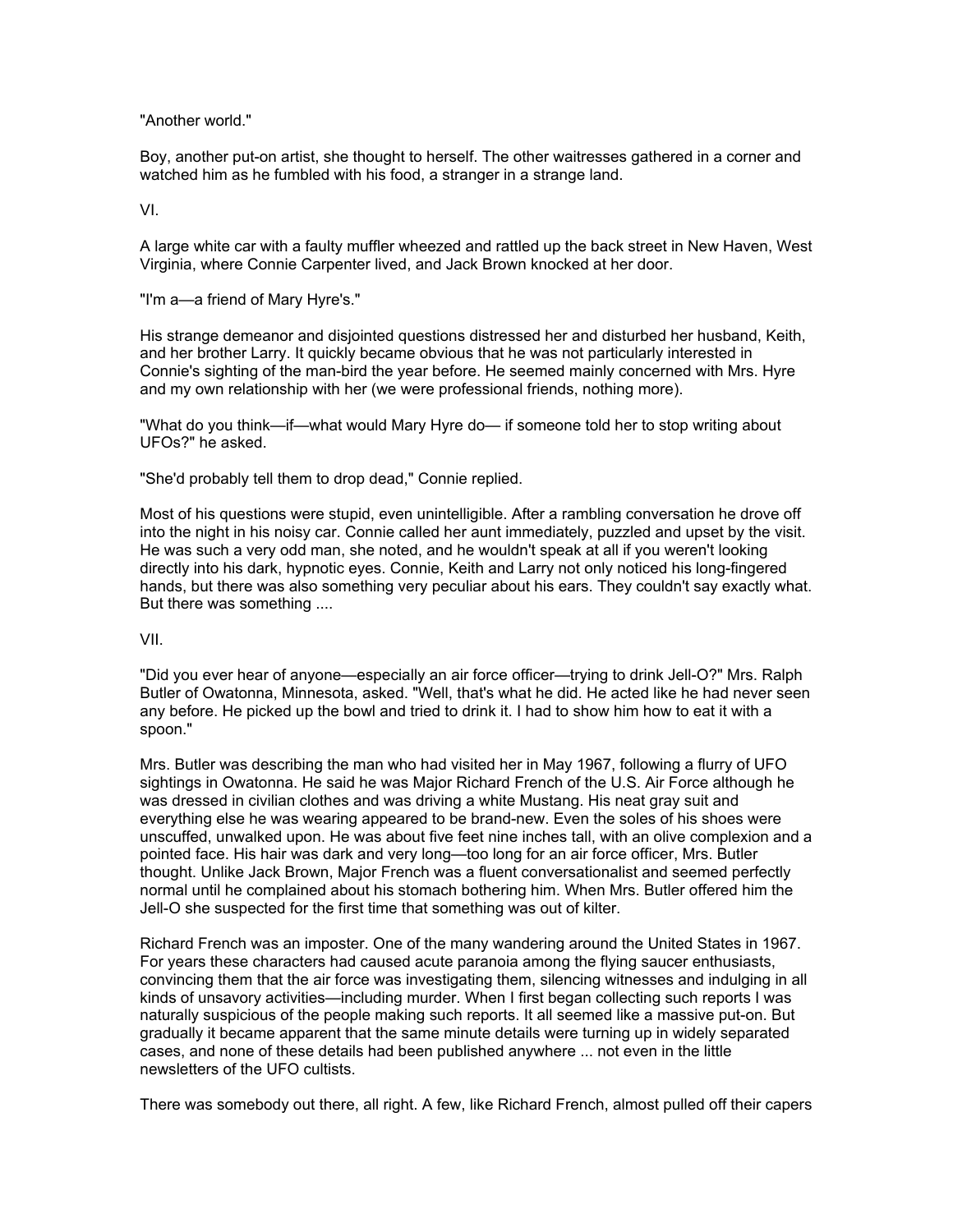without drawing attention to themselves. But in nearly every case there was always some small error, some slip of dress or behavior which the witnesses were usually willing to overlook but which stood out like signal flares to me. They often arrived in old model cars which were as shiny and well kept as brand-new vehicles. Sometimes they slipped up in their dress, wearing clothes that were out of fashion or, even more perturbing, would not come into fashion until years later. 'Those who posed as military officers obviously had no knowledge of military procedure or basic military jargon. If they had occasion to pull out a wallet or notebook, it would be brand-new ... although most men carry beat-up old wallets and notebooks quickly gain a worn look. Finally, like the fairies of old, they often collected souvenirs from the witnesses ... delightedly walking away with an old magazine, pen, or other small expendable object.

What troubled me most was the fact that these mystery men and women often matched the descriptions given to me by contactees who claimed to have seen a UFO land and had glimpsed, or conversed with, their pilots; pilots with either pointed features or Oriental countenances dusky skin (not Negroid), and unusually long fingers.

#### VIII.

Linda Scarberry came home from the hospital on December 23, 1967, bringing with her Daniella Lia Scarberry, her brand-new daughter. She and her husband, Roger, lived in the basement apartment in the home of her parents, Mr. and Mrs. Parke McDaniel. It was a modest but comfortable home and, like Mary Hyre's office, had been a focal point for strangers ever since Linda, Roger, and another couple had seen the "Bird"—the preposterous winged man of Point Pleasant—the year before.

Now there was a steady flow of friends and neighbors stopping by to look at the new baby, one of the few joyous occasions that bleak December. When Jack Brown's noisy white car pulled into the McDaniel driveway he was welcomed as so many reporters, monster hunters, and UFO researchers had been before him. He 'announced himself as a friend of Mary Hyre, Gray Barker, and John Keel and entered the house hauling a large tape recorder which he set up on a kitchen table. It became immediately obvious that he was unfamiliar with the machine and didn't know how to thread or operate it.

The McDaniel family was used to reporters and tape recorders, and answering the same tiresome questions. But Brown's questions were not just tiresome. They were vague, detached, and unintelligent. He obviously knew nothing whatsoever about the complex subject of flying saucers, and he was totally disinterested in the legendary "Bird." His main interest seemed to be me—my present whereabouts and the nature of my relationship with Mrs. Hyre.

Not surprisingly, he asked the McDaniels how they thought Mary Hyre would react if someone ordered her to stop reporting flying saucer sightings.

 Friends and neighbors dropped by all evening to view the new baby. Although the baby was the center of all attention, Brown totally ignored the child, not even bothering to show polite interest. When Tom C., a next-door neighbor, was introduced Brown extended his thumb and two forefingers for a handshake. He said he was from Cambridge, Ohio, a small town just outside of Columbus, Ohio. Later a reporter for the Columbus, Ohio, Dispatch arrived and in the course of their casual conversation it became apparent that Brown had never heard of the Dispatch, one of the state's largest newspapers, and, in fact, did not even know where Cambridge was.

His general demeanor made everyone uncomfortable. His inability to converse intelligently and his hypnotic, piercing gaze bothered everyone. Despite the growing coolness, he lingered for five hours, leaving about 11 P.M. Early in the evening he denied knowing me personally. Later on he said he and I were good friends. He seemed surprised that I had not rushed back to Point Pleasant after the bridge disaster. Perhaps he expected to find me there.

Among other things, he said "Gray Barker told him that a UFO had been seen over the Silver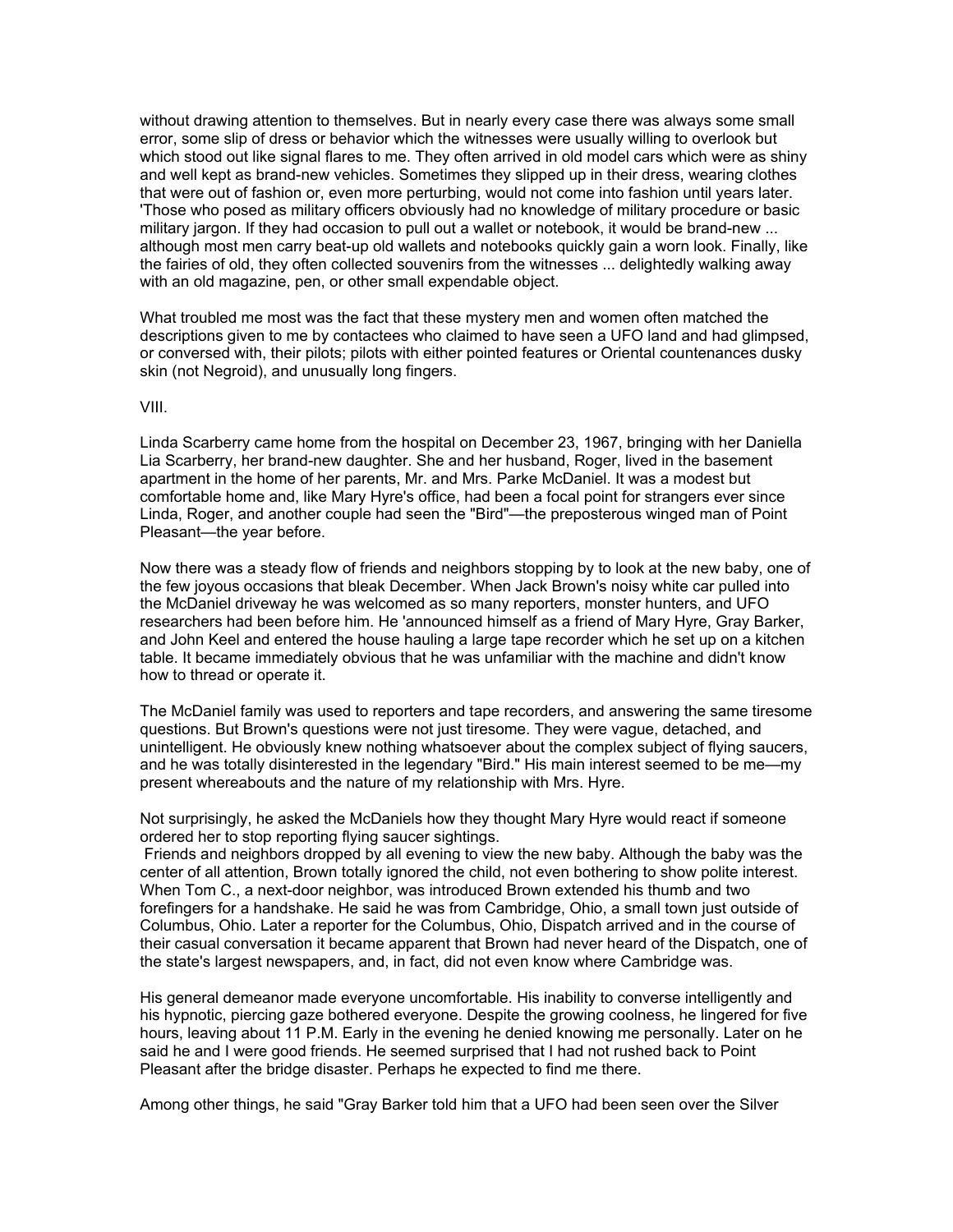Bridge just before it collapsed. Later when I spoke to Barker about this incident he denied emphatically knowing Brown or anyone matching his description. Gray had phoned me the night of the disaster and mentioned hearing a radio interview in which a witness reported seeing a flash of light just before the bridge went down. Afterward it became clear that this was a flash caused by snapping power cables strung along the bridge.

Jack Brown was never seen again. He did not turn up in other UFO flap areas. He just got into his white car and rattled off into the night, joining all the other Smiths, Joneses, Kelleys, and Frenches who seem to serve no purpose except to excite the latent paranoia of the UFO enthusiasts and keep one set of myths alive. IX.

In room 4C922 of the Pentagon building in 1966 there was an L-shaped cubicle occupying about fifty square feet of area. A gray-haired, grim-visaged lieutenant colonel named Maston M. Jacks held forth there, sitting behind a cluttered desk and jangling phones. His job in those days was to handle reporters inquiring about the UFO situation. His opening line was a show-stopper.

"There's nothing to it, Mr. Keel. It's all a lot of hearsay."

On another desk there was a large red folder with the words Top Secret emblazoned in big black letters. While we talked, a secretary entered and put a newspaper clipping into the folder.

My first conversation with Lieutenant Colonel Jacks quickly turned into an argument. He parroted the well-known air force anti-UFO line and I explained gently that I had seen some of the damned things myself. At one point he pulled himself up and glared at me.

"Are you calling an officer in the U.S. Air Force a liar?"

Later on the phone rang and from his inflection it was obvious he was talking to a superior officer. I discreetly strolled to the far end of the room and stared out the tiny, prisonlike window. He mumbled something about some movie film and then in a very low voice he added, "I'll nave to call you back.-There's somebody here in my office that I've got to stop."

After he hung up we resumed our argument. He had clearly gone through this many times before. It was all an act. His moods changed abruptly from rage to politeness to chumminess. Finally he escorted me down the hall to a library and dumped me.

Jacks told me several times that the air force did not have any kind of a UFO photo file. A year later, however, a science writer named Lloyd Malian was given over one hundred pictures from that nonexistent file. Jacks also informed me that no UFO reports were stored in the Pentagon. They were all at Wright-Patterson Air Force Base in Ohio. I didn't visit Wright-Patterson but Mort Young of the now-defunct New York Journal-American did. I asked Mort to write his experience for this book.

"Records of UFO reports, I was told at the Pentagon, are all kept at Wright-Patterson Air Force Base in Dayton, Ohio," Mort explains.

So I went to Dayton. There I was told that UFO reports are filed at the Pentagon, and I could have seen them in Washington. I later learned that not only are UFO reports filed at the Pentagon and at Project Blue Book headquarters in Dayton, but are also forwarded to at least two other addresses where, presumably, they are also filed. One might hope that at these other places, the files are in better order than at Blue Book, where individual sightings are incomplete. Files I asked for were either handed to me with pages missing, entire parts missing, or the file itself was missing: the air force having "no information" on the sighting in question. Some files were in disreputable state: page upon page jammed into brown folders. The information that was there would have to be sorted chronologically, at least, before one could sit down, read it through and come out the wiser. I would rather try to explain a UFO than make sense out of an air force UFO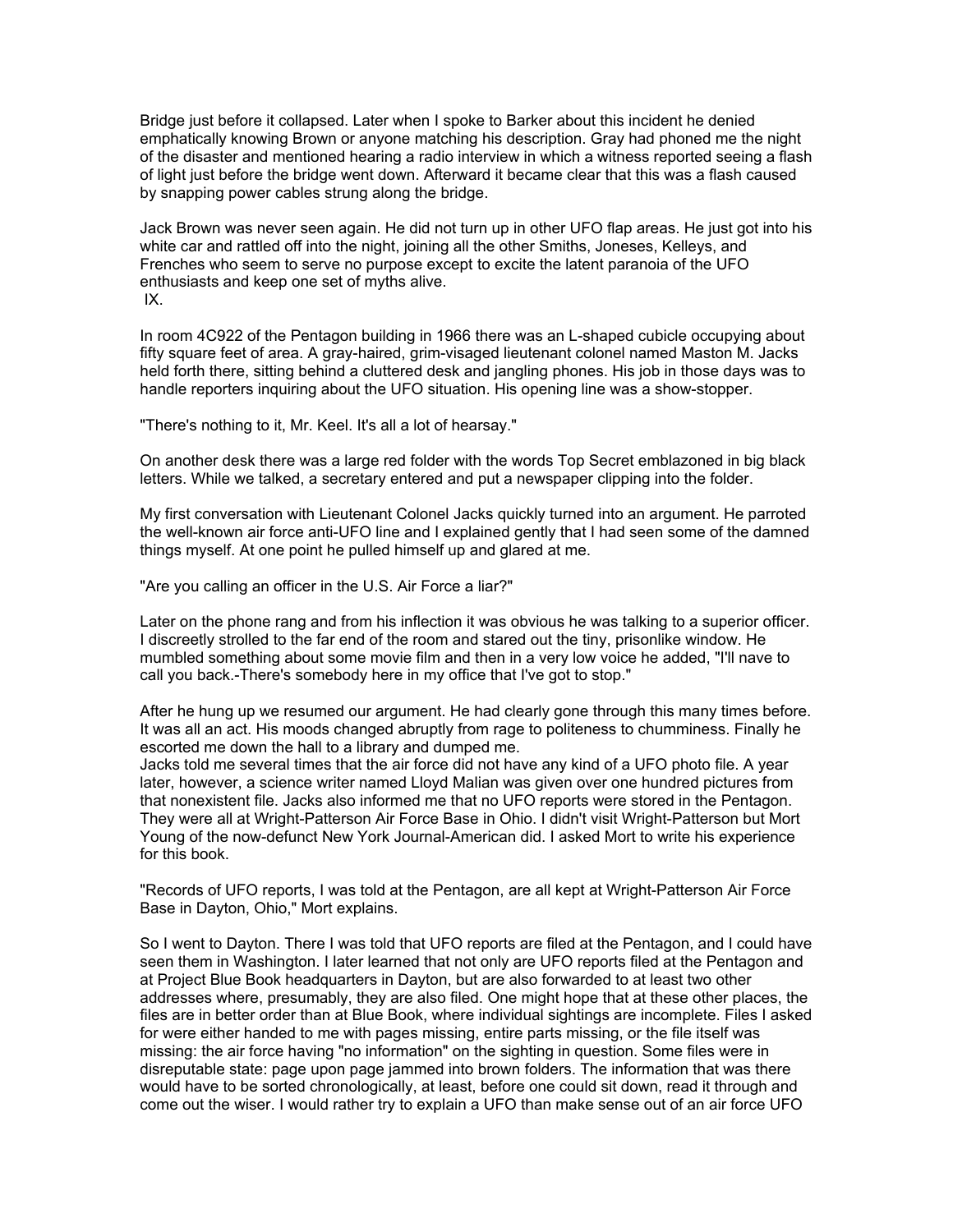#### report

Some of the allegations of the UFO believers had merit. The air force was struggling to keep the issues confused. They did lie, and on occasion they lied outrageously, to reporters. Photographs sent to them by well-meaning citizens often disappeared forever into the maw at Wright-Patterson.

But from my own investigations I could not honestly accuse them of having a wing of Oriental officers whose assignment was to squelch witnesses. Other writers such as Lloyd Malian were reaching similar conclusions. By 1967, Lieutenant Colonel Jacks had retired and been replaced by Lt. Col. George P. Freeman. Freeman was a kinder, more tactful soul and gave our reports serious consideration. On February 15, 1967, a confidential letter went out from the Pentagon to all commands.

Information has reached headquarters USAF that persons claiming to represent the air force or other defense establishments have contacted citizens who have sighted unidentified flying objects. In one reported case, an individual in civilian clothes, who represented himself as a member of NORAD, demanded and received photos belonging to a private citizen. In another, a person in an air force uniform approached local police and other citizens who had sighted a UFO, assembled them in a schoolroom and told them that they did not see what they thought they saw and that they should not talk to anyone about the sighting. All military and civilian personnel and particularly information officers and UFO investigating officers who hear of such reports should immediately notify their local OSI [Office of Special Investigations] offices.

#### (Signed) Hewitt T. Wheless, Lt. Gen. USAF Asst Vice Chief of Staff

Project Blue Book was formally shut down in December 1969. But the "Men in Black" have not retired. They were busy again in the wake of the October 1973 UFO wave. And in January 1974 they even appeared in Sweden, using the same tactics that were so effective here. Even the gasoline shortage failed to deter those black Cadillacs from their mysterious rounds.

## -------------------------------

## 3 - The Flutter of Black Wings

 Another kind of Man in Black haunted Brooklyn, New York, in 1877-80. He had wings and performed aerial acrobatics over the heads of the crowds of sunbathers at Coney Island. A Mr. W. H. Smith first reported these strange flights in a letter to the New York Sun, September 18, 1877. The creature was not a bird, but "a winged human form."

This flying man became a local sensation and, according to the New York Times, September 12, 1880, "many reputable persons" saw him as he was "engaged in flying toward New Jersey." He maneuvered at an altitude of about one thousand feet, sporting "bat's wings" and making swimming-like movements. Witnesses claimed to have seen his face clearly. He "wore a cruel and determined expression." The entire figure was black, standing out sharply against the clear blue sky. Since he wasn't towing an advertising sign behind him, and since the primitive gliders of experimenters during that period rarely traveled far, and then usually downhill, the incidents are without explanation.

Leonardo da Vinci studied the flights of birds in the fifteenth century and tried to build a manpowered ornithopter without success. Thousands of other basement inventors have worked on the idea since; constructing canvas wings that were moved by the muscles of the optimistic pilots. Most of these weird-looking machines became instant junk on their first test flights. And several overconfident types went crashing to their deaths when they leaped off cliffs and high buildings in their homemade wings. It was not until May 2, 1962, that a man really succeeded in flying under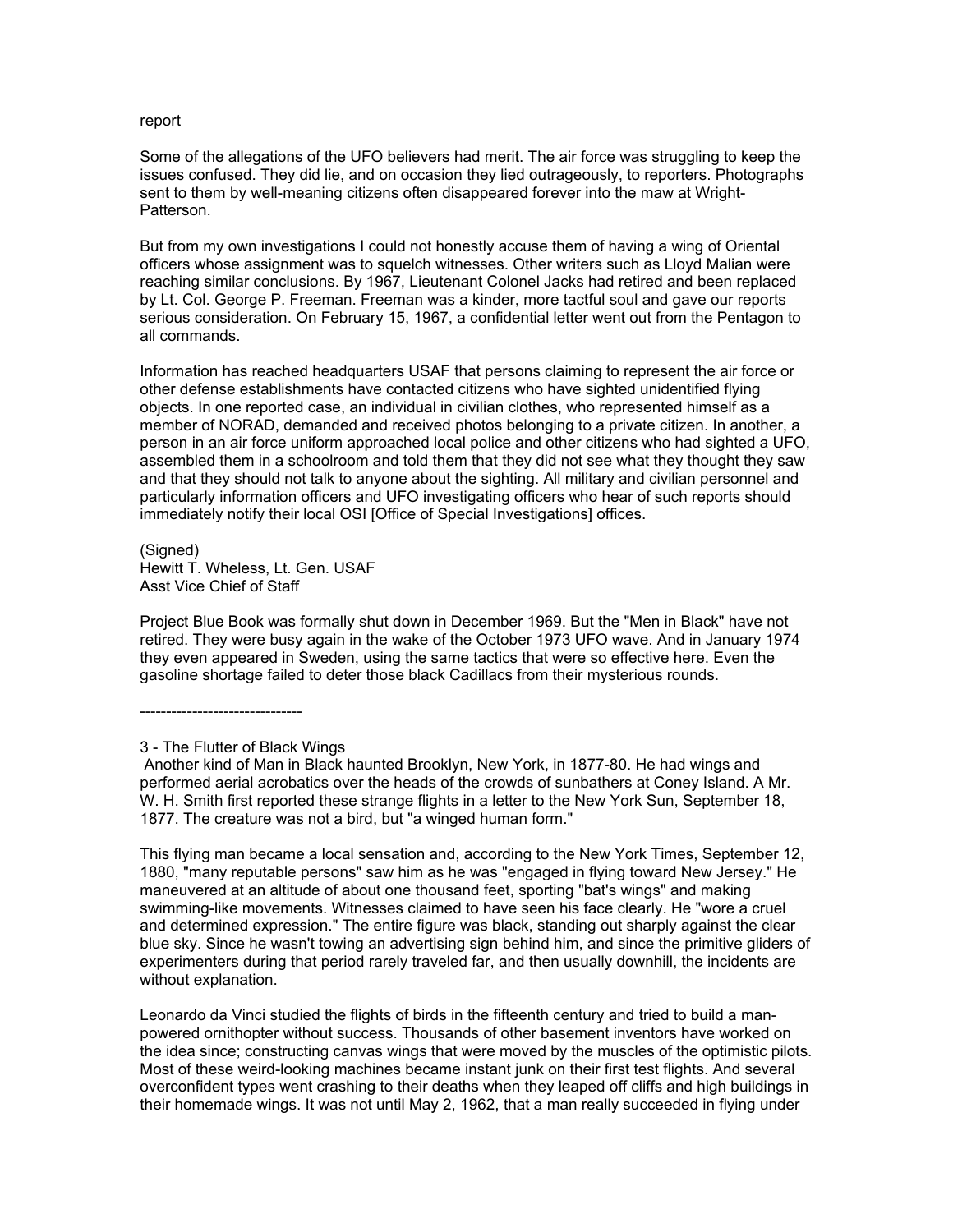his own power. Mr. John C. Wimpenny flew 993 yards at an altitude of five feet in a contraption with rigid wings and a pedal-driven propeller at Hatfield, Hertfordshire, in England.

The principle of the ornithopter—propulsion through the birdlike movement of wings—has been known for centuries but no one has been able to make it work. No human, that is. Machines flying through the air with mov**ing wings have frequently been sighted during UFO waves. But the UFO enthusiasts tend to ignore any reports which describe things other than disks or cigar-shaped objects.** 

**In 1905 "a titanic white bird" fluttered around California. One witness, J. A. Jackson, "a well-known resident of Silshee," was paying a visit to his outhouse at 1:30 A.M. on August 2 when he saw a brilliant light in the sky. It seemed to be attached to a seventy-foot "airship" with wings. "The mysterious machine appeared to be propelled by the wings alone and rose and fell as the wings flapped like a gigantic bird," the Brawley, California, News reported, August 4, 1905. Others in the area reported seeing the same thing.** 

**Winged beings are an essential part of the folklore of every culture. From the times of Babylonia and the Pharaohs, sculptors were preoccupied with putting wings on lions and unidentifiable beasts. Although the angels of biblical times were never described as being winged, painters and sculptors have always persisted in giving them feathered appendages. (Actually, the old-time angels appeared like ordinary human beings. They even had supper with Lot.) When demons overran the planet during the Dark Ages they were also recorded as monstrous entities with bats' wings.** 

**Remote areas of the world are still said to be inhabited by harpies and winged humans. On July 11, 1908, the famous Russian traveler V. K. Arsenyev was trekking along the Gobilli River when he had this encounter: (\*)** 

**... I saw the mark on the path that was very similar to a man's footprint. My dog Alpha bristled up, snarled and then something rushed about nearby trampling among the bushes.** 

**----** 

**[\*] Yuri B. Petrenko, "Forerunner of the Flying 'Lady' of Vietnam?" Flying Saucer Review, vol. 19, no. 2 (March-April 1973): 29-30. ----** 

**However, it didn't go away, but stopped nearby, standing stock-still. We had been standing like that for some minutes ... then I stooped, picked up a stone and threw it towards the unknown animal. Then something happened that was quite unexpected: I heard the beating of wings. Something large and dark emerged from the fog and flew over the river. A moment later it disappeared into the dense mist My dog, badly frightened, pressed itself to my feet.** 

**After supper I told the Udehe-men about this incident. They broke into a vivid story about a man who could fly in the air. Hunters often saw his tracks, tracks that appeared suddenly and vanished suddenly, in such a. way that they could only be possible if the "man" alighted on the ground, then took off again into the air.** 

**In Mexico there are stories of the ikals, tiny black men endowed with the power of flight who live in caves and kidnap humans. In India the giant bird known as the Garuda is an important part of the mythology. The gods Vishnu and Krishna traveled around the heavens on the back of a great Garuda. North American Indians have extensive legends about the Thunderbird, a huge bird said to carry off children and old people. It was accompanied by loud noises, hums, buzzes and, apparently, rumbles from the infrasonic**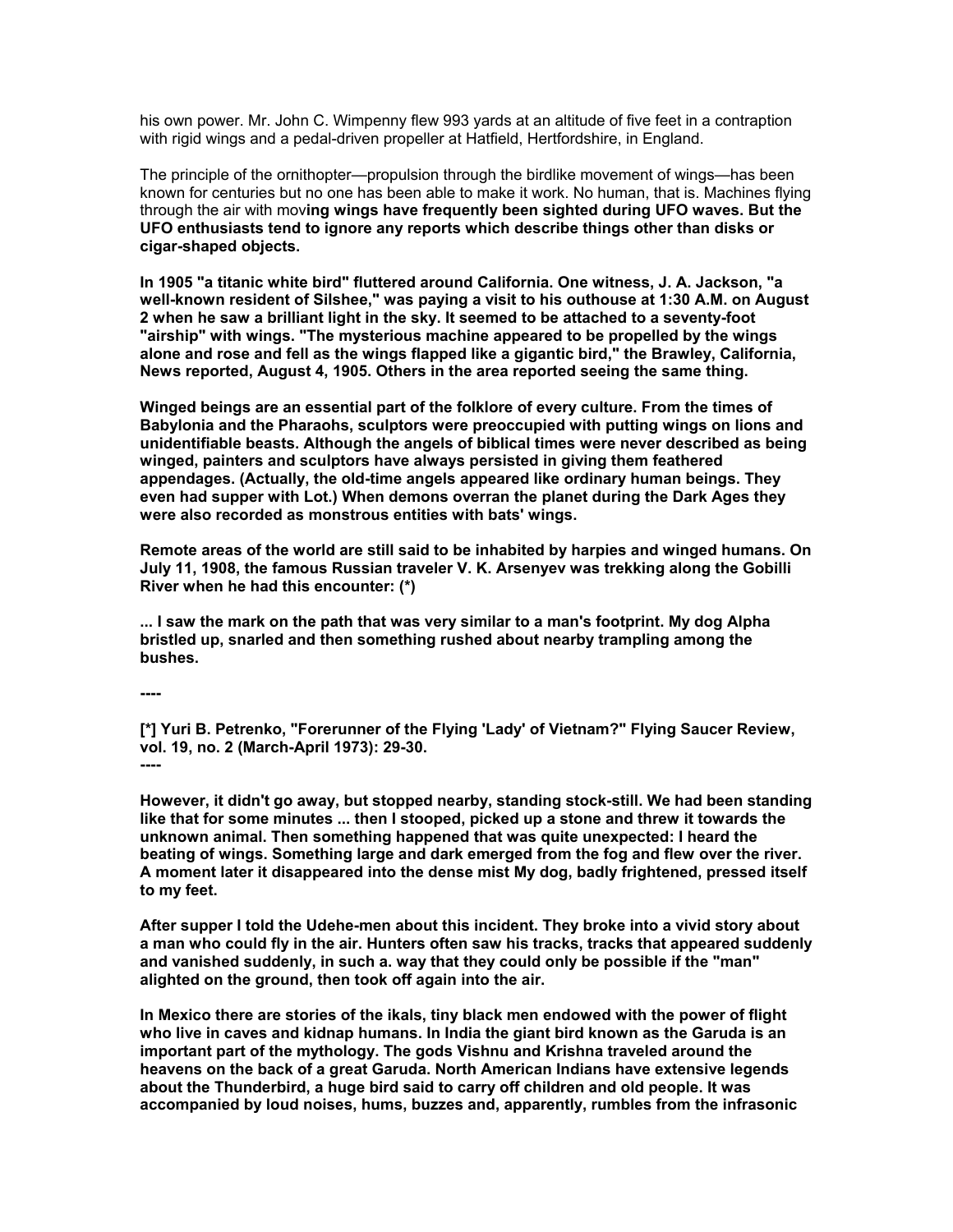**and ultrasonic levels. Known as Piasa to the Indians of the Dakotas, it was supposed to have terrifying red eyes and a long tail.** 

**We are dealing with three types of phenomena in these cases. The first is the winged man; the second is a giant bird, so huge it is a biological impossibility; third, we have a monstrous demon with red eyes, bat's wings, and a body closely human in form. All three are probably interrelated.** 

**Research is still fragmentary but there is journalistic evidence that the winged man of 1880 was not confined to Coney Island. His activities there were just a publicity gambit, attracting the notice of the staid New York Times and thus attaining a measure of respectability so that when anyone anywhere else saw him they had a frame of reference.** 

**According to the Louisville, Kentucky, Courier-Journal, July 29, 1880, the winged man was busy in that area. Two men, C.A. Youngman and Bob Flexner, reported seeing "a man surrounded by machinery which he seemed to be working with his hands." He had wings or fans on his back which he was flapping rather desperately to keep aloft. The startled men wat6hed him flutter unsteadily out of view.** 

**But he would be back.** 

**II.** 

**A year before the first flying saucer "scare" erupted in the state of Washington in 1947, a group of sixteen people in San Diego, California, witnessed a strange phenomenon. They were gathered on a rooftop to watch a meteor shower on the night of October 9, 1946, when a bluish-white winged object appeared in the sky. It looked like an extremely long airplane carrying two reddish lights and it left a luminous contrail.** 

**"The strange object was certainly no airplane," one witness told Harold T. Wilkins. (1) "The wings, which moved, were too wide for any bird. Indeed, they were rather like the wings of a butterfly. The whole object emitted a red glow."** 

**The object was especially conspicuous as it crossed the face of the moon. Some of the witnesses thought it . resembled a gigantic bat.** 

**Astronomers have also reported similar objects. In Popular Astronomy, 1912, Dr. F.B. Harris stated: "lathe evening of January 27, 1912,1 saw an intensely black object, like a crow, poised upon the moon. I estimated it at 250 miles long by 50 miles wide. I cannot but think that a very interesting phenomenon happened."** 

**In that crazy year 1880, an Italian astronomer named Ricco, on the observatory at Palermo, Sicily, was studying the sun at 8 A.M., November 30, when he saw "winged bodies in two long parallel lines slowly traveling, apparently across the disk of the sun. They looked like large birds tor cranes."** 

**Cranes on the sun? Crows 250 miles long on the moon? Black-garbed men swimming through the skies over Coney Island? Ornithopters over Kentucky and San Diego?** 

**----** 

**[1] Harold T. Wilkins, Flying Saucers on the Attack (New York: Citadel Press, 1954), chapter III.** 

**----**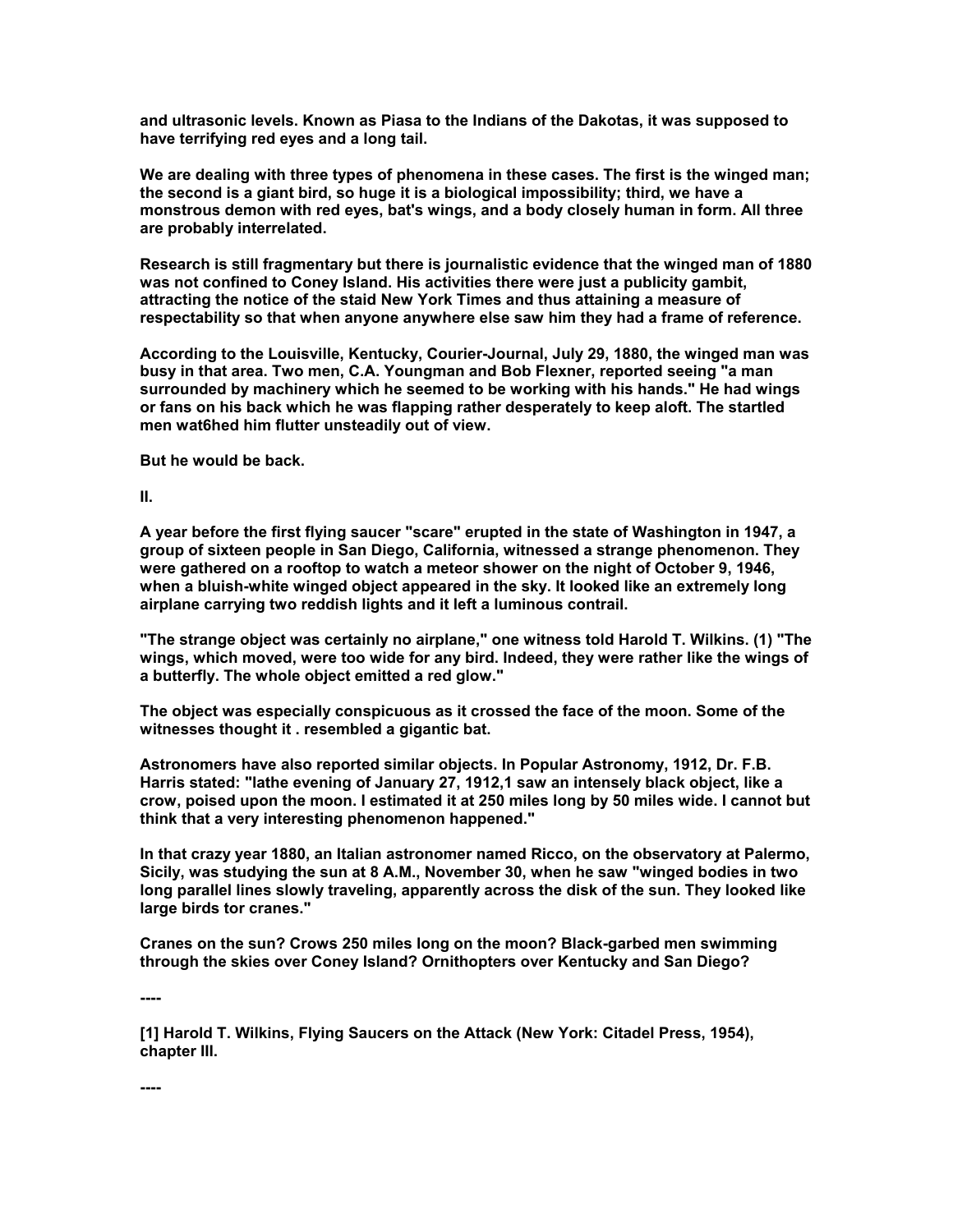**On December 30, 1946, Ella Young, an American writer, saw one of our bats at dusk near Morrow Bay, California. "On the golden sky it looked very black," she reported. "It came forward head on, and had a batlike appearance, owing to the curvature of its wings. I am not sure if there were motions at the extreme tip of the wings; but the strange machine seemed to stand still for several minutes, and its form was very distinct. Suddenly, it either lowered itself toward the horizon, or the bank of cloud-mist made an upward movement maybe, both movements occurred—for the machine passed behind the cloud and did not reappear. Immediately afterward, a great flush of color spread over the sea."** 

**May through August 1947 saw the first modern UFO wave in the United States. Odd lights, glistening circular machines, and reddish flying cigars cap tured the American imagination. Tiffany Thayer, the eccentric novelist and founder of the Fortean Society, named after Charles Fort, chortled over the air force explanations in the society's journal, Doubt. Obviously the government was determined to cover up the true facts in this new situation. Mystics and cranks quickly appeared, explaining the phenomenon as the work of people from outer space. The press gave the sensation a two-week run, then went back to the intricacies of the cold war. No one, not even the beady-eyed Forteans, paid much attention to the giant birds and machines with flapping wings that returned to our skies in 1948.** 

**Early in January 1948, Mrs. Bernard Zailowski reported seeing a "sizzing and whizzing" man with silver wings maneuvering about 200 feet above her barn in Chehalis, Washington. The air force scoffed. Four months later, two laundry workers in Longview, Washington, about forty miles south of Chehalis, claimed to see a trio of "birdmen" circling the city at an altitude of 250 feet.** 

**"When they first came into sight, I thought they looked like gulls, but as they got closer I could make out that they weren't gulls and I knew they were men," Mrs. Viola Johnson told reporters. "I could see plainly that they were men. ... They wore dark, drab flying suits. I couldn't make out their arms but I could see their legs dangling down and they kept moving their heads like they were looking around. I couldn't tell if they had goggles on but their heads looked like they had helmets on. I couldn't see their faces."** 

**That happened on April 9, 1948. That same day, a couple in Caledonia, Illinois, reported seeing "a monster bird ... bigger than an airplane." Researchers Jerome Clark and Loren Coleman dug into Illinois newspapers and discovered that state had an epidemic of funny birds in -1948. (2)** 

**That January James Trares, twelve, excitedly exclaimed to his mother, "There's a bird outside as big as a B—29!" They lived in Glendale, Illinois. In April, a huge bird was reported in Alton, Caledonia, Overland, Richmond Heights, and Freeport, all in Illinois. Walter Siegmund, a retired army colonel, saw it on April 4.** 

**"I thought there was something wrong with my eyesight," he said, "but it was definitely a bird and not a glider or jet plane .... From the movements of the object and its size, I figured it could only be a bird of tremendous size."** 

**Three people in Overland, Illinois, viewed the creature on April 10. At first they thought it was an airplane, then it began to flap its wings.** 

**By late April the Garuda was buzzing the city of St. Lous. Dr. Kristine Dolezal saw it on the twenty-sixth. A group of instructors at the Mississippi School of Aeronautics observed "an awfully big bird" at 1,200 feet the next day. A salesman named Harry Bradford complained, "I've seen it three times in the last four days and that's too much tomfoolery for a man of fifty to take."**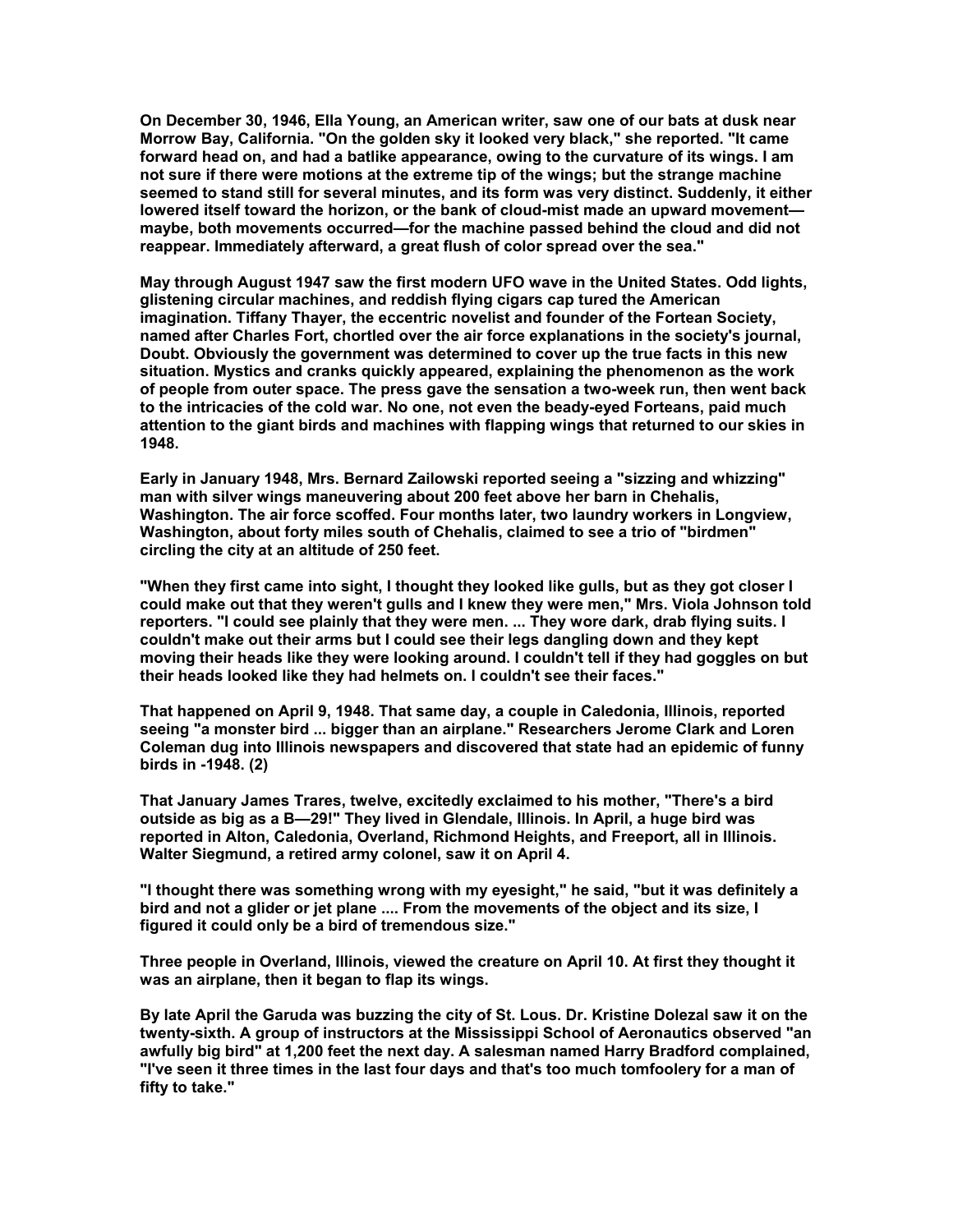**"I thought people who reported seeing the thing were 'bugs' until I looked into the sky last night," Charles Dunn, an inspector for U.S. Steel, declared on April 30. "It was flapping its wings and moving quite fast at about 3,000 feet altitude and it appeared to be illuminated by a dull glow. It looked about the size of a Piper Cub plane but there was no engine sound and it was not a plane. I could hardly believe my eyes."** 

**Although the plane-sized bird was seen sporadically during the next decade, the flying saucers stole the limelight. The air force and the amateur investigators chose to pursue the more exciting Martians and Venusians.** 

**But the figure of a man with "wings like a bat," dressed in tight-fitting black clothes and surrounded by an eerie glow startled three people in Houston, Texas, on June 18, 1953.** 

**"I could see him plain and could see he had big wings folded at his shoulders," Mrs. Hilda Walker said. He was about six and a half feet tall and was perched on the limb of a pecan tree.** 

**----** 

**[2] "Jerome Clark and Loren Coleman, "Winged Weirdies," Fate, March 1972.** 

**----** 

**His halo of light slowly faded out and he vanished. "Immediately afterward," Mrs. Walker continued, "we heard a loud swoosh over the housetops across the street. It was like the white flash of a torpedo-shaped object."** 

**"I may be nuts, but I saw it, whatever it was," Howard Phillips, another witness, declared.** 

**The next big year for our phantom fliers was 1961. Residents along Florida's Tamiami Trail began seeing what one woman described as "a big vulture ... with a wingspread of about fifty-five feet. Isn't that sorta unusual?" In May 1961, a New York pilot was buzzed by "a damned big bird, bigger than an eagle. For a moment I doubted my sanity because it looked more like a pterodactyl out of the prehistoric past." The thing had swooped at his plane as he cruised up the Hudson River valley.** 

**Far away, in the Ohio River valley, another startled pair had an even more breathtaking experience. A woman prominent in civic affairs in Point Pleasant, West Virginia, was driving on Route 2 along the Ohio River with her elderly father. As they passed through a sector on the edge of a park known as the Chief Cornstalk Hunting Grounds, a tall manlike figure suddenly appeared on the road in front of them.** 

**"I slowed down," she told me years later, "and as we got closer we could see that it was much larger than a man. A big gray figure. It stood in the middle of the road. Then a pair of wings unfolded from its back and they practically filled the whole road. It almost looked like a small airplane. Then it took off straight up ... disappearing out of sight in seconds. We were both terrified. I stepped on the gas and raced out of there.** 

**"We talked it over and decided not to tell anybody about it. Who would believe us, anyway?"** 

**Dr. Jacques Vallee, French statistician and computer expert, was given access to the air force's UFO files and he came across a curious report from an air force colonel who was driving alone along a road in Illinois one night (no date is given) when he became aware of something flying above bis car. It was, he said, a huge bird the size of a small airplane. It flapped its wings and soared away.**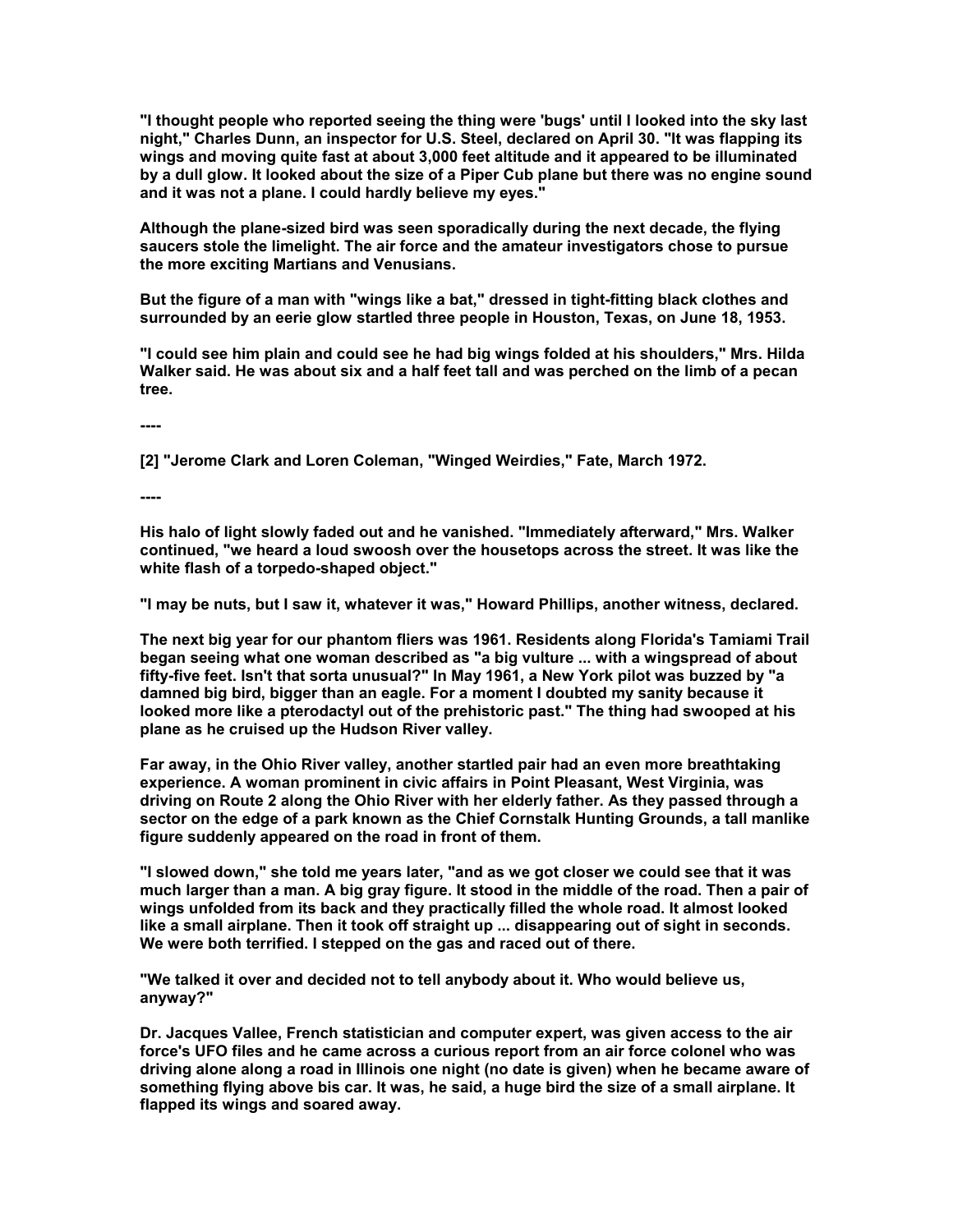**There are shaggy bird stories by the pound. A businessman in Arlington, Virginia, wrote to me recently, describing an experience he and three friends had in the winter of 1968-69. They were at a farm near Haymarket when they heard a strange rushing sound near a small lake. Intrigued, they set out with flashlights and a couple of dogs to investigate. Suddenly the dogs howled, turned tail, and ran. There, standing by a tree was a huge dark shadow between eight and twelve feet tall. The quartet scurried back to their car, turned on their lights, and swung toward the shadow. "All we saw," he reported, "was this huge thing with large red-orange eyeballs and winglike arms. We couldn't get out of there fast enough."** 

**We even have a naked woman with wings in our collection. The case was investigated by Don Worley, an experienced student of the unknown, who interviewed the witness in depth. "He is a reliable observer," Worley notes, "and he swears that this event is well beyond the capacity of his imagination."** 

**Earl Morrison, the witness, was serving as a private, first class in the marine corps in Vietnam in the summer of 1969. He and two buddies were sitting on top of a bunker near Da Nang on a warm summer evening.** 

**All of a sudden—I don't know why—we all three looked out there in the sky and we saw this figure coming toward us. It had a kind of glow and we couldn't make out what it was at first. It started coming toward us, real slowly. All of a sudden we saw what looked like wings, like a bat's, only it was gigantic compared to what a regular bat would be. After it got close enough so we could see what it was, it looked like a woman. A naked woman. She was black. Her skin was black, her body was black, the wings were black, everything was black. But it glowed. It glowed in the night—kind of a greenish cast to it.** 

**There was a glow on her and around her. Everything glowed. Looked like she glowed and threw off a radiance. We saw her arms toward the wings and they looked like regular molded arms, each with a hand, and, fingers and everything, but they had skin from the wings going over them. And when she flapped her wings, there was no noise at first. It looked like her arms didn't have any bones in them, because they were limber just like a bat.** 

**She started going over us, and we still didn't hear anything. She was right above us, and when she got over the top of our heads she was maybe six or seven feet up.** 

**We couldn't do anything. We didn't know what to do. We just froze. We just watched what was going over because we couldn't believe our eyes. ... So we watched her go straight over the top of us, and still she didn't make any noise flapping her wings. She blotted out the moon once—that's how close she was to us ... As we watched her—she got about ten feet or so away from us—we started hearing her wings flap. And it sounded, you know, like regular wings flapping. And she just started flying off and we watched her for quite a while. The total time when we first saw her and could almost define her until we lost sight of her and were unable to define her was between three or four minutes. (3)** 

**Vietnam had a big UFO wave in 1968-69, which included an epidemic of phantom helicopters. On several occasions the military forces on both sides fired at the objects without effect.** 

**Pfc. Morrison's account stands as one of the best close-up sightings of a winged entity.** 

**III.** 

**A bright "star" appeared over the trees of Sandling Park, Hythe, in Kent, England, on the**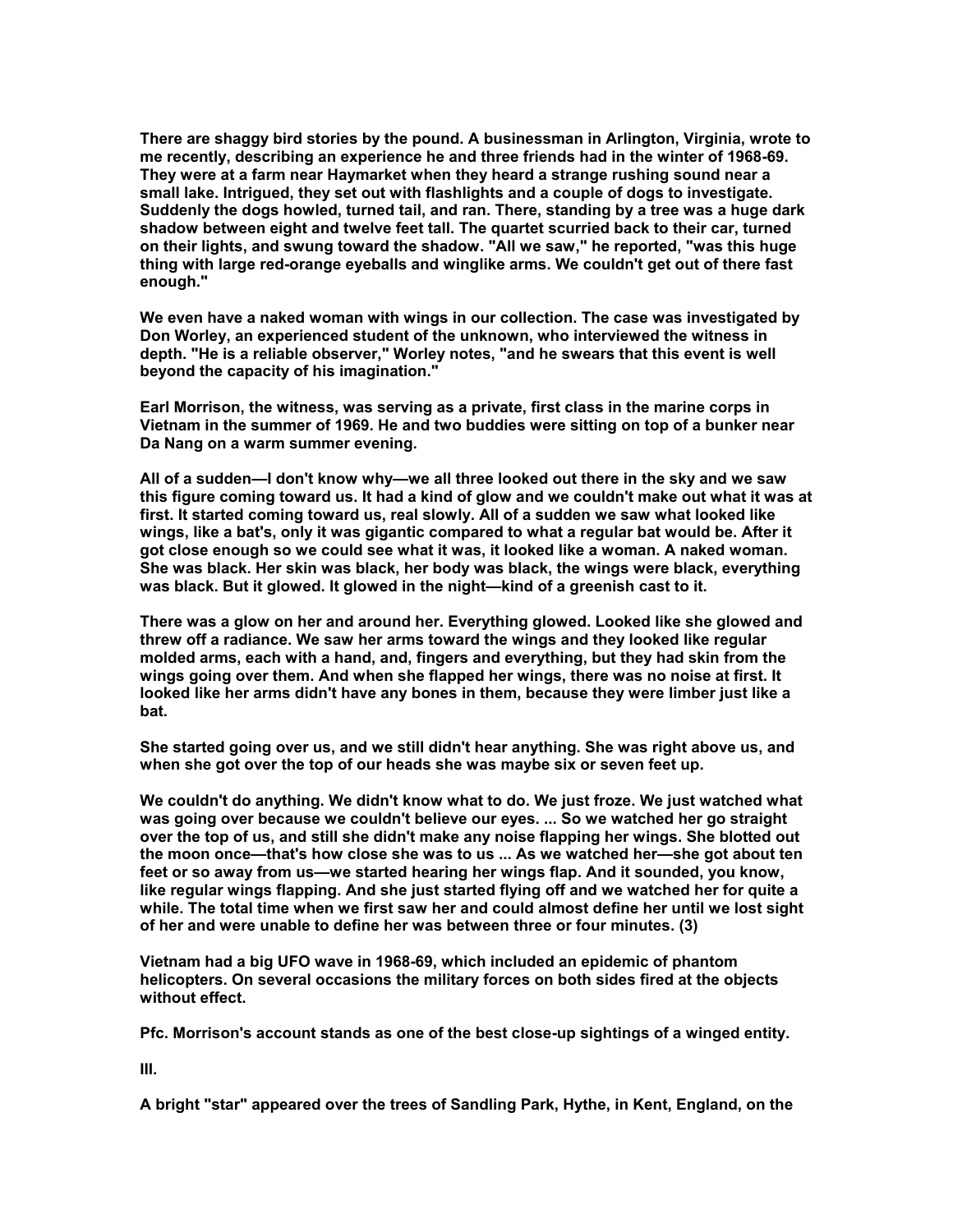**night of November 16, 1963, and so began one of the classics in ufology. Four teen-agers were strolling along a country road near the park, going home from a dance, when the movements of the "star" caught their eyes. It dipped out of the sky and headed straight for them, finally dropping down behind some nearby trees.** 

**John Flaxton, seventeen, said he suddenly felt very cold, and a sense of overpowering fear engulfed the group. They started to run. The light, now a golden oval-shaped object, reappeared from behind the trees and seemed to move along with them from a distance of about two hundred feet. When they stopped, the light stopped. Then it was lost from sight behind the trees. The four youngsters slowed down, catching their breath.** 

**Suddenly a tall, dark figure emerged from the woods and waddled toward them. It was completely black and had no discernible head. Mervyn Hutchinson, eighteen, described it as looking like a human-sized bat, with big bat wings on its back. All four took off as fast as they could go.** 

**[3] FSR Case Histories, No. 10, June 1972.** 

**----** 

**More strange lights were seen in Sandling Woods in the days that followed. Investigators found three giant footprints, an inch deep, two feet long, and nine inches across. Three weeks later a group of people, including two newspaper reporters, visited the site and found the whole forest illuminated by a strange pulsating light. They watched it from a distance for half an hour, afraid to go closer. (4)** 

**These great Garudas and winged beings are closely associated with luminous phenomena. They tend to appear in areas where UFOs have been active and, like UFOs, they tend to linger for days or even weeks in the same specific area. The big luminous bird of the Illinois-St. Louis region in 1948 was visiting an area of the Mississippi valley that would see continuous UFO and hairy monster activity thereafter.** 

**In many instances the witnesses have clearly seen the objects in the process of materialization or dematerialization. A glow is observed first, usually a reddish glow marking the emergence of the object from the invisible band of the spectrum into infrared and then into the narrow band of visible light. Or, if the object is passing through the visible band to the higher frequencies it is cyan (bluish-green) before it fades into blue (hard to see at night) and then enters the ultraviolet range. The chills experienced by John Flaxton and his group were probably caused by microwaves above the infrared (which produces heat), just as the very cold atmosphere accompanying ghosts is a radiation effect.** 

**The absence of any overpowering odor, either sickly sweet like violets or roses or nauseous like hydrogen sulfide, in these bird and batman cases puzzles me, however. This could indicate some subtle difference in the basic structure of these creatures; a difference in the energy components or molecular structure.** 

**People are still seeing flying freaks. On May 21, 1973, a group of men in a woods near Kristianstad, Sweden, reported an incredibly huge black bird which passed within one hundred feet of them. One witness had a camera with a telephoto lens and attempted to take a picture, but his film jammed. Camera malfunctions are remarkably common among would-be UFO photographers, and even those who try to take pictures of the serpent at Loch Ness. It almost seems as if some outside force fouls up cameras when monsters and UFOs are around.**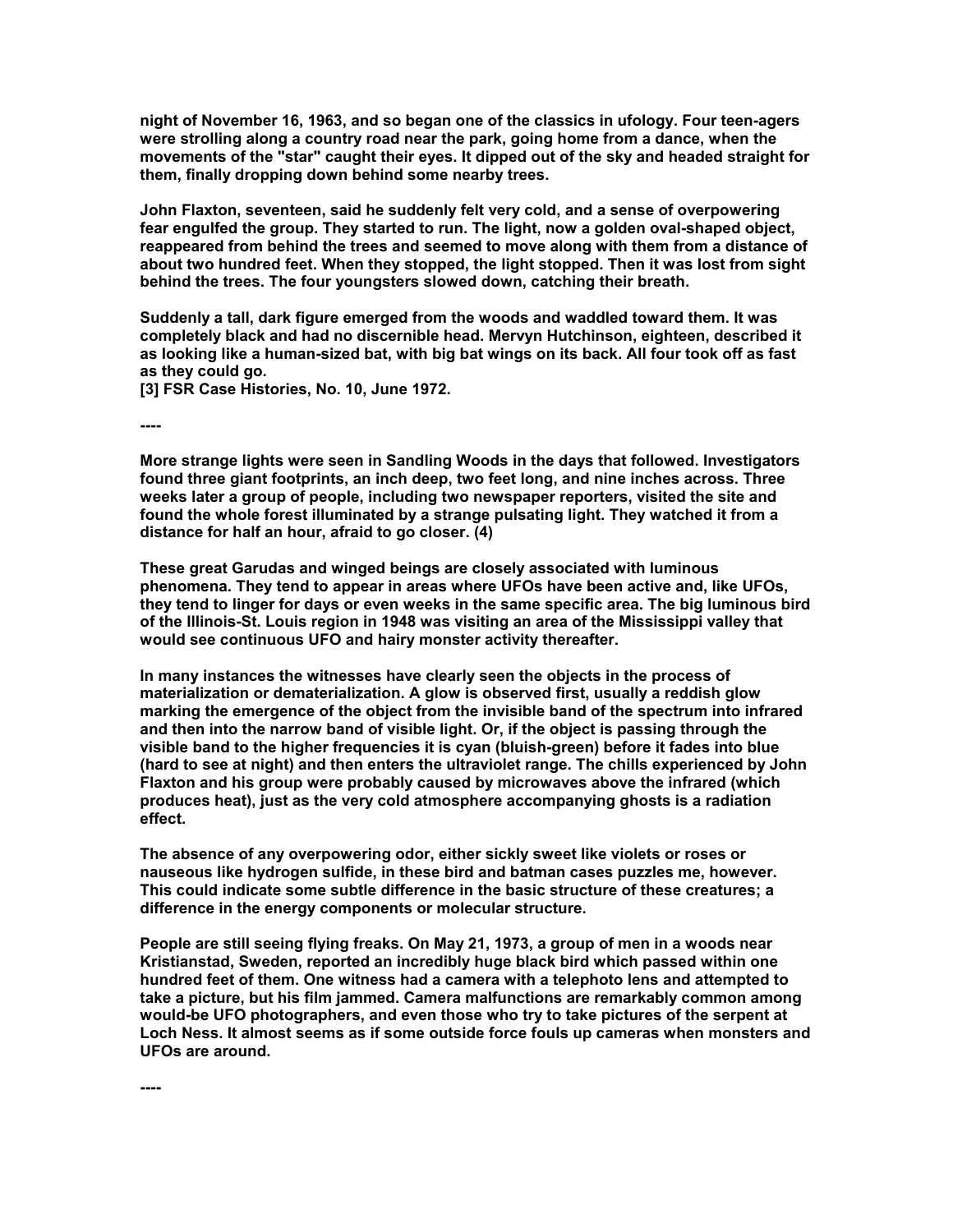**[4] Charles Bowen, ed., The Humanoids (London: Neville Spearman, 1969).** 

**----** 

**-------------------------------** 

**4 - Take the Train** 

**Take the Train** 

**I.** 

**"From Bad Axe to Bethesda the happy news comes in," wrote an anonymous "Talk of the Town" contributor in The New Yorker, April 9, 1966. "Flying saucers! ... We read the official explanations with sheer delight, marveling at their stupendous inadequacy. Marsh gas, indeed! ... Our theory is that flying saucers are not of this earth. The beings who control them are attempting to make contact with man in the gentlest possible fashion ...." Dr. Isaac Asimov, dean of science writers, commented: "I am told, though, that so many people have seen objects that looked like spaceships that 'there must be something in it' .... Maybe there is, but think of all the people in the history of the world who have seen ghosts and spirits and angels. It's not what you see that is suspect, but how you interpret what you see."** 

**At a scientific convention held in Baltimore in 1966, Dr. Edward C. Walsh, executive secretary of the National Aeronautics and Space Council, remarked: "So many airline pilots report seeing them, that's why I take the train."** 

**Wherever you were in the year 1966, you must have heard about the coming of the flying saucers. The news media beat the story into a froth of ennui. The newsstands were glutted with one-shot UFO magazines and quickie paperbacks "rehashing the reported sightings from previous flap years. Everywhere great crowds of people gathered on hilltops, in swamps and cemeteries, and around reservoirs and gravel pits, their eyes turned heavenward. Saucer-hunting became a national sport, rallying to the excited cry, "There goes one!"** 

**That year I stood on hilltops and beaches with those crowds, watching funny lights bob around in the night. But an uneasiness was overtaking me; a dark suspicion that Dr. Asimov's tongue-in-cheek observation may have contained more truth than even he knew.** 

**The Year of the Garuda was at hand. A dark force was closing over a little town I had never even heard of: Point Pleasant, West Virginia. In a matter of months I would be arriving there like some black-suited exorcist, lugging my tattered briefcase, waving the golden cross of science. My life would become intertwined with the lives of the people of the Ohio valley.** 

**In March 1966, a shapely housewife, whom I will call Mrs. Kelly because she asked that her name be withheld, was waiting in her car for her children near the Point Pleasant school when she saw an unbelievable apparition low in the sky. It looked like a glistening metal disk and was hovering directly above the school playground. A doorlike aperture was open at its rim and there was a man standing outside. He was not standing in the doorway, he was standing outside the object in midair! He wore a silvery skin-tight costume and had very long silvery hair. He was looking down into the school yard intently. She watched him for a long moment until her children bounded up to the car. When she looked again, the man and object were gone. She decided not to tell anyone about this strange vision, attaching religious significance to it.**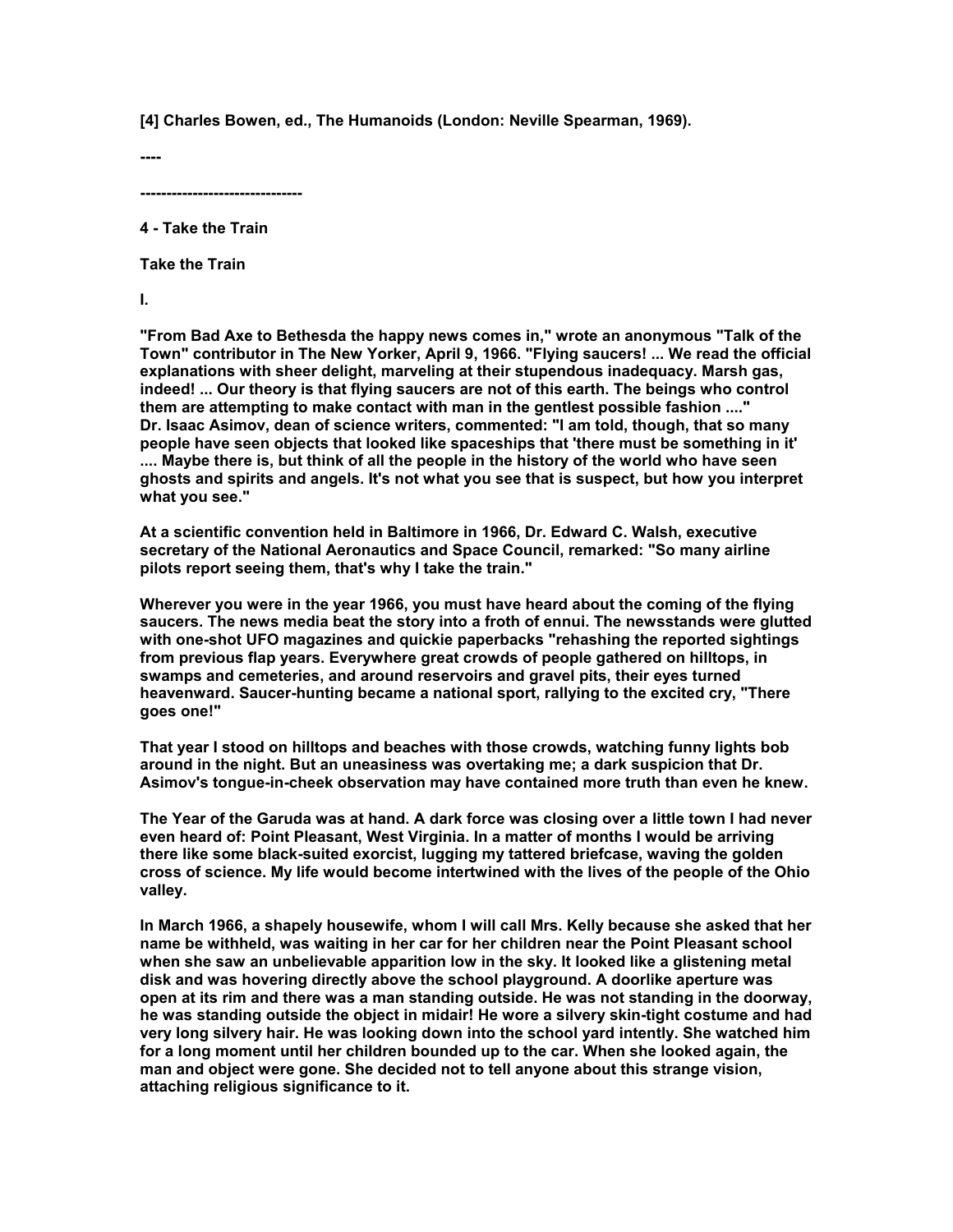**That summer, Mrs. Mary Hyre was driving along the Ohio side of the river when a sudden glint in the sky attracted her attention. "At first I thought it was a plane," she recalled. "Then I got a better look at it. It was perfectly round. I couldn't make out what it was but I didn't give it any thought at the time."** 

**Another round object chose to hover above Tiny's restaurant just outside Point Pleasant that summer, where it was seen by a number of customers including the wife of a local police officer. Tiny's stands on the corner of the street where the McDaniels live. The McDaniel family would later serve as the focus for many of the strange manifestations.** 

**Not one person bothered to report a UFO sighting to the law or press in Point Pleasant, although there were many such sightings all summer long.** 

**People in distant Salt Lake City, Utah, weren't so squeamish, however. When a bird "about as big as a Piper Cub airplane" circled that Mormon community on July 18, 1966, some people ran for cover while others ran for their telephones.** 

**Shortly after 2 P.M. on September 1, Mrs. James Ikart of Scott, Mississippi, grabbed her phone to call the Delta Democrat Times (Greenville). She and her neighbors were watching a whitish man-shaped flying object. "It got down pretty low and then would go up," Mrs. Ikart said. "I never saw anything like it."** 

**John Hursh, a local meteorologist, whipped out Standard Explanation No. 425. "It's apparently somebody's research balloon that's gotten away," he announced.** 

**Whatever it was, it bounced around Scott most of the afternoon.** 

**II.** 

**Three thousand years ago a small group of brilliant men investigated and solved the mystery of unidentified flying objects. Since then a great many others have approached the same mystery from different perspectives and solved it over and over again. Unfortunately, their staggering solutions were obfuscated by intellectual extrapolations and the ponderous terminology of philosophy and theology. Few modern UFO enthusiasts have the educational background to understand such literature. They choose, as an alternative, to deal with the phenomenon on a materialistic level, assuming that the presence of unlikely objects and entities in our atmosphere is evidence of some extraterrestrial civilization.** 

**Xenophanes, one of the first great philosophers (sixth century B.C.), observed that the Ethiopians thought their gods were black and snub-nosed like themselves. Today many of us no longer believe in direct visits with our God, so we have shaped a new mythology based upon the belief in spacemen carved in our own image. When the ancients sighted giant, shambling bipeds covered with hair, their eyes blazing like fierce coals, they assumed they were confronting demons. Early investigators eventually concluded that such demons did not really exist, even though they often left footprints behind and caused physical damage. They coined the word khimaira (chimera) to describe them. Others noted that the eerie aerial lights changed colors up and down the visual spectrum and the word specter was born. Several times each year tall, hairy creatures with red eyes are still seen throughout the United States and, in fact, throughout the world. Like many forms of chimeras, they are usually accompanied by the smell of rotten eggs—hydrogen sulfide. The "fire and brimstone" of the ancients. The same odor frequently surrounds the fabled flying saucers and their space-suited pilots.** 

**Seeing a spaceman disembark from a flying saucer is no more remarkable than seeing an angel descend in a luminous cloud (and angels are still reported hundreds of tunes each**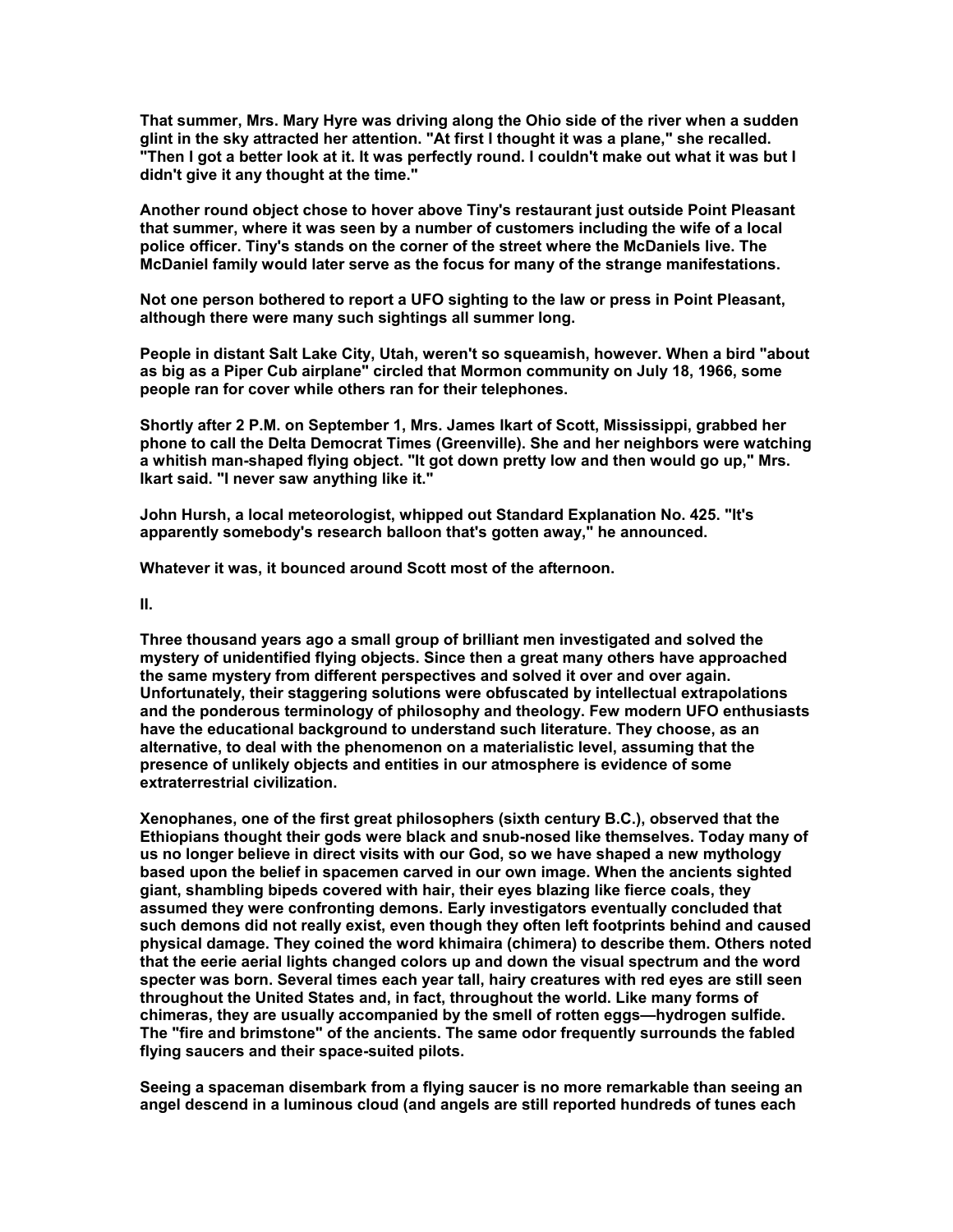**year). The report of a nine-foot-tall humanoid strolling down the main street of Buffalo Mills, Pennsylvania, on August 19, 1973, was no more outlandish than the dinosaurs who appear from time to time to terrify witnesses and baffle police posses. In 1969 there were dinosaur reports in Texas. In 1970 the police in Italy scoured a mountain range after several witnesses reported seeing a saurian.** 

**To the regret of the true believers, the majority of the witnesses to chimerical events were alone at the time of their experience. While the amateur investigators tend to Concentrate on the very subjective descriptions of the observers, I probed deeper and studied the witnesses themselves. Many, I found, suffered certain medical symptoms such as temporary amnesia, severe headaches, muscular spasms, excessive thirst and other effects, all of which have been observed throughout history in religious miracles (the appearances of religious apparitions), demonology, occult phenomena, and contacts with fairies. All of these manifestations clearly share a common source or cause. While chimeras can come in all sizes and shapes, ranging from twenty-foot giants to animated tin cans only a few inches in height, the most fascinating type is one who has appeared in almost every country on earth. In other ages he was regarded as the devil incarnate. He dressed in black and rode a black horse. Later he arrived in black horsedrawn carriages, even in hearses. Today he steps out of flying saucers in remote farm fields. He is built exactly like us, stands from five feet six inches to six feet tall, looks very human but has high cheekbones, unusually long fingers, and an Oriental cast to his features. His complexion is olive or reddish. He speaks every language, sometimes mechanically as if he is reciting a memorized speech, sometimes fluently. He has trouble breathing, often wheezing and gasping between words. Like our dinosaurs and hairy bipeds, he often leaves a few footprints behind ... footprints which suddenly end as if he had vanished into thin air.** 

**I have been chasing these critters for twenty-five years and have traveled from Tibet, the land of the Abominable Snowman, to West Virginia, home of the strangest unknown "Bird." In the course of all these adventures and frenetic activities I have come to reject outright the popular extraterrestrial hypothesis.** 

**My long and very expensive excursions into the borderland where the real and unreal merge have failed to produce any evidence of any kind to support the idea that we are entertaining shy strangers from some other galaxy. Rather, I have come to realize that we have been observing complex forces which have always been an essential part of our immediate environment. Instead of thinking in terms of extraterrestrials, I have adopted the concept of ultraterrestrials—beings and forces which coexist with us but are on another time frame; that is, they operate outside the limits of our space-time continuum yet have the ability to cross over into our reality. This other world is not a place, however as Mars or Andromeda are places, but is a state of energy.** 

**The UFO phenomenon itself is only one trivial fragment of a much larger phenomenon. It can be divided into two mam parts. The first and most important part consists of the mysterious aerial lights which appear to have an intelligence of their own. They have been observed throughout history. Often they project powerful searchlight-like beams toward the ground. Persons caught in these beams undergo remarkable changes of personality. Their IQ sky-rockets, they change their jobs, divorce their wives, and in any number of well-documented instances they suddenly rise above their previous mediocre lives and become out-standing statesmen, scientists, poets and writers, even soldiers. In religious lore, being belted by one of these light beams causes "mystical illumination." When Saul, a Jewish tent-maker, was zapped by one of these beams on the road to Damascus it blinded him for three days and he was converted to Christianity on the spot and became St. Paul. The second part of the phenomenon consists of the cover or camouflage for the first part, the "meandering nocturnal lights" as the air force has labeled them. If these lights appeared in cycles, year after year, century after century without any accompanying**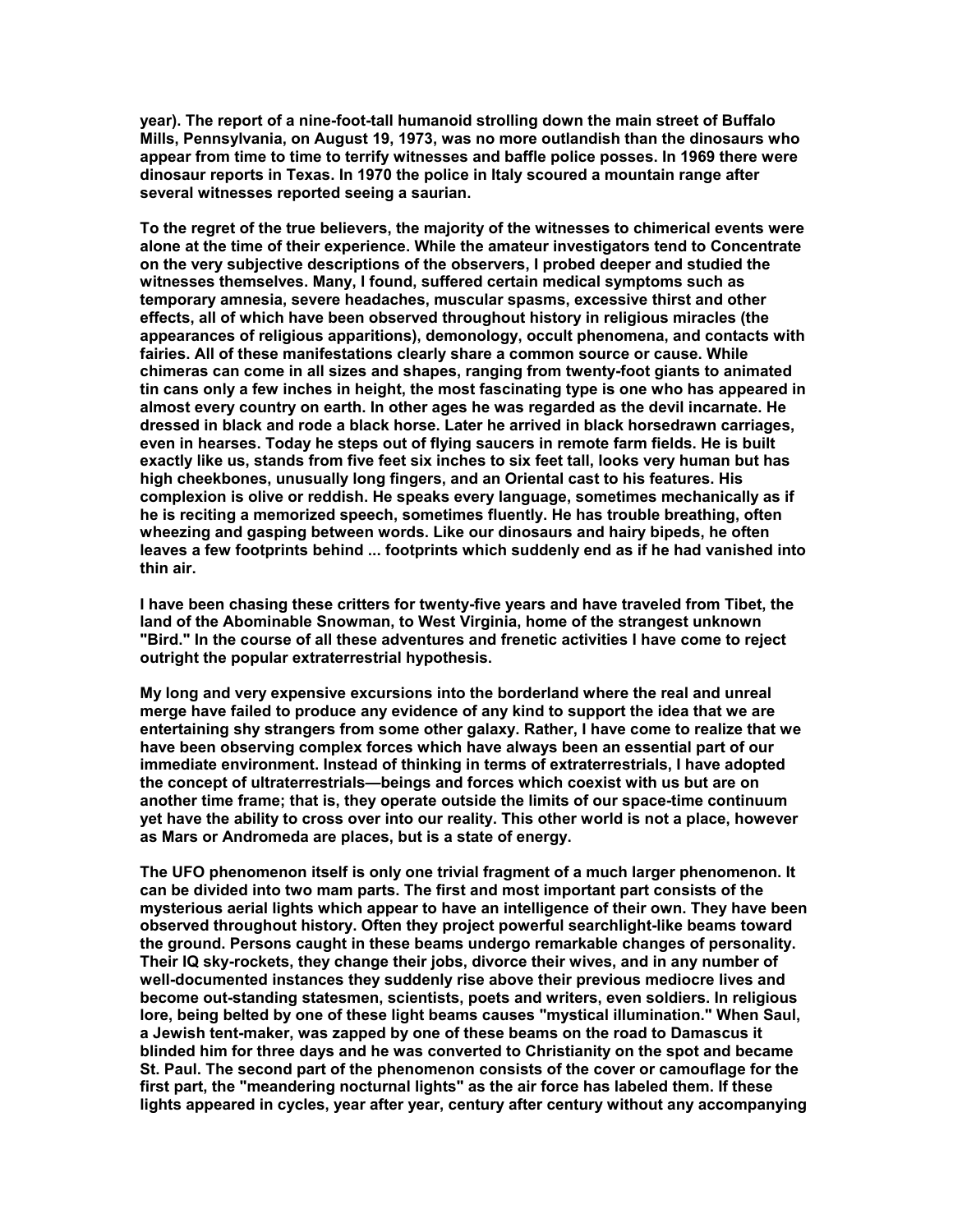**explanatory manifestations they would cause much greater fear and concern. But explanatory manifestations have accompanied them always, and these manifestations have always been adjusted to the psychology and beliefs of each particular period in time. The flying saucer/extraterrestrial visitants are not real in the sense that a 747 airliner is real. They are transmogrifications of energy under the control of some unknown extradimensional intelligence. This intelligence controls important events by manipulating specific human beings through the phenomenon of mystical illumination. Our religions are based upon our longtime awareness of this intelligence and our struggle to reduce it to humanly acceptable terms.** 

**The ancient Ethiopians viewed their gods as black, snub-nosed entities. The Greeks and Romans populated their mountaintops with longhaired, handsome gods and goddesses. The Indians of South America worshiped bearded gods who traveled the night skies in luminous discs of light, as did the ancient Egyptians. But religious views were modified in the nineteenth century with the coming of the Industrial Age. The lights were still there but a new frame of reference was needed to cover their activities.** 

**Somebody somewhere does not want us to understand the true nature of this phenomenon and its true purpose. For years the UFO enthusiasts believed the U.S. Air Force was the culprit and that government agents were tapping the phones of teen-agers and little old ladies, tampering with their mail, and following them around in black Cadillacs. I wish the answer was that simple.** 

**We have been victimized by this phenomenon, not just since 1947 but since ever! It is the foundation of all our religious and occult beliefs, of our philosophies, and our cultures. The ancient Chinese marked out the routes of the lights in the sky (LITS) and called them "dragon tracks" because, apparently, fearsome dragons appeared along with the mysterious lights. In a later age, these became fairy lights and were associated with the little people who actually plagued whole generations not only in Europe but also in North America ... for the American Indians were telling stories about the little people long before the Europeans arrived here.** 

**During the witchcraft craze a few hundred years ago, people really thought they saw witches flying through the air ... with lanterns hanging from the front of the brooms. The vampire legends of middle Europe are almost identical to the modern UFO lore. As late as the nineteenth century the devil existed as a physical personage to many people.** 

**If you saw a strange light in the sky in 1475 you knew it had to be a witch on a broom because you had heard of others who had seen witches on brooms skirting the tree-tops. Now in 1975 you might decide it is attached to a spacecraft from some other planet. This conclusion is not a qualified deduction on your part. It is the result of years of propaganda and even brainwashing. If you are under thirty, you grew up on a diet of comic books, motion pictures, and television programs which educated you to believe in the extraterrestrial hypothesis. A small knot of nuts has talked to you year after year on interview programs, telling you how the sinister air force has been keeping the truth about flying saucers from the public; that truth being that UFOs are the product of a superior intelligence with an advanced technology, and that the flying saucers have come to save us from ourselves. The gods of ancient Greece are among us again, in a new guise but still handing out the old line. Believe. Belief is the enemy.** 

**The people of the Middle Ages were as convinced of the reality of the little people and their underground palaces as you might be of an extraterrestrial civilization with gleaming cities of glass on some far-off planet. One hundred years from now the phenomenon may be playing some new game with us. The whole interplanetary bag may be forgotten. But those lights—and that damnable procession of strange critters and nine-foot humanoids— will**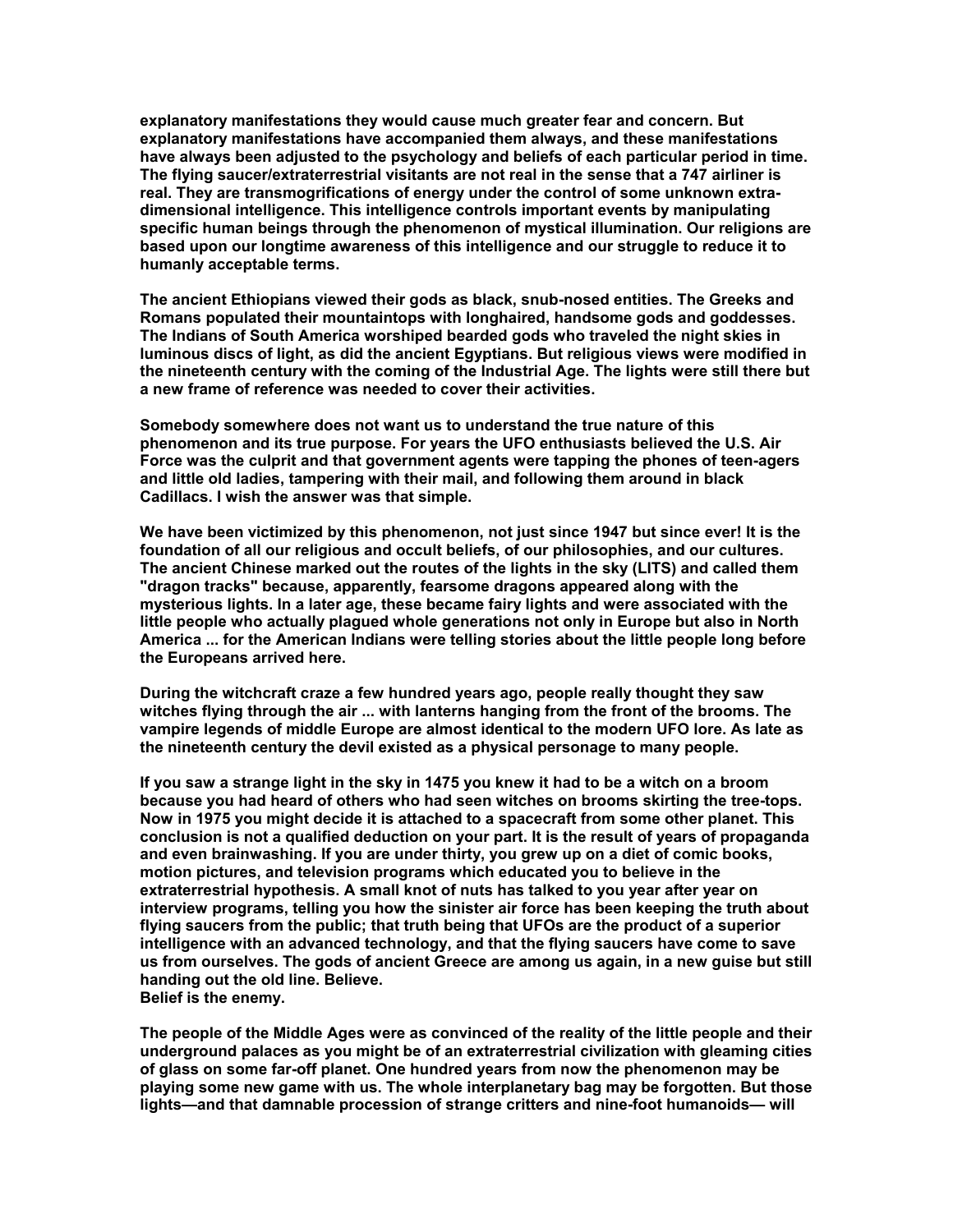**still be marching in our midst. Isolated individuals on lonely back roads will still be getting caught in sudden beams of energy from the sky, then shuck their families, quit their jobs, and rocket into notoriety or plunge into the hell of insanity and bankruptcy.** 

**III.** 

**"While driving toward New Cumberland, we saw a light hovering near a hillside," John Vujnovic, an attorney from Weirton, West Virginia, said, describing his experience on the evening of October 7, 1966. "The light started coming toward the car and I guess my son was frightened and I slowed the car so that we were a good distance behind the object.** 

**"The object had an outer circular light that glowed, but there was no sound at all. I stopped the car for a better look and the thing started coming down over the highway. I think it was about four hundred feet in the air."** 

**Mr. Vujnovic was driving south on State Route 66 from Chester, West Virginia, to Weirton in the northernmost tip of the state. His was one of the first important sightings in West Virginia that October ... a month that would produce sensational incidents all up and down the eastern seaboard.** 

**"At one time, it looked as if there were windows in the craft and after it got past we could see a revolving light. The outer glow of the light made a fast-flickering type of light as the object was hovering."** 

**It eventually disappeared as Mr. Vujnovic went on his way.** 

**In the weeks that followed, the lights and some dark objects of awesome size were seen from one end of the state to another. In Sistersville, a town mentioned in the 1897 "airship" reports, local UFO fans organized an informal warning system, calling each other on party lines to announce curtly, "UFO—northeast," etc. The town's newspaper did not bother to publish a single report.** 

**Every night at approximately 8 P.M. one of these brilliant flashing lights would cruise majestically over the Ohio River, traversing Point Pleasant from north to south. Those who bothered to notice it at all assumed it was an airplane.** 

**Mrs. Kelly, the lady who had seen the longhaired man standing in the sky seven months earlier, lived in a house on the edge of a deep gully. She and her children were seeing blinding globes of light traveling close to the ground along that gully nightly. And her telephone was behaving strangely, ringing when there was no one on the line, and sometimes emitting beeps like Morse code.** 

**Early in November, an elderly man walked into Mary Hyre's newspaper office. "I've just got to tell somebody," he began nervously. The story he unfolded seemed totally unbelievable to Mrs. Hyre, who knew nothing of UFOs at the time, but she knew the man and was impressed by his sincerity.** 

**On November 2, 1966, he said, he and another workman were driving home to Point Pleasant from their job near Marietta, Ohio, on Interstate 77. As they neared Parkersburg, West Virginia, an elongated object appeared low in the sky and descended directly in front of them. They stopped their car and a man emerged from the object and walked over to them. He looked like a normal man and was grinning broadly. He wore a black coat and kept his arms folded with his hands out of sight under his armpits. The witness rolled his window down and there was a very brief conversation. The stranger asked the pair who they were, where they were from, where they were going, and what time was it? Then he**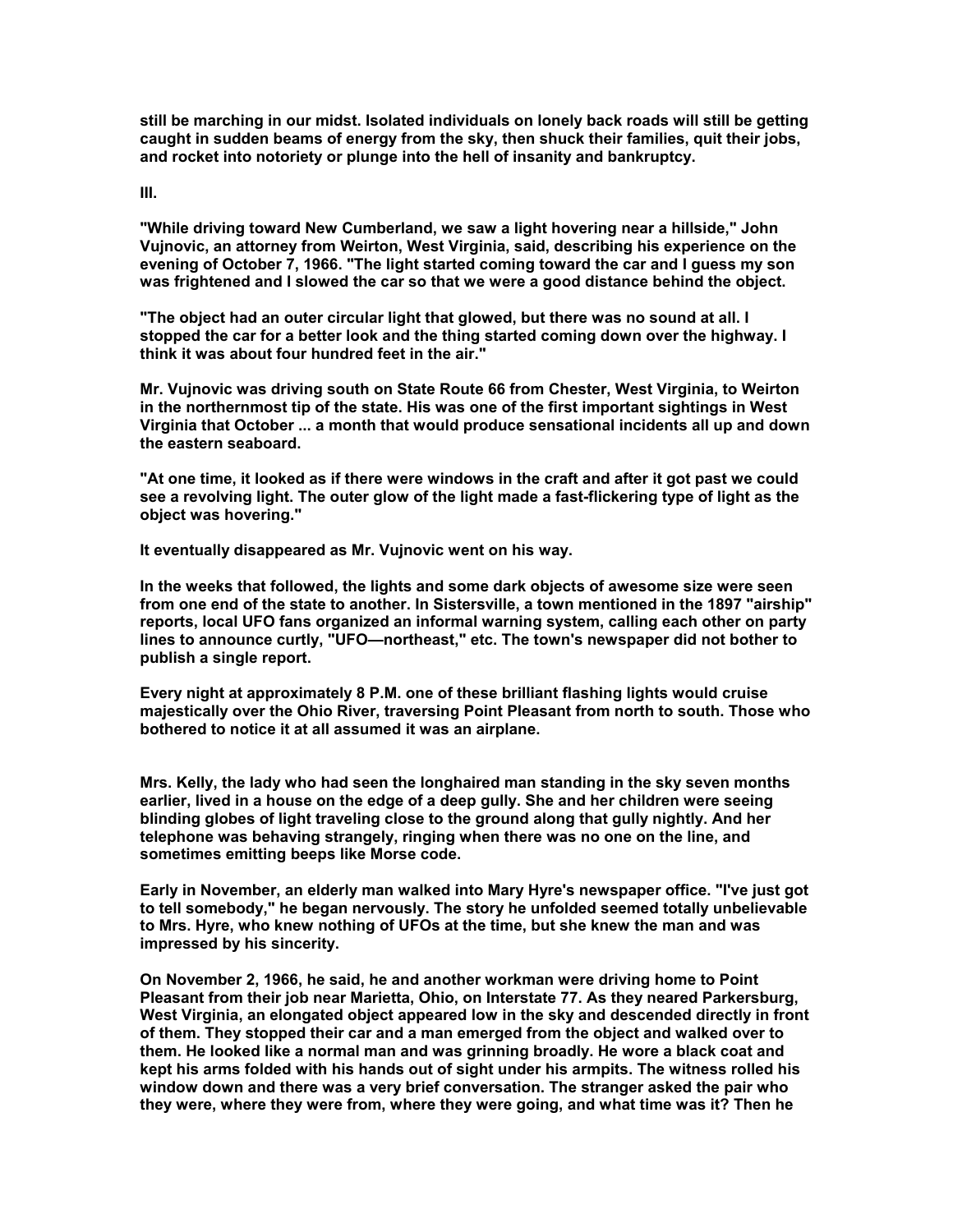**strolled back to the dark cylinder and it rose quickly into the chill, drizzling sky.** 

**The two men had a strong emotional reaction to the seemingly pointless encounter. They debated whether they should tell anybody, deciding against it. But the Point Pleasant resident found himself suffering from from insomnia. And when he finally slept he had strange nightmares. He started to hit the bottle, something very unusual for him.** 

**Mrs. Hyre listened to his story, nonplused, and made a few notes. A day or so later the man's son called on her and asked her not to print the story. Several weeks later she repeated the story to me and we called the man on her office phone. He verified the details and then said, "Look, don't use my name. I don't want to get involved in this thing. That scientist fella told me—"** 

**"What scientist?" I asked.** 

**"A couple of weeks after this thing happened, a scientist from Ohio came to see us. He told us it would be better if we forgot the whole thing."** 

**"How did he hear about it? How did he find you?"** 

**"Damned if I know."** 

**"Did he identify himself?"** 

**"Sure ... but I can't remember his name. But he seemed to know what he was talking about."** 

**I couldn't get much else out of him. I would have ignored the whole story except for one jarring fact. The same thing had happened that same night on the same road to another West Virginian. Unlike the two Point Pleasant residents, he had gone to the police with his story. A press conference was held and he was catapulted into the never-never land of the UFO contactees, the center of one of the biggest UFO stories of 1966.** 

**------------------------------------------** 

**5 - The Cold Who Came Down in the Rain** 

**I.** 

**Woodrow Derenberger is a tall, husky man with close-cropped sandy hair, twinkling bluegray eyes, and an honest open face. In 1966 he was in his early fifties but looked considerably younger. His life had been normal to the point of being mundane—a long succession of modest jobs, hard times, constant movement from one rented house to another pursuing no particular ambition. Surviving. Feeding and clothing his attractive young wife and two children. Now he was working as a salesman for an appliance company and living in a simple two-story farmhouse in Mineral Wells, West Virginia. It was a good time in his life.** 

**At 7 P.M. on November 2, 1966, he was heading home in his panel truck after a long, hard day on the road. The weather was sour, chill, and rainy. As he drove up a long hill outside of Parkersburg on Interstate 77 a sudden crash sounded in the back of his truck. He snapped on his interior lights and looked back. A sewing machine had fallen off the top of a stereo, but there didn't seem to be any real damage. A car swept up behind him and passed him. Another vehicle seemed to be following it. He eased his foot on the accelerator. He had been speeding slightly and thought it might be a police car. The vehicle, a black blob in the dark, drew alongside him, cut in front, and slowed.**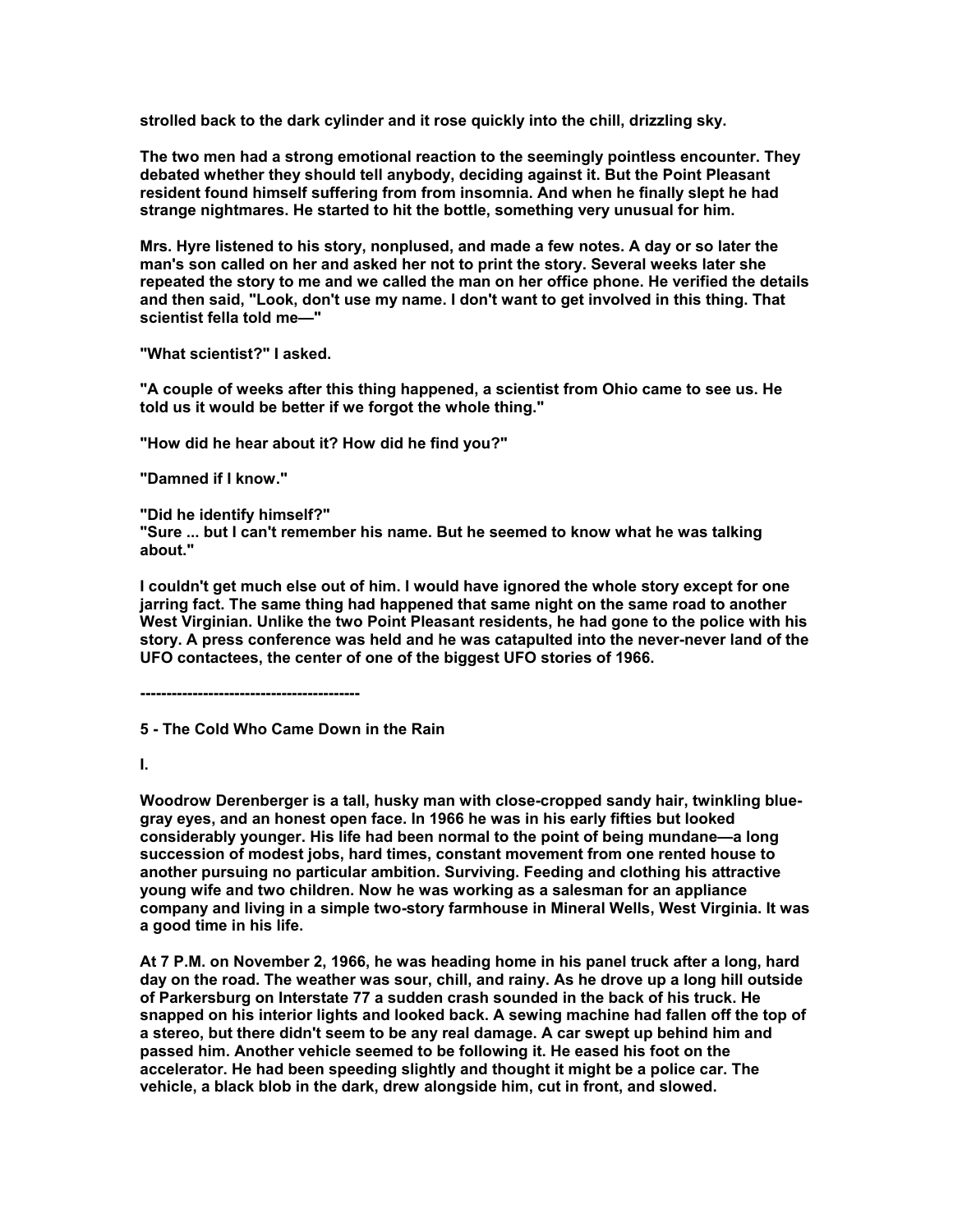**Woody Derenberger gaped in amazement at the thing. It wasn't an automobile but was shaped like "an old-fashioned kerosene lamp chimney, flaring at both ends, narrowing down to a small neck and then enlarging in a great bulge in the center." It was a charcoal gray. He slammed on his brakes as the object turned crossways, blocking the road, stopping only eight or ten feet from it. A door slid open on the side of the thing and a man stepped out.** 

**"I didn't hear an audible voice," Woody said later. "I just had a feeling ... like I knew what this man was thinking. He wanted me to roll down my window."** 

**The stranger was about five feet ten inches tall with long, dark hair combed straight back. His skin was heavily tanned. Grinning broadly, his arms crossed and his hands tucked under his armpits, he walked to the panel truck. He was wearing a dark topcoat. Underneath it Woody could see some kind of garment made of glistening greenish material almost metallic in appearance.** 

**Do not be afraid. The grinning man did not speak aloud. Woody sensed the words.** 

**We mean you no harm. I come from a country much less powerful than yours.** 

**He asked for Woody's name. Woody told him.** 

**My name is Cold. I sleep, breathe, and bleed even as you do.** 

**Mr. Cold nodded toward the lights of Parkersburg in the distance and asked what kind of place it was. Woody tried to explain it was a center for business and homes—a city. In his world, Cold explained, such places were called "gatherings."** 

**While this telepathic conversation was taking place, the chimney-shaped object ascended and hovered some forty or fifty feet above the road. Other cars came along the road and passed them.** 

**Cold told Woody to report the encounter to the authorities, promising to come forward at a later date to confirm it. After a few minutes of aimless generalities, Cold announced he would meet Woody again soon. The object descended, the door opened, Cold entered it, and it rose quickly and silently into the night.** 

**When he got home, Derenberger was in a very distraught state. His wife urged Mm to call the Parkersburg police. They seemed to accept his story without question and asked if he needed a doctor.** 

**The next day he was questioned at length by the city and state police. The story appeared in the local press and on radio and television. People who had driven that same route the night before came forward to confirm that they had seen a man speaking to the driver of a panel truck stopped on the highway. Mrs. Frank Huggins and her two children had reportedly stopped their own car and watched the object soar low over the highway minutes after Woody watched it depart. Another young man said the object had frightened him out of his wits when it hovered over his car and flashed a powerful, blinding light on him.** 

**Woodrow Derenberger became a super-celebrity. Crowds of people gathered at his farm every night, hoping to glimpse a spaceship. His phone rang day and night. He switched to an unlisted number but within a short time the calls began again. Crank calls, threatening him if he didn't "shut up." Calls that consisted of nothing except eerie electronic sounds and codelike beeps Mr. Cold kept his promise. He returned.**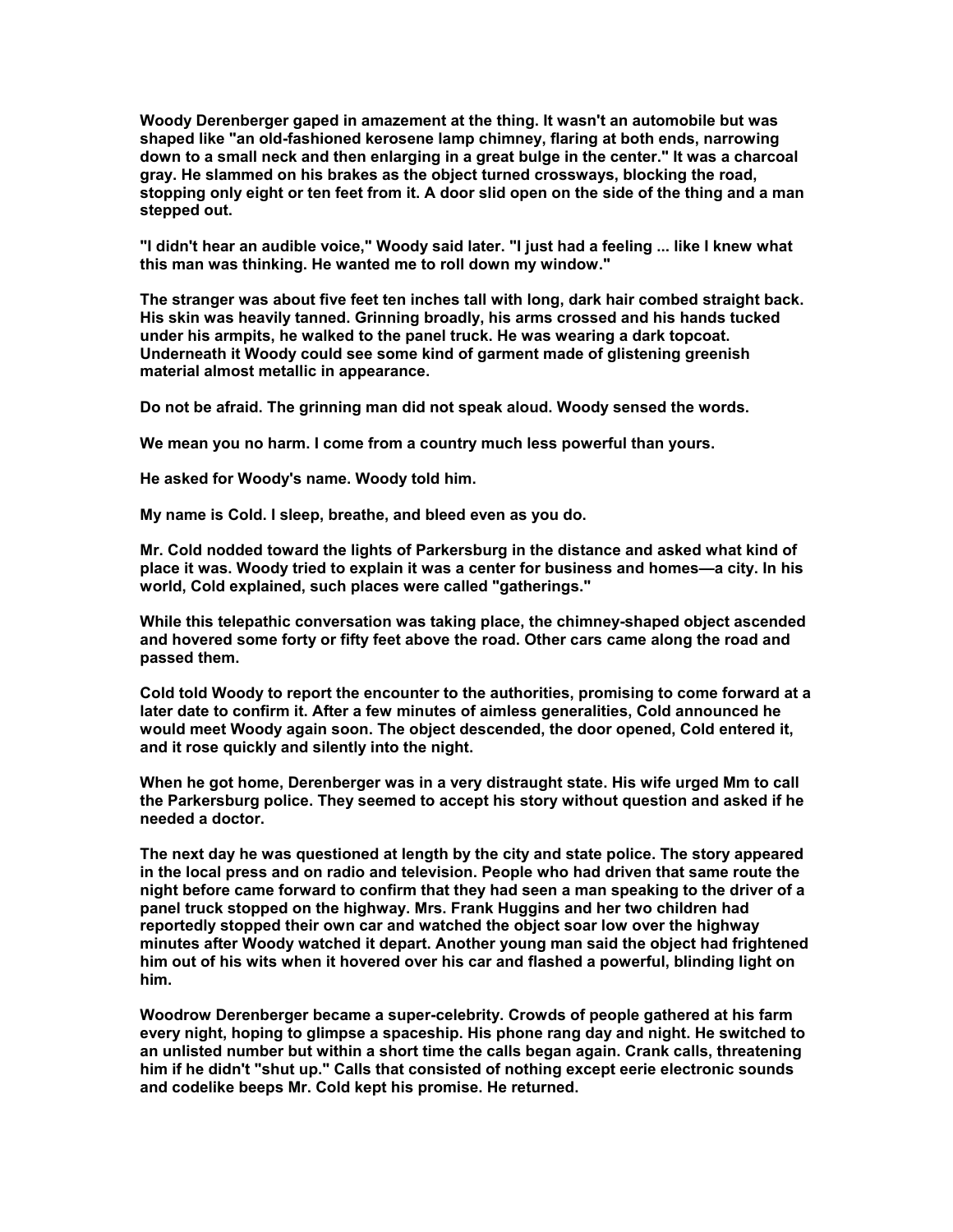**II.** 

**The Indians must have known something about West Virginia. They avoided it. Before the Europeans arrived with their glass beads, firewater, and gunpowder, the Indian nations had spread out and divided up the North American continent. Modern anthropologists have worked out maps of the Indian occupancy of pre-Columbian America according to the languages spoken. (1) The Shawnee and Cherokee occupied the areas to the south and southwest. The Monacan settled to the east, and the Erie and Conestoga claimed the areas north of West Virginia. Even the inhospitable deserts of the Far West were divided and occupied. There is only one spot on the map labeled "Uninhabited": West Virginia.** 

**Why? The West Virginia area is fertile, heavily wooded, rich in game. Why did the Indians avoid it? Was it filled with hairy monsters and frightful apparitions way back when?** 

**Across the river in Ohio, industrious Indians—or someone—built the great mounds and left us a rich heritage of Indian culture and lore. The absence of an Indian tradition in West Virginia is troublesome for the researcher. It creates an uncomfortable vacuum. There are strange ancient ruins in the state, circular stone monuments which prove that someone had settled the region once. Since the Indians didn't build such monuments, and since we don't even have any lore to fall back on, we have only mystery.** 

**----** 

**[1] American Indian Linguistic Families and Tribes, a map issued by C.S. Hammond & Co., New York.** 

**----** 

**Chief Cornstalk and his Shawnees fought a battle there in the 1760s and Cornstalk is supposed to have put a curse on the area before he fell. But what happened there before? Did someone else live there?** 

**The Cherokees have a tradition, according to Benjamin Smith Barton's New Views of the Origins of the Tribes and Nations of America (1798), that when they migrated to Tennessee they found the region inhabited by a weird race of white people who lived in houses and were apparently quite civilized. They had one problem: their eyes were very large and sensitive to light. They could only see at night. The fierce Indians ran these "mooneyed people" out. Did they move to West Virginia to escape their tormentors? There are still rumors of an oddball group of albino people in the back hills of Kentucky and Tennessee. But there are also myths and rumors of mysterious people living in the hills of New Jersey forty miles from Manhattan.** 

**III.** 

**The day before Woodrow Derenberger's unexpected meeting with Mr. Cold in the rain, a national guardsman was working outside the national guard armory on the edge of Point Pleasant when he saw a figure perched on the limb of a tree beyond the high fence. At first he thought it looked like a man, but after he studied it for awhile he decided it was some kind of bird. The biggest bird he had ever seen. He went to call some friends and when they came the bird was gone.** 

**IV.** 

**On November 4, Derenberger was riding with a co-worker on Route, 7 outside Parkersburg when he felt a tingling sensation in his forehead. Then thoughts from Mr. Cold began to spring full-blown into his mind. Cold explained that he was from the planet of Lanulos**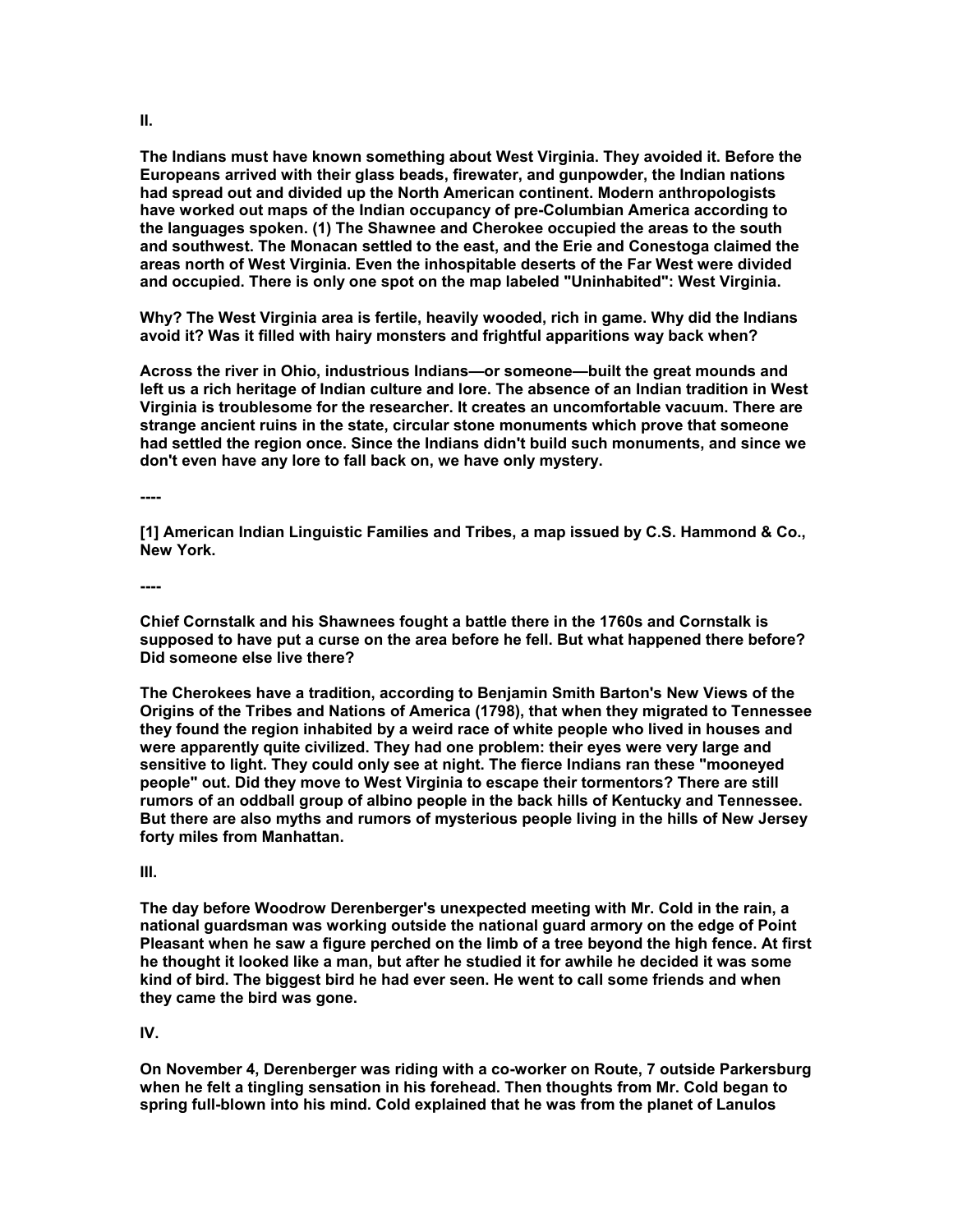**which was in the "galaxy of Ganymede." Lanulos, he said, was very like the earth, with flora, fauna, and seasons. He was married to a lady named Kimi and had two sons. Folks on Lanulos had a life expectancy of 125-175 earth years. Naturally there was no war, poverty, hunger, or misery on Lanulos.** 

**When the transmission was completed, Cold urged Woody to brace himself because withdrawal would be painful. Woody felt a sharp pain in his temple and nearly passed out.** 

**Two weeks later, though Woody wasn't aware of it at the time, two salesmen visited Mineral Wells and went from house to house with their wares. They weren't very interested in making sales. At one house they offered Bibles. At another, hardware. At a third they were "Mormon missionaries from Salem Oregon" (a UFO wave was taking place in Salem at that time). One man was tall, blond, and looked like a Scandinavian. His partner was short and slight, with pointed features and a dark olive complexion. They asked questions about Woody and were particularly interested in opinions on the validity of his alleged contact.** 

## **V.**

**"Old Bandit's gone," the six-year-old boy said sadly. "Mister, do you think you can bring him back?"** 

**Gray Barker shifted his large frame uneasily. The boy's father, Newell Partridge, ordered the child off to bed.** 

**"It's all so weird," Partridge complained. "I just can't figure it out."** 

**Barker smiled understandingly. Ever since he had investigated the Flatwoods monster back in 1952, he had been listening to weird stories. A pioneer ufologist, Gray had made many outstanding contributions to the subject. He had also managed to make himself a somewhat controversial character in a field riddled with controversies and characters. The diehard fanatics who dominated sauceriana during the early years were a humorless lot and Gray's mischievous wit baffled and enraged them. At times it baffled me, too. This towering bear of a man was very hard to "read." But his investigations were always thorough and uncompromising.** 

**Now he was sitting in the home of Newell Partridge near Salem, West Virginia, talking about an errant television set and a missing dog. On the evening of November 14 1966, Bandit, a big, muscular German shepherd, had dashed into the darkness and vanished.** 

**"It was about 10:30 that night, and suddenly the TV blanked out," Partridge said. "A real fine herringbone pat-ten appeared on the tube, and at the same time the set started a loud whining noise, winding up to a high pitch, peaking and breaking off, as if you were on a musical scale and you went as high as you could and came back down and repeated it. ... It sounded like a generator winding up. It reminded me of a hand field generator that one might use for portable radio transmission in an emergency."** 

**Outside on the porch, Bandit began wailing. Partridge picked up a flashlight and went outside to investigate.** 

**"The dog was sitting on the end of the porch, howling down toward the hay barn in the bottom," Partridge continued. "I shined the light in that direction, and it picked up two red circles, or eyes, which looked like bicycle reflections. Still there was something about those eyes that is difficult to explain. When I was a kid I night-hunted all the time, and I certainly know what animal eyes look like-such as coon, dog and cat eyes in the dark. These were much larger for one thing. It's a good length of a football field to that hay barn.**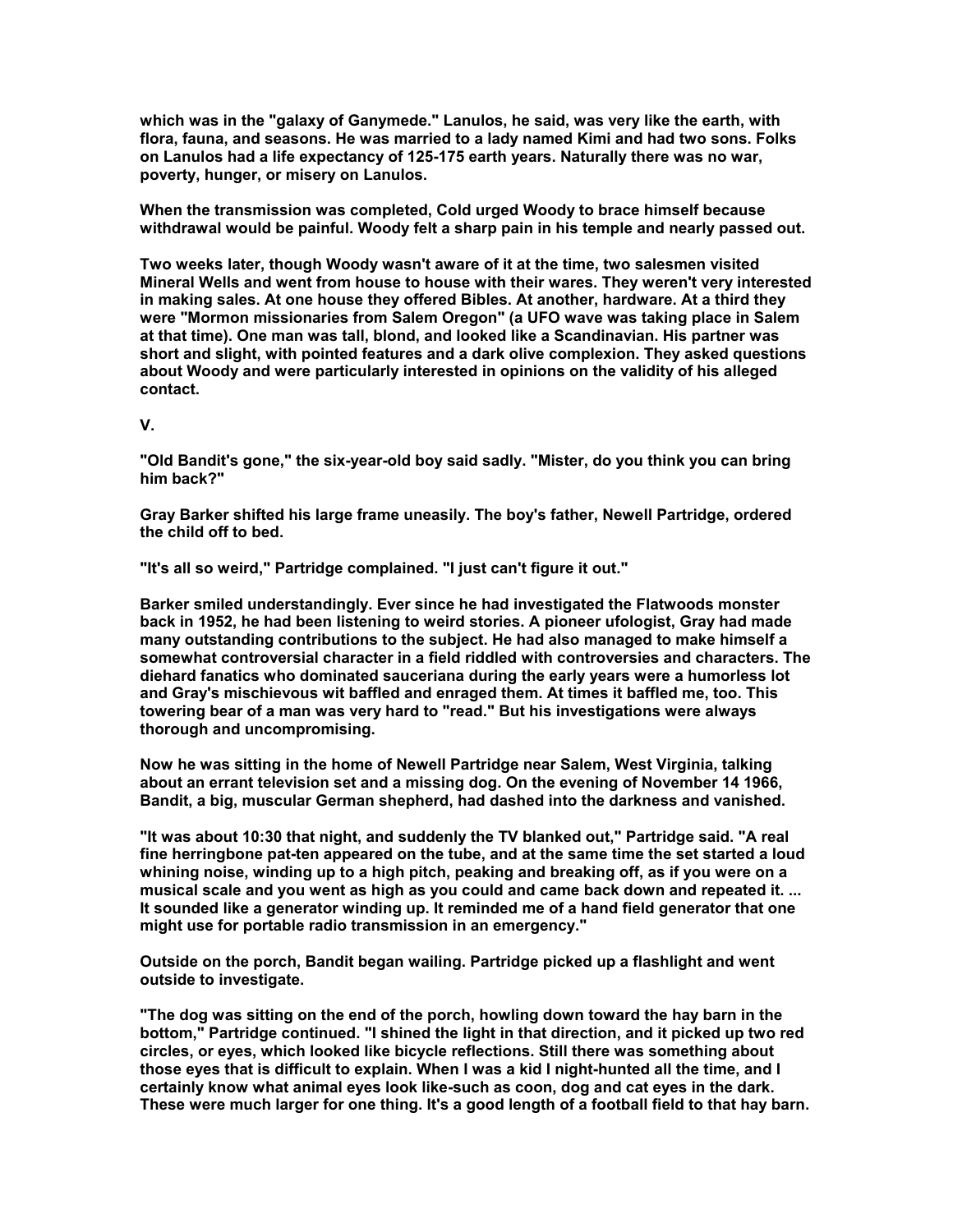**Probably about 150 yards; still those eyes showed up huge, for that distance."** 

**As soon as the flashlight picked out the "eyes" Bandit snarled and ran toward them. A "cold chill" swept over the man and he felt a wave of fear which kept him from following the dog.** 

**That night he slept with a loaded gun beside his bed.** 

**The next day he went looking for the dog.** 

**"I walked out to the barn, looking for tracks. Here and there I could see Bandit's paw prints. These were rather easy to find, for he was a heavy dog, and the area was muddy."** 

**At the approximate position of the "eyes" he found a large number of dog tracks.** 

**"Those tracks were going in a circle, as if the dog had been chasing his tail," Partridge explained, "though he never did that. And that was that. I couldn't see them go off anywhere, though I did see a series of fresh tracks which apparently led from the porch to the spot where he ran in circles. There were no other tracks of any kind."** 

## **Bandit simply vanished into thin air.**

**"I think that the hardest thing to explain is the feeling involved ... except to say it was an eerie feeling. I have never had this sort of feeling before. It was as if you knew something was wrong, but couldn't place just what it was."** 

**Sudden fear. Eerie feelings. Something unnatural was stalking the hills of West Virginia that November. The fear would become contagious. Those frightening red eyes would settle in Point Pleasant, while Mr. Cold and his crew of cosmic zanies would spread their propaganda in Mineral Wells, forsaking their flying lantern chimney for a black Volkswagen.** 

# **--------------------------**

**6 - Mothman!** 

**I.** 

**High explosives were manufactured in Point Pleasant during World War II. Seven miles outside of town part of the 2,500-acre McClintic Wildlife Station, an animal preserve and bird sanctuary, was ripped up. Miles of underground tunnels were dug, linking camouflaged buildings and factories. One hundred "igloos" were scattered across the fields and woods—huge concrete domes with heavy steel doors where the finished explosives could be safely stored. Dirt and grass covered the domes so from the air the whole area had a harmless, pastoral appearance. A few scattered buildings linked by unimproved dirt roads with no suggestion of all the activity going on below ground. It looked like nothing more than what it was supposed to be, a haven for birds and animals in the Ohio River valley.** 

**After the war most of the explosives were carted away. The factories were dismantled. The entrances and exits of the tunnels were plugged with thick concrete slabs. Some of the igloos were given to the Mason County government as possible storage vaults. They still stand empty. Others were sold to the Trojan-U.S. Powder Co. and the LFC Chemical Co. Some were leased to American Cyanamid.** 

**The years washed away the camouflage and now the igloos stand out starkly on the landscape, row upon row of white mounds with deer and rabbits running between them.**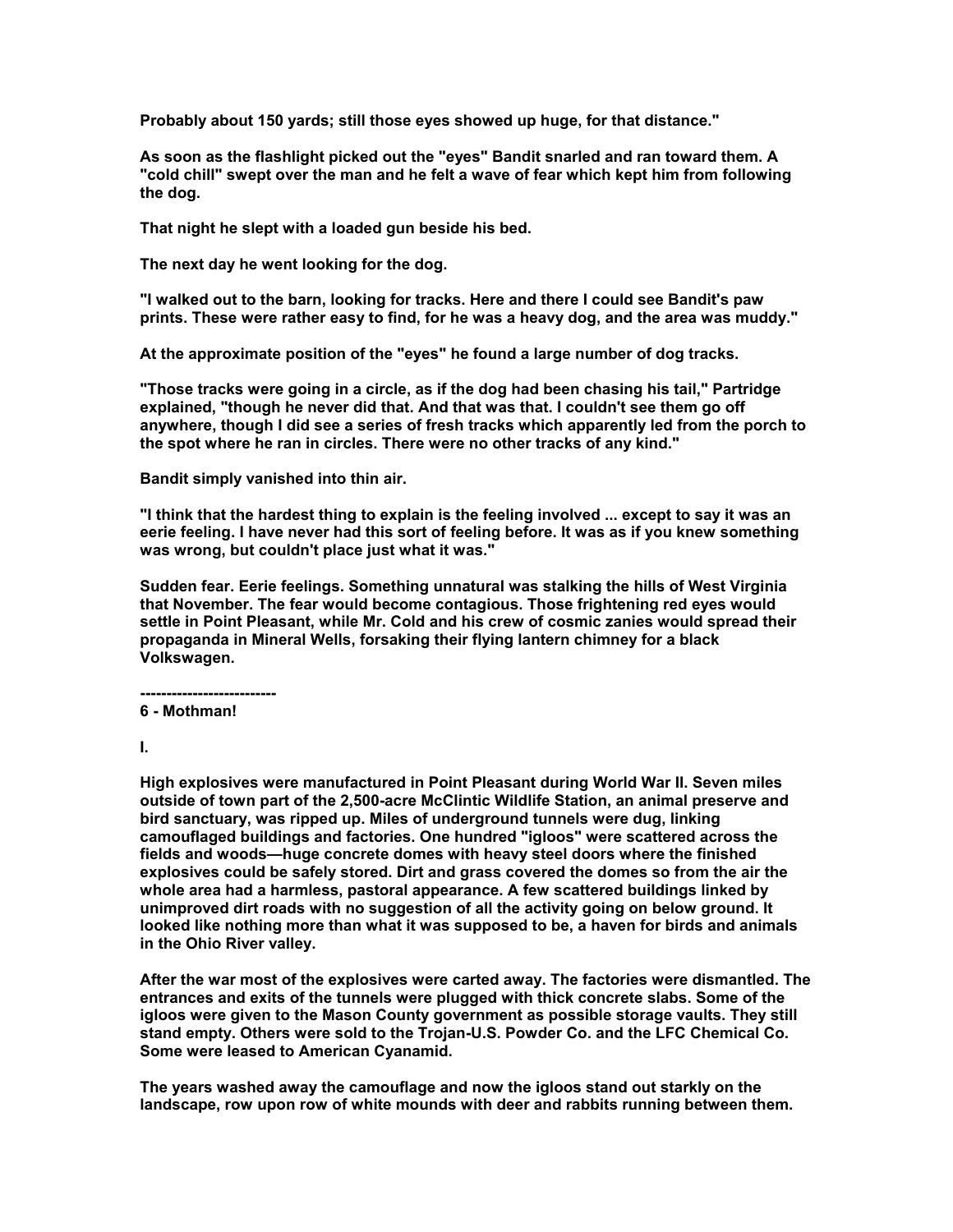**The old factory buildings are broken shells. The big generator plant near the entrance to the area still stands, its boilers rusting, its windows gone, water dripping shyly across its floor while the wind rattles the high steel catwalks and pigeons flutter in its rafters.** 

**Local teen-agers use the decaying dirt roads for drag strips, and further back, where the woods thicken, lovers park in the deep shadows during the summer mating season. While the TNT area had witnessed many biological events over the years, it had no reputation as a haunted place. The local police cruised through it every evening, occasionally flashing their lights into a darkened car. Everyone raised in the area knows every corner of the place. Sportsmen clubs have built an archery range and picnic area there.** 

**At 11:30 P.M. on the night of November 15, 1966, two young couples from Point Pleasant, Mr. and Mrs. Roger Scarberry and Mr. and Mrs. Steve Mallette, were driving through the TNT area in the Scarberrys' 1957 Chevy. They were looking for friends but no one seemed to be out that night. All of the twisting back roads were deserted. The few homes scattered among the igloos were dark.** 

**Roger, then a strapping blond eighteen-year-old, was driving. They aimlessly made the circuit of the roads around the igloos, returning to the old generator plant near the unlocked gate. As they pulled alongside the plant, Linda Scarberry gasped. They all looked into the blackness and saw two bright red circles. They were about two inches in diameter and six inches apart. Roger slammed on his brakes.** 

**"What is it?" Mary Mallette, a strikingly attractive brunette, cried from the back seat.** 

**The lights bobbed away from the building and the startled foursome saw they were attached to some huge animal.** 

**"It was shaped like a man, but bigger," Roger said later. "Maybe six and a half or seven feet tall And it had big wings folded against its back." "But it was those eyes that got us," Linda declared. "It** 

**had two big eyes like automobile reflectors." "They were hypnotic," Roger continued. "For a minute we could only stare at it. I couldn't take my eyes off it." It was grayish in color and walked on sturdy manlike legs. It turned slowly and shuffled toward the door of the generator plant which was ajar and hanging off its hinges.** 

**"Let's get out of here!" Steve yelled.** 

**Roger stepped on the gas and they shot through the gates, spun onto the exit road, and headed for Route 62. Suddenly they saw it, or another one like it, standing on a small hill near the road. As they hurtled past it, it spread, its batlike wings and took off straight up into the air.** 

**"My God! It's following us!" The couple in the back seat cried. Roger swung onto 62 on two wheels.** 

**"We were doing one hundred miles an hour," Roger said, "and that bird kept right up with us. It wasn't even flapping its wings."** 

**"I could hear it making a sound," Mrs. Mallette added. "It squeaked like a big mouse."** 

**"It followed us right to the city limits," Roger went on. "Funny thing, we noticed a dead dog by the side of the road there. A big dog. But when we came back a few minutes later, the dog was gone."**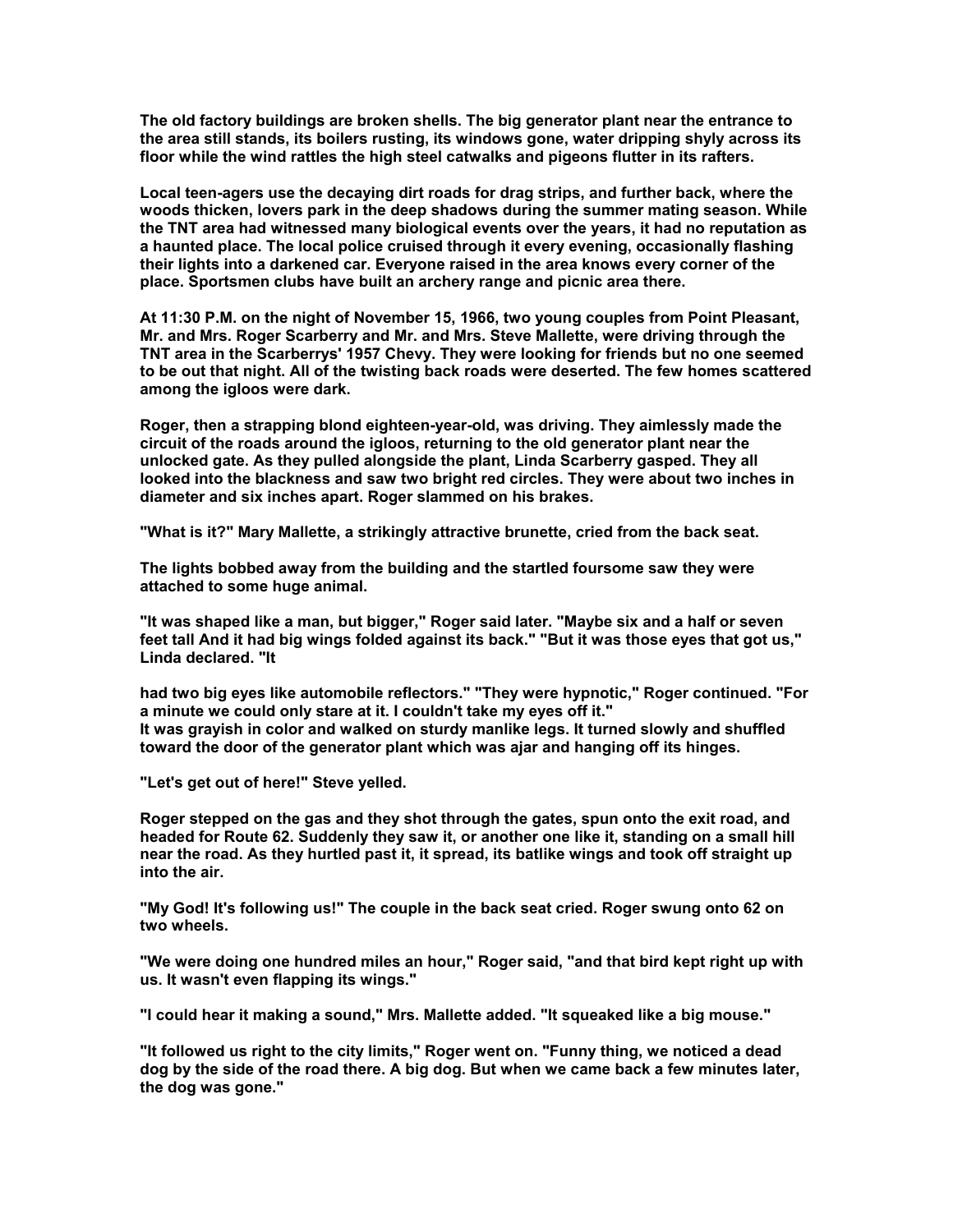**Panic-stricken, the red eyes still burning in their minds, they went directly to the Mason County courthouse, charged into the sheriffs office, and blurted out their story to Deputy Millard Halstead.** 

**"I've known these kids all their lives," Halstead told me later. "They'd never been in any trouble and they were really scared that night. I took them seriously." He hopped into a patrol car and followed Roger's car back to the TNT area. At the edge of town they looked for the dog's body. It was gone.** 

**Back at the power plant there was no sign of the red-eyed specter. Halstead switched on his police radio and a very loud signal blasted out of the speaker, drowning out the voice of the police dispatcher in Point Pleasant.** 

**It was a loud garble, like a record or tape recording being played at very high speed.** 

**Deputy Halstead, an experienced cop, looked taken aback but said nothing. He switched the radio off quickly . and peered uncomfortably into the darkness, reluctant to really search the old building. But he was convinced.** 

**The next morning Sheriff George Johnson called a press conference. Local reporters interviewed the four witnesses. Mrs. Mary Hyre sent the story out on the AP wire and that evening the "Bird" was the chief topic at supper tables throughout the Ohio valley. Some anonymous copy editor gave it a name, spun off from the Batman comic character who was then the subject of a popular TV series. He tagged the creature Mothman.** 

**II.** 

**November 16, 1966. Three years to the day since John Flaxton and his companions had seen the ambling winged monster in Kent, England. Long lines of cars circled the TNT area slowly. Men bristling with guns surrounded the old power plant, poking into every bush. There wasn't much to do in Point Pleasant, a town of six thousand people, twentytwo churches, and no barrooms, so Mothman was almost a welcome addition.** 

**A large red light moved around in the sky directly above the TNT area that night but few of the monster-hunters paid any attention to it. (\*) One carload of people was watching it, however. Mr. and Mrs. Raymond Wamsley and Mrs. Marcella Bennett and her baby daughter, Teena, studied it, puzzled.** 

**"It wasn't an airplane. We couldn't figure out what it was," Mrs. Bennett said.** 

**She and the Wamsleys were probably the only people in the crowd who were not looking for the red-eyed creature. They were on their way to visit the Ralph Thomases who lived in a neat bungalow back among the igloos. Mr. Thomas was the superintendent of the Trojan-U.S. operations there. His wife, Virginia, was a slender, gentle woman blessed—or cursed—with second sight. She had accurately predicted numerous accidents and local events over the years. She was careful not to seek attention and only her friends knew of her remarkable abilities. Deeply religious, she went to church almost every evening and on this night both she and her husband were out. The Wamsleys and Mrs. Bennett found only three of the Thomas children, Rickie, Connie, and Vickie, at home. After exchanging a few words with the youngsters, they headed back to their car. Off in the distance they could hear some trigger-happy hero firing a rifle around the power plant.** 

**----** 

[<sup>\*</sup>] In one of my notebooks covering this period I find the following notation: "Nov. 16th-**UPI man from Charleston saw low-flying object over TNT area—made humming sound—**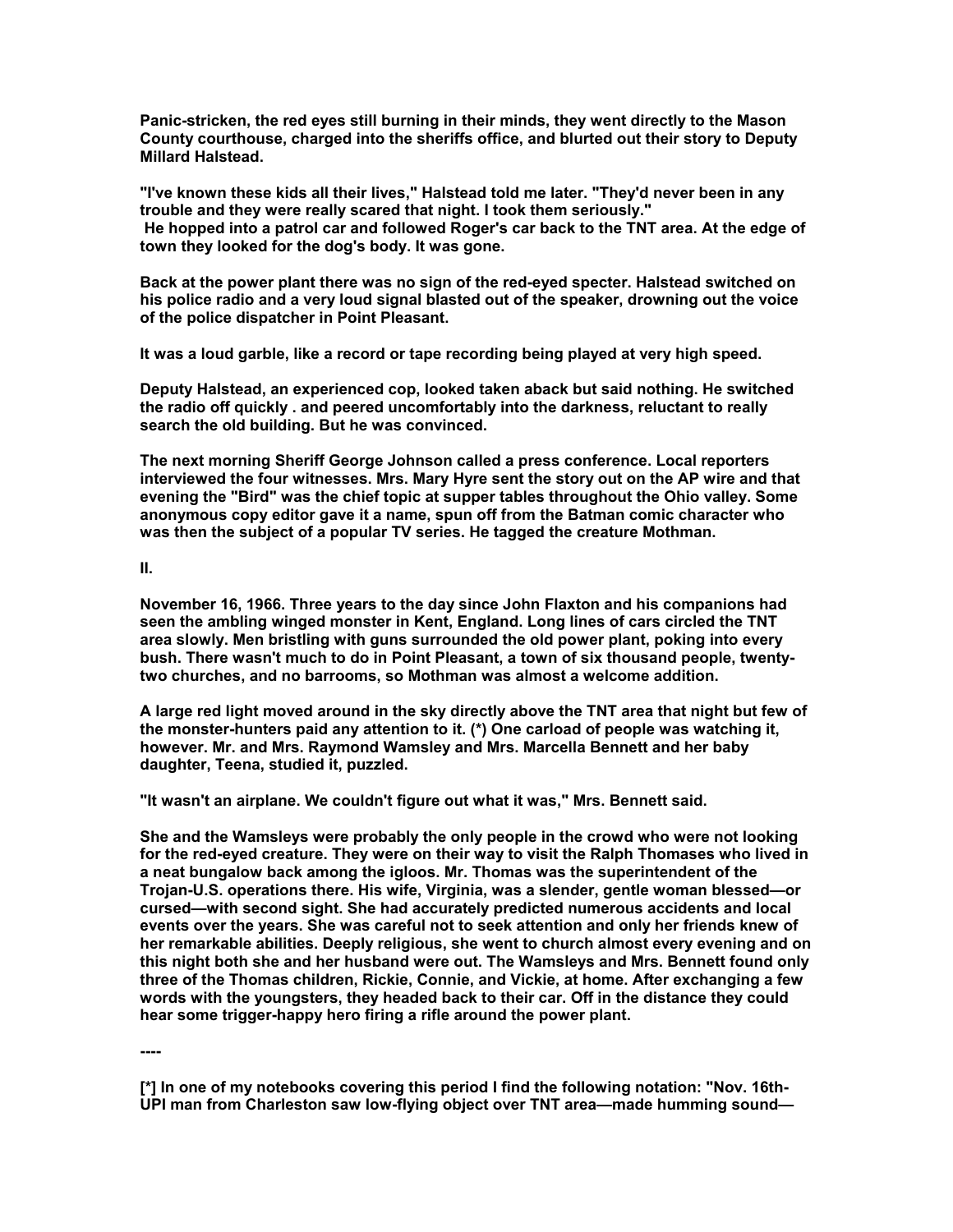**flashing red light. Some girls with him. They watched object for several minutes."** 

**----** 

**Suddenly a figure stirred in,the darkness behind the parked car.** 

**"It seemed as if it had been lying down," Mrs. Bennett told me. "It rose up slowly from the ground. A big gray thing. Bigger than a man, with terrible glowing red eyes." Mrs. Bennett uttered a little cry, so horrified she dropped the small baby in her arms. The child began to cry, more insulted than hurt, but her mother couldn't move to pick her up again. She stood transfixed, hypnotized by the blazing red circles on the top of the towering, headless creature. Its great wings unfolded slowly behind its back. Raymond Wamsley grabbed the paralyzed woman and the child and they all ran back into the house, slammed the door, and bolted it. There was a sound on the porch and the two red eyes peered in through a window. The women and children became hysterical while Wamsley frantically phoned the police. It was 9 P.M. Hundreds of people, many of them armed to the teeth, were less than a mile away and would not know about the episode until they read it in the local papers the following evening.** 

**By the time the police reached the house the creature was gone. But for Mrs. Bennett this was just the beginning of a long and frightening series of adventures.** 

**III.** 

**Woodrow Derenberger was living in bedlam. A group of local UFO enthusiasts representing the Washington-based National Investigations Committee on Aerial Phenomena (NICAP), largely a lobby urging congressional UFO investigations, visited or phoned him daily, raising his ire by ordering him not to talk to anyone else about his experiences.** 

**His farm looked like the TNT area. Every night streams of cars would park all over the property he was renting and people would sit quietly in the dark. Watching. Waiting. Some brought guns and hiked into the nearby hills to sit behind trees. Widespread rumors said the UFOs planned to come back and land on the farm. Some of Woody's visitors were determined to bag themselves a spaceman.** 

 **In the midst of all the chaos, a black Volkswagen drove up, parked, and a tanned man in a neat black suit got out He and Woody walked casually to the edge of the porch and talked. After a few minutes, the man got back into his VW and drove off. The great hunters continued to sit in the bitter cold behind their trees, their eyes anxiously searching the skies.** 

**According to Derenberger, he had been suffering from a stomach ailment for some time. Mr. Cold gave him a vial of medicine, he claimed, which cured his problem instantly. Cold now had a first name—Indrid.** 

**IV.** 

**Across the Ohio River, almost directly opposite the TNT area, a music teacher, Mrs. Roy Grose, was wakened by the barking of her dog at 4:45 A.M. on the morning of November 17, 1966. It was unusual for her little pet to bark late at night, so she got up to investigate. The moon was out and was very bright, she recalled. She looked out the kitchen window and saw an enormous object hovering at treetop level in a field on the other side of Route 7. It was circular, the size of a small house, and brilliantly illuminated. It seemed to be divided into sections glowing with dazzlingly bright red and green lights.** 

**"I was stunned," she said. Before she could wake up her husband, the object made a zig-**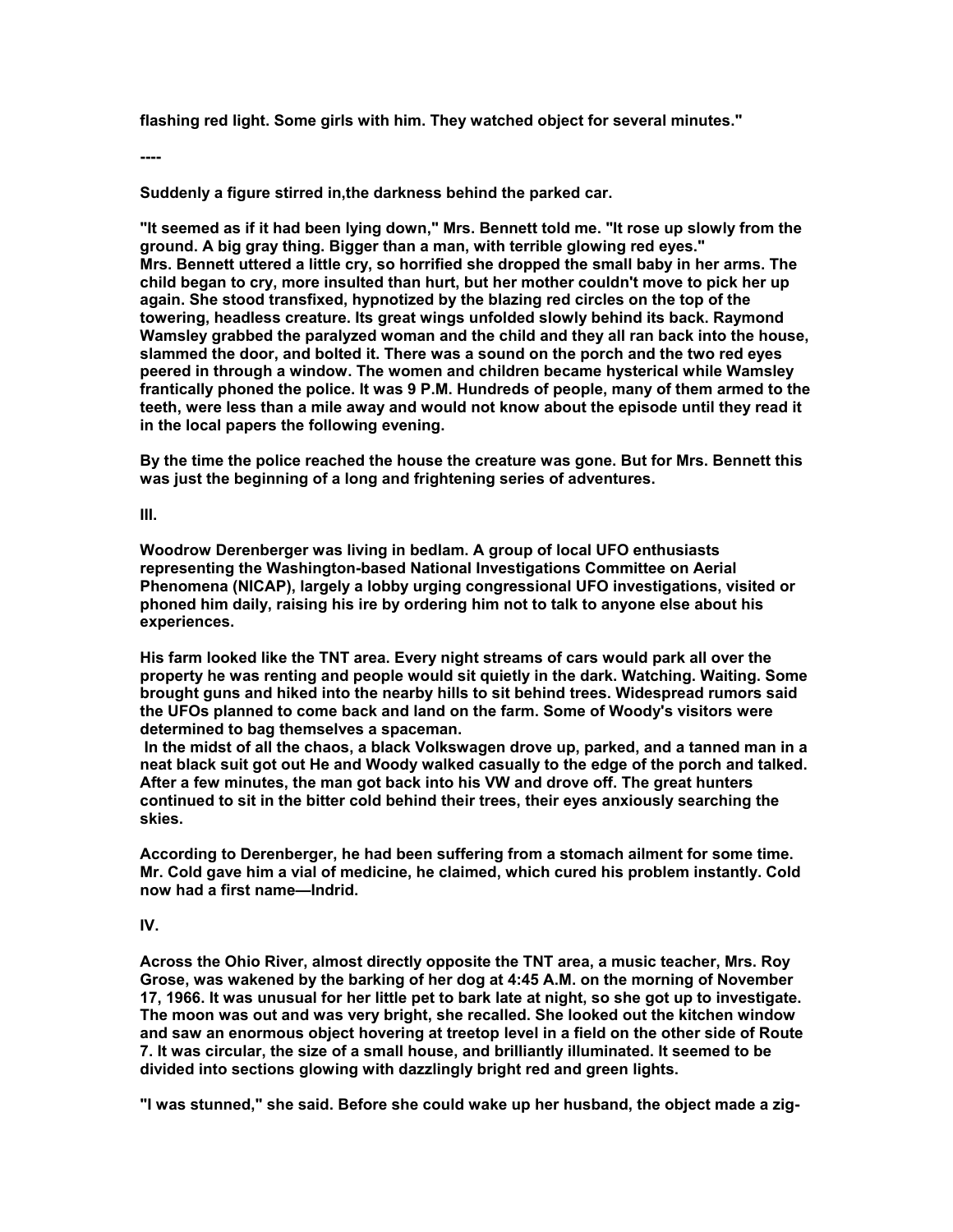**zag motion and suddenly disappeared. She did not mention the sighting to anyone outside her immediate family until weeks later.** 

**That afternoon a seventeen-year-old boy was driving down Route 7, not far from Mrs. Grose's home in Cheshire, Ohio, when a huge bird suddenly dove at his car and pursued him for a mile or so.** 

**On the eighteenth two firemen from Point Pleasant, Paul Yoder and Benjamin Enochs, were in the TNT area when they encountered a giant bird with big red eyes. "It was definitely a bird," they stated flatly. "But it was huge. We'd never seen anything like it."** 

**Everyone was now seeing Mothman or the "Bird," or so it seemed. Sightings were reported in Mason, Lincoln, Logan, Kanawha, and Nicholas counties. People were traveling for hundreds of miles to sit in the cold TNT area all night, hoping to glimpse the creature. Those who were unlucky enough to see it vowed they never wanted to see it again. It evoked unspeakable terrors. Like flying saucers, it delighted in chasing cars ... a very unbirdlike habit, and it seemed to have a penchant for scaring females who were menstruating, another UFO/hairy monster peculiarity.** 

**Five teen-agers driving along Campbells Creek on the night of November 20 got the shock of their lives when their headlights bounced off a man-size birdlike creature standing beside a rock quarry. It turned and scurried into the woods. "Nobody believes us because we're teen-agers," Brenda Jones of Point Lick complained. "But it was real scary."** 

**An elderly businessman in Point Pleasant found Mothman standing on his front lawn. He stepped outside to see why his dog was barking and confronted a six- or seven-foot-tall gray apparition with flaming eyes. He stood transfixed for several minutes, unaware of the passage of time. Suddenly the creature flew off and he staggered back into his house. He was so pale and shaken his wife thought he was having a heart attack.** 

## **V.**

**While the people of West Virginia were being overrun with Garudas, the rest of the country was being engulfed in wingless flying objects. A great wave began that Halloween and continued through November. On November 22 a family from Wildwood Crest, New Jersey, near the tip of thinly populated Cape May, crossed the thin line that separates our reality from something else.** 

**At 7:45 P.M. the Edward Christiansen family, seven people, were driving southward along the Garden State Parkway, just north of Mayville, when a bright red, green, and white object plummeted from the sky and disappeared directly in front of them. They thought an airplane had crashed until they were parallel to Burleigh, New Jersey. Then they saw a large glowing sphere just above the treetops a few miles to the front and right. Thinking it was a fire from the crashed plane, they pulled over to the side of the parkway and stopped (an illegal maneuver).** 

**All of the witnesses got out of the car to watch. Traffic was light but several cars did speed past them. As they watched, the object began to move and they realized it was not a fire but some kind of flying sphere. It executed a sharp turn and came toward the witnesses, passing directly over their heads. It was completely silent. As it approached their position, three powerful "headlights" became visible on the front of the object These lights appeared to be elongated and passed from the top of the craft to the underside. The object disappeared northward and the witnesses experienced a strong emotional reaction. Mrs. Arline Christiansen and her sister Gwendoline Martino became hysterical, alarming their four children. Two of the youngsters began to cry. They all returned to the car and drove home to Wildwood Crest.**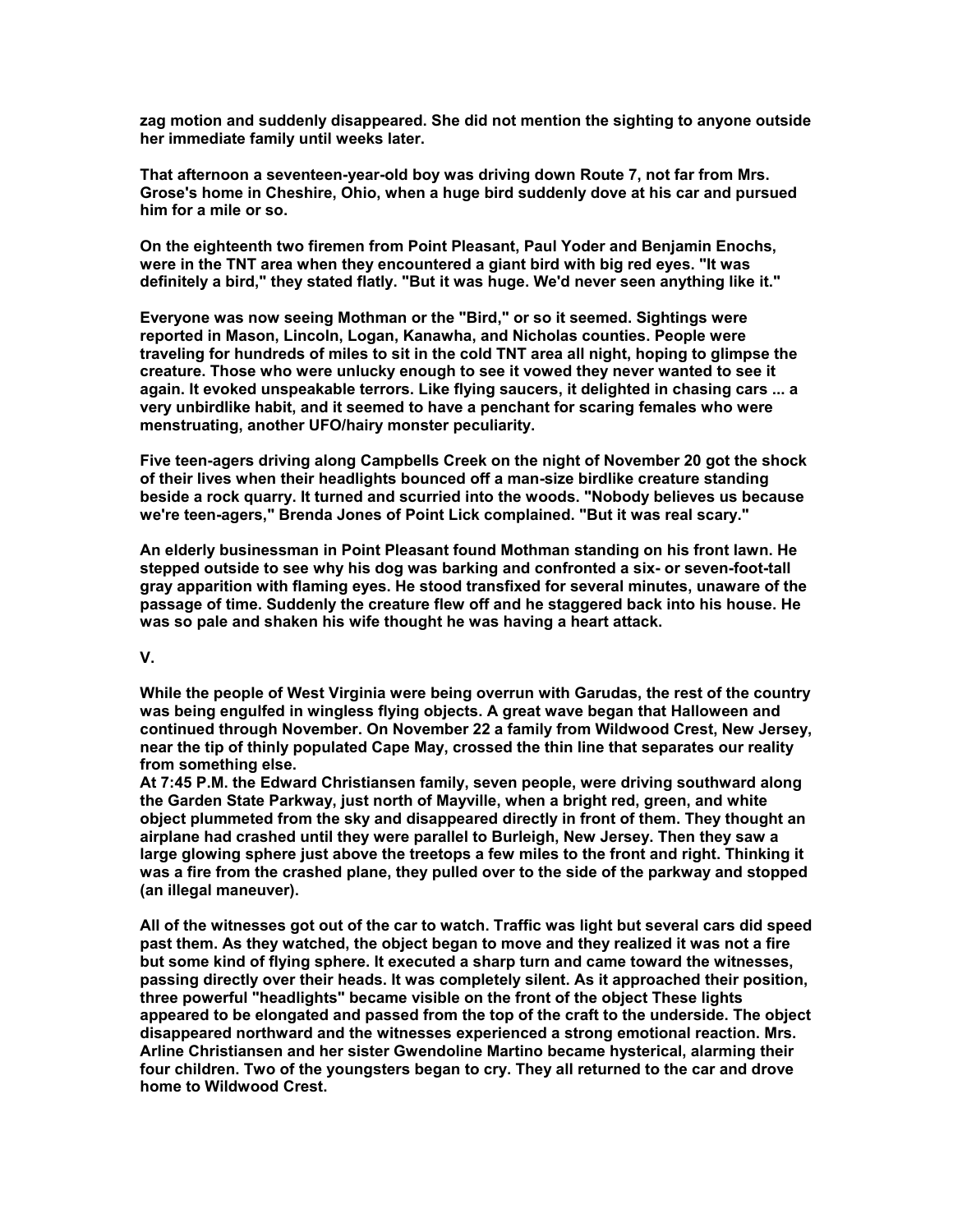**Edward Christiansen, forty, a hard-nosed businessman, refused to believe in flying saucers and tried to assure the women that there had to be a natural explanation. His sister-in-law Gwendoline decided to call the local air force base at Palmero. She spoke to an officer there and he seemed quite interested in her story and asked several questions. An hour later the family received a long-distance phone call from another air force base (none of them could remember the name of the base or the names of the officers when I interviewed them several months later). Each one of them was interviewed at great length by "three or four officers." They were told that their conversation was being taped, and the questions followed a pattern which suggested the officers were filling out detailed forms on the other end of the line. However, all of them were disappointed to find the air force would not give them any information or answer their own questions.** 

**Something extraordinary seems to have happened that night. Instead of simply filing a report through normal channels, the officer at the Palmero base may have called Wright-Patterson in Ohio immediately. Officers from project Blue Book then called the Christiansens for additional details. However, it is puzzling that "three or four different officers" would participate in the questioning. Incidentally, these witnesses are above average in income and intelligence and their overall reliability is unquestioned.** 

**Later that evening as Mrs. Martino, who was spending the night at the Christiansens, was preparing for bed she suddenly heard a loud radio signal ... a series of dots and dashes. She knew her brother-in-law had a portable CB (Citizen's Band) radio and she assumed he had accidentally left it turned on. He and his wife were already in bed and asleep but she didn't understand the radio and didn't want to tamper with it. She continued to hear the signals as she entered their bedroom and awakened them. They were unable to hear the signals ... and the radio was turned off and in its case. The signals faded and Mrs. Martino went to bed baffled.** 

**A beautiful, lithe divorcee, Mrs. Martino had not had any unusual psychic experiences before.** 

## **VI.**

**Roger and Linda Scarberry were living in a house trailer at the time of their Mothman sighting. In the week that followed they were suddenly plagued by strange sounds around the trailer late at night. Beeps and loud garbled noises like a speeded-up phonograph record. They could not locate the source of the sounds outside or inside the trailer. Worried and frightened, they finally moved out of the trailer and settled in the basement apartment in the home of Linda's parents, Parke and Mabel McDaniel.** 

# **VII.**

**On November 24, four people, two adults and two children, were driving past the TNT area when they saw a giant flying creature with red eyes. Their report added to the growing chaos. Now thousands of people were pouring into the old munitions site nightly, some traveling from hundreds of miles away. Television crews and newsmen from other states hovered around the old generator plant, hoping to glimpse the monster. Some visitors divided their time between the TNT area and Woodrow Derenberger's farm in Mineral Wells.** 

**Mothman was not to be outsmarted, however. He staged his appearances with clever showmanship, popping up in unexpected places in front of witnesses who had previously been skeptical.** 

**At 7:15 A.M. on November 25, a young shoe salesman named Thomas Ury was driving along Route 62 just north of the TNT area when he noticed a tall, gray manlike figure**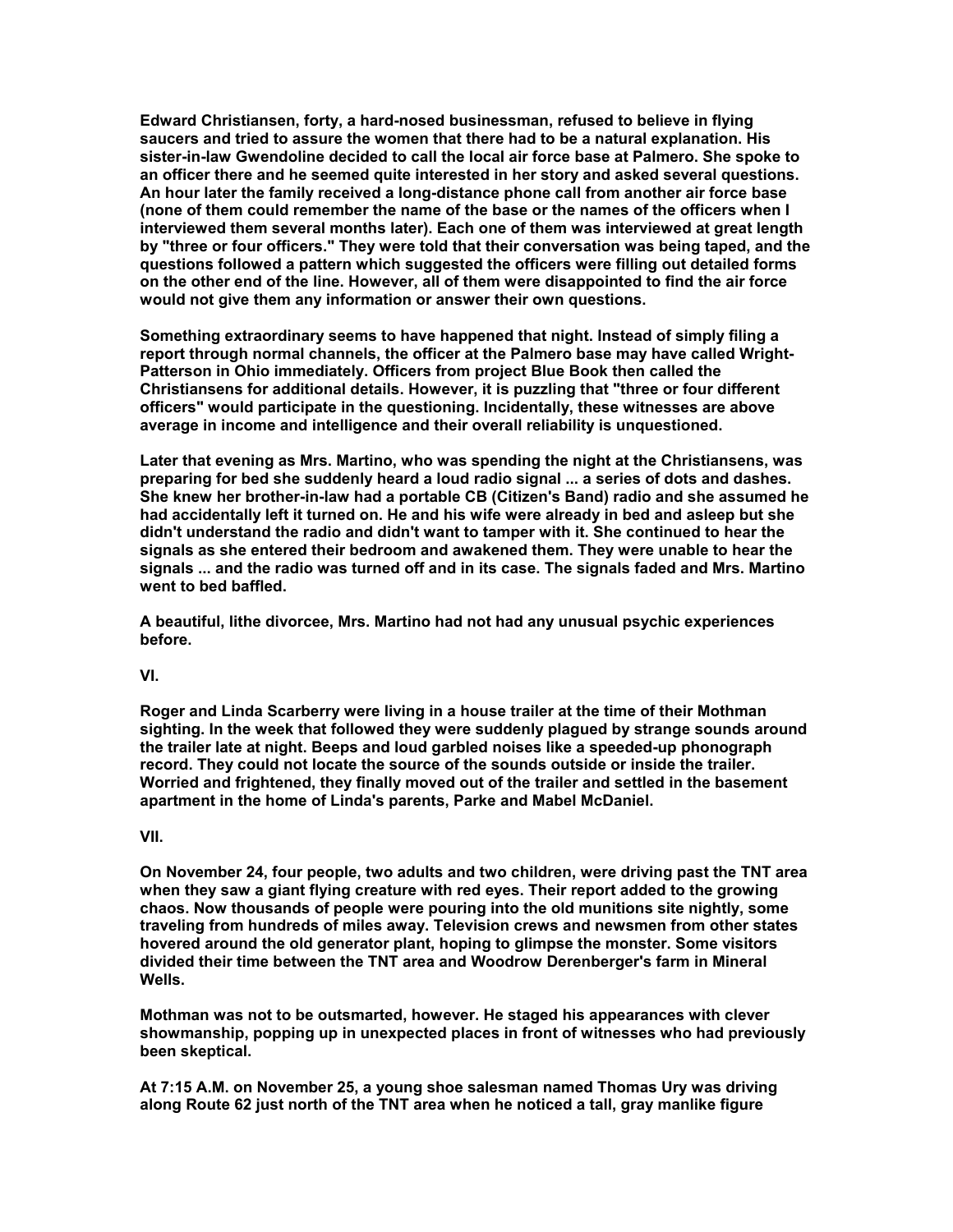**standing in a field by the road. "Suddenly it spread a pair of wings," Ury said, "and took off straight up, like a helicopter.** 

**"It veered over my convertible and began going in circles three telephone poles high."** 

**He stepped on the gas as the creature zoomed down over his vehicle. "It kept flying right over my car even though I was doing about seventy-five."** 

**Mr. Ury sped into Point Pleasant and went straight to the sheriff's office thoroughly panicked. "I never saw anything like it," he confided to Mrs. Hyre later. "I was so scared I just couldn't go to work that day. This thing had a wingspan every bit of ten feet. It could be a bird, but I certainly never saw one like it. I was afraid it was going to come down right on top of me."** 

**The old familiar symptom, unreasonable terror, took hold of him. "I've never had that feeling before. A weird kind of fear," he said. "That fear gripped you and held you. Somehow, the best way to explain it would be to say that the whole thing just wasn't right. I know that may not make sense, but that's the only way I can put into words what I felt."** 

**That same week some very freakish birds appeared in Ohio and Pennsylvania, far north of Point Pleasant. George Wolfe, Jr., twenty-three, of Beaver Falls, Pennsylvania, was out hunting when he came across a "seven-foot-tall bird that looked something like an ostrich" in a cornfield.** 

**"I could see it dodging in and out among the trees," he said. "It didn't leap over the brush like a deer would do, but just zig-zagged through the trees, in a strange sidewise motion.** 

**"I was so startled I didn't take a shot at it. It had a long neck and a round body with a plumed tail that reached high above its body.** 

**"It was a grayish color and looked about seven feet tall. It was about fifty feet from me when it stood up and began to run. My dog ran after it, but when Old Ringo caught up with it, he let out a howl. 'He ran back to me with his tail between his legs and he was howling and whimpering."** 

**In Lowell, Ohio, about seventy miles north of Point Pleasant, Marvin Shock and his family watched a group of gigantic birds for about two hours on November 26. "They looked about as big as a man would look moving around in the trees," Shock reported. "When we started walking toward them for a closer look—we were about one hundred yards from them—they took off and flew up the ridge."** 

**Shock, his two children, and Ewing Tilton, a neighbor, watched the creatures from a distance. They were from four to five feet tall and had a wingspread of at least ten feet. There was "a reddish cast" to their heads, but the witnesses did not see the famous glowing red eyes.** 

**"They had dark brown backs with some light flecks," Ewing Tilton noted. "Their breasts were gray and they had five-or-six-inch bills, straight, not curved like those of hawks or vultures."** 

**These reports indicate that some very unusual birds were in the general region at the time of the Mothman fracas, even though a systematic search of ornithological literature has failed to identify the creatures seen by Wolfe, Shock, and Ewing. One Ohio college professor insisted it was a rare sandhill crane, so I carried a picture of the sandhill crane in my briefcase and not a single witness recognized it or thought it resembled what he or she had seen.**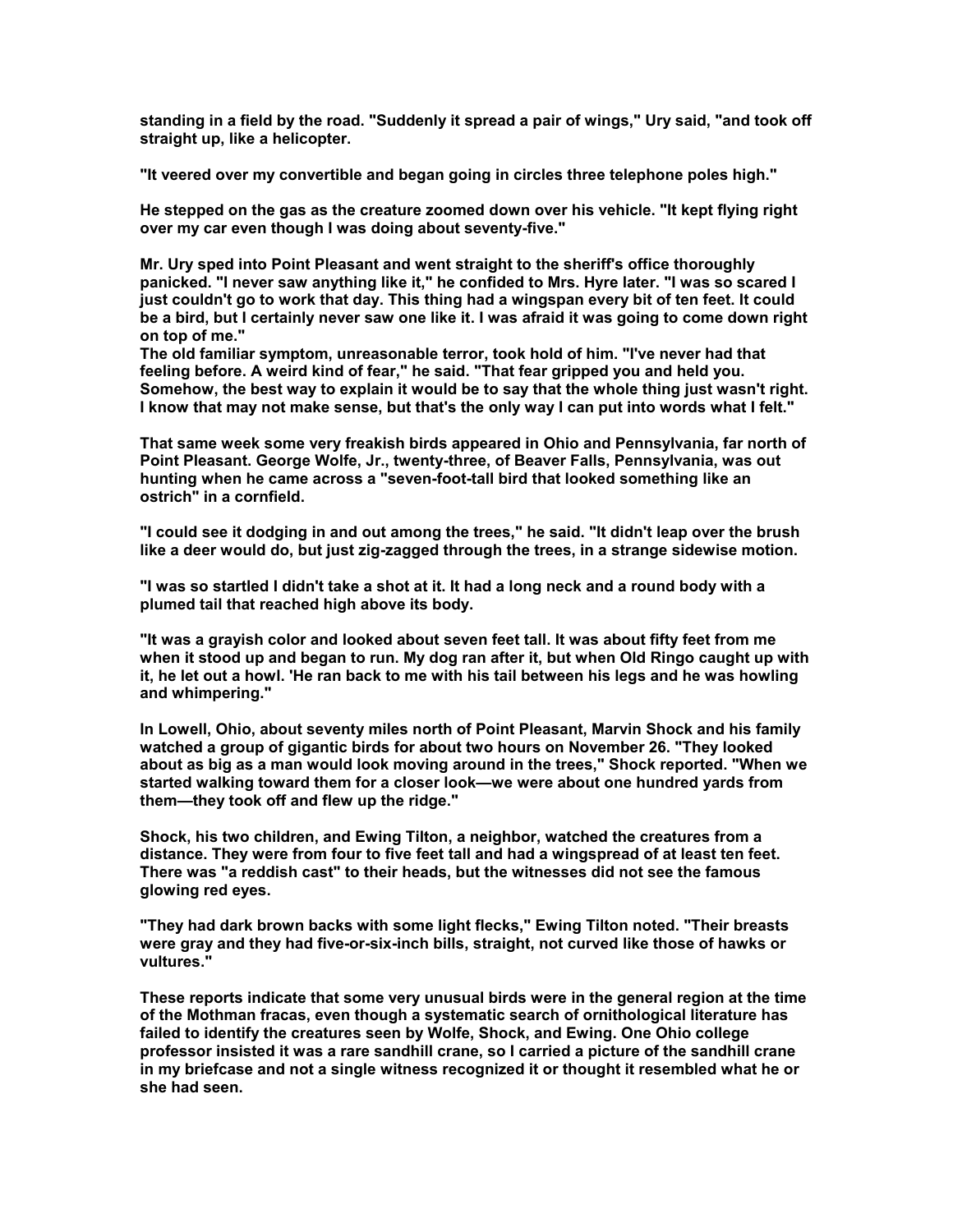**Altogether, more than one hundred adults would see this winged impossibility in 1966-67. Those who got a close look at it all agreed on the basic points. It was gray, apparently featherless, as large—or larger—than a big man, had a wingspread of about ten feet, took off straight up like a helicopter, and did not flap its wings in flight. Its face was a puzzle. No one could describe it. The two red eyes dominated it. (In a majority of the reports of angels, demons, and saucer spacemen the faces are also either covered in some manner or are nonexistent.)** 

**The "ostrich" in Pennsylvania and the big birds in Ohio did not seem to fit into the picture. If they were real birds of some kind, where did they go? Why weren't they seen again?** 

**On the evening of November 26, a housewife in St. Al-bans, a suburb of Charleston, West Virginia, found Mothman standing on her front lawn. Mrs. Ruth Foster was one of the very few witnesses who claimed to see a face on the creature.** 

 **"It was standing on the lawn beside the porch," Mrs. Foster said. "It was tall with big red eyes that popped out of its face. My husband is six feet one and this bird looked about the same height or a little shorter, maybe.** 

**"It had a funny little face. I didn't see any beak. All I saw were those big red poppy eyes. I screamed and ran back into the house. My brother-in-law went out to look, but it was gone."** 

**The next morning the winged phantom pursued young Connie Carpenter near the Mason, West Virginia, golf course (Chapter Two). That evening, it encored in St. Albans. Sheila Cain, thirteen, and her younger sister were walking home from the store when they saw an enormous "something" standing next to a local junk yard. (\*)** 

**"It was gray and white with big red eyes," Sheila reported, "and it must have been seven feet tall—taller than a I man. I screamed and we ran home. It flew up in the air | and followed us part of the way."** 

**Aerodynamically, Mothman was ill-suited for flight. A I creature larger than a big man, and therefore weighing in excess of two hundred pounds, would require more than a ten-foot wingspan to get aloft. And large birds take off by running along the ground and flapping their wings frantically. My favorite, the gooney bird of the Pacific, runs back and forth desperately trying to build up airspeed and then, more often than not, falls flat on his face.** 

**Mothman, with his helicopterlike takeoffs, was impossible.** 

**I was in Washington, B.C., that November, harassing the air force in my black suit, when I spoke to Gray Barker on the phone. Despite the furor then taking place in West Virginia, I had not heard or read a thing about the "Bird's" arrival.** 

**When Gray brought the matter up, I thought he was joking. A red-eyed bird with a ten-foot wingspan who loved to chase speeding automobiles seemed utterly ridiculous. Now if it had been a ten-foot-tall hair-covered monster with a terrible smell I might have taken it seriously.** 

**But Gray convinced me it was no joke. I looked Point Pleasant up on the map ... it was about eight hundred miles from New York ... oiled my fourteen-foot monster traps, got into my car, and headed for the Ohio valley.** 

**----** 

**[\*] Monsters, UFOs, and apparitions have an, interesting affinity for garbage dumps and junk yards Even the famous miracle at Lourdes, France, in 1858, took place at the local**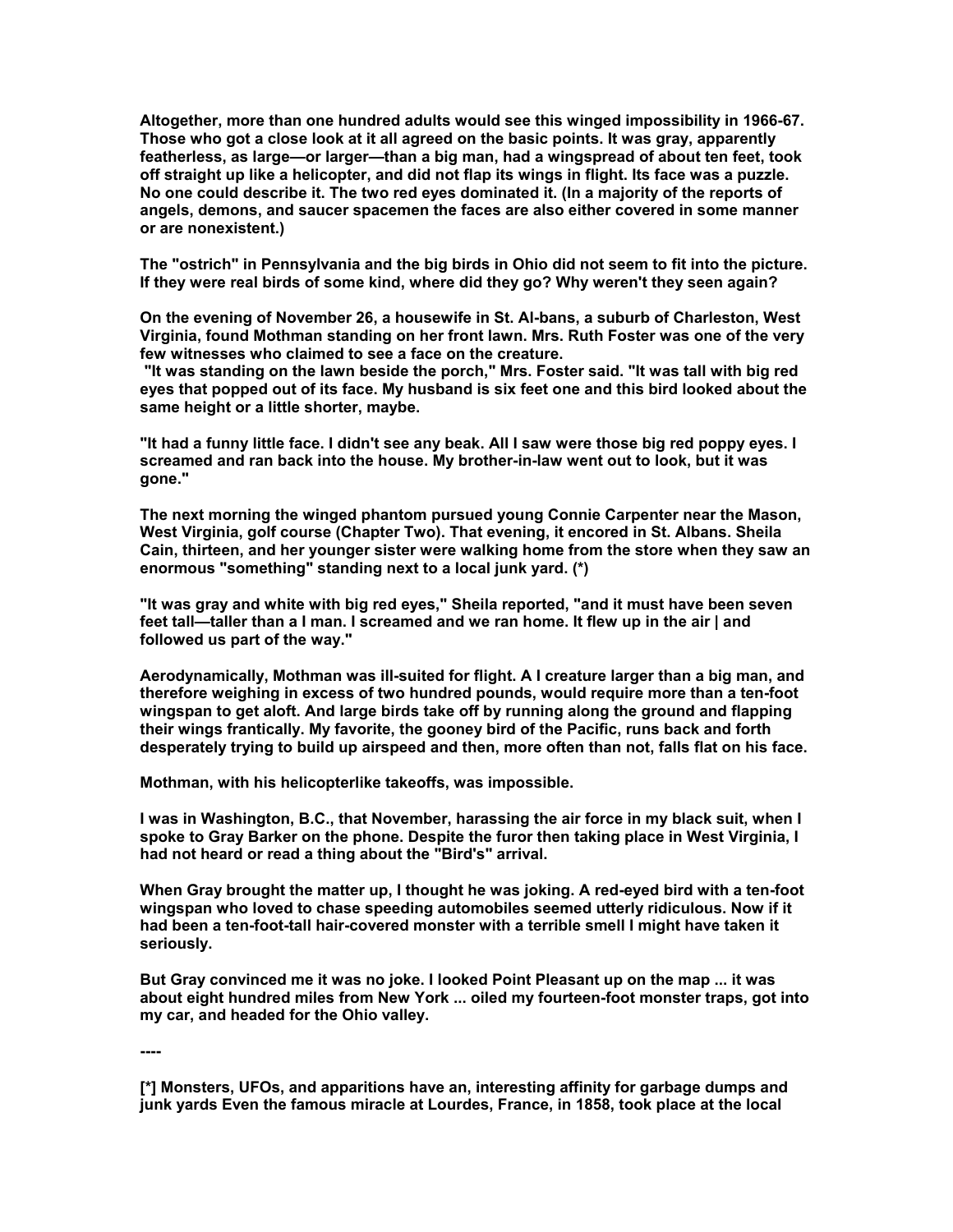**garbage dump.** 

**----** 

**------------------------------------** 

**7 - The Night of the Bleeding Ear** 

**I.** 

**Gwendoline Martino was back in her apartment in Cherry Hill, New Jersey, early in December 1966, packing her things for a trip to Europe. Her unlisted phone rang. A female voice with a slight foreign accent came on the line.** 

**"Hello, Gwen?"** 

**"Yes, this is Gwen ..."** 

**"Gwen Stevens?" "No, this is Gwen Martino."** 

**"You're not Gwen Stevens?"** 

**"No ... you've got the wrong Gwen."** 

**This same woman called back again on two successive nights. The conversation was always the same. Mrs. Martino was mildly irritated that the woman would call her three times in a row but she thought nothing of it until I met her a few months later and asked my routine questions about unusual phone calls.** 

**Because of the woman's accent, it is possible she was asking for "Jen Stevens." Mrs. Martino had never heard of anyone named either Gwen or Jen Stevens. But at that time a woman named Jennifer ("Jen") Stevens was very active in UFO research in the Albany-Schenectady area of New York State. Mrs. Stevens experienced a wide range of problems with her unlisted phone and a personal tragedy which seemed to be related to her UFO investigations.** 

**In February 1968, Mrs. Stevens reported the following:** 

**[One] night when my husband, Peter, and I returned home we found Jenny, our fifteenyear-old daughter, in a highly nervous state. She said the phone had been ringing all evening. She would answer it and hear nothing at the other end but heavy breathing. When her boyfriend called they were interrupted several times by high-pitched beeping noises and were also cut off twice. The next day the calls continued. Sometimes there would be mechanical sounds, and others, the high-pitched whining, beeping sound that sent sharp pains through the mastoid bones. Our number is unlisted so I knew no one could have gotten it out of the phone book or through the operator. We had long since screened all calls through another number in order to avoid cranks. I called the telephone company and they gave our line a complete check with NO findings. The service man offered his personal opinion that the line "could have been tapped."** 

**Several days after our telephone problems began, my husband, who is a building contractor, was in a large downtown Schenectady store inspecting some work and dropped into the snack bar for a cup of coffee. A few moments after he seated himself, a tall, tan, "saturnine"-looking man, whom my husband had never seen before, sat down**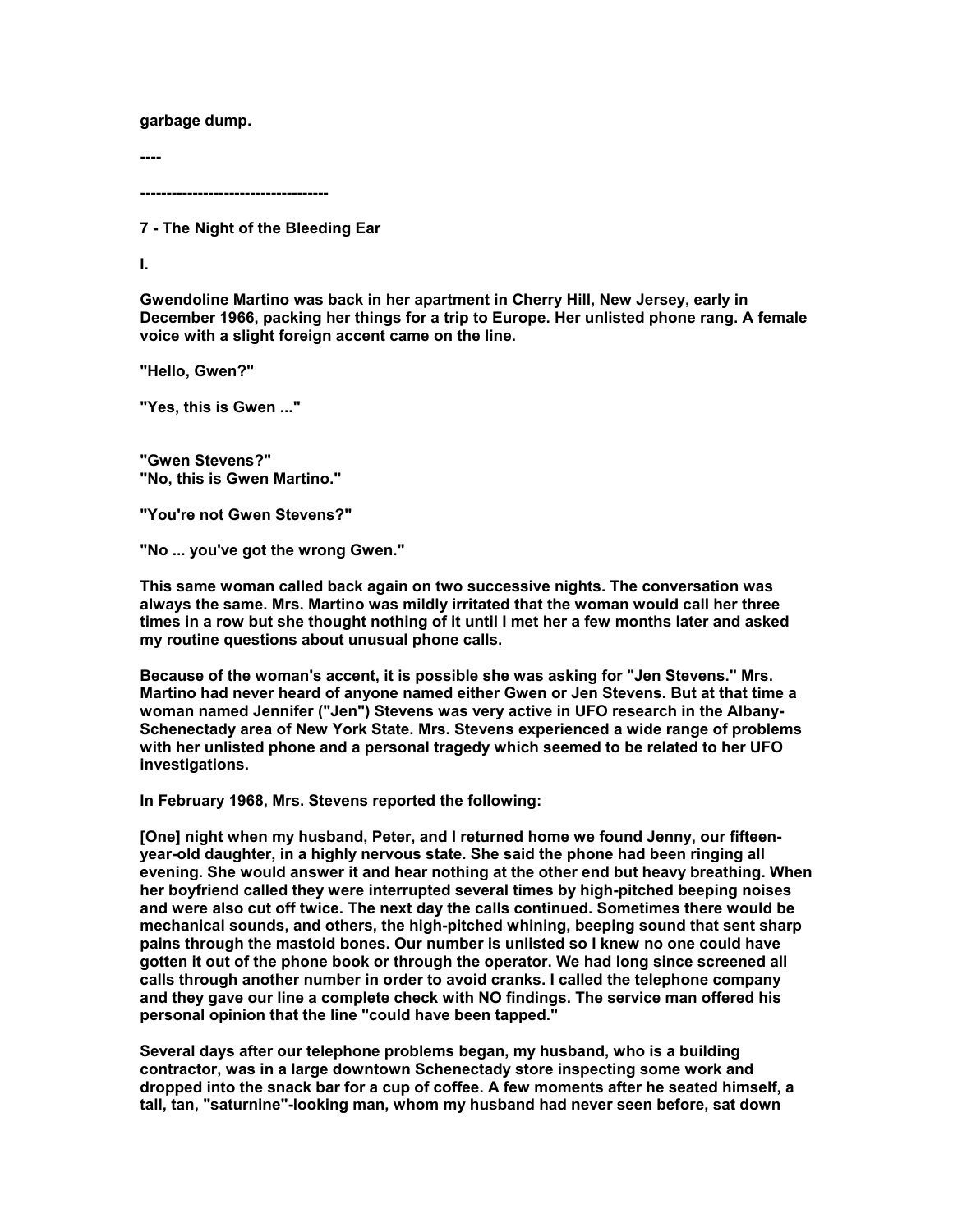**next to him and started a conversation. He began with, "There have been people watching the sky every night down by the river in Scotia." Since Peter was one of "those people," he was shocked ... but kept cool and said, "I beg your pardon?"** 

**The man proceeded to talk about UFOs. Peter tried to draw him out and asked his name, and so on. All his questions were either parried or avoided. My husband was beginning to feel a bit uncomfortable when the stranger finally excused himself after noting, "People who look for UFOs should be very, very careful."** 

**At my request, Peter Stevens made two sketches of the "saturnine"-looking man. They sent me one copy and kept the other. A few weeks later their home was broken into and thoroughly ransacked. But nothing was stolen . .. except their copy of the sketch. (1)** 

**Two months later Peter Stevens, a young man in his thirties, died very suddenly. Anguished, Jen abandoned UFO research. I never learned the full circumstances of his death. She would tell me only that it was "related" to the UFO business in some way.** 

**----** 

**[1] No one ever tried to steal my copy. It was subsequently published in a special issue of Flying Saucer Review, June 1969.** 

**----** 

**I have shown Peter Stevens's drawing to numerous Men-in-Black witnesses over the years and the usual response is, "It looks close enough to be a brother."** 

**Today "heavy breathers" plague telephone subscribers from coast to coast and are usually assumed to be sex nuts. When I received many such calls in 1967-68 I recorded some of them and studied the tapes. The sound is more mechanical or electronic than human and is probably caused by the introduction of a modulated current into the telephone line. This phenomenon is not isolated to the cities. People in remote towns with a population of only twenty-five or so also get these calls. The heavy breathing of the sex nut who (supposedly) masturbates while he listens to a female voice on the line contains certain recordable vocal characteristics which are totally absent in the heavy breathing calls I taped. Played at a slower speed, the recorded "breathing" was an evenly spaced series of pulses resembling the swishing sound of a phonograph when the needle reaches the end of the record and does not reject. Heavy breathing would not be so uniform.** 

#### **II**

**Mr. Kevin Dee and his NICAP subcommittee urged Woodrow Derenberger to submit to a psychiatric and medical examination. In early December Woody voluntarily entered St. Joseph's Hospital in Parkersburg and underwent hours of tests administered by Dr. Morgan (I have changed his name here for reasons that will become obvious later on), a leading local psychiatrist, and Peter Volardi, an EEG technician. In his final report, Dr. Morgan stated:** 

**There was no evidences of abnormalities at all. Subsequently, a report and interpretation was obtained from Baltimore, and the report indicated no abnormalities at all and was a perfectly normal electroencephalogram. There was no evidence of organic brain damage or of seizure disorders. We were particularly concerned about epilepsy and there was no evidence of this. The record was a normal record with no indication of any central nervous system pathology at all. There was no evidence of any psychiatric disorders. I submitted a report to the Pittsburgh Subcommittee of NICAP, of the psychiatric examination of Mr. Derenberger in which I stated that I could find no evidence of mental disorder. There was**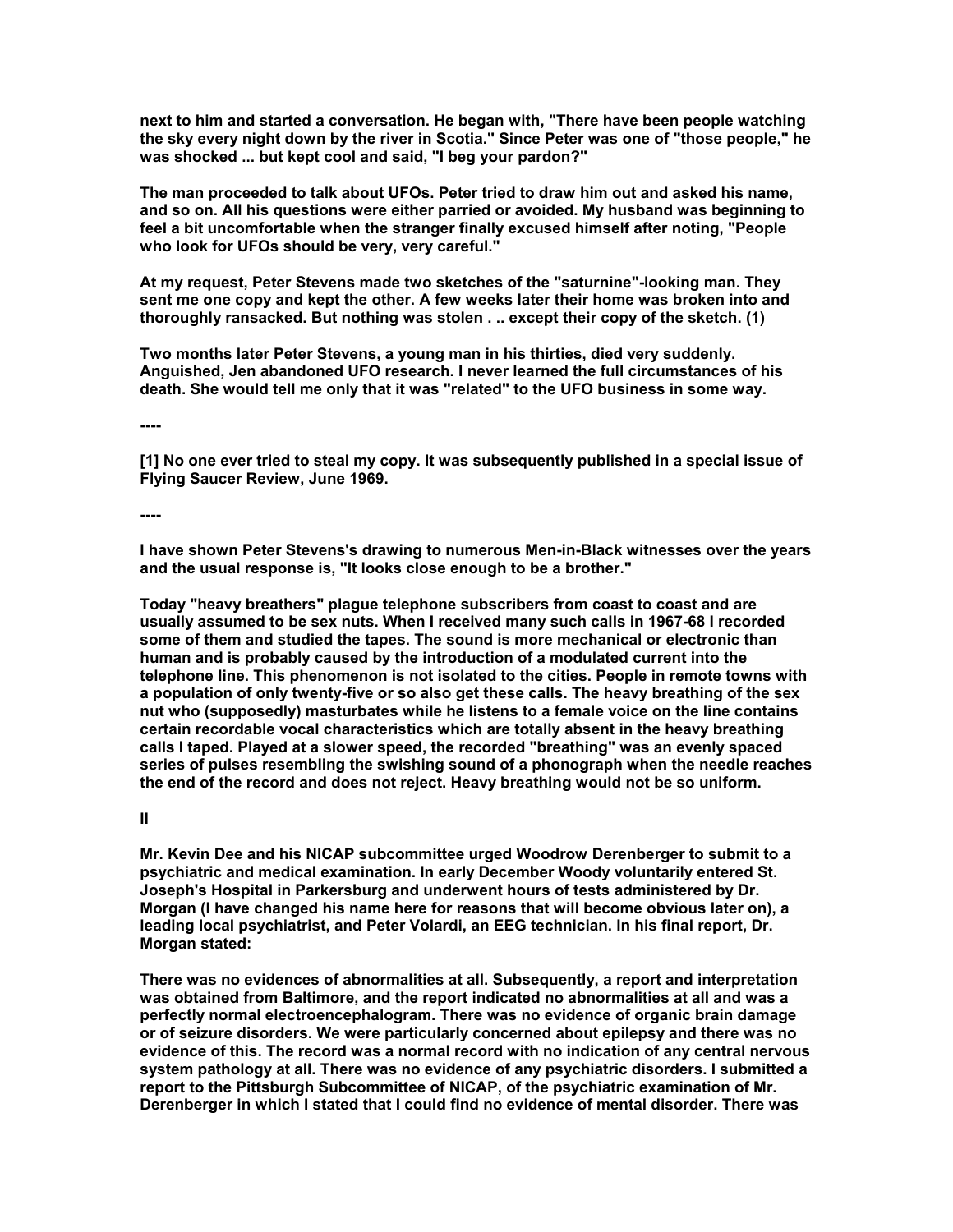**no indication of any lower pathology. I found Mr. Derenberger to be normal.** 

**The NICAP investigators sent the medical records on to the Washington office of the organization, along with detailed reports on Woody's encounter and his personal background. Typically, the NICAP newsletter later devoted a couple of paragraphs to the Derenberger case, denouncing it as a hoax, misspelling Woody's name, and referring to Cold as "Kuld." Woody had spelled the name C-o-l-d from the outset and it was spelled that way throughout the subcommittee's documents. How NICAP arrived at the K-u-l-d spelling is a mystery in itself.** 

**III** 

**"Look at that crazy character coming in downwind in that plane," Eddie Adkins commented. He and four other men were standing on the field of the Gallipolis, Ohio, airport, just across the river from Point Pleasant on Sunday, December 4, 1966.** 

**At 3 P.M. that afternoon a large winged form came cruising majestically along the Ohio River, just behind the airport. The pilots later estimated that it was about three hundred feet in the air and was traveling about seventy miles an hour. As it drew closer they realized it was not a plane but was some kind of enormous bird with an unusually long neck. It seemed to be turning its head from side to side as if it were taking in the scenery. The wings were not flapping.** 

**"My God! It's something prehistoric!" one of the men cried.** 

**Everett Wedge grabbed his camera and sprinted to his small plane. But by the time he was airborne the giant creature had vanished somewhere Sown river.** 

**Three days later, on December 7, I arrived in Point Pleasant for the first time. I found a sleepy little town, clean, well-managed, prosperous. The Ohio valley is a busy industrial area and the river is lined with chemical factories and thriving businesses. It is a far cry from the dreary coal mining towns of Appalachia further east. The neat, modern homes of the valley boasted more than their share of color television sets and late model cars. The people are not hillbillies but, for the most part, are skilled technicians employed in the many factories; well-educated, well-paid Americans leading quiet, average lives. Although there was a hotel in Point Pleasant I chose to cross the Silver Bridge and take a room in one of the many modern motels on the Ohio side of the river.** 

**My first stop was the Mason County courthouse and a chat with Deputy Halstead, a softspoken, serious man with a receding hairline and just a trace of the curse of all small-town policemen—the potbelly.** 

**"There's something to it," he assured me. "The people who have seen this Bird were all mighty scared. They saw something. I don't know what. Some say it's just a crane."** 

**I asked him if there had been any flying saucer reports in the area.** 

**"No, we haven't had any of that. Just the 'Bird.' That's enough!" He told me how to find the McDaniel home and I drove out to do the thing I hated most knock on the door of a total stranger, introduce myself as a hotshot writer from New York, and invade the privacy of people already weary from the publicity, reporters, and selfstyled investigators. Mabel McDaniel came to the door, an attractive woman not at all like the frail, drawn sparrowlike women I so often met up in the hills of Appalachia. It was early evening and within an hour Mabel had made a series of phone calls and the little house was filled with people. Roger and Linda, Steve and Mary Mallette, and Connie Carpenter and her fiance Keith, and Mrs. Mary Hyre all arrived. My first reaction to Mrs Hyre was**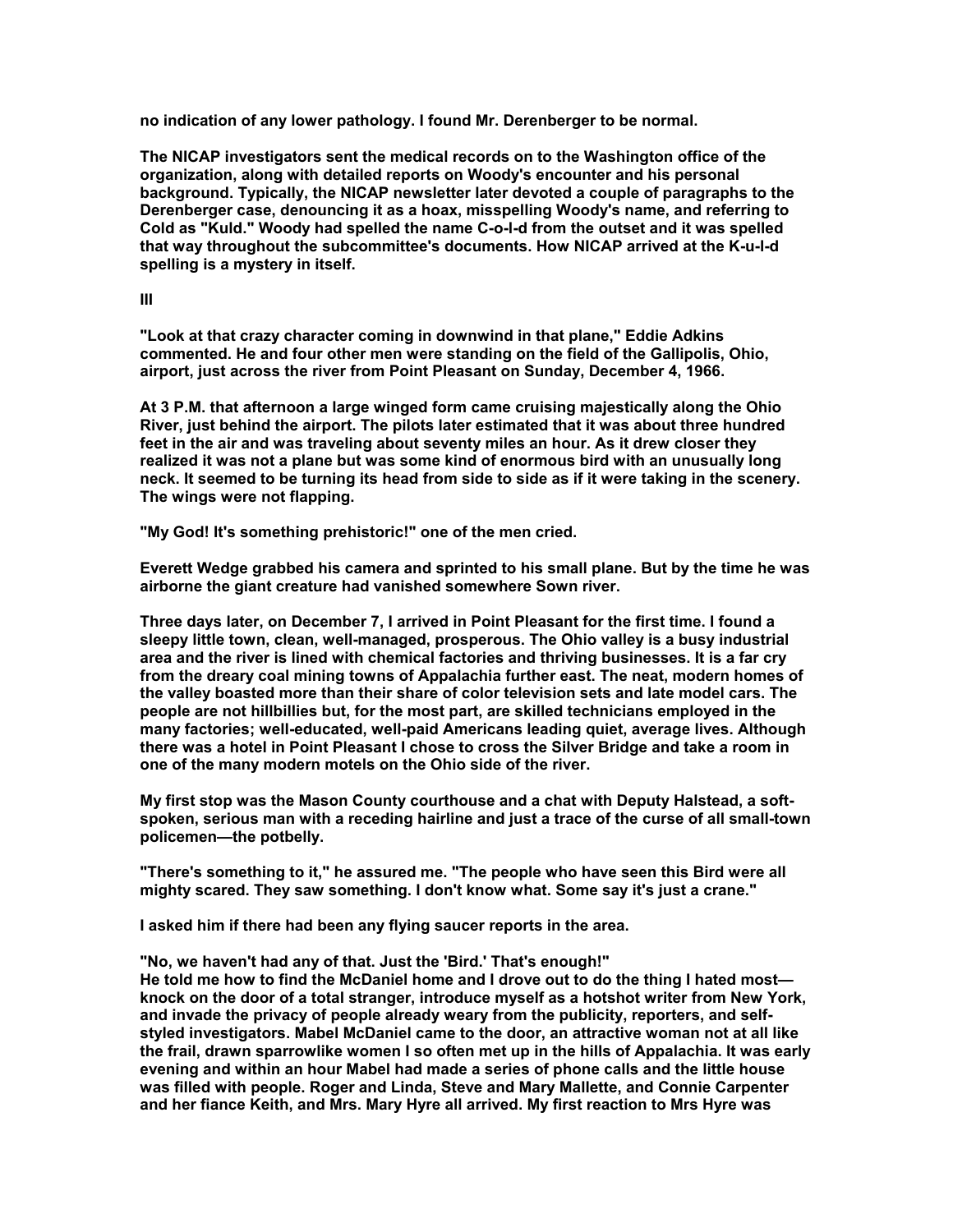**negative. Every town has a local busybody and I pegged her as that, erroneously it turned out.** 

**Connie's eyes were red and swollen, as I have already noted, but she was the only one who had experienced this telltale reaction. She seemed to be an emotionally fragile girl, but down-to-earth. Roger and Steve, lifelong buddies, talked with great enthusiasm about their great adventure. But I had learned long ago that young men usually tend to color their experiences with rich imagination and heroic posturing. However, there were no false heroics here. They had been genuinely frightened out of their wits and were not ashamed to admit it.** 

**Later Mary Hyre told me she had heard them recount the episode dozens of times to innumerable reporters and investigators. "None of them have ever changed it or added a word," she noted.** 

**Since they had viewed the creature only briefly and in the dark, their descriptions were understandably lacking in significant detail. Even Connie, who had seen the creature in broad daylight, could not describe the thing beyond the fact that it was gray, huge, and flew. Its face, she said, was "science-fiction-like." The glowing red eyes had made the biggest impression on her, as they had on the others. And the overriding sense of unreasonable fear was the main reaction. There had been no smells in the areas of the sightings. No footprints or droppings or other tangible evidence. After taping their individual stories, we decided to go out to the TNT area so I could have my first look at the site. At about 9 P.M. we drove to the old ammunition dump. The police had now locked the old gate leading to the power plant, but it was no problem to squeeze through the fence. The night was dark and overcast and the rickety building was just a huge, black lump on the landscape. We gathered outside the main entrance. The crowds who had swarmed there weeks earlier had given up so we were alone ... ten people. I carried my powerful six-cell flashlight. To me, this was just another broken, deserted building in a remote spot. I was used to prowling around such places alone in the dark, but I was troubled by the fear that now seemed to be gripping our little expedition. Their nervousness was real. Only Connie and Keith volunteered to enter the building with me. The others clustered outside.** 

**The three of us went into the ruin. Connie was joking and in good spirits. Keith was sober and quiet. The interior of the building was filled with debris and silence except for the soft sound of dripping water. Large rusting boilers stood on the ground floor. I peered into them with my flashlight. Mothman wasn't hiding there. I climbed the steel ladders and strolled the catwalks. Even the pigeons seemed to have deserted the place.** 

**Satisfied that the building was empty, we started for the exit. I preceded the other two with my flashlight. As she stepped through the door which led into the smaller chamber where the main exit was located, Connie glanced over her shoulder and let out a horrified gasp.** 

**"Those eyes!" she screamed. "He's there!"** 

**She dissolved into total hysteria, crying uncontrollably. The brave, cheerful girl of a moment ago was now a blubbering wreck. Keith and I rushed her outside. "I saw those eyes—two big red eyes—by the wall in the back," she managed to choke out** 

**While everyone gathered around her and tried to calm her, I turned and rushed back into the building. The wall at the far end of the boiler room was blank. There was nothing there that could have reflected the light from my flashlight. Again I searched the building from top to bottom and found nothing.** 

**When I got back outside I found a police officer, Deputy Alva Sullivan, had joined our**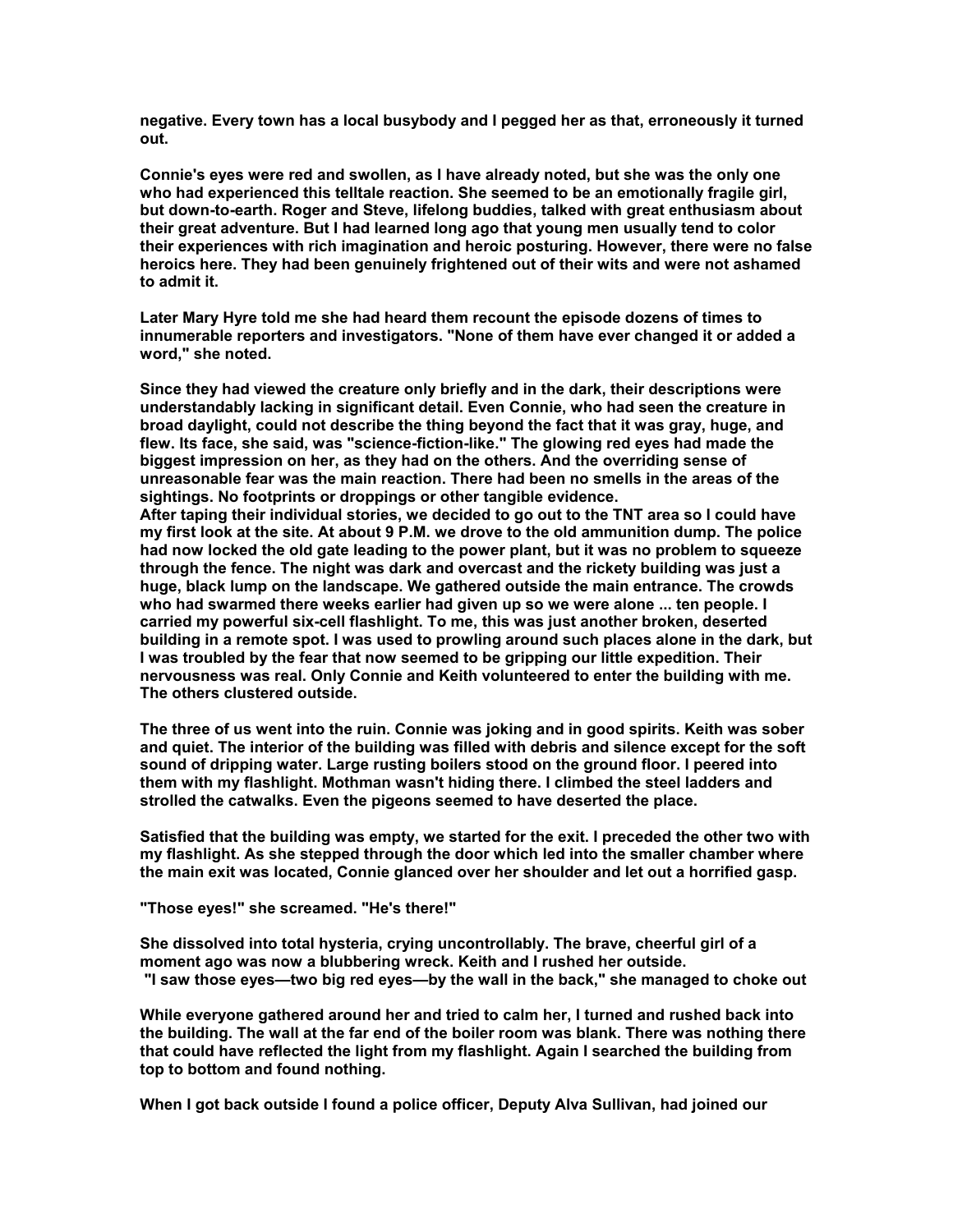**group. Like the others, he had been reluctant to enter the building and help me with my search. They were all looking through a fence facing a field that went behind the power plant.** 

**"We thought we saw something back of the plant," Mary Hyre explained. "A tall figure running. Was it you?"** 

**"No ... I never left the building."** 

**"What was that noise while you were in there?" Mabel McDaniel asked.** 

**"What noise?"** 

**"It was metallic and hollow. A loud noise. Like a piece of metal had fallen all the way down from the top or something."** 

**Everyone had heard the sound ... except me. And I hadn't done anything to make such a noise.** 

**Keith led Connie, still crying, to their car.** 

**"Please, let's get out of here," she begged. "I'm bleeding," Mary Mallette suddenly exclaimed, cupping her hand to her ear. I flashed my light into her ear. A small trickle of blood was oozing out.** 

**"Did you hear anything else?" I asked. Everyone shook his head.** 

**"No, but it doesn't feel right here, does it?" Mary Hyre observed. "It feels oppressive ... heavy."** 

**I had to agree with her. Something did seem to be out of whack. Steve Mallette led his wife away. Now we had two hysterical women on our hands!** 

**"Did you really see somebody back there?" I asked Deputy Sullivan quietly.** 

**"It's hard to say. Might have been an animal. A deer or something."** 

**The whole group was now in a state bordering on sheer panic. I could see that their feelings were real. This was not just some kind of act being staged for my benefit. I'm no hero, but I did not share their fear. Mrs. Mallette's bleeding ear was a sign of concussion, meaning the air pressure had changed suddenly. Connie had apparently had an hallucinatory or psychic glimpse of those frightening eyes. The metallic clang could not have come from inside the building or I would have heard it, too. It may have been associated with the sudden change in air pressure. I scanned the black skies. There was not a star, not a light visible.** 

**We all filed back to our cars and returned to the McDaniels' home. Mary Mallette's ear stopped bleeding. Keith drove a still-shaking Connie Carpenter home. And, being an alltime idiot, I returned to the TNT area for another look. It was well past midnight as I drove aimlessly up and down the dirt roads among the igloos. Mothman did not pop out of the bushes to cry "Boo!," but I did have one curious experience. As I passed a certain point on one of the isolated roads I was suddenly engulfed in fear. I stepped on the gas and after I went a few yards my fear vanished as quickly as it came. I continued to drive, eventually returning again to the same spot. And again a wave of unspeakable fear swept over me. I drove quickly away from the place and then stopped, puzzled. Why would this one stretch of road produce this hair-raising effect? I turned around and slowly headed back, trying to**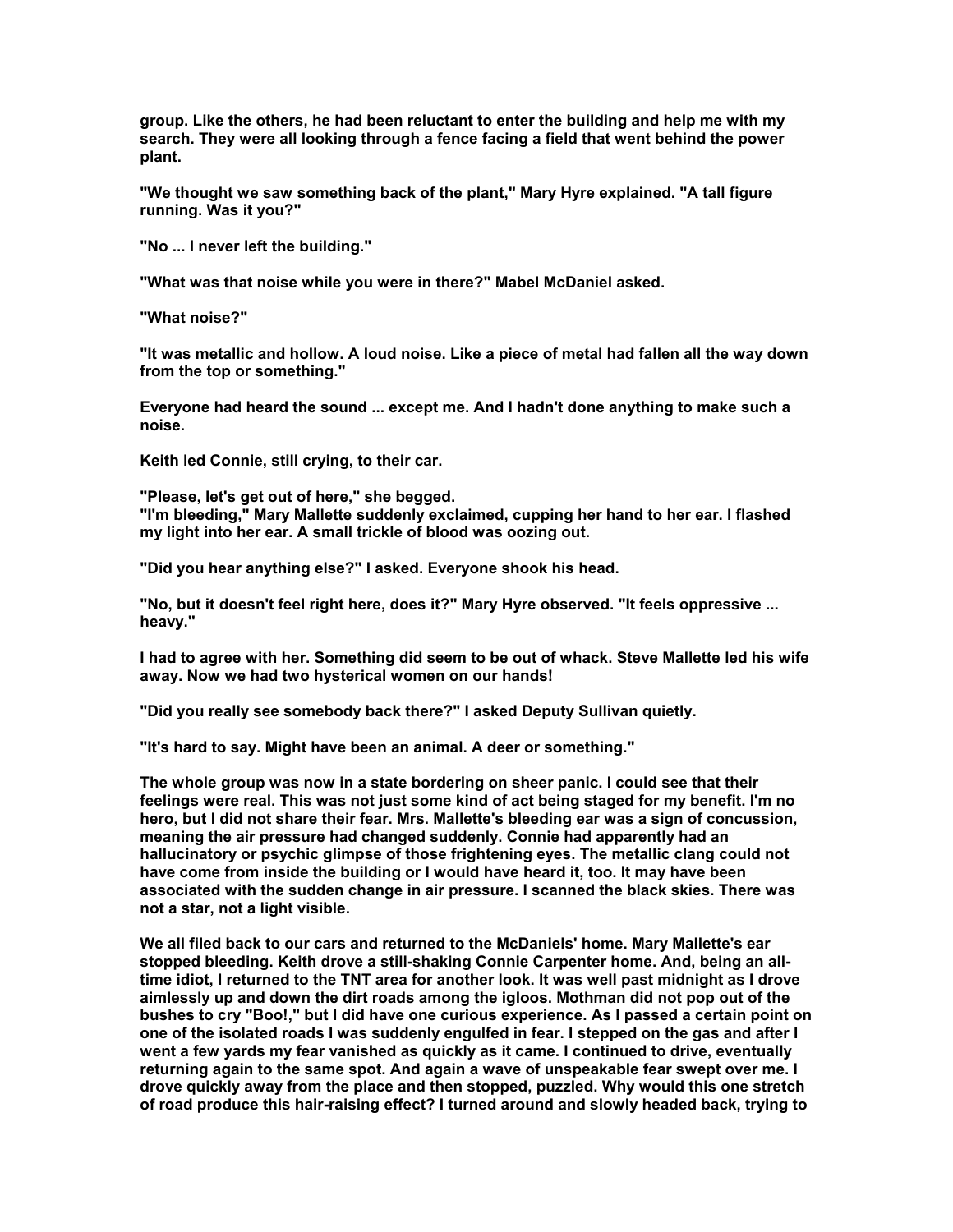**note trees, fenceposts, and other landmarks in the dark. Once again, when I reached that particular point the hair tingled on the back of my neck and I became genuinely afraid. When I emerged from the other side of this invisible zone I stopped and got out of my car. The air was perfectly still. There wasn't any audible sound ... not even a bird call. I was reminded of the hour of quiet that settles inexplicably over the jungle in early morning when suddenly, usually around 2 A.M., all of the animals, birds, even the insects, become totally silent for about two hours. If you're not used to the jungle and its ways, this sudden silence can wake you from a deep sleep.** 

**I walked back to the "zone of fear" slowly, alert for any rustle of bushes, measuring my own breathing and emotions. I was perfectly calm until I took one step too many and was back in the zone. I almost panicked and ran, but I forced myself to look around and proceed slowly. By now I had figured out that I was probably walking through a beam of ultrasonic waves and really had nothing to be afraid of. After I had gone about fifteen feet I stepped outside the zone and everything was normal again. Now I had to walk through that damned spot again to get back to my car! It was too dark, almost pitch-black, and I was too unfamiliar with the TNT area at the time to attempt to go around the zone. Although I knew it was harmless, I dreaded re-entering it. I actually considered remaining there, only yards from my car, until daybreak. But I finally steeled myself and walked once more through that invisible stream, scared out of my wits in transit yet privately pleased with my discovery.** 

**In daylight I returned to the same spot. The zone of fear was gone. I searched for power transmission lines, telephone microwave towers, and anything that might have radiated energy through the area. There was nothing. Nor did a daytime exploration of the power plant reveal anything Connie might have mistaken for red eyes.** 

**Mrs. Mallette's bleeding ear and my discovery of the ultrasonic zone of fear convinced me that UFO-type phenomena were present in the TNT area even though the police and press had not received any reports. I asked Mrs. Hyre and the McDaniels to be alert for any rumors of sightings. Within days I tracked down dozens of UFO witnesses throughout the Ohio valley. At 2 A.M. on the morning I was first prowling the TNT area, a young man living further up the Ohio River got up to go to the bathroom and saw a brilliantly illuminated object floating in the air just above the water. It was circular in shape and appeared to have windows in it covered over with curtains like crumpled aluminum foil. Two hours later, Mr. and Mrs. Charles Hern of Cheshire, Ohio, saw something very similar. Their home was directly opposite the TNT area on the Ohio side of the river. Mr. Hern was walking his dog when he noticed a red light on the opposite riverbank. At first he thought it might be a trapper in a boat checking his muskrat traps. Then he realized it was on the bank, not on the water, and in the glare of the light he could see figures moving about. He called his wife outside and they both watched for several minutes trying to figure out what it was. The figures seemed to be very small in stature.** 

**Dazzled and disbelieving, the Herns woke up their neighbors, Mr. and Mrs. Walter Taylor, who joined them. Red and orange lights flashed on and off, and one light seemed to be directed toward the water most of the time. Finally the lights went out and a bright greenish light came on. Then the object rose straight up into the air and disappeared into the sky.** 

**"I've lived on this riverbank since I was twelve years old," Mr. Hern told Mary Hyre and myself, "and I know every boat light, but this was definitely something I've never seen before."** 

**"It's a funny thing," Mrs. Hern added. "We were so stunned we didn't even talk about it afterwards. We just sat silently at the kitchen table. We even forgot to say our 'thank you's' that morning."**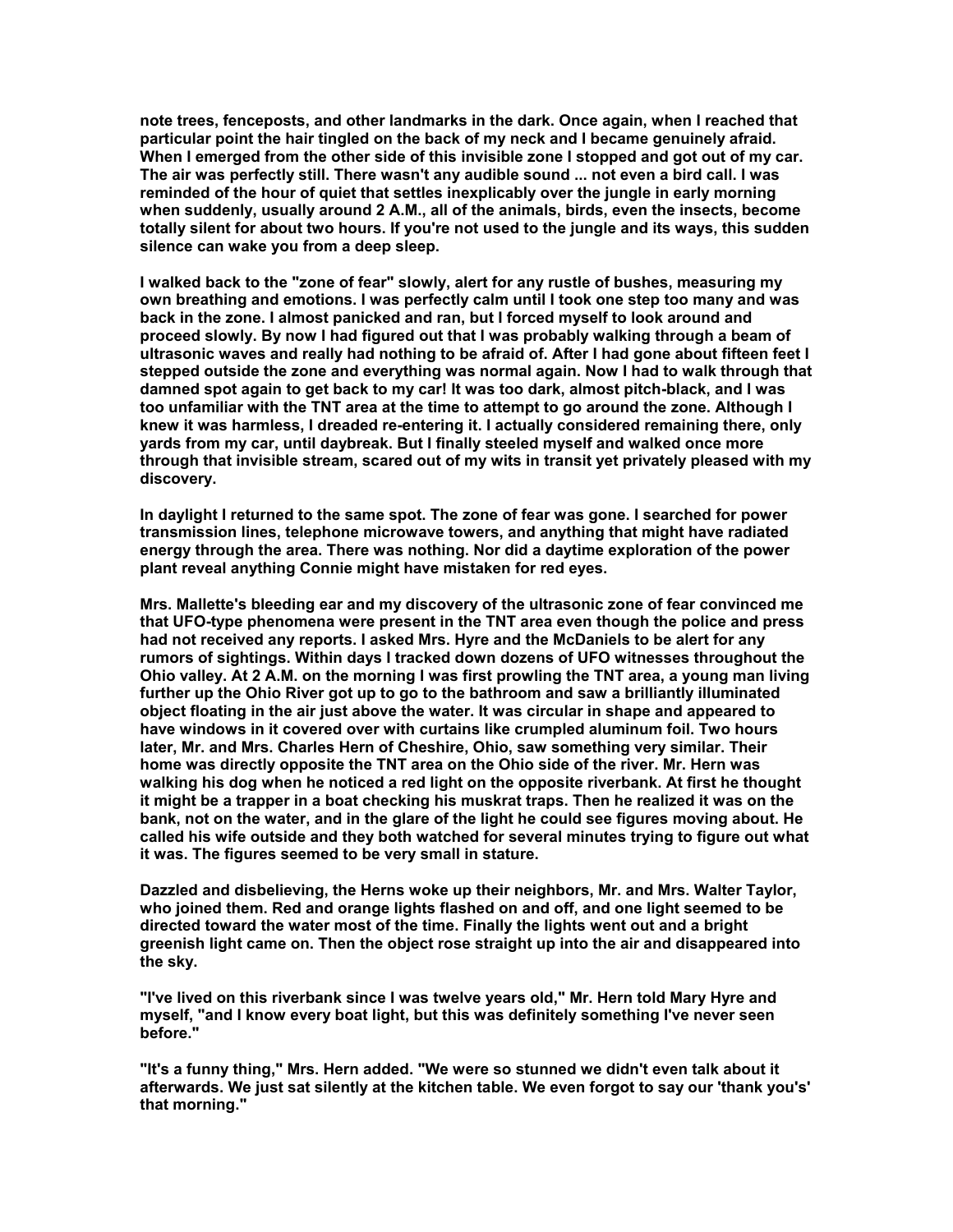**As soon as Mrs. Hyre began publishing UFO reports in the Messenger dozens of other people came forward with their own stories. She was able to print only a small percentage of all the reports she received.** 

**IV.** 

**Dr. Morgan, the Parkersburg psychiatrist, was watching a football game on television in his home in a suburb of the city that December when he was overcome by a strange sensation. A voice began to speak to him, announcing that it came from a spaceship somewhere overhead. He was becoming a contactee!** 

**(A year later, Woodrow Derenberger was a guest on Long John Nebel's radio talk show in New York and I was one of the panelists. Long John phoned Dr. Morgan on the air and he described his experiences in a beeper-phone conversation.)** 

**While Dr. Morgan was tuning in to that phantom reality of the superspectrum, Woody was entertaining more interesting visitors at Mineral Wells. A man identifying himself as Captain Bruce Parsons of the NASA security police at Cocoa Beach, Florida, called on him and invited him to Cape Kennedy, home of our space program. Shortly after Christmas, Woody, his wife, and children flew to Cape Kennedy to spend a week with Captain Parsons. By day they toured the great rocket-launching installation. But each evening Woody was taken to a room somewhere on the Cape where he was questioned for hours, covering every detail of bis visits with Indrid Cold. One of his questioners was a man identified as the head of NASA and called simply "Charlie." (\*)** 

**According to Woody, at the end of the week his interrogators showed him a star map and pointed to a speck on it telling him, "That's where they're from." They said they had interviewed several other contactees, all with stories similar to his own. When he asked why they didn't release their UFO information to the public, they allegedly replied that it would only cause panic. Women would commit suicide, throw babies out the window, and this kind of panic could sweep the world, they said.** 

**Derenberger brought home a flock of souvenirs as proof of his trip: photographs and even a scrap of the material used in our astronauts' space suits. This, Woody says, is the same kind of reflective material worn by Indrid Cold under his coat on that rainy November evening.** 

**----** 

**[\*] The head of NASA at that time was Dr. Thomas O. Paine.** 

**----** 

# **8 - Procession of the Damned**

**While Mothman and Indrid Cold attracted all the publicity and turned everyone's eyes to the deep skies of night, the strange ones began to arrive in West Virginia. They trooped down from the hills, along the muddy back roads, up from the winding "hollers," like an army of leprechauns seeking impoverished shoemakers. It was open season on the human race and so the ancient procession of the damned marched once more. A doctor and his wife driving along a country road in a snowstorm saw a huge, caped figure of a man struggling through the snow, so they stopped to give him a ride. He vanished. There was nothing but whirling snowflakes and night where he had stood.** 

**Black limousines halted in front of the hill homes and deeply tanned "census takers"**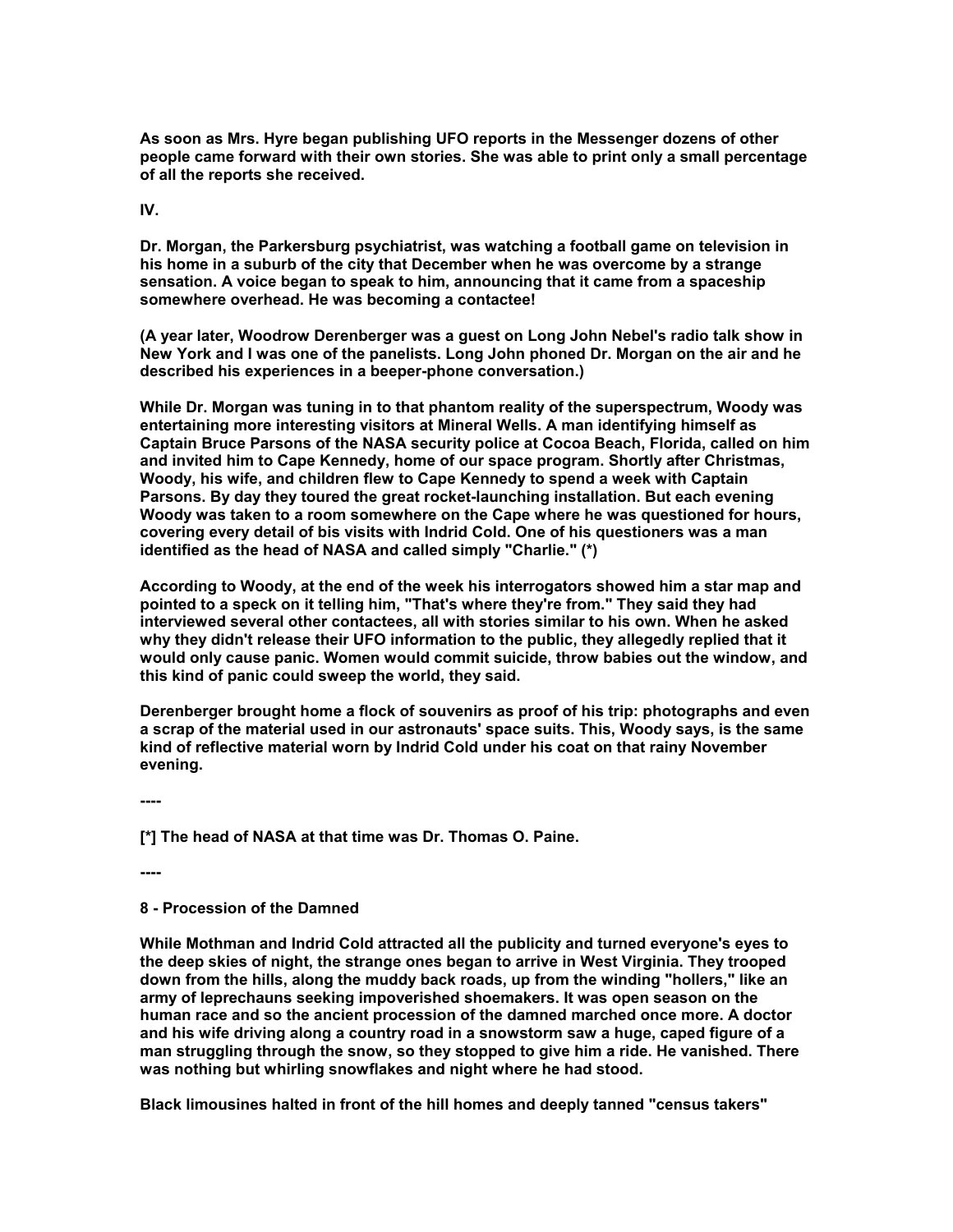**inquired about the number of children living with the families.** 

**Always the children. In several instances, the occupants of the big black cars merely asked for a glass of water. The old fairy trick, taken up from the Middle Ages and dusted off. A blond woman in her thirties, well-groomed, with a soft southern accent, visited people in Ohio and West Virginia whom I had interviewed. She introduced\* herself as "John Keel's secretary," thus winning instant admission. The clipboard she carried held a complicated form filled with personal questions about the witnesses' health, income, the type of cars they owned, their general family background, and some fairly sophisticated questions about their UFO sightings. Not the type of questions a run-of-the-mill UFO buff would ask.** 

**I have no secretary. I didn't learn about this woman until months later when one of my friends in Ohio wrote to me and happened to mention, "As I told your secretary when she was here ..." Then I checked and found out she had visited many people, most of whom I had never mentioned in print. How had she located them?** 

**There were other weird types on the loose. In early December one of them tried to waylay Mrs. Marcella Bennett, one of the ladies who had had the frightening meeting with Mothman in the TNT area on November 16. She and her small daughter, Teena, were driving along a deserted back road outside of Point Pleasant when she became aware of a red Ford Galaxie following her. It was driven by a large man, a stranger, she said, who appeared to be wearing a very bushy fright wig. She slowed down, expecting the vehicle would pass. Instead, it tried to force her off the road. She accelerated and the other car raced around her, shot down the road, and disappeared around a bend. When she circled the bend she was alarmed to find that the Ford was now parked crossways on the narrow dirt road, blocking it. Badly frightened, she warned her daughter to hold on and jammed the gas pedal to the floor. The other driver, seeing that she didn't mean to stop, pulled over hastily and let her pass. She had never seen the man before. And she never saw him again. Molestations of this sort were rare, virtually nonexistent, in Point Pleasant before Mothman arrived.** 

**Mrs. Mary Hyre entertained the first of her long string of peculiar visitors early in January 1967. She was working late in her office opposite the county courthouse when her door opened and a very small man entered. He was about four feet six inches tall, she told me in a phone call soon afterward. Although it was about 20°F. outside, he was wearing nothing but a short-sleeved blue shirt and blue trousers of thin-looking material. His eyes were dark and deepset, and were covered with thick-lensed glasses. He was wearing odd shoes with very thick soles which probably added an inch or two to his height.** 

**Speaking in a low, halting voice, he asked her for directions to Welch, West Virginia, a town in the southeastern tip of the state. She thought at first that he had some kind of speech impediment. His black hair was long and cut squarely "like a bowl haircut" and his eyes remained fixed on her in an unflinching, hypnotic way.** 

**"He kept getting closer and closer," she reported. "His funny eyes staring at me almost hypnotically."** 

**He told her a long-winded, disjointed story about his truck breaking down in Detroit, Michigan. He had hitchhiked all the way from Detroit. As he talked, he inched closer and closer to her, and she became frightened, thinking she had some kind of a nut on her hands. She pulled back from her desk and ran into the back room where her newspaper's circulation manager was working on a telephone campaign. He joined her and they spoke together to the little man.** 

**"He seemed to know more about West Virginia than we did," she declared later.** 

**At one point the telephone rang, and while she was speaking on it the little man picked up**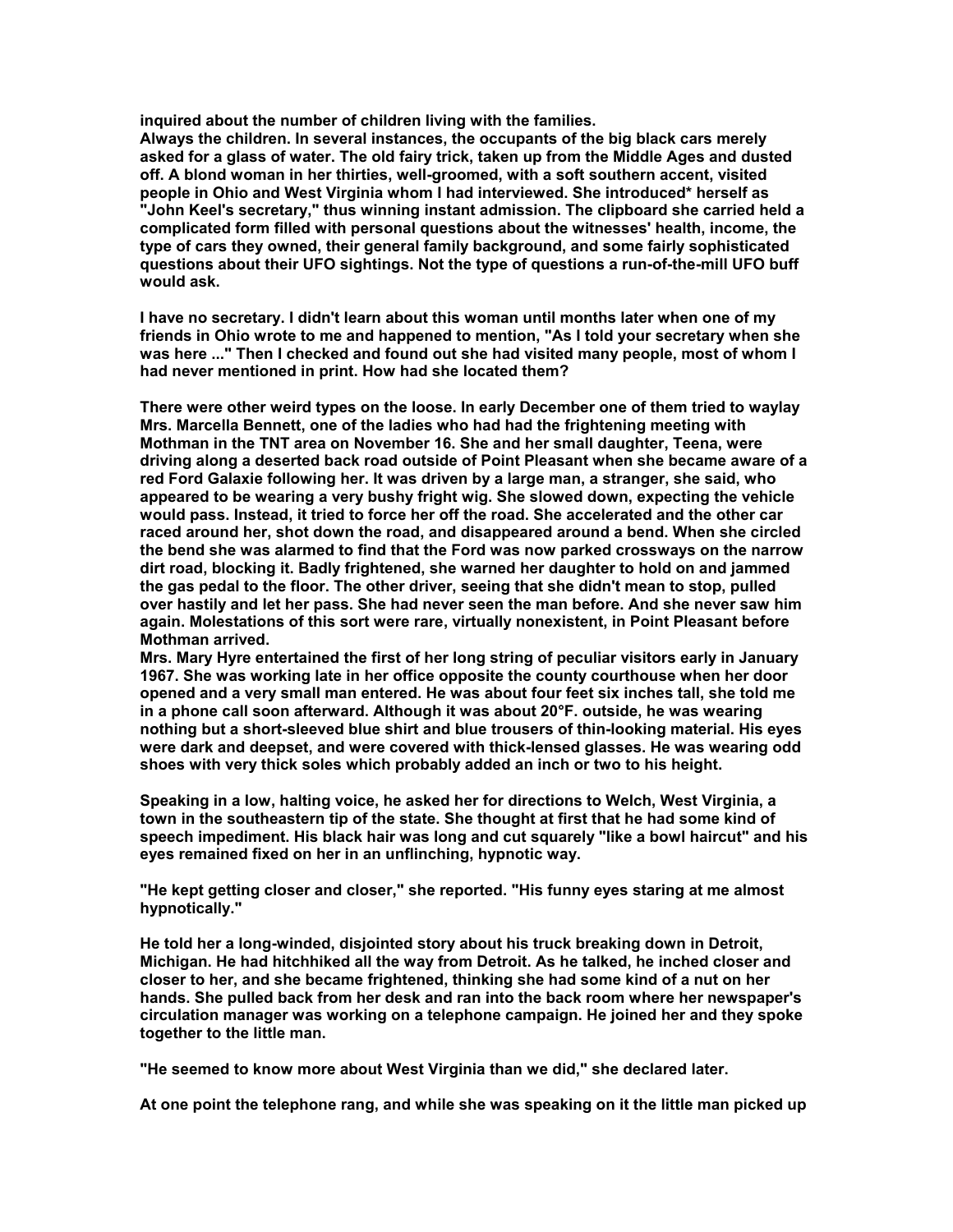**a ball-point pen from her desk and examined it with amaze ment, "as if he had never seen a pen before."** 

**"You can have that if you want it," she offered. He responded with a loud, peculiar laugh, a kind of cackle. Then he ran out into the night and disappeared around a corner.** 

**The next day Mrs. Hyre checked with the sheriff's office to find out it there was any mentally deficient person on the loose. The answer was negative.** 

**II** 

**On the afternoon of January 9, 1967, Edward Christiansen and his family returned to their new home in Wildwood, New Jersey, after a trip to Florida. They had just moved into the new house, some distance from the place where they had lived at the time of their November UFO sighting. Neither their address nor phone number was listed in the thencurrent phone book. They entered their house by the back door. The front door was still heavily bolted and locked, the way they had left it when they had gone to Florida.** 

**At 5:30 P.M. there was a knock on the front door. Mrs. Arline Christiansen was in the kitchen preparing dinner.** 

**"Check and see who that is," she told her seventeen-year-old daughter, Connie. "If it's a salesman, don't answer."** 

**Connie took a peek and reported back, "It's the strangest-looking man I've ever seen."** 

**Mrs. Christiansen went to the door, unbolted and unlatched it. It was growing dark and was bitter cold outside. There was no car in view and this seemed peculiar because the Christiansen home was removed from other houses in a rather isolated spot. A tall man stood on the doorstep.** 

**"Does Edward Christiansen live here?" he asked. Arline admitted he did. "I'm from the Missing Heirs Bureau," the man continued. "Mr. Christiansen may have inherited a great deal of money. May I come in?"** 

**It was an approach that was hard to resist. She stepped back and invited him in, calling out to her husband.** 

**Edward Christiansen is six feet two inches tall and heavyset. The stranger towered over him and must have been at least six feet six inches tall. He was also enormously broad and might have weighed at least three hundred pounds. He wore a fur Russian-style hat with a black visor on it and a very long black coat that seemed to be made of thin material... too thin for the cold weather.** 

**"This will only take forty minutes," he said as he removed his hat and revealed an unusual head, large and round while his face seemed angular, pointed. He had black hair which was closely cropped to his head, as if his head had been shaved and the hair was just growing in again. There was a perfectly round spot on the back of his head as if that area had recently been shaved. His nose . and mouth seemed relatively normal, but his eyes were large, protruding, like "thyroid eyes," and set wide apart. One eye appeared to have a cast, like a glass eye, and did not move in unison with its companion.** 

**Edward Christiansen told him at the outset that a mistake had been made, that he could not believe that anyone had left him any money. The man assured him that he might, indeed, be the Edward Christiansen he was seeking and, in order to verify it, he would like to ask some questions. He removed his coat. There was a badge on his shirt pocket which he quickly covered with his hand and removed, placing it in his coat pocket.**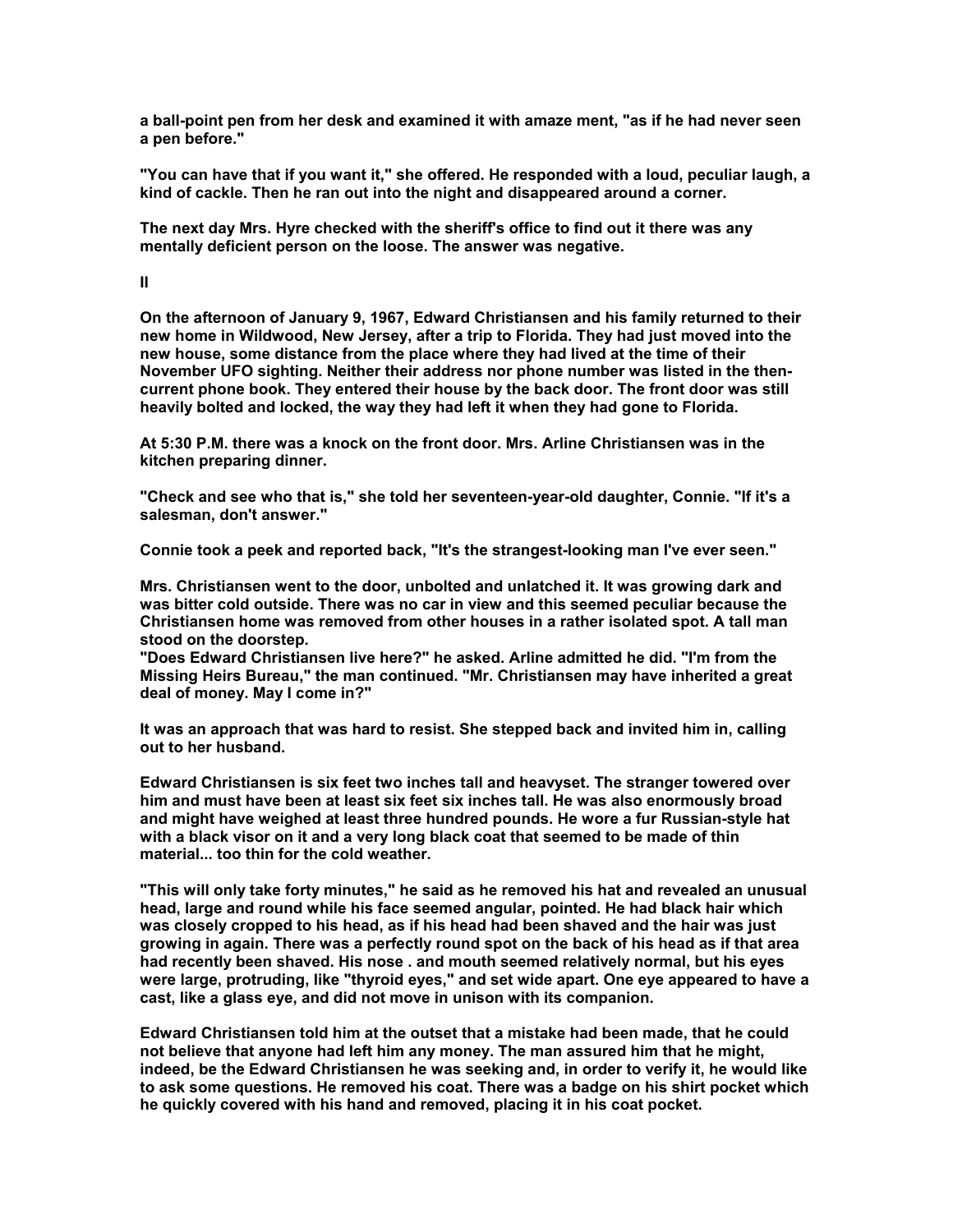**"It looked like a gold or brass badge," Connie told me later. "But it wasn't an ordinary police badge or anything like that. We just got a glimpse of it ... but it seemed to have a big K on it with a small x alongside and there were some letters or numbers around the edge. It was obvious he didn't want us to see it."** 

**He was not wearing a suit jacket. Underneath Ms thin outer coat he was wearing a shortsleeved shirt made of a Dacron-like material. His trousers were of a dark material, gray or black, and were a little too short. When he sat down they rode high up his calves. He wore dark socks and dark shoes with unusually thick rubber soles.** 

**Arline and Connie were most fascinated by a strange feature on his leg. When he sat down they could see a long thick green wire attached to the inside of his leg. It came up out of his socks and disappeared under his trousers. At one point it seemed to be indented into his leg and was covered by a large brown spot. Connie seemed to have studied him the most carefully and gave the best description.** 

**In many ways, this odd man shared the characteristics of Mary Hyre's tiny visitor of only a few days earlier. Mrs. Hyre said the little man had unusually pale skin, almost a sickly white. The Christiansens said their visitor had an unnatural pallor. They assumed he was sick. His speech was also strange, with a high "tinny" voice that seemed especially peculiar coming from such a large man. He spoke in a dull, emotionless monotone in clipped words and phrases, "like a computer." Connie said that he sounded as if he were reciting everything from memory. Mrs. Hyre told me her tiny visitor had spoken in a hardto-understand singsong manner, "like a recording." Both men wore unusually thick rubber-soled shoes. Both were ill-dressed for the weather, and both had eccentric haircuts. Small points, perhaps, but significant in these cases.** 

**After the man had introduced himself (none of the family could remember his name; they all said it was something common like Brown or Smith, but they did remember that he said his friends called him "Tiny"), the family dog, Gigi, snarled and barked at him. He spoke to the dog and calmed it.** 

**When Tiny had seated himself, Mrs. Christiansen told him they were about to eat and asked him if he wanted to join them. He replied that he was on a diet but that he would like a glass of water in about ten minutes. He seemed to wheeze, they all noted, like a man with asthma, and he appeared to have difficulty breathing.** 

**Tiny produced a small notebook and a pen and assured the family that this was not any kind of confidence game. He was looking for an Edward Christiansen who was due to inherit a large sum of money and he would need information about Ed's past history to determine if he was the man. He then proceeded to ask a long series of questions. Did Ed have any scars or birthmarks? Ed said he had a scar on his back from an operation and an appendix scar. Tiny asked for every detail—the length, width, and exact position of those scars. He also asked for a complete list of all the schools Ed had attended, and the number and type of auto vehicles the family owned. At one point he asked the couple if they would be willing to fly to any place in the United States to collect the inheritance, explaining they would have to be present when the will was read. Ed and Arline agreed they could make themselves available for such a trip.** 

**According to Connie, Tiny's face gradually grew redder and redder as he talked and after a few minutes he turned to her and asked: "May I have that glass of water now?" She fetched the water for him and he took out a large yellow capsule which he gulped down. He returned to normal after taking it.** 

**Tiny mentioned three specific names and asked Ed if he recognized any of them. He did**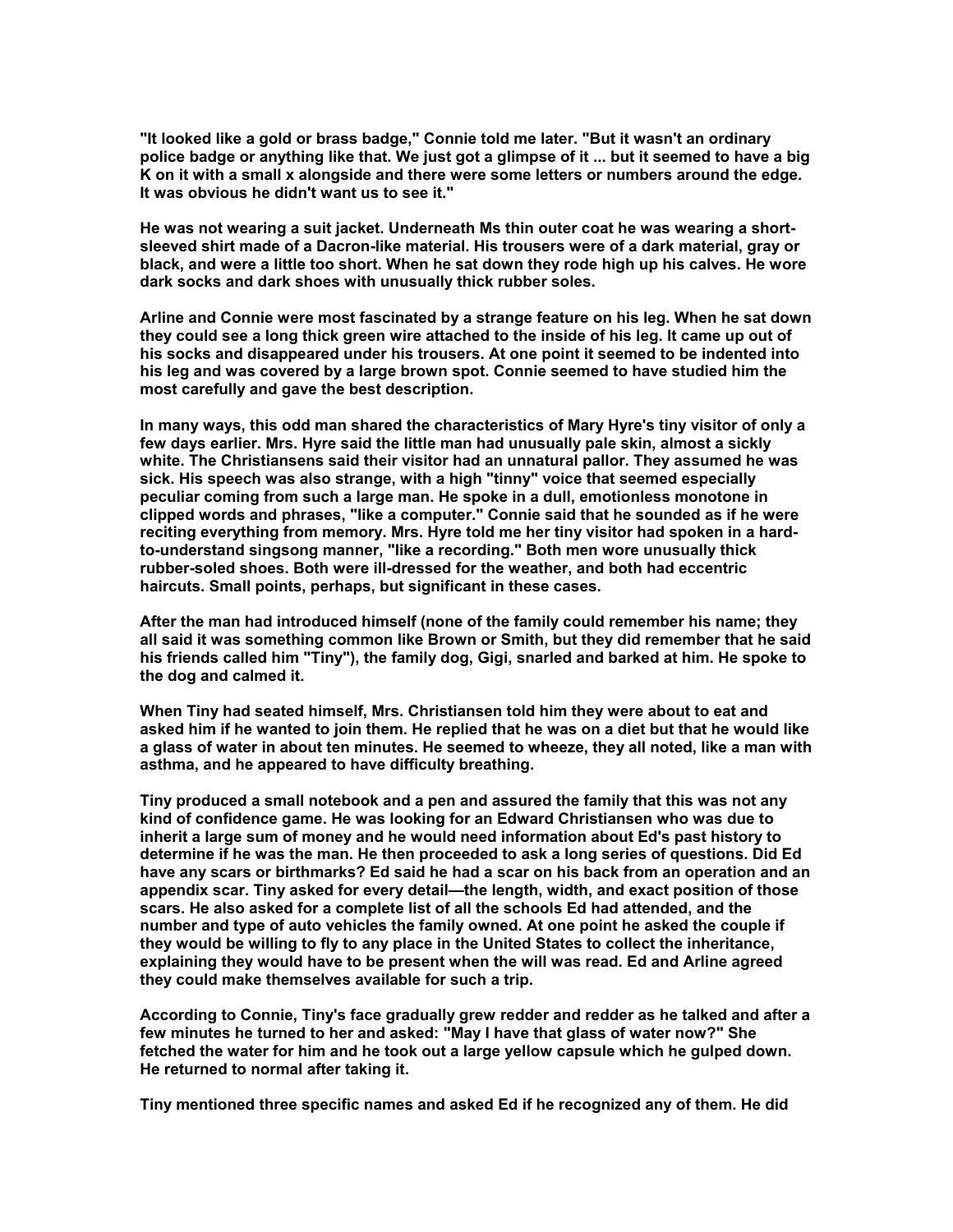**not and later he was able to remember only one of them—Roy Stevens. Connie said she thought another of the names was Taylor, but she wasn't sure. At this time Ed did not know about Gwendoline Martino's "Gwen Stevens" wrong numbers in December, nor had Gwen heard about Tiny and the three names until I interviewed the family in late February 1967.** 

**We had started out by discussing their UFO sighting in November, then I began to ask my routine far-out questions. When I asked them if they had received any unusual visitors after their sighting, they looked at each other with the shock of recognition. I separated them and interviewed each member of the family individually. All of their statements coincided exactly. Since five witnesses were involved, Mr. and Mrs. Christiansen and their three children, all of above-average intelligence and very observant, I regarded this as an outstanding MIB-type [Men in Black] report. I did not publish it until two years later, withholding the details to preclude possible hoaxes.** 

**Tiny concluded his interview less than an hour after he arrived. It was probably precisely forty minutes, just as he promised. He donned his hat and coat and told Ed he would be notified by mail within ten days.** 

**Arline was in the kitchen when he left and she decided she was going to watch him and see where he went. She stepped out of the kitchen door and stood in the dark watching the big man as he walked toward the road. "His shoes squished loudly as he walked," she noted. When he reached the road, he made a gesture with his hand and a black 1963 Cadillac drove through the trees and pulled up. It was driving in the pitch-dark with its headlights out so she couldn't see the driver. Tiny climbed into the car and it drove away, its headlights still out. -** 

**The next morning Ed was alone in the house when the phone rang. A female voice explained she was calling about the missing-heir interview. "We've located the Edward Christiansen we were looking for in California," she explained. Ed said he had felt sure he wasn't the right one, thanked her, and hung up. When he told his family about the call, they all dismissed the incident from their minds until my interview with them. The wire running up the leg is one feature I have been unable to fit into my research in other MIB cases. It has never been repeated. Was Tiny wearing electric socks? Or was he a wired android operated by remote control?** 

**As for his badge, I suspect that the K was really the Greek letter sigma [E], which has turned up repeatedly in other UFO cases, and is often used by scientists to express the strange or unknown.** 

#### **III**

**Two days after Tiny, the pop-eyed missing-heirs investigator, invaded Cape May, Mothman, the pop-eyed pterodactyl, visited Tiny's restaurant in Point Pleasant. At 5 P.M. on January 11, 1967, Mrs. Mabel McDaniel was walking near the drive-in restaurant when she saw an object soaring down Route 62.** 

**"I thought it was an airplane, then I realized it was flying much too low," she said. She had been living with Mothman witnesses for two months but never expected to see the critter herself. Nor did she want to. Knowing that she was psychologically prepared to, maybe, even hallucinate a sighting, I interviewed her very carefully afterward. Her story held up. This was a real sighting.** 

**She froze in her tracks, scarcely believing her eyes.** 

**"I thought I could see two legs ... like men's legs ... hanging down from it. It circled low**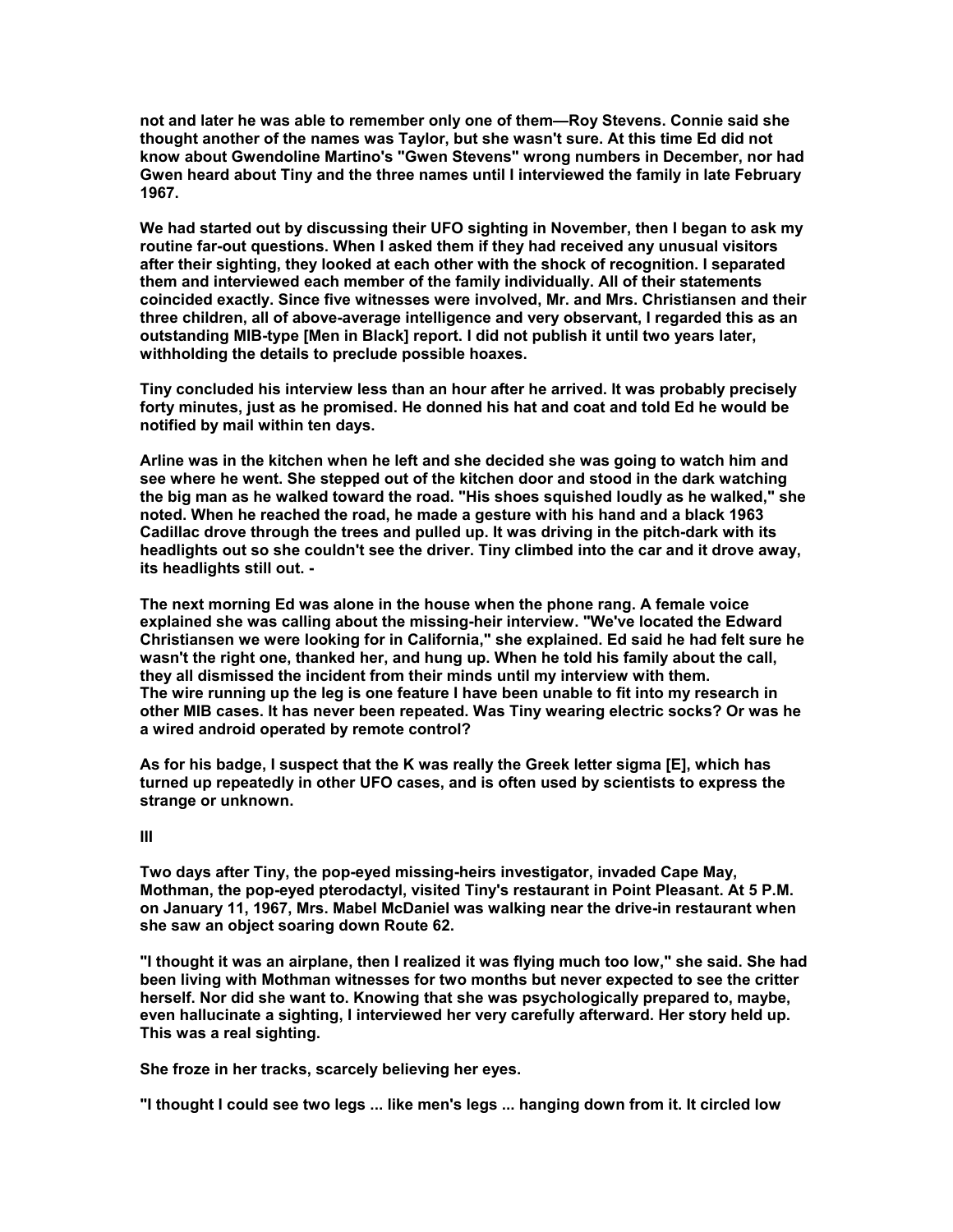**over Tiny's and then flew off." She could not see any head or neck, the wings were motionless, and it was completely silent. In a way, it sounded almost like a hang-glider. But hang-gliding was almost a completely unknown sport in 1967. (\*) Mrs. McDaniel was nervous and excited afterward but suffered no ill effects.** 

**Gwendoline Martino and her daughter returned from Europe in January and visited the Christiansens a few days after Tiny rode off in his darkened Cadillac. At 3 A.M. on January 13, 1967, Gwen and Connie, who were sharing a room, were awakened by a loud sound seeming to come from directly overhead. The sounds were distant at first, like someone hammering on metal with a rubber mallet or, possibly, walking over a metal surface. The noises grew steadily louder until they were deafening. "The whole house seemed to shake," Gwen said. When she started to get up to investigate, the sounds stopped instantly. As soon as she was back in bed, they began again. The two women debated whether they should wake up Ed Christiansen, a heavy sleeper. Gwen started to get out of bed again, and again the noises stopped. Finally they faded away.** 

**Two evenings later Mr. and Mrs. Christiansen returned home to find their children in a very distraught state. They had heard the strange hammering sound again, followed by heavy footsteps crunching through the thick snow outside the house. Connie's nineteen-year-old boyfriend was present and he had looked out a window in time to see a tall figure hurrying away from the house. It was wearing a long white cape and when it reached a five-foothigh fence it leaped effortlessly over it and disappeared on the other side.** 

**The next morning Ed Christiansen examined the area for footprints. He found a set of large human tracks deeply imbedded in the snow, leading to the fence and continuing on the other, side. These footprints went on to another building some distance away and stopped abruptly at the wall of the structure. There were no other footprints around the building, an old abandoned shed, and the witnesses were puzzled as to where the person could, have gone. Like our hairy monsters, little green Martians, and Mothman, the caped intruder had vanished into nothingness.** 

 **[\*] Hang-gliders are lightweight frames covered with nylon. They look something like kites and the rider hangs underneath on bars and straps. They are launched from steep hills or cliffs. Route 62 runs along the edge of the Ohio River and the terrain is very flat.** 

**----** 

**V** 

**Enter Tad Jones, a rarity among UFO witnesses because of his very common name. A gentle, handsome man in his thirties, Mr. Jones was a deeply religious person who did not smoke or drink. In 1967, he lived in Dunbar, a suburb of Charleston, West Virginia, and managed an appliance store at a place called Cross Lanes. Urbane, intelligent, and articulate, he was one of the most impressive UFO witnesses I have met in my travels.** 

**At 9:05 A.M. on the morning of January 19, 1967, Tad was driving to his store along the newly completed multi-lane highway, Route 64, about ten miles outside of Charleston. A large object was blocking the road ahead of him and he first assumed it was a vehicle being used by a construction gang still working on the highway. But as he drew closer he saw that it was hovering in the air, about four feet off the ground.** 

**"It was a large metal sphere," he said. "Since it was broad daylight I got a very good look at it. It was about twenty feet in diameter and was the color of dull aluminum."** 

**He slowed his car and studied the thing for about two minutes.** 

**"There were four legs attached to it," he continued, "with casterlike wheels on the bottom of each one. And there was a small window about nine inches in diameter on the side**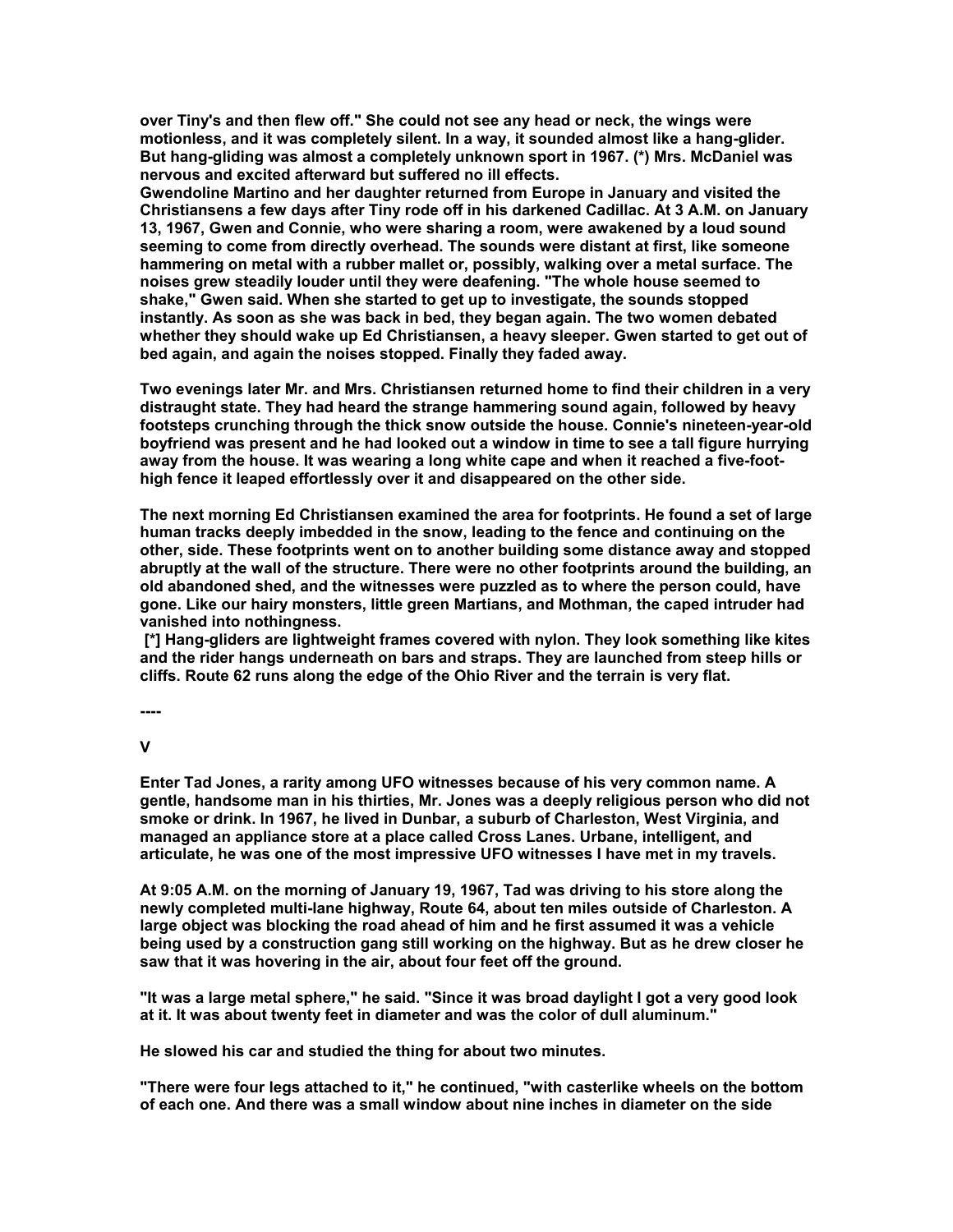**facing me. But I couldn't see anything inside the sphere. On the underside there was something like a propeller. It was idling when I first drove up, then it started spinning faster and the whole object began to rise upward. It disappeared into the sky and I drove on to my store."** 

**Shaken and puzzled by his sighting, he decided to call the police and report it. His story quickly found its way into the local papers.** 

**The next morning a crude note was slipped under his door in Dunbar. Written on ordinary notebook paper in block letters, it stated: "We know what you have seen and we know that you have talked. You'd better keep your mouth shut." He decided it had to be the work of some local prankster.** 

**In nearby St. Albans, Mr. Ralph Jarrett, a chemical engineer and the local UFO authority, was shaving that morning when his telephone rang. He put down his razor and went into the bedroom to pick up the extension.** 

**"I heard a very clear 'beep-beep' sound," Jarrett said, "The beeping continued for about two, maybe three minutes. Then the phone went dead and the dial tone came on. I've heard all sorts of code transmissions on shortwave, but nothing quite like that."** 

**He went downstairs to breakfast, opened his copy of The Charleston Gazette, and read about Tad Jones's sighting ... the first he had heard of it. Jarrett, an aggressive, loquacious middle-aged man, was a highly qualified investigator. He later contacted Jones and conducted a thorough study of the case. He discovered the object had been hovering directly above a major gas line which passed under the road. (There have been other sightings of UFOs directly over buried gas lines.)** 

**A few days later, another note was slipped under the door of Jones's home in Dunbar. This one was written on a piece of cardboard which had been burned around the edges. It repeated the earlier threat, adding, ". . . there want [sic] be another warning."** 

**I arrived on the scene several weeks later and during my questioning he remembered another incident which seemed unimportant to him at the time. About a week after his sighting, he was driving along the same highway at the same tune in the morning when he came upon a man standing by the road in approximately the same spot where the sphere had hovered. Thinking the man was hitchhiking and was stranded in this isolated stretch of road, Jones slowed his truck and called out to him, "Want a lift?" The man did not reply but merely waved him on. The next morning this same man was in the same place but this time Tad did not slow down.** 

**"He was very tanned," Jones recalled, "or his face was very flushed. He looked normal and was wearing a blue coat and a blue cap with a visor ... something like a uniform, I guess. I noticed he was holding a box in his hand.** 

**Some kind of instrument. It had a large dial on it, like a clock, and a wire ran from it to his other hand."** 

**Later we checked the local gas companies to find out if they had had a man "walking the line" in that area. The answer was negative. I also asked about instruments such as Tad had described. No such instruments were in use.** 

**When Mrs. Hyre and I visited the spot on Route 64 we found a series of very strange footprints in the mud beside the road. One group of footprints were identical to those I had found behind the power plant in the TNT area the previous December. They looked like huge dog tracks and were so deep the animal who made them must have weighed two**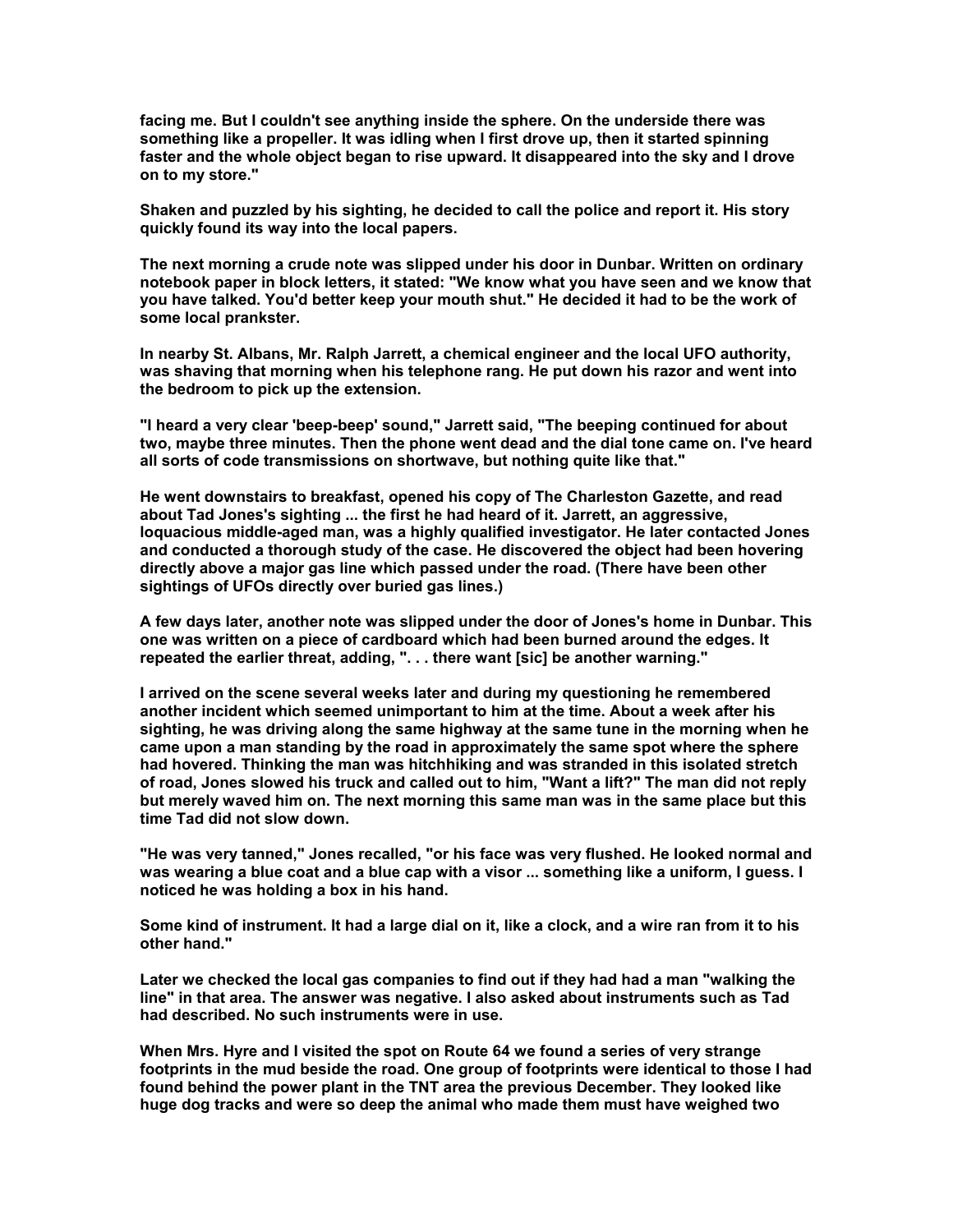**hundred pounds or more. I couldn't relate them to Mothman, and there were a lot of dogs in the area, so I didn't think much about them at the time. Tad made plaster casts of these new prints, however, and none of the local wildlife authorities could identify them. They were not dog tracks. Zoologist Ivan Sanderson later rejected the "big dog" explanation, also, and told me similar tracks frequently turned up in places where paranormal events had occurred. And, in fact, I have since come across them myself in several separate spots around the country.** 

**Aside from the dog tracks, we found a single footprint of what appeared to be a large, naked human foot. This was planted in the center of a muddy section with no other footprints of any kind around it. But a short distance away I came across some old friends ... a type of footprint that has appeared at many UFO sites around the country. They look like the prints made by ripple-soled shoes but their spacing is always peculiar. They don't start anywhere and they don't lead anywhere. Ripple soles had been in fashion in the early 1960s and then had faded out. I once owned a pair myself. But these phantom prints had a ridge around the edges. Years later, when the first men walked on the moon, I realized the photos of the prints left by their moon-walking shoes were identical to the footprints I had seen over and over again in my travels. Obviously, the Martians and Venusians buy their equipment from the same companies that supply our space program.** 

## **VI.**

**Connie Carpenter's sighting of Mothman in November 1966 triggered off a long series of weird situations. She heard loud beeping sounds outside her bedroom window on several occasions. Then, in February 1967, someone tried to abduct her.** 

**Early that month she and Keith Gordon were married and they moved across the river to a house in Middleport, Ohio. They did not have a phone and their new address was known only to their families and close friends. Middleport is a town of about three thousand people. Connie was still attending school. An excessively slender girl, she would never win a Raquel Welch look-alike contest.** 

**At 8:15 A.M. on February 22, 1967, she started out for school. Keith was already at work. As she began walking down the quiet, tree-lined street a large black car pulled up alongside. Since all young people are automobile conscious, she said she could positively identify it as a 1949 Buick. The driver opened his door and called to her, asking for directions, so she walked over to his car. He was a clean-cut young man of about twentyfive, she said later, and was wearing a colorful mod shirt, no jacket, despite the cold weather. His thick black hair was neatly combed and he appeared to be very suntanned. He spoke with no noticeable accent. The car, though nearly twenty years old, was so well kept it looked like new. Even the interior had a look of newness about it.** 

**When she reached the vehicle, the young man suddenly lunged, grabbed her arm, and ordered her to get in with him. After a brief struggle she managed to break away. She ran back to her house and locked herself in, completely terrified. She cowered in the house until her husband came home from work. And she decided to stay home the next day, too. At 3 P.M. she heard someone on the porch and there was a loud knock on the door. She waited awhile then cautiously went to the door. There was no one on the porch and no car in sight, but a note had been slipped under the door. It was written in pencil in block letters on a piece of ordinary notebook paper.** 

**"Be careful girl," it read, "I can get you yet."** 

**That night Connie and Keith went to the local police. The note was turned over to officer Raymond Manly. In March 1967, I visited the police station, hoping to recover the note so I could compare the handwriting with other notes I had collected. Manly had lost it somewhere along the way. When I asked to see their file on the case they produced a**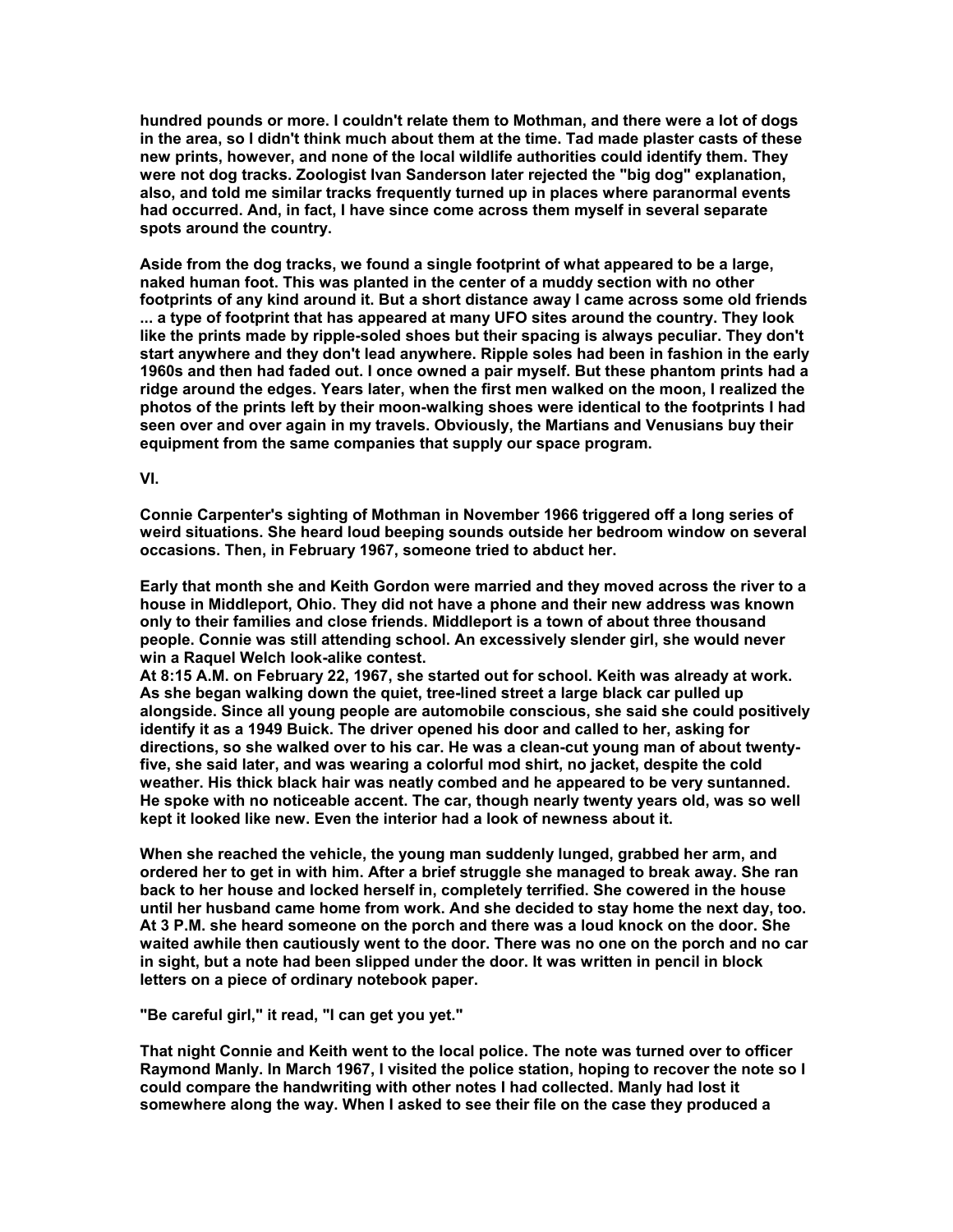**printed form containing Connie's name and address and one scribbled line, "Dark Buick, young man." The police chief assured me that no such car existed in Middleport and that it was obviously a case of some maniac trying to abduct a young girl. Officer Manly told me he was keeping the house under constant surveillance. I had to break the news that the Gordons had moved back to the West Virginia side of the river shortly after the incident. Despite my sheaf of credentials and press cards, both men were overly suspicious of me and asked me repeatedly if I really wasn't "from the government." This fear of government agents was already universal in 1967, long before the general breakdown of faith in the government of the 1970s. The UFO enthusiasts had done then-job well. Their twenty-year campaign against the air force had really shut the government off from many UFO reports.** 

**In the mid-1950s I had experienced a variation of this paranoia while traveling through the Orient. The CIA had already earned an odious reputation abroad, its butter-fingered agents often operating as wandering journalists, particularly in the Himalayas where they were trying to foment revolutionary activity against the Chinese who were then settling down in Tibet. More than once I was openly accused of being a secret American agent provocateur. Officials would "lose" my passport for days at a time while they checked me out forward and backward. In Baghdad, and again in Singapore, I was actually grilled by the authorities who were apparently convinced I was after state secrets or was planning to overthrow the government. Since I knew very little about the CIA in those days I was perplexed by all this attention.** 

**Eventually I learned that the CIA had a habit of enlisting very young people between the ages of seventeen and twenty-five, frequently involving them in bizarre scenarios. Considerable evidence exists indicating that Lee Harvey Oswald was a CIA pawn early on.** 

**Today the CIA has an annual budget in excess of \$11 billion, and it doesn't have to account to the president or Congress. A large part of this budget is probably wasted on bureaucratic nonsense, and another large part is spent on what can only be termed malicious mischief. Technically, the CIA has no legal authority or responsibilities within the continental United States, but if you open a phone book for any moderate-sized U.S. city you will find a local CIA office listed. They also maintain thousands of "fronts," offices disguised as legitimate businesses, throughout the country.** 

**During the recent Watergate debacle investigating reporters documented the fact that some of the participants were not only longtime CIA agents, but also that these same men had been involved in the abortive Bay of Pigs invasion of Cuba in 1961, and some had been present in Dealey Plaza in Dallas on the day President Kennedy was assassinated. It is noteworthy that reporters, editors, and citizens engaged in the investigation of President Kennedy's death suffered harassment and telephone problems identical to those experienced by UFO researchers. Some of these tactics will be examined in detail further on.** 

**However, I cannot accuse the CIA as being the source of the weird incidents outlined here. Rather, the phenomenon is imitative. This paranormal mimicry is difficult for many to understand but I come across constant examples. Early in January 1973, for instance, a reliable witness in Ohio observed an unusual-looking helicopter which she was able to describe in detail. When she sketched it for a local UFO enthusiast he was flabbergasted. He was an aeronautical engineer specializing in helicopters and he knew the thing she drew was a new secret helicopter that was still on the drawing board!** 

**Even Closer to home, a few days after Tad Jones's sighting on Route 64, True magazine hit the stands with an article of mine about flying saucers. It was illustrated with drawings of all kinds of odd-shaped objects, many of them the pure products of the artist's imagination. It included an exact replica of Jones's sphere, complete with wheeled legs and propeller. An object exactly like this had never been described in the UFO literature**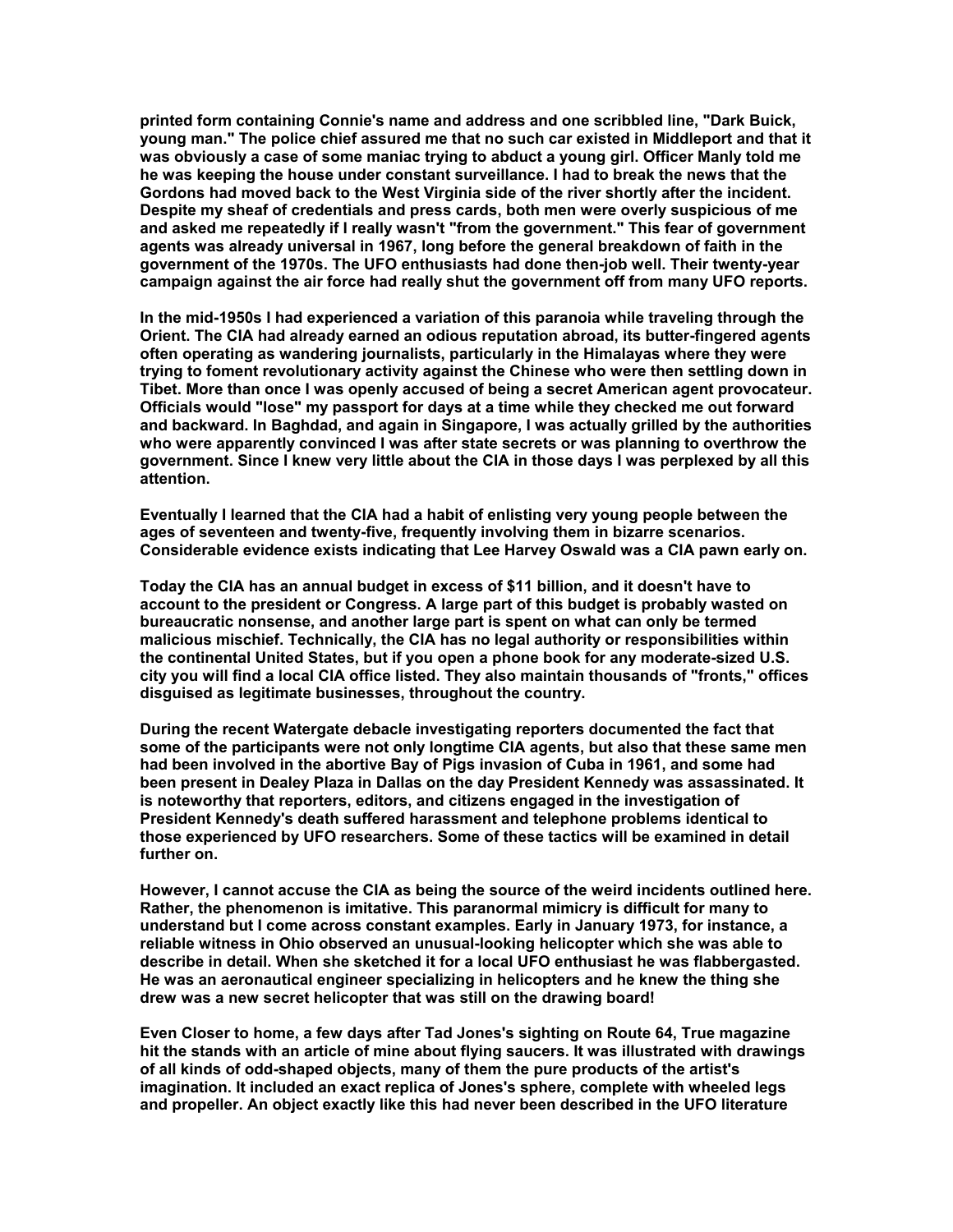**before ... or since. The artist had produced his layout many weeks before. Somehow the phenomenon had mischievously duplicated the artist's conception for Jones's benefit. ----------------------------------** 

**9 - "Wake Up Down There!"** 

**I** 

**A young couple, very much in love, sprawled together in the back seat of an old jalopy on a deserted dirt road in the isolated back hills east of Ravenswood, West Virginia. It was a starlit, moonless night in the spring of 1967, just warm enough so the pair were able to strip to the buff comfortably. Things were rather pleasant on that squeaky back seat until about 10:30 P.M. when a blinding bluish light poured in through the windows of the parked car.** 

**"At first, I thought it was the police," the young man told me later. "Then we both felt a funny tingling sensation that scared us half out of our wits. I jumped up and stared into the light. It wasn't a flashlight or spotlight. It was more like a big ball of bluish fire hovering a couple of feet off the ground directly alongside the car. There was a funny sound, too, like a low hum."** 

**His girlfriend screamed, he reported, and the light seemed to back away slightly while the humming increased in volume.** 

**"The next thing we knew," the young man continued, "it was gone. Just like that. We jumped into our clothes and got the hell out of there. Another funny thing, when we got into town it was after 12:30. We couldn't figure it out. It seemed like we only looked at that light for a couple of seconds. But somehow it must have taken two hours."** 

**Their first inclination was to run to the police but they decided against it, since they weren't supposed to be on that road doing what they were doing in the first place. ("Her old man would've killed me!") They drove around for several minutes until their hysteria subsided and then he dropped her off at home.** 

**The next morning both the boy and the girl woke up to find themselves heavily "sunburned" from head to foot. The boy's eyes were almost swollen shut for two weeks afterward. It was not an easy matter for them to explain how they managed to get a total, and quite painful, sunburn at night in the early spring.** 

**Shortly afterward he heard that I was in the area and sought me out to tell me the story. His skin was still reddish and his eyes were still bothering him when I met him.** 

**The actinic ray burns were proof of his story. And I knew that UFOs often zero in on lovers in parked cars. Many—most—of the monster episodes in my files took place in remote lovers' lanes. Young love has to run enough hazards without the fear of a hairy weirdo hammering on the windshield.** 

**What concerned me was the two-hour tune lapse or spell of lacunal amnesia which apparently took place. What could have happened to the pair during that forgotten period?** 

**The phenomenon has an almost pornographic preoccupation with our mating practices. One of it's most celebrated games is the manipulation of romantic relationships. Early investigators of the fairy episodes, such as novelist Sir Walter Scott, noted that fairies seemed to delight in bringing people together and fostering love, or, conversely, indulging in conspiracies to force lovers apart. The Bell witch of Tennessee is supposed to have**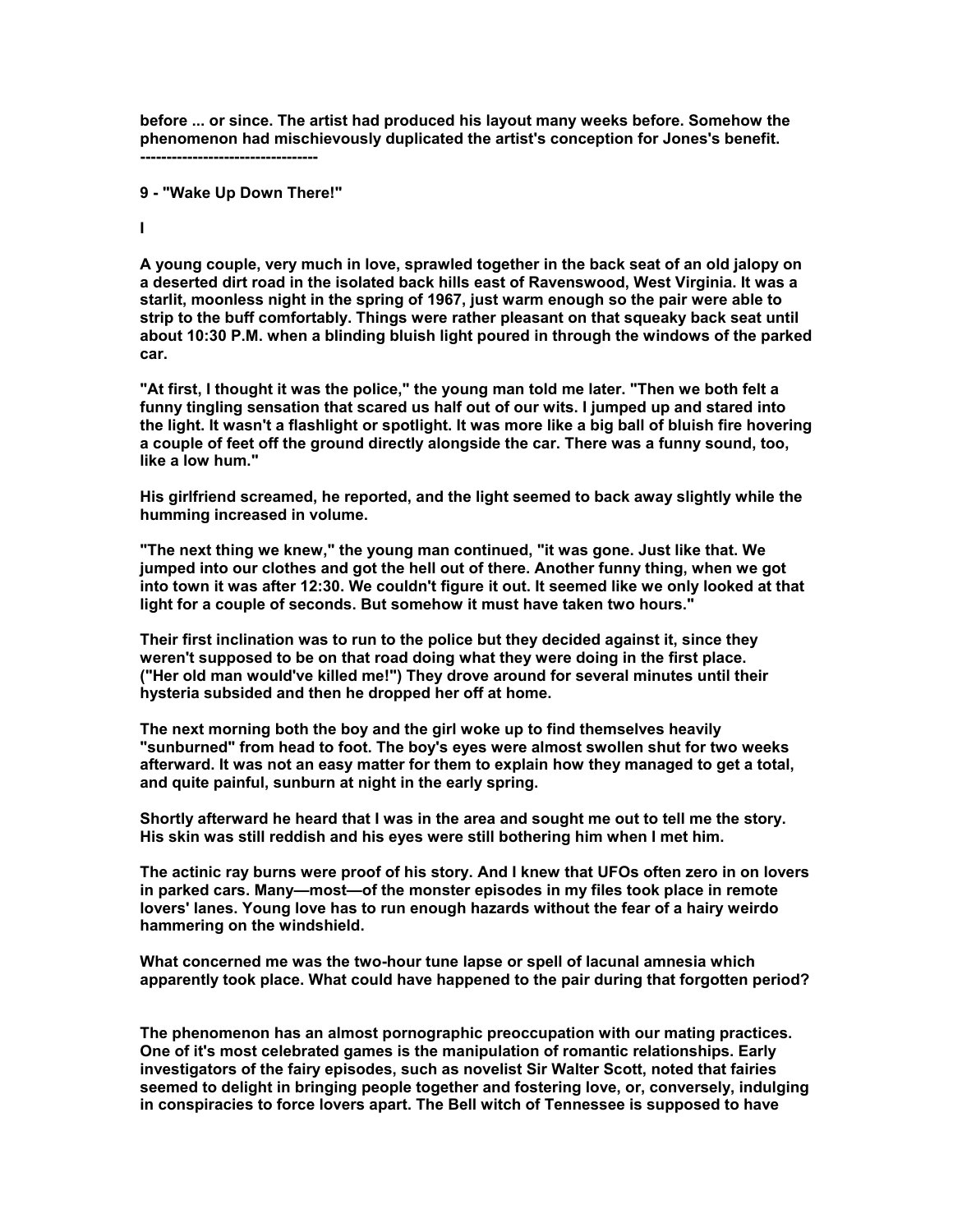**manipulated the love life of a Bell daughter, almost tragically. Brad Steiger, one of America's best-known investigators of the paranormal, has been involved in several poltergeist cases in which the mischievous poltergeists tried to wreck romances and marriages. (1) Nothing can quite affect a new groom's virility like being physically hurled from his wedding bed by an unseen force and pelted with flying ashtrays thrown by invisible hands. Unbelievable though it may seem, such things do happen.** 

**Flying saucer contactees often have their marriages disrupted, even destroyed, after they begin their liaisons with the space people. And there are many cases in which flying saucer enthusiasts have been brought together—literally hurled together—through their mutual interest.** 

**----** 

**[1] Brad Steiger, Haunted Lovers (New York: Dell, 1971).** 

**----** 

**Could it be that some people are programed to love by this mysterious force?** 

**II** 

**A public relations officer for the United Nations, Donald Estrella, accompanied me on one of my trips to West Virginia in 1967. In those days the UN was keenly interested in the UFO enigma. Mr. U Thant, then secretary general of the organization, held private meetings with author John Fuller and Dr. J. Allen Hynek, two leading UFO authorities. The late Drew Pearson created a sensation when he revealed that Mr. Thant regarded flying saucers as second in importance after the war in Vietnam. (Thant later denied the Pearson story.)** 

**When Don Estrella saw all the bizarre things I was investigating, things which—to his surprise—seemed to have little relevance to wonderful spaceships from another planet, he told me about three unrelated events that had happened to him over a span of several years.** 

**"Seven or eight years ago," he said, "I was taking a vacation trip with four friends through the New England states. We were riding in a high-powered car along a deserted country road somewhere in New Hampshire, I believe. We were going quite fast when suddenly we hit something. This was in broad daylight and it was as if we suddenly crashed into an invisible brick wall. The whole front of the car was smashed in. Luckily, none of us were hurt but we were a bit stunned. We got out and looked around. There was absolutely nothing on the road. We never could figure out what had happened."** 

**Experience had taught me that paranormal events are often interlaced with puzzling yet seemingly normal things like strange phone calls. Had he ever received any odd calls?** 

**"There was one thing," he said slowly. "About five years ago I took a train out to see a friend of mine on Long Island and when I got there he accused me of playing a hoax on him. He said he'd received a phone call about half an hour before I arrived. A voice that sounded very distant had said, 'Hello, Don.' My friend told him that I hadn't arrived yet. The voice then began to recite a series of numbers meaninglessly. My friend thought it was some kind of gag and hung up."** 

**Finally I asked him if he had ever had any really odd encounters with peculiar strangers. He looked at me bewildered and astonished.** 

**"There's one that's always bothered me. It happened around the time of that phone call**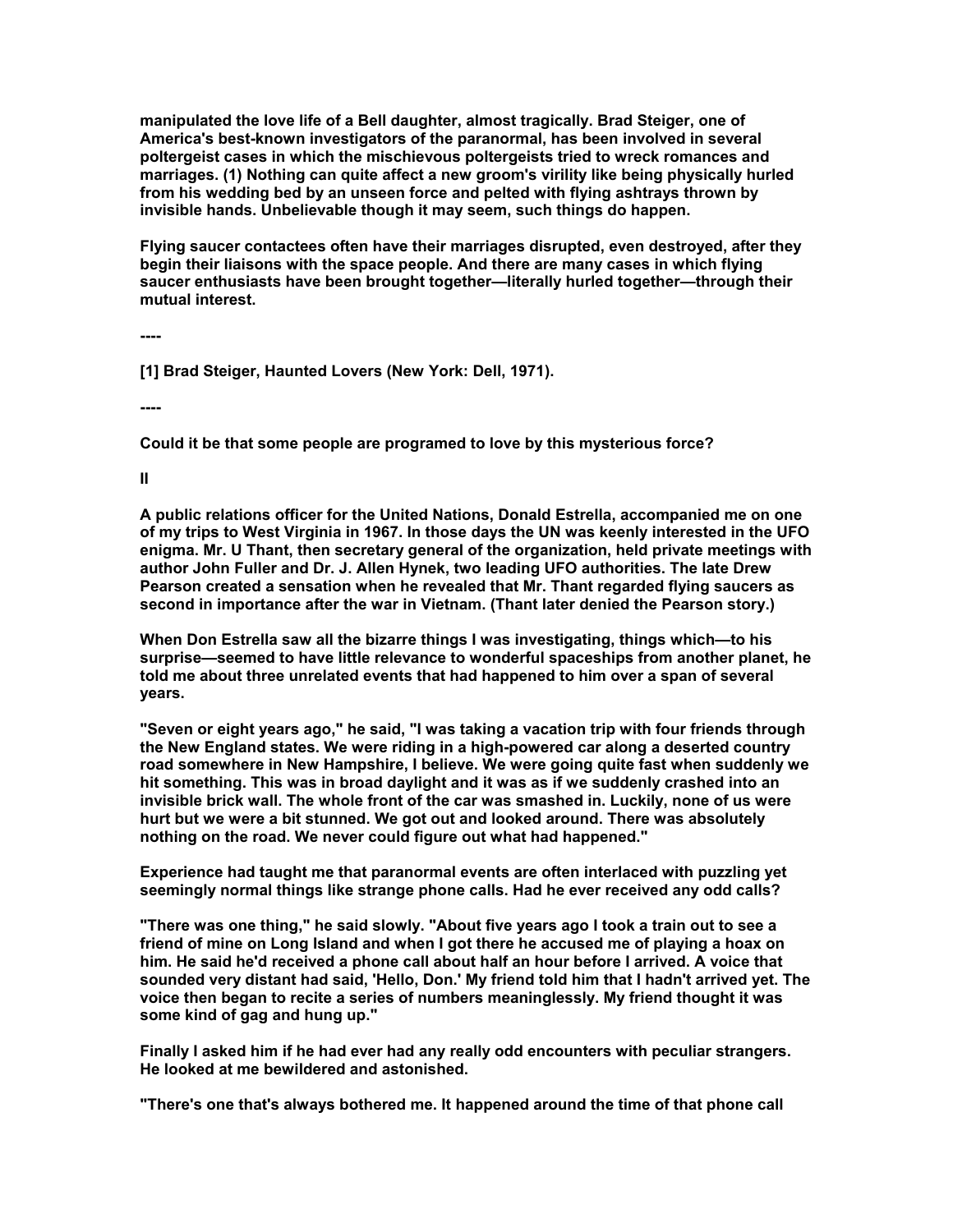**thing. One night when I was walking home to my apartment I became aware of a man following me. When I looked at him, he stopped and grinned at me ... but there was an air of evil about him. I can't pinpoint it exactly."** 

 **"Was he possibly seme kind of sex deviate?" I suggested.** 

**"No ... I don't think so. He was short and slight, and wore a black coat and black trousers. His face was dark and foreign-looking. I don't know why, but that evil grin is burned into my memory."** 

**Don said he hurried into his apartment and never saw the man again. A mere chance encounter on a busy New York street. Perhaps.** 

**The foolishly grinning man is a staple item in psychic lore. Black-suited with a dark complexion and craggy foreign face, he has been described to me in many places by many people.** 

**As for strange phone calls, I have investigated so many that I am now practically a telephone engineer. They are hard to nail down because there are so many cranks, hoaxers, and "phone phreaks" out there today. But the calls that interest me most fall into patterns that exclude natural explanations.** 

**At 8 A.M. on March 24, 1961, two women in Prospect, Oregon, a town of about three hundred people, were talking together on the phone when suddenly a strange man's voice broke into the line and snapped, "Wake up down there!" One of the ladies regarded this as an affront and she proceeded to express a very strong opinion. The voice started to rattle on in a rapid-fire language that sounded like Spanish but the line seemed to be dead. The two women could not hear each other. After the man suddenly stopped, the line became live again.** 

**The next day, at the same hour, the women were on the phone again, and again the strange voice interrupted with, "Wake up down there!"** 

**This time the women listened quietly as the voice said something in the foreign language, and then it recited the numbers forty and twenty-five over and over. No one in Prospect spoke Spanish. There was no accounting for the incident.** 

**Voices counting off meaningless numbers also cut in on TV reception in UFO flap areas. Usually people who experience this sort of thing dismiss it as police calls or the work of some Ham radio operator. They don't realize that TV sound is broadcast on FM channels reserved for the purpose and there is little chance that a shortwave or CB (Citizen's Band) transmission could interfere.** 

**But the phenomenon is not always restricted to electrical apparatus. After I published a couple of pieces about it I received dozens of letters from people throughout the country recounting their own experiences. To my surprise, most of these people had heard the voices late at night, usually waking them up with a sharp command. For example, a man in the Southwest claimed he had been jarred awake on several different nights by the sound of a deep male voice ordering, "Wake up, number 491!" A woman in Ohio heard the voice while driving, "873.... You are 873." And another woman in Kansas wrote, "Please tell me who these people are that keep reading numbers to me. They sound as if they are standing right next to me but there is no one there."** 

**Do we all have a number tattooed in our brains? Hardly. There are three billion people so some of them should be numbered 2,834,689,357. But all of the numbers that have come to my attention contain only two or three digits.**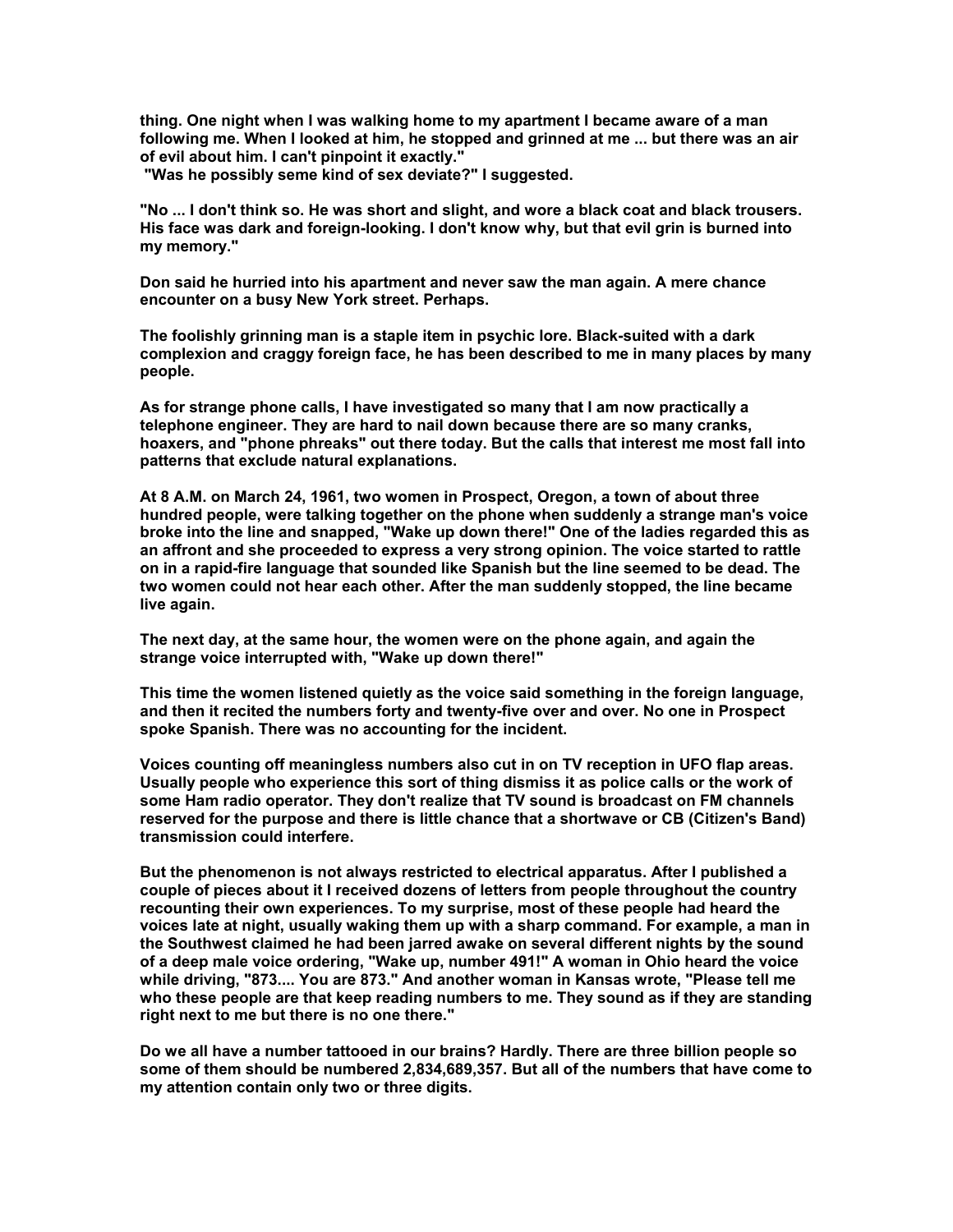**Another version of this phenomenon are the Morse code-like beeps that blast out of car radios, telephones, and TV sets when UFOs are active. On January 31, 1968, a woman in California called me long distance to tell me of a string of unusual events around her home. Her phone was "going crazy," the house lights were flashing on and off periodically and the electricians couldn't find the source of the problem, and other weird things were happening. As she talked I recognized certain patterns which suggested that a repeatable experiment might be possible. So I gave her some advice which would have sounded insane to anyone overhearing the conversation. I instructed her to go outside at exactly 9 P.M. that night with a flashlight and if she saw anything in the sky to signal to it.** 

**The next day she called me back excitedly. Her husband, who had been skeptical of the whole UFO business, had been converted, she announced, with delight. She had followed my instructions and, sure enough, at 9 P.M. that night a large orange sphere appeared directly over her home. She flashed the light three times but there was no response from the object. After a few moments it scurried off. She and her husband re-entered the house where the television was on. As soon as they entered the living room three loud, very loud beeps shot out of the TV set. Her husband was completely flabbergasted.** 

**I have given the same crazy advice to other UFO sighters, always with similar results. Sometimes after watching an object their telephones will suddenly ring ... and there will be no one on the line. Or their doorbells will ring by themselves.** 

**Obviously these things are manifestations within the electro-magnetic (EM) spectrum. The voices, however, seem to come from a more mysterious superspectrum.** 

**In hypnosis there is a simple technique called post-hypnotic suggestion. The hypnotist can tell his subject that fifteen minutes after he comes out of bis trance he will suddenly feel an impulse to climb up on a chair and crow like a rooster. When the subject is brought out of his trance he behaves normally for fifteen minutes, then he suddenly climbs onto a chair and crows. He can't explain why he did it. It seemed like a rational action at the moment.** 

**There is a kind of post-hypnotic suggestion involved in many UFO and psychic incidents. The witness is driving along a road late at night. He hears a beeping sound and lapses into a trance ... as if he had been preconditioned to lose consciousness at the sound of the beep. Later, he awakes to the sound of another series of beeps. Now he finds he is some distance from his original point and he's baffled about what happened in the intervening minutes— or hours—for he can't remember a thing.** 

**Several variations of this hypnosis-inducing tactic occur. Some witnesses see an approaching aerial object with numbers clearly marked on it. As they study the numbers they lapse into a trance. In some cases, ancient lettering like Greek or Chinese appears on the object. The effect is the same. Months, even years, later the same percipient may again see the same numbers or letters on an object, or even on a set of license plates or a sign, and again falls into a deep trance.** 

## **III**

**The U.S. Air Force and the CIA were blamed for the many weird telephone problems that plagued the tiny bands of UFO investigators around the country in the 1960s. They were convinced that the government was out to get them. But these things have been happening from the earliest days of the modern UFO age when, in June 1947, before the air force or the CIA were even committed to UFO investigation, pilot Kenneth Arnold was checking into the Maury Island sightings in Tacoma. He and a fellow pilot ran their investigation from a hotel and some unidentified person repeatedly called the local newspapers and told reporters everything that was transpiring in that hotel room. Arnold tore the place apart looking for hidden microphones, but there didn't seem to be any.**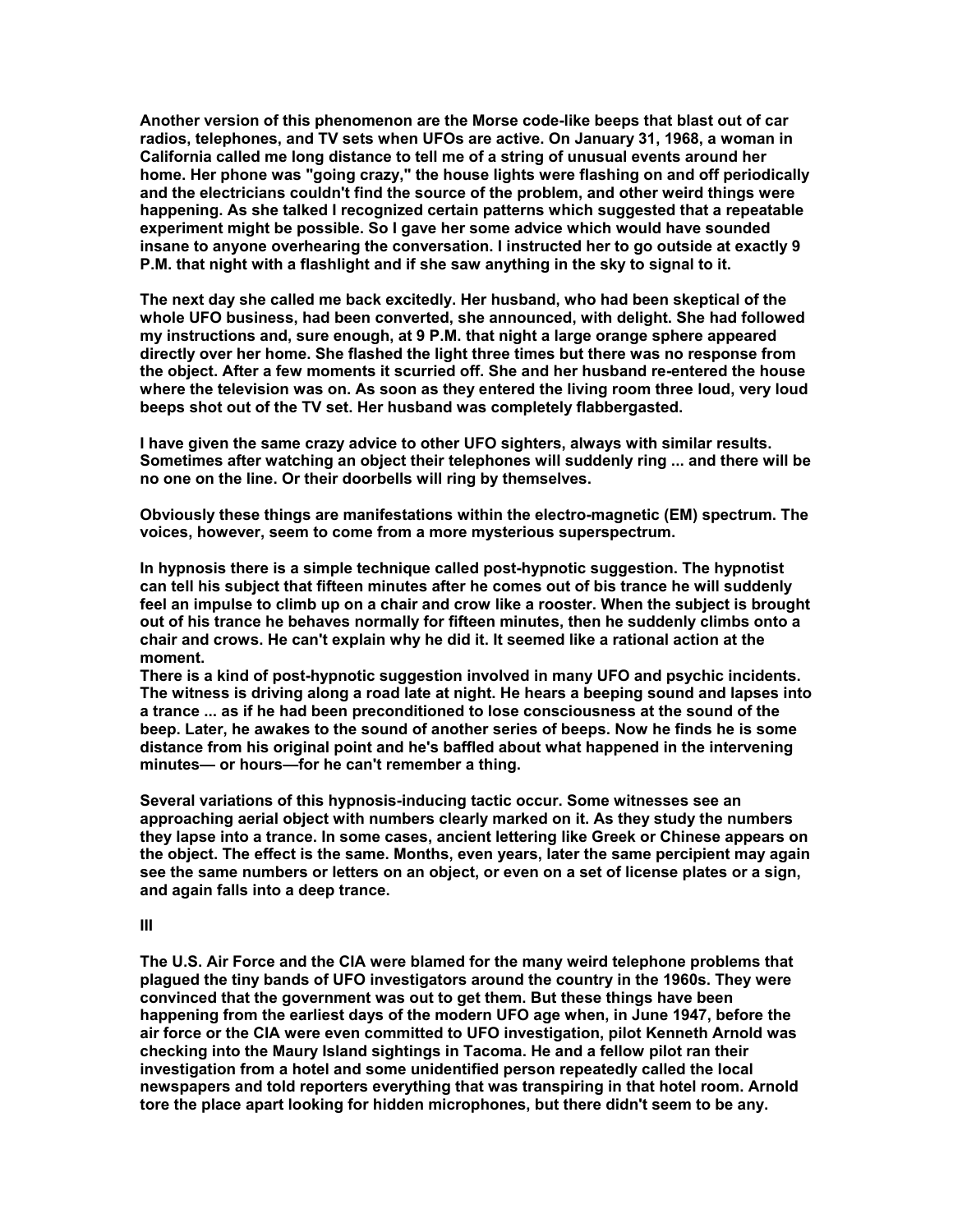**The official air force report on the sighting of a Florida scoutmaster, Sonny Desvergers, in 1952, states: "Captain Corney [an air force intelligence officer] was asked about the facts of supposedly anonymous threatening telephone calls that Mr. Desvergers had received. He stated that Desvergers had called him approximately two weeks ago and stated that he had been receiving anonymous threatening telephone calls while at work in the establishment in which he is employed. The gist of the calls were threats telling Desvergers to lay off of his story and that if he didn't he would be sorry and several other things."** 

**Witnesses to landings and low-level overflights are often singled out for harassment, even when they don't report their sightings. Publicized contactees like Woodrow Derenberger receive the full treatment.** 

**Like many sincere contactees, Woody decided to write a book about bis experiences and, like most contactees, ended up paying for the cost of printing himself. Contactee books, and there are hundreds of them, have a very limited fringe market of only two or three thousand people, so Madison Avenue publishers understandably give them short shrift In Woody's little effort he stated: (2)** 

**----** 

**[2] Woodrow W. Derenberger, with Harold W. Hubbard, Visitors from Lanulos (New York: Vantage Press, 1971).** 

**----** 

**As I write this book, I keep getting phone calls warning me to stop. They have even called my wife at her place of employment, telling her to stop me or they will. These people have also called my friends making the same threat. I have no way of knowing who these people are, yet they are calling too often to be crank calls. Several times I have written material that has disappeared from my home. When I leave home for any reason, I always lock all doors and windows, yet several times when we returned home, we found our home had been ransacked, drawers pulled out, papers strewn all over the floor, and valuable tapes missing, and my tape recorder broken. ... I have mailed letters, dropped personally by me in the Post Office letter box, that have failed to reach their destination.** 

**After Woody's contact became widely known, two gentlemen dropped into the appliance store where he worked and walked directly up to him.** 

**"We think you know who we are, Mr. Derenberger," they said flatly. "We'd advise you to forget all about what you've seen."** 

**They left as abruptly as they'd arrived. Woody described them as being short, stocky, dressed in black suits, and having olive complexions. For some reason he concluded the Men in Black were really from the Mafia.** 

**No matter where he moved—and he moved several times in 1967—the phone pranksters and black Cadillacs managed to find him, he claims.** 

**Meanwhile, his pretty young wife and their two children also met Indrid Cold and his colleagues from the planet Lanulos. Mrs. Derenberger was frightened of them and felt they were engaged in something evil. They were just like us, she told me, traveled about in ordinary automobiles, and were probably infiltrating the human race in large numbers.** 

**Woodrow Derenberger's story troubled me from the outset, and for many reasons. It did**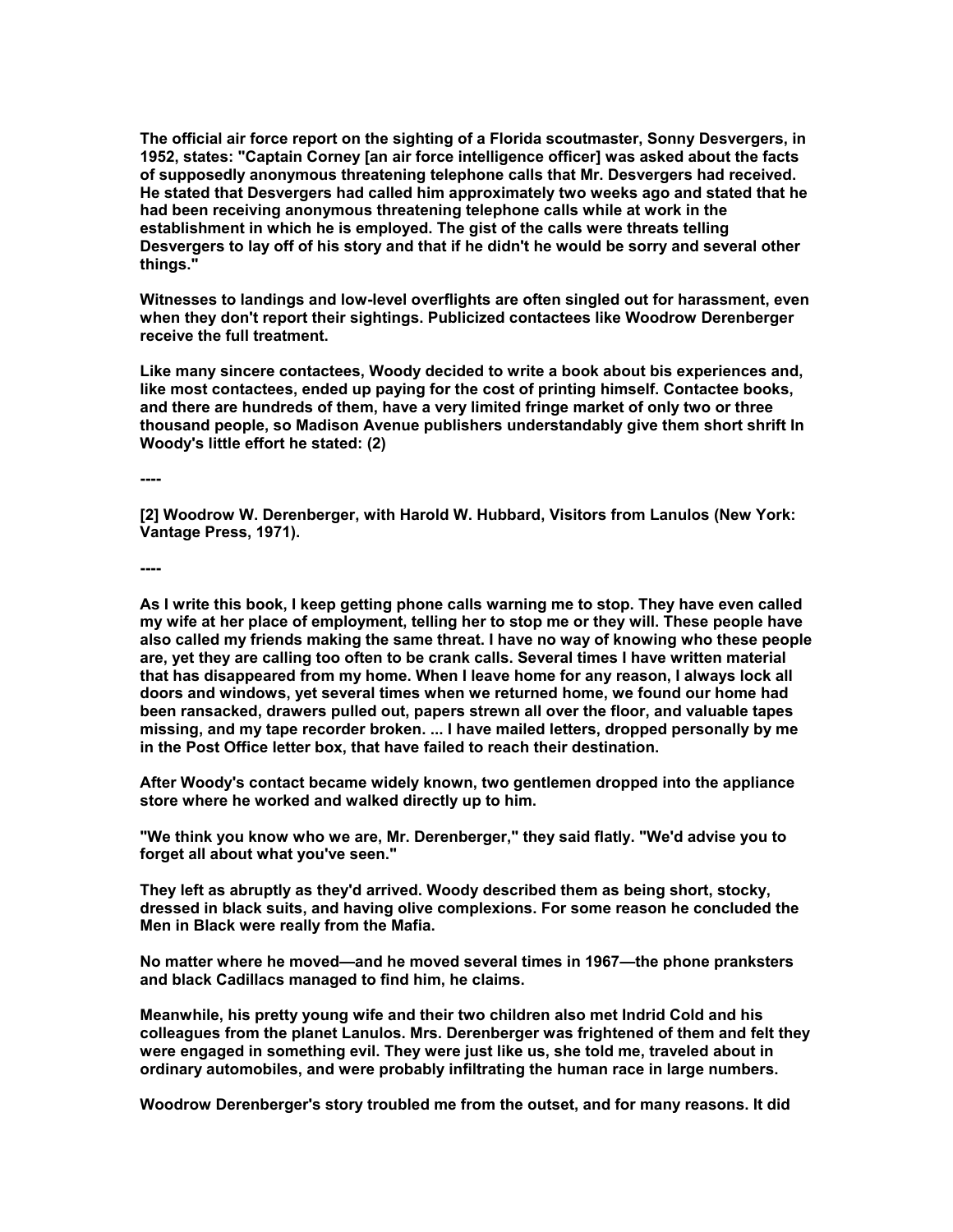**not fit the mold of the usual UFO contact tale. While the telepathy element was common enough, the total physicality of his experiences seemed too real. They defied easy classification and would not fit into any of the pigeonholes I had constructed. Either he was the world's most convincing liar, and had somehow trained his wife, children, and friends to back up his lies, or he had had a very special set of experiences beyond the limits of ufology.** 

**By March 1967 the crowds had given up in discouragement and Mr. Cold was able to safely land his spaceship on Woody's farm. Woody went aboard, according to his story, and took a flight all the way to Brazil and back. The interior of the spaceship was disappointingly normal, with bunks and equipment of obvious terrestrial manufacture. Later that year, Derenberger would be flown to Lanulos ... a pleasant little planet where the people ran around nearly nude. Most contactees who claim to have visited other planets, and there are many, usually described a futuristic world. There was something mundane about Woody's descriptions of that nudist colony in outer space. Too mundane.** 

**In his later adventures, Woody usually met the spaceships in some isolated spot, often near a highway under construction—a seemingly trivial detail yet one that is most significant. Cold or one of his partners would pick Woody up in a Volkswagen and drive him to the rendezvous point.** 

**His world was now thickly populated with space people named Kemi, Clinnel, Demo, Ardo, Kletaw, etc. They assumed real personalities and were very real to him. But I knew that in most UFO contacts the entities use names adopted from ancient Greek and from mythology, so I was puzzled by these "fairy" names. However, many of Woody's experiences had definite fairy tale overtones. And two of his friends had a classic fairy experience. A young man named Jim Hacket, and his cousin Daria Sartor, were out skywatching at a place called Bogle Ridge one night when they saw a group of red, green, and white lights descend from the sky and drop into a gully close to their position. A moment later there was a bright flash and Jim felt his face tingling, like a mild electric shock. Then he heard voices outside the car ... voices which Daria could not hear. Suddenly there was a sharp rap on the window, causing the pair to jump with alarm. A man holding some kind of red light stood outside the car and Racket received a mental message to get out of the car.** 

**"Is she your wife?" the man asked. "No, she's my cousin."** 

**The man told him to tell Daria to stay in the car. Then he led young Hacket off into the darkness. When he returned, his shoes, socks, and watch were missing. He said the man had taken them. It had been raining and the ground was muddy so his shoes had been coated with mud and water.** 

**Jim and Daria visited Woody the next day and the contactee accompanied them to the same spot on Bogle Ridge that night. Indrid Cold, Karl Ardo, and Demo Hassan were waiting for them. Woody explained what happened and the spacemen said Hacket had encountered "humanoids" who were no-good thieves. He was lucky he had lost only his shoes, socks, and watch. But they would run the culprits down and recover the items, they promised.** 

**The next morning when Jim stepped out his door to pick up his morning paper he was surprised to find his shoes, now neatly shined, sitting on the step with the laundered socks and the watch inside.** 

**The contactee lore is filled with silly episodes like this. The entities serve as good guys and bad guys alternately. Phantom muggers can materialize out of the darkness and**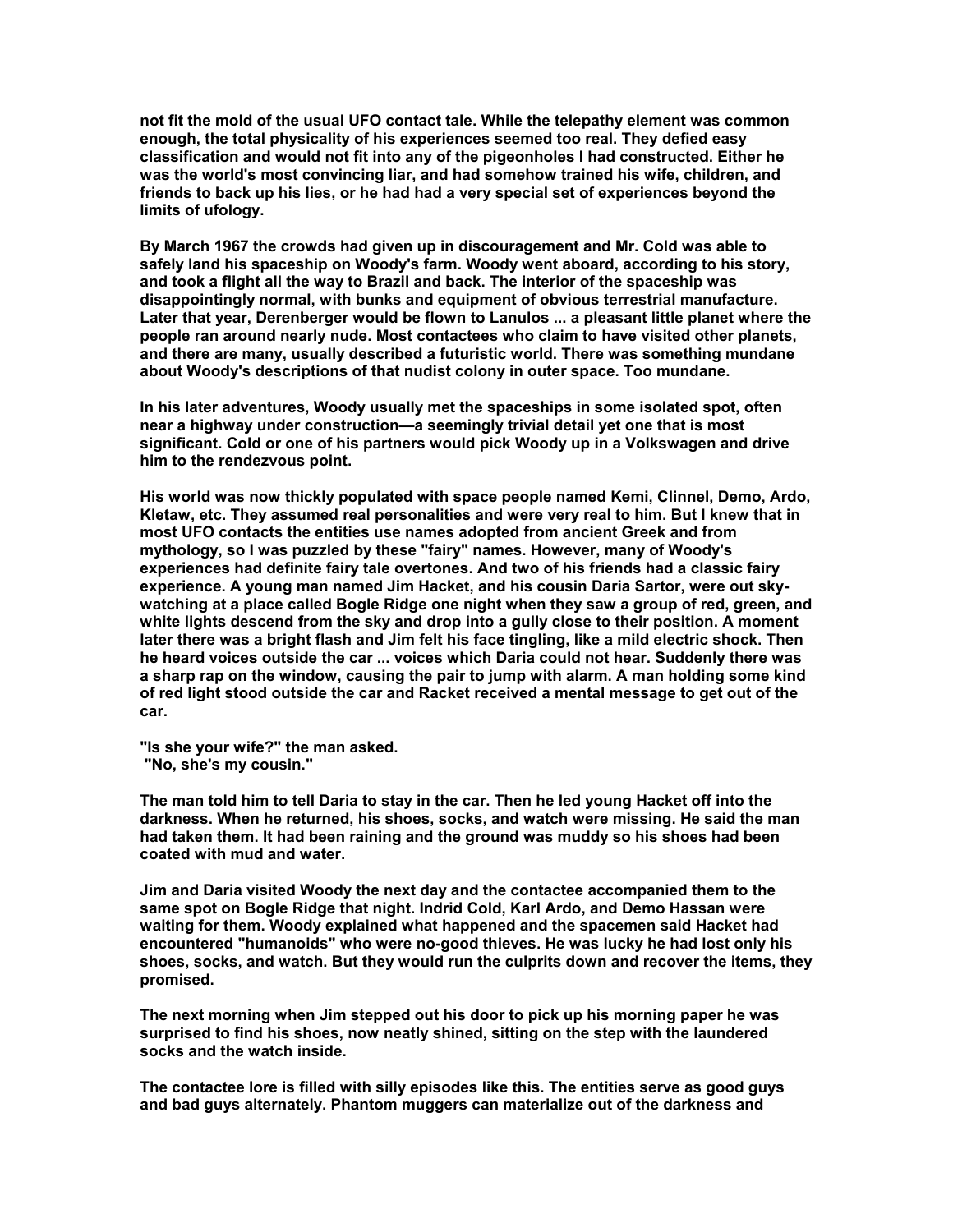**attack the contactee with baseball bats, only to be thwarted by the sudden arrival of the good guys who beat them up and cart off their carcasses—and the baseball bats and any other evidence. Many of our black-suited "Silencers" are engaged in similar games.** 

**IV.** 

**Jim Hacket was lucky. He only lost his shoes. Elsewhere throughout the Ohio River valley, dogs, cows, and horses were dying suddenly and mysteriously, usually from surgical-like incisions in their throats. Animal disappearances and deaths go hand in hand with the UFO phenomenon. The most puzzling aspect of these deaths is the absence of blood. Often the carcasses seem drained of all blood. The wounds don't bleed. No blood is in evidence in the grass or dirt where the victims lay.** 

**Among my grimmer memories of 1966-67 are those times when I knelt in farm fields to examine dead animals, particularly dogs, who had suffered amazingly clean and expert cuts. These deaths were not localized, but came in nationwide waves simultaneously with UFO waves. This pattern has been repeated since. Prior to the October 1973 flying saucer flap there was an epidemic of animal deaths throughout the Midwest from Minnesota to Mississippi, causing quite a stir in the local press.** 

**"Two points confounding investigators have been the absence of blood and footprints," the Kansas City Times reported, December 22, 1973. "Even on warm days, with the carcass freshly killed, there has been no bleeding on or around the animal. Some believed the cattle were drained of blood. No human tracks have been detected near each mutilation, even in fresh snow."** 

**In December 1973 and January 1974 there were wholesale disappearances of pet dogs from Connecticut to California. Small towns like Voluntown, Connecticut, lost a large part of their dog population in a few days. Fifteen dogs vanished from Woodstock, New York, in the Catskill Mountains during the same period. As in previous waves of animal mutilations and disappearances, authorities tried to blame witchcraft cults, cattle rustlers, and dognapers, who sell the poor animals to hospitals for experimental purposes. But the total absence of evidence of any kind seems to rule out these conventional explanations.** 

**Europe has been plagued with phantom animal killers for generations. Sweden had a plague of this sort of thing in 1972. The extensive vampire legends of Middle Europe were undoubtedly based on such incidents. Vampires were cloaked beings, often accompanied by strange aerial lights, who could paralyze humans and animals in their tracks. As recently as twenty years ago there were a series of "vampire" killings in Yugoslavia. Four bloodless human bodies were found with slashed throats in a field near Klek Mountain, according to one report.** 

**As I have noted, UFOs, hairy monsters, and Mothmen all appear to have the ability to ferret out human females during their menstrual period. I began to seriously wonder if blood and flesh were not vital ingredients in the mysterious transmogrification process. Did energies from the superspectrum need earthly biological materials to construct temporary entities? It does seem as if many UFO and monster sightings are staged as distractions, luring crowds of people to places like -the TNT area while animal mutilations and disappearances are taking place almost unnoticed only a few miles away.** 

**Soon after the Mothman's first appearance in November 1966, police found the body of a dog in the TNT area. It was completely charred, yet the surrounding area was un-burned. I wondered if it might not have been sacrificed in some secret magical ritual by some unknown local warlock: a ritual that brought Mothman into being?** 

**The UFO waves of the 1960s were accompanied by the occult explosion—the rapid spread**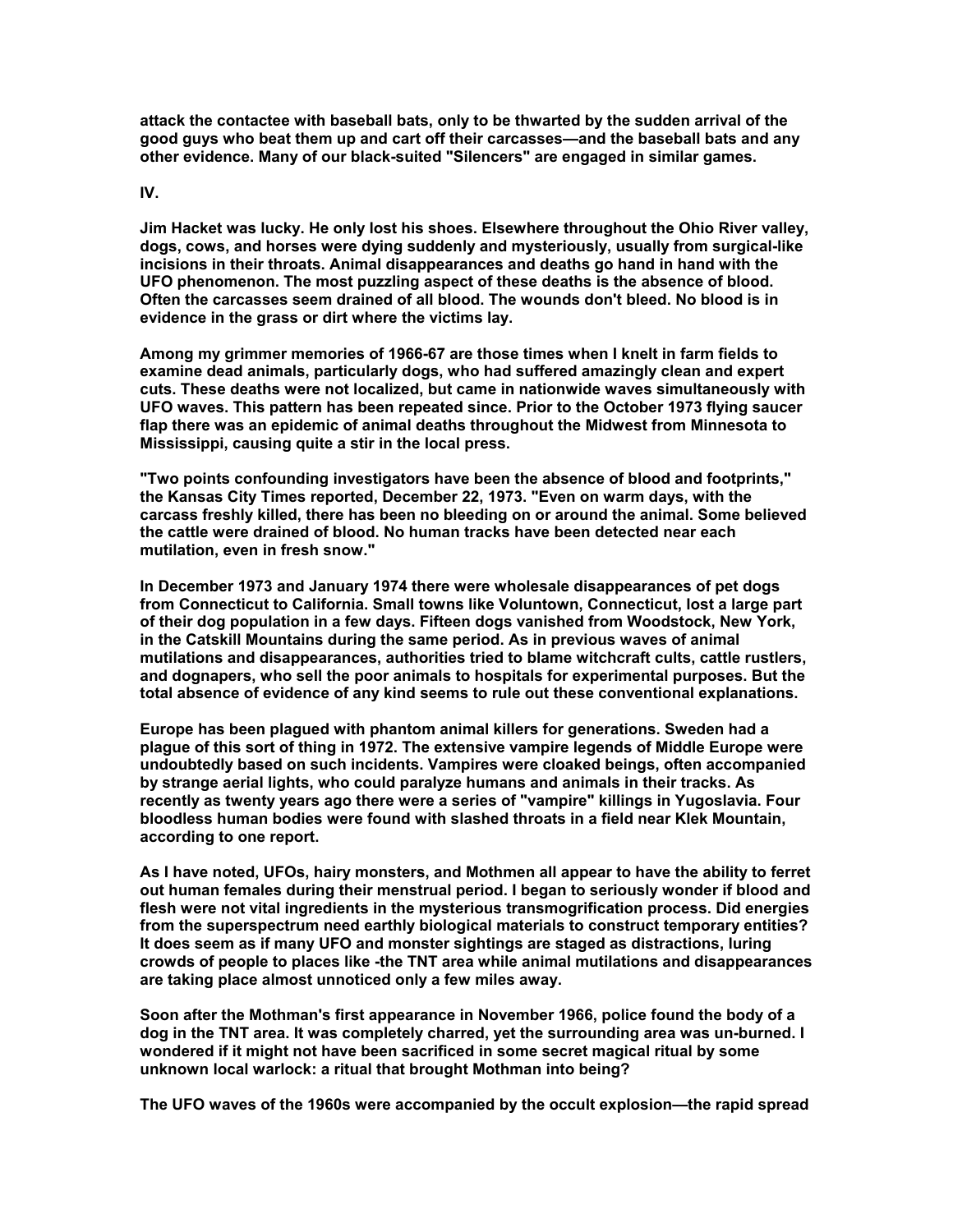**of witchcraft and magical practices. An interesting side effect of the flying saucer phenomenon is that many of the people attracted to the subject, people with very materialistic and pseudo-scientific outlooks, gradually drift into the study of psychic phenomena, abandoning the extraterrestrial theory along the way. In retrospect, flying saucers were partly responsible for the occult explosion.** 

**The most confusing feature of the phenomenon is its use of allegorical situations and complicated diversions meant to cover up some more covert activity. Hairy monsters are seen carrying dead dogs, so people assume other missing dogs provided dinner for the smelly apparition. Actually the dogs may have served some other purpose altogether ... a purpose that might turn our hair gray instantly if we knew the full details. In messages passed along to Italian contactee Eugenio Siragusa, the mischievous entities have tried to explain their "volumetric logic" in cosmic double-talk. Dr. Jacques Vallee has called it "metalogic," suggesting that the entities have a logic system quite different from ours and when they try to translate things on our level their statements come out absurd. He does not consider their need for deceit which is based upon their urge to manipulate us through beliefs and what the British call "acceptances." Once Woodrow Derenberger accepted Indrid Cold's existence, and the existence of Lanulos, his view of reality could be manipulated to include those beings and places.** 

**In March 1967, a truly astonishing UFO "attack" took place in West Virginia, apparently supporting the vampiric theories I was entertaining at the time. While other UFO investigators had been collecting endless descriptions of things seen in the sky, I was out examining dead animals in remote fields, pondering the real meaning behind the bloodless carcasses.** 

**On the night of March 5, a Red Cross Bloodmobile was traveling along Route 2, which runs parallel to the Ohio River. Beau Shertzer, twenty-one, and a young nurse had been out all day collecting human blood and now they were heading back to Huntington, West Virginia, with a van filled with fresh blood. The road was dark and cold and there was very little traffic. As they moved along a particularly deserted stretch, there was a flash in the woods on a nearby hill and a large white glow appeared. It rose slowly into the air and flew straight for their vehicle.** 

**"My God! What is it?" the nurse cried.** 

**"I'm not going to stick around to find out," Shertzer answered, pushing his foot down on the gas.** 

**The object effortlessly swooped over the van and stayed with it. Shertzer rolled down his window and looked up. He was horrified to see some kind of arm or extension being lowered from the luminous thing cruising only a few feet above the Bloodmobile.** 

**"It's trying to get us!" the nurse yelled, watching another arm reach down on her side. It looked as if the flying object was trying to wrap a pincers-like device around the vehicle. Shertzer poured on the horses but the object kept pace with them easily. Apparently they were saved by the sudden appearance of headlights from approaching traffic. As the other cars neared, the object retracted the arms and hastily flew off.** 

**Both young people rushed to the police in a state of hysteria. The incident was mentioned briefly on a radio newscast that night but was not picked up by the newspapers.** 

**In cases like this we have to ask: Did the UFO really intend to carry off the Bloodmobile? Or was it all a sham to "prove" the UFO's interest in blood. Later I tried to check to find out if any Bloodmobiles had actually vanished anywhere. The Red Cross thought I was a bit nuts.**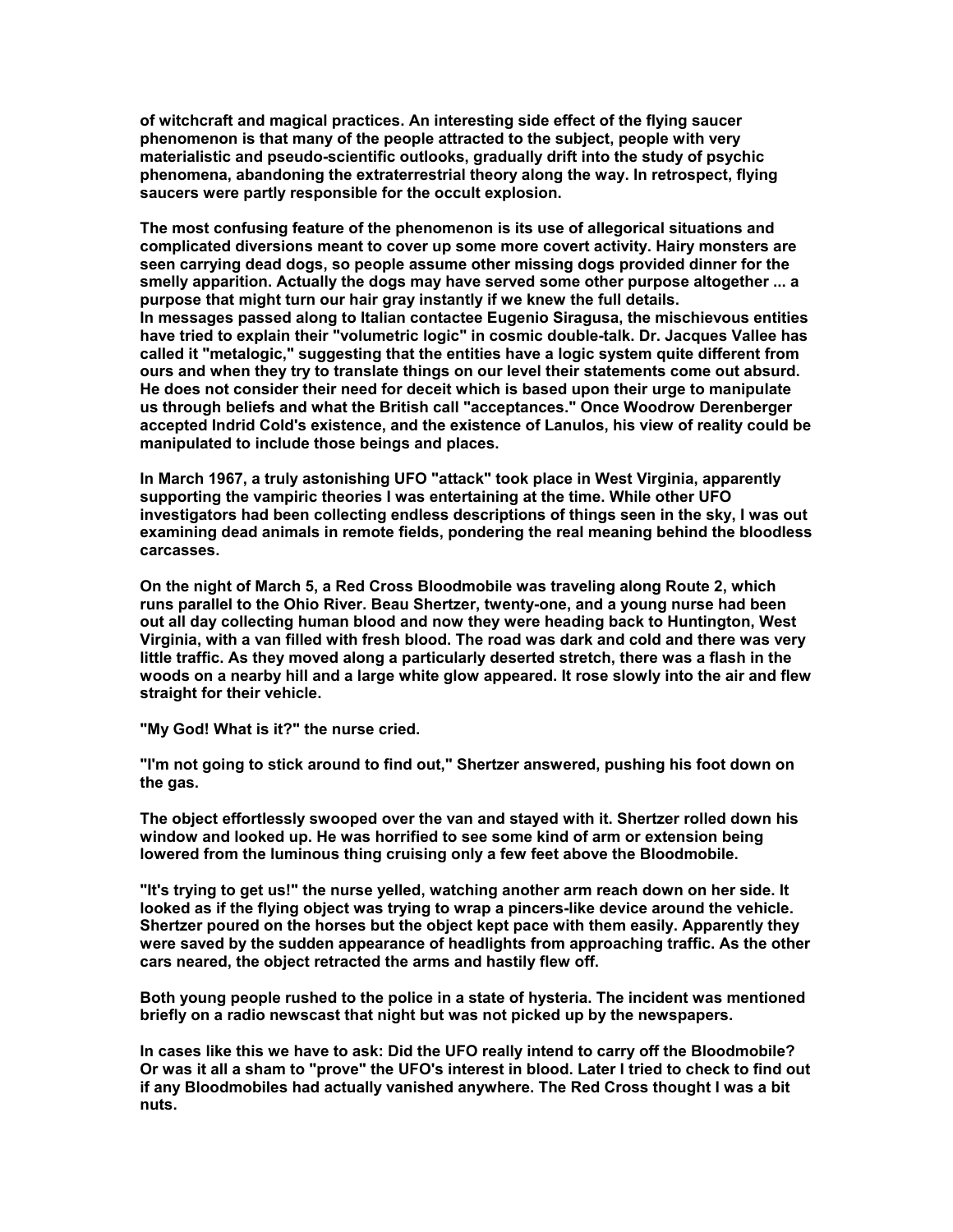**But I often found myself seriously wondering if we only hear about the people who get away!** 

**V.** 

**A few nights after the remarkable Bloodmobile incident, Point Pleasant police officer Harold Harmon was making a routine patrol through the dismal, unlit TNT area when a dark object hovering a few feet above a small pond caught his eye.** 

**"It was definitely a solid machine of some kind," he told me later. "I could even see what appeared to be windows in it. It rocked unevenly like a boat hitting waves, and then it floated silently away over the trees."** 

**Another nationwide UFO wave was underway that March, but the now-jaded national news media ignored it.** 

**Scientists from the newly commissioned Colorado University UFO project trotted around the country trying to investigate new reports while the project's head, Dr. Edward U. Condon, complained that it was like a fire department that answered only false alarms. That spring some of the scientists spent weeks in the Harrisburg, Pennsylvania, area observing the "meandering nocturnal lights" that busied themselves there nightly. Their learned conclusion was that the Pennsylvanian skies were "most remarkable."** 

**Ships in the Atlantic were reporting huge luminous "cigars" discharging small globes of light which sailed toward New York and Long Island. And on Long Island and neighboring Connecticut, those globes were cutting nightly capers. During my frequent treks out to Long Island, I saw several of the objects myself and I collected some eyewitness testimony that boggled my already much-boggled mind. One family of seven people swore they had seen a circular object land near a wooded area on Long Island. They stopped their car to watch and were astonished when they saw two figures, normal-human-sized beings, exit through a door in the object as a large black car crossed the field and stopped nearby. The two beings got into the car and it drove off. The object took off quickly and disappeared into the night sky. Similar incidents had been reported in South America, France, and England, but this was the first time I had come across one in the United States. The family was terrified. They knew they should report it to someone but they kept silent until they heard me on a radio program a few days later.** 

**Meanwhile, the Ohio valley was lit up by these things nightly, from Cairo, Illinois, in the south, where the Ohio River linked with the Mississippi, to the northernmost tip of the river in Pennsylvania.** 

**On March 12, 1967, a woman in Letart Falls, Ohio, was driving home from church at 11:30 P.M., accompanied by her twenty-year-old daughter, when, as they rounded a corner in a wooded area, a huge white thing appeared directly in front of their car. They said it had curved wings about ten feet wide. There was a head on the creature and it appeared to have very long hair. It was in view of their headlights for several seconds before it flew upward and vanished from sight. The witnesses were very religious and assumed they had seen an angel, or even Jesus Christ himself. After their sighting their telephone went haywire and their television was suddenly subjected to heavy interference. I found a number of UFOs had been seen in the Letart Falls area, with concentrations around a large gravel pit there.** 

**Sightings in the Northeast were keeping me busy at that time. But I talked with Mary Hyre frequently. She was receiving more UFO reports than she could print and some other strange things were happening in Point Pleasant. Three very tall, dark-complexioned (not Negroid) men were causing the local police some consternation. These men knocked on**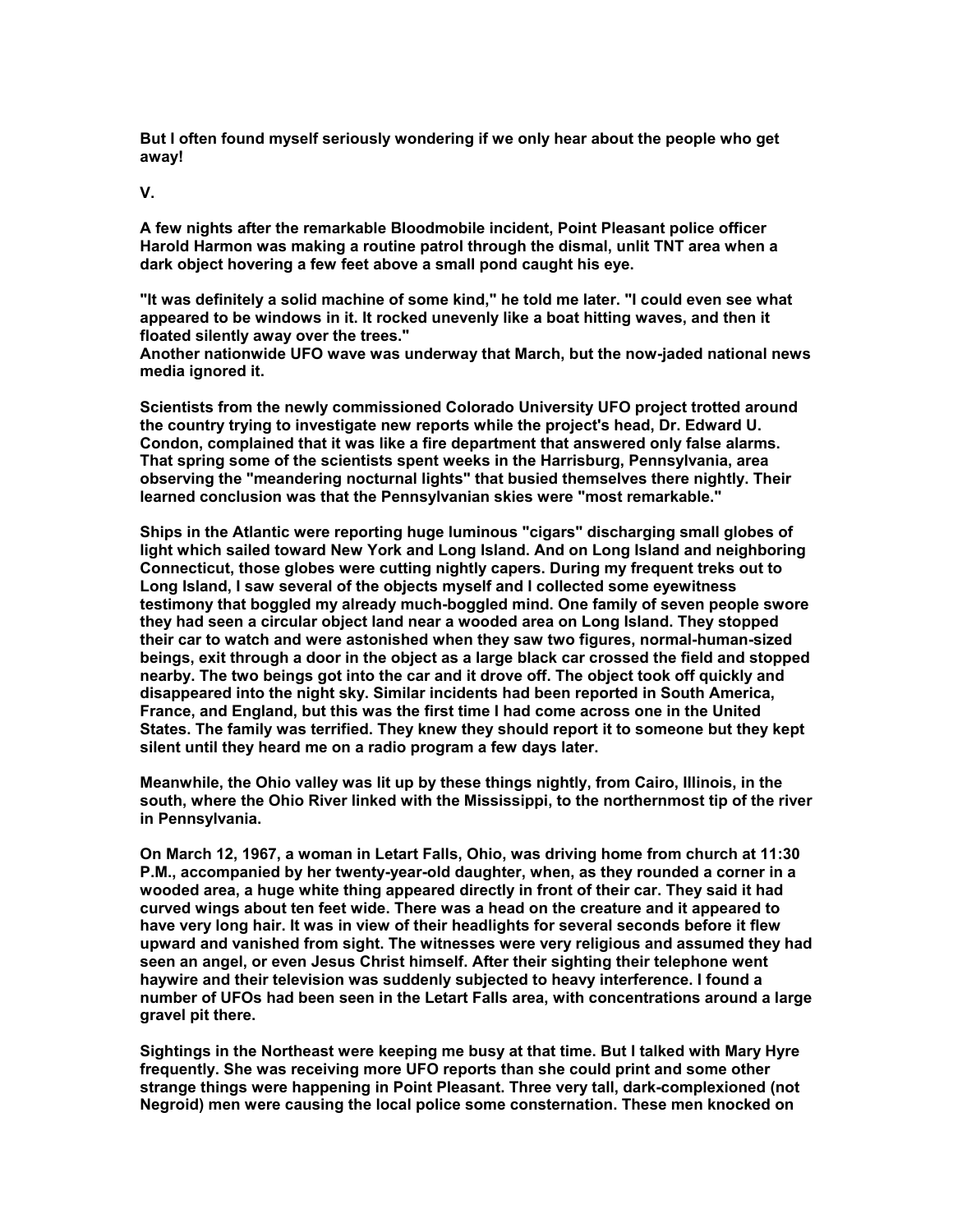**doors late at night, purportedly selling magazines though we couldn't find anyone who had ordered subscriptions from them. They spoke fluent, unaccented English and were described as "good-looking" with heavily tanned skin. Their height and broadness impressed the witnesses the most. Although these men continued to appear throughout the region for a month, Mrs. Hyre and the police could not find out where they were staying. They were always on foot. Apparently they did not have a car.** 

**Mrs. Mabel McDaniel worked in the local unemployment office on Main Street in Point Pleasant and during the second week in March a strange man blundered into the office. He wore a black coat and black cap and behaved in a most peculiar manner.** 

**"He didn't look like a colored person, but still was very dark," Mrs. McDaniel said, "and his English was so poor I never did really figure out what he wanted. His eyes were funnylooking, kind of starey and glassy. From what I could get from him, he was looking for an insurance company, only he kept saying he wanted 'trip insurance.'" He told her he had also visited the office of the Messenger (he did not, according to Mary). He spoke in the garbled, singsong manner of so many of our weirdo visitors and moved in an unsteady, almost drunken way.** 

**It seemed to me that something phenomenal was building up in the Point Pleasant area. I decided to shelve my other projects and return to the Ohio valley. This time I was accompanied by Daniel Drasin, a young movie producer who was planning to do a UFO special for the Public Broadcasting Laboratories (PBL) of the educational television network. Don Estrella also asked to go along. Both men knew very little about the UFO situation at that time, and in keeping with my habit I told them nothing. I wanted them to see for themselves the incredible scope and complexity of the thing.** 

**So late that March our little entourage hopped into rented cars and took off on an eighthundred-mile journey into the twilight zone.** 

**-------------------------------------** 

**10 - Purple Lights and April Foolishness** 

**I** 

**"My phones have gone crazy," Mary Hyre noted, "even my unlisted numbers. Strangers call me at all hours of the day and night. Sometimes I get funny beeping sounds. Did you ever hear about anything like that?"** 

**I had to admit I had. However, it had become my policy to say very little about these matters to anyone, even close friends. After Mary and I had concluded our interview with Charles Hern and his wife in Ohio, Mr. Hern had escorted us to the door and remarked, "You know, we've told you about everything we've seen ..; and you haven't told us a damned thing!"** 

**I was so taciturn that the UFO buffs had surrounded me with an aura of mystery (they tend to surround everything with mystery). James Moseley, editor of Saucer News (now defunct), once told Gray Barker, "He gives you the impression of not only knowing as much as we about flying saucers—but actually knowing a lot more—a lot that he is not telling."** 

**The truth was more mundane than the mysterious. I was keeping many of my findings a secret to prevent pranksters from setting up hoaxes (many of those findings are being revealed here for the first time). I maintained a "low profile" to curb rumors and prevent possible panic in the areas I was visiting. I avoided personal publicity, unlike most of the other self-styled UFO investigators who spent most of their time staging press**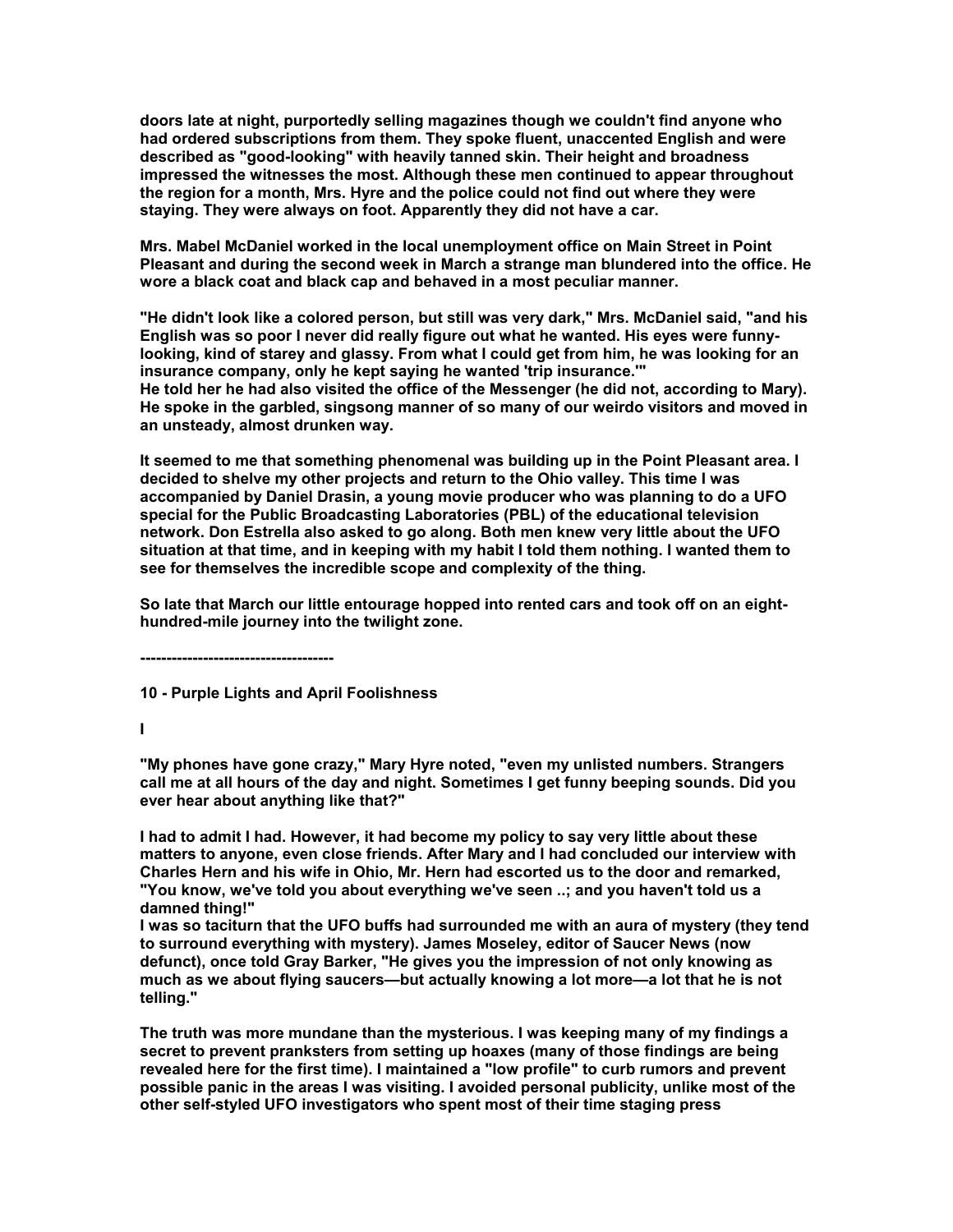**conferences and building up scrapbooks. Finally, some of the things I was studying seemed so absurd on the surface—especially to the hardcore believers in extraterrestrial visitants—that revealing them would only produce more gossip, controversy, and nonsense.** 

**Dan Drasin and Don Estrella expressed growing amazement—and some fear—as they traveled with me up and down the valley, listening to my strange questions and the even stranger answers we were getting from witnesses. A young woman in Point Pleasant was having telephone problems. Every night when she returned home from work at 5 o'clock her phone would ring and a man's voice would speak to her in a rapid-fire language she could not understand. "It sounds something like Spanish ... yet I don't think it is Spanish," she complained. She protested to the phone company, but they insisted they could find nothing wrong with her line.** 

**We visited her home and I examined her phone in a manner that had become routine for me. I took it apart. Drasin and Estrella watched me silently with a "he's really gone bananas" expression. What did telephones have to do with flying saucers?** 

**When you unscrew modern telephone earpieces you will often find a small piece of cotton which serves as a cushion for the magnet and diaphragm. You shouldn't find anything else. But when I opened this woman's handset I was startled to find a tiny sliver of wood. She said no one, not even the repairmen, had ever opened up her phone before. The wooden object looked like a piece of matchstick, sharpened at one end and lightly coated with a substance that looked like graphite. Later I showed it to telephone engineers and they said they'd never seen anything like it before. I put it in a plastic box and stored it away. Years later while visiting a magic store in New York (sleight of hand is one of my hobbies), I glanced at a display of practical jokes and discovered a cellophane package filled with similar sticks. Cigarette loads! Somehow an explosive cigarette load had gotten into that Point Pleasant telephone! Who put it there, when, how, and why must remain mysteries.** 

**Soon after my investigation, the woman's phone calls ceased. Maybe I exorcised the phone by removing the stick.** 

**Another family was having telephone problems, and many other troubles besides, on the Camp Conley Road on the southern edge of the TNT area. The woman in Point Pleasant who suffered the calls from a bizarre metallic voice speaking in an incomprehensible language was their daughter-in-law.** 

**"It didn't take us long to learn that when our TV started acting up it was a sure sign that one of those lights was passing over," James Lilly, a no-nonsense riverboat captain, told us. "I didn't think much of all the flying saucer talk until I started seeing them myself. You've got to believe your own eyes."** 

**At first the Lillys kept their sightings to themselves. But gradually rumors began to circulate and carloads of people gathered on Camp Conley Road every night to watch the space people fly by.** 

**"We've seen all kinds of things," Mrs. Lilly said. "Blue lights, green ones, red ones, things that change color. Some of them have been so low that we thought we could see diamondshaped windows in them. And none of them make any noise at all."** 

**Automobiles near the Lilly home began to stall inexplicably. And the Lillys' little ranch house became haunted soon after the lights started their nightly fly-overs. Kitchen cabinet doors slammed in the middle of the night. Once their living room door, which they locked with both a chain and snaplock at night, was standing ajar when they got up in the**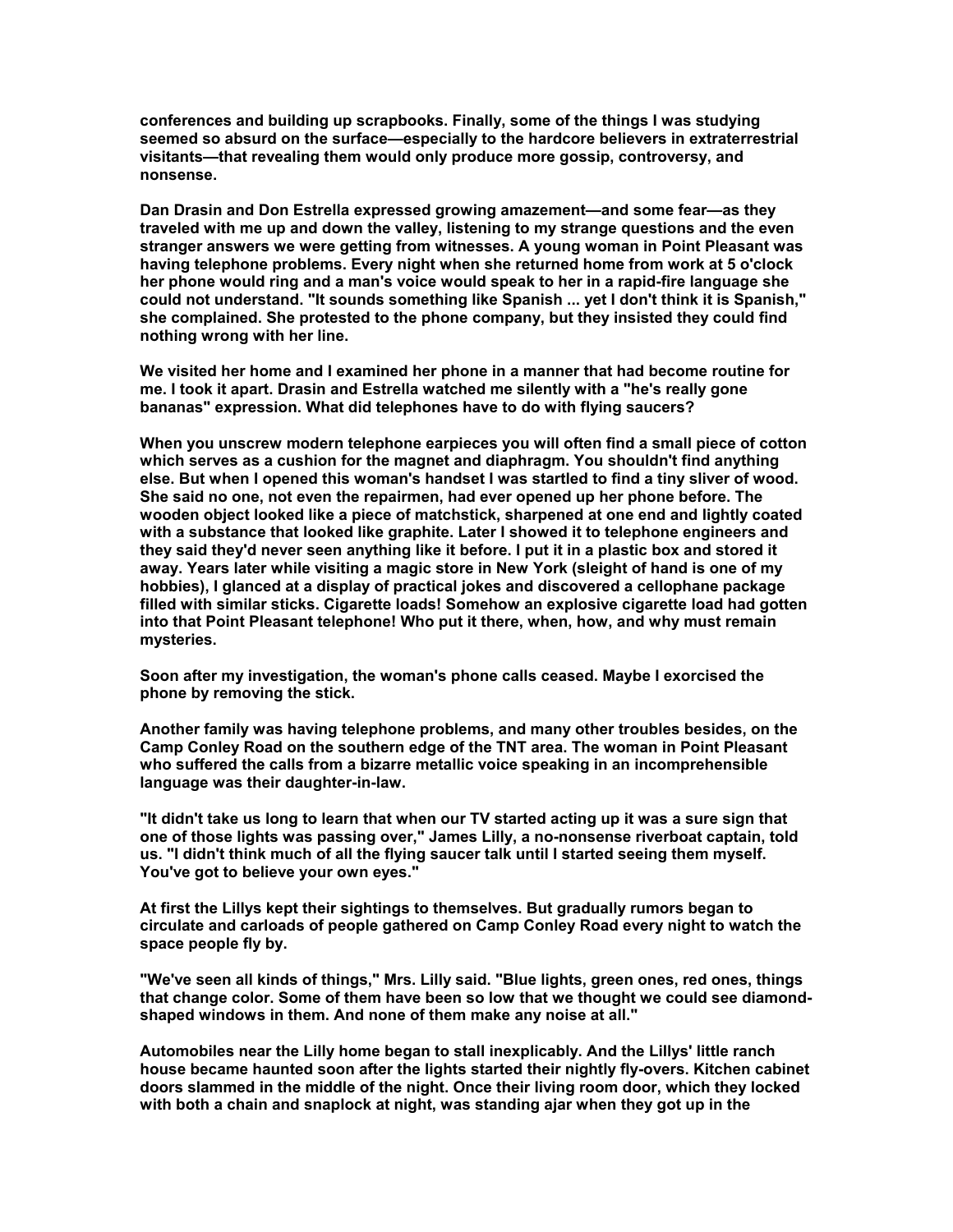**morning. They heard loud metallic sounds, "like a pan falling," and Mrs. Lilly heard "a baby crying." "It sounded so plain," she said, "that I looked around the house even though I knew there was no baby here. It seemed to come from the living room ... only a few feet away from me."** 

**One of my sillier-sounding questions is: "Did you ever dream there was a stranger in the house in the middle of the night?" When I directed this question at the Lillys, Jackie Lilly urged her quiet sixteen-year-old daughter, Linda, to tell about the "nightmare" she had had that March. She was reluctant to discuss it, but with a little coaching from the sidelines she explained how she woke up one night and saw a large figure towering over her bed.** 

**"It was a man," she said. "A big man. Very broad. I couldn't see his face very well but I could see that he was grinning at me."** 

**"Jim was working on the river that night," Mrs. Lilly added. "And Linda woke me up with a terrible scream.** 

**She cried out there was a man in her room. I told her she was dreaming. But she screamed again."** 

**"He walked around the bed and stood right over me," Linda declared. "I screamed again and hid under the covers. When I looked up again, he was gone." "She came running into my room," Mrs. Lilly said, "She cried, There is a man in my room! There is!' She's refused to sleep alone ever since."** 

**When I asked for a description of the stranger, Linda said she thought he had been wearing a "checkered shirt."** 

**Bedroom phantoms in checkered shirts are old hat to investigators of psychic phenomena. I have come upon this again and again. So often that I have written long articles about it. In some cases these ghosts-in-plaid are accompanied by the odor of hydrogen sulfide and sudden chills or sudden blasts of heat, while other episodes are probably purely hypnopompic. That is, they are the residue of dreams which overlap briefly into the waking state ... a phenomenon well-known in psychiatry and parapsychology.** 

**I once enjoyed a hypnopompic experience myself. In the winter of 1960-61 I contracted walking pneumonia ... and I walked with it until I dropped. Early one morning while I was still quite sick and my system was laden with antibiotics and drugs I woke up and saw a large black form hovering at the foot of my bed. It wasn't a man in a checkered shut but was roughly the shape of a Coca-Cola bottle.** 

**"What do you know? I'm having an hallucination," I told myself as I lifted my head and studied the apparition. The blob slowly receded, growing smaller and smaller until it disappeared. The experience was never repeated.** 

**II** 

**Drasin and Estrella returned to New York City in late March while I decided to remain on in Point Pleasant. Dan was convinced that something exceptional was happening in the Ohio valley and he planned to collect a camera crew and return. We had seen a number of odd aerial lights but the oddest of all was so bewildering I didn't even bother to take notes. We were standing on a hilltop outside of Point Pleasant one night when Mrs. Hyre called our attention to a bright red light slowly moving toward us. It had the shimmering, prismatic appearance of the classic UFO light and Dan, who was a student pilot, agreed it wasn't a plane. No normal wing lights or taillights were visible. The sky was crystal-clear**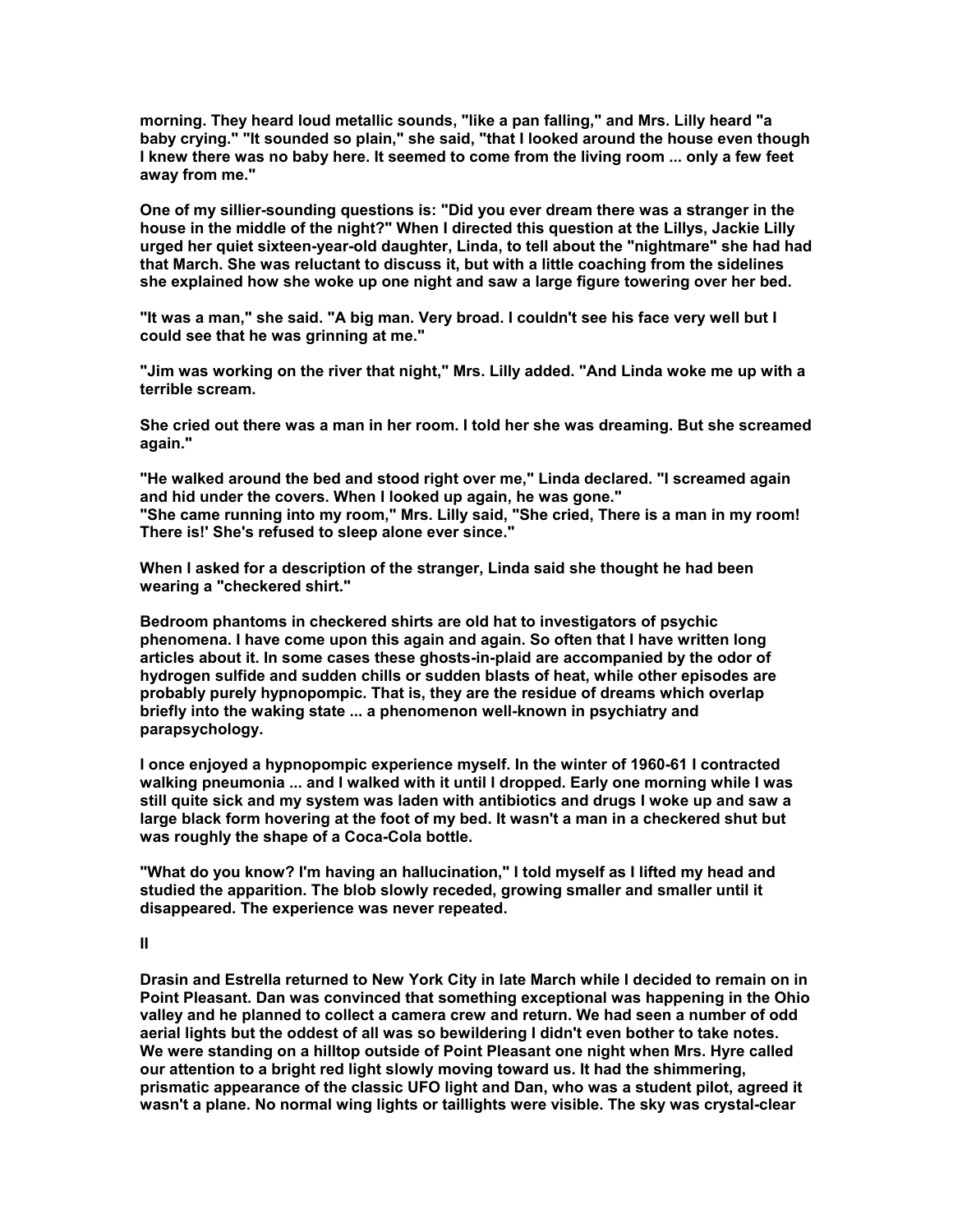**and there was only one small cloud overhead. The light moved very slowly and appeared to be at a low altitude. There was no sound whatsoever.** 

**We watched as the light slowly approached the little cloud and disappeared into it, or over it. Then we waited for it to reappear. Seconds ticked into minutes. The light did not come out from behind the cloud. "Maybe it went straight up," Mary suggested.** 

**Suddenly there was the distinctive drone of an airplane engine and the obvious silhouette of a small plane emerged from the cloud, wing and taillights flashing. It buzzed off at an altitude of three or four thousand feet And we laughed at ourselves, momentarily convinced that our UFO had just been an airplane.** 

**However, the more I thought about the incident the more incredible it seemed. We should have been able to see the plane's silhouette clearly before it entered the cloud, and it should not have taken so long to pass through such a small cloud. Something was definitely out of kilter.** 

**Later, I began to study the mystery airplanes and phantom helicopters that have appeared all over the world, and several reports of UFOs that seemingly turned into conventional airplane configurations surfaced. One of the most recent comes from Canada where a group of out-doorsmen on the Cowichan River in British Columbia watched a low-flying object in October 1973. (1)** 

**"It didn't make a sound and it was something we had never seen before," one of the witnesses reported. "There were three red lights rotating around the top part and there were blinking red lights going in the opposite direction around the middle part. There was another light at the very top—a red flashing one.** 

**"Then, from the bottom, a white light shone out like a spotlight. It moved its beam up the river as if it was looking for something. By this time we were all pretty scared. We thought sure the others at the camp must have seen it, too, but afterward they said they hadn't seen a thing.** 

**----** 

**[1] John Magor, ed., Canadian UFO Report, No. 16, Box 758, Duncan, B.C., Canada.** 

**----** 

**There was a bend in the river between us so I couldn't say for sure whether they did or not."** 

**The witnesses claimed they got a good look at the thing, that it was circular, about eighty feet in diameter, hovering about two hundred feet in the air, and had been in view for a full fifteen minutes.** 

**How did it depart?** 

**"Well, if we told people about this, they'd think we were crazy," the witness said. "But all of a sudden it looked as if it had turned into an airplane. It made a noise like a plane and it looked like a plane, only all the lights went out except for a little red one. It went right past us and disappeared over the trees."** 

**Throughout West Virginia I had heard stories of large, gray, unmarked airplanes hedgehopping the treacherous hills. I knew the air national guard kept some cargo planes at the Charleston airport and that some training flights involved hedgehopping to keep**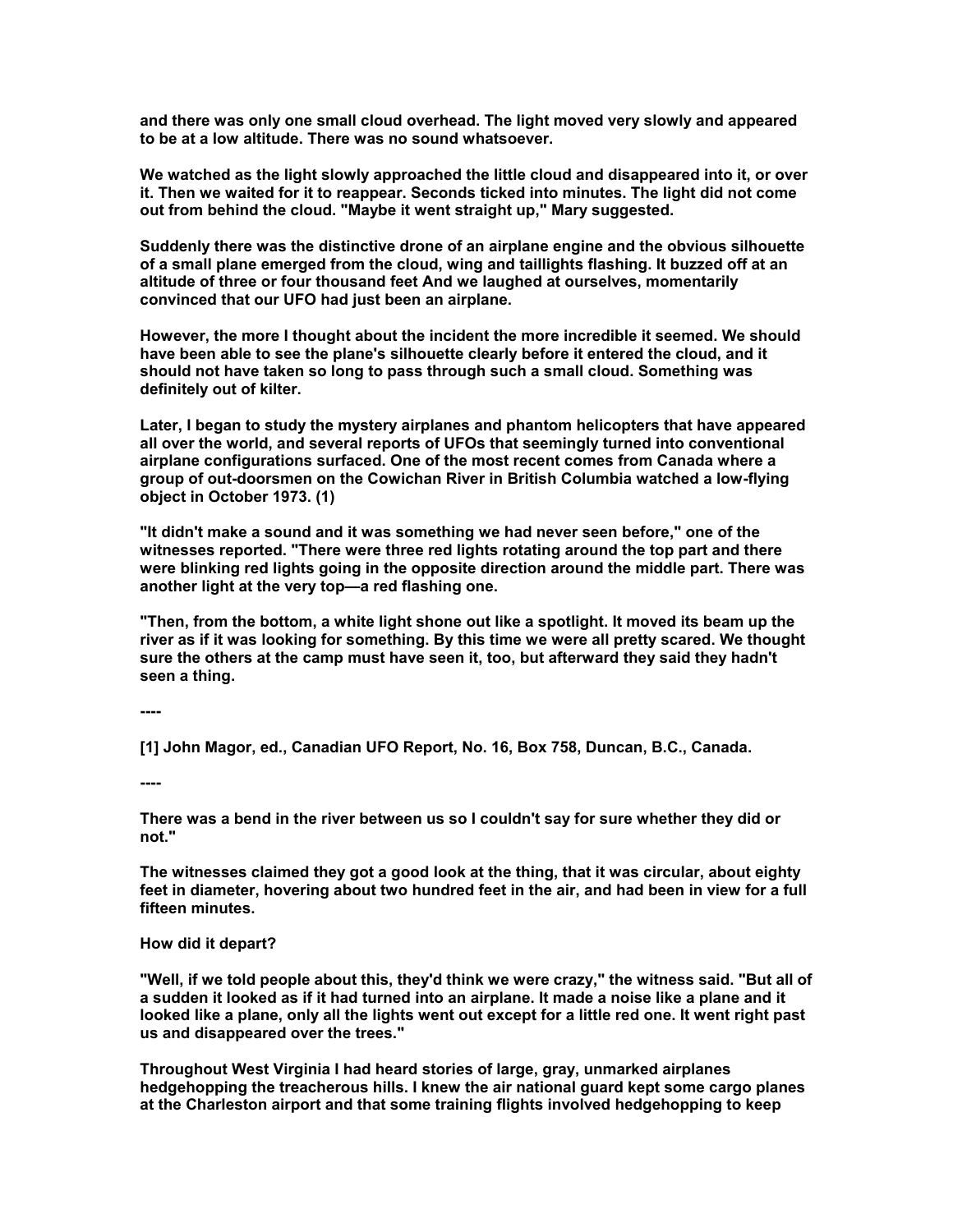**below radar beams. But none of the flights reported to me proved to be the work of the national guard.** 

**Drasin and Estrella had hardly started out for New York when all hell began to break loose. Late on the afternoon of March 31, a workman in the Point Pleasant lumber yard saw a glowing object hovering over the home of Mrs. Doris Deweese. Shortly afterward, Mrs. Deweese watched a luminous object zip across the sky and crash into a small shack on a neighboring hillside. The shack housed the transmitter for Sheriff Johnson's police, radio. It started to burn.** 

**What followed was straight out of the Keystone Kops. The police and fire department rushed to the snow-covered hill and bogged down on the mushy dirt road. There was much frantic scurrying and cursing as the men battled the blaze. Part of the hillside was badly scorched. The transmitter inside the shack was not affected by the fire but it was burned out, as if it had been struck by lightning. So in the critical days that followed, the sheriffs department was without its main transmitter.** 

**I was disenchanted with the TNT area because of the crowds that were now streaming back there nightly to watch for the newest sensation—flying saucers. I started searching for a private place where I could carry out my observations quietly. Don, Dan, Mary, and myself had interviewed a number of people in the little community of Gallipolis Ferry, a couple of miles south of Point Pleasant on Route 2, and I had been impressed by their testimony. House lights frequently dimmed there and television sets often acted up late at night. Great blobs of light had been seen on top of the wooded hills in the sparsely settled animal preserve called the Chief Cornstalk Hunting Grounds just south of the village. One resident was having trouble with poltergeist phenomenon ... lights moving through his house, rappings on the doors and windows, the sounds of babies crying and "women screaming," telephones malfunctioning—the works. Rolfe Lee, a farmer with a big spread in the area, confessed that he had seen so many UFOs over his land that he didn't pay attention to them anymore.** 

**Officer Harold Harmon and I slipped away to Gallipolis Ferry on the night of March 31 while nearly everyone else headed for the TNT area. We soon saw a number of bright starlike objects which flitted about the sky with rapid zigzag movements. Two local teenagers were sitting on a nearby hilltop next to a roaring bonfire, hoping to lure the UFOs down. I called up to them and asked them to put the fire out, knowing that bright lights tended to repel rather than attract the objects.** 

**Harmon fiddled vainly with his police radio. He could get nothing but static. Later I learned that all the police forces for miles in both directions had constant trouble with their radios that week. Heavy magnetic interference totally disrupted communications among law authorities while the UFOs carried out their mysterious missions. The destruction of Sheriff Johnson's transmitter was just one small part of the scenario. Telephones, too, went bonkers that week. It seemed as if half the phones in the valley were either out of order altogether, or were dogged with crazy beeps and buzzes.** 

**Accompanied by the two teen-agers, I left Harmon and hiked into the nearby hills in the total blackness. As my eyes became acclimated to the night I began to distinguish a number of vague purple shapes hovering over a woods on Rolfe Lee's property. At first I thought they might be stars low in the sky, gleaming through the natural haze. But when I flashed my six-celled light at one of these purple blobs it suddenly and jerkily moved to one side, as if it were jumping out of my light beam. Fascinated, I repeated the experiment several times. Then I tried flashing the light at obvious stars to see if this wasn't just some trick of my eyesight. The stars didn't move, naturally.** 

**We sat on the hilltop studying the purple blobs for several minutes when suddenly the**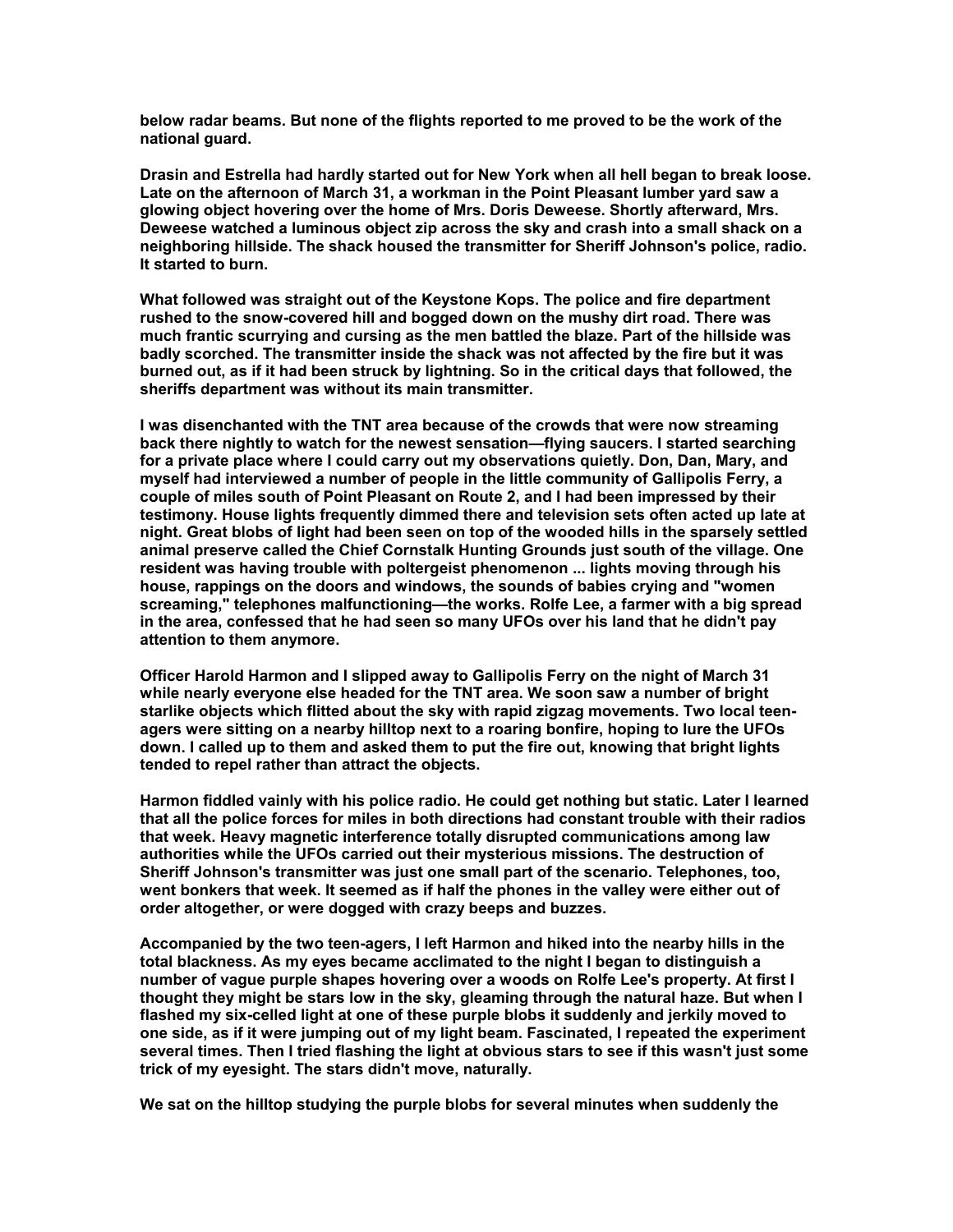**whole forest in the valley below lit up and glowed with a bright, eerie purple light. There were no houses or roads down there. It would have been a long hike in the dark and the boys were reluctant to join me, so we just sat and stared at the glowing forest until the light faded.** 

**III** 

**The next night, Saturday, April 1, Mary Hyre and I drove up Five Mile Creek Road below Gallipolis Ferry until we reached a hilltop which commanded a view of the hills and valleys I had visited the night before. There was a single farmhouse on the hill and the people who lived there went to bed at 9:30 each night, being early risers. So the whole area was silent, deserted, and without lights throughout the night.** 

**A few minutes after we arrived, Mary pointed out a small reddish light low on a steep wooded hill south of our position. It appeared to be blinking on and off, and bobbing up and down in a manner quite different from any of the stars on the horizon. While we watched breathlessly, barely speaking, it slowly circled the distant fields and woods and crossed in front of us, edging closer and closer. The farmhouse was about seventy-five feet in front of us. The object now appeared to be square or rectangular. It could not be mistaken for a star. It vanished momentarily behind some trees north of the farmhouse and when it reappeared it was much closer. Now we could make out a dark form. The red glow seemed to be a window. It hovered about fifty feet off the ground. I thought I could see a shadowy human figure in the "window" but Mary thought it was some kind of partition. This was the only point on which we disagreed.** 

**We sat transfixed for several minutes, fully expecting the object to land directly in front of us and ask to be taken to our leader. I finally got out of the car and flashed my powerful beam directly at the object. It responded instantly, quickly shooting straight up into the sky, the red light going out completely.** 

 **"I guess I blew it," I groaned. But there would be other nights and more funny lights.** 

**The following night we returned to the same hilltop. The brilliant night sky was filled with stars ... and things not on my star map. We could easily recognize the UFOs because they were brighter and more brilliantly colored than normal stars. Some were red flashers, some were cold purple blobs, and some were multi-colored. Mrs. Hyre confirmed that they jumped out of the way of my flashlight. I picked out an especially large object and flashed: -.././.../-.-././-./-.. ("descend"). Mary gasped as it began to lose altitude.** 

**"It looks like it's going down a flight of stairs," she noted. We were watching the famous "falling leaf motion which has been described by many UFO witnesses.** 

**About 12:30 A.M. Mrs. Hyre decided to call it a night. She drove off leaving me alone in my car sitting, like an idiot, waiting for something to happen. And it did. One hour later, at 1:35 A.M. on April 3, 1967, I had my best sighting. A clearly defined circular object suddenly zipped down from the sky and passed parallel to my car. It was so colorful that it is burned into my memory. The greenish upper surface was topped by a bright red light. There were reddish "portholes" or circular lights around the rim. The colors were so brilliant they were almost unearthly. It disappeared behind some trees to my left. I felt it was very close ... perhaps only a few hundred feet from my car. Although it had been in full view for several seconds I never even thought of picking up the movie camera on the seat beside me.** 

**I had three interesting physical reactions to this sighting. First of all, although I am used to prowling graveyards and TNT areas alone late at night, I was scared to death. My first thought was to start the car and get the hell out of there. But I managed to brace myself. I did lock the car doors. Second, while I was watching the object I thought I heard a sizzling or hissing sound. Later I realized I couldn't be sure if the sound had been real. Third, the**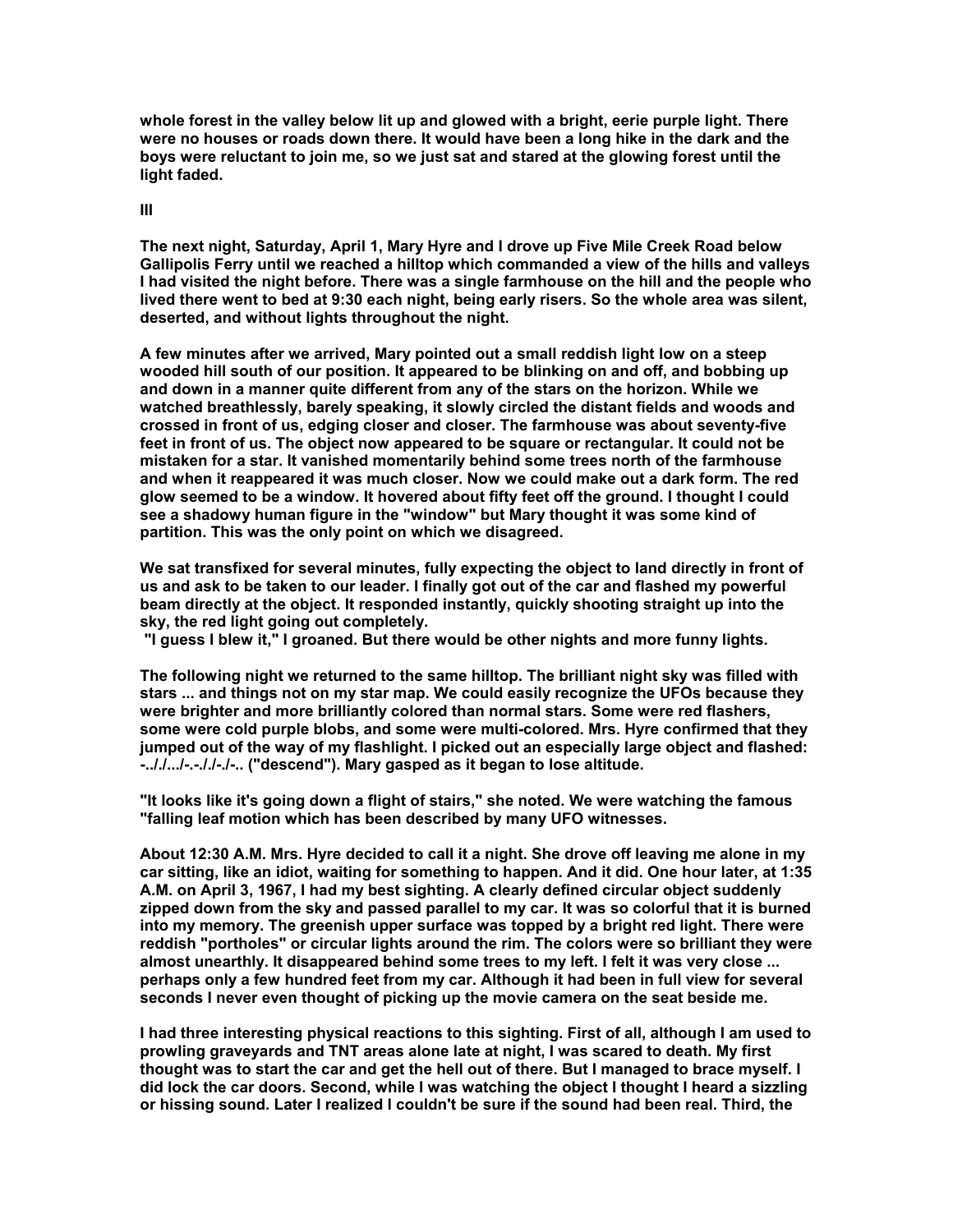**next morning my eyes were sore and reddened. They felt like they were full of sand. I had a mild case of conjunctivitis and it persisted for several days.** 

**In my notebook I scribbled, "2 A.M., drove to turnaround point [a driveway by a barn down the road], turned and returned to original parking position ... unable to see anything in ravine ... no lights or signs of activity ... still scared... not anxious to get out of car..."** 

**Another note reads, "No sign of moon which was supposed to rise at 1:59 A.M." This referred to something that had happened the night before. After the object with the reddish "window" had disappeared, Mary and I sat in the darkness for a long time when suddenly a great glowing object appeared behind some trees on a distant hill. It was red and large and we both thought we could see a human figure moving about on the hill. We really thought something had landed there. After a few minutes the object slowly rose upward and to our mutual embarrassment we saw that it was the moon. I had never seen a moonrise exactly like that one so I decided to deliberately watch the moon the following evening. I checked the papers for the time the moon was supposed to come up. But it never did.** 

**That night, as I said, was cloudless and star-filled but the moon never appeared. I stayed in the area until 3:30 A.M. and the moon was still conspicuously absent when I left.** 

**The night after that the moon appeared right on schedule.** 

**Sheriff Johnson, Deputy Halstead, Mary Hyre, and I went back to Five Mile Creek Road the next afternoon to look for my saucer. Deputy Halstead carried a Geiger counter. As Johnson followed my car up the hill he was startled when his car radio suddenly sprang to life, emitting police calls from the adjoining county. The amazing thing was that his radio was turned off at the time! It had to be turned on with a key and the key was not even in the lock!** 

**We searched for scorched marks, broken tree limbs, radioactivity, anything that could have provided evidence of my sighting. But as Halstead and I clambered around the ravine I was chagrined to find that my estimates must have been way off. The object must have been further away from me than I thought, and therefore it had to be bigger than I thought (I estimated it was only fifteen or twenty feet in diameter).** 

**In my favor was the fact that there were widespread UFO sightings on the nights of April 2- 3. South of Charleston, West Virginia, a large group of people, including several state police officers, watched a formation of fifteen lights maneuver over a forest and descend.** 

**Every night I went to the hill at Five Mile Creek Road, sometimes alone, sometimes accompanied by a few others. And every night I saw a variety of strange aerial objects. Only two airplanes passed over on a regular schedule, one at 11 P.M. and another at 2 A.M. Each night from three to eight unidentified "stars" appeared. They were always in the same position at the beginning of each evening and a casual observer would automatically conclude they were really just stars. However, on overcast nights these unidentifieds would be the only "stars" in the sky, meaning they were below the clouds. While the rest of the night sky slowly rotated, these phony stars would remain in their fixed positions, sometimes for hours, before they would begin to move. Then they would travel in any direction, up, down, clockwise, etc.** 

**They had a number of curious traits. When a plane would fly over they would suddenly dim or go out altogether. As soon as the plane was gone they would flare up again.** 

**It was always impossible to judge their size, altitude, or distance. Sometimes I thought they were relatively close only to find they were actually miles away, traversing the river. Boatmen on the river were obviously watching them also. Occasionally a searchlight from**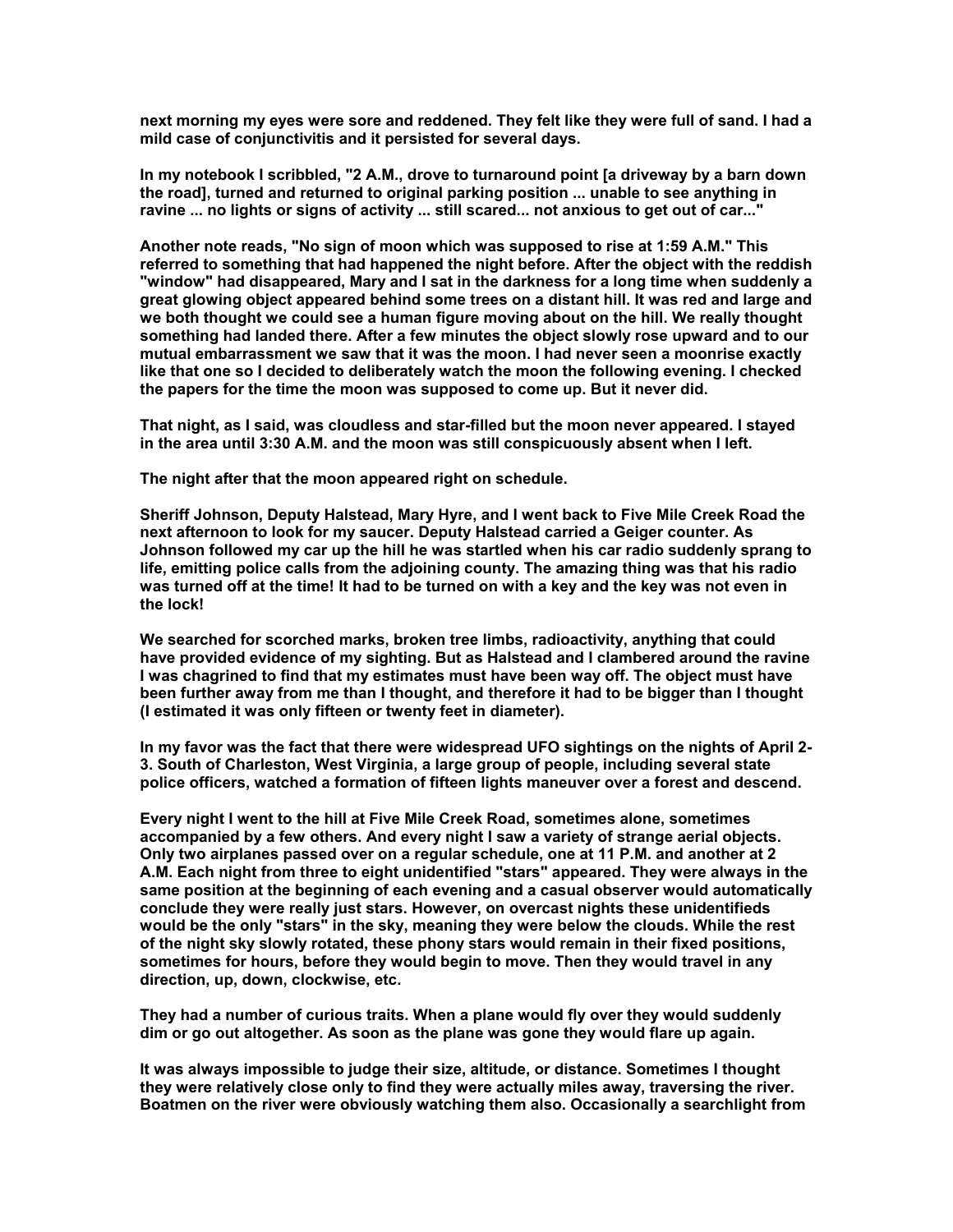**a riverboat would suddenly shoot into the sky, aimed straight at an object I was watching, and the object would skitter out of the way.** 

**I doubted that these funny lights were spaceships from Andromeda and I made a strenuous effort to find rational explanations. Dr. Donald Menzel, a Harvard astronomer, advocates an air inversion theory, contending that these lights are ordinary lights reflecting off layers of warm or cold air and producing a mirage effect. This theory wasn't workable on Five Mile Creek Road simply because there weren't enough light sources. A large radio antenna some miles down the river did produce some interesting effects. When there was a haze the flashing red lights on the antenna were an eerie sight from my hill and never failed to excite first-time visitors to my lookout post.** 

**Three or four days after my monumental UFO sighting I was sitting in Mary's office when she became very thoughtful.** 

**"You know, there's something I've been meaning to tell you," she began hesitantly. "I don't know why, but it always seems to slip my mind. That night that I left you early ... the night you saw that colored disc ... when I got to Route 2 and started for Point Pleasant I saw a big globe of light on the river. I couldn't figure out what it was ... but I didn't stop. The funny thing is, I forgot it completely. I didn't remember it until a day or so afterward. Then I forgot it again. I can't understand it. I've always had a very good memory."** 

**Lacunal amnesia, loss of the memory of specific incidents or moments in time, is a common part of the phenomenon. In December 1967 Faye Carpenter, Connie's mother, had a more baffling attack of amnesia. The night that "Jack Brown" visited Connie (Chapter Two), Mrs. Carpenter had opened the door for him. He was in his shirt-sleeves, no jacket or coat although it was extremely cold. She was not going to let him in ... but she did. And she had absolutely no memory of his visit afterward even though she had been present when he talked with Connie, Keith, and Larry.** 

**In the days following Mr. Brown's visit, a poltergeist settled in the Carpenter household. Securely fastened pictures fell off the walls. Small objects disappeared from shelves and reappeared in unlikely places. The manifestations lasted about two weeks.** 

## **IV**

**During her news-gathering rounds, Mary Hyre was approached by a professional woman in Gallipolis, Ohio, the town directly across the river from Gallipolis Ferry, West Virginia. She said she heard I was in the area and she wanted to talk to me. My motel, the Blue Fountain, was on the outskirts of Gallipolis so I arranged a meeting with the lady. She held a very responsible job and insisted on anonymity, as so many witnesses do, so I will call her Mrs. Bryant.** 

**We met in a private office in a major company in Gallipolis. Mrs. Bryant was a reserved, well-spoken middle-aged woman who looked slightly fatigued from overwork.** 

**She was very secretive and suspicious at first, but after I showed her my parcel of credentials she relaxed somewhat. It was obvious she had been through a great deal and she was concerned I would not believe her. She had gone to the local authorities, she said, and they had laughed at her. I assured her that I wouldn't laugh, that I was accustomed to hearing incredible stories from credible people.** 

**"Last November ... I think it was the second or third," she began, "I was out behind this building, getting ready to go home. It was seven or eight o'clock. Suddenly there was a little flash, like a camera flash gun going off, directly above me ... and then I saw a thing ... some kind of flying machine. I couldn't move. I guess I was frozen with fright. This thing**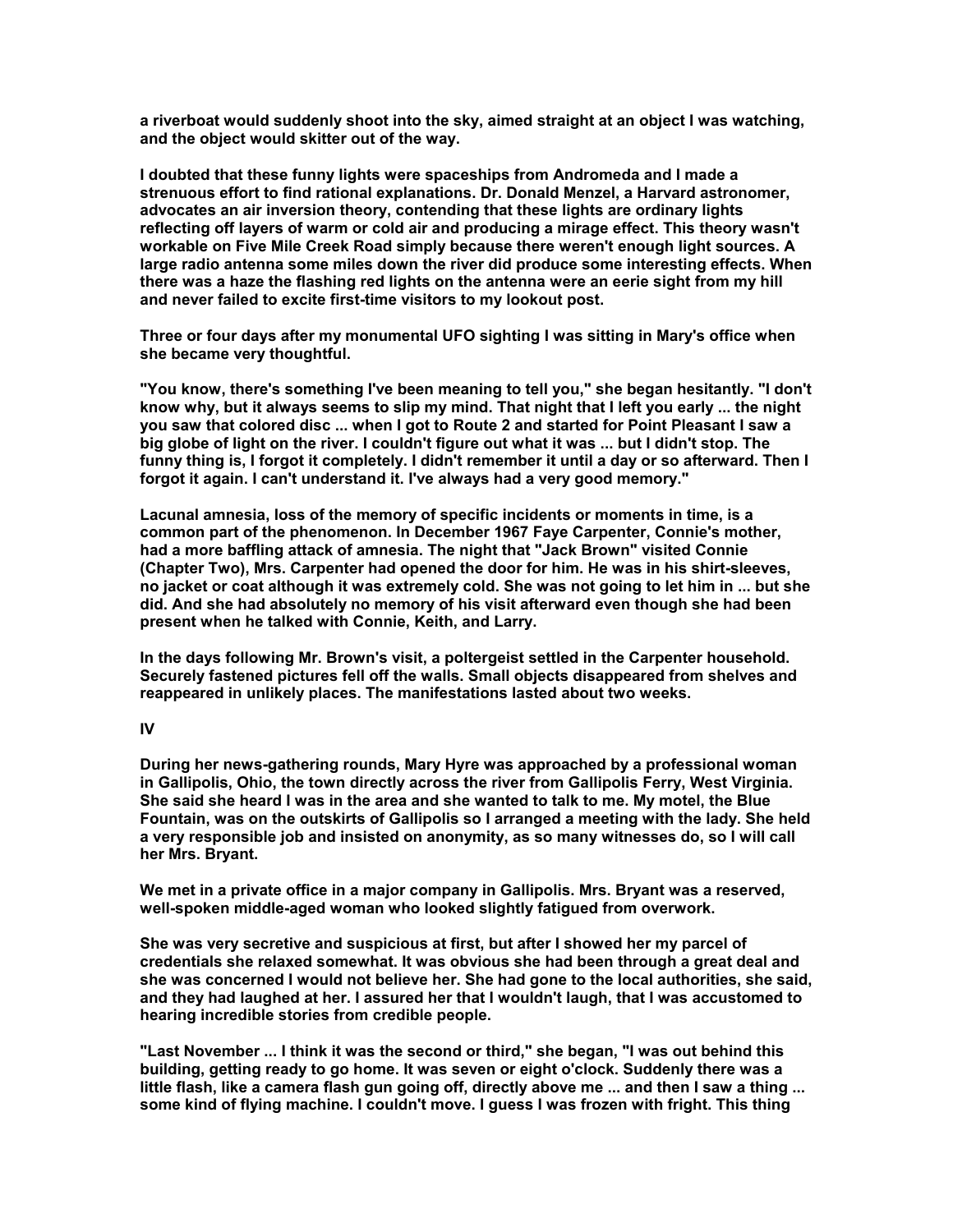**landed right there in the parking lot not twenty feet away from me. It was like a big cylinder. Anyway, it didn't make the slightest bit of noise. It just drifted down and stopped. Like I say, I couldn't move. I guess I started praying. Then two men came out of it and they walked over to me."** 

**She studied me anxiously as if expecting me to laugh.** 

**"What did they look like?" I asked.** 

**"They were just normal-sized, normal-looking men, but their skins were a funny color ... dark, like maybe they were heavily tanned. The light was pretty bad there so I couldn't see them all that well."** 

**"Were they Negroes?"** 

**"No. No, they didn't have Negroid features. Their faces seemed kind of pointed. You know, pointed noses, pointed chins, high cheekbones. There was a kind of evil look about them. I was afraid I was going to get robbed or attacked."** 

**"How were they dressed?" I leaned back and lit my pipe.** 

**"As near as I could tell, they were wearing some kind of coveralls, something like a uniform. Then they started talking to me."** 

**She kept watching me, reluctant to continue.** 

**"What did they have to say?" I prompted, trying to avoid leading questions.** 

**"Well, it was all pretty silly. They just wanted to know my name, where I was from, what I did for a living, things like that Sometimes it was hard to understand them. Their voices were sort of singsongy and high-pitched. It was like listening to a phonograph record played at the wrong speed. And they kept asking me for the time. They asked 'What is your time?' two or three times. Finally they just walked back to the thing and it took off. Then I could move again. I was scared out of my wits but I decided not to tell anyone. Then a couple of days later I heard about a man up near Parkersburg who had the same thing happen to him."** 

**"His name is Woodrow Derenberger," I volunteered. "Have you met him?"** 

**"No. I just heard something about him on the radio." She paused and moistened her thin lips. "I wonder ... did he ever see those men again?"** 

**"He says he did."** 

**She looked relieved.** 

**"Well, I saw them again. I saw them in broad daylight. Walking right down the main street in Gallipolis. This time they were dressed in normal clothes. They looked like anybody. They sort of nodded to me when they passed me. I got scared all over again. Real scared. That's when I went to the police and told them what I saw. They laughed at me and said I was probably just imagining things." She paused again and shook her head sadly. "You see, I've been to the police before .. . about my cattle rustlers. I guess they think I'm some kind of a nut. I went to the FBI, too. They came out to my place but said they couldn't find anything. After that somebody tapped my telephone. Maybe it was the FBI."** 

**I was scribbling in my pocket notebook. A year or two earlier I would have classified Mrs.**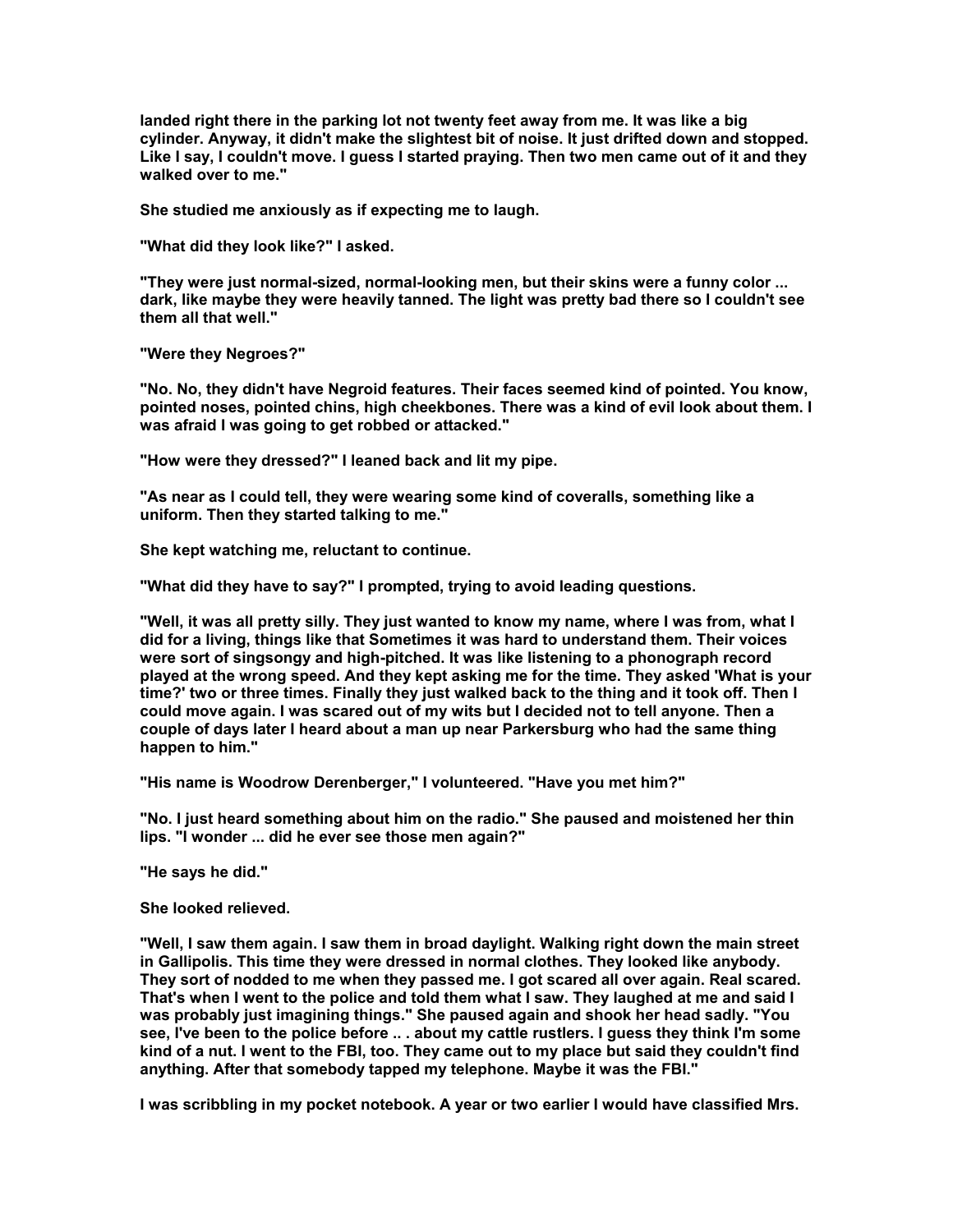**Bryant as a paranoid-schizophrenic. But she didn't seem like a common run-of-the-mill nut.** 

**She and her two teen-aged children lived on a farm outside of Gallipolis. She kept cows there and beginning in 1963-64 she started to have trouble with cattle rustlers who butchered the animals in the field.** 

**"Whoever they were," she observed, "they didn't seem to want the choice cuts. They just took the brains, eyeballs, udders, and organs that—you know—we'd normally throw away."** 

**Had she ever caught the culprits in the act?** 

**"Several times," she said. "I'd see them out in the field and go after them with a shotgun. But they always got away. They're tall men and they wear white coveralls ... which is kind of stupid because they really stand out in the dark. And they can certainly run and jump. I've seen them leap over high fences from a standing start."** 

**Her home burned to the ground during that period and she built a new one-story ranch house on the same site. One night when she was alone in the new house, she said, she woke up and found herself unable to move. She felt a wave of almost overpowering heat as she heard the kitchen door open. She had double-locked it before going to bed. While she lay there helplessly, she said she saw a tall figure walk through the kitchen and apparently go out another locked door on the other side. After it left, she was able to move.** 

**Other strange sounds pervaded the house, she claimed. She and her children often heard heavy footsteps on the roof and loud metallic clangs.** 

**After interviewing her, I drove out alone to her house to talk to her children. The Bryant farm was quite isolated on a hilly back road. The house stood on a knoll overlooking the surrounding fields. Her teen-aged son was a down-to-earth boy, used to the responsibilities of being the man in the family. He confirmed his mother's stories about the rustlers and added some interesting details. He pointed out some nearby trees. One night, he said, as he and his mother were walking up the road they saw a large glowing object hovering directly above the trees. "She was scared real bad," he noted. Their telephone often went dead for no reason. Other times they got calls that just consisted of strange beeping sounds and "electronic music." He also mentioned the big gray "flying boxcars" that often flew over the area at treetop level. "It's a wonder they don't crash," he said. "If they flew any lower they'd have to put their wheels down."** 

**When I examined the kitchen of the little house I found that the locked door through which the nocturnal phantom had supposedly exited led to nowhere. There were no steps outside, just a very steep drop of about ten feet to the ground.** 

**Later I checked with the local police about rumors of disappearing dogs and cattle in the area, and I brought up Mrs. Bryant's name. "That poor woman," I was told. "She's always seeing things. Just a couple of months back she came in here with some story about spacemen walking around Gallipolis. Before that it was cattle rustlers."** 

**So Mrs. Bryant still sits on her farm, watching the strange lights in her fields, and when her phone rings she waits a long time before she picks it up.** 

**------------------------------** 

**<sup>11 -</sup> If This Is Wednesday, It Must Be a Venusian**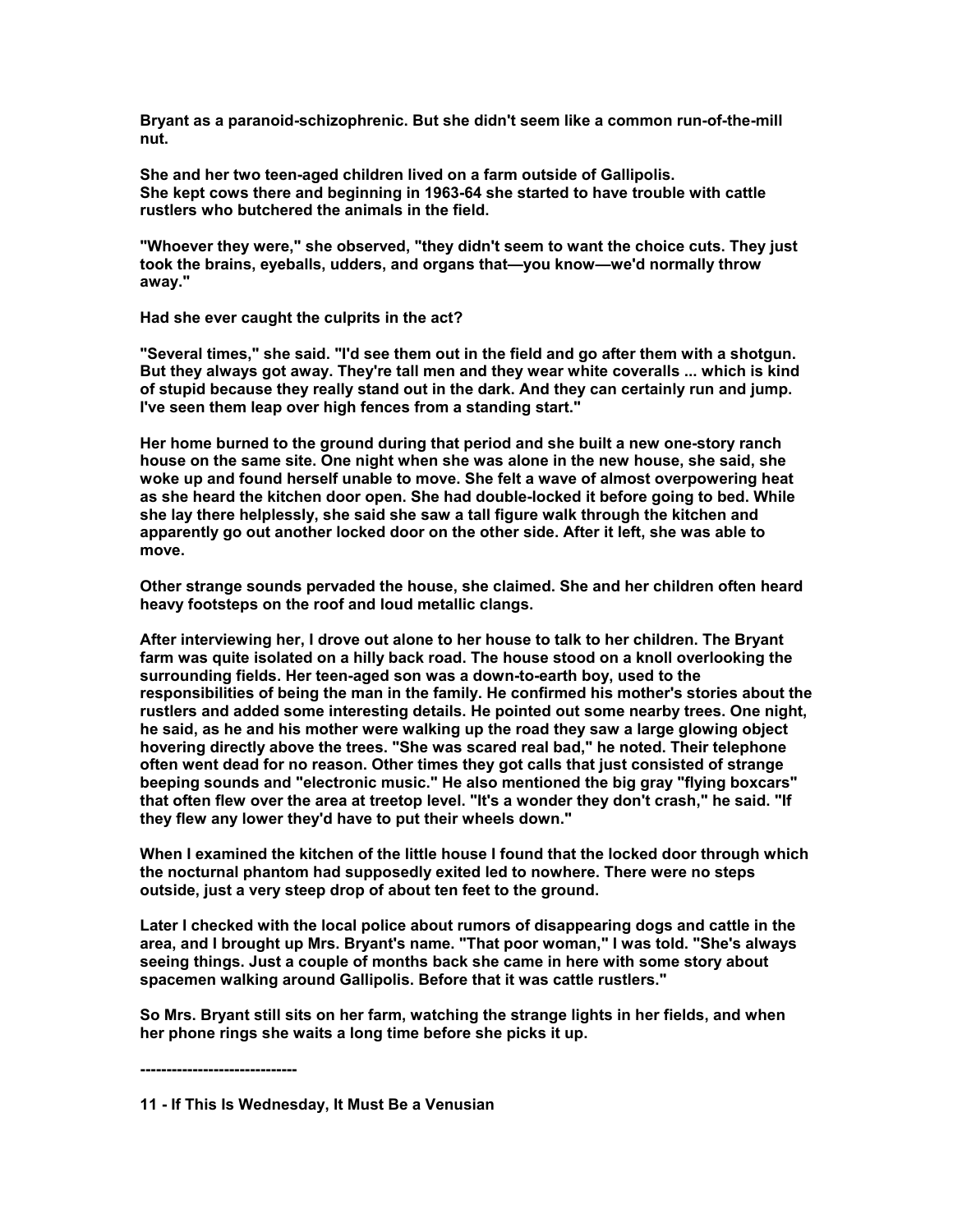**James Lilly stood on his lawn surrounded by reporters from Charleston and Huntington newspapers, Sheriff George Johnson and his wife, and a host of others. Hundreds of automobiles lined the Camp Conley Road, dark and silent except for the glows of cigarettes. Other cars cruised in slow streams along the rutted roads of the TNT area to the north.** 

**"It's just about that time," Jim Lilly announced, glancing at his watch. It was exactly 8:30 P.M. "They come over every night right about now."** 

**Horns suddenly began to bleat and excited shouts echoed through the trees.** 

**"Right on time," Lilly chuckled. "You can set your watch by "em,"** 

**"My God! What is it?" A reporter and novice UFO-watcher cried out as a brilliant white light slowly glided into view. It arched gracefully overhead about one hundred feet above the trees. Car doors slammed up and down the road as families scrambled out of their vehicles to watch. Newsmen floundered with their expensive cameras.** 

**"What in hell is the matter with this? The shutter didn't trip!"** 

**The light passed slowly toward Point Pleasant, the ground below lighting up in its glow as it passed,** 

**"Where's that guy Keel?" someone asked.** 

**"He's probably up there riding in that damned thing," someone else answered.** 

**A light plane suddenly circled over the TNT area, all its lights ablaze.** 

**"Here comes Doc Shaw again," Jim Lilly laughed. "Who does he think he's fooling?"** 

**But voices were crying out in the dark, "There goes another one!"** 

**The plane cut its engine for a moment and glided.** 

**George Johnson turned to his wife. "Well, you wanted to see a UFO." "It was like seeing a ghost," she shuddered.** 

**The air was filled with the sounds of auto engines grinding away impotently and drivers snarling and cursing because their cars wouldn't start.** 

**The light traveled on to the ravine that passed behind North Park Road, then it dipped down and moved low along the bottom of the ravine. Betty Kelly, thirteen, looked out the kitchen window of the Kelly house and screamed.** 

**"Ma ... it's back!"** 

**The glowing thing was appearing nightly behind the Kelly home. It seemed to settle in their backyard at times and the glow faded slightly so they could see a definite object. They even thought they saw a triangular doorway in it and what appeared to be frosted glass windows. Their neighbors had all been watching, too, but had wisely avoided publicity. They didn't want their street to become another Camp Conley Road or TNT area.** 

**When Betty cried out, Bill Kelly, her father, grumbled in the living room. He was an electronics engineer and he had just taken the back off the family's brand-new color TV**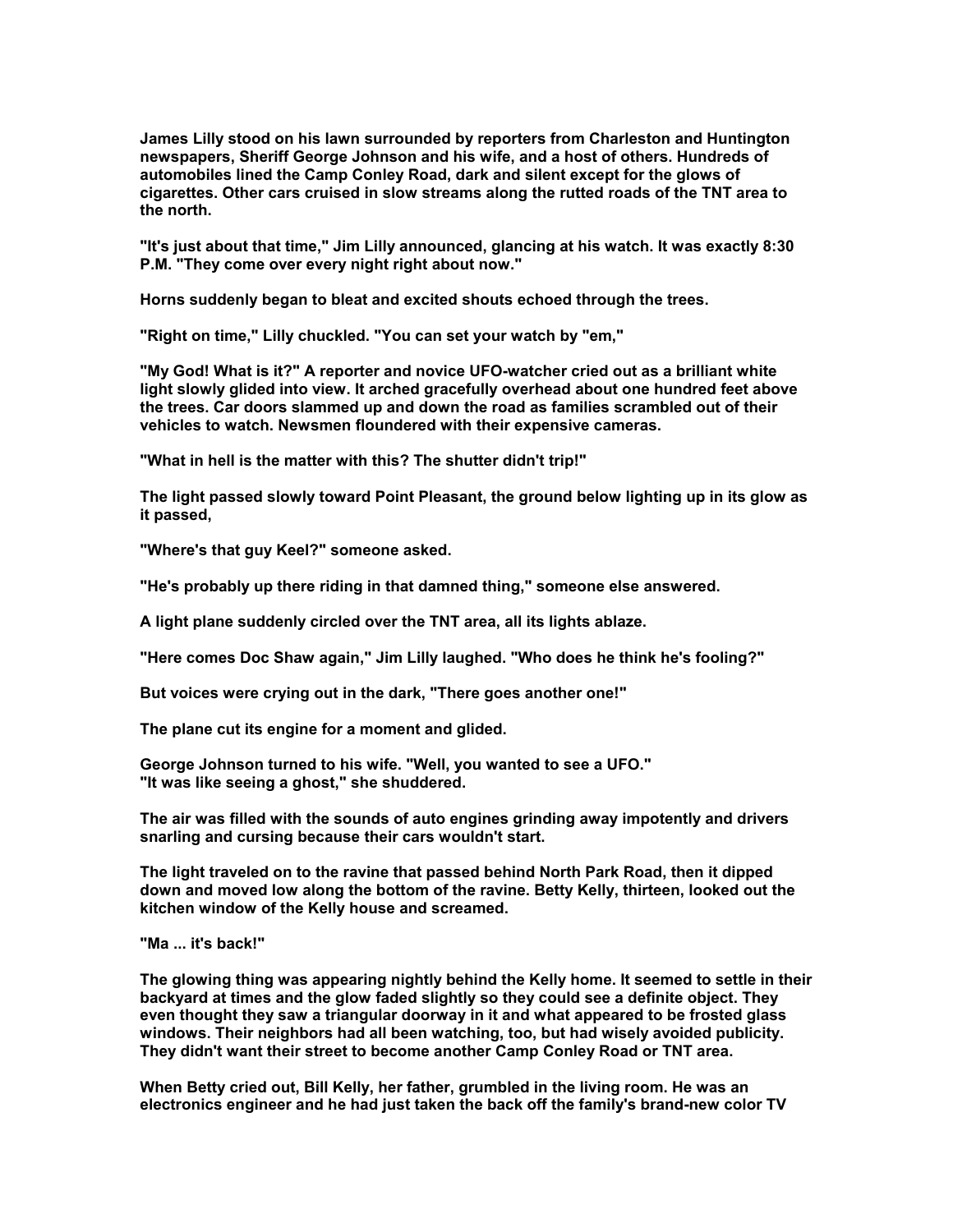**set. The set had blown out the night before when the object had paid a visit. "Somebody should do something about these things," he complained.** 

**The object began to glow more intensely and then it vanished.** 

**"Where did it go?" Mrs. Kelly asked her daughter.** 

**"I don't know—it—it just went." She started to cry. She would be so nervous and upset that she wouldn't go to school the next day.** 

**The phone rang. Bill Kelly looked at it as if it were a snake. He picked it up slowly, listened and scowled, then replaced the receiver. His wife glanced at him expectantly.** 

**"Another one of those calls ... beep, beep, beep," he nodded.** 

**On top of a hill east of Point Pleasant Mary Hyre and I stood by our cars looking down at the village.** 

**"Where did it go, John?"** 

**I was straining my eyesight through a cheap telescope.** 

**"I think it went down that ravine by North Park. But I can't see it now."** 

**"At least it was right on schedule."** 

**Flickering red and green lights suddenly appeared.** 

**"A plane," I noted.** 

**"Probably Doctor Shaw. He told me he's been spooking the people at the TNT area."** 

**"It's hard to mistake an airplane for one of those UFO lights."** 

**"Look!" she called out sharply. "Something is following that plane."** 

**A few hundred feet behind the plane I could see a large black object, almost as big as the plane itself but completely without lights.** 

**"Mothman! Is it Mothman?"** 

**I fumbled with my telescope. It's very difficult to zero in on an object in the night sky with a handheld telescope. I couldn't even locate the plane.** 

**The plane crossed the river and headed for the Gallipolis airport. The thing following him was quickly lost in the black sky.** 

**We returned to Mary's office and found all the phones ringing. People were seeing flying objects all up and down the valley. Some had probably just seen the good doctor's nocturnal sortie, but others described what sounded like genuine UFOs.** 

**That was April 5, 1967, a Wednesday. I had collected and analyzed some seven hundred UFO reports from 1966 and discovered that the greatest number of sightings, 20 percent, took place on Wednesdays. I called this "the Wednesday phenomenon." The events of 1967 conformed to this curious pattern, as have the sightings of later flaps. The major events of October 1973 were concentrated around Wednesdays, particularly Wednesday,**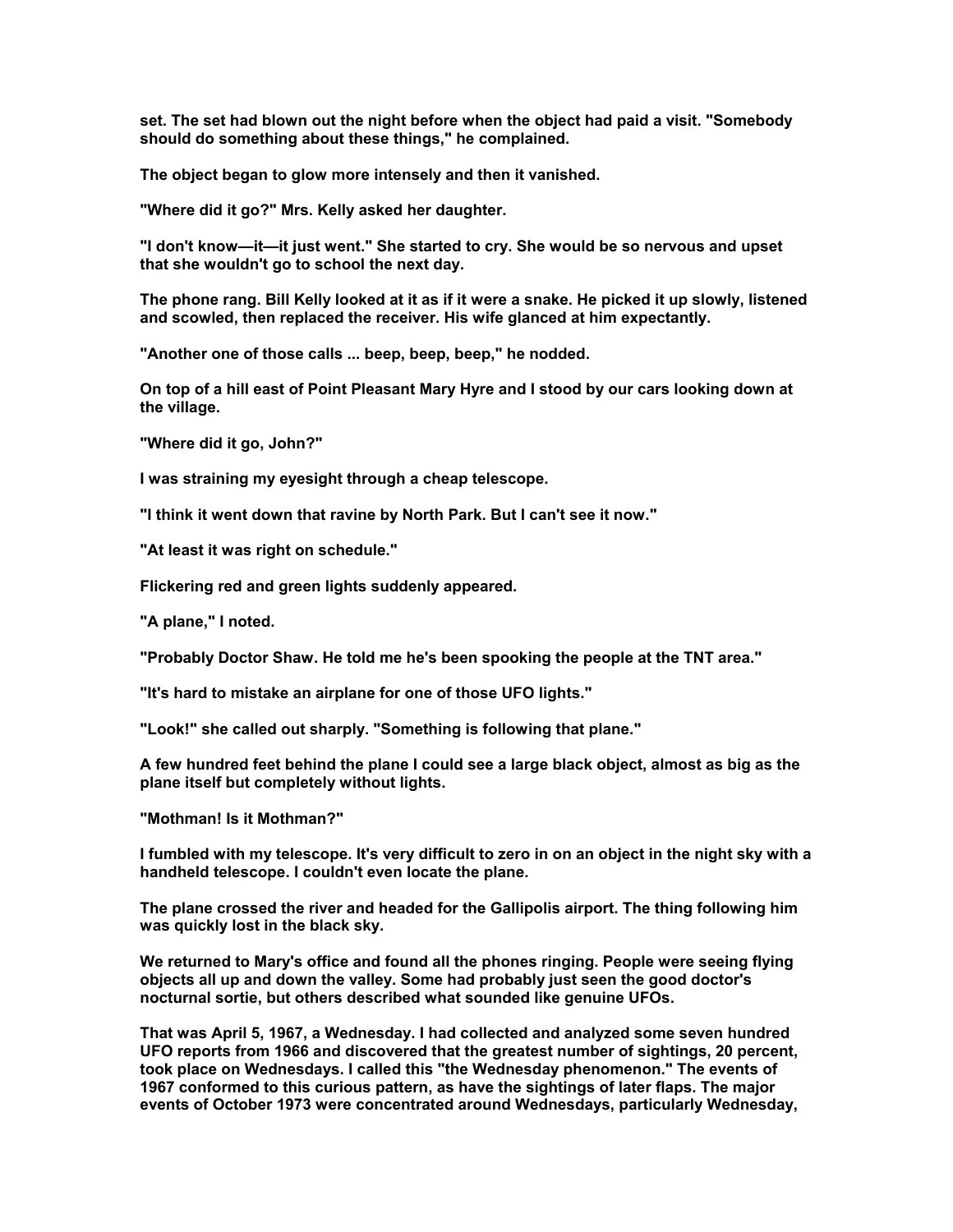**October 17.** 

**So here was another curious contradiction. The entities professed to be ignorant of our time frame; yet the objects managed to fly to a rigid schedule that could be measured by our clocks and calendars.** 

**When I interviewed attorney Robert Wright in Sistersville, West Virginia, he told me the things have turned up every Wednesday throughout the summer of 1966, "like clockwork."** 

**No one except the U.S. Air Force had attempted even a superficial statistical analysis of UFO sightings before, so my findings were greeted with howls of derision by the scientists who posed as experts on the phenomenon. Then Dr. David Saunders of Colorado University fed several thousand sightings into a computer and found the Wednesday phenomenon remained stable. That day produced the largest number of sightings, well beyond the laws of chance and averages.** 

**In March 1967, Ralph Jarrett talked me into violating my "low-profile" policy and I appeared with him on the Jackie Oberlinger show on WCHS-TV in Charleston. In the course of our discussion I mentioned that the best time to see a UFO was 10 P.M. on a Wednesday. Mrs. Oberlinger, a vivacious blond lady and very much a local celebrity, took me at my word. On Wednesday, March 29, she and a group of her friends gathered in her backyard in Charleston and, sure enough, at exactly 10 P.M. three globes of brilliant white light passed directly overhead in a V-formation.** 

**The Wednesday phenomenon works. I've been studying it for years and I still can't say why it works. Researchers in other parts of the world have now followed my example and found similar time patterns in the sightings of their own countries. The table below is a breakdown of sightings recorded in 1950, as analyzed by Saunders, United States; Ballester-Orlando, Spain; Bonabot, Belgium.** 

**----** 

**[Insert pic p123]** 

**----** 

**II** 

**Soon after arriving in Point Pleasant and getting a handle on the scope of the situation, I phoned the Lockburn Air Force Base in Ohio and outlined what was happening to a Lieutenant Hoffman, the base UFO officer. He was very polite, but he was also disinterested and it was clear the air force was not going to launch any kind of investigation.** 

**Perhaps an investigation was already underway. As I wandered around Main Street in early April I noticed a surprising number of strangers who just didn't seem to fit in. They had the indelible look of federal officers ... conservative ties, square clothes, recent haircuts. There must have been fifteen or twenty of them. I saw them in the local restaurants and drugstores, everywhere.** 

**"Is there a convention in town?" I asked Mary Hyre.** 

**"So you noticed them, too?" She smiled. "Everybody's been asking me about them. But so far I haven't found out a thing."** 

**I decided to trap one of them into a conversation, but they all vanished before I could do so.**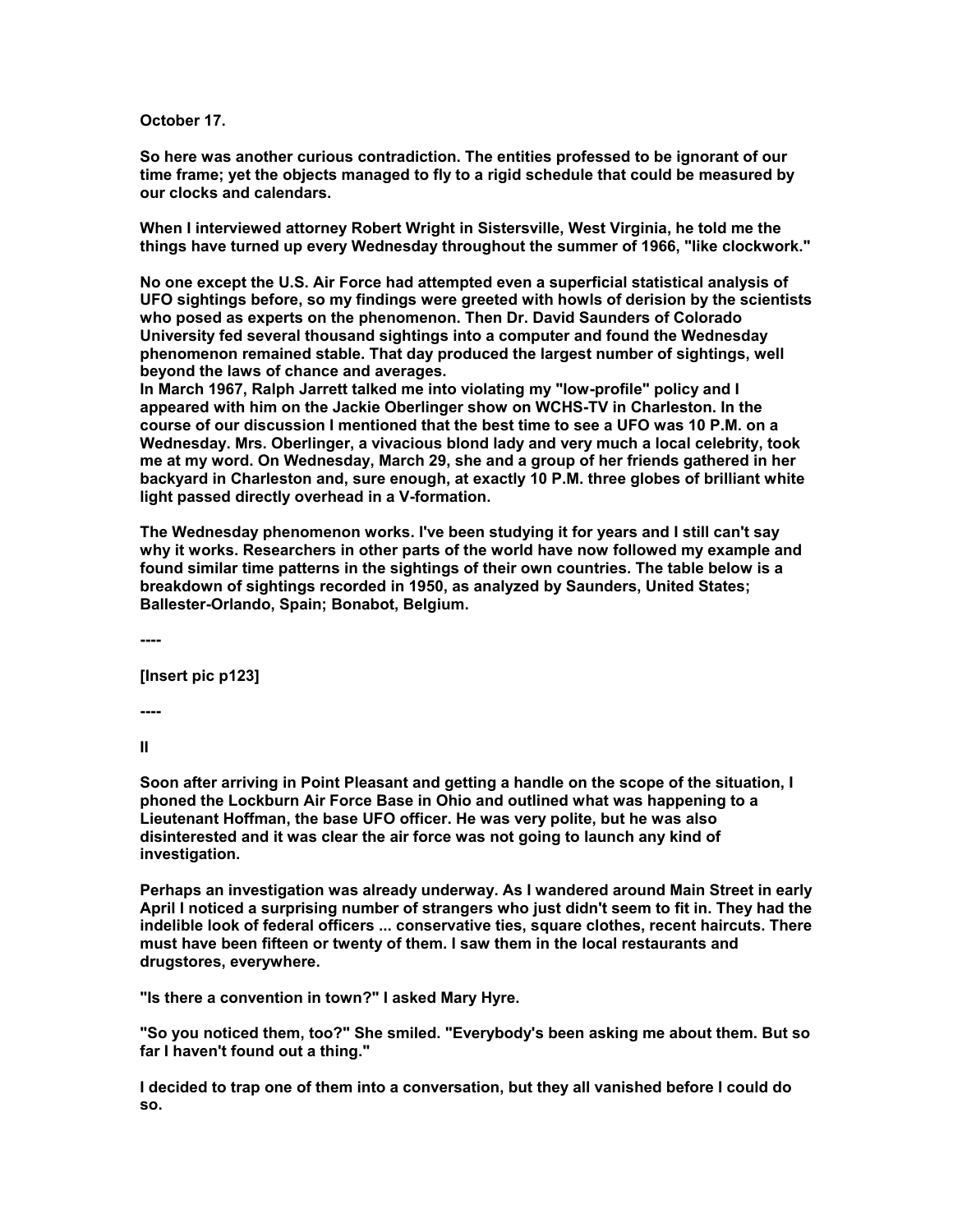**One night Roger Scarberry, Steve Mallette, and myself were driving around the TNT area when we came upon a large black Cadillac parked in the shadows. I slammed on the brakes, got out of our car, and walked over to the other vehicle. A well-dressed, distinguished-looking man was sitting behind the wheel holding a microphone in his hand. I tried to engage him in a conversation but he would only grunt. Obviously he wanted to be left alone. I never saw him again.** 

**My days were spent tracking down witnesses and in early evening I would cruise through the TNT area before going to Five Mile Creek Road for skywatches that usually lasted until 3 or 4 A.M. Then I would drive back to Point Pleasant, cross the rickety old Silver Bridge into Ohio, and grab a few hours sleep at the Blue Fountain.** 

**Three or four miles south of my secret hilltop there was a heavily forested ridge. The object with the reddish "window" which Mary and I had seen on our first night seemed to have come from there. Each night at exactly 10 P.M. a bright red glow would appear on that ridge, as if someone had just turned on a powerful light. Thinking there might be a house there, or a road (and we were watching auto taillights), I returned in daylight but found it would have been a very long hike to reach it. No buildings were visible there. I drove through the roads in the Chief Cornstalk Hunting Grounds, hoping to find a road up that particular ridge but apparently it was inaccessible.** 

**On Thursday, April 6, Mrs. Hyre accompanied me to Five Mile Creek Road and we watched as the light came on, right on schedule. Suddenly we saw an identical-type light behind the trees north of our position in the very spot where I had seen the glowing disc descend. I knew there were no houses or roads in that direction. We divided our attention between the two lights. Both seemed to be moving through the trees very slowly. I got out of the car with my flashlight and flashed it three times in the direction of the southern ridge. An instant later there were three extremely bright flashes. Mary nearly jumped out of her skin.** 

**"They answered you!" she declared.** 

**The red light rose upward until it was a hundred feet or so above the trees. Then it went out, as if someone had turned off a switch. Then the light in the north dipped down behind the trees and disappeared.** 

# **AFFIDAVIT**

**To whom it may concern:** 

**I, Mrs. Mary Hyre of 219-Sixth Street, Point Pleasant, W. Va., a reporter for the Athens (Ohio) Messenger, hereby swear that I was present at the following event and personally witnessed it as described.** 

**On the evening of April 6, 1967, I accompanied Mr. John A. Keel of New York City to an isolated hilltop on Five Mile Creek Road south of Gallipolis Ferry, W. Va. Shortly after 11 p.m. I observed a pale red object of undetermined size moving in a controlled manner slightly above tree-top level over a hill about 500 yards south of our position. There are no houses or roads on that hill. The object appeared to move cautiously and slowly through the sky to the far end of the sloping field, the light flickering on and off in an irregular pattern.** 

**As the object drew closer, Mr. Keel got out of the car and flashed a powerful flashlight directly at it three times.** 

**The object immediately returned the signal by flashing a brilliant white light three times.**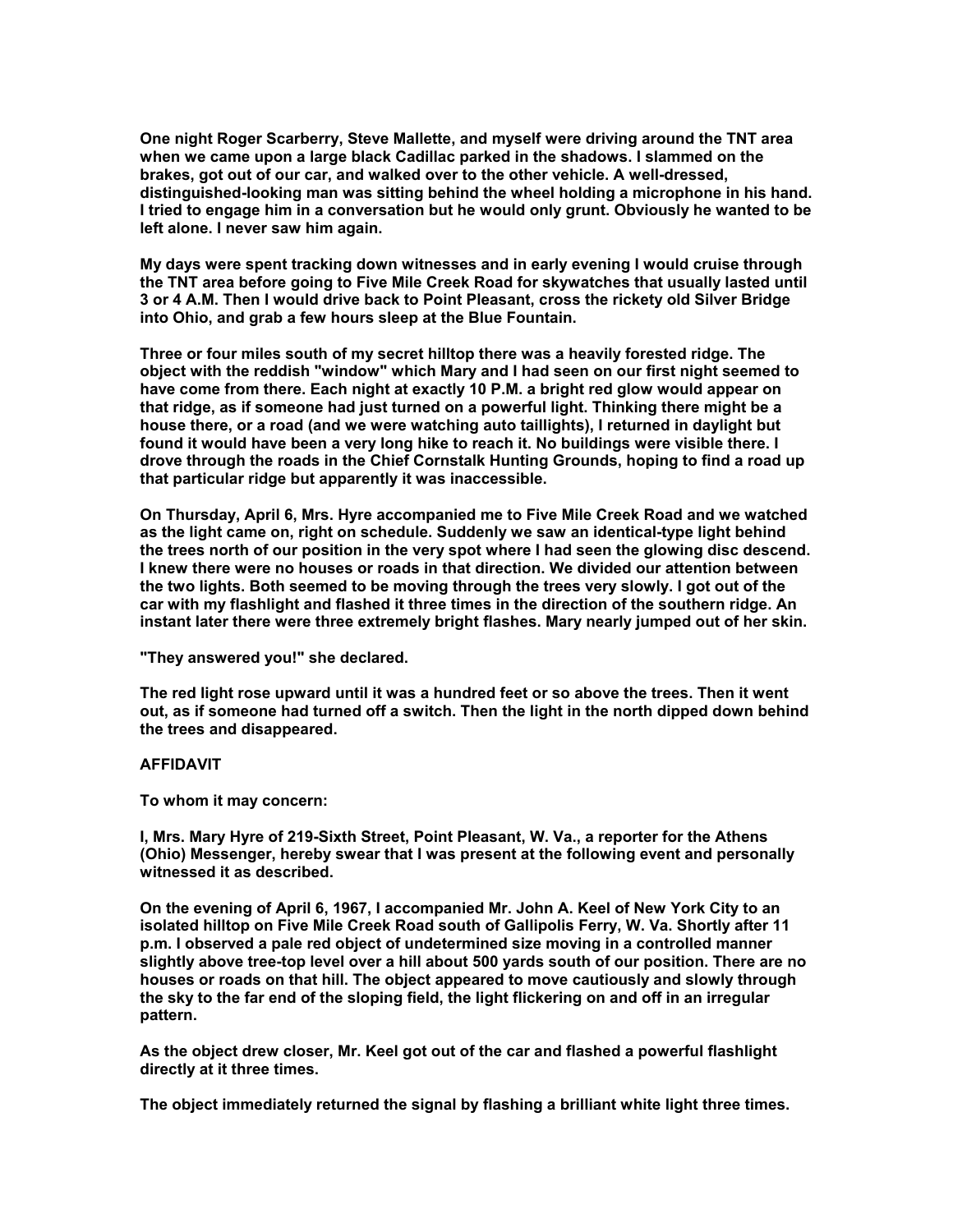**Then it rose upwards and the pale red light went completely out.** 

**----** 

**[Insert pic p126]** 

**----** 

**This day personally appeared before me in my office, county and state, Mary Hyre, known to me personally, and acknowledged the above statement to be true and that she personally signed her signature in my presence. Given under my hand this 21 day of June 1967. My commission expires June 12 1977** 

## **Howard Schultz Notary Public**

**Mrs. Mabel McDaniel and two other women went to the hill with me the following night. About 10:15 the usual reddish glow appeared on the southern hill. Then a second one popped up a short distance from the first. I flashed my light at them but nothing happened. So I climbed a fence and walked into a field to try to get a closer look. The two objects slowly came together. As I crossed the field I suddenly noticed something new ... a pale bluish ball of light hovering high in the trees of an orchard behind the nearby farmhouse. The light moved about from tree to tree as though it were following my movements. I flashed my light at it and it flared with dazzling brilliance, dimmed, and vanished. Simultaneously, the lights on the southern ridge grew brighter for a moment and then also went out. I slowly made my way back across the field in the dark, climbed the fence, and returned to Mrs. McDaniel's car. I was surprised to find all three women in a very frightened state.** 

**"I think we'd better leave," Mrs. McDaniel said nervously. They drove off quickly.** 

**Five minutes later, as I sat alone in my car, the reddish glow flared up again on the ridge. For the first time, it changed color from red to a glaring white and rose slowly upward, bobbing like a Yo-Yo toward the river in the west. Apparently some boatmen on the river saw the object also, for a bright searchlight suddenly shot up from behind the hills, aimed directly at the luminous thing. When the searchlight appeared, the object halted in midflight, dropped downward, and went out. The searchlight continued to scan the sky.** 

**The next day I talked with Mrs. McDaniel and told her what I had seen.** 

**"Too bad you didn't stick around," I remarked.** 

**"We were pretty scared," she began. "We ... oh, you'll probably think we were being silly."** 

**"Did that blue light frighten you?"** 

**"It wasn't the light," she said hesitantly. "We saw that. And then we saw a tall man in the field. We all saw him climb over the fence and cross behind our car. We thought it was you coming back. Then your flashlight went on way out in the field and we knew it wasn't you. We ran the windows up and locked the doors and waited for you to come back."** 

**I had certainly not seen anyone else in that field. Had their eyes been playing tricks? Or were there phantoms on that hilltop?** 

**That weekend I drove into Ohio to check out some of the many weird events happening there. One of my all-time favorites happened in the little village of Duncan Falls. Here is the verbatim entry from my journal:**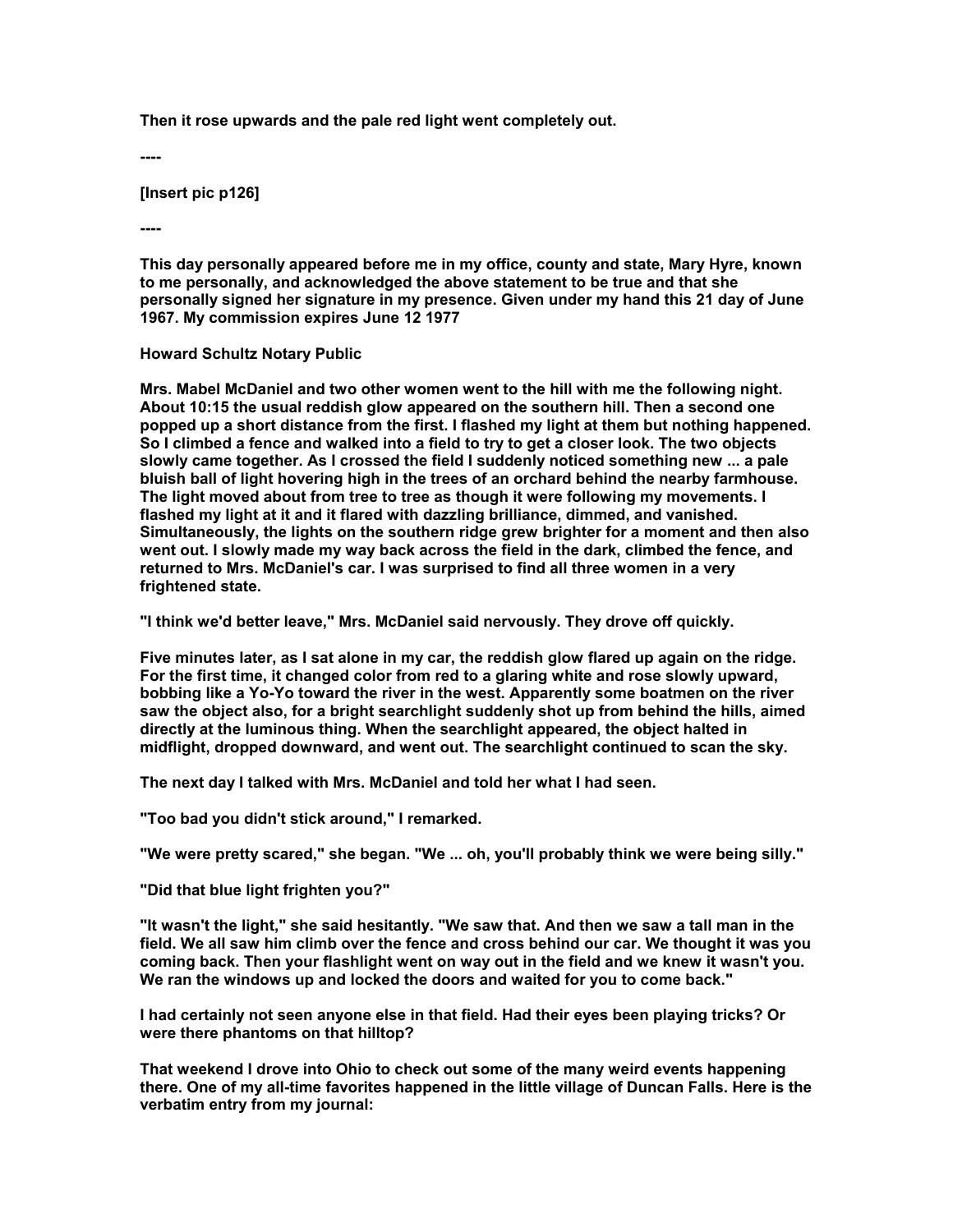**Sometime in late October 1966 (witness does not remember exact date) Mr. Leonard "Shy" Elmore, 72, Duncan Falls, Ohio, was taking a stroll around 4 A.M. when he encountered a strange "building" which frightened him badly. Like many elderly people, Mr. Elmore does not sleep well and often takes long walks late at night. On this particular morning, he was walking along a road two blocks from his home when he saw a strange "L-shaped building that looked like a galvanized iron shed" sitting in the middle of a large field. Since he had never noticed this "shed" before he walked closer to take a better look. Something about it frightened him ... later he could not explain why it had scared him ... and he turned and started to hurry away. Although it was dark and he could see no windows or doors in the "shed," he claims that he distinctly heard a normal male voice come from it "Don't run ... don't run," the voice called. "I didn't 'sactly run," Mr. Elmore told me, "but I walked pretty fast"** 

**He hurried home and got his rifle and returned to the site. To his astonishment, the "shed" was gone. This incident upset him very much and, according to his wife, he was a nervous wreck for several days afterwards. He decided to call the sheriff and report what he'd seen. The sheriff promised to come out and take a look ... but never did. Mr. Elmore told me his story in a direct manner without embellishments or wandering speculations.** 

**No Men in Black came around to bother Mr. Elmore. I was the first reporter to talk to him. When he showed me the field I was perturbed to find that it was right next to the Duncan Falls Elementary School. An unusual number of sightings and Fortean (\*) events seem to be concentrated around schools and the largest percentage of witnesses consists of children between the ages of seven and eighteen. Another statistical oddity is that the majority of the adults who claim their autos were pursued by UFOs or monsters are school-teachers, especially teachers specializing in abnormal children—the very bright or the mentally deficient. This is why I was so interested in the West Virginia "census takers" who were mainly concerned with the numbers and ages of the children living in the Ohio valley.** 

**----** 

**[\*] A Fortean event is any event which does not have a rational scientific explanation. The word was coined after Charles Fort. There is even an International Fortean Organization (INFO), Box 367, Arlington, Virginia.** 

**----** 

**--------------------------------** 

**12 - Games Nonpeople Play** 

**I** 

**"Woodrow Derenberger is pregnant!"** 

**The word flashed up and down the Ohio valley, and many people took the absurd rumor seriously. The space people had selected Woody for a unique experiment, so the story went, and he had gone into hiding to nurture his rapidly swelling stomach. He would soon be giving birth to a very special baby; part earthling, part extraterrestrial. The child was slated to grow into a great leader.** 

**The events of 1966-67 had fractured everyone's sense of credulity. Almost anything now seemed possible. A pregnant man was no more absurd than the winged behemoth, or the gigantic illuminated forms that cruised up and down the Ohio nightly. A fantastic new world was taking shape, populated by spacemen who drove Cadillacs and Volkswagens,**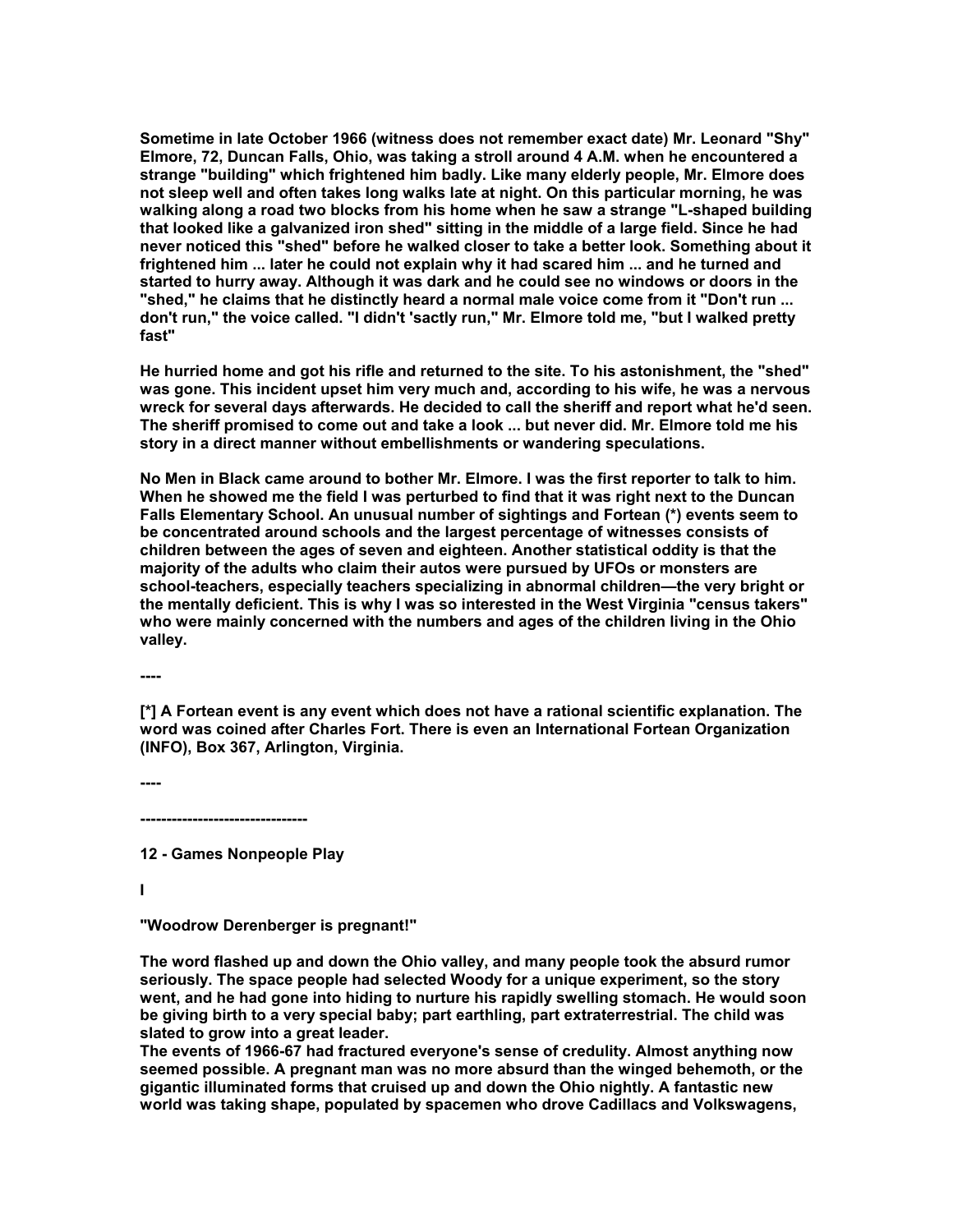**psychiatrists who heard bodiless voices in the night, and things that ate dogs and cattle while everyone was looking in the wrong direction.** 

**Like everyone else, I was caught up in the games, mystery piling upon mystery. Someone somewhere obviously knew every move I was making, or so it seemed. I became very secretive, not even telling my closest friends where I was going or where I had been. Nevertheless, something seemed to be following me. I would drop in unannounced on a remote farm and soon after I settled down to chat with the residents their phone would ring and there would be no one on the line, or a series of loud beeps would ring out. The farmer would act astonished.** 

**"We've never had a call like that before!"** 

**The phone would ring repeatedly until I left.** 

**This happened several different times in several different places.** 

**I used a system of "spot checks," visiting homes in flap areas and talking with people who had never reported anything. Mrs. Hyre accompanied me on a number of these spot checks and was amazed at how much had been going on. Her name and face were familiar to everyone in the area and her reputation as a fair, objective reporter was impeccable. People automatically loosened up when they saw her and talked freely. In the hills surrounding Point Pleasant we heard many stories about footsteps on the roof, strange metallic clangings (the most common being the sound of a car door slamming outside the house when there were no cars in sight). One family showed us how the flap covering the entrance to their attic had been mysteriously moved. It was a hole in the ceiling of a bedroom and could only be reached with a high ladder. Others complained of "Gypsies" marching across their property late at night; men in bright reflective clothing and women in ankle-length dresses, all with long hair and dark Oriental faces. (This was well before the hippie explosion of the late 1960s.)** 

**North of Gallipolis, Ohio, I impulsively stopped at an isolated farmhouse one afternoon and when I knocked at the door a grim-faced man answered with a shotgun in his hands. I started to show my credentials and explain who I was but he cut me short.** 

**"I know who you are," he growled. "We don't want anything to do with you. Get out of here."** 

**Puzzled, I reported back to Mary and suggested that she visit the farm to see if she could find out the reason for the man's strange behavior.** 

**The next day we went back. I remained in the car while she talked with him for several minutes. Finally they both came out to the car laughing.** 

**"You're not going to believe this," the farmer began apologetically, "but ten minutes before you arrived here yesterday I got a phone call. It sounded like a neighbor of mine and he said he was calling to warn me about a crazy man ... a real dangerous type ... with a beard ... that had just been to see him. Said I shouldn't have anything to do with him. Ten minutes later you showed up. After you left, I called him back. He was out in the fields. Had been all day. His wife had to go get him. He said he hadn't made that call."** 

**I looked sternly at Mary.** 

**"Is this some kind of a put-on?"** 

**"Absolutely not," she answered, turning to the farmer. "Tell him the rest of it."**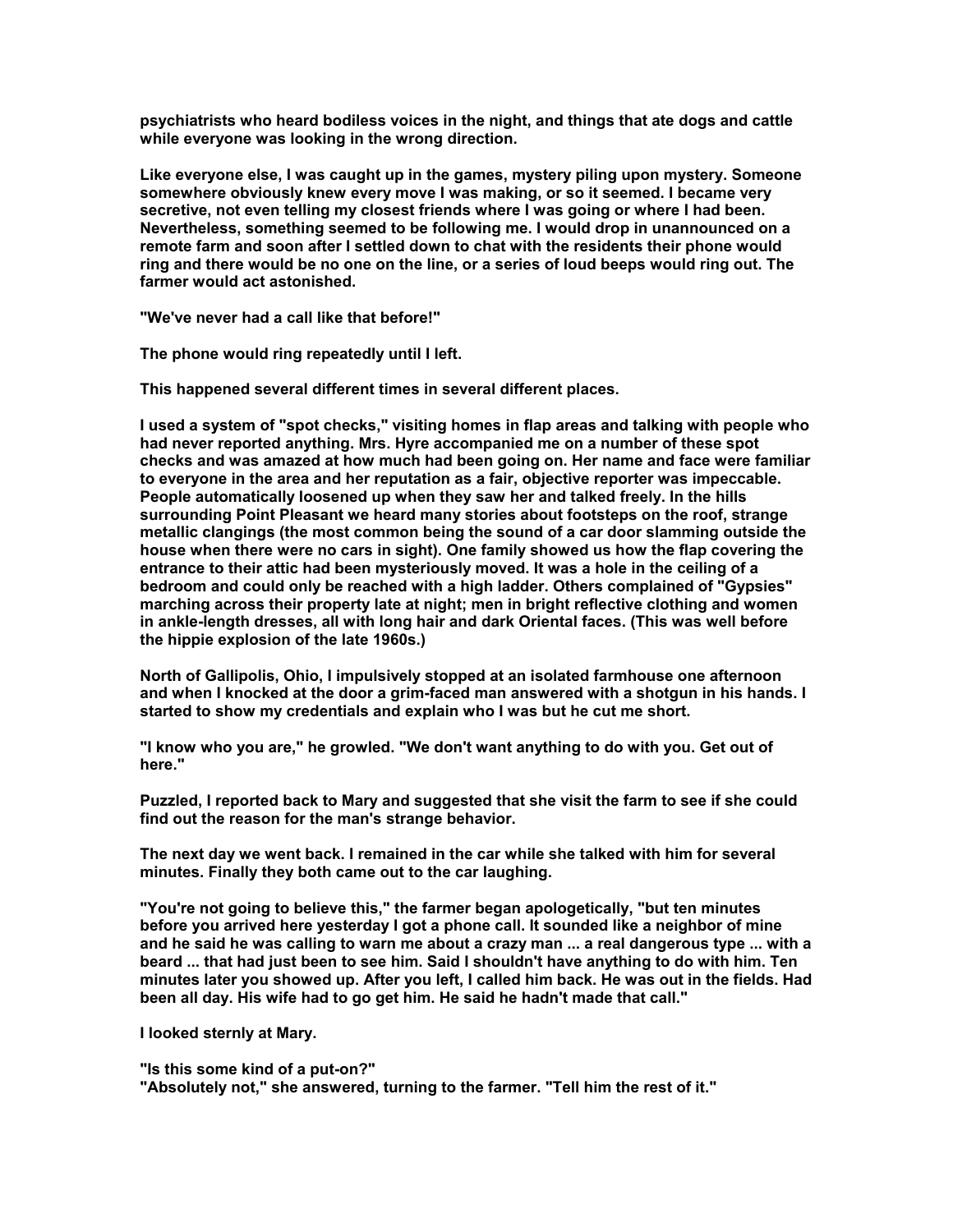**"Well, about a week ago something scared my cows real bad," he continued. "You know, we ain't told anyone about this, Mrs. Hyre. You aren't going to put it in the paper, are you?"** 

**"Not if you don't want us to."** 

**"Come on. Let me show you something."** 

**He led us into the field behind his barn. There was a thirty-foot circle of scorched earth on the hillside. I had seen several of these "fairy circles" before.** 

**"That night our cows really acted up," he went on. "They stampeded. They were so scared they went right through the fence over there." He pointed toward a stretch of wire fence that had obviously just been repaired. "It's an electric fence. Now you know that it takes a lot to make cows charge through an electric fence. Anyway, when I heard the ruckus I ran outside and I saw my cows scattering down the road. And there was a big red and white glowing thing sitting right in the field. I've got to say that it scared me half to death. I ran back in my house to get my gun. Didn't take me more than a minute. But when I got outside again the thing was gone. This circle was all that was left. It took the rest of the night to round up my cows."** 

**"Were any of them lost or missing?" I asked.** 

**"No." He paused. "But Herk—that's Hercules—my big old collie dog ran off that night and we ain't seen him, since."** 

**Mary had been with me when I had checked into other missing dog incidents. She gave me a meaningful glance and he caught it. "Say, you don't think that thing took old Herk, do you?"** 

**"No. It was probably just some kind of electrical phenomenon," I answered gently. "Herk will probably come back."** 

**"I hope so. We sure loved that dog." He looked thoughtful. "Electrical, huh. Let me show you something else."** 

**He led us into bis barn and showed us a brand-new circuit box.** 

**"I had to have this put in the next day so I could run my milker. The old box was completely burned out. In fact, it was melted ... like somebody had put a welding torch to it."** 

**"See, it must have been some kind of electrical thing," I said lamely. I knew Ivan Sanderson had investigated an almost identical incident in New Jersey only weeks before. But in that case the cows had been in their stalls in the barn and were found dead.** 

**"Has anyone else been around to talk to you about this?"** 

**"No ... I haven't told anyone. Just some fellows from the electric company who turned up the next day. They fussed around with the transformer on the pole by the road. I tried to talk with them but they didn't have much to say."** 

**"Did you know them?"** 

**"Never saw them before. Come to think of it, they didn't have a regular electric truck. Just a panel truck."**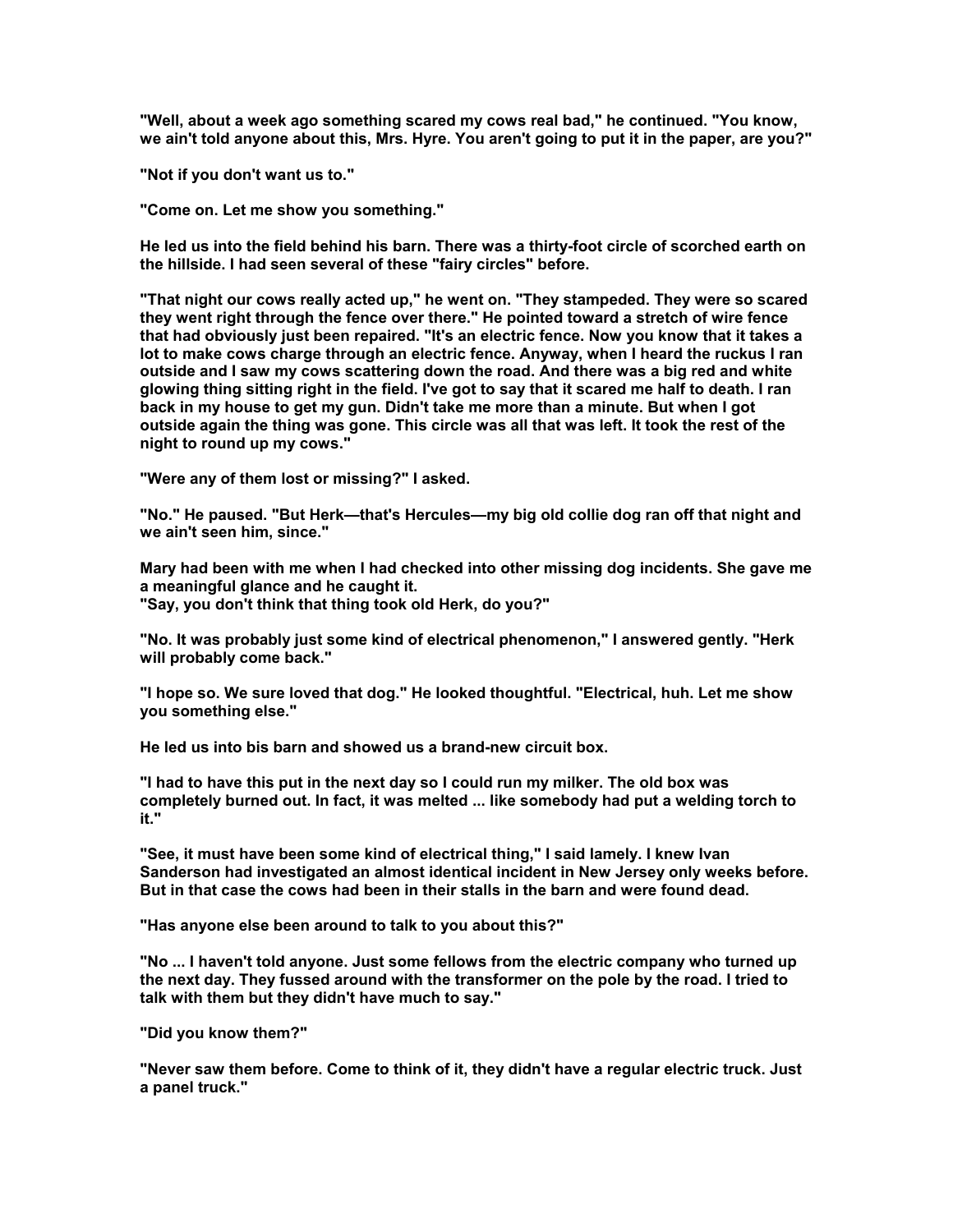**"Would you recognize them if you saw them again?"** 

**"Sure would. They was foreigners. You know, Japs or something. Like I said, they weren't very friendly."** 

**"How were they dressed?"** 

**"Oh, you know ... ordinary coveralls. I did notice their shoes, though. They had on funny shoes with very thick rubber soles. Guess when you work around electricity you need insulation."** 

**Mary shuddered perceptibly.** 

**"Say, do you know these fellows?" he asked.** 

**"Well, I saw a man with thick-soled shoes like that once," Mary began. I cut in sharply, thanking the man, promising to keep him out of the papers, and reminding Mary that we had an appointment elsewhere.** 

**Back in the car, Mary could no longer curb her natural curiosity.** 

**"What do you make of all this, John?"** 

**"The more I find out, the more confusing it becomes."** 

**"That's the way I feel. That phone call ... sounds like someone didn't want you to talk to him."** 

**"It could work the other way, too," I suggested. "Maybe this whole thing was set up so I would talk to him. I just picked his farm out at random. If he had just turned me away with a smile I would never have bothered him again. But when he came to the door with a gun ..."** 

**"But how did they know you were going to stop there? How could anyone have possibly known?"** 

**"That's the real question. How could anyone have known?"** 

**II.** 

**A few days before leaving New York I called Gray Barker in Clarksburg and he agreed to meet me the following Tuesday in Point Pleasant. As soon as he hung up, I dialed Woodrow Derenberger's unlisted number and spoke** 

**to his wife.** 

**"When are you coming to see us again?" she asked.** 

**"I expect to be in West Virginia next week," I replied.** 

**"I know. I hear you're having a secret meeting with Gray Barker on Tuesday."** 

**I was stunned.** 

**"I'm meeting with Gray," I admitted, "but it's not very secret. I didn't know about it myself until a couple of minutes ago, so how on earth did you know?"** 

**There was a pause.**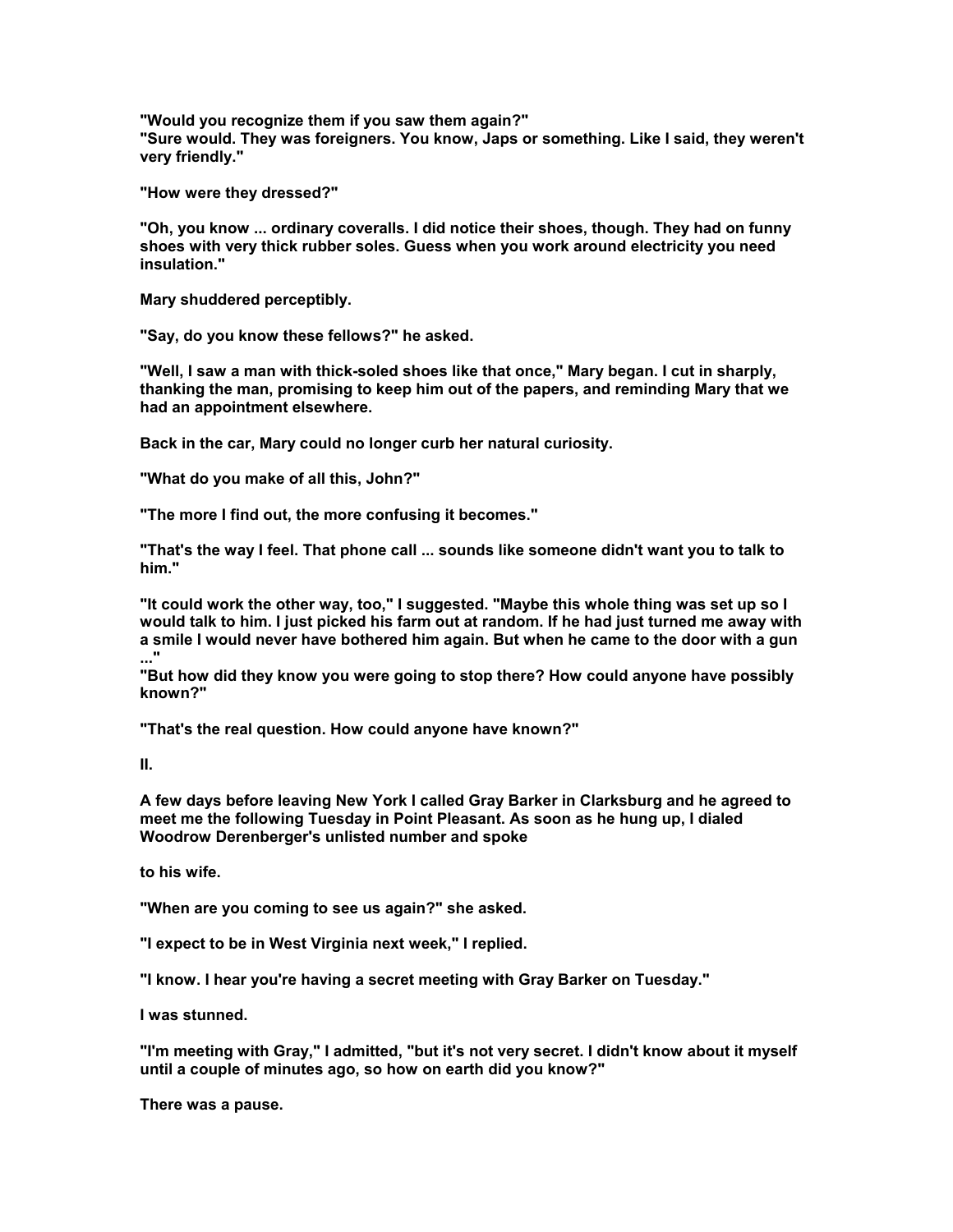**"Charlie Cutler over in Ohio told us about it a couple of days ago," she finally said.** 

**"And how did he know about it?"** 

**"I—I don't know. I suppose he heard it somewhere."** 

**When you enter the unreal world of the contactees, predictions, prophecies, and a mysterious invasion of your privacy become commonplace. Contactees seem to develop heightened perceptions, ESP, and precognition. The changes occur almost overnight. In their meetings with the entities they are served up platters of propaganda along with rumors and nonsense which they accept and repeat as fact. Many of the choicest tidbits in UFO lore were not actual events but were put into circulation by contactees who placed their complete trust in their contacters. The entities spun wild tales about crashed saucers being confiscated by the U.S. Air Force, farmers shooting and wounding spacemen, and so forth. Contactees repeated the stories to wild-eyed UFO enthusiasts and so they spread in ever-widening circles until they appeared in articles and books.** 

**Derenberger never claimed psychic powers. He said he received telepathic messages from Indrid Cold giving him specific information. Others such as Ted Owens and Uri Geller have also claimed that their psychic abilities came from space intelligences. Mr. Owens has racked up an impressive record predicting the outcomes of football games. Mr. Geller, an Israeli psychic, became world famous after his alleged contact with a flying saucer on a desert in the Middle East. Both men have been examined and tested by armies of scientists and parapsychologists.** 

**I have probably examined and befriended more UFO contactees than anyone else. Usually their experiences follow certain patterns which they are not even aware of at the time. A long series of seemingly unrelated events occur prior to the first overt contact These events can begin in childhood and span many years. Then, too, most contactees have active or latent psychic abilities before contact. People who see ghosts or religious apparitions have the same patterns as the UFO contactees. And, in fact, the apparitions described in religious "miracles" usually share the same physical characteristics as our UFO entities; that is, long fingers, dusky complexions, pointed features. The flying saucer lore of the past twenty-seven years has been built on three main components: (1) the sighting reports, usually poorly investigated by amateurs and believers, or based entirely on fragmented and often inaccurate newspaper stories; (2) the testimony of the contactees; (3) messages received through spirit mediums and ESP. In recent years a new element has been added by the few scientists pulled into the controversy. This is the tiresome use of probabilities to explain that there must be zillions of other planets and therefore there must be uncounted numbers of inhabited places in the universe. In the early 1960s exobiology became the new scientific rip-off. Various foundations and NASA poured millions of dollars into the study of extraterrestrial life. Since there were no samples available for study, and since there is not the slightest bit of evidence that even a single planet exists in any other star system, exobiology was not an easy field. Scientists had to justify their enormous expenditures with reams of speculative papers. We do not even have enough facts, after fifteen years of study, to form a real basis for the coveted probabilities. If Nick the Greek were asked to make book on the existence of extraterrestrial life, he would find the scientific arguments so tenuous that the odds would have to be somewhere around a trillion to one. Of the nine planets in our own solar system, only three—Mercury, Earth, and Mars—are solid, and only one of these three is infested with life. The appearance of life requires a long list of environmental and chemical conditions. For all these conditions to exist simultaneously on a single planet also requires a whole series of improbable coincidences.** 

**Men have always gazed at the night sky and dreamed of other worlds. Four thousand years ago, Enoch became the first space traveler, visiting seven worlds or planets after**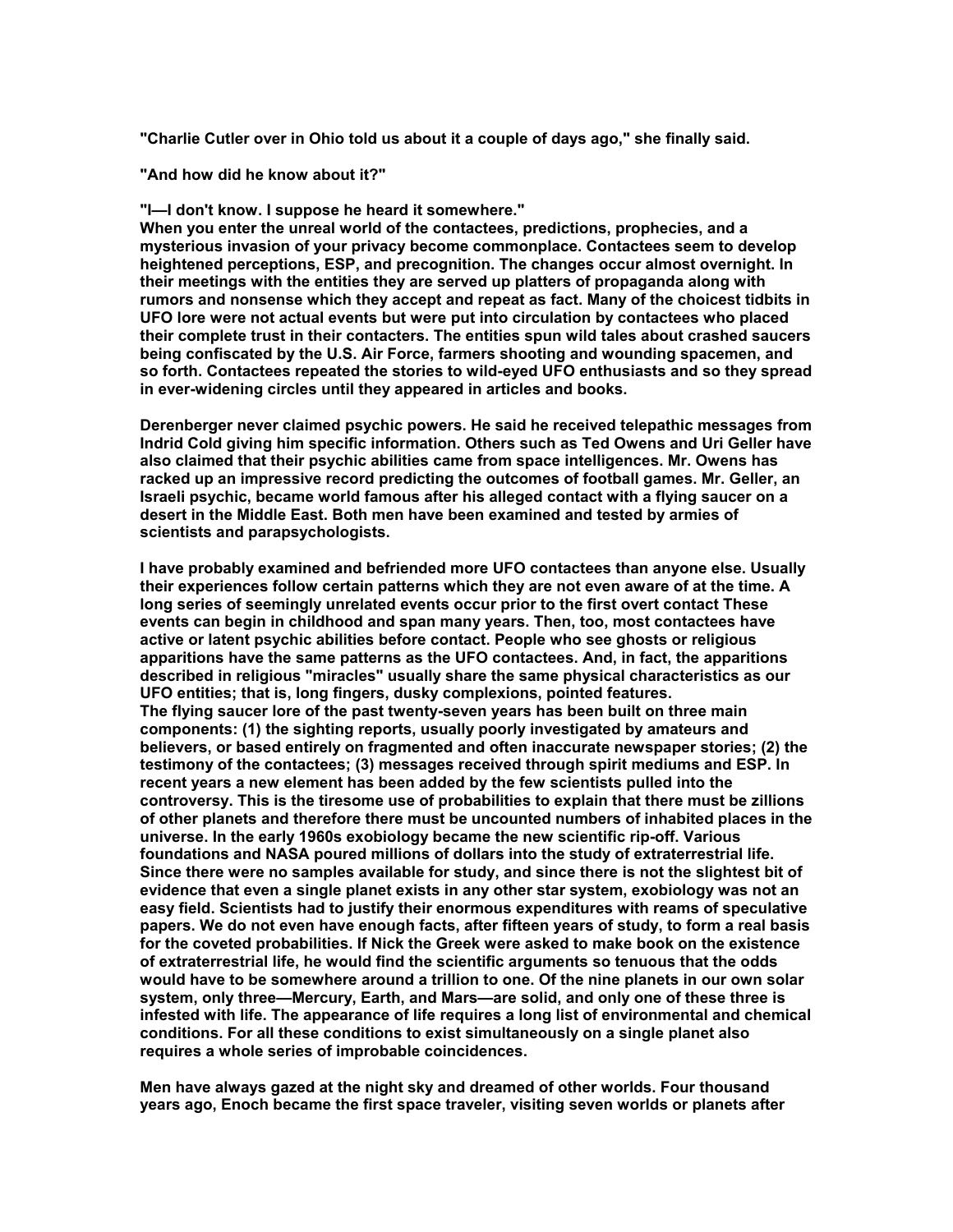**being roused from his sleep by angelic spacemen. Swedenborg, the great Swedish mathematician, went wandering through the cosmos in the 1700s, and a proper Bostonian named William Denton was given a guided tour of Venus in the 1860s. George Adamski, Howard Menger, and several others visited the moon in the 1950s, preceding Neil Armstrong by more than a decade. Menger, a New Jersey sign painter, brought back some "moon potatoes" that looked like rocks ... and they didn't cost the taxpayers a cent. Adamski, a California eccentric, found the backside of the moon rich in vegetation and water. Others observed cunningly concealed underground cities there.** 

**Still others have traveled to scores of unknown planets in distant galaxies. Planets with exotic-sounding names adopted from ancient Greek, just as most of the entities who stop lone drivers on isolated back yards claim names from mythology.** 

**For example, on Wednesday, July 26, 1967, Mrs. Marts De Long and Michael Kisner were driving in a park near California's Big Tujunga Canyon when they heard a bodiless voice which instructed them to watch for something unusual. There was a flash of light in the sky and a glowing disc twenty feet in diameter appeared. Soon they were chatting with "Kronin," master of the Kronian race. He was very tall and both boneless and eyeless, and said he was "a space robot encased in a time capsule."** 

**As soon as Mrs. De Long reached her home after the visit her phone rang. It was Kronin. She later recorded several conversations with him in which he explained the problems of the universe. She had never heard of Cronus, the Roman god of time.** 

**Another entity popular in occult circles for centuries is Ashtoreth, the Phoenician goddess of love. A character called Ashtar has been communicating with UFO fans for years, coming through worldwide stances, on Ouija boards, and through mental telepathy. Ashtar is a big cheese in the Intergalactic Federation. Contactees have churned out dozens of books filled with his messages.** 

**A woman on Long Island had an encounter with an olive-skinned gentleman in a greenish suit in May 1967 and his name caused me some problems. He called himself Aphloes. I finally figured out that it was from aphlogistic, a word derived from Greek meaning "a lamp giving light without flame."** 

**Woodrow Derenberger's Mr. Cold did not fit this pattern. In fact, the name made me suspicious of Woody's story and if I had not talked with others who had shared similar experiences on the same night, I might have rejected Derenberger outright because of it.** 

**In earlier times, fairies, demons, and even human witches practicing their Black Sabbath rites, chose gravel pits, garbage dumps, cemeteries and crossroads for their appearances. Modern hairy monsters and UFOs select the same sites, and quite a few UFO contacts have occurred near crossroads or on highways still under construction at points where old highways once intersected. Derenberger's first contact with Cold was on a newly completed highway yards from an old intersection.** 

**Across the river, the vast "Indian" mounds of Ohio stand as mute testimony of some earlier culture almost identical to the culture which constructed the great mounds of Great Britain. The latter were joined by straight tracks or "leys" which formed a complicated grid system. I wondered if a similar ley grid may not have once existed in West Virginia and I studied aerial photos and old maps looking for such a system. There are tiny traces . here and there, but modern fanners and builders have destroyed most of the old artifacts, just as they had destroyed a great many of the mounds, stone towers, etc., that stood on this continent when the first Europeans arrived.** 

**Had Woody been stopped on a cross-point of some old ley network? The only clue lies in**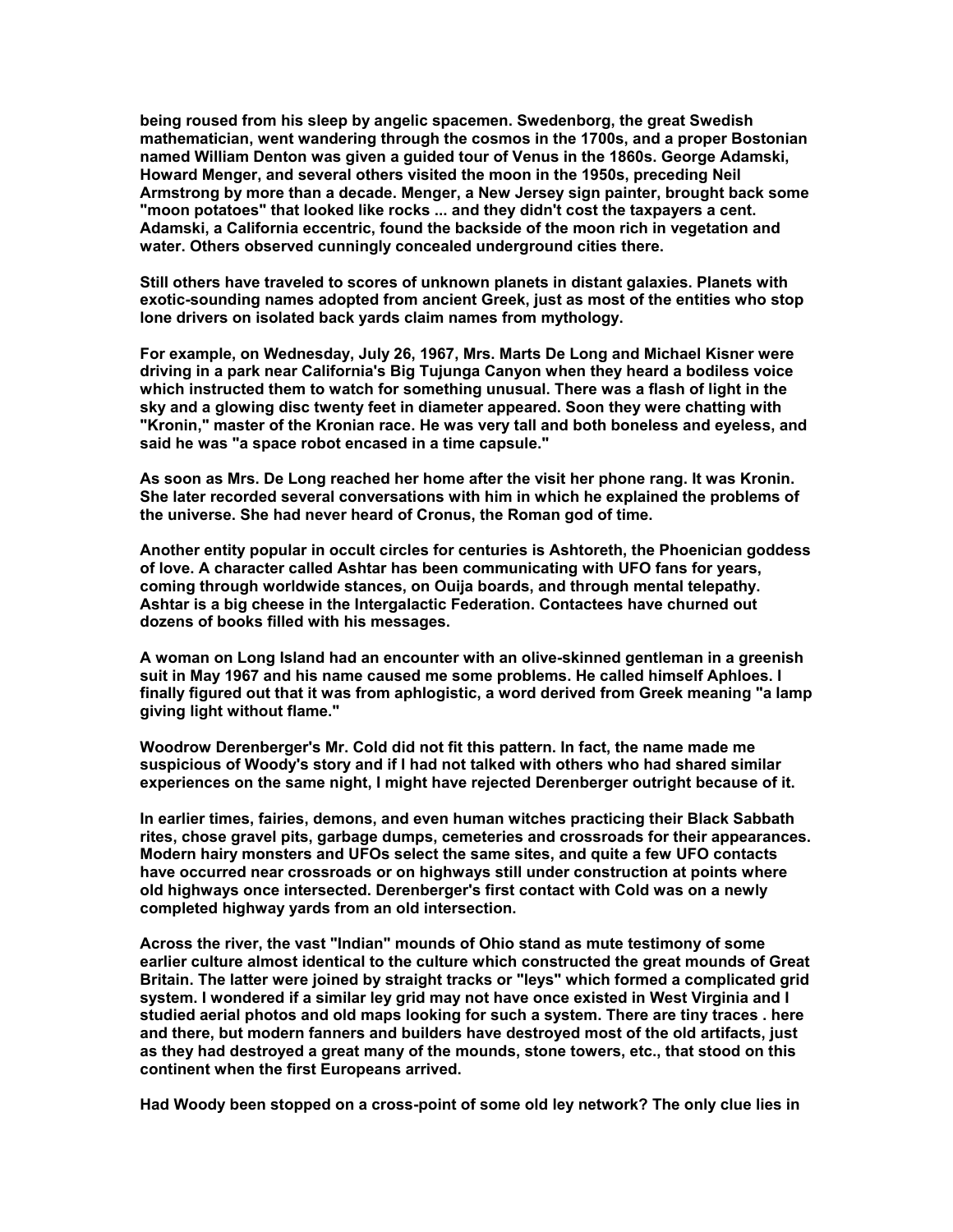**Mr. Cold's uncharacteristic selection for a name. In his study of the British leys, The View Over Atlantis, John Michell stated:** 

**A peculiar feature of the old alignments is that certain names appear with remarkable frequency along their routes. Names with Red, White and Black are common; so are Cold or Cole, Dod, Merry and Ley.** 

**It would be in keeping with the twisted logic of the entities to call attention to a West Virginia ley system by staging their landings at specific points along the grid and adopting names like Cold. Apparently this is exactly what they did in 1966-67.** 

**So far as I know, Cold and his mischievous companions never presented themselves to other contactees ... or they changed their names to suit each occasion. This, too, is a break with tradition. Ashtar, Orthon, and several others with names that sound like synthetic fabrics have contacted thousands of people all over the world in the past twenty years.** 

**In September 1973, just before the great October UFO wave, posters sprang up all over Atlanta, Georgia, proclaiming the eminent arrival of the space people. A Georgia psychic was in mental communication with Zandark, who identified himself as "a member of the United Cosmic Council; a Commander in Chief in Charge of Directing Technical Transmissions Via Mental Telepathy or the Combination of Mediumistic Telepathy Under the Direction of the Confederation of Cosmic Space Beings." Zandark delivered the usual "We come to bring peace" message, claimed credit for building the Sphinx, the Pyramids, "and other structural phenomenas," and complained that contactees were not being taken seriously enough, but were being "branded fools, fanatics, and personal publicity seekers." We were advised to shape up.** 

**Bach of Zandark's communications began with the salutation, "Adonai Vassu." When the sitters at the Atlanta seances asked for a translation they were told it meant, "Peace be with you, and love forever."** 

**Unknown to the Georgia Group, a contactee in Italy, Eugenio Siragusa, has been in touch with the space people for years and his contactor always signs off with, "May the light of the universal peace be with you ... [signed Adoniesis."** 

**Adoniesis is a manufactured word, a sort of Romanization of Adonai, an ancient Hebrew word for God; Vassu stems from the Latin vassus, meaning servant. So Adonai Vassu really means "servant of God." Old Zandark is just another angel in disguise! Adoniesis and Adonai are not so far removed from each other. It is interesting that the same terms would turn up at seances an ocean apart.** 

**Even more interesting is the fact that the messages received by psychics everywhere bear remarkable similarities in content, even in phrasing. I have researched obscure contacteetype books written two and three hundred years ago and have found the same identical messages and phraseology were prevalent then. Since much of this literature is very obscure and hard to find, and since many of our psychics and contactees are poorly read, it is doubtful if this is a question of fakers repeating the earlier material. Rather, it seems as if there is a phonograph in the sky endlessly repeating the same material generation after generation as if there were a crack in the record.** 

**Author Brad Steiger interviewed scores of psychics, prophets, and contactees for his study of this phenomenon, Revelation: The Divine Fire. He found that people claiming to be in communication with God, angels, spirits of the dead, and spacemen from other planets were all receiving essentially the same information. All spoke of an impending disaster, just as Zandark warned, 'The time for your planet is crucial." But the prophets**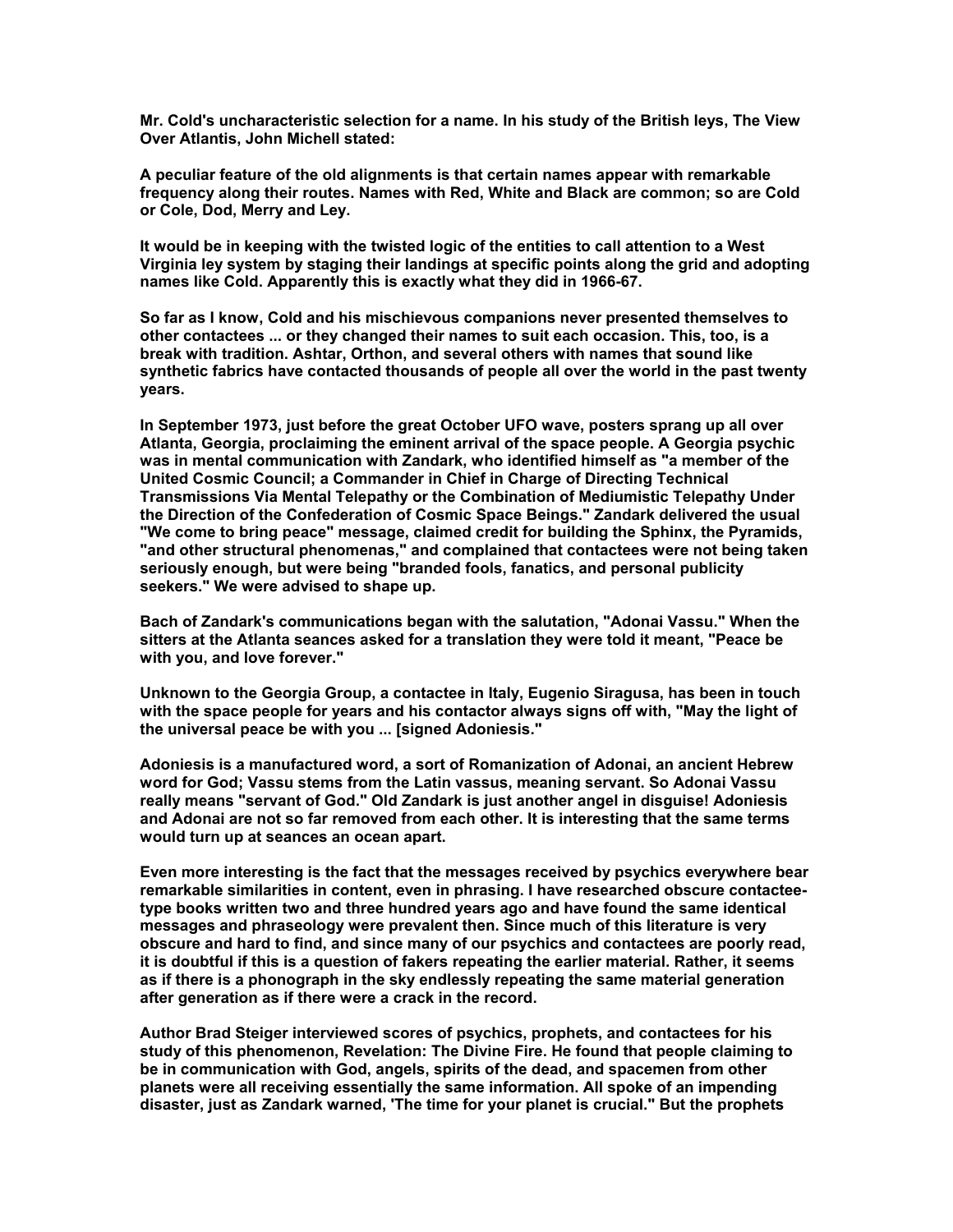**and seers of the last century were getting the same spiel.** 

**William Miller (1782-1849) founded the Seventh-Day Adventists in the belief that the world was coming to an end in 1843. Interestingly, prophets all over the world and tribes of Hopi and Navaho Indians in the Southwest picked that same year. Clearly, they were all tuned in to the same "static." Jehovah's Witnesses were founded in 1872 on a similar premise. The messages delivered to the children in Fatima, Portugal, in 1917, also discussed the coming disaster, but phrased in obscure theological terms.** 

**Again and again, psychics and contactees have gathered their family and friends together to sit on a hilltop and wait for the predicted end of the world. This charade has been repeated many times in the past twenty-five years with UFO contactees preparing for the wonderful space people to descend in their flying saucers and evacuate a chosen few from our doomed planet** 

**The world was supposed to end on December 24, 1967. Occult and UFO groups around the world got the message in every language. A Danish cult actually built a lead-lined bomb shelter and spent the holidays cringing in it, waiting for the big blast.** 

**In 1973, a UFO contactee in Wisconsin soberly announced that the comet Kahotek was going to wreck the earth that Christmas. He was recruiting people to be evacuated by his space friends.** 

**Zandark, Orthon, Ashtar, Xeno, Cold, and all their cronies have been leading many of us around by the noses for centuries. First they convince us of their honesty, reliability, the accuracy of their predictions, and their well-meant intentions. Then they leave us sitting on a hilltop waiting for the world to blow up.** 

**When the world was sparsely populated and the signals from the superspectrum were not smothered in so much static from the lower spectrum, men learned to place great faith in these entities and their prophecies. Priests, scholars, and magicians achieved a marvelous understanding of the cosmos and the cosmic forces through astrology, alchemy, and the magical manipulation of matter. But as man followed the angelic dictate, "Multiply and replenish the earth," our planet began to suffer from psychic pollution.** 

**The record on that great phonograph in the sky cracked and stuck in a single groove ... single groove ... single groove ... single....** 

**III.** 

**The contactee syndrome is a fundamental reprograming process. No matter what frame of reference is being used, the experience usually begins with either the sudden flash of light or a sound—a humming, buzzing, or beeping. The subject's attention is riveted to a pulsing, flickering light of dazzling intensity. He finds he is unable to move a muscle and is rooted to the spot.** 

**Next the flickering light goes through a series of color changes and a seemingly physical object begins to take form. The light diminishes revealing a boat (if the event occurs on a lake or river), a flying machine of unusual configuration, or an entity of some sort.** 

# **What's really happening?**

**The percipient is first entranced by the flickering light. From the moment he feels paralyzed he loses touch with reality and begins to hallucinate. The light remains a light, but his or her mind constructs something else. This can be compared with normal hypnosis. (I have been an amateur hypnotist for many years.) A hypnotized subject very**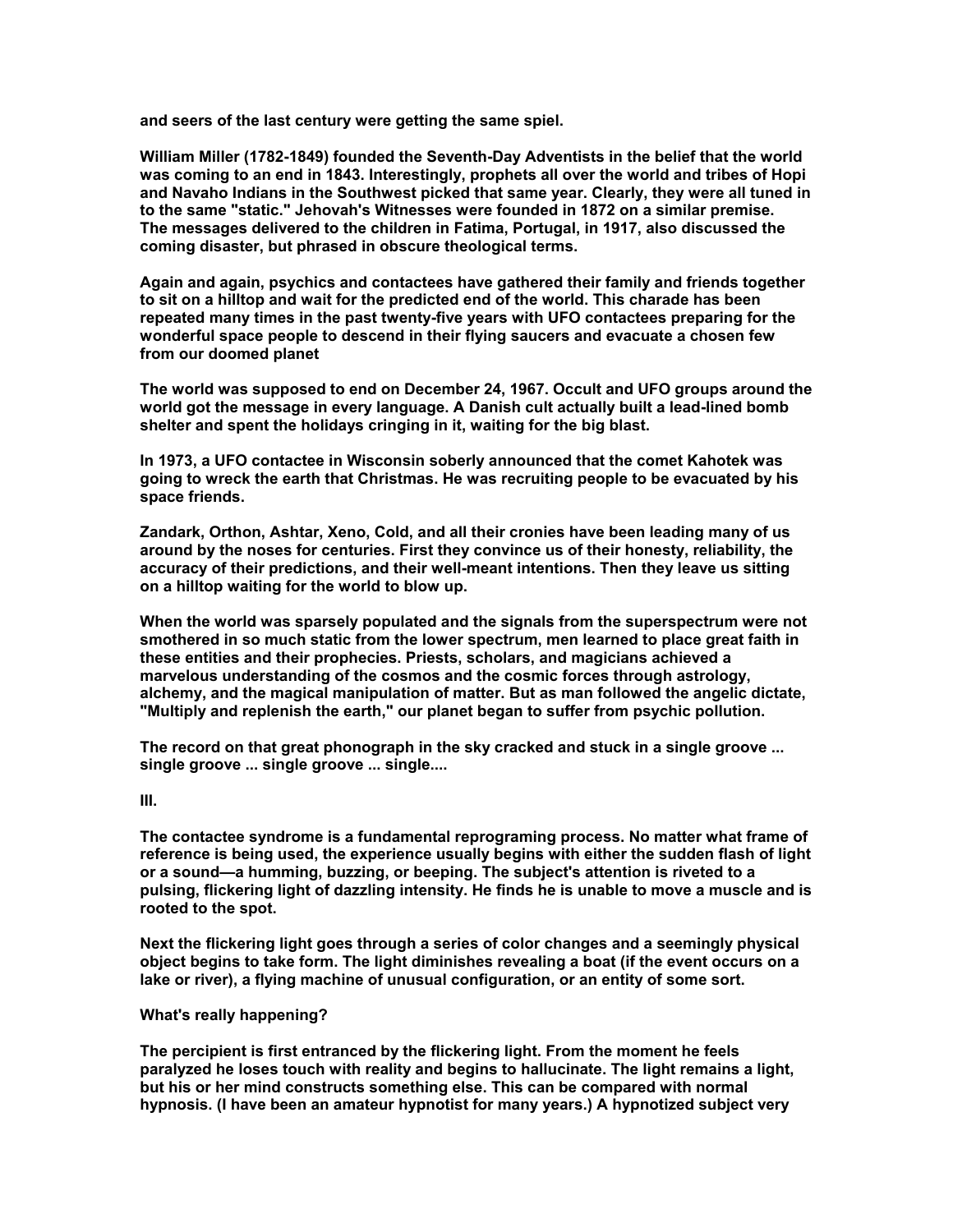**often thinks he is fully conscious, that the hypnosis isn't working and he is just going along with the hypnotist, but when he tries to move or disobey a command he is surprised to find he can't. The paralysis reported in so many UFO cases is really a form of hypnosis.** 

**In the 1940s medical science discovered the flicker phenomenon; that some human brains are extremely responsive to a flickering light; that such a light can produce an epileptictype trance accompanied by elaborate hallucinations. In Battle for the Mind, William, Sargant pointed out: It should be more widely known that electrical recordings of the human brain show that it is particularly sensitive to rhythmic stimulation by percussion and bright light among other things and certain rates of rhythm can build up recordable abnormalities of brain function and explosive states of tension sufficient even to produce convulsive fits in predisposed subjects. Some people can be persuaded to dance in time with such rhythms until they collapse in exhaustion. Furthermore, it is easier to disorganize the normal function of the brain by attacking it simultaneously with several strong rhythms played in different tempos. This leads to protective inhibition, either rapidly in the weak inhibitory temperament or after a prolonged period of excitement in the strong excitatory one.** 

**When the flicker—or pulsing sound—happens to be synchronized with the alpha rhythm of a particular brain, the brain is short-circuited. There are cases in which some people were triggered by the flickering of a motion-picture image and overcome by an urge to strangle the persons sitting next to them. Dr. Grey Walter of the Burden Nemo-logical Institute at Bristol, England, had a patient who passed out while riding a bicycle along an avenue of trees. The trees produced the flicker phenomenon as he sped past them.** 

**"A few subjects yielded epileptic patterns," Dr. Walter noted in his book The Living Brain. "Auditory experiences were rare; but there may be organized hallucinations, that is, complete scenes, as in dreams, involving more" than one sense. All sorts of emotion are experienced; fatigue, confusion, fear, disgust, anger, pleasure. Sometimes the sense of time is lost or disturbed. One subject said that he had been 'pushed sideways in time' yesterday was at one side, instead of behind, and tomorrow was off the port bow."** 

**In short, a light flickering at exactly the right frequency can place the witness in a hypnoticlike trance. He views this as paralysis since he loses control of his limbs for the duration of the trance even though a part of his mind remains conscious. He views the hallucinations of the trance as a continuation of the reality he was experiencing a moment before. Like a normal subject of hypnosis, he loses his sense of time. Time can be compressed or expanded, as in a dream. Events which seem to span several hours are actually hallucinated in seconds or minutes, or the reverse can occur. When he comes out of his trance and looks at his watch he finds that hours have passed even though he thought he only watched the light for a few seconds.** 

**In a religious miracle such as that at Garabandal, Spain, in the 1960s, crowds surrounded the small children as they entered trances and conversed with entities 'only they could see. The children sometimes remained motionless for hours, but when they came out of their trances they thought only minutes had passed.** 

**The psychedelic lights and flickering strobes so popular with the youth culture in the 1960s actually served to induce trances and produce quasi-religious experiences, particularly when coupled with the mind-numbing beat of hard rock music and hallucinogenic drugs. The euphoria of the big rock festivals was a direct product of this phenomenon. Young people voluntarily, and enthusiastically, submitted themselves to a brainwashing process ... reprograming themselves, or being re-programed by an outside force which, as the violence and social upsets of the period demonstrate, was not always benevolent.**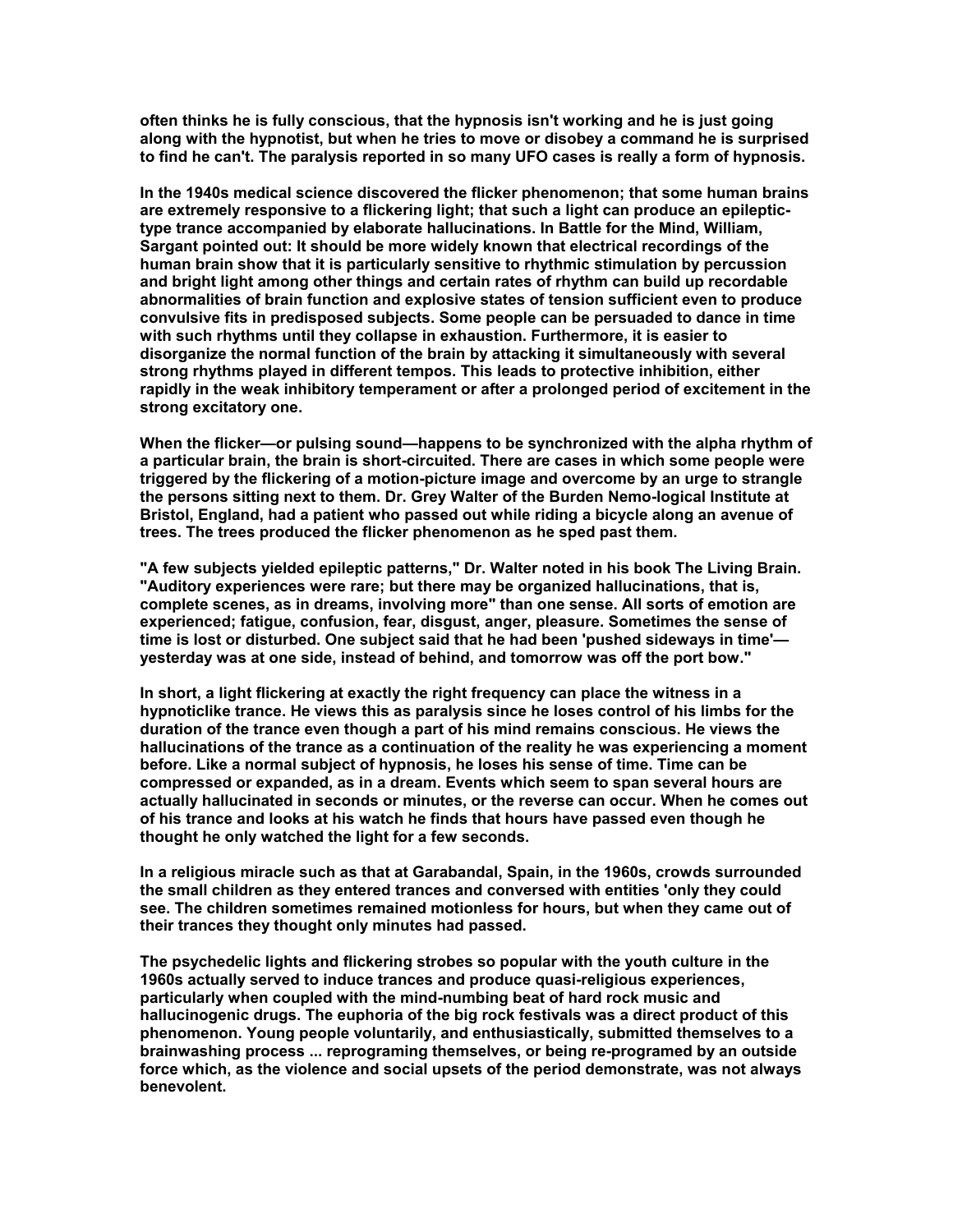**When a contactee comes out of his trance he often finds himself suffering from severe headaches and muscular aches and pains for days afterward. Great lethargy is another common symptom, with the percipient indulging in excessive sleep, exhausted. These symptoms are comparable to those of epileptics who have suffered muscular spasms. Excessive thirst, another symptom, is probably caused by something else ... dehydration from exposure to intense low frequency (VLF) electromagnetic radiation. Such radiation penetrates and dries every tissue.** 

**The mechanism—the light flashes—can be subjective, seen only by the percipient, or objective, seen by others and even photographable. The subjective flashes must be caused by radiation which by-passes the eyes and optical nerves and is received directly by the brain. Objective flashes are masses of energy moving through the visible spectrum. Witnesses whose minds are not tuned to the specific frequency of the flickering of the object are not affected, except by the actinic rays that may be emitted.** 

**When investigating multiple UFO sightings I am not concerned with the chance witnesses of an objective light. Rather I try to seek out those persons who were directly affected by the light. They rarely report their sighting, either because the accompanying hallucination was so bizarre or so terrifying, or because they simply had no memory of the entire event; they suffered lacunal amnesia. When I succeed in finding such people I obtain their entire life history and keep in touch with them for a long period after my interview to observe any changes in personality or outlook that may occur. In some cases, rapid deterioration takes place. The percipient has innumerable secondary hallucinations, just as a person who has taken LSD can go on another "trip" unexpectedly weeks later. He can become mentally unbalanced, abandon his family and his work, develop into a fanatic, and, in several unfortunate cases, end up with a nervous breakdown or commit suicide.** 

**On the other side of the coin, some percipients experience a profound expansion of consciousness, a greatly increased IQ, and a complete change of life-style ... for the better.** 

**Since this is a historic process, and a continuing one, it is probable that most great leaders had a contact experience at some point in their early life. Canadian psychiatrist Dr. Richard Bucke conducted the first study of this phenomenon in his book Cosmic Consciousness published in the year 1900. In religious circles !he phenomenon is called "illumination."** 

**In its purest form, illumination is not a religious experience. For a few brief moments the percipient understands, truly understands, the workings of the entire universe. He perceives all of history, past, present, and future, totally. He feels he is a part of the superspectrum and is one with the cosmos. Unfortunately, when the brief experience is over he cannot remember most of it because it has been added to his subconscious, and he cannot articulate those parts he can remember. But he has been re-programed, even prepared for a new role in life. To some the experience is "the call" that propels them into the clergy.** 

**There seems to be a rule that each cosmic force has its imitators. Victims of UFO contact are often suffering from false illumination. Either their minds have misinterpreted the experience, or a lower force has re-programed them using the same mechanism. In a sense, they have become "possessed." They suffer from hallucinosis—repeated hallucinations. Their lives are manipulated disastrously. Once a person has undergone false illumination he becomes vulnerable to repetitions, just as once a person has been hypnotized he can be easily hypnotized again.** 

**The phenomenon is dependent on belief, and as more and more people believe in flying saucers from other planets, the lower force can manipulate more people through false illumination. I have been watching, with great consternation, the worldwide spread of the**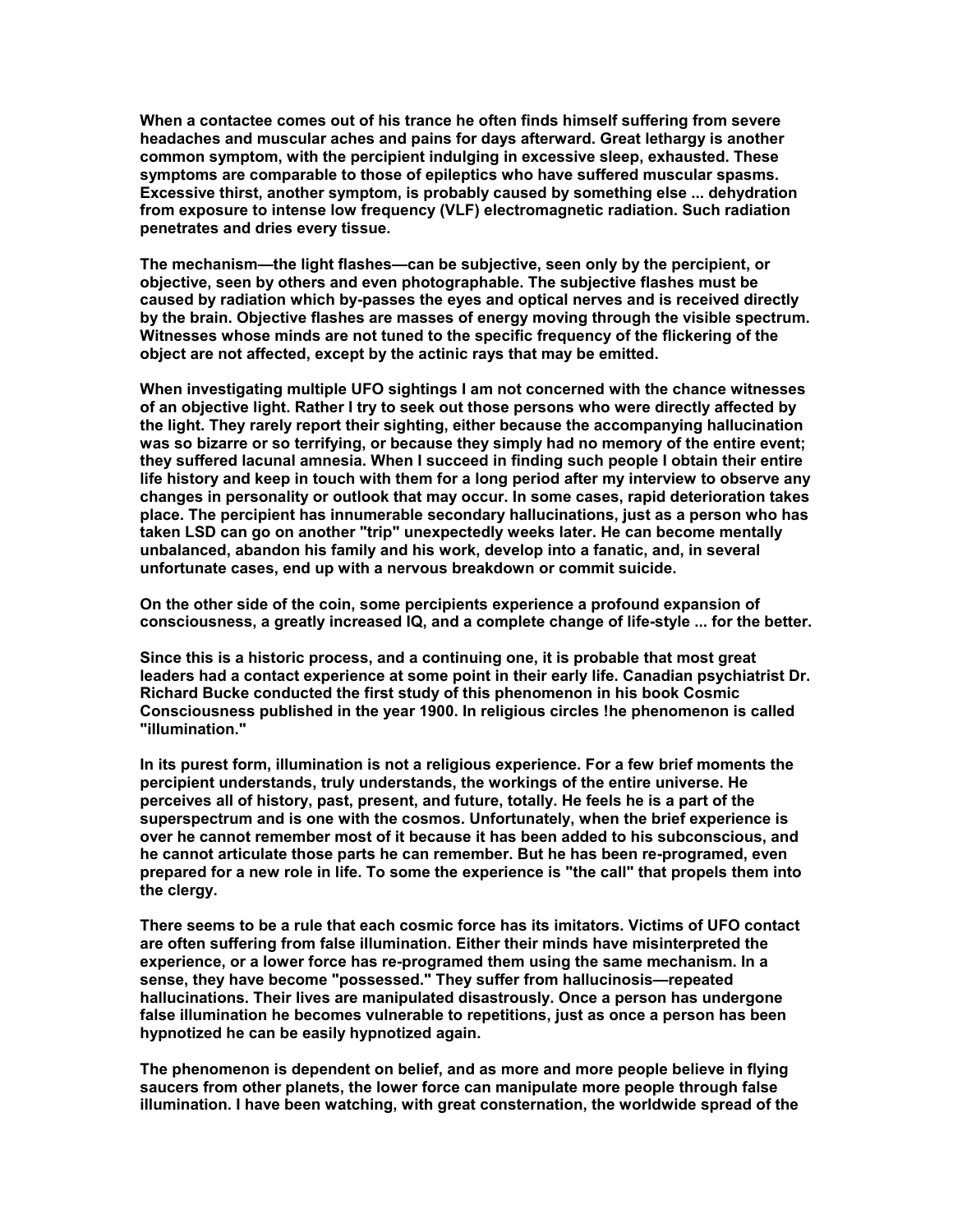**UFO belief and its accompanying disease. If it continues unchecked we may face a time when universal acceptance of the fictitious space people will lead us to a modern faith in extraterrestrials that will enable them to interfere very overtly in our affairs, just as the ancient gods dwelling on mountaintops directly ruled large segments of the population in the Orient, Greece, Rome, Africa, and South America.** 

**However they arrived at their 1953 decision, the CIA/air force plan to debunk, downgrade, and ridicule flying saucers was, in retrospect, the most responsible course the government could take. But they underestimated the scope of the phenomenon and its ability to manipulate humans and generate propaganda.** 

**IV.** 

**On May 20, 1967, Steve Michalak was out prospecting near Falcon Lake, Manitoba, Canada, when he saw a large circular object land. It seemed to be made of glittering metal "like stainless steel." He approached it and thought he could hear voices mumbling inside. He called out but received no answer. Instead, the object spewed out some kind of gas or flame which caught him full in the chest and sent him reeling backward as it took off. Both his shirt and the skin underneath were burned with an odd checkerboard pattern.** 

**Mr. Michalak became extremely ill, suffering a week of blackouts, nausea, headaches, and a weight loss of twenty-two pounds. It took him many weeks to return to normal. Then, on September 21, 1967, 124 days after the initial incident, the burns on his chest returned and his body began to swell. He was hospitalized and again returned to normal. But the malady returned every 109 to 124 days. In August 1968, after a year of recurring illnesses, he visited the Mayo Clinic in Minnesota at his own expense. Doctors there told him they had treated another UFO victim from California who suffered from the same thing. His problems stemmed from "a foreign substance" in his blood, he was told.** 

**When scientists from the air force-financed UFO study conducted by Colorado University visited Michalak, they asked to see the place where the saucer had landed He admitted that he had been searching for the spot himself, without success. He was puzzled by his inability to locate it. Despite his inexplicable injury, the scientists viewed this inability as proof that his story was a hoax. In their final report they implied he was not telling the truth Actually there are a great many cases in which the witnesses found they could not relocate the site of their experience. Buildings and landmarks clearly seen at the time seem to vanish. Roads and highways disappear. This bewildering phenomenon is wellknown in psychic lore also, probably because many psychic experiences are hallucinatory, too. There are innumerable stories about restaurants that seemed to dissolve after the witnesses stopped there. Tales of disappearing houses are common. A weary traveler stops at an old abandoned house for the night, just like in the movies, and later learns the house he stayed in does not exist... or had burned down years ago.** 

**True to the reflective factor, as I was writing this I received a letter from F. W. Holiday, the British investigator, in which he tells the following:** 

**A family in the south of England still spend their weekends driving around woods looking for a mysterious lake they encountered some fifteen years ago. Out in the middle they saw a huge rock with a sword driven into it. Later they went back to do some research but there was no trace of such a lake. No one had heard of it and it isn't on the maps.** 

**One could fill a book with such incidents, and, indeed, some authors have. Long ago I classified such episodes as distortions of reality. Throughout history people have been straying through Alice's looking glass, seeing things that don't exist, visiting places that spill off the maps into some hallucinatory other dimension. Fifteen years ago there was a lake in England with a sword jutting out of a stone, waiting for some king to come along"**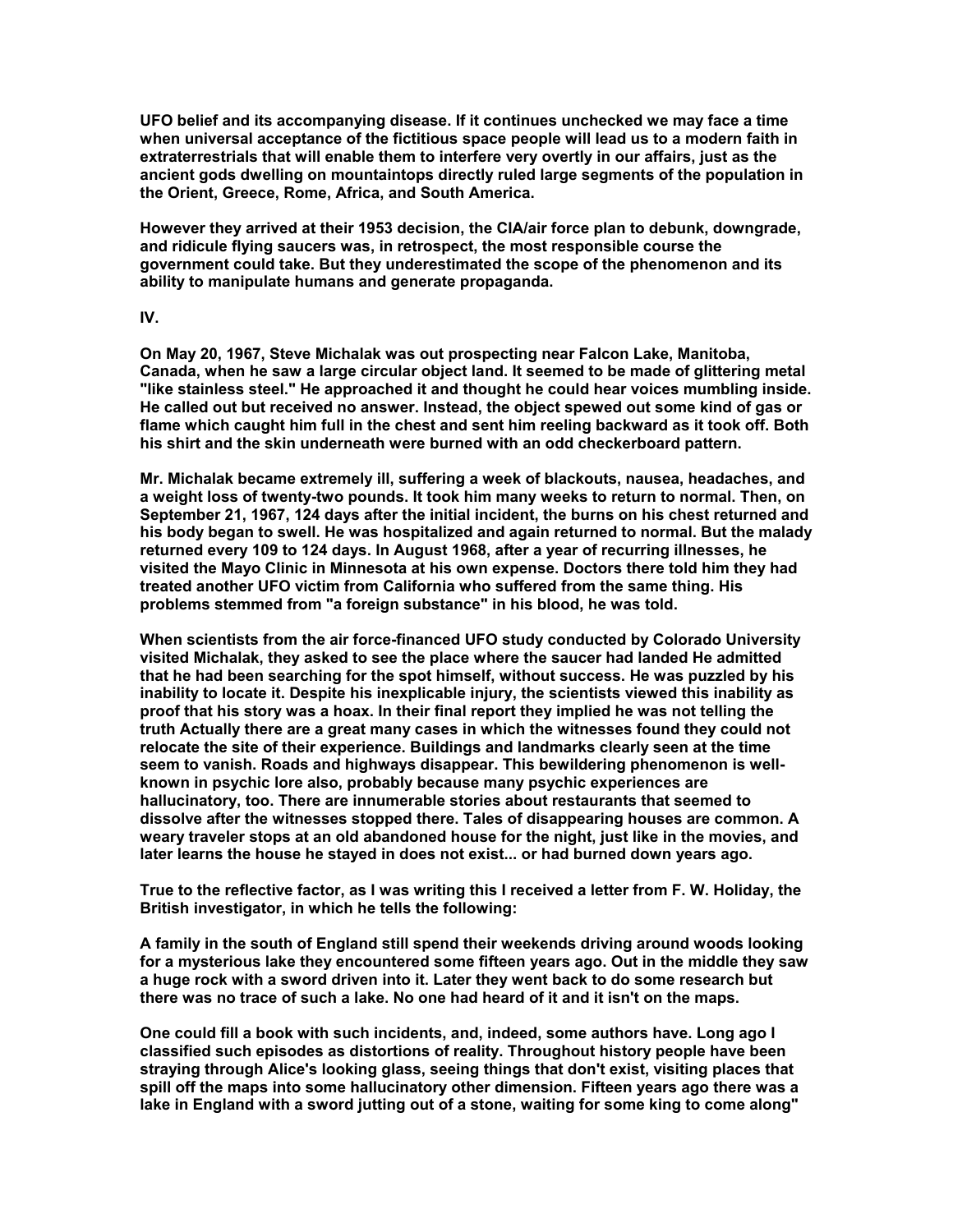**and pull it out, shouting, "Excalibur!" This is no more ridiculous than stumbling upon a secret flying saucer base nestled in the hills of New England and bustling with activity. Contactees have claimed such things.** 

**An engineer Rex Ball swears he came upon a mysterious underground installation in Georgia in 1940, manned by small Oriental-looking men in coveralls and a few American military officers. When he was caught in the tunnels, one of the officers issued the curt command, "Make him look like a nut!" He woke up in a field, uncertain whether his experience had been real or a dream.** 

**That seems to be the battle cry of the phenomenon.** 

**"Make him look like a nut!"** 

**-------------------------------** 

**13 - Phantom Photographers** 

**I** 

**"How much did Keel pay you to say these things?" a middle-aged man with a cultured voice demanded over and over again as he systematically called several of the witnesses named in my syndicated newspaper columns. All those long-distance phone calls must have cost him a lot of money and all he succeeded in doing was raising the ire of people who had already been plagued by an endless stream of unwelcome visitors, crank phone calls, and crazy letters. Some of them forwarded their mail to me, not knowing if they should answer, or how.** 

**Our UFO enthusiasts are compulsive letter writers. A major portion of the mail received by witnesses are letters scribbled on sheets of cheap ruled paper in pencil demanding, "Send me everything you know." Others are neatly typed and cover forty or fifty pages. Threatening letters are not uncommon, some are laborious paste-ups using words clipped from magazines and newspapers ... "Do not talk about flying saucers." Others are painfully written in block letters in red ink. Almost unreadable mimeographed forms are sent out by many of the teen-aged UFO investigators who spring up after each flap, asking such vital scientific questions as: "Which planet did they come from Unfortunately, no qualifications are necessary to join the various nationwide UFO correspondence clubs. Anyone who could scrape up the five or ten dollars could receive an impressive-looking membership card which gave them carte blanche to harass local police and witnesses.** 

**Members of the "little old ladies in tennis shoes" brigade found instant identity in joining such clubs. Then they trooped about their state, lecturing on the coming of the Brothers, appearing on local radio and television as the local "experts," and, more often than not, bringing more ridicule to an already ridiculous situation.** 

**Although they are largely a harmless, humorless lot, a few of the ego-tripping characters in ufology are not above creating a few hoaxes of their own, placing prank calls, and, of course, circulating the idiotic rumors. Ivan Sanderson referred to them as "neurots," short for neurotics. Dr. Edward Condon of Colorado University labeled them "obstructionist." On several occasions I did find that some of these card-carrying ufologists had warned witnesses to report only to them. Members of competing correspondence clubs often engaged in open battles, trying to reach witnesses first and accusing each other of all kinds of misdeeds. Donald E. Keyhoe, head of the Washington-based NICAP, had spent years building and publicizing his case against the air force. The only tangible result of his campaign was the quality of the people attracted to ufology, and to his ideas. Paranoidschizophrenics and obsessive-compulsive personalities dominated the field.**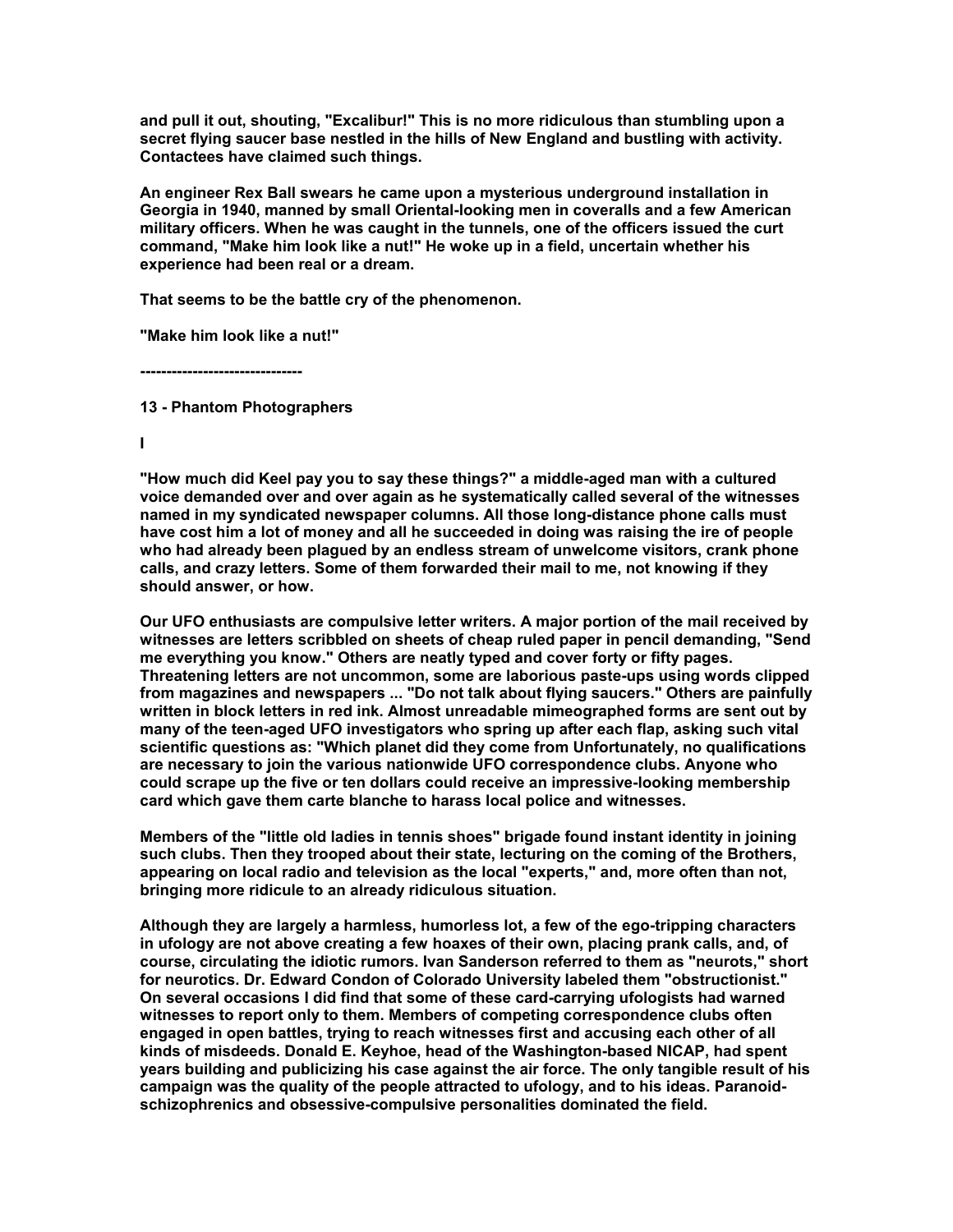**Many of these groups collapsed inwardly in a short time because of the conflicting egos and the excessive paranoia (members often regarded their fellow members as "agents of the air force"). Even NICAP, which had been founded in 1956 by a physicist who was hot on the trail of the secret of frying saucer propulsion systems, came apart at the seams in the late 1960s. The few qualified members of its headquarters staff departed in an atmosphere of rancor, taking choice files and mailing lists with them, and Stuart Nixon, the office boy during the Keyhoe regime, became director of the organization.** 

**The air force and CIA did not have to try to disrupt the ufological movement. It is by its very nature a self-disrupting network of disoriented people.** 

**In the spring of 1967, following the publicity that attended Mothman and the UFOs, mobs of strangers descended on Point Pleasant. Cars filled with students from neighboring colleges would arrive unannounced at the homes of witnesses named in newspaper accounts, often late at night, and expect to be welcomed. Mary Hyre and all the others were subjected to silly interviews by people who obviously didn't have any notion of how to go about investigating anything. Some of these investigators were tactless and impolite, as only teen-agers can be, to the point of being offensive. One by one the witnesses fell silent, refusing to talk to any more strangers, so newcomers saw a new mystery—someone had obviously ordered everyone in the Ohio valley to shut up.** 

**While reporters from all the neighboring cities were flocking to Point Pleasant and writing extensively about the UFO and monster sightings, the little local daily, the Point Pleasant Register, ignored the whole situation. When a girl on the Register staff was pursued by a UFO one night that spring, Mary Hyre printed the story in the Messenger. The young editor of the Register remained steadfastly anti-UFO throughout the fracas.** 

**It was then my policy to publish only reports in which the witnesses allowed their names to be used. I avoided "blind" items. But as time went on and I saw what was happening to some of these people, I realized they had to be protected, not from Men in Black or sinister government agencies but from the UFO believers themselves. This unfortunate problem persists, and this is why I have used blind items here, or, in some cases, altered the names of the witnesses or their location. This is a common policy in medical books and scientific literature, but it is sad that it becomes necessary in studies of this kind.** 

#### **II**

**One Sunday afternoon in the spring of 1967, I was walking along Forty-second Street and Third Avenue with a lady friend. There were very few people on the streets at the time. Suddenly a tall, thin man came around a corner. His face was gaunt and pointed, and he was carrying a camera. He raised the camera and deliberately took our picture, then he turned and ran up the street. My friend knew nothing about Men in Black, and it is not unusual to see tourists snapping pictures in New York City. I deliberately refrained from making any comment.** 

**"That was strange," she remarked. "And he was such an evil-looking man. Why did he take our picture?"** 

**I could only shrug. The man, incidentally, was not dressed in black. He was wearing a sports jacket and slacks but his clothes seemed to hang very poorly on his thin frame.** 

**A few days later, Dan Drasin phoned me. He was preparing to go back to West Virginia with a camera crew.** 

**"You know, this probably doesn't mean anything," he said slowly, "but the other day I was**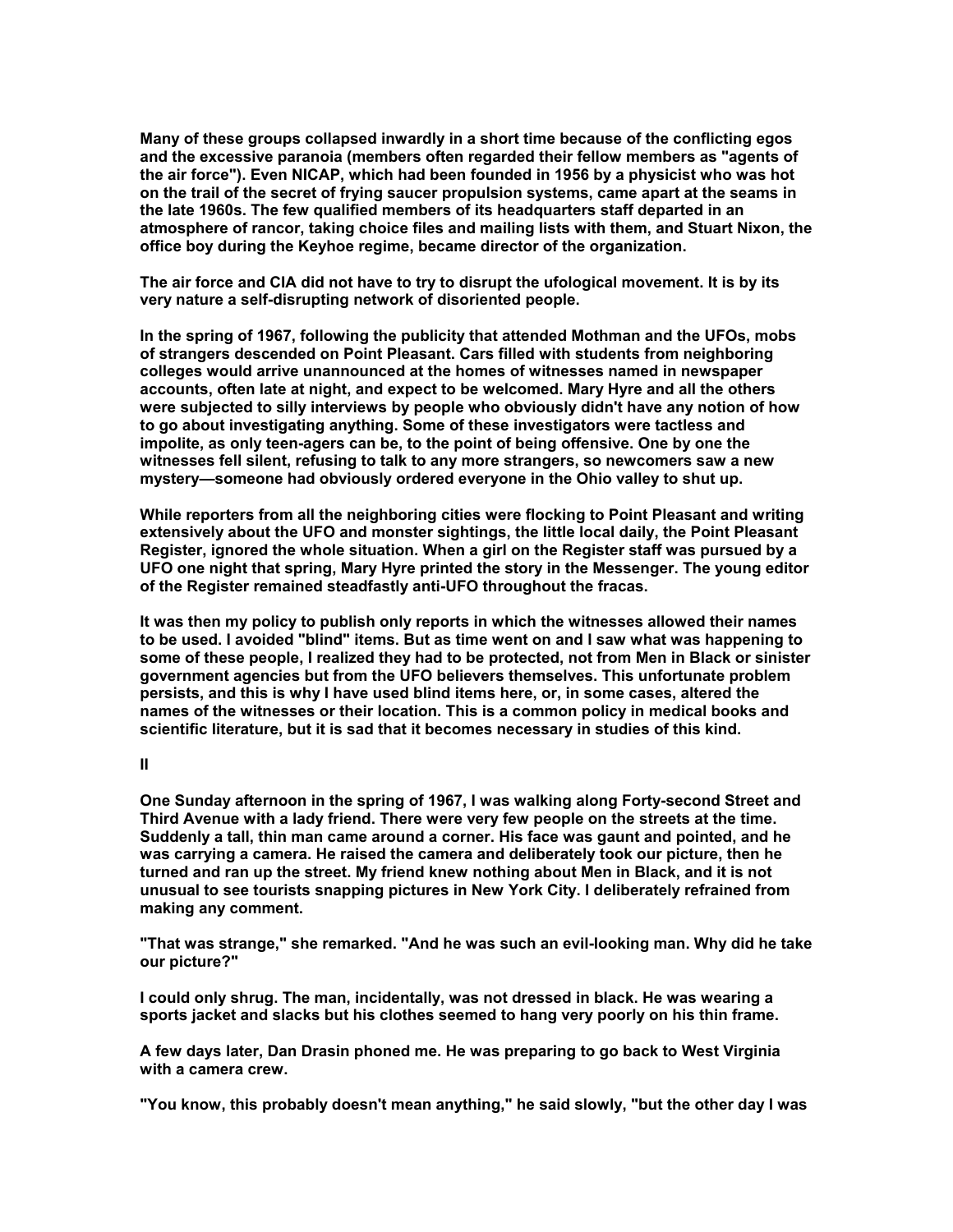**walking through midtown Manhattan and an Indian took my picture. He was even wearing a black suit."** 

**Dan knew of my concern with the MIB, but he was not well-known to the UFO enthusiasts (I had tried to tell myself that the photographer on Third Avenue was a ufo-nut of some kind).** 

**"Probably just a tourist," I offered. "Probably."** 

**In West Virginia, Mrs. Hyre was continuing to have problems. A luminous object appeared over her house and projected a powerful beam of light into her backyard. She was not home at the time but her husband and several neighbors saw it. Then one evening her confused "little man" reappeared on the streets of Point Pleasant. She was certain it was the same man who had visited her office in January. This time he was wearing a khakicolored uniform but had on the same thick-soled shoes. When he saw Mary approaching him he looked alarmed, took off on a dead run, and leaped into a black car driven by a very large man.** 

**"By the time I got out in the line of traffic," Mary said, "he was gone across the bridge into Ohio. I didn't get the license number but the color looked orange."** 

**Three days later, on May 8, Mrs. Hyre arrived home from a civic meeting around 11:30 P.M. Just as she was opening her front door a large black car squealed to a stop directly outside her house. She stood on her porch and watched as a man got out of the vehicle, raised a camera to his face, and snapped her picture.** 

**"His flash gun was very bright," she reported. "It blinded me momentarily. While I was standing there rubbing my eyes he got back into his car and it drove off. I couldn't see if there was anyone else in the car." She paused. "Now why do you suppose anyone would want to take my picture like that?"** 

**Why indeed. Our Men in Black were now engaged in a new game. Or perhaps the game had been going for years but no one had ever noticed it before. As if I didn't have enough trouble already, now I was chasing phantom photographers all over the landscape. On a rainy night in April a man from Ohio had been driving along Route 2 near the Chief Cornstalk Hunting Grounds when a large black form rose from the woods and flew over his car. "It was at least ten feet wide," he claimed. "I stepped on the gas and it kept right up with me. We were doing over seventy. It scared the hell out of me. Then I saw it move ahead of me and turn toward the river."** 

**Months later, late in October, he returned home from work and found a prowler in his apartment.** 

**"When I opened the door I saw this man standing in my living room," he reported. "I think he was dressed all in black. I couldn't see his face, but he was about five feet nine. I started to fumble for the light switch when he took my picture. There was a big flash of light, so bright I couldn't see a thing. While I was rubbing my eyes the burglar darted past me and went out the open door. I guess I arrived just in time because nothing was missing."** 

**Burglars with flash guns!** 

**Sixty miles north of Point Pleasant, a young family in Belpre, Ohio, was having the full range of UFO-associated problems. The man in the family, I'll call bun Ben, had seen a UFO hovering near a chemical plant on the river. He'd heard you could signal to the**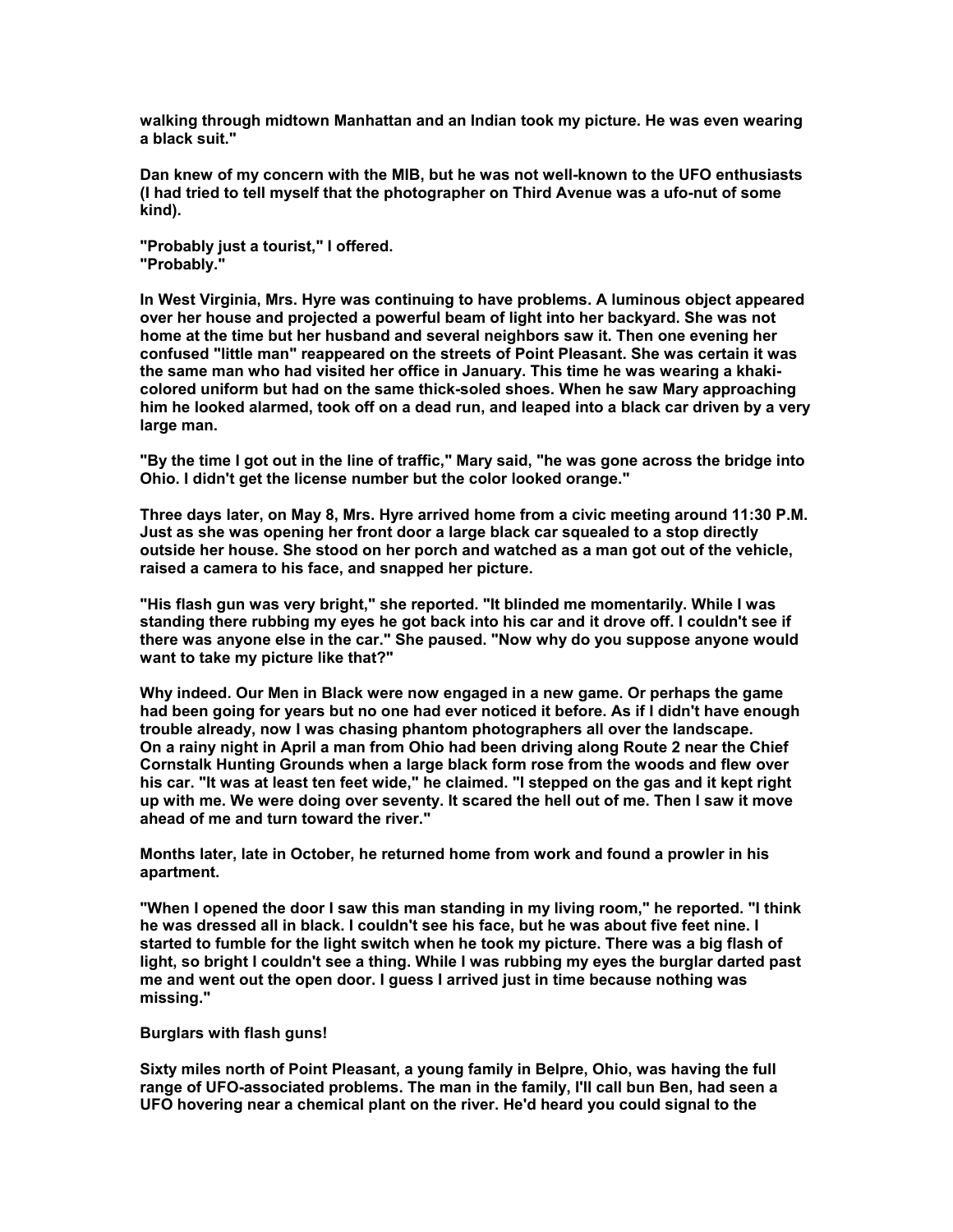**objects so he flashed his car's spotlight at it The spotlight went out instantly and later he found that all the electrical systems in his car had burned out.** 

**His sighting marked the beginning of all kinds of weird happenings. First, his telephone went crazy. Like so many others, he had not reported his sighting to anyone yet he began to receive the beeping calls, and calls from "metallic voices," urging him to attend undefined meetings (he never went). A poltergeist moved into Ben's house. Drawers opened by themselves. Objects disappeared. A heavy cabinet pushed against a window was moved by some force. (Later I tried to move this cabinet by myself and found it was too heavy.) Ben's wife began to notice unusual people in the neighborhood. Ben received a mild scare that August as he was walking down the Main Street in Parkersburg and saw two black-garbed Oriental-looking men who grinned at him broadly as if they knew him. They appeared to be confused or drunken, he noted, and seemed to have difficulty walking. Ben knew nothing of the MIB lore, but the men so alarmed him that he crossed to the other side of the street.** 

**He had more UFO sightings. And more freak phone calls. Finally he mentioned his troubles to Parke McDaniel ... they worked together ... and Mrs. Hyre and I drove to Belpre. Two weeks before our visit, according to Ben's wife, a black car had stopped in front of their house and a man in a black suit had apparently taken photos with a large camera. Two of their neighbors had also witnessed this and corroborated their story. The photographer did not pay any attention to any of the other houses on the street.** 

**On Long Island, less than thirty miles from New York City, UFOs, Men in Black, and phantom photographers were all very busy that summer. Eventually I gathered reports of the photographers from as far away as Seattle. An aerospace engineer in the Northwest reported: "For some three days photographs were taken of our house. We thought they might^be realtors or someone doing a film on the area. Then began the telephone interference, mail stoppage and misdirection, etc."** 

**The engineer, a well-educated man with a responsible position in a major aircraft company, involved himself in UFO research as a hobby. At first he assumed the photographers, telephone harassers, and all were agents of the government. Then something uncanny attacked his new home.** 

**'Twice a very powerful specterlike influence visited the house which projected FEAR of an incredible nature," he wrote. "I am certain that anyone who did not understand these things would have been driven in very short order to the state mental hospital. Another attack was interference with the time Constance of a heart beat. I would be awakened with a pulse of over two hundred! However, I always awakened because I sleep with plastic ear stoppers and in each of about thirty to thirty-five instances the noise awakened me."** 

**I had heard of this heart-beat phenomenon in Massachusetts and several other places, and put it down as more psychological than physiological. When Mary Hyre complained of hearing a loud, pulsing heart-beat sound late at night I knew she had suffered one severe heart attack and worried that she was really hearing her own heart beat.** 

**The Linda Scarberry and the McDaniels complained of hearing the same sound.** 

**Roger Scarberry was haunted by something else ... by dreams of a great eye floating in the sky over Mary's house. Point Pleasant was filled with omens and portents. A man and a woman carrying a camera visited Steve and Mary Mallette, wanting to take pictures of them. Mr. Mallette took down the license number on their Volkswagen and when Mary had the police check it out it proved to be nonexistent. This business with license numbers was repeated over and over, and in many places. Witnesses would carefully note the plates on the black Cadillacs and mysterious panel trucks, but when the police ran a**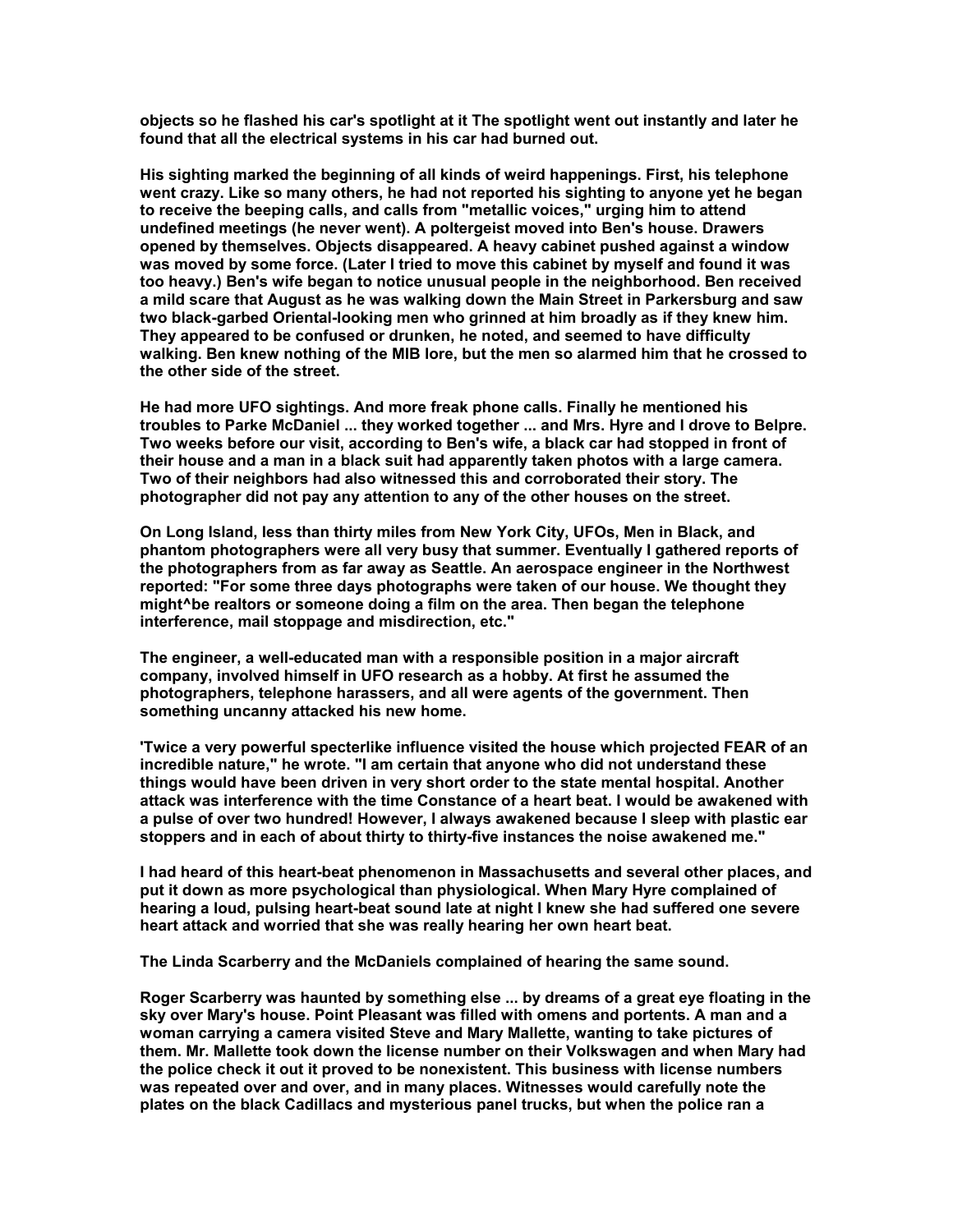**routine check the computers came up with a blank.** 

**When you consider the many millions of licenses issued in the United States, the odds against your being able to manufacture an unlisted number are astronomical. Yet our MIB always manage to come up with unused numbers. (There were more incidents of this type during the October 1973 wave.)** 

**Phantom photographer reports have been rare in England, but in 1973 two leading British ufologists, Brinsley Le Poer Trench and J.B. Delair, came across an incident involving the Bogart family who live in a forest near Maresfield, Sussex. The Bogarts' isolated cottage has been plagued with apparitions, strange sounds, and poltergeist activity. And a large number of low-flying luminous objects have been seen repeatedly in the vicinity.** 

**"On more than one occasion Mrs. Bogart alleges that she has been perturbed to find a yellow Volkswagen car (having smoked-glass windows) following her discreetly at a distance," Delair reports. (\*) "Once this involved the vehicle slowly following her down a woodland cart-track leading to Piltdown Lake, of it then stopping some distance from her, of two medium-sized individuals emerging and hurriedly taking photographs of her, and of the individuals quickly re-entering the car and driving off in the opposite direction. On another occasion, in Maresfield,. the same vehicle (or one exactly similar) seemed to be 'kerb-crawling' several yards behind her. Mrs. Bogart has no idea to whom the Volkswagen belongs, or why it should apparently follow her about in such furtive fashion, nor why she should be so mysteriously photographed."** 

**----** 

**[\*] Awareness, Autumn 1973 (J.B. Delair, ed., 19 Cumnor Road, Wootton, Boar's Hill, Oxford, Berkshire, England).** 

**----** 

**III** 

**If you review the thousands of UFO contact reports you will find that many of them begin with the appearance of an entity holding some kind of "flashlight" which is shone directly at the witness. In cases in which the percipient was taken aboard a saucer, a light flashes and he is told his picture has just been taken. In other instances, some of which have already been described, the entity approaches the witness and suddenly flashes a light at him which causes paralysis.** 

**Woodrow Derenberger was among the very few contact claimants who did not describe such flashes.** 

**In trying to nail down the exact chronological order of events in the contactee experience, I found that the witnesses observed the flash first and then they saw the entity approaching with some kind of flashlight. A second flash paralyzed them or rendered them unconscious.** 

**The phenomenon takes yet another form. The witness is stepping out his door, or getting out of his automobile, when there is a sudden burst of light "like a flash gun going off." No photographer or camera is visible. There is no sudden paralysis or ill effects. The witness just scratches his head in bewilderment and goes about his business. However, those who see these flashes have usually had psychic experiences previously. They have seen a UFO, a monster, or a ghost, or they are gifted with ESP or precognition.** 

**In 1967, I was living in one of those glass buildings in Manhattan, part of a huge apartment complex. I was on a high floor facing an identical building across a small park, but I also**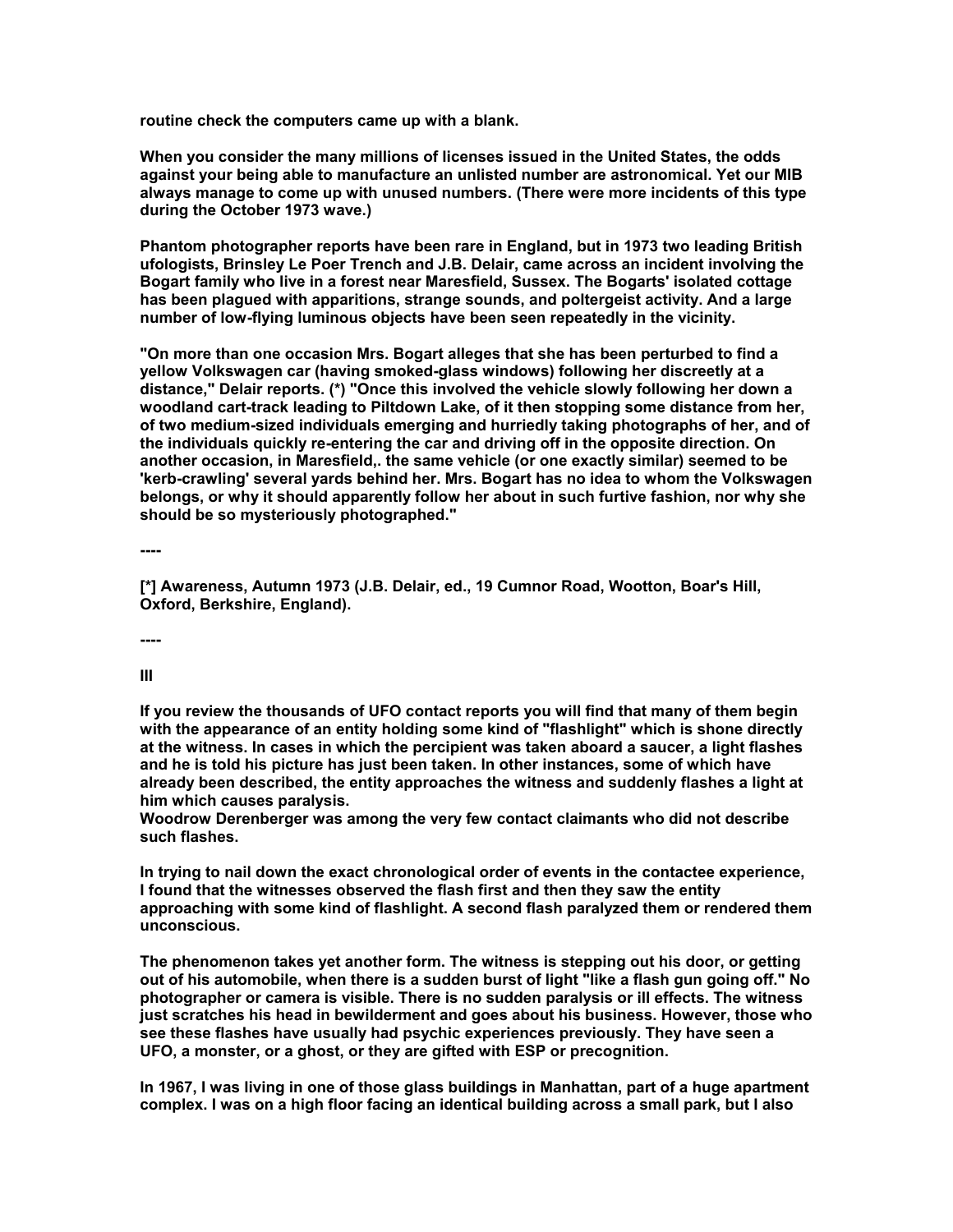**had a splendid view of lower Manhattan. In the evenings while hammering away at my typewriter in front of a wall-to-wall window, I began seeing sudden flashes of blue light in the space between the two buildings. At first I assumed there was a photographer in the other building: Then I saw the same kind of flashes high in the air, further down the avenue. I watched them night after night. When friends were in my apartment the flashes seemed to stop. I thought of them as "psychic flashes" because very often my phone would ring immediately after I saw one.** 

**Later I moved to another apartment on the other side of town, with no real view of the sky, although my study faced a small courtyard favored by fighting cats and a few scrawny trees hopelessly battling for survival. There were no more psychic flashes until the summer of 1971 ... just prior to a major change in my life. Suddenly there were brilliant flashes outside my window, although there were no photographers, or people of any kind, in the courtyard or across the way. A couple of times I went down into the courtyard to see if I could find out what was causing the flashes but there was no possible explanation. A month later I was called to Washington, D.C., to serve as a consultant to the Department of Health, Education, and Welfare. I worked in the Capital for a year, heading a special project under Elliot Richardson, then-secretary of HEW.** 

**I haven't seen any of those flashes since.** 

**Were they a part of some subtle programing process? My life has gone through many abrupt changes, and each major change has been preceded by some form of inexplicable phenomena. In observing other witnesses, this also seems to be true in their lives Are these things clues to a psychic force which controls us all?** 

**-----------------------------** 

**14 - Sideways in Time** 

**I** 

**You are driving along a deserted highway late at night when suddenly you see a flash of light in the sky ahead. The light draws nearer and a peculiar feeling overtakes you: a kind of tingling sensation. Your car radio, which is turned off, begins to emit a loud beeping like Morse code. Your headlights dim and then your engine sputters and stalls. You coast to the side of the road, overcome by a great wave of sheer terror.** 

**Suddenly it is morning. You wake up in your own bed with absolutely no memory of having driven home, undressing, and retiring. When you try to recall the night before, it all seems hazy and unreal. Maybe it was all a dream, you tell yourself. But you feel exhausted, as if you had been on a drunken binge and your eyes are very sore. Within a few days you have forgotten the whole incident, if it was a real incident, but occasionally you wake up at night sweating profusely from a recurrent nightmare. You dream that you are in some kind of hospital operating room with strange figures gathered around your outstretched body.** 

**Thousands of people have shared this kind of experience in recent years. It may have happened to your next-door neighbor even though he or she has never mentioned it to you ... or to anyone else. Such people are "silent contactees." Others traveling that same highway may have seen that same light and even reported it to the local police or newspapers. But the silent contactee remains uncertain of the reality of it all and keeps quiet.** 

**For every publicly known contactee like Woodrow Derenberger there are thousands of silent ones. Some later manage to recall fragments of what happened and then their mind plays tricks and colors what they can remember with false details ... confabulations. The**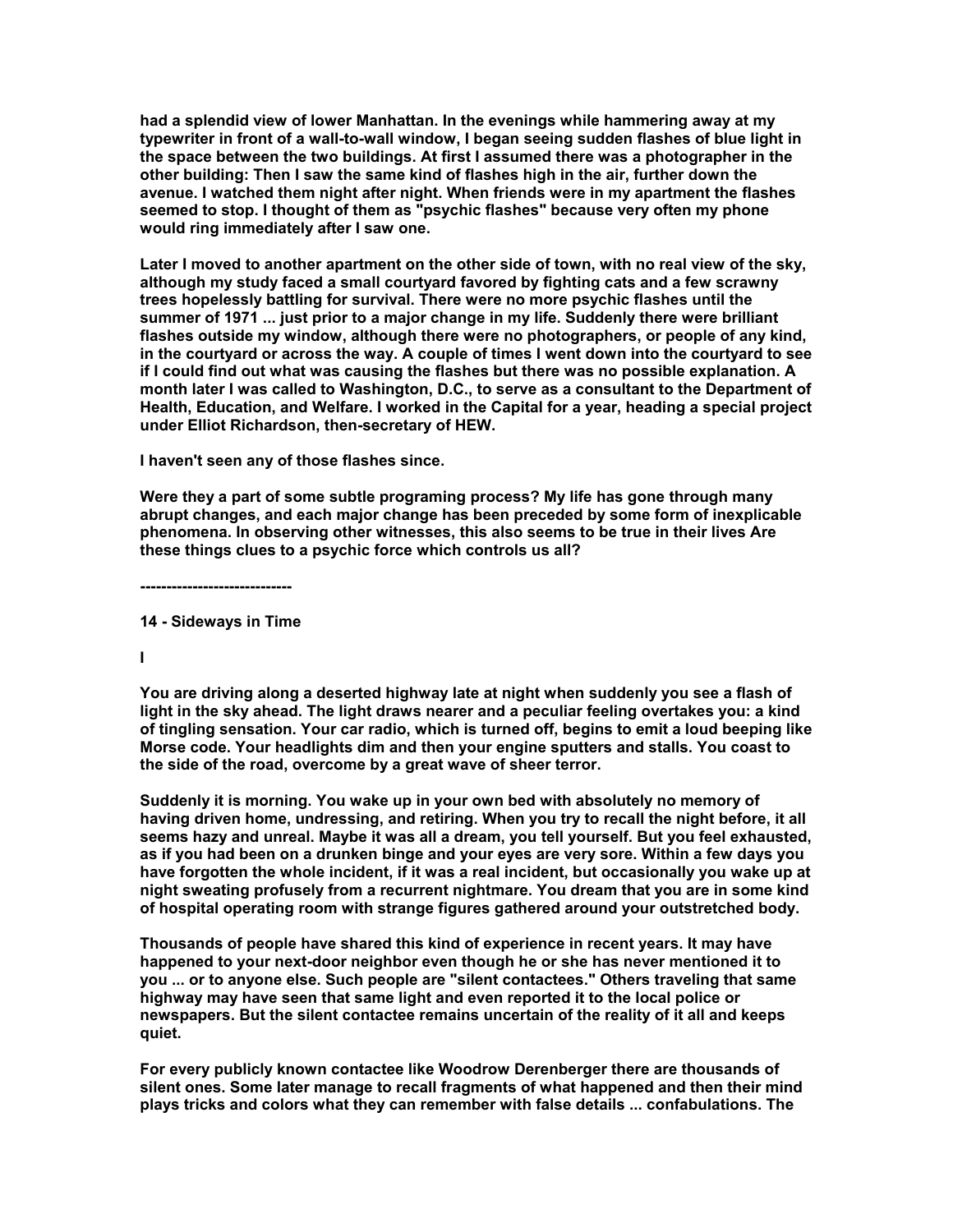**terror they felt becomes linked with awesome monsters and apparitions. The operating room becomes a chamber on a spacecraft.** 

**Like all the other things discussed here, this is not a new phenomenon. Black magicians, witch doctors, arid shamans of other ages evolved explanations as fanciful as those of modern UFO buffs. They thought spirits kidnapped humans and somehow dismantled their bodies and reconstructed them, or even created an exact duplicate in some fashion. The changeling concept in religious and occult lore is a variation of this. Small children are supposedly whisked away and substituted with bodies that look just like them but are really programed in an entirely different way.** 

**A person who consorted with the devil supposedly had a mark somewhere on his flesh as a souvenir of the experience. A modern UFO contactee develops these "devil's marks," sometimes in the form of a wart or boil, some times a rash or blotch that looks like a birthmark. In occult lore, pains in the stomach or solar plexus occur during the experience, just as UFO contactee Mrs. Barney Hill thought the spacemen were probing her stomach with a long needle. Blood is drawn from the chin, neck, or the tips of the fingers and the affected areas remain sore for several days afterward. A number of contactees have had a reddish mark on the side of their neck, just below the ear, and recalled that an entity had touched them there causing them to pass out. A few contactees have claimed that the entities simply scraped their arms with some kind of instrument and apparently removed a few cells "for study." Actually each cell of your body contains the elaborate memory system called the genetic code. If someone wanted to construct a duplicate of you, and had the necessary technology, they would need only a cell or two from your body. Or a sample of your blood might do it.** 

**It is, of course, really impossible to tell what is actually going on from these meager clues. The memory of the contactees is unreliable; the phenomenon deliberately sets up false trails and creates manifestations designed to support the beliefs of false frames of reference. By drawing blood conspicuously from a few people who let their stories be known, they establish an explanation for the thousand of dead animals who have their blood drained during flap periods. We blame the devil, vampires, or space people.** 

**Nothing in the paranormal world is as it seems.** 

**Let us examine three different cases of UFO contact, each belonging to a different category, but all probably caused by the same cosmic mechanism.** 

**The first is the story of Eugenio Siragusa, the Italian contactee who is the center of a growing cult. (1) I have chosen him rather whimsically because we share the same birth date. He was born on March 25, 1919. I was born on March 25, 1930. Here's a summary of his story in his own words.** 

**I was 33 years old ... and for the requirements of my job, I was up very early that morning. Having arrived at the "Martyrs Square," I was waiting for the bus as usual when suddenly, I spotted in the sky, a kind of luminous object of a white mercurial color, which zigzagged very rapidly. This luminosity continued to intensify; it approached and I saw an object similar to a spinning top which stopped above me. I admit that I was petrified. What could this object be? A wave of thoughts flowed into my mind when suddenly, a brilliant ray left the object and struck me, it pierced me completely, while an indescribable serenity flowed into me. Upon that all my fear left me and a moment later, the brilliant ray became thinner and disappeared, as if absorbed by the machine, just like the spot on a television set when it is turned off. As the ray disappeared, this object, which I later understood to be one of these "flying saucers," began to move and left an arc in the sky before disappearing.** 

**When I pulled myself together, I rapidly discovered more and more that something**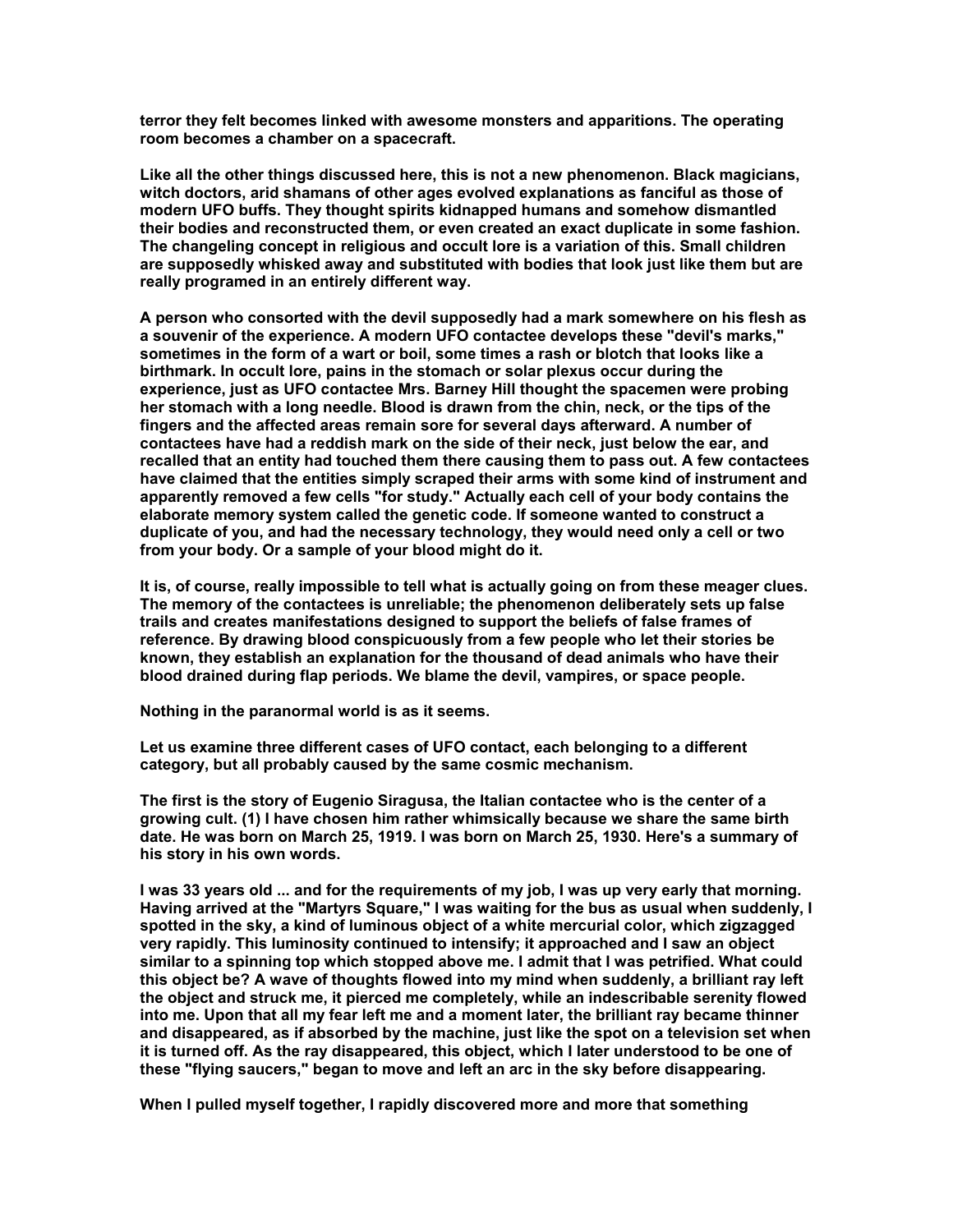**extraordinary had happened to me: a sort of re-dimension of my personality, my voice even changed to a gentle tone.** 

**Ever since then an inner voice has begun to instruct me on geology and cosmology; it opened my mind to the mysteries of Creation and of my former lives. This re-dimension of my existence was possible thanks to continued ESP contacts which were established between certain Extraterrestrians and myself. This extrasensory perception was continually developing within me; it lasted 11 long years before I could actually, physically meet my extraterrestrial instructors. One day, at last I had my first meeting with them. Here is briefly how these events unfolded:** 

**----** 

**[1] C.E.J.F.C., 12, me des Bossons, 1213 ONEX, Geneva, Switzerland.** 

**One night, in 1962, I suddenly felt the need to go on the Etna (Sicilian volcano which overlooks Catalina). I got into my car and drove off. On my way I had the distinct sensation that instead of it being me, it was the car which was guided by a superior force. As I was winding up the mountain, I approached Mount Manfre at an altitude of 1370 meters. After having stopped my car on the side of the road, I continued by foot along a path which led up to an extinct crater. I had gone up half way on this steep path when I suddenly saw on top of the hill, in the darkness, two silhouettes standing out in the moonlight with shining silver space suits. They were tall, well built, with blond hair which fell over their shoulders. They wore brilliant armlets around their wrists and ankles which had the color of gold; they also wore a luminous belt around their waist, and a strange metallic plate on their chests. When I saw them, my blood froze and I felt a cold sweat flow out of me. I had hoped for this moment for eleven years, but as the spot was isolated, the nocturnal obscurity and sudden meeting were not situations which would give me courage. One of the Extraterrestrians then directed a green light towards me, which was projected by an object he had in his hand. Instantly a strange sensation calmed me and gave me an indescribable serenity; my heart which in the beginning seemed to explode in my chest, set itself to throb regularly. Looking at their two faces enlightened by the moon, I could admire their soft features and their austere and serene look.** 

**Suddenly, one of them spoke to me in Italian: "We have been waiting for you," he told me. "Record in your memory what we are going to tell you"; they gave me a message to send to the governors and the responsible of the earth. In this message there was the "reprimanding" warning to all those responsible, to stop the atomic explosions as well as to grant humanity the well-being of true progress, but with Justice, Freedom, Love and Fraternity. Following this meeting, we had several conversations during other meetings; I was told that they are part of an Inter-Galactic Confederation, to which adhere the inhabitants of many planets. They are the tutors of human kind, including our planet. We should consider them as thus like big brothers who are concerned about the bad turning we have taken, making us risk to bring the use of the atomic bomb. They come all this way to us to warn us in time of the danger we are heading into, because the Cosmic Counsel condemns the people of Earth for their inhuman behavior: the people to which the truth is hidden, are governed by lies; shameful crimes are considered acts of heroism; violence becomes a necessity; racial hatred appears as a normal** 

**thing to our civilization; religion has been deformed and brought to fanaticism....** 

**Then one day, on a stern tone and with deep sadness in their voices, they told me: "A highly evolved humanity sends to you astronauts and missionaries from a distance of several light years to enlighten you on the nature of your existence, but Instead of being thankful for their efforts, you ignore them and mock all the teachings they bring to you; know that an evolution which has failed is a planetarian catastrophe, and this will be the**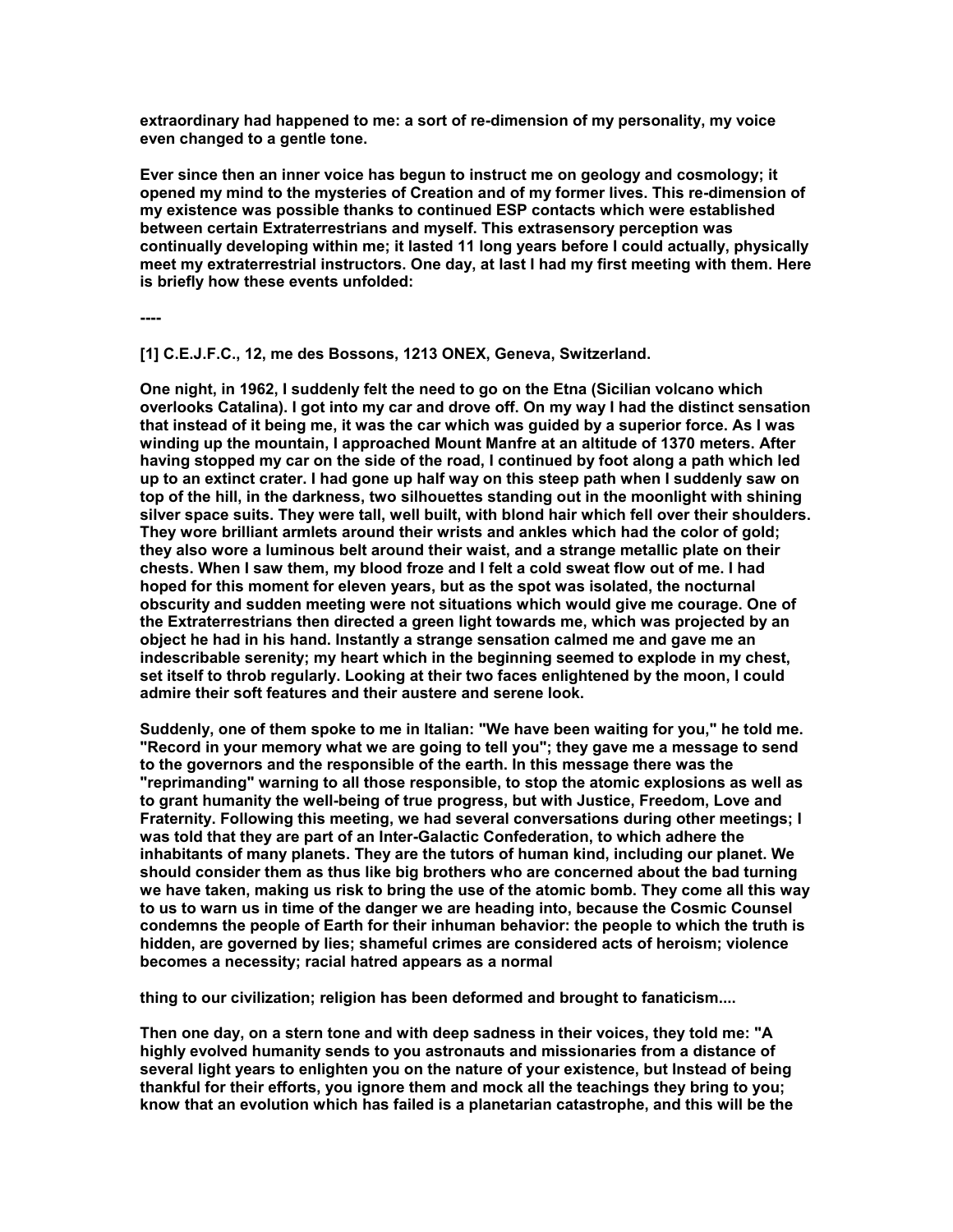**inevitable consequences of your acts." They then added: "In a past life, everyone of you has worked towards the establishment of the civilization which exists today; you have all collaborated in participating in the development of humanity. Understand that you are preparing yourselves today! As tutors of your kind, we can do nothing else but condemn your acts; know this: you are rigorously supervised by a superior race who will never permit you to come to the disaster of a 'nuclear war.'"** 

**Mr. Siragusa was reprogramed in the classic manner of all fanatics, and he has been used to disseminate propaganda couched in terms understandable and acceptable to us. The messages include references to reincarnation, politics, and religion, but not within the loftier intellectual framework of some alien "superior culture." Instead of telling us things we do not know, they tell us the things we want to hear and believe. Our own fear of nuclear annihilation was epidemic in the 1950s and early 1960s. So many of the UFO messages of the period were stern warnings about our misuse of atomic energy. As our own paranoia subsided, so did these threats from outer space.** 

## **II**

**The most widely publicized UFO contact of October 1973 was also the least important. Two fishermen in Pascagoula, Mississippi, suffered a rather routine hallucination which hurled them onto national television and attracted the attention of UFO-philes, crackpots, and astronomers. The case has been so widely discussed that I will just summarize it very briefly here.** 

**"It is my opinion that he told the truth when he stated that he believes he saw a spaceship, that he was taken into the spaceship, and that he saw three creatures," Scott Glasgow, a New Orleans polygraph (lie detector) specialist declared after examining Charles Hickson in October 1973. Dr. J. Allen Hynek, an astronomer, also interviewed Hickson and his friend Calvin Parker.** 

**"There is no question in my mind that these men have had a terrifying experience," Hynek stated. "Under no circumstances should they be ridiculed. Let's protect these men."** 

**Hickson, forty-two, and Parker, eighteen, would need all the protection they could get.** 

**The two men had been fishing from a pier on the Pascagoula River when at 8 P.M. on October 11, 1973, they heard a loud pulsing, humming sound. Then they saw a brilliant flickering blue light moving over the water toward them.** 

**Both men became paralyzed. "I felt immobilized," Hickson said later. "I couldn't move. But I know I was scared to death."** 

**As the light drew closer it took on an egg-shaped appearance. Young Parker lost consciousness, fainting dead away, so the two-witness sighting now became a onewitness event. Hickson said two five-foot-tall beings came out of the object. They were grayish with wrinkled skin, no necks, pointed ears, and crablike claws. They picked up the two men ("It was like just floating in the air") and carried them into the object where "a big eye," somewhere between the size of a large softball and a basketball, moved over their bodies, apparently studying them. Then they were deposited back on the river pier to the exact spot where they had been picked up.** 

**When the light withdrew, the two men came to their senses and ran in terror to the local sheriff's office. Following their experience, Hickson and Parker suffered blinding headaches. "At first, those dreams I had was awful," Charlie Hickson told NBC News reporter Ralph Blum, "and the headaches was so bad—like a pressure on my skull."**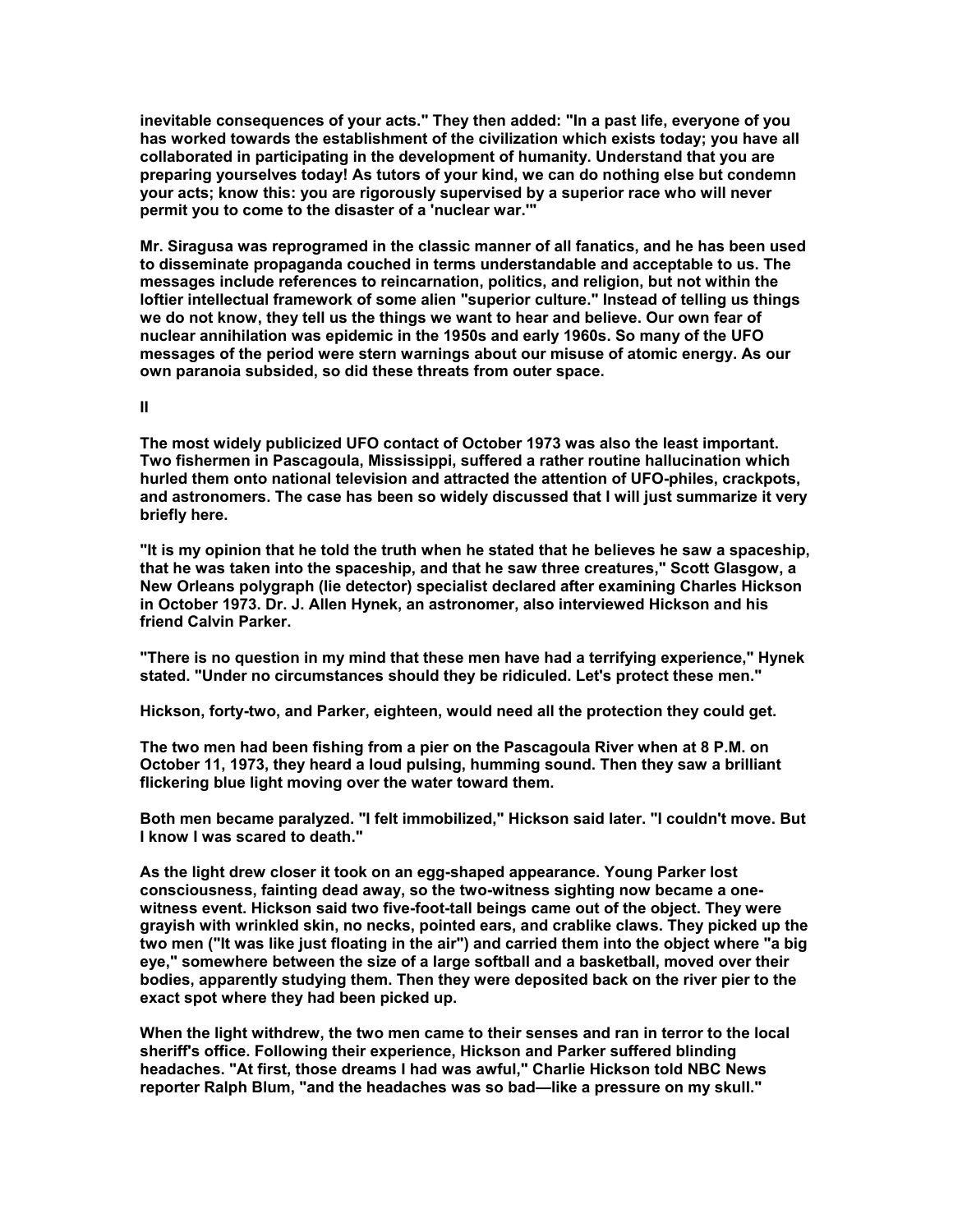**The day after the incident a small wound opened up on Hickson's arm and bled profusely for a few hours. Then it closed just as mysteriously as it had come.** 

**The pier from which the men were fishing was under surveillance by a TV system at a naval installation across the river. The men monitoring the system saw nothing unusual that night. They were also in full view of a nearby drawbridge, and the toll-booths for a neighboring highway. The men manning those positions did not see anything unusual on the river. They saw no lights; additional proof that the episode was hallucinatory.** 

**Ralph Blum learned another interesting fact when he asked Hickson why he was not carrying a watch. "Never could. People said I had electricity," Hickson explained. "To give you an example, before I went into service, I tried two or three wrist watches. But they wouldn't keep time on me. They'd either lose time, or gain time. Or they'd just stop. ... I never did find one that would keep correct time. I even tried Elgins, these railroad pocket watches? And they don't keep correct time. So I don't tote a watch."** 

**Obviously Mr. Hickson's physical makeup includes some unknown but not unheard of force which interferes with watches. He could be surrounded by that special energy field or aura which attracts UFO-type phenomena. Calvin Parker was just unfortunate enough to be present when the phenomenon zeroed in on Hickson. Since the light was not operating on his alpha wave frequency, Parker wasn't entranced ... he was knocked unconscious. Hickson entered a hypnoticlike trance and hallucinated.** 

**Besides all the press attention, crank phone calls, and attending nonsense, Calvin Parker suffered a nervous breakdown. Yet, despite the uproar in Pascagoula, the men were never properly investigated by qualified persons ... aside from the air force. A hydraulic engineer from Berkeley visited them, hypnotized them, and when they began to relive their terrible fear he cut the session short. Afterward he soberly informed reporters that he was certain the men had been examined by "robots from outer space."** 

**The air force investigation was another story. Deputy Tom Huntley accompanied the two men to the Keesler Air Force Base. "When we got there it was something amazing," Huntley told Ralph Blum afterward. "We were in an unmarked car but the guards were expecting us and Waved us through the moment I said who we was. I looked back through my rear-view mirror, and damn if two cars full of air police hadn't fallen in behind us. They had more air police stationed at each crossing all along the road. We pulled up in this concrete area behind a building The police had halted all traffic. Doctors were waiting, and man, they looked like space creatures—all wrapped in white and masked and gloved. They went over Charlie and Calvin from head to toe. They ran a radioactive check. They swabbed between the boys' fingers, along the tops of their shoes, even under the heels. Then they put each swab into a little bottle and labeled each bottle."** 

**It was clear the air force doctors knew what they were doing and had probably done it many times before. After the examination was completed, Huntley, Hickson, and Parker were escorted to another building.** 

**"It was something," Huntley said. "Armed air police at each door and all along the route! Four of 'em in the conference room! And the brass—colonels, majors—the whole base command must have been there. And a heap of doctors."** 

**The men were closely interrogated for several minutes. Some of the questions asked were identical to the questions I asked in my own interviews. Questions about diet (some contactees seem to favor a high starch diet), marks or punctures, on their bodies, family history, etc.** 

**The intriguing part of this is the extensive security measures taken. It sounds as if the whole base had been put on alert for the occasion, and the two contactees were so closely**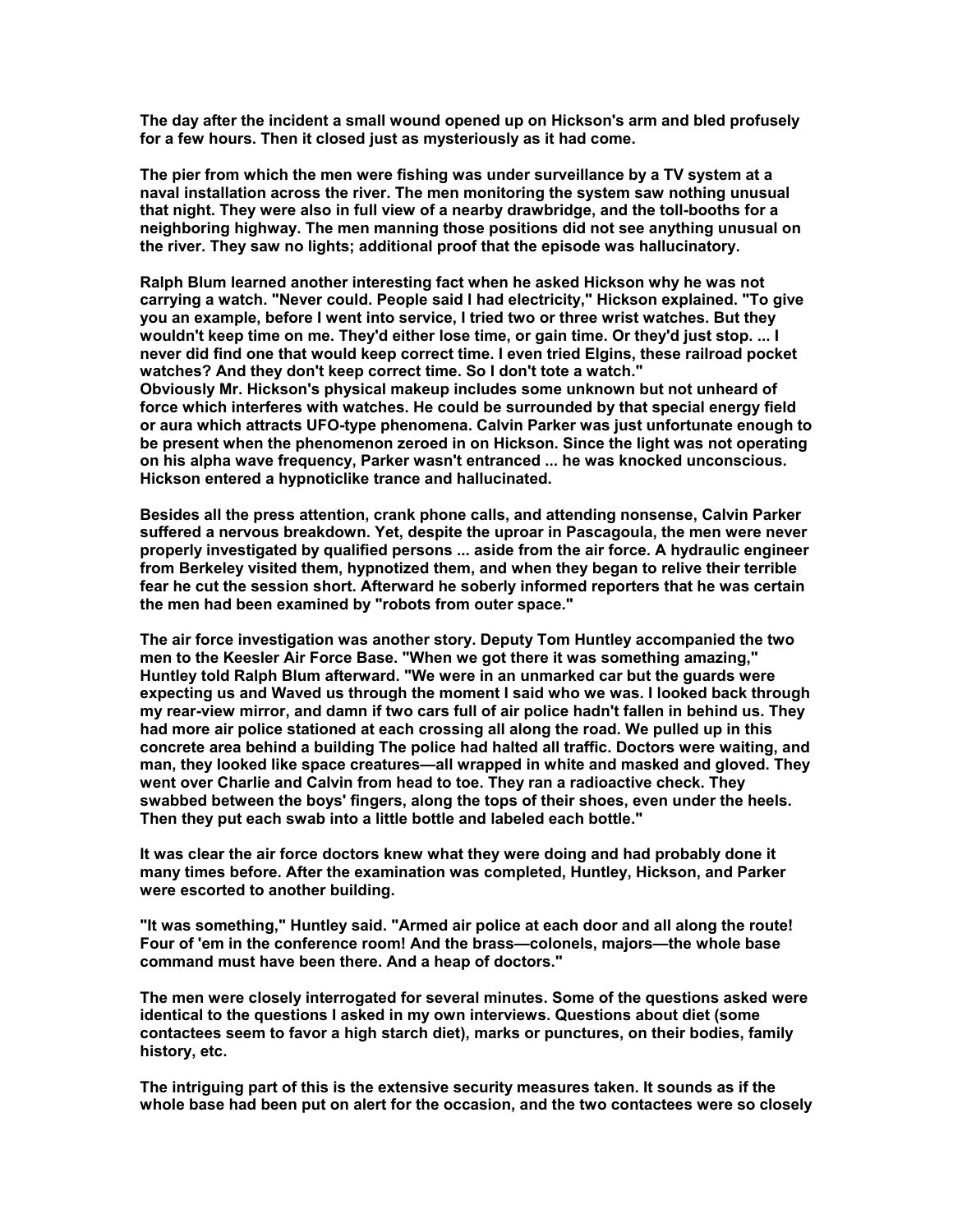**guarded during their visit that it seems as if the air force expected them to blow up the base. To me, this Keesler Air Force Base investigation "was far more interesting than the UFO contact itself.** 

**Perhaps someone in the air force had read my 1967-68 articles in Flying Saucer Review advising investigators to "find out what they had for breakfast"** 

**III** 

**Woodrow Derenberger regarded the ufonauts as "time travelers." He noted some interesting distortions of time during his jaunts to the far-off galaxy of Ganymede (actually Ganymede is the name of one of Jupiter's moons). When he went off on a trip with Indrid Cold, a trip that seemed to take hours or days, he always found on his return that only a few hours of earth time had passed. He rejected the notion that he may have hallucinated his interstellar voyages, so time-traveling was the only answer acceptable to him. In many of the cases outlined here I have pointed out the entities' obsession with time. Their behavior as described by various witnesses further suggests their problems in adjusting to our time frame. For example, their rapid-fire unintelligible "language" noted by witnesses all over the world as sounding like "a speeded up phonograph record" could be caused by their failure to adjust to our time cycle when they enter, our space-timecontinuum. They are talking at a faster rate because their time is different from ours. When they manage to adjust, they have to forcibly slow themselves down, articulating their words slowly, in a singsong manner. For high-speed radio transmissions we record signals at a normal speed, then broadcast the tape at a very high speed. The receiver records it at the same high speed and then slows the tape down again to play it back. Our entities are like those radio receivers, playing back the message at slow speeds until they hit upon a speed we can interpret.** 

**The entities also foul up in other ways. They arrive in clothes that are out of style, or not yet in style. Their vehicles are out of date. If they use slang, they might come up with archaic terms like "twenty-three Skidoo" or "hubba hubba." The poor bastards not only fail to understand who or what they are, but also where they are or what time period they're in. Some of these mistakes seem intentional and have some allegorical purpose. But others seem to be just... mistakes.** 

**This brings us to one of the most puzzling contact stories in my files.** 

**At 1:15 A.M. on the morning of Sunday, December 10, 1967, a young college student from Adelphi, Maryland, was driving home alone outside of Washington, D.C. As he was crossing the then-partially completed cutoff on Interstate 70, leading from Route 40 to Route 29, he saw a large object on the road directly ahead. At first he thought it was a tractor-trailer jackknifed across the road. Then he realized it was a bone-white reflective object shaped like an egg and standing on four legs. As he pulled to a stop a few feet from the object he could make out two figures standing next to the thing. Their appearance terrified him.** 

**One of the men walked to his car with a broad grin on his face. He was about five feet ten, wore light blue coveralls, thick-soled boots or shoes, and he had a ruddy or suntanned complexion with large eyes "like thyroid eyes." The grin remained fixed on his face throughout the episode.** 

**"Do not be afraid of me," he said several times in an audible voice. His name, he said, was Vadig. He spoke with Tom, the witness, for several minutes, asking ordinary questions about where he was from, where he was going, what he did, etc.** 

**Finally he said pointedly, "I'll see you in time," and walked back to the object. A small door**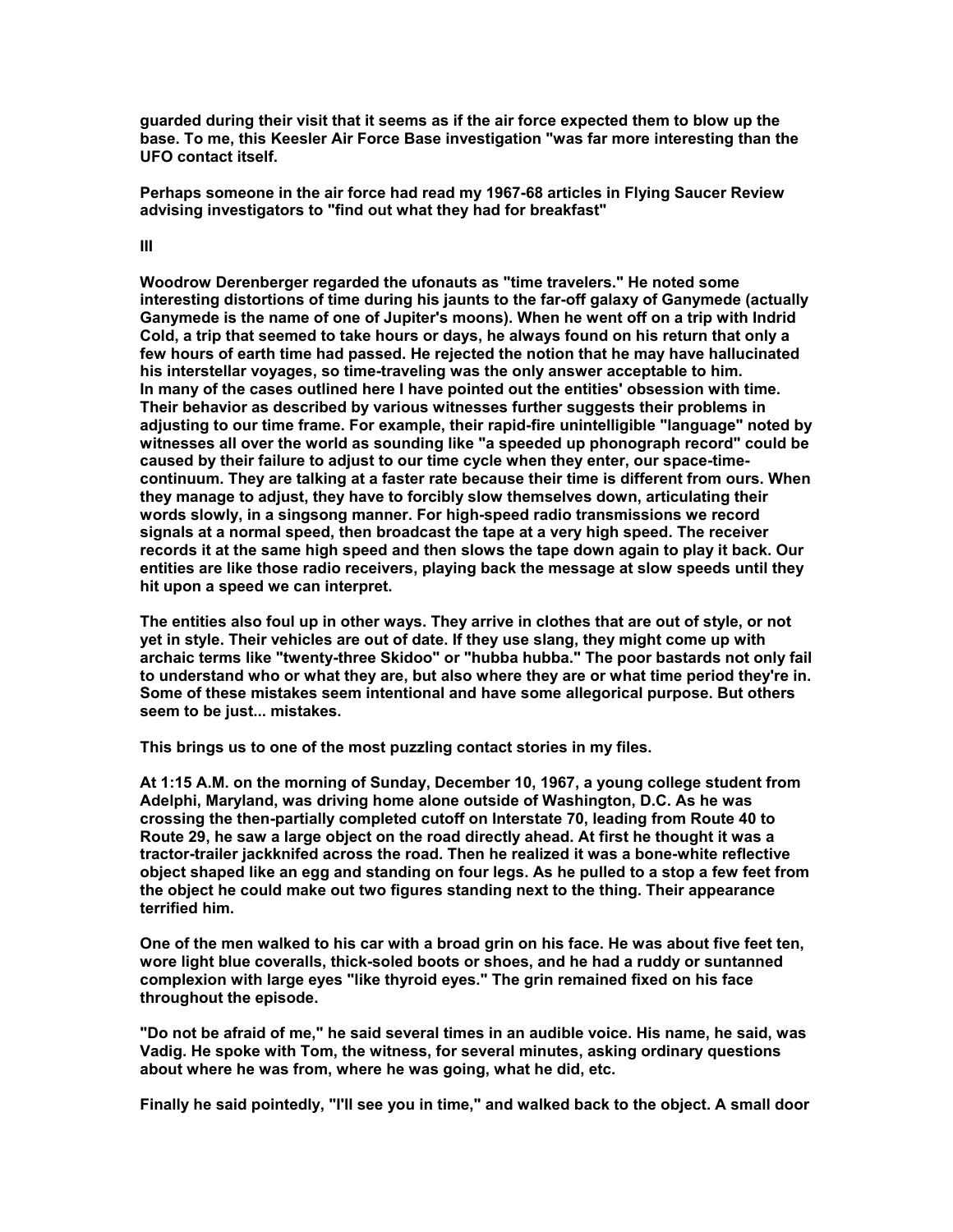**opened and a metal ladder folded down. A hand reached out and helped Vadig aboard, then the thing rose silently into the air and disappeared. Tom told his three roommates about the encounter, but they didn't take him seriously so he didn't mention it to anyone else.** 

**Tom was working his way through school by serving as a waiter part-time in a chain of restaurants in the D.C. area He had not mentioned this to Vadig. But one Sunday night in early February 1968, Vadig entered the restaurant where he was working and sat at one of his tables. Vadig was now wearing a conventional suit with a black outer coat.** 

**"Do you remember me?" Vadig asked.** 

**"I sure do." Tom answered, very surprised. They exchanged a few words and Tom brought him a cup of coffee.** 

**"My presence here would be detrimental to the family trade," Vadig said at one point with a chuckle.** 

**He asked Tom if he would be willing to meet with him the following Sunday. Tom agreed and Vadig left the restaurant.** 

**"I'll see you in time," he promised.** 

**After work the next Sunday, a waitress drove Tom home and dropped him off. As she pulled away, a big black car with its lights out glided from the shadows and halted at the curb. Mr. Vadig called out to Tom. Another man was in the car. Tom later recalled only that he wore a gray coat, had black hair, and never spoke. Tom got into the car.** 

**"It was a very old Buick," he reported. "But it was very well kept. It looked brand-new. It even smelled brand-new."** 

**They drove for about thirty minutes to a remote spot on a back road in Maryland. When Tom got out of the car he was astonished to see the egg-shaped object waiting for them. He was put into a circular room containing nothing but a couple of bucket seats and a gray TV screen. Vadig and his companion disappeared into another part of the ship.** 

**After a few minutes the TV screen came alive, the object shuddered, and Tom watched the image of the earth receding to a tiny speck on the screen. Three or four hours passed. He was still dressed in his waiter's uniform and did not have a watch. But it seemed like hours before another planet appeared on the screen, grew larger, and then the craft landed with a thump.** 

**The young waiter found himself in a place not too unlike the earth. He and Vadig got into a wheelless vehicle that traveled along a kind of trough.** 

**"This is Lanulos," Vadig announced with pride in his voice.** 

**He repeated the name several times so it would stick in Tom's memory. Their vehicle traveled through a large city with low, flat buildings and signs written in some kind of Oriental-looking characters. The people, male and female, were all nude.** 

**"There were some real lookers there, too," Tom commented.** 

**After the tour, they returned to the egg-shaped craft and took off again. Tom sat alone in the same circular room watching the television screen for hours. Finally they arrived back on earth at the same place from which they had left. Tom, Vadig, and the silent man returned to the old Buick and drove for about thirty minutes until they reached his**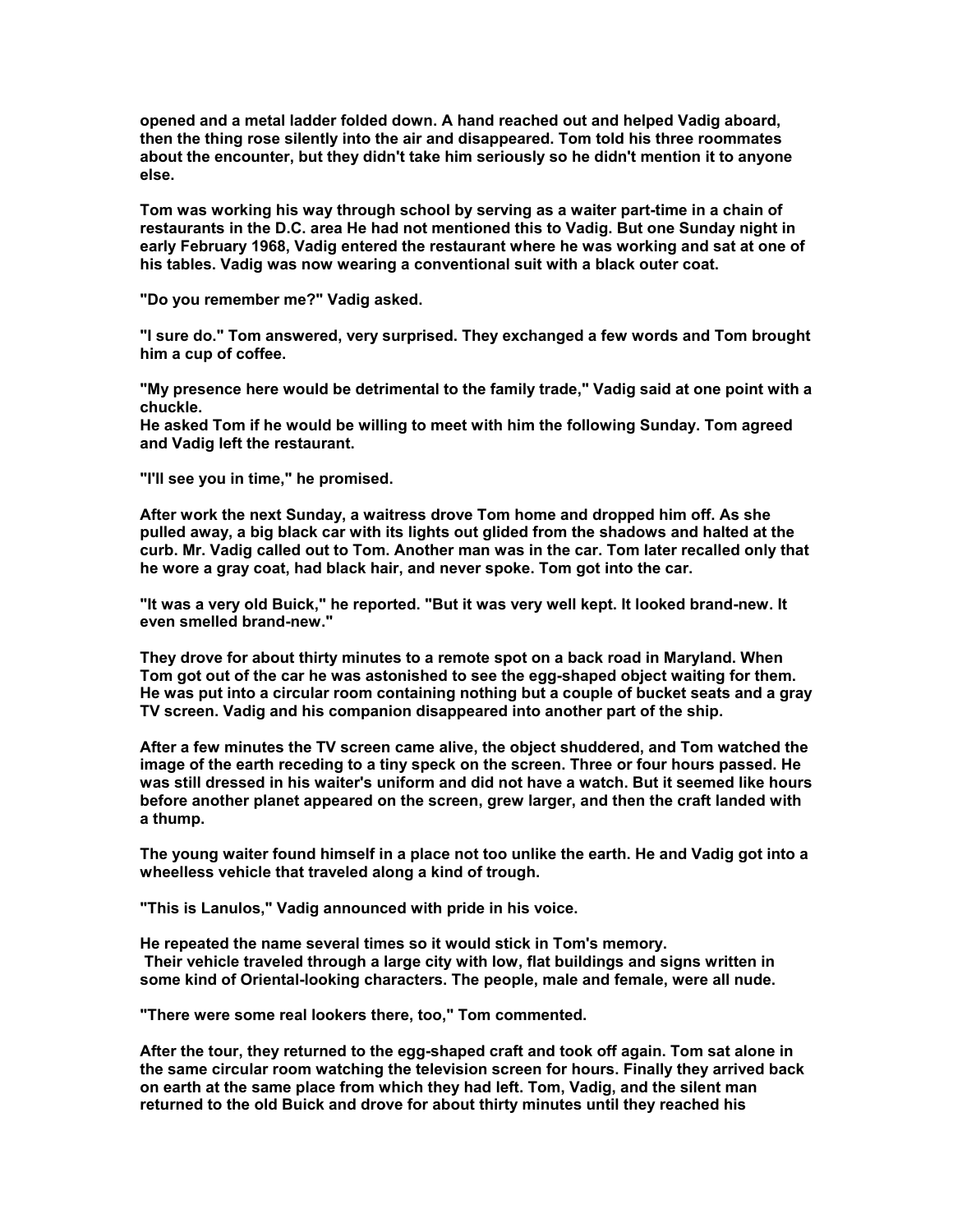### **apartment house.**

**"I'll see you in time," Vadig declared, then the car drove off.** 

**Tom ran into his apartment, determined to wake up his roommates and tell them of his adventure. He found they were sitting up, waiting for him. But what amazed him most was the clock on the wall. The waitress had dropped him off around midnight. Now it was only 1:30 A.M. The whole trip, including the thirty-minute rides to and from the UFO, had taken less than two hours!** 

**His excitement and bewilderment were real and his roommates took him seriously this time.** 

**A month later, Woodrow Derenberger visited Washington and appeared on a number of talk shows. Tom was sleeping when one of his roommates burst into his bedroom exclaiming, "Tom, there's a guy on the radio talking about Lanulos!"** 

**All four were flabbergasted to hear Woody describe experiences very similar to Tom's. They called the radio station and spoke to him after the program.** 

**By sheer coincidence, I was in Washington at the time and agreed to go with Woody when he interviewed the young man. But I sternly warned Derenberger and his wife not to ask any leading questions. Naturally, I suspected the whole thing was some kind of put-on. Either Tom and Woody were in cahoots, or Tom, who was a psychology major, was working on a paper about the gullible UFO buffs, I thought.** 

**It quickly became apparent that Tom and his roommates were quite sincere. They were too involved in their studies to read UFO literature and, in any case, some of the details in Tom's story could not be found in any of the superficial UFO lore. I finally had to conclude Tom was on the level. He was not looking for publicity and I decided I would not write up his story.** 

**However, Woody told others about him (I think even Woody was surprised by such direct confirmation of his own experiences) and some Washington UFO enthusiasts convinced Tom he should reveal his adventure to the world. Two years later he lectured before a UFO club and appeared on Long John's radio program in New York. Since he had chosen to come out publicly, I finally devoted a paragraph to him in one of my books. After the book was published, Tom wrote me an angry letter.** 

**Ever since those appearances ... I have been pestered and plagued by a horde of kooks. They call, write, stop to visit, etc. They drove me crazy. Some of my very close friends began to advise me of the dangers to my reputation that these types of individuals were posing. I decided to tell them all once and for all that I desired no more public contact. ... Although the experiences I had were completely true, I sometimes wish I had never revealed them to anyone. The only reason I made them known was because I thought I could help to verify and help uncover some of the mystery that shrouds the UFO phenomenon. ... I should have kept my mouth shut like I had planned to when you first interviewed me.** 

**Tom married a beautiful girl and she didn't learn of his weird meetings with Vadig until months after the ceremony. Like so many others before him, myself included, he learned that the only thing more bizarre than the phenomenon itself is the unruly mob of true believers, cranks, and irresponsible self-styled investigators who pursue the subject; moths attracted to the flame. They tormented Charles Hickson and Calvin Parker in 1973, just as they had arrived by the carload in Point Pleasant in 1967.**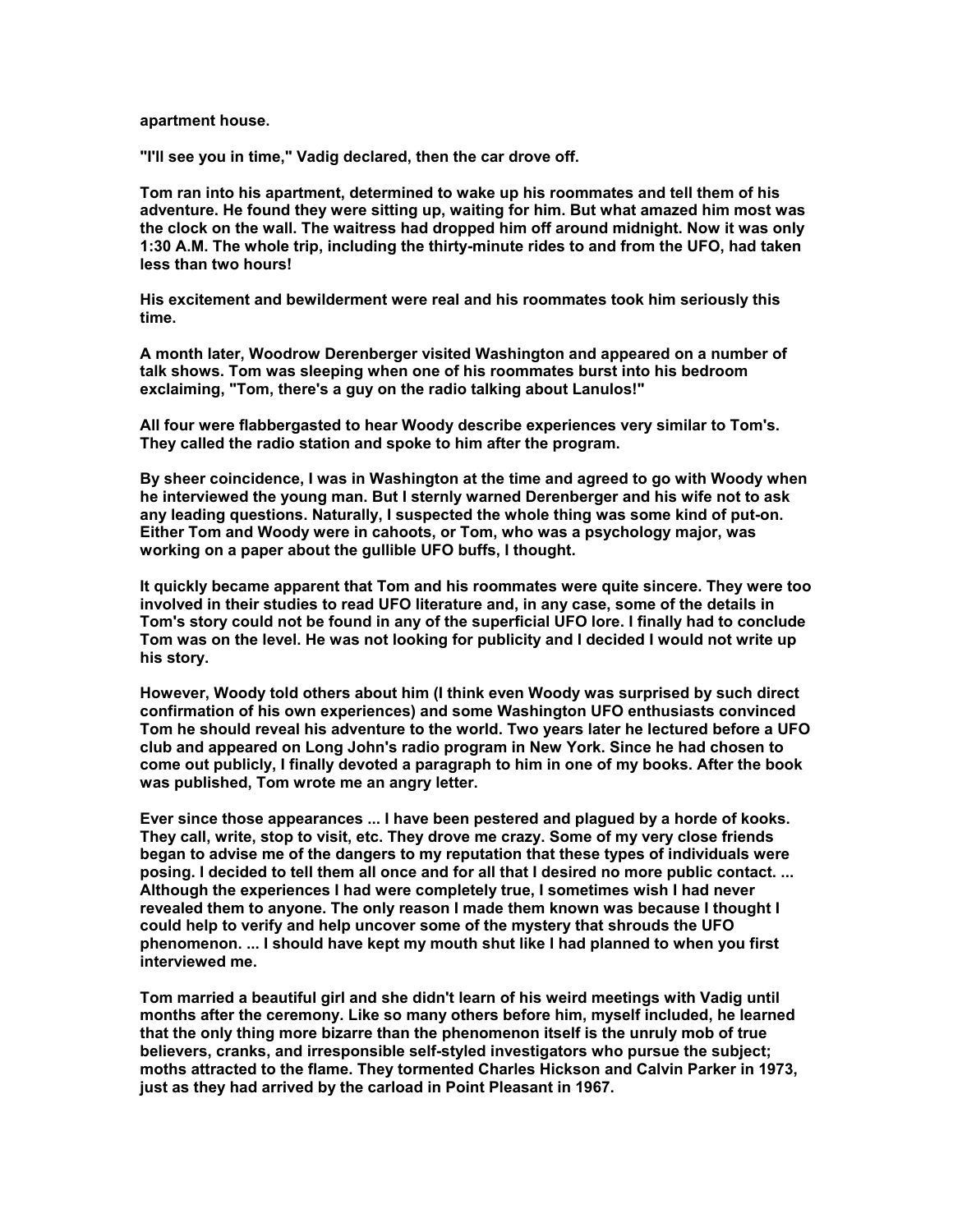**15 - Misery on the Mount** 

**I** 

**Daniel Drasin was about eighteen when he filmed a riot in New York's Washington Square, titled it Sunday, and won a number of motion-picture awards. Now still in his mid-twenties, handsome, quiet-spoken, intelligent, and perceptive, he was well into a promising career in the film industry. The West Virginia UFO documentary was an important break for him and he plunged into the project with a mixture of awe and enthusiasm. As I was on my way to Washington, D.C., from Point Pleasant, he was headed in the other direction with a skeleton crew hoping to get some authentic movies of those funny lights in the sky.** 

**When I reached Washington I parked my car on Connecticut Avenue, one of the main thoroughfares, in broad daylight for a few minutes. Some of my clothes and camera cases were in the back seat so I carefully locked the doors. While I was gone someone smashed in the vent on the side window and robbed my car. They left behind my clothes and some of my cameras. They took my briefcase, tape recorder and all my notebooks, exposed films, taped interviews with witnesses, cheap telescope and other items with little or no value to anyone except me. Strangely, they had removed my irreplaceable address" book from one of the cases and left it on the seat. I called the police. When they finally arrived their attitude was not very sympathetic. Anyone who would leave anything plainly visible in a locked car at 2 P.M. on a main street in Washington was plainly a fool, or so they suggested.** 

**My problems were minor compared to Dan's, however. He was seeing plenty of aerial lights but his battery-powered cameras malfunctioned when he tried to photograph them. Finally, he thought he had managed to get some footage. Then the precious films were later accidentally ruined in a processing lab back in New York. Members of his crew began to have troubles with their telephones, and a female production assistant was awakened one night in her apartment in Brooklyn by a loud beeping noise. She got up, looked out the window, and saw a large luminous sphere hovering directly outside her building.** 

**During his second visit to Point Pleasant Dan uncovered some Mothman witnesses I had missed. And he also came across some more baffling Men-in-Black-type reports. People up in the back hills had been seeing mysterious unmarked panel trucks which sometimes parked for hours in remote spots. There seemed to be several of these trucks in the area and the rumor was that they belonged to the air force. Men in neat coveralls were seen monkeying with telephone and power lines but no one questioned them.** 

**A woman living alone on an isolated island north of Vancouver, British Columbia, Canada, had two curious encounters with the same kind of beings. She had moved into a tiny oneroom cabin on Keats Island in October 1967 and was soon seeing UFO lights nightly. On January 29, 1968, following a close sighting of "a long dark body with dim red and yellow lights at both ends," she was surprised by two visitors. Both wore "neat, dark coveralls" and claimed to be employees of the hydroelectric company. They offered to help her put up a stovepipe. The younger of the two climbed on the roof of her cabin while the other handed him the pipes. "I could hear the man on the ground directing him and the one on the roof would answer, 'Yes, Master.'"** 

 **After the pipe was installed, the pair joined her for tea. They seemed "a little stiff." When they left she wondered how they had known she was there because "the cabin couldn't be seen from the road [and] the stove was out when they arrived, so there was no smoke from the chimney."** 

**On May 2, she again encountered two men. "One was the 'boss' Hydro man in his neat**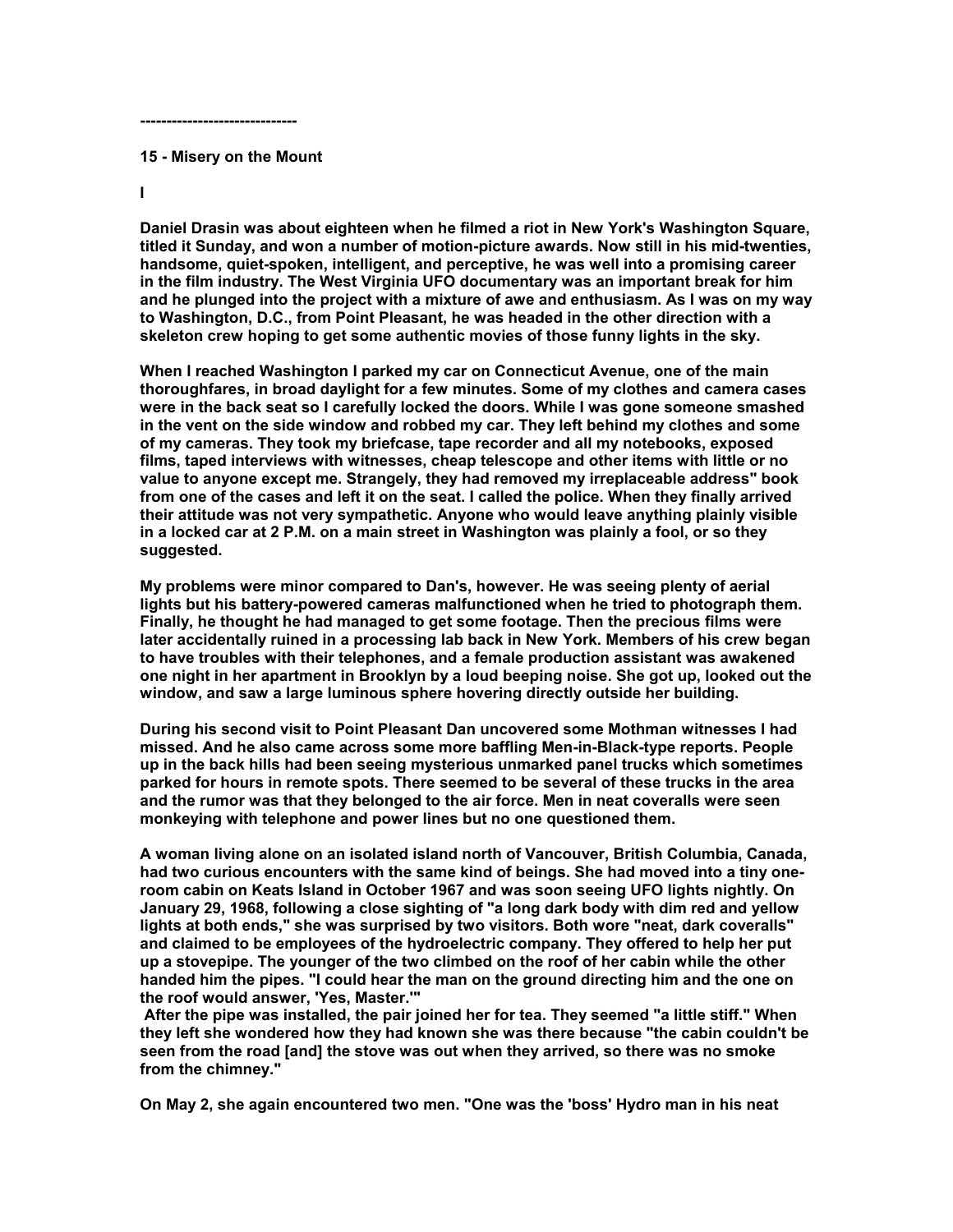**coveralls," she reported. (1) "The other was a different, younger man of about 19-20. As I entered the path, the boss man indicated with his hand for the young man to get behind him. They got well off the path and waited for me, the young man a little behind his boss. The fellow stared at me as if I was some kind of freak ...."** 

**----** 

**[1] Canadian UFO Report, #13, 1972-73.** 

**----** 

**This time she didn't invite them for tea. One odd thing she noticed during both meetings was their slow, careful way of walking. They looked at their feet and stepped very uncertainly.** 

**The next day a jeep came along the road, containing four men inspecting lines ... "carelessly dressed, workaday men, none in coveralls. The boss wasn't obviously so. They expressed no surprise at seeing me there, no concern or any particular interest. I told them two of their men already had been around the day before, inspecting the lines. They assured me yesterday's men weren't Hydro men, that somebody had been 'pulling my leg.'"** 

**Somebody was also pulling a lot of legs on cosmopolitan Long Island. In West Virginia I had heard some stories about three men who looked "like Indians" and were accompanied by a fourth man, more normal-looking and very shabbily dressed in contrast to the other three. So I was nonplused when I heard identical descriptions from people on Long Island.** 

**An elderly woman who lived alone in a house near the summit of Mount Misery, the highest point on Long Island, had received a visit from this quartet in early April 1967, immediately after a severe rainstorm.** 

**"They had high cheekbones and very red faces, like a bad sunburn," she told me. "They were very polite but they said my land belonged to their tribe and they were going to get it back. What frightened me was their feet. They didn't have a car ... they must have walked up that muddy hill ... but their shoes Were spotlessly clean. There was no trace of mud or water where they walked in my house."** 

**That same week another visitor came to Mount Misery. This was a woman with striking white hair who claimed to represent a local newspaper. She carried a book "like a big ledger" and asked the witness a number of personal questions about her family background. When I later checked 'with the newspaper I found they employed no one of that description.** 

**The local Mount Misery expert was Miss Jaye P. Paro, a radio personality then with station WBAB in Babylon, New York. Miss Paro is a dark-haired, dark-eyed young lady with a soft, haunting voice. At that time she conducted an interview show, largely devoted to the historical and psychic lore of the region. Soon after she reported some UFO sightings around Mount Misery she began to receive all manner of crank calls, both at the station and on her unlisted home phone. Metallic voices ordered her to meet them on "the Mount" (she didn't go).** 

**Through Miss Paro I met several local UFO witnesses and contactees. Long Island, I discovered, was crawling with contactees of all ages and both sexes. One of these was a lovely young blonde, whom I will call Jane, who lived near Mount Misery with her family. Jane was not illiterate, but she seldom read anything other than the comic strips and "Dear Abby." She knew nothing about UFOs and cared less. She was a "fallen Catholic,"**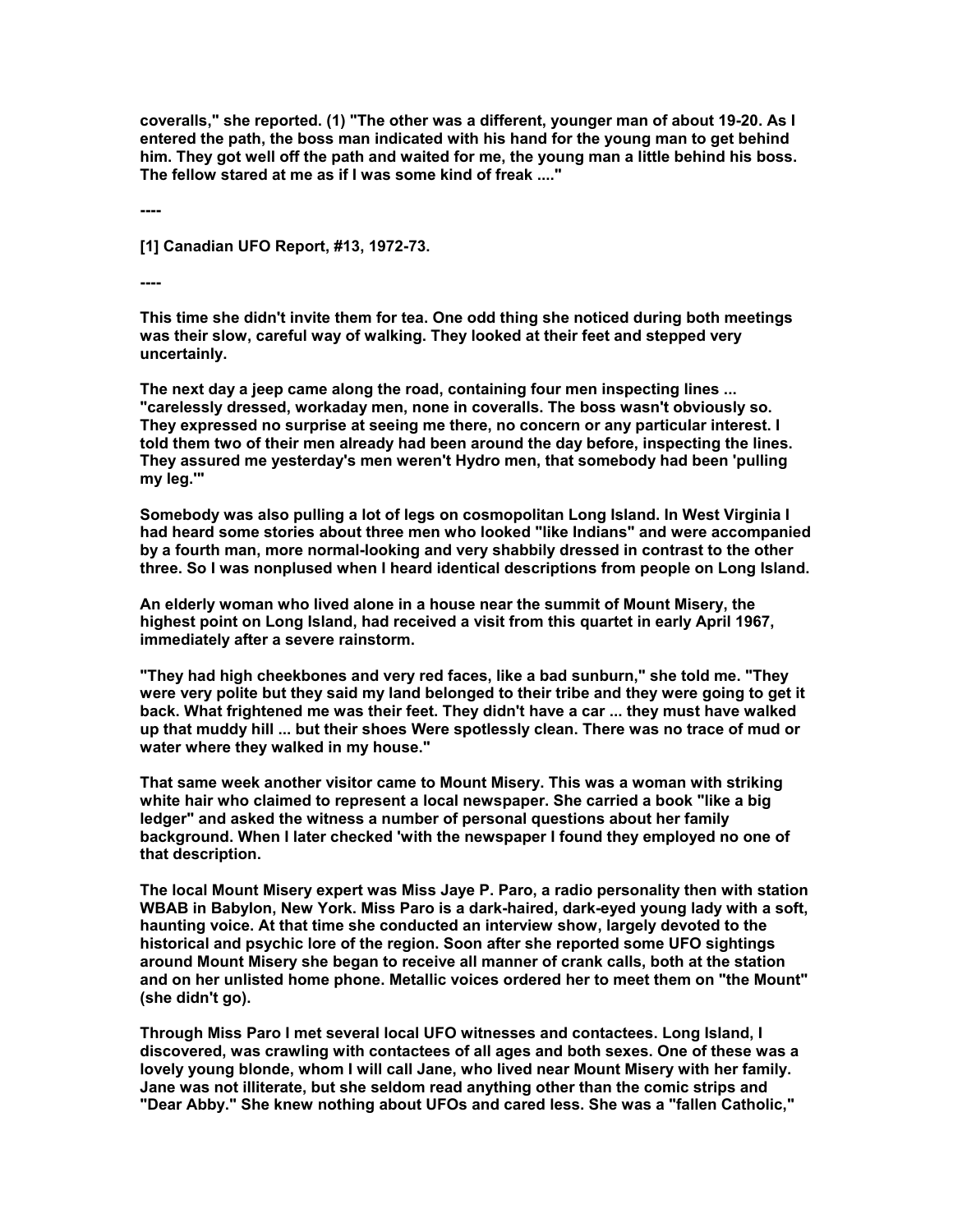**having abandoned religion when she reached adulthood. She was a very sensitive woman, more ethereal than sensual. There was almost something mystical about her appearance and grace.** 

**Mount Misery is a heavily wooded hill with a few narrow dirt roads slicing through it and a number of large mansions set back among the trees. The late Henry Stimson, secretary of war during World War II, maintained a lavish estate on the summit. For decades the Mount was known as a haunted place, the site of a number of mysterious deaths and disappearances. In the spring of 1967 young couples necking on the back roads began to see low-flying UFOs, particularly around a field that was used as a junkyard for old cars. Others claimed to see a giant hairy monster with gleaming red eyes.** 

**After Miss Paro began to broadcast reports of what was happening on Mount Misery, the usual mobs started to cruise the area nightly to the consternation of the scattered and snobbish residents. Jane and her boyfriend Richard joined the stream of cars one night in early May and eventually found themselves alone on a back road near High Hold, the old Stimson place.** 

**Richard, who was driving, suddenly complained of feeling unwell. He stopped the car and a moment later slumped over the wheel unconscious. Jane was terrified. But before she could focus her attention on him, a brilliant beam of light shot out of the woods next to the road "like a floodlight." It dazzled her and she fell back in her seat unable to move.** 

**The next thing they knew, they were driving along Old Country Road at the base of Mount Misery.** 

**"How did we get here?" Richard -asked her, baffled. "What happened?" "Let's go home," Jane choked. They never discussed the incident again until I arrived on the scene.** 

**A few days later, on May 17, Jane answered the phone (she had her own phone in her room) and a strange metallic voice addressed her. "Listen carefully," it said. "I cannot hear you." It instructed her to go to a small public library nearby and look up a certain book on Indian history.** 

**She did as she was instructed. On May 19 she went to the library at 10:30 A.M. The place was deserted except for the librarian, who struck Jane as being unusual. The woman was "dressed in an old-fashioned suit like something out of the 1940s, with a long skirt, broad shoulders, and flat old-looking shoes." (Remember, this was in 1967, long before the 1940s styles became popular again.) She had a dark complexion, with a fine bone structure, and very black eyes and hair. When Jane entered, the woman seemed to be expecting her and produced the book instantly from under her desk.** 

**Jane sat down at a table and began to riffle through the book, pausing on page forty-two. Her caller had told her to read that page.** 

**"You won't believe this," she told me, "but the print became smaller and smaller, then larger and larger. It changed into a message and I can remember every word of it.** 

**" 'Good morning, friend,' it began. 'You have been selected for many reasons. One is that you are advanced in autosuggestion. Through this science we will make contact. I have messages concerning Earth and its people. The time is set. Fear not... I am a friend. For reasons best known to ourselves you must make your contacts known to one reliable person. To break this code is to break contact Proof shall be given. Notes must be kept of the suggestion state. Be in peace, [signed] A Pal.'**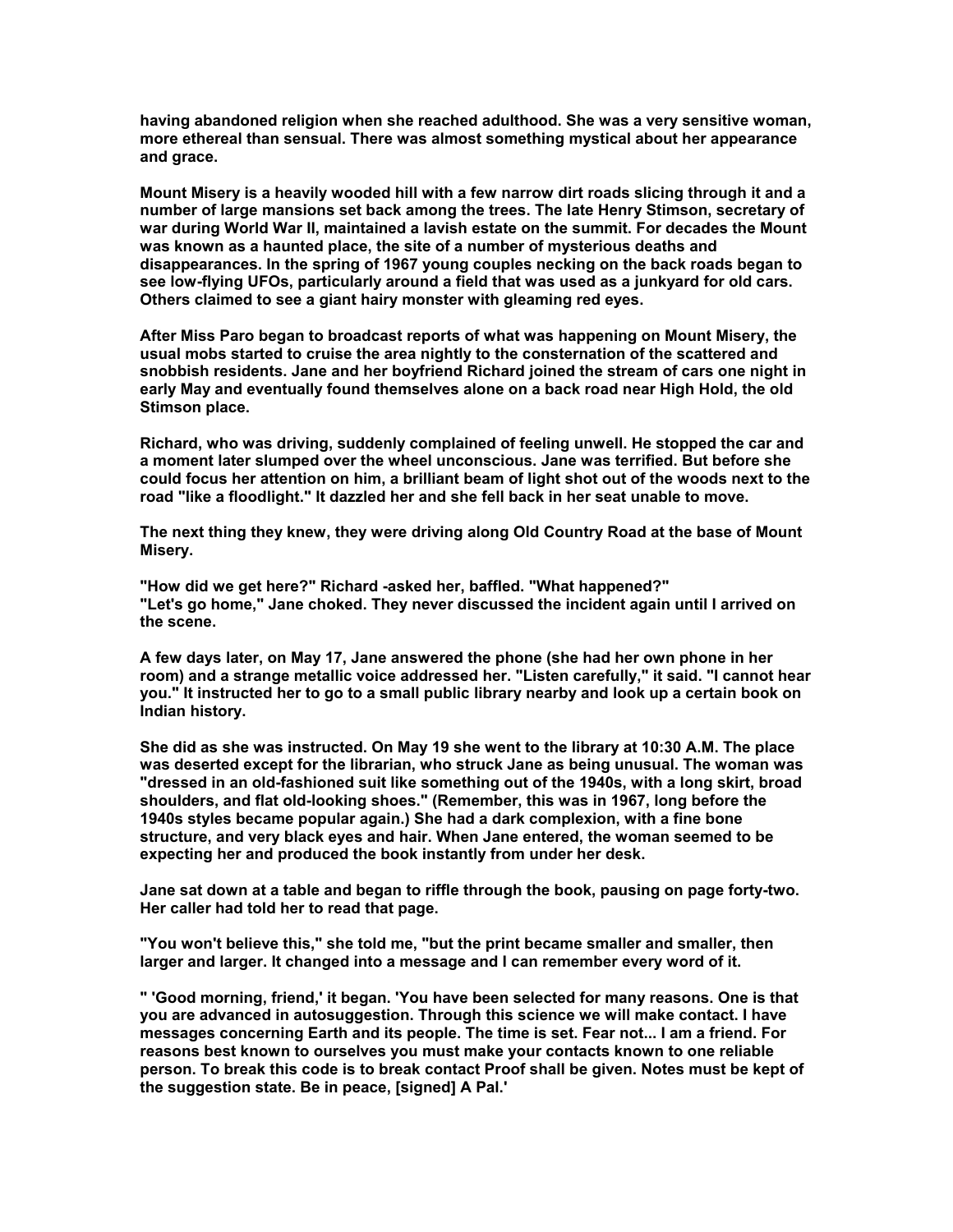**"The print became very small again, and then the normal text reappeared." As soon as Jane left the library she became quite ill and vomited several times during the next two days. She approached Miss Paro with her story and was advised to get in touch with me. Her experience on the Mount, her phone call, and the remark about "autosuggestion" all stirred my interest. In those days none of the UFO enthusiasts knew anything about these factors and a hoax seemed very unlikely. And, unknown to Miss Paro and Jane, I was in touch with a distant contactee who was communicating with "Apholes." The signature "A Pal" seemed close enough to Apholes to take seriously. I suspected that Jane had been programed for a set of special experiences and I kept in constant touch with her in the months which followed, maintaining an extensive record of her experiences.** 

**In early June, Jane began to see the "librarian" wherever she went. On June 6, while wandering through a local department store, the woman appeared behind a dress rack. She wore the same old-fashioned clothes and tried to speak to Jane in "broken English" There was something wrong about her speech and movements. "It was as if ... she were dead," Jane said. When asked if she lived around Babylon, the woman laughed in a strange hysterical way, "like an emotionally disturbed person." (This weird laugh has been described by many contactees.)** 

**"Is there any A-U here?" the woman asked. Jane didn't know what she meant. Just that week I had been pondering the significance of gold in UFO and religious lore. Gold is the seventy-ninth element and the chemical symbol for it is AU.** 

**Jane offered to give the woman a lift but she declined and wandered off.** 

**Unable to sleep at night, Jane got up at the crack of dawn the following morning and went for a walk on an impulse. The dark-skinned woman stepped out of an alley and approached her shyly. "Peter is coming," she announced. This statement shook Jane. She remembered that Catholic lore predicts that the final pope will be named Peter.** 

**"Why are you interested in our Mount?" the woman continued, then repeated, "Peter is coming very soon."** 

**Next a large black Cadillac came down the street and stopped next to them. It was "brandnew, very shiny and polished," Jane recalled. The driver was an olive-skinned man wearing wraparound sunglasses and dressed in a neat gray suit, apparently of the same material as the woman's clothes. The rear door opened and a man climbed out with a big grin on his face. He was about five feet eight inches tall, with dark skin and Oriental eyes. Jane thought he looked like a Hawaiian. He had the air of someone very important and was dressed in a well-cut, expensive-looking suit of the same gray material that was shiny like silk but was not silk.** 

**He solemnly shook hands with the girl, "his hand was as cold as ice," and stared at her steadily with his jet-black eyes, grinning all the while.** 

**"Do you know who I am?" he asked. "I am Apol [pronounced Apple]."** 

**The Cadillac" pulled away and drove off, leaving the three of them standing on the street. Apol produced a piece of folded paper and handed it to Jane.** 

**"Wear this always," he told her. "So 'they' will know who you are."** 

**"Who's they?" she asked.**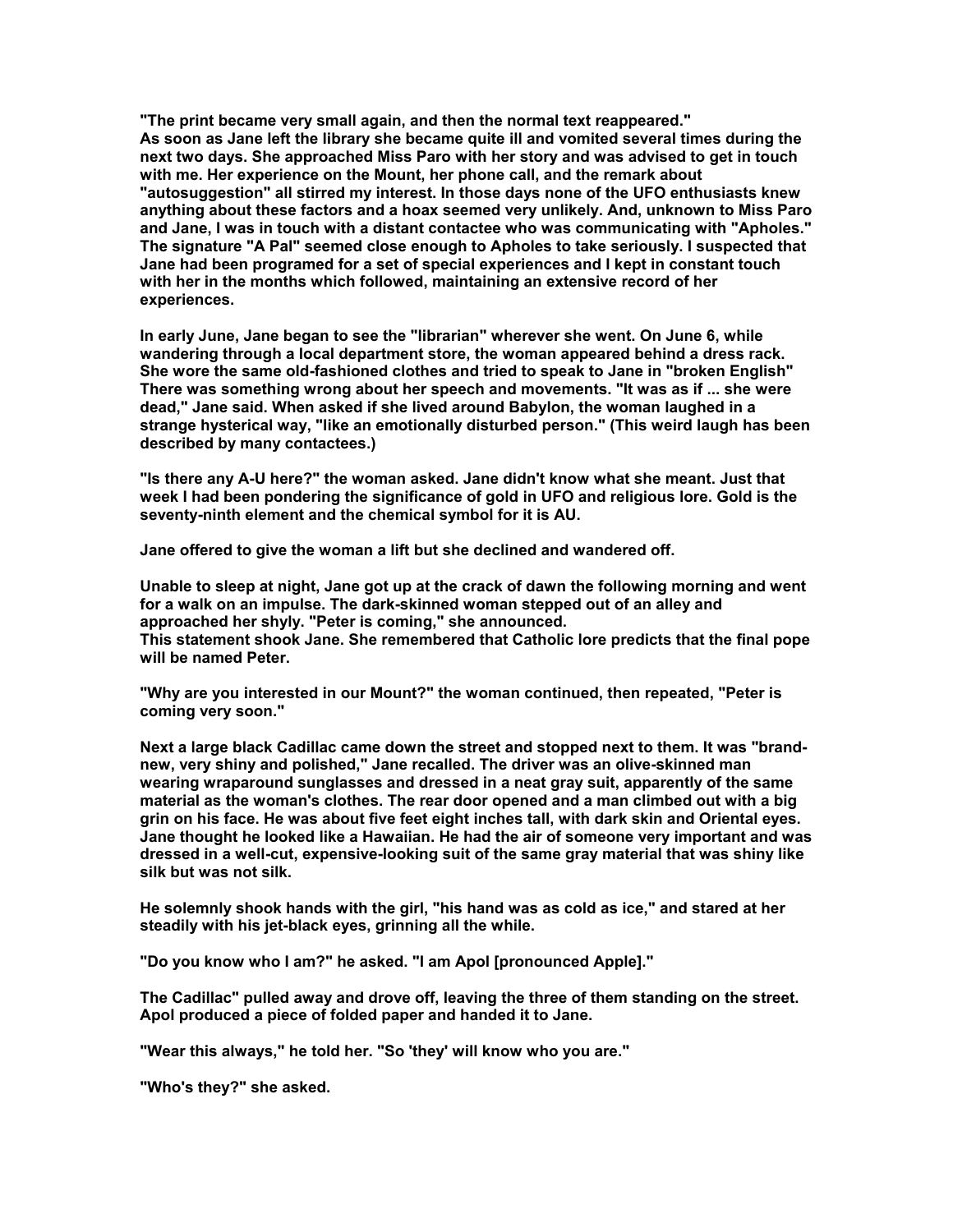**"They are the very good people," he answered.** 

**The paper, a piece of very old parchment, contained a small metal disc about the size of a quarter. As they talked they walked slowly toward the center of town until they stood in front of the post office. Jane impulsively announced she was going to mail the disc to someone. She went into the post office, got an envelope, and sent the disc and parchment to me special delivery. The two strangers smiled broadly at each other.** 

**When she came out of the post office, Apol told her a number of things about her childhood that no one could have known and advised her to avoid iodine. (She had a minor health problem which required her to avoid iodine in her diet.)** 

**The car reappeared and the two people got into it and drove off. "I felt very strange while I was talking to them," she recalled. "I was whoozy ... like I was in a daze or something."** 

**If it hadn't been for the metal disc I would have classified the entire episode as hallucinatory. The next day I received the special delivery envelope and was very disappointed by the contents. The disc looked like a blank identification tag similar to those that come with flea collars. The parchment seemed to be the remnants of a very old envelope. After examining it, I put the disc back into the paper exactly as I had received it, then placed the whole thing in a small envelope which I sealed with Scotch tape. I put this into a larger manila envelope and mailed it back to Jane special delivery.** 

**She phoned me the next day.** 

**"Why did you bend the disc and tear up the paper?" she demanded.** 

**She had just received the envelope and found that the parchment in the sealed inner envelope had been ripped into three pieces. The metal disc was bent, as if it had been folded double and then unfolded again. It had also turned charcoal black and smelled like "rotten eggs."** 

**The implication was clear. Someone had the ability to intercept the U.S. mails and tamper with things in sealed envelopes!** 

## **II**

**While Jane was holding clandestine meetings with Mr. Apol and his mysterious lady friend, Jaye P. Paro was being entertained by the redoubtable Princess Moon Owl, a character who would become a legend on Long Island by the end of 1967. At 3:30 P.M. on June 11, 1967, Jaye entered the studios of WBAB and found a very weird woman waiting for her. She was at least six feet tall, was very dark (Negroid), with large, glassy eyes, and wore a costume largely made up of feathers. She was gasping and wheezing, having great difficulty breathing. Jaye thought she was having a heart attack.** 

**"I am Princess Moon Owl," she declared between wheezes. "I am from another planet. I came here by flying saucer."** 

**Jaye slapped a tape on a tape recorder and offered to interview her for the air. The Princess was delighted, pulled herself together, and delivered a hilarious thirty-minute monologue about life on the planet Ceres in the asteroid belt. She seemed to be familiar with all the New York/ Long Island UFO buffs and eccentrics, denouncing some as "phonies" and praising others. As the interview progressed, Jaye became increasingly uncomfortable. Cerians had a problem with body odor. "She stank like rotten eggs," Jaye said afterward. The smell was slight at first but gradually became overpowering. The Princess admitted to being "Seven Ooongots" old ... or about 350 Earth years.**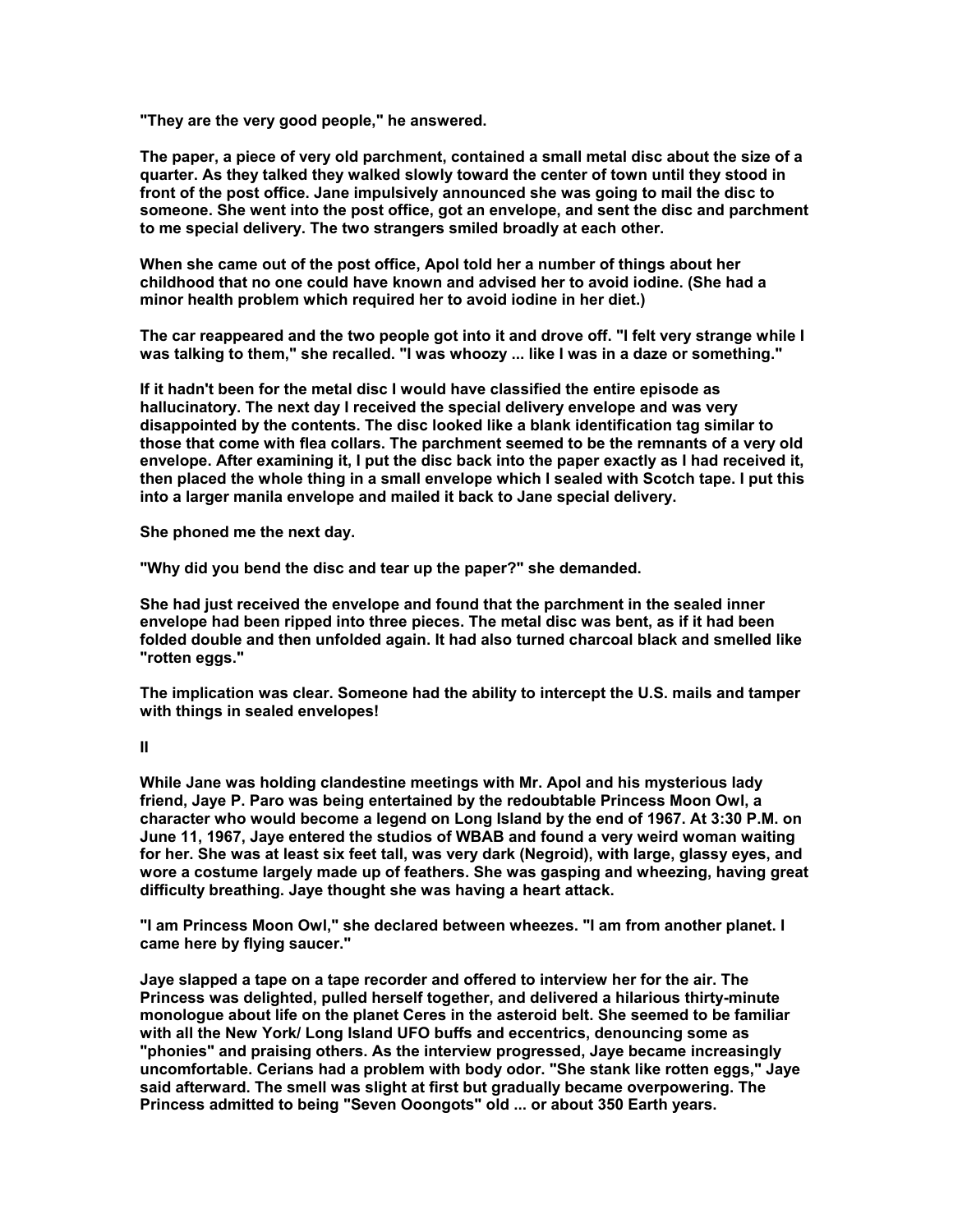**While the interview was in progress, I was sitting in my New York apartment and my telephone was going crazy. It rang several times but there was no one on the other end. (Until this period I had had very few problems with my personal phone.) Later that afternoon I received a call from a middle-aged woman who said she was Princess Moon Owl and that I could reach her through "contactee Paro." The woman's voice did not resemble the voice on Jaye's tape, which I heard later.** 

**The taped Moon Owl sounded like a man faking an Aunt Jemima accent. He was a very bad actor. I accused Jaye of a hoax and advised her not to put the interview on the air. If it was not a hoax, then Moon Owl was the victim of demonic possession (Jaye's description of the Princess's behavior certainly indicated this). Jaye aired the tape anyway and Long Island's lunatic fringe went wild with joy. At last a genuine space person was in their midst.** 

**Once she had established her credentials on WBAB, Moon Owl began to systematically telephone all of Long Island's prominent UFO enthusiasts. They accepted her authenticity without question. What troubled me was the fact that she managed to vector in on a number of unlisted numbers, and she obviously knew a great deal about the local personalities. The most suspicious things of all were her transparent references to a major UFO convention scheduled to be held that June 24 in New York's Hotel Commodore. James Moseley, publisher of Saucer News, had rented the hotel's auditorium and practically an entire floor for the event and was staging press conferences and radio and television appearances to promote his investment. Princess Moon Owl seemed to fit too neatly into the publicity campaign.** 

**Meanwhile, Jane's phantom friends were visiting her daily and helpfully giving her surprising information about my own "secret" investigations. My interview with the Christiansens of Cape May, and the details of their pill-popping visitor, Tiny, was then known only to a few trusted people like Ivan Sanderson. But on June 12, Mr. Apol and his friends visited Jane when she was alone in her house and asked for water so they could take some pills. Then they presented her with three of the same pills, told her to take one at that moment, and to take one other in two days. The third pill, they said, was for her to have analyzed to assure herself it was harmless. They undoubtedly knew that she would turn it over to me.** 

**Two hours after she took the first pill she came down with a blinding headache, her eyes became bloodshot, and the vision in her right eye was affected. When her parents came home they expressed concern because her eyes were glassy and her right eye seemed to have a cast.** 

**The sample pill proved to be a sulfa drug normally prescribed for infections of the urinary tract. - Two days later she obligingly took the second pill and her phone rang shortly afterward. A man with "a crude Brooklyn accent" told her he was Col. John Dalton of the air force and wanted to talk to her about "Mitchell Field." She told him, honestly, that she didn't know anything about Mitchell Field. He insisted that he wanted to talk to her. Would she come to his office? She asked where his office was and he hesitated for a moment, then said he would interview her at her house. He didn't ask for her address and since she hadn't reported anything to the air force, she wondered how he had gotten her phone number.** 

**At 7:45 P.M. the next evening Jane's parents left the house for a few hours and as soon as they were gone Colonel Dalton and his partner, a young lieutenant, rang her bell. Both men seemed normal and were polite and well-spoken. Colonel Dalton was in civilian clothes ... a black suit, naturally. He was about five feet eight inches tall, had brown hair, brown eyes, and "a very pointed nose." The lieutenant was two or three inches taller, in an air force uniform, with "whitish blond hair that looked dyed" cut very short, "like a crewcut**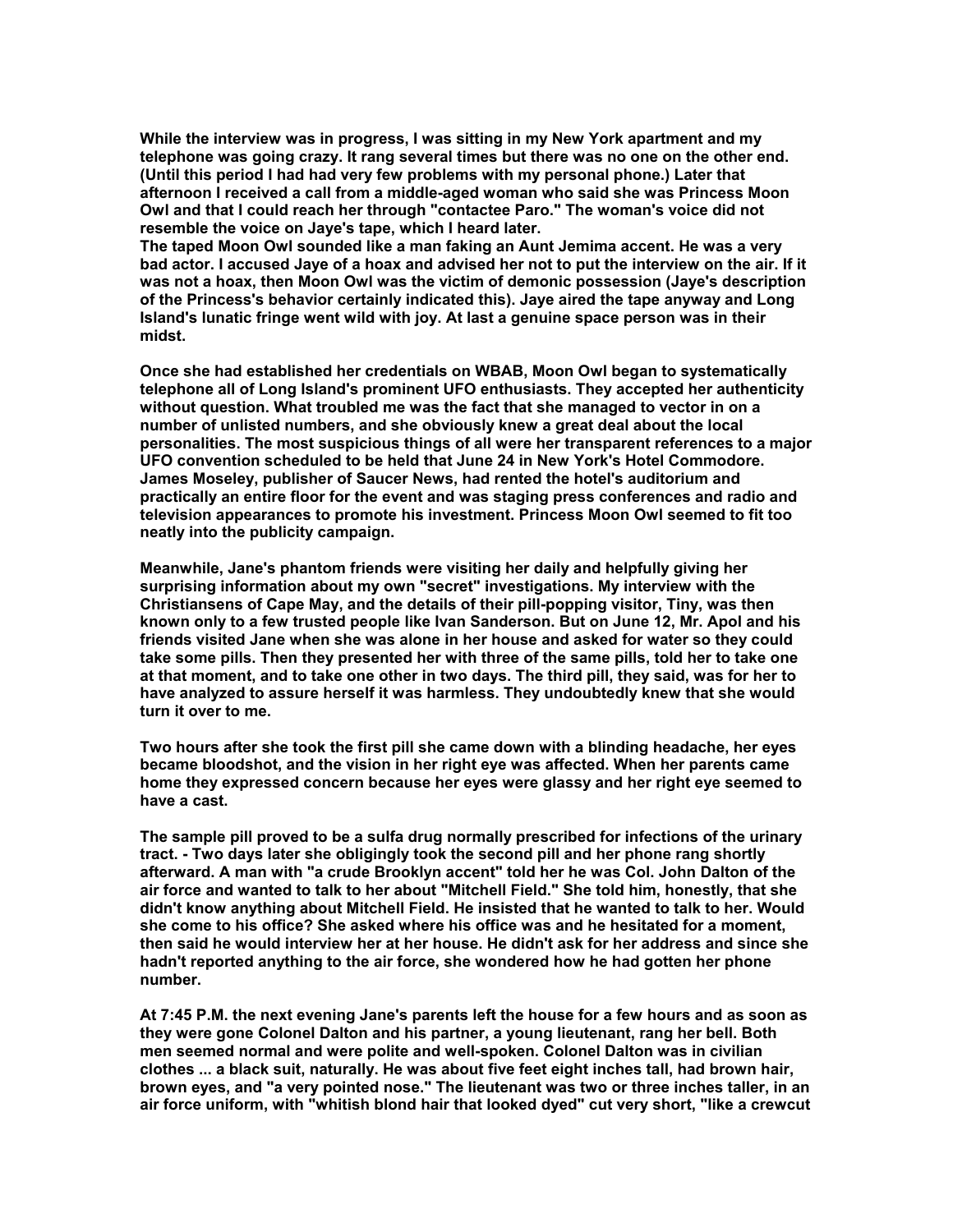**growing back in." They flashed identification cards with their photographs affixed.** 

**The colonel asked her what she knew about a local saucer landing and saucer occupants in the area. Jane laughed and said she didn't believe in flying saucers.** 

**"We know all about the shenanigans in this building," Dalton told her curtly. "A lot of funny people have been going in and out."** 

**"Well, maybe some of my relatives are a little strange," Jane smiled. Dalton opened his briefcase and brought out a sheaf of printed forms. He handed her a long, complicated form and asked her to fill it out. She took it, read it over, then handed it back.** 

**"If you don't want to fill it out," he said, handing her a pen, "you can just sign it."** 

**"Now that would be pretty stupid, wouldn't it?" Jane said.** 

**Later she recalled that the form did not ask any questions about UFOs but was solely concerned with personal history, education, medical background, and family history. "It even asked when my grandmother died and what she died of," Jane told me.** 

**Finally the two men gave up trying to browbeat her and left. She saw them drive away in a blue station wagon.** 

**Around this same time two young men visited Mary** 

**-Hyre at her home in Point Pleasant. Both were wearing** 

**black clothes, and both had short white hair. "It looked so** 

**unnatural," she exclaimed. "I wondered why such young** 

**men would dye their hair such an odd color."** 

**At first she assumed they were just more in the endless stream of UFO buffs, but they seemed to know very little about flying saucers. They were mainly concerned with asking questions about me, which she hedged.** 

**"Did they use any unusual words or expressions?" I asked Mary on the phone. "Not really. Just when they went out the door ... one of them turned and said something like, 'We'll see you in "time" or "sometime".' It sounded odd the way he said it, like it was meant to mean something."** 

**Tom's meeting with Vadig was still six months away so the phrase meant nothing to me.** 

**III** 

**On June 19 Mr. Apol gave Jane a message to pass along to me. It was a prediction: "Things will become more serious in the Middle East. The pope will go there soon on a peace mission. He will be martyred there in a horrible way ... knifed to death to a bloody manner. Then the Antichrist will rise up out of Israel."** 

**I was shocked. But here was a statement that could be checked against future events. Apol also said the Vatican was planning to send food and materiel to Arab refugees. There had been no announcement in the press about this.**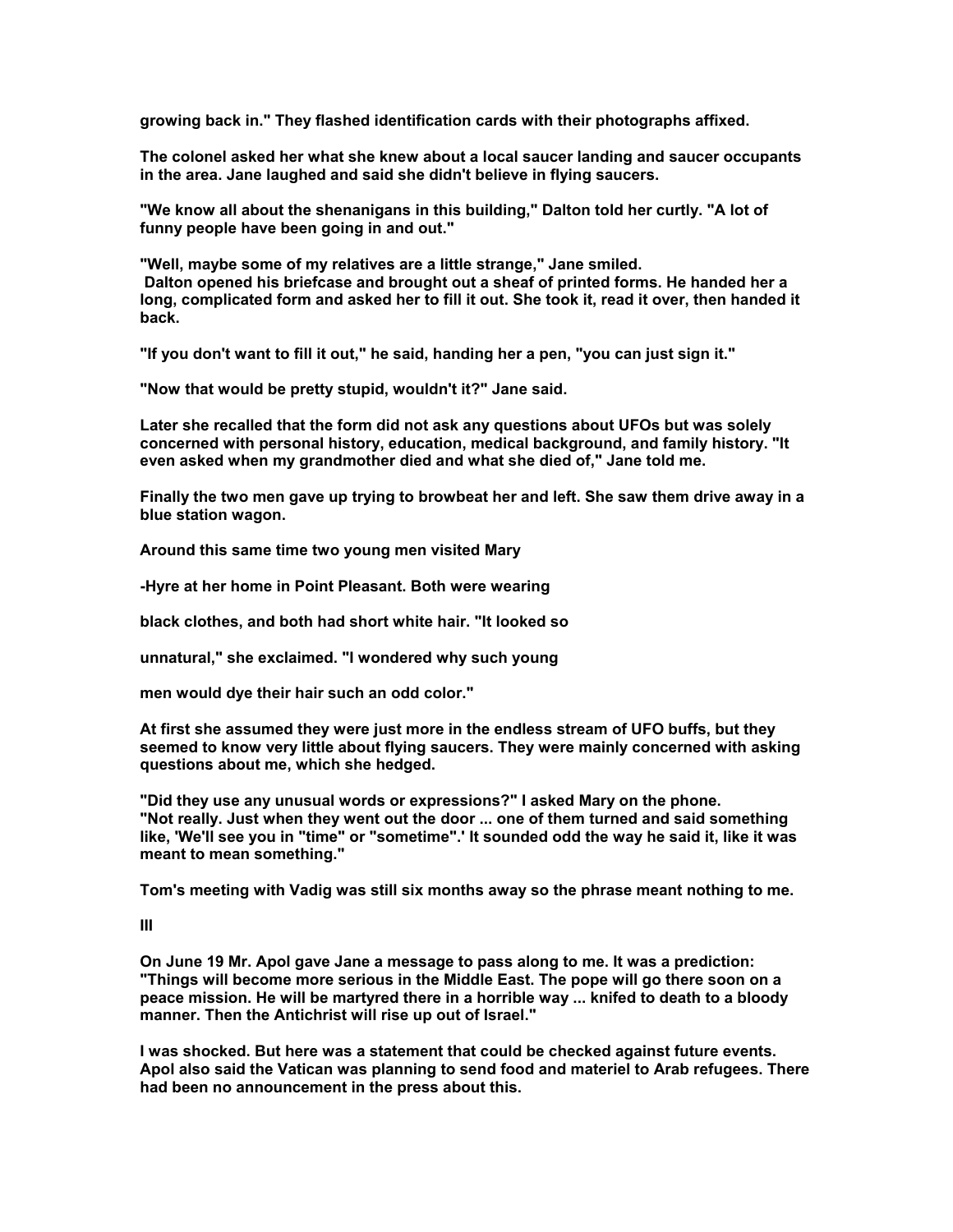**Two days later Miss Paro had an unnerving experience. A black Cadillac pulled alongside her as she was out walking at 8 P.M. and a well-dressed man in the back seat ordered her into the car. He named a friend of hers and she foolishly obeyed him. The car headed for Mount Misery.** 

**"There was a funny smell inside," she reported. "Antiseptic ... like a hospital. And there were flashing lights on the dashboard. I couldn't take my eyes off them. I felt like they were hypnotizing me."** 

**The car traveled isolated back roads until it reached a crossroads where another vehicle was waiting. A man holding something like a doctor's bag was standing there. He got into the Cadillac and waved a small object in Jaye's face, like a bottle of smelling salts. She felt her will power drain away and sat there helplessly while the men asked her questions which didn't make any sense to her. Finally they returned her to the spot where they had picked her up. The whole episode had terrified her and she called me immediately.** 

**Was Jaye's experience merely an updated version of the Mattoon "gasser" and old Springheeled Jack? (\*) Months later when I interviewed Tom in Washington I remembered this seemingly meaningless incident. Had Tom also been gassed or hypnotized the moment he stepped into Vadig's old Buick?** 

**----** 

**[\*] Springheeled Jack was a tall, caped phantom with a bright light on his chest who appeared in England in the 1830s. He was able to leap great distances and he spewed a nauseous gas into the faces of surprised witnesses. Although he was the subject of a massive manhunt, he was never caught or identified. A black-garbed phantom terrorized Mattoon, Illinois, in the 1940s, spraying a noxious gas into bedroom windows.** 

**----** 

**On October 23, 1971, the Washington Post published a strange "gas" story involving President Nixon's maid. The story contains some of the elements we have been discussing here.** 

**Nixon Maid Stole In Trance, She Says** 

**Miami, Oct. 22 (AP)—A part-time housekeeper at President Nixon's Key Biscayne retreat has testified she was put in a hypnotic daze by a stranger who told her to shoplift four dresses.** 

**Shirley Cromartie, 32, and a mother of three, pleaded no contest Thursday and was given a suspended sentence after law enforcement officers and a psychiatrist testified they believed she was telling the truth.** 

**Mrs. Cromartie holds a security clearance to work in the Florida White House, according to testimony. She said a woman met her in a parking lot and asked the time, then ordered her to take the items and bring them to her.** 

**Mrs. Cromartie testified she fell into a daze when the young woman released a jasminelike scent from her left hand. "I just sort of lost my will ... it was a terrifying experience," she testified.** 

**Mrs. Cromartie joined the Key Biscayne White House housekeeping staff about a year ago, according to FBI Agent Leo Mc Clairen. He testified her background was impeccable.** 

**Dr. Albert Jaslow, a psychiatrist, said he examined her and found she could be hypnotized**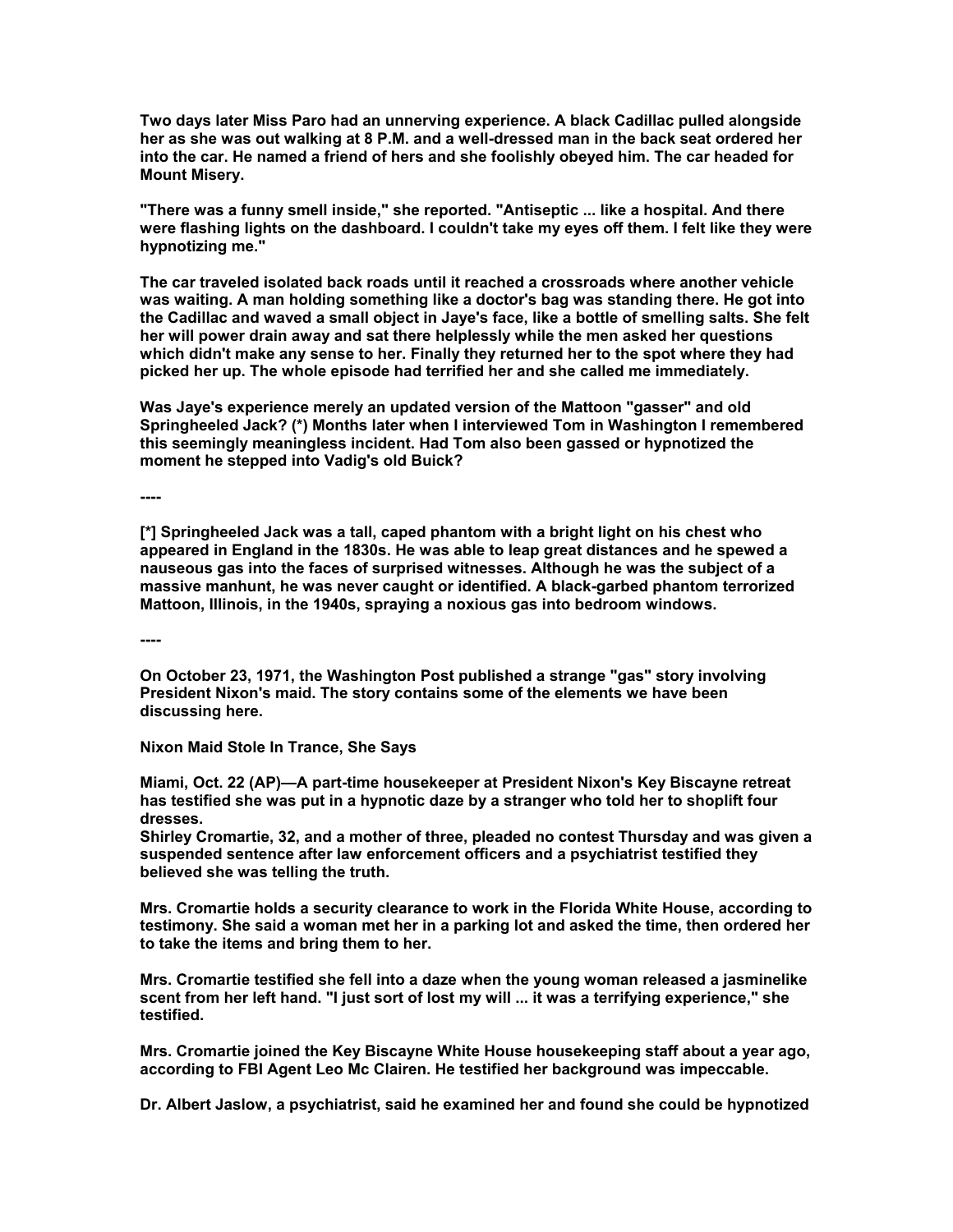**"quickly and easily" and believed she was telling the truth.** 

**"But it wasn't the same when he hypnotized me," Mrs. Cromartie said. "I couldn't remember anything afterwards. Whatever that young woman did to me, it was like being in a sleepwalk, only awake."** 

**There was no further comment on this strange incident. At the time I wondered if perhaps this was not some small demonstration for the benefit of President Nixon, similar to the power failures that seemed to follow President Johnson in 1967. (The lights failed wherever he went ... from Washington to Johnson City, Texas, to Hawaii.)** 

# **IV**

**Woodrow Derenberger found a new world with Cold, Klinnel, Ardo, and company. Now Jane was moving among twilight presences; Mr. Apol, Lia (the name of his female companion), and several others who mischievously adopted names from my obscure (damn it) novels! They amplified their dire prophecy for Pope Paul. He would be attacked in a crowd at an airport, they said, by a man dressed in a black suit and wielding a black knife. After his assassination there would be three days of darkness and worldwide power failures.** 

**On June 28 the Vatican announced that a personal envoy of Pope Paul VI, Monsignor Abramo Frescht, was being dispatched to Cairo to discuss "Vatican assistance to war victims and refugees." On June 30 it was announced that the wooden throne said to have been used by Saint Peter was going to be dug out of the Vatican basement and placed on display for the first time since 1867.** 

**I went out to Mount Misery and hypnotized Jane. She was a good subject and after performing various tests to assure myself that she was really in a deep trance, I began to ask her subtle questions about Apol and his friends. To my utter amazement, the impossible happened. The control was taken away from me. I couldn't direct the session. Instead, I found myself talking directly to Apol through Jane. He wanted to talk about Marilyn Monroe and Robert Kennedy. I didn't want to gossip, I insisted, but wanted some hard facts on the overall situation. Apol persisted, warning me that Kennedy was in grave danger. Where was he talking from? He said he was parked nearby in his Cadillac. He made some specific predictions about pending plane crashes, then returned to Marilyn and Kennedy.** 

**All the while we were conducting this insane conversation, Jane's telephone was ringing madly. Each time I picked it up there was no one on the line. Finally I just left it off the hook.** 

**The session ended abruptly when Jane woke up by herself. Another impossibility. She would have required a suggestion from me before she could awake. (\*)** 

**----** 

**[\*] In comparing notes with psychic investigator-author Brad Steiger, he told me he had similar experiences with hypnosis; that is, the control was taken out of his hands by some other intelligence.** 

**----** 

**The predicted plane crashes occurred right on schedule. I was slowly convincing myself that the entities were somehow tuned to the future.**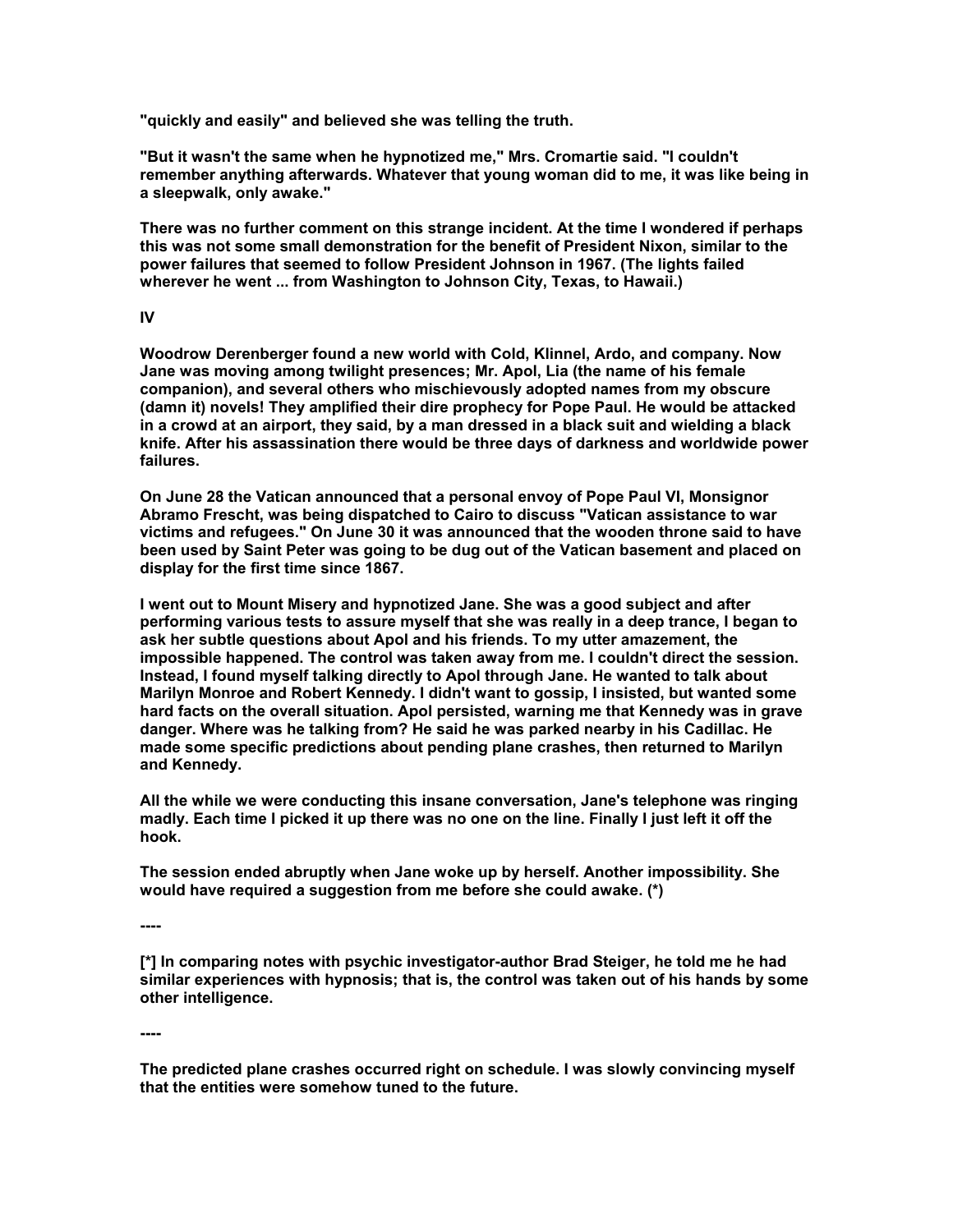**I was making other startling discoveries. I had only to think of a serious question and my phone would ring and Jane would deliver a message from Apol answering it** 

**Other ufologists were also getting predictions from contactees. When Gray Barker arrived in New York for the convention at the Hotel Commodore he told me that he'd received a prediction that "a famous newsman in the Midwest" would die very soon. Two days later, on the evening of June 23, Frank Edwards died suddenly of a heart attack in Indiana. Edwards was a newscaster and author of the 1966 bestseller Flying Saucers—Serious Business.** 

**The Year of the Garuda—1966-67—was only half over and I was talking to half-a-dozen entities through contactees scattered throughout the Northeast. Scores of new games were going on at once, each one designed to prove something to me, not to the contactees. The latter would never quite figure out what was happening to them or what it all meant. Like the UFO enthusiasts themselves, the contactees would be manipulated, used as robots to propagate beliefs and false frames of reference, and then be discarded to sit in the darkness and wonder why the world was not as they had imagined it, why the wonderful space people had abandoned them.** 

**On Long Island, a dozen eccentrics still sit by their phones waiting for Princess Moon Owl to call again and restore their waning faith.** 

**-------------------------------** 

**16 - Paranoiacs Are Made, Not Born** 

**I** 

**"The U.S. government is being taken over by the space people!"** 

**This rumor spread throughout the country in 1967, an updated version of the old devil theory. Actually it got its start in 1941 when James V. Forrestal, the brilliant secretary of defense in the Truman cabinet, went bananas and raced through the corridors of the Pentagon screaming, "We're being invaded and we can't stop them!" He was convinced that his phones were being tapped and some enormous conspiracy was underway. Soon after he was placed in a hospital he leaped out a window to his death. While the press blamed his paranoia on the tensions of the cold war, the UFO enthusiasts knew better. Air force Intelligence had compiled a Top Secret Estimate of the Situation following their UFO investigations in 1947-48. Their conclusion, according to the late Capt. Edward Ruppelt, was that flying saucers were extraterrestrial. Forrestal, so the story went, was one of the few to read that report before Air Force Chief of Staff Hoyt Vandenberg ordered all copies destroyed, and it blew his mind.** 

**Two other top military men, Gen. George C. Marshall and Gen. Douglas MacArthur were obsessed with the flying saucer phenomenon. MacArthur made several public statements declaring that the next war would be fought against "evil beings from outer space." A fabled "think tank," the Rand Corporation, was assigned to feed UFO data into a computer and fight an imaginary war with those evil beings. Since we wouldn't know where they were from, what their technology was, or how to attack their bases, the computer advised us to surrender.** 

**Contactees adrift in the hallucinatory worlds were convinced the space people were walking among us unnoticed. Los Angeles alone had a space population of ten thousand. Actually this was just a tiresome repetition of the earlier beliefs that devils and angels were everywhere in human guise. Early in the Age of the Flying Saucers (1947-69), air force and CIA agents undoubtedly came across MIB cases similar to the ones outlined**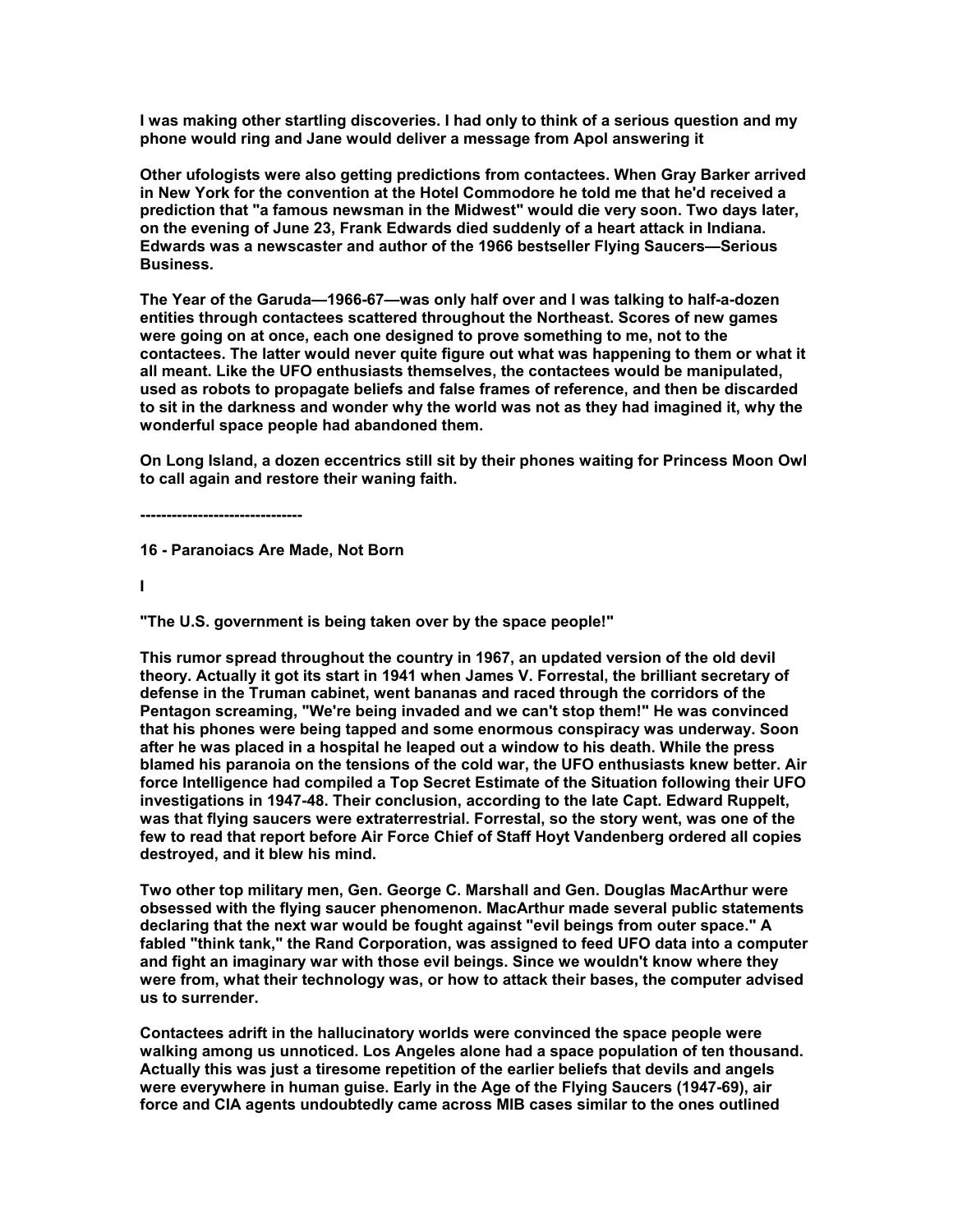**here and, being human, some of those early investigators leapfrogged to UFO cultistlike conclusions. Paranoia gripped the upper echelons of .government. Millions of tax dollars were sunk into UFO research. (In 1952, Captain Ruppelt said the air force was spending one million dollars a year on the subject. Gen. Nathan Twining declared "the best brains" in science and the military were trying to solve the mystery.) Cold war hysteria added to the atmosphere of fear and loathing. A 1953 CIA document, kept classified for over twenty years, noted that the Aerial Phenomena Research Organization (APRO) "should be watched" as a potential propaganda menace. APRO had been founded the year before by a Wisconsin housewife and circulated a mimeographed UFO newsletter to a few dozen scattered buffs. Apparently more thousands of tax dollars were expended in "watching" APRO's Coral Lorenzen over the years, according to evidence she published in a series of paperback books in the 1960s. The only propaganda she ever distributed was anti-air force, and she never sold any of our flying saucer secrets to the Soviet Union.** 

**Military men—and the UFO enthusiasts—had no knowledge of or interest in psychic phenomena. Their materialistic, pseudo-scientific approach to the sightings and attendent manifestations merely increased the lore and intensified the mystery. The age-old changeling concept, for example, must have caused many gray hairs in official circles when it was introduced into the UFO lore. Were the space people really switching human beings? Many of the contactees and their open-mouthed followers believed this was the case. Were humans being dragged aboard spaceships and examined like cattle? The contactees' tales indicated this and their stories gave impetus to the expanded devil theory; that government officials were being kidnapped and replaced by clever androids obeying the dictates of the sinister leaders of some other planet. Idiocy was piled upon idiocy over the past twenty-eight years. The paranoia once isolated to the very small lunatic fringe grew until it swallowed up a large part of the world's population.** 

**I was concerned not with the sincere but falsified memories of the contactees, but with a more worrisome question. What, I wondered, happened to the bodies of these people while their minds were taking trips? Trips that often lasted for hours, even for days. A young college professor in New York State was haunted by the same question in 1967. After investigating a UFO-related poltergeist case he suffered possession and was led to believe that he had committed a daring jewel robbery while he was in a trance or possessed state. He abandoned ufology and nearly suffered a total nervous breakdown in the aftermath.** 

**Were our contactees being used by exterior intelligences to carry out crimes, even murder? The answer is a disturbing yes. If you review the history of political assassinations you will find that many were performed by so-called religious fanatics who were obeying the "voice of God" or were in an obvious state of possession when they committed their crime. Even the ten co-conspirators in the assassination of President Lincoln were in this category. And the soldier who shot and killed John Wilkes Booth against the orders of his superiors claimed he pulled the trigger because a voice told him to do so.** 

**The madness that grips crowds and produces violent riots, some of which have changed history, seems little different from the madness that produced the widespread dancing mania of the Middle Ages when thousands of people danced in the streets until they dropped dead from exhaustion. The mania spread from Italy to Turkey. Survivors claimed they believed they were knee-deep in blood and were prancing to get out of it. This was a collective or mass hallucination. Even today there are annual incidents in which whole towns are seized by hallucinations, usually in obscure parts of South America and Asia. Such events are traditionally explained as being caused by tainted bread despite the fact that people who have not eaten the local bread are also affected.** 

**In contactee parlance, persons who perform involuntary acts are said to be "used."**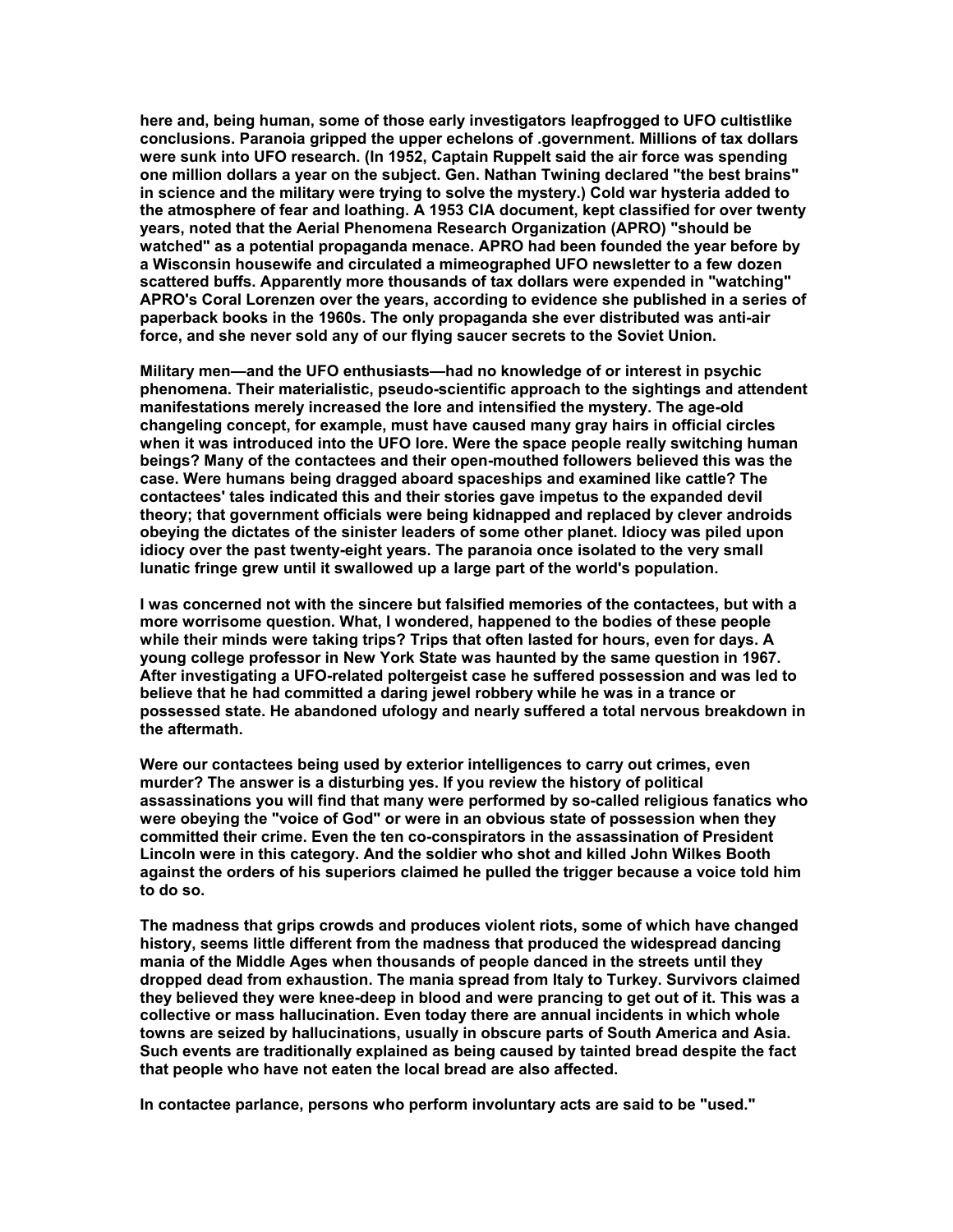**Apparently a relatively small part of the population have auras or biological radiations which attract elements of the superspectrum. Such people are prone to controlled hallucinations and possession. Since the entities probably exist as energy in a field outside our space-time continuum they can only see, and be seen, by these special people. (In innumerable UFO reports the ufonauts apparently could not see the witnesses.) Derenberger's Cold identified himself as "a searcher." Searching for what? For biological, oddities like Woody, no doubt.** 

**A contactee may feel a sudden impulse to go for a pointless late-night walk or drive. During that drive he encounters, he thinks, the space people and has a fine visit with them. Actually his body proceeds on to, say, Point A where he picks up a letter or object left there by another contactee. He carries the letter or object to Point B and deposits it. Later he has no memory of these actions. Meanwhile some poor slob with the wrong aura, like myself, receives a phone call advising him to proceed to Point B where he will find something left for him by the space people. In short, all physical evidence and manifestations are produced by human beings. They dig holes in fields, rifle mailboxes, and who knows what else.** 

**These games have been going on since forever.** 

**I have received thousands of letters from contactees since 1967, many of them filled with glowing praise for their contacters, other pathetic and touched with terror. One of the first letters arrived unexpectedly in the summer of 1967 from an elderly man in New England.** 

**"I found your name and address on a slip of paper dropped onto my kitchen floor by an 'Indian-like' friend," he wrote. "If this letter is not returned to me I will no [sic] you received it ... I wish I could tell you how my life has been taken over & what condition our country & government are in. If you have been through the 'misery' you no [sic] you are not alone. I am not a nut. I am sincere. I am concerned for you ....** 

## **"P.S. I have been 'used'!"**

**This letter, and others like them, helped to convince me that my own investigations could be manipulated. I was being led to people and cases to support whatever theory I was working on at the time. I tested this by inventing some rather outlandish ideas. Within days I would receive phone calls, reports, and mail describing elements of those ideas. This was the feedback or reflective effect. Other investigators concerned with solving problems such as how flying saucers are propelled have automatically been fed, or led into, cases in which the witnesses supposedly viewed the interiors of the objects and saw things which confirmed the investigators' theories.** 

**If the phenomenon can produce any effect through hallucination, it can easily support any theory. It took me a long time to realize that many of my Men in Black reports were just feedback. It is even possible that affairs like Tiny's visit to the Christiansens were somehow arranged for my benefit, even though I didn't know them at the time. I came across the Christiansens during an investigation far from Cape May. They were almost dumped in my lap, just as the letter from the man in Massachusetts came at a time when I was involved in cases with "Indian-like" entities on Mount Misery. (Note he put "misery" in quotes.)** 

**My thoroughness led to the discovery of coincidences that seemed significant at the time. Two of my silent contactees shared the same birth date—September 6. As soon as I realized this, circumstances added several new contactees to my stable—all women and all born on September 6!** 

**During one of her almost-daily conversations with Apol and Lia, Jane was told that a**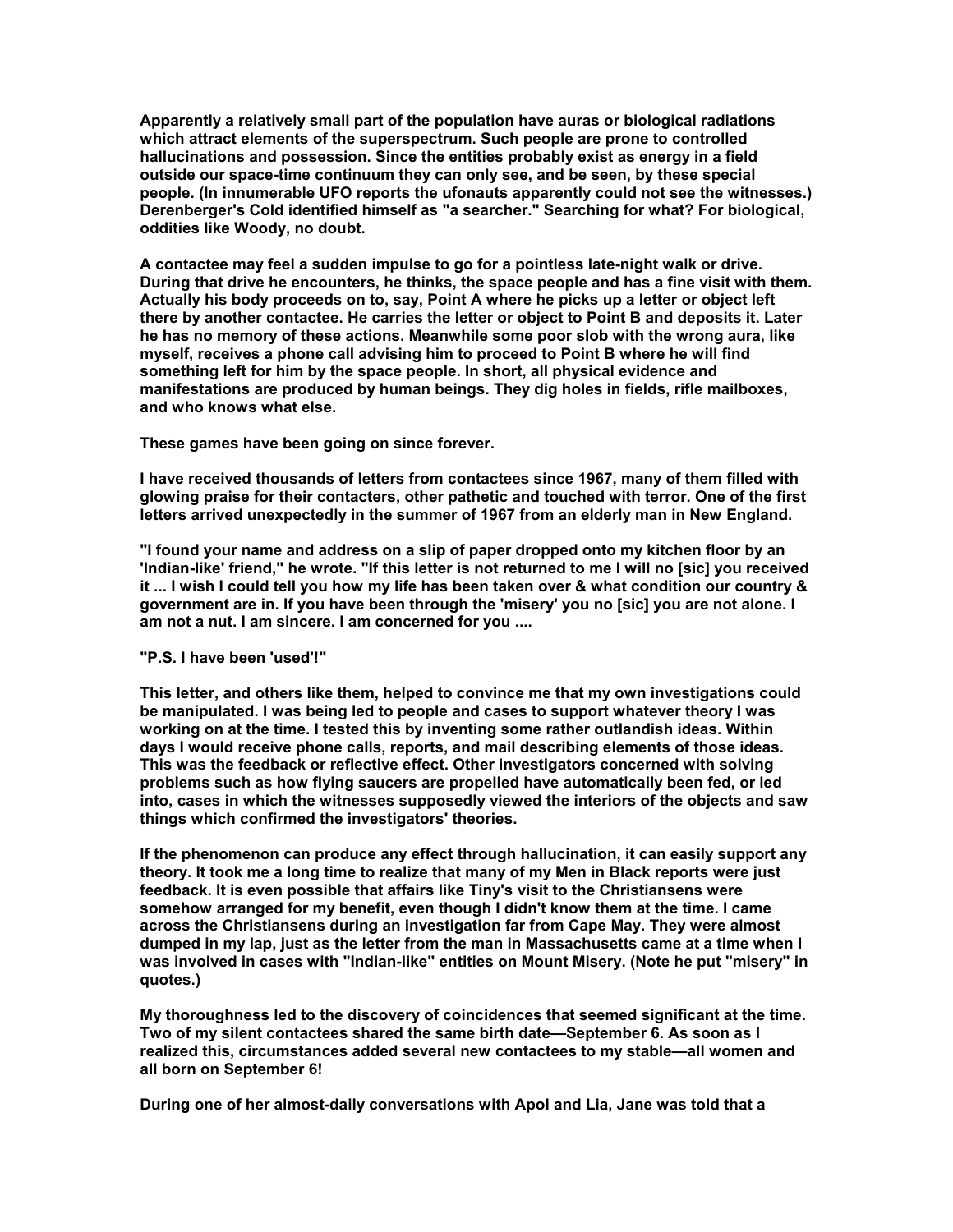**number of women were being selected for artificial insemination! They would be bearing very special children for the space people. This led to a whole new game in which I found myself trying to cope with pregnant women, though I eventually figured out they were victims of pseudocyesis—false or "hysterical" pregnancies. This was probably feedback from my concern over Derenberger's statement that if the truth were known, women the world over would panic, throw their babies out the window, and commit suicide.** 

**By mid-July I was in indirect contact with the entities through three different systems. First, contactees would relay my questions to them and relay their answers back to me. I was still extremely skeptical, so many of my questions were complicated and beyond the abilities of the individual contactees to answer ... even if they spent hours in a library trying to research the answers. Second, I was able to communicate by mail by sending letters through the U.S. Post Office to addresses which I later discovered were nonexistent. I would receive replies by mail, often the very next day, written in block letters. Some of these replies covered several pages. Third, I was sometimes able to speak to the entities by telephone! A contactee would call me and inform me that an entity was present in his or her house and wished to speak to me. Sometimes I just asked questions and the alleged entity whispered the answer to the contactee who relayed it to me. Sometimes a strange voice would come on the line and speak to me directly. In some, if not all, of these instances the contactee probably entered a trance state and the voice came from their own vocal chords just as "spirits" speak through mediums at seances.** 

**As soon as I entered this communication phase my problems with the cant at the time. Two of my silent contactees shared the same birth date—September 6. As soon as I realized this, circumstances added several new contactees to my stable—all women and all born on September 6!** 

**During one of her almost-daily conversations with Apol and Lia, Jane was told that a number of women were being selected for artificial insemination! They would be bearing very special children for the space people. This led to a whole new game in which I found myself trying to cope with pregnant women, though I eventually figured out they were victims of pseudocyesis—false or "hysterical" pregnancies. This was probably feedback from my concern over Derenberger's statement that if the truth were known, women the world over would panic, throw their babies out the window, and commit suicide.** 

**By mid-July I was in indirect contact with the entities through three different systems. First, contactees would relay my questions to them and relay their answers back to me. I was still extremely skeptical, so many of my questions were complicated and beyond the abilities of the individual contactees to answer ... even if they spent hours in a library trying to research the answers. Second, I was able to communicate by mail by sending letters through the U.S. Post Office to addresses which I later discovered were nonexistent. I would receive replies by mail, often the very next day, written in block letters. Some of these replies covered several pages. Third, I was sometimes able to speak to the entities by telephone! A contactee would call me and inform me that an entity was present in his or her house and wished to speak to me. Sometimes I just asked questions and the alleged entity whispered the answer to the contactee who relayed it to me. Sometimes a strange voice would come on the line and speak to me directly. In some, if not all, of these instances the contactee probably entered a trance state and the voice came from their own vocal chords just as "spirits" speak through mediums at seances.** 

**As soon as I entered this communication phase my problems with the mails and telephone intensified. Important letters of a non-UFO nature went astray ... or arrived days late and had obviously been opened by someone en route. My telephone rang at all hours of the day and night with beeping calls, eerie electronic sounds, and, most interesting of all, frantic calls from people who were superb actors and who described UFO incidents containing those secret details in cases I was working on, but when I tried to check out**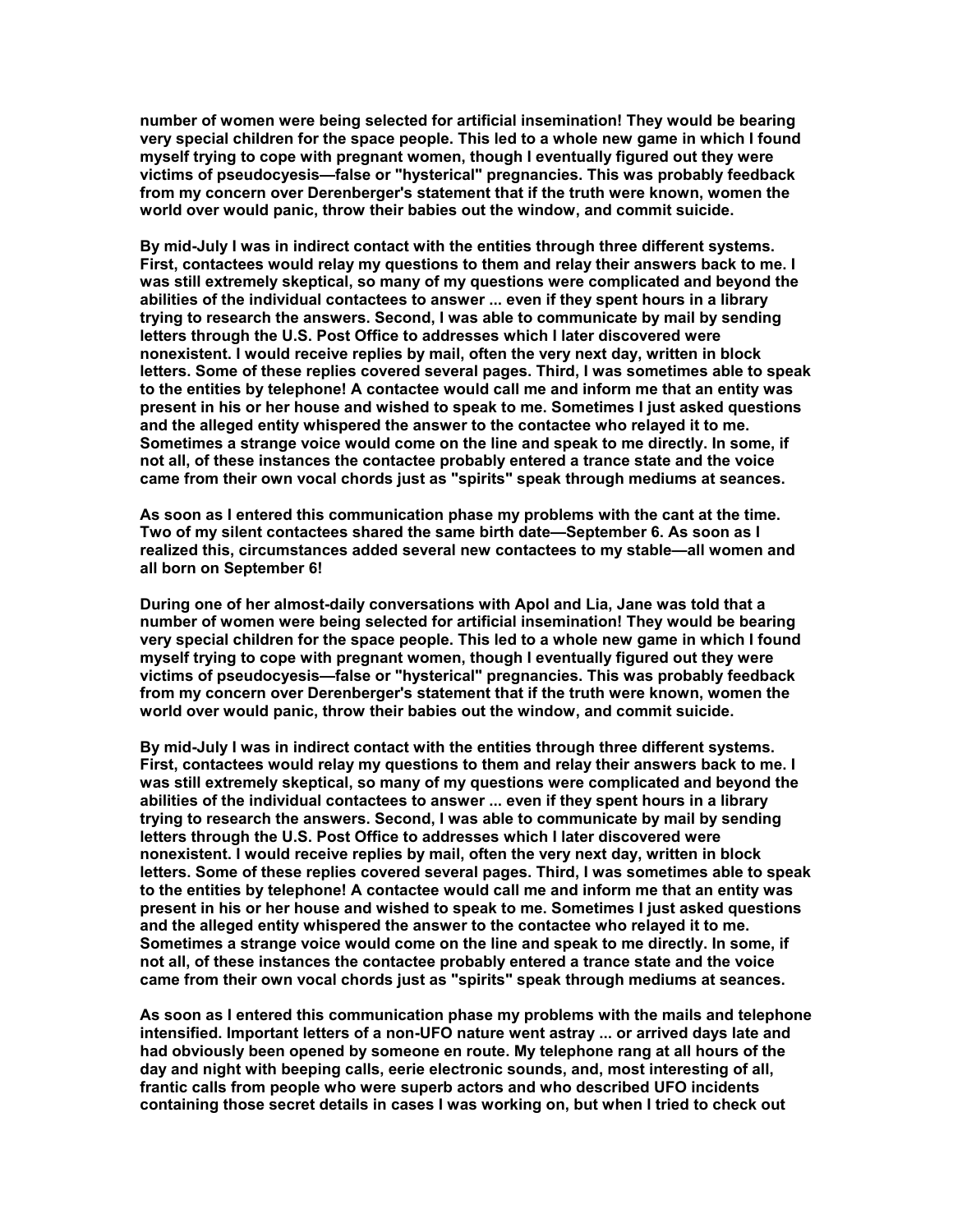**these people I found the addresses they had given me were nonexistent and the phone numbers they gave were false.** 

**Someone somewhere was just trying to prove that they knew every move I was making, listened to all my phone calls, and could even control my mail! And they were succeeding.** 

**II** 

**On July 20, 1967, the Vatican announced that the pope was planning a trip to Turkey. He would be flying to Istanbul where he would be greeted by a huge mob at the airport. Several of my contactees had been gravely concerned with the prediction of the pope's impending death and the three days of darkness that would follow. The accuracy of earlier predictions led me to take this one seriously. Very seriously.** 

**The assassination was supposed to take place on July 26. It would be preceded by a violent earthquake.** 

**On July 22 more than one thousand people were killed in an earthquake in Adapazari, Turkey, one hundred miles southeast of Istanbul. The news really shook me up. The whole prophesied scenario was being carried out to the letter!** 

**The night before the quake, there were a rash of telephone hoaxes throughout the Northeast. These calls consisted of two people talking indistinctly for the most part, but certain names were clearly audible. Ivan Sanderson received such a call on his unlisted phone in the mountains of New Jersey at midnight. My call came through at 11:40. A UFO buff on Long Island received one at 1 A.M. He heard, "Hang up, John ... and I'll turn off the recorder." On my call the name "Jim" was used.** 

**These calls were part of a broader nationwide pattern which had successfully disrupted, even destroyed, many local UFO groups. The receiver heard the name of a fellow UFO enthusiast and regarded it as proof that the other person was responsible for all the hoax calls he or she was receiving. The very same ploy was used against the civilians quietly investigating the Kennedy assassination! Penn Jones, a Texas newspaper editor who has been investigating the death of JFK for years, received similar calls, including the playing of a tape of his phone conversations with other investigators ... proof positive that his phone was being tapped by someone and they wanted him to know it. This playback of taped conversations also happened on my phone. The object of such gimmicks is clearly to incite paranoia. Since many of the UFO enthusiasts are very unstable to begin with, the device has been very effective.** 

**I was now receiving many messages phrased in biblical terms. Some came from unknown elderly ladies who phoned me late at night claiming to be from Western Union. Then they would read long Bible quotations that were supposedly telegrams. But Western Union disavowed any knowledge of these messages. I had hooked up a tape recorder to my own phone so I could keep track of all these things.** 

**"If it is the days of darkness," said a message received on July 23, "behold there will be voices, thunder and earthquakes and disturbances upon the earth. And at their cry all nations shall fight one against the other. And fear shall fall upon the earth and the sky shall be darkened except for the illuminating round lights that will be the only sparks of light. And rain shall come at the end of the happening.** 

**"John: Do not trouble yourself over trivial matters such as strange calls. We're in greater danger than you can imagine. Not only is your world involved, but many others too."** 

**I am an amateur herpetologist and once kept three-fanged cobras in my New York apartment ... until my concerned neighbors squealed to the Board of Health. Some of the**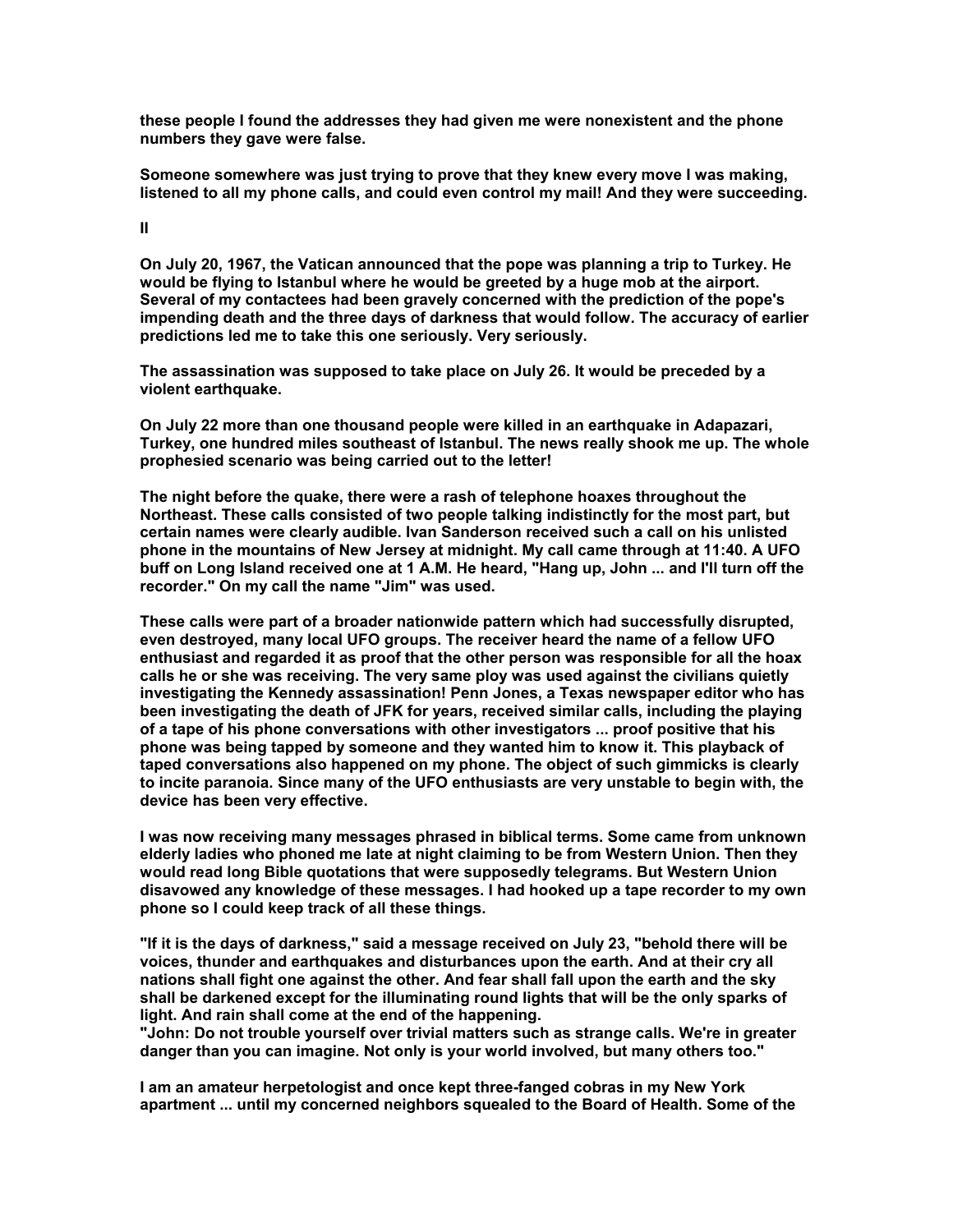**descriptions of the entities impressed me as resembling some kind of reptile rather than human mammals. I didn't mention this reptile notion to anyone. But on July 24, Lia visited Jane and refused to talk about anything but eggs. She took some eggs from Jane's refrigerator and sucked out the contents like a reptile! Jane was perplexed by this exhibition and called me soon afterward.** 

**That evening I received a phone call from Harold Salkin, a Washington, D.C., UFO researcher. He wanted to tell me that people all over Washington had been receiving strange phone calls during the past week. We had a perfect connection until I started to ask him if he had heard any rumors about Pope Paul. We were instantly drowned out by heavy static. As soon as I changed the subject, the static went away. Later in the conversation I tried again. The moment I named the pope the static resumed. When I again dropped the subject, the line cleared instantly.** 

**Now they were even controlling my phone conversations!** 

**Convinced that Pope Paul was about to be knifed to death at the Istanbul airport, I rented a car, loaded it with flashlights, candles, food, and bottled water, and drove out to the Mount Misery area to await the blackout. On the way I stopped to see one of my contactees and he informed me that a spaceman had just been to see him and had left a silly message.** 

**"Tell John we'll meet with him later and help him drink all that water." The contactee had no idea that I had several quarts of spring water in the trunk of the car.** 

**Near Mount Misery I picked out a motel at random (I thought). The motel clerk asked to see my identification (very unusual).** 

**"We've got a lot of messages here for you, Mr. Keel," she said, pulling out a sheaf of message slips. I started to protest since I had not even known I was going to stay at that motel until minutes before. The messages were all nonsensical, meant only to prove once more that my movements were being anticipated.** 

**The pope landed in Istanbul safely. There was no three-day blackout. The whole episode served no purpose other than to demonstrate to me how and why so many contactees and prophets go and sit on hilltops to await the end of the world.** 

**Three years later, on November 27, 1970, Pope Paul VI arrived at the Manila International Airport in the Philippines and the scene described to me in 1967 suddenly became a reality. A man dressed in the black garments of a priest came out of the crowd and sprang at the pope with a long black knife in his hands. Fortunately, security guards wrestled him to the ground and the pontiff was unhurt. The would-be assassin was a Bolivian painter named Benjamin Mendoza who allegedly practiced black magic and witchcraft. Witnesses said that he had glassy eyes and seemed to be in some kind of trance during the attack.** 

**The entities had correctly described the general circumstances of the attempt, but their dates were all wrong, and it took place in the Far East rather than the Middle East.** 

**(In January 1968, I received a phone call informing me that the Reverend Martin Luther King would be murdered on February 4. He would be shot in the throat, I was told, while standing on a balcony in Memphis. I took the prediction seriously and spent some frantic hours trying to contact King by phone to warn him. I never got through. He was not assassinated on February 4, but on April 4, exactly as described to me four months earlier.)**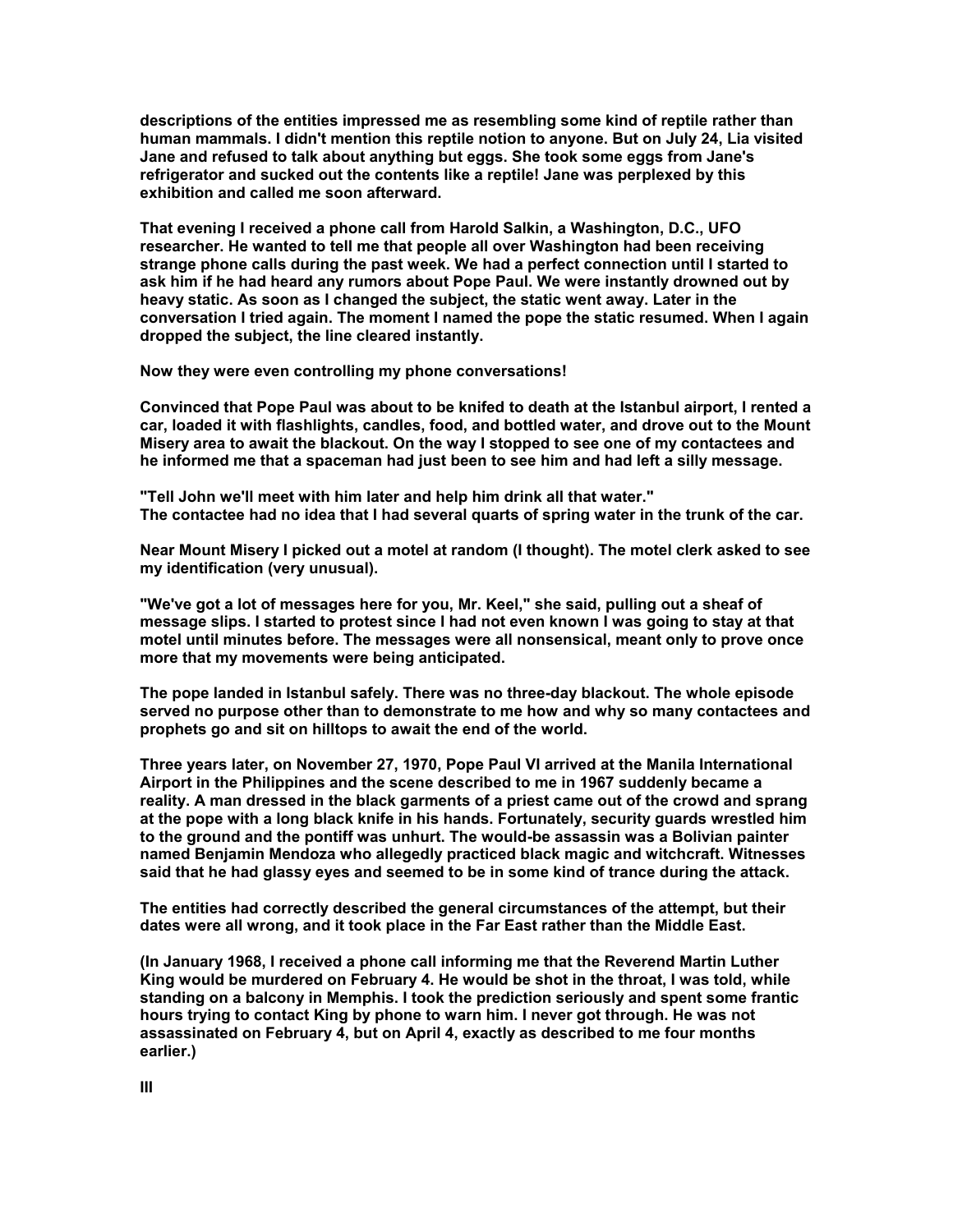**August 3, 1967. Jaye P. Pare was awakened at 3 A.M. by the sound of a baby crying. There were no babies in her house. She got out of bed and searched for the source of the sound without success.** 

**Reports of telephone hoaxes, beeping and electronic sounds, tapes being played back, etc., reached me from as far away as Seattle, Washington. Flying saucer enthusiasts from coast to coast were suddenly having identical problems. Obviously this was not the work of a few random pranksters. It was more like a well-organized, well-financed campaign. On the night of July 21 between the hours of 10 P.M. and 1 A.M. hoax calls were received in Florida, Illinois, Michigan, Ohio, Massachusetts, California, New Jersey, Pennsylvania, Washington, and probably many other places that I never learned about. Unlisted phones were no protection. Were these calls the work of the CIA, as so many of the UFO enthusiasts believed? They seemed too pointless and expensive to be the work of the government.** 

**After the UFO convention in June, Princess Moon Owl faded away, just as I had suspected she would. Aside from the single interview on WBAB, she had not been given any publicity. But in late August she was phoning UFO enthusiasts again, showering them with predictions ... all largely silly. Then, unexpectedly, she became respectable. She traveled around Long Island handing out money, usually less than twenty-five dollars, to people in need. The entertainment editor of the Long Island newspaper News-day, Bob Nickland, told me he received "over twenty-five phone calls" in September describing the Princess's good deeds. Long John Nebel phoned me to see if I knew how I could get in touch with her so he could interview her on his radio show. I told both men that I smelled a large rat ... a blatant bid for publicity.** 

**The noble princess was the least of my worries. I was like a general advising a dozen deeply troubled contactees and trying to guide them through the games they were caught up in. One woman in Brooklyn was searching for a mysterious crucifix that seemed to have special meaning to the entities. It was like the search for the Holy Grail. A man on Long Island was frantically making preparations for the big evacuation. He even traveled to a secret underground flying saucer base, in a black Cadillac with a dashboard festooned with flashing colored lights, where he participated in a "dry run." Other normal human beings were present, he said, and manned various kinds of equipment to communicate with the rescue spaceships somewhere overhead. "Funny thing, John," he mused, "all the equipment was manufactured by Western Electric, Hallicrafters, and other U.S. companies."** 

**One woman told me she had been flown to another planet where she was placed in a huge glass hospital and examined by a great eyelike machine. Her hosts told her they were "copying" her insides.** 

**I knew from my lengthy interviews and examinations that none of these people were runof-the-mill kooks or schizophrenics. And I was impressed that many of their experiences were interrelated even though they were scattered geographically and not one of them knew any of the others. The entities adopted a system of code names, giving each contactee a biblical name. I was the only one who knew which name applied to which contactee. They would tell Contactee A in New Jersey to give me a message or piece of advice about Contactee B who lived in Connecticut. Contactee A wouldn't have the faintest notion of what they were talking about.** 

**Another trick was to use certain key phrases. When a contactee whispered to me, "Do you know that cancer is contagious?," I knew he or she had been talking to this one set of entities.** 

**Then there were those damned synchronized events.**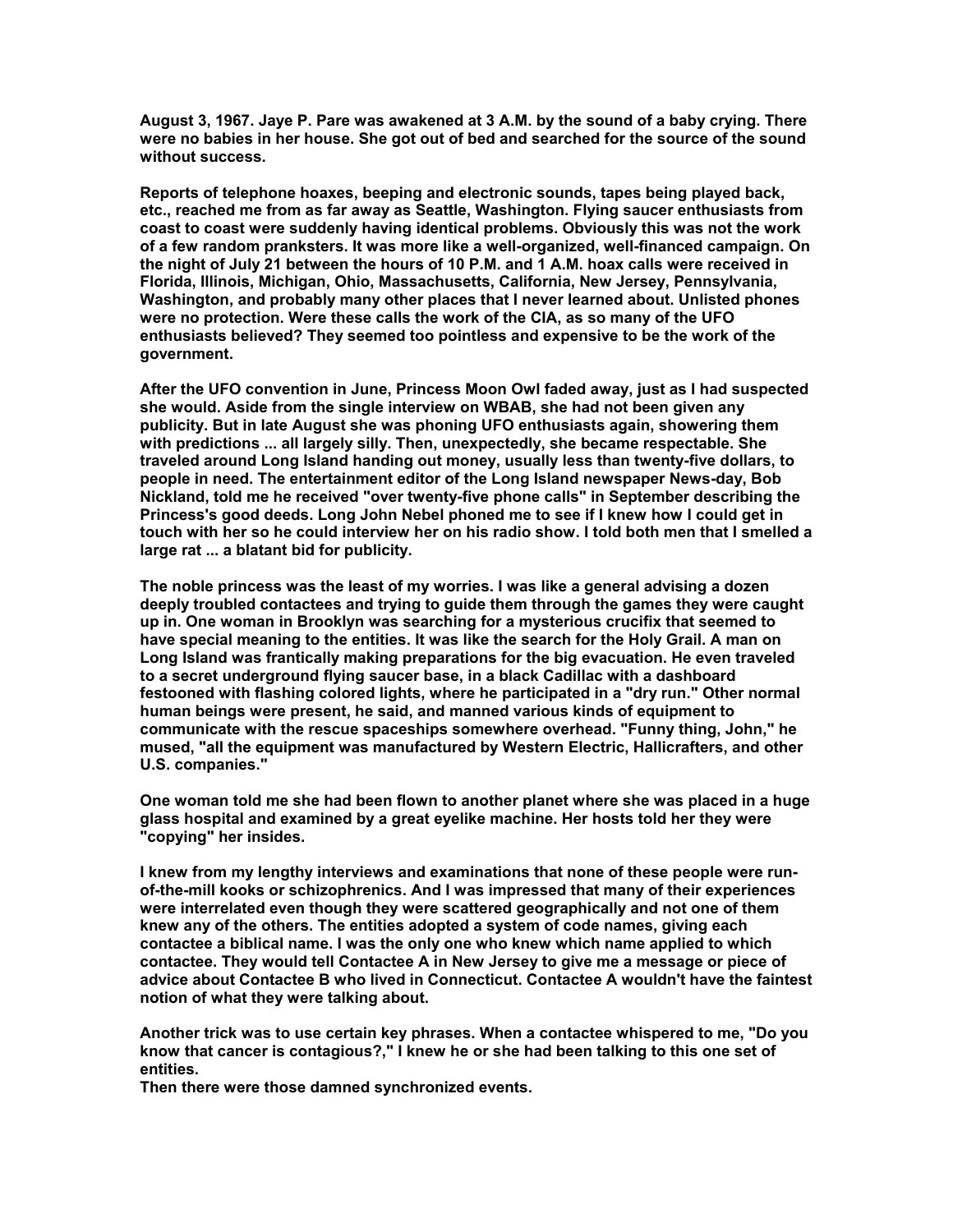**The contactees stopped talking about the pope's fate. They were concerned now about an "EM effect" scheduled for sometime in December. All of them said it would happen in the middle of the month and would affect a large part of the United States. It was going to be a massive power failure.** 

**On September 24, Jaye P. Paro received a phone call from a man claiming to be on the city desk at Newsday. He told her that Princess Moon Owl was going to visit WBAB that afternoon and he was sending a photographer to get a picture of the two of them together. Miss Paro went to the radio station and waited all afternoon but neither the princess nor the photographer showed up.** 

**But, curiously, a photographer did turn up in Point Pleasant, West Virginia, at the home of Linda Scarberry. He was very tall, wore a black suit, had a heavy "sunburn," and wanted to take pictures of Linda's "family." She and Roger had no children but she was very pregnant at the time. She refused his offer and phoned her mother in a panic after he left. Something about the man just hadn't seemed right...** 

**The next morning Linda woke up to find one of her eyes was swollen shut.** 

**All of the madness of this period came together in a single case revolving around a young woman whom I shall call Shirley. She lived in Seaford, Long Island, a town that enjoyed a brief moment of fame several years ago when it became the center of a widely publicized poltergeist case. Shirley and her husband were separated and she lived alone with her small child.** 

**At 3 P.M. on the afternoon of September 26, she heard a loud humming sound outside her house, which was in an isolated, wooded area. She looked out the window and saw a silver disc-shaped object hovering about one hundred feet in the air. It seemed to be perfectly smooth with no visible windows or doors. While she was staring at it her doorbell rang. When she answered she found "an Indian woman" standing there. This woman was about five foot nine inches, dark-skinned "but not Negro," dressed in a long gray gown that reached her feet and was made from some-shimmering material.** 

**"Hello, Pat," the woman said.** 

**"You must have the wrong house, my name isn't Pat," Shirley replied. Unknown to Shirley, Pat was another of my long list of silent contactees.** 

**"I'm sorry ... I meant Shirley," the woman corrected herself, a reassuring grin fixed on her dark, pointed face. "Could I have some salt? I must take a pill."** 

**Shirley thought this was very peculiar. She had no idea that another contactee was involved in a game which required her to buy large quantities of salt, transport it to Mount Misery, and leave it in a field for the space people in the belief that salt was an essential part of their diet.** 

**She went and got a box of salt and handed it to the woman who took a large handful and swallowed it. Then she thanked Shirley and walked away into the bushes. There was a loud humming sound, louder than before, and Shirley saw the silver disc rise up and shoot off into the sky. An hour or so later Shirley had an attack of nausea.** 

**When I interviewed her I found her to be a sweet, if somewhat homely, young lady, not very bright, and certainly not imaginative enough to manufacture the things that were to happen later.** 

**A lonely woman living in a lonely place, separated from her husband, perfect fodder for**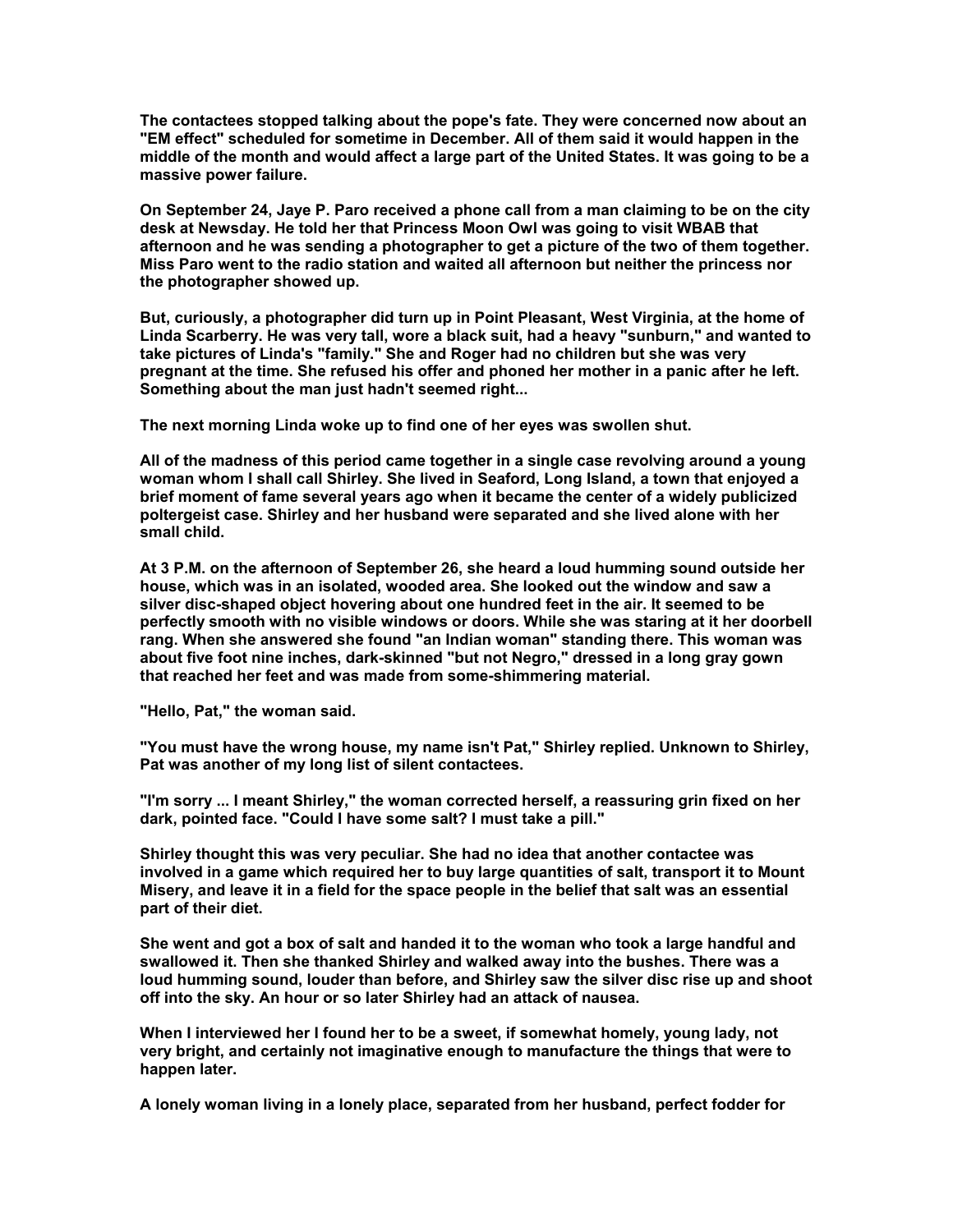**the games the nonpeople loved to play. Her birthday was September 6.** 

**Following that first visit, Shirley repeatedly heard a baby crying when her own child was sleeping peacefully.** 

**The woman returned on September 30, asking for more salt. She identified herself as Cloe (the name of a character in one of my uncelebrated novels) and warned Shirley to lock all her doors and windows that night. This time no UFO was visible.** 

**Later that evening, Jaye P. Paro phoned me to tell me that she had just had a narrow escape. While she was walking along a road near Mount Misery, a black Cadillac had roared out of the darkness and come within inches of running her down. All its lights were out and it disappeared quickly into the darkness. She was very upset.** 

**Shortly after Jaye hung up, Shirley called in a very nervous state. A large black car was parked outside her house, she said, and two men completely dressed in black, with broadbrimmed black hats and turtleneck sweaters, were setting up a camera. At first she thought they were priests.** 

**"They're taking pictures of my house!" she exclaimed. "Now why would anyone want to do that? At night yet!"** 

**The camera they were using had a large bright red light attached to it.** 

**"Don't look at that light," I advised sternly.** 

**"Do you think I should call the police?"** 

**"I'm afraid taking a picture is no crime. They'd probably laugh at you."** 

**"They're getting back in the car. You know, its headlights are out. I don't know how they can see. They're driving off."** 

**While I was talking to Shirley, Mary Hyre was trying to call me from West Virginia. She finally called Dan Drasin and asked him to get in touch with me as soon as my line was free. I called her back and she told me she had just had a frightening encounter with a black Cadillac. While she was walking down the deserted Main Street (the sidewalks roll up about 7 P.M.), a car driven "by a very large man" pulled away from the curb and slowly followed her. She walked to her own car and the Cadillac slowly went around a corner. She got into her car and went looking for the stranger.** 

**"I was heading out to Route 62 when I saw it again," she said "It headed straight for me. I pulled over as far as I could and it almost ran right into me. It was the same car ... but now there were three men in it. I could see that one of them was wearing glasses ... like those sunglasses that wrap around your head. I've never seen any of them in Point Pleasant before. What do you suppose they were trying to prove?"** 

**"I think they were trying to prove something to me, Mary," I answered slowly. "I'm sure they didn't mean you any harm."** 

**As I replaced the receiver I thought to myself: they're doing it, they're turning this old boy into a raving paranoiac.** 

**The phone rang again. I picked it up wearily.**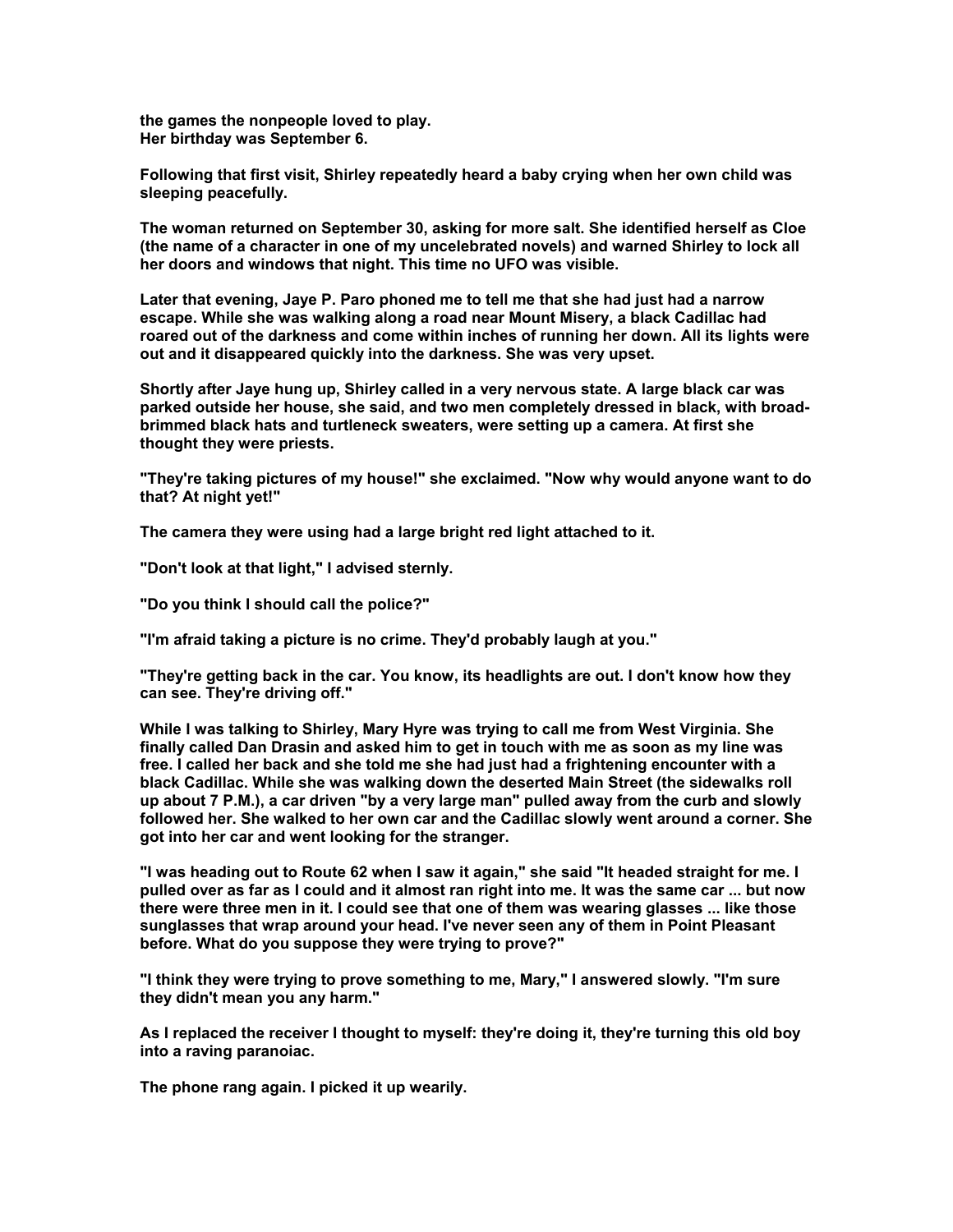**Beep, beep, beep, beep.** 

**------------------------------------** 

**17 - "Even the Bedouins Hate Their Telephone Company" (\*)** 

**Every phone call from Ivan Sanderson in New Jersey was an adventure in electronic lunacy. Weird whistles, static, beeps, and loud clicks like an extension being slammed down, haunted his line. Often we were cut off suddenly in the middle of a conversation. Sanderson's involvement in UFOs was strictly periphery. He was primarily a biologist and zoologist and earned a good part of his living writing animal encyclopedias. A tall, thin, handsome Britisher in his mid-fifties, Ivan was an electrifying personality. In his younger days he was familiar to television viewers as the animal expert on the old Garry Moore show, and even had his own program on NBC for a number of years.** 

**In 1967, Ivan was under a great strain. Alma, his wife of thirty years, was terminally ill. Like all authors, he had constant financial problems. That summer he was feeling ill. Once he took to his bed and sweated profusely for forty-eight hours. And he confided to me that he had suffered a two-day siege with the cosmic clap, (+) the symptoms disappearing as suddenly and mysteriously as they began.** 

**----** 

**[\*] "Everybody hates the telephone company. Even the Bedouins hate their telephone company." Line from the 1967 movie The President's Analyst.** 

**[+] Male UFO witnesses sometimes develop a temporary set of symptoms resembling gonorrhea.** 

**----** 

**One day Jane called me with a message for "the man with skinny arms who wears dresses." Very few people knew that Ivan lounged around his farm in a skirtlike garment popular in Indonesia. The message suggested that he should take a certain kind of vitamin supplement. I passed this on to him and a few days later he called to tell me that he felt "100 percent better" as soon as he started the vitamin regimen.** 

**That fall a woman connected with the air force and the Colorado University UFO project arranged to spend a weekend on Ivan's farm to go through his UFO flies, which extended all the way back to the 1940s. She drove up from Washington, D.C., and when she arrived at his out-of-the-way farm on a narrow back road she was excited and nervous. While driving up the New Jersey turnpike she became aware of a panel truck following her. When she turned off the turnpike onto the country roads that would take her to Ivan's, the truck turned off and continued to follow her.** 

**She stopped at a gas station and the truck pulled in behind her. The driver got out and approached her. He appeared very normal, she said, but his coveralls were very neatly pressed and his shoes were highly shined.** 

**"I've been watching your tires," he told her. "I think there's a bad lump on one of your rear tires."** 

**She looked but could see nothing wrong. The gas station attendant came out and the man got back into his truck and drove off. The lady continued her drive, following Ivan's complicated instructions—his farm was not easy to find—until she came to a small restaurant and decided to stop for a snack. The moment she stepped out of her car the man in coveralls reappeared.**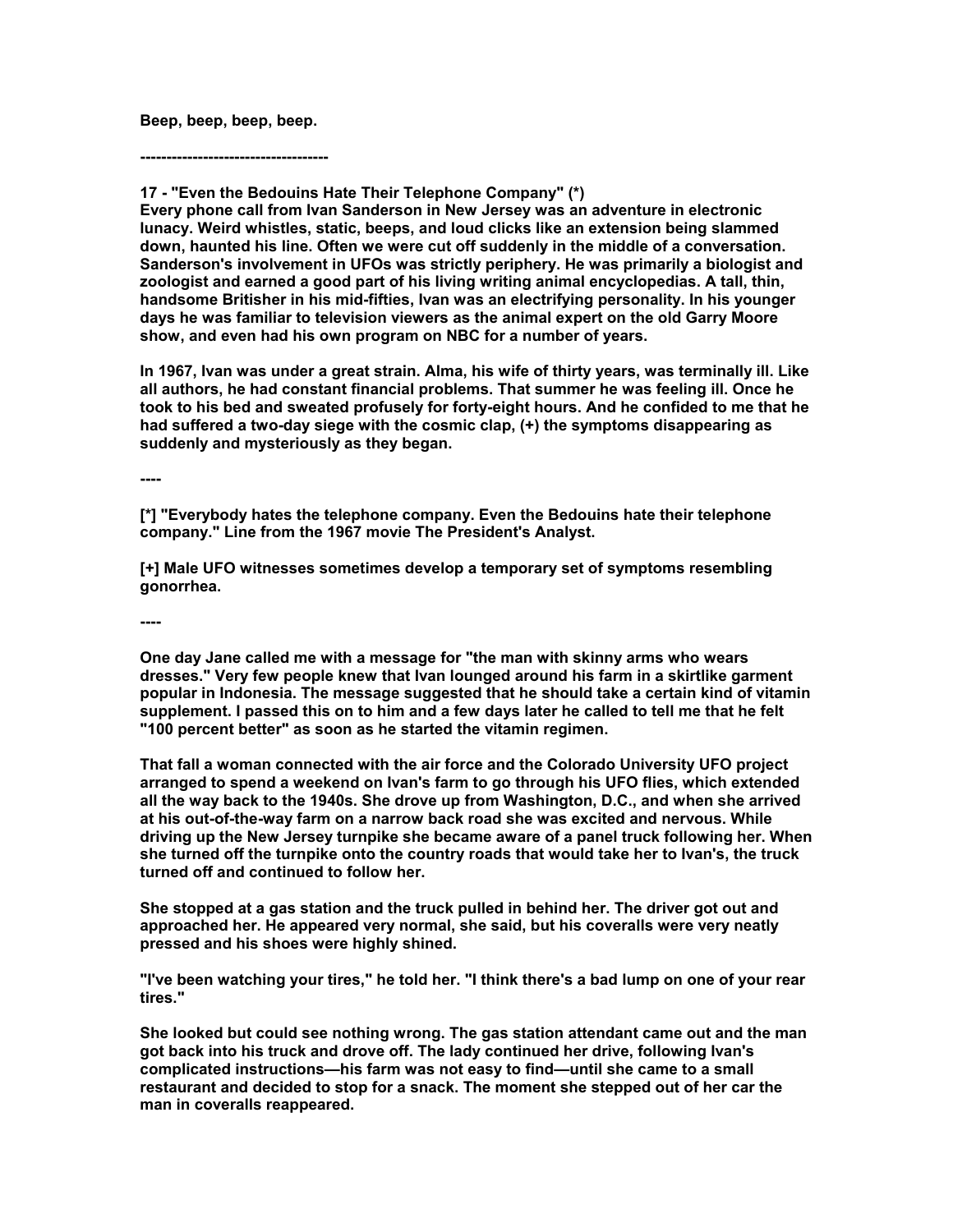**"I'd really better have a look at that tire," he announced. Before she could protest, he crawled under the rear of her car. After fussing underneath the vehicle for two or three minutes he crawled back out.** 

**"I guess it will be okay," he told her. "Where are you going?"** 

**"Not far from here," she answered. Unnerved, she decided to forego the snack, jumped back into her car, and continued on to Ivan's.** 

**As soon as Ivan heard the story he picked up his phone and called me. I snapped on my tape recorder and suggested that he should go out and look under the woman's car while I talked to her about the incident. She outlined the story to me, then Ivan came back on the line very excited.** 

**"Listen, Keel," he began breathlessly. "There's some stuff on the bottom of her gas tank. Three big globs of it, placed in a very neat triangle, all equal distances apart."** 

**When he described the "globs" to me a chill ran down my spine. He seemed to be describing a material I had handled in basic training when the army was hopelessly trying to turn me into a trained killer.** 

**"It sounds like plastic explosive to me, Ivan," I declared. "Maybe you'd better call the police."** 

**Ivan did just that. The police came out and carried away the substance. It proved to be an ordinary, harmless, puttylike material. The woman, who had a phenomenal memory, was able to recall the sign on the side of the truck which named an appliance company and a nearby town. But a police check failed to find any such company in that town.** 

**The strangest part of this episode was my tape recording of our conversation that afternoon. We had an excellent connection with none of the usual interference. Ivan's voice on the tape came through loud and clear. But each time the woman spoke to me on the same phone and same line there was heavy static on the tape drowning out her voice completely! Yet we did not hear any static at all while we were talking.** 

**Later Ivan theorized that the putty had been used to hold wires forming the antenna to a small electronic homing device. The man in the panel truck had gone to elaborate lengths to remove the device, Ivan speculated.** 

**After this incident I began to have more problems with recording phone conversations. Whenever a contactee or mystery voice would call, the tape would just contain static. I switched to another, better recorder but the problem persisted. Even portions of conversations with Mary Hyre were drowned in static when she was discussing some of the more mysterious events in Point Pleasant. Somebody was not only able to manipulate my phone but also my tape recorder! (\*)** 

**----** 

**[\*] Dr. Berthold Schwarz, a deputy police officer in Pennsylvania, and several other investigators have had similar problems with their tape recorders. Even former President Nixon had trouble with his tape recorder.** 

**II** 

**----**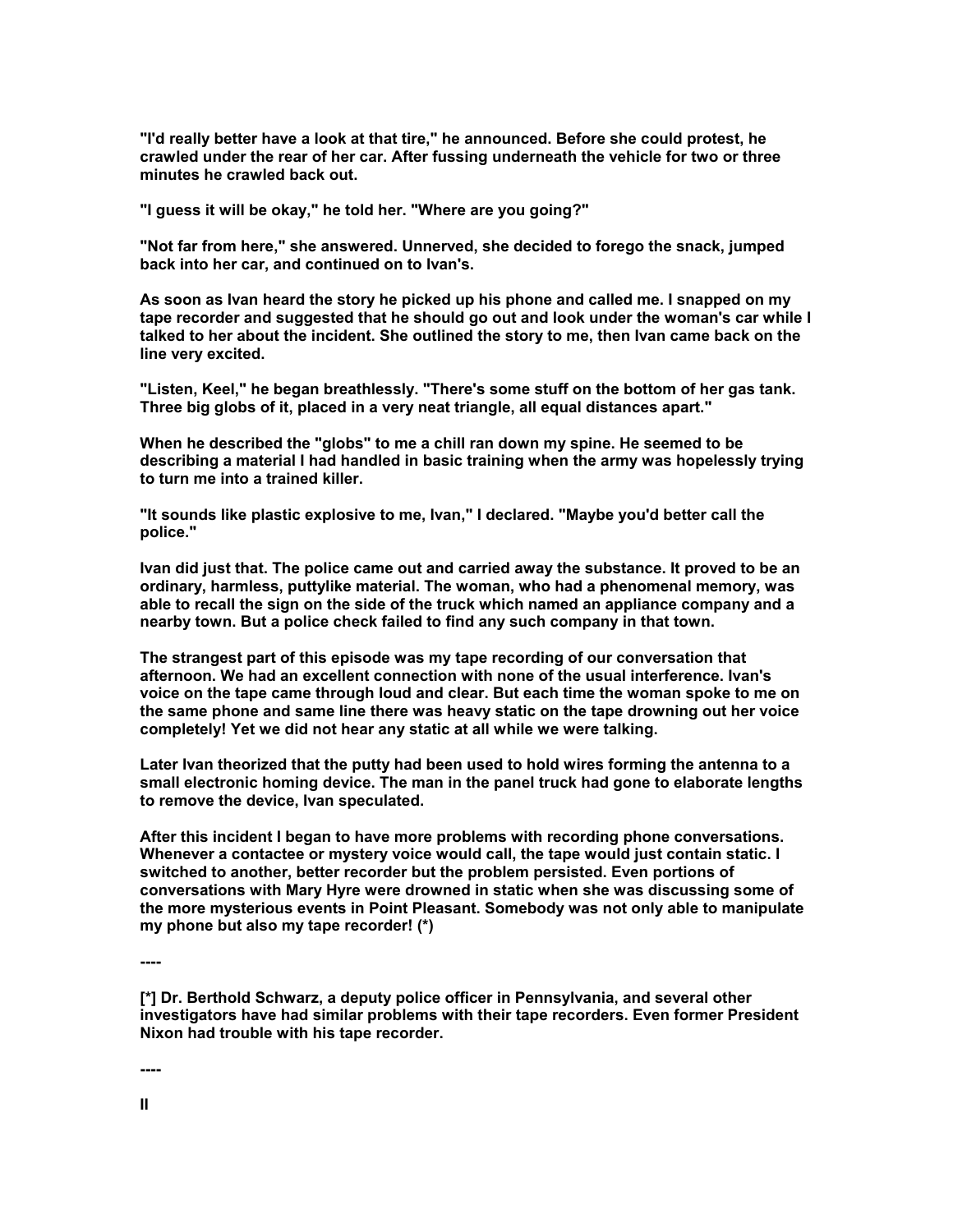**After many freakish phone conversations and exchanges of letters to nonexistent addresses, I had a definite date for the big December "EM effect." It was scheduled for December 15. By this time Mr. Apol had assumed a definite personality. He was as real to me as Cold was to Derenberger, although I would never meet him. I studied his psychology, his quick temper, his mischievous sense of humor. I argued with him on the phone, sometimes for two or three hours at a stretch. And I felt sorry for him. It became apparent that he really did not know who or what he was. He was a prisoner of our time frame. He often confused the past with the future. I gathered that he and all his fellow entities found themselves transported backward and forward in time involuntarily, playing out their little games because they were programed to do so, living—or existing—only so long as they could feed off the energy and minds of mediums and contactees. I could ask him any kind** of obscure-question and receive an instant and accurate answer, perhaps because my own mind was being tapped just like my telephone. Where was my mother's father born? Cameron Mills, New York, of course. Where had I misplaced my stopwatch? Look in the shoebox in the upper right-hand corner of the bedroom closet (it was there).

On the weekend of October 7-8, 1967, my phone stopped ringing. My contactees and their friends did not call. The sudden silence was unnerving. But on Monday the ninth, they all began to check in, and they all told me identical stories. They recalled nothing except brief glimpses of some kind of hospital. Shirley said she went to sleep Thursday night and did not wake up again until Monday morning. Her baby was in his crib, happy and well cared for. Nothing in her house was disturbed. She mentioned that her feet were sore and her legs ached as if she had done a lot of walking. All she could remember was visiting a large structure made of red glass. Jane, too, remembered a red-glass building filled with strange beings in white coats, like doctors, who were examining lines of earth people, all of whom moved like robots apparently in a drugged state.

Beneath all the hallucinatory nonsense I could now perceive the roots of many of the ufological legends. A surprising number of contactees were orphans and through them the whole "hybrid" concept was launched. They were told that their parentage was a cross between terrestrial and extraterrestrial, that slowly more and more earthly women were being impregnated by spacemen and eventually the whole planet would be populated with a hybrid race. Some of the games I was involved in were obviously designed to convince me of the reality of this crossbreeding experiment. But I knew it was just an updated version of the biblical begatting theme when the "sons of God went into the daughters of men."

I noted that as soon as my attitude toward a game changed, the entities switched to a new game. My pregnant contactees suddenly became unpregnant.

I was more concerned with squeezing accurate predictions for the future out of my mysterious friends. The dollar, I was told, would soon be devalued. (It wasn't devalued until years later.) Red China would be admitted to the United Nations (correct, but it seemed very unlikely in 1967). Robert Kennedy should "stay out of hotels" (?). Man should not attempt to go to the moon (they were apoplectic over our space program). I would soon be moving to a new apartment on the ground floor of a building north of the United Nations. (This also seemed very unlikely in 1967, but a year later I did find a ground-floor apartment in upper Manhattan and moved.)

In addition to the continuing warnings about the December power blackout, the entities now began to tell me about a terrible forthcoming disaster on the Ohio River. Many people would die, they said. They implied that one of the factories along the Ohio would blow up. On November 3, 1967, I wrote to Mary Hyre and told her: "I have reason to suspect there may soon be a disaster in the Point Pleasant area which will not be related to the UFO mystery. A plant along the river may either blow up or burn down. Possibly the navy installation in Pt. Pleasant will be the center of such a disaster. A lot of people may be hurt .... Don't even hint to anybody anything about this."

(The naval installation was a fenced-in area in Point Pleasant, facing the river and tightly guarded. The men who worked there were sworn to secrecy, but during my first visit it only took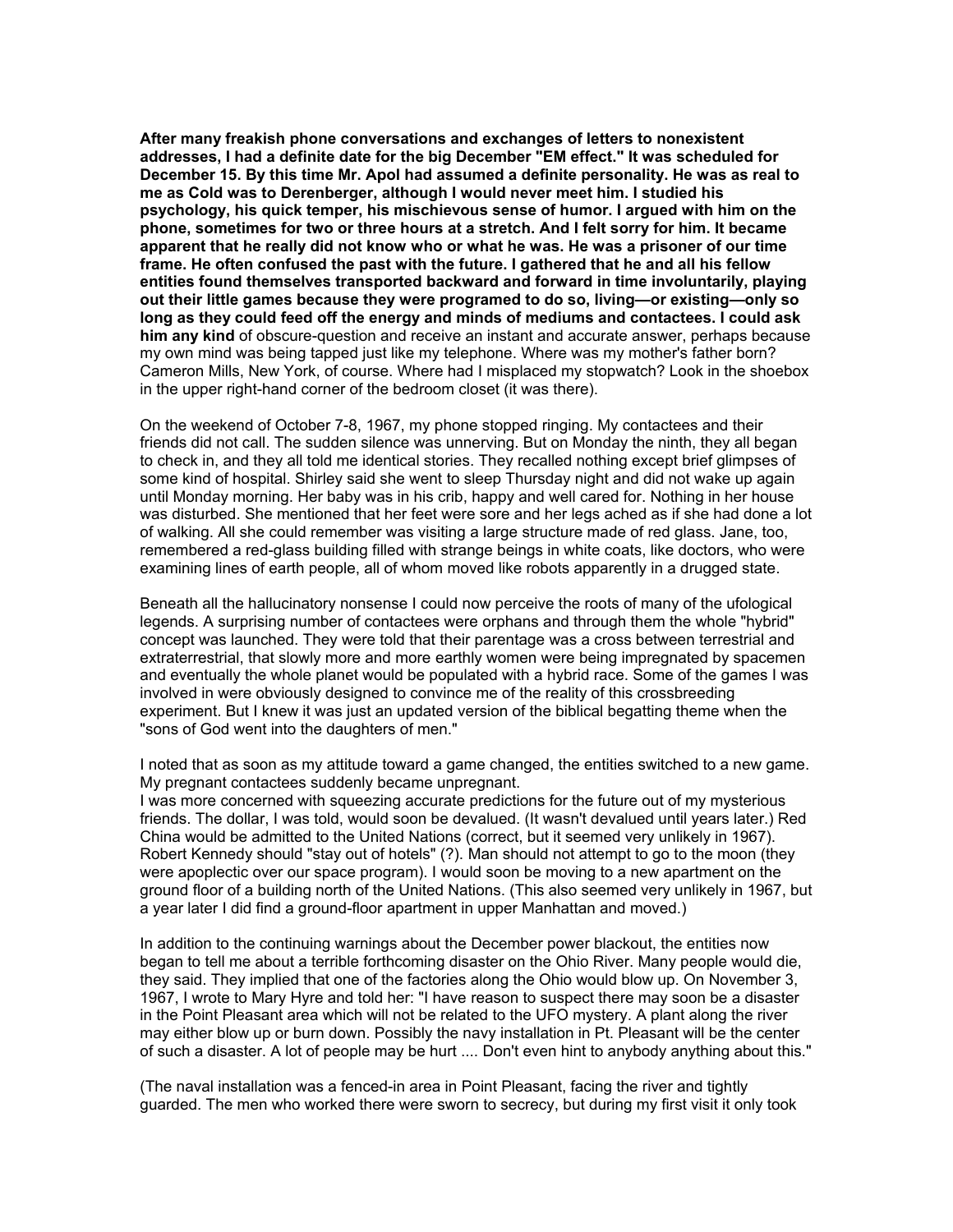me a few days to find out what was going on there. I am not going to reveal any national secrets here, but my private conclusion was that some admiral in the Pentagon should get his ass kicked for wasting the taxpayers' money ... and for putting this type of installation in a populated area.)

Meanwhile the Public Broadcasting Laboratories was having second thoughts about Dan Drasin's UFO special. After nearly a year of work, and several trips to UFO flap areas, the program was suddenly canceled. History repeated itself in 1973 when Fred Freed, an award-winning producer, began work on a white paper documentary for NBC News. Ralph Blum and a team of technicians were in Mississippi interviewing Hickson and Parker when they suddenly received word that the program was being canceled because NBC needed the money and personnel to cover the Arab-Israeli War.

I had other problems. I was going through one of my broke periods and owed the staggering sum of four hundred dollars in back taxes. The IRS sent a representative around to see me every single week. Once, two different IRS men turned up in the same week. (They were not MIB ... but were definitely from the IRS.) One seedy little character was so obnoxious and insulting that I actually grabbed him by the collar and physically threw him out of the apartment. Another let slip a remark about a movie deal I was working on (it eventually fell through) which no one, not even my friends, knew about. The only way he could have known about it was through listening to my telephone conversations.

Was the IRS tapping my phone for a lousy four hundred dollars? Was I on somebody's "Enemies" list?

I was complaining to the telephone company about my many crank calls and telephone interference, so I asked them to run a check and see if my phone Was being tapped. A few days later my friendly telephone representative called me back.

"You were right, Mr. Keel," she said. "Somebody is definitely tapped into your phone."

I switched on my tape recorder and asked her to repeat the statement, which she did. Then I asked her to put it in writing, but she hedged there.

"Do you have any idea who's tapping it?" I asked.

"We can't tell that. All we know is there's a drop in the voltage that indicates that someone is hooked up to it."

She promised to turn the matter over to a "Special Agent" for investigation. Nothing ever came of that, either.

When I woke up on July 3, 1967, my line was dead. I went down to the basement of my apartment building to call the phone company on a pay phone. As I walked along the basement corridor I saw the door to the telephone room, which was normally locked, was wide open and a man in coveralls was there surrounded by the jumble of wires from the hundreds of phones in the building. I told him my phone was dead and he only shrugged.

"You'll have to call the main office," was his not very helpful advice.

My service did not resume for another twenty-four hours.

Although all my contactee calls were incoming, my phone bills started to skyrocket that summer. I was out of the city and away from my phone for two or three weeks at a time, but when I returned I would find a phone bill for \$150-\$200 waiting.

And that was just the beginning.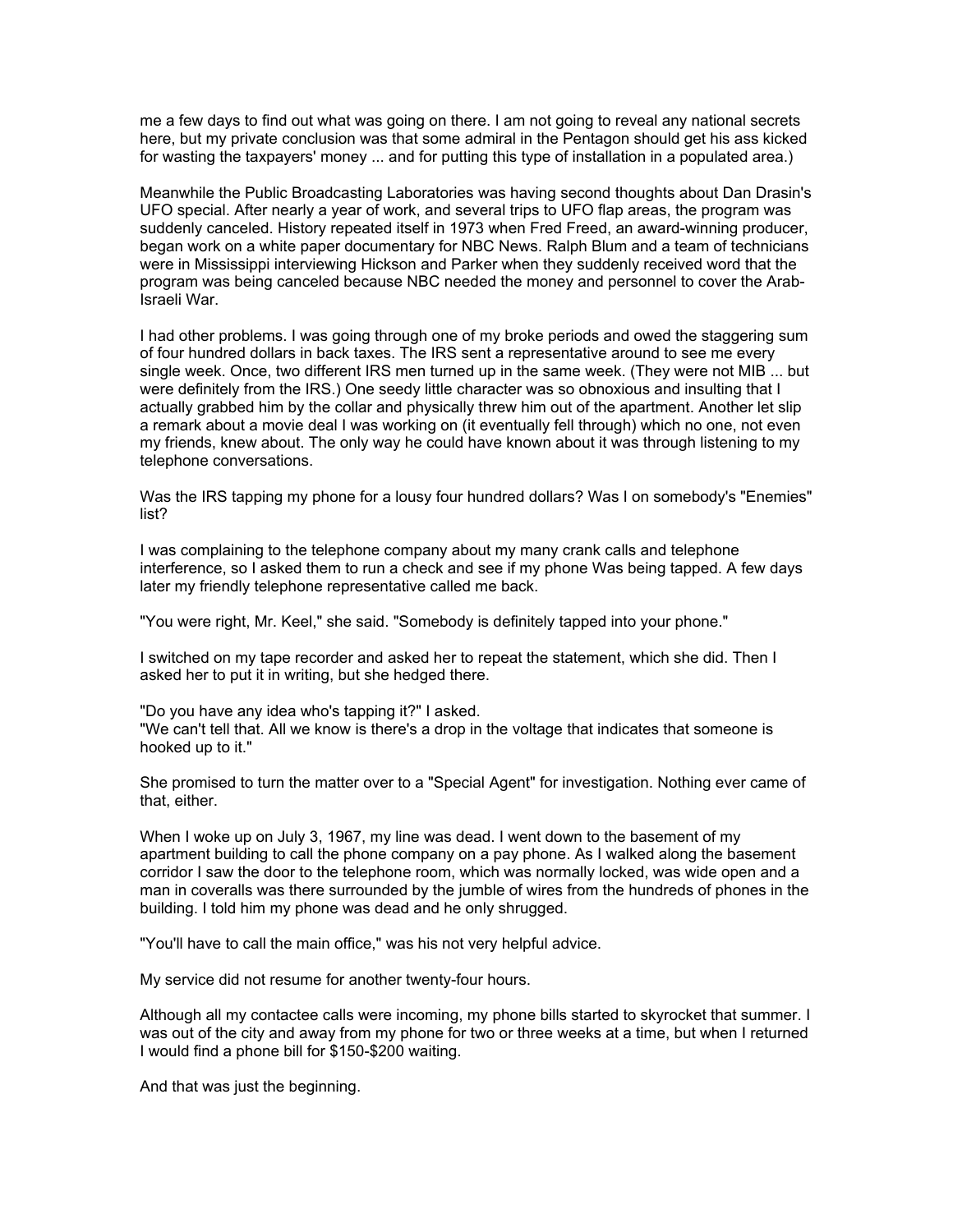A reporter on the Daily American in West Frankfort, Illinois, picked up his phone on February 16, 1967, and heard a weird echo chamber voice which instructed him to be at a certain pond at 3:15 A.M. the following Sunday. The reporter motioned to his co-workers and they picked up extensions to listen in. The voice immediately said, "'Tell them to put down their phones." Electronic sounds beeped and whistled behind the hollow speaker. "Bring no one with you." The newsmen decided it was all a joke but that it "was a first-rate performance ... whoever that was had talent and electronic equipment to work with."

In my travels I found that newspaper offices all over the country have received these calls, usually hollow voices that sound "like they're in the bottom of a well," with background sounds like electronic music or Teletypes. The purpose of the background is simple enough ... it makes it impossible to tape the voices. I've tried and found that the background completely smothered the voice on the tape.

I kept a careful log of the crank calls I received and eventually cataloged the various tactics of the mysterious pranksters. Some of these tactics are so elaborate they could not be the work of a solitary nut harassing UFO believers in his spare time. Rather, it all appears to be the work of either paranormal forces or a large and well-financed organization with motives that evade me.

From my years in show business I know that talented mimics are rare and that some voices are almost impossible to imitate. Nevertheless, our hypothetical Organization is able to mimic almost anyone—including myself. And I have a flat, colorless voice somewhat like former Vice-President Spiro Agnew's. Professional mimics like Rich" Little and David Frye were never able to get Agnew's voice down pat.

At 1 A.M. on the morning of Friday, July 14, 1967, I received a call from a man who identified himself as Gray Barker from West Virginia. The voice sounded exactly like Gray's softly accented mellifluous own, but he addressed me as if I were a total stranger and carefully called me "Mr. Keel." At first I wondered if maybe he hadn't been out celebrating. The quiet, familiar drawl told me that he knew I wrote for newspapers and he had just heard about a case which he thought I should look into. It was, he said, similar to the Derenstein case. Gray and I had visited Woodrow Derenberger together so I knew this was not the kind of mistake he would make.

Around that time I had received a number of reports from people in the New York area who had been receiving nuisance calls from a woman who identified herself as "Mrs. Gray Barker." I knew that Gray was not married but when I mentioned these calls to this "Gray Barker" he paused for a moment and then said, "No, Mrs. Barker hasn't been calling anybody up there." He returned to his recital of an absurdly insignificant UFO sighting near West Mifflin, Pennsylvania. It was not the kind of incident that would have inspired a long-distance call. Later I did try to check it out and found all the information he gave me was false.

We talked for about ten minutes and throughout that period "Gray" sounded like a man under duress ... as though someone was holding a gun to his head. I tricked him several times with different meaningless references and by the time I hung up I was definitely convinced that this man was not the real Gray Barker.

An hour later my phone rang again and a young man said, "Gray Baker has been trying to reach you ... he asked us to give you this number and to please call him." He recited a number that was identical to my own except for the last digit.

There were more calls from strangers that night, and more pointless messages from Gray Baker.

The next day I called Gray long distance and he denied having placed the call, naturally.

III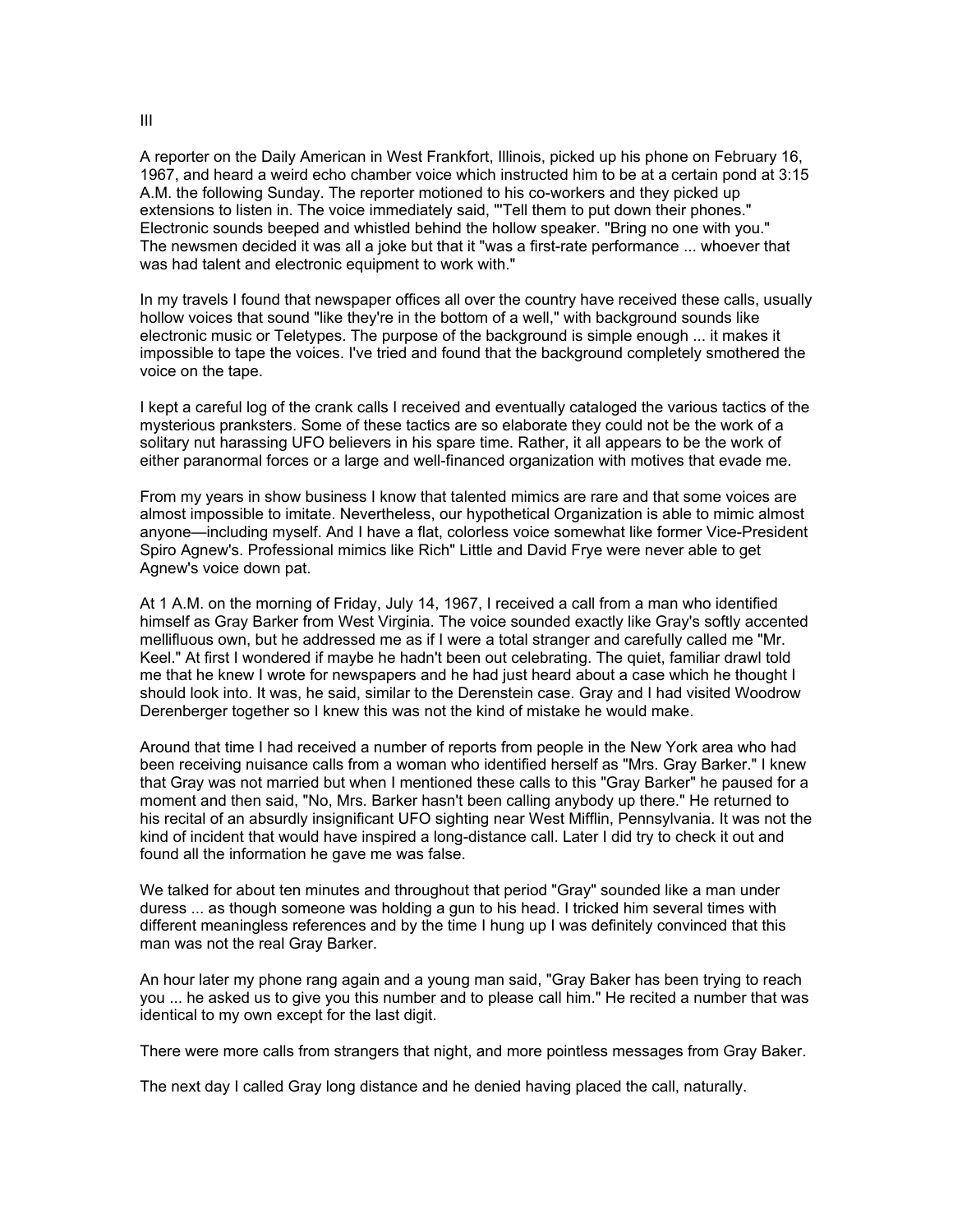Soon after that I discovered that another "John Keel" had been phoning people around the country, imitating my voice and mannerisms exactly. Mary Hyre received one such call. I phoned her a few days afterward and she said, "I'm glad you're feeling better ... you sounded sick or drunk the other night."

"What other night?"

"When you called a couple of nights ago. Remember we talked about your letter and what you thought was going to happen on the river."

I had not called her and discussed the letter. Nor had I discussed the disaster prediction with anyone other than the contactees who were told about it.

Jaye P. Paro called me one morning to complain.

"You must think I'm crazy. I wouldn't go up to Mount Misery alone at midnight."

"What are you talking about?" I demanded.

"Last night. You called and told me to meet you on Mount Misery."

"I didn't call you last night, Jaye, and I certainly wouldn't ask you to do such a thing anyway."

"You're putting me on. It sounded exactly like you."

I spent most of March 1968 in Washington, D.C. While I was gone an old army buddy, a serious, quiet man who worked in advertising, stayed in my apartment. He was totally reliable and not a practical joker. When I returned I found a stack of messages from phone calls he had received while I was gone. One was from George Clark, a UFO enthusiast in New Jersey. He had called on March 23 and asked for me to call him back. I never got around to it. So a few days later he called again and I apologized for not returning his previous call. There was a stunned silence on the other end and then he slowly told me that I had called him back around 10 P.M. on March 27. A voice that sounded exactly like mine had talked to him at length, using my pet expressions and noncommittal statements such as, "Well, we'll just have to wait and see what happens next."

Two days later George said he called my number again around 8 P.M. and a "hippie" answered. "No, man, Mr. Keel ain't here right now ... but he ought to be back soon. Would you like to leave a message, man?" George left a message with him.

That particular evening I was back in New York and sitting next to my phone.

Three months earlier, on January 18, 1968, my phone went dead again. The main office of my exchange could find nothing wrong, so a repairman was dispatched to my apartment. He examined my telephone but it seemed okay. I accompanied him to the basement where he unlocked the telephone room and began examining the maze of wires. The multitude of connections are coded in such a vague way that only a real expert can pick out an individual line.

"This is where your line is connected," he explained to me. "And you see ..." He stopped and stared at the wires. "Look at this. This wire has been cut." He waved a neatly snipped wire. Someone had managed to single out my telephone line in that maze and cut it with a pair of pliers!

As soon as the wire was spliced and my phone was working again I called my friendly telephone representative.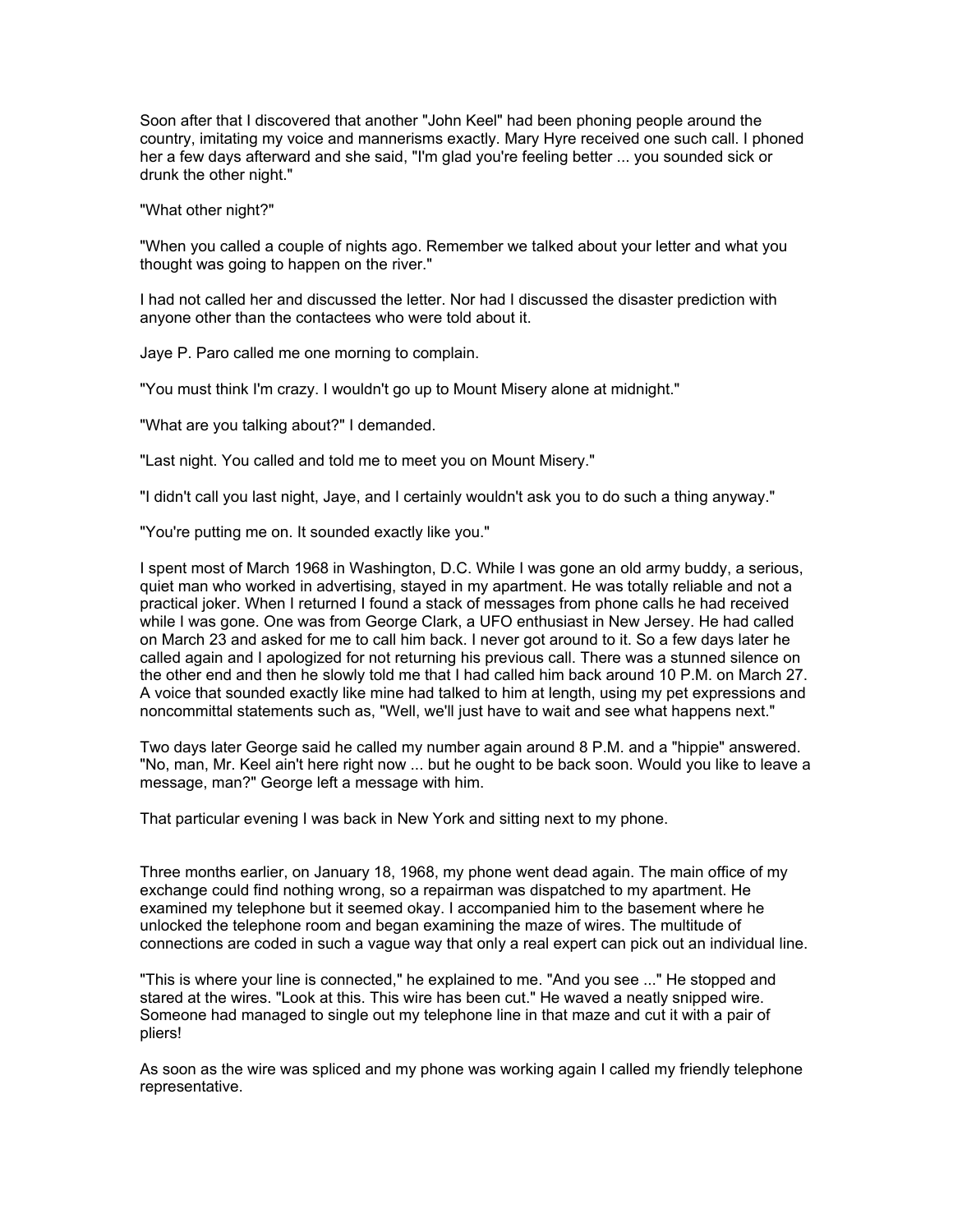"This I must have in writing," I snapped.

A few days later I received a letter from her stating that my phone had become disconnected on January 18 because a piece of solder in the main office had loosened. I knew there was only one piece of solder on my line in the main exchange and I had examined it personally only the month before.

Between the IRS, the phone company, Apol and his gang, and flying saucers I was rapidly becoming a candidate for the funny farm.

---------------------------------

18 - "Something Awful Is Going to Happen ..."

I.

Mrs. Virginia Thomas was working in her kitchen deep inside the TNT area when she heard a loud squeaking sound unlike anything she had ever heard before in her years there.

"The best way I can describe it," she told Mrs. Hyre and me, "is that it was like a bad fan belt ... but much louder. I stepped outside. It seemed to be coming from one of the igloos. Then I saw a huge shadow spreading across the grass. It was just after noon so there shouldn't have been any shadow like that. Then this figure appeared. It walked erect like a man, but it was all gray, and it was much bigger than any man I ever saw. It moved very fast across the field and disappeared into the trees. It didn't seem to be walking exactly. It was almost gliding ... faster than any man could run.

"It was the hunting season so I knew it wasn't a hunter. No hunter in his right mind would dress in gray. Around here they all wear red coats and red caps. And it wasn't a bear or anything like that. It really scared me."

Since that sighting on November 2, 1967, Mrs. Thomas had been plagued by bad dreams.

"I see a lot of strange people around the river," she explained. "It's like some kind of invasion or something. They come over the bridge in trucks and they pour into the TNT area. We grab the kids and run. I can't figure out what it means."

I had flown to West Virginia after a trip to Atlanta and a quick tour through the Carolinas investigating some UFO landings. Mrs. Hyre had picked me up at the Charleston airport, and as we drove to Point Pleasant she told me about her own dreams.

"Just before I got your letter," she said, "I had a terrible nightmare. There were a lot of people drowning in the river and Christmas packages were floating everywhere in the water."

"Maybe you were just picking up my thoughts somehow," I suggested.

"Maybe. But I've covered a lot of drownings on that river, but never anything like this dream. There were so many people. I've been feeling uneasy ever since. And everybody else feels the same way. You can't really put your finger on it ... but it's like something awful is about to happen."

Perhaps it was only suggestion and an emotional hangover from all I had been going through, but when we reached Point Pleasant I could feel a heavy atmosphere of foreboding. I wandered around the village under an oppressive cloud. One by one, old friends confided in me. "You know, Keel, something is wrong here. I don't know what. Ever since all that flying saucer business last spring things just haven't seemed right."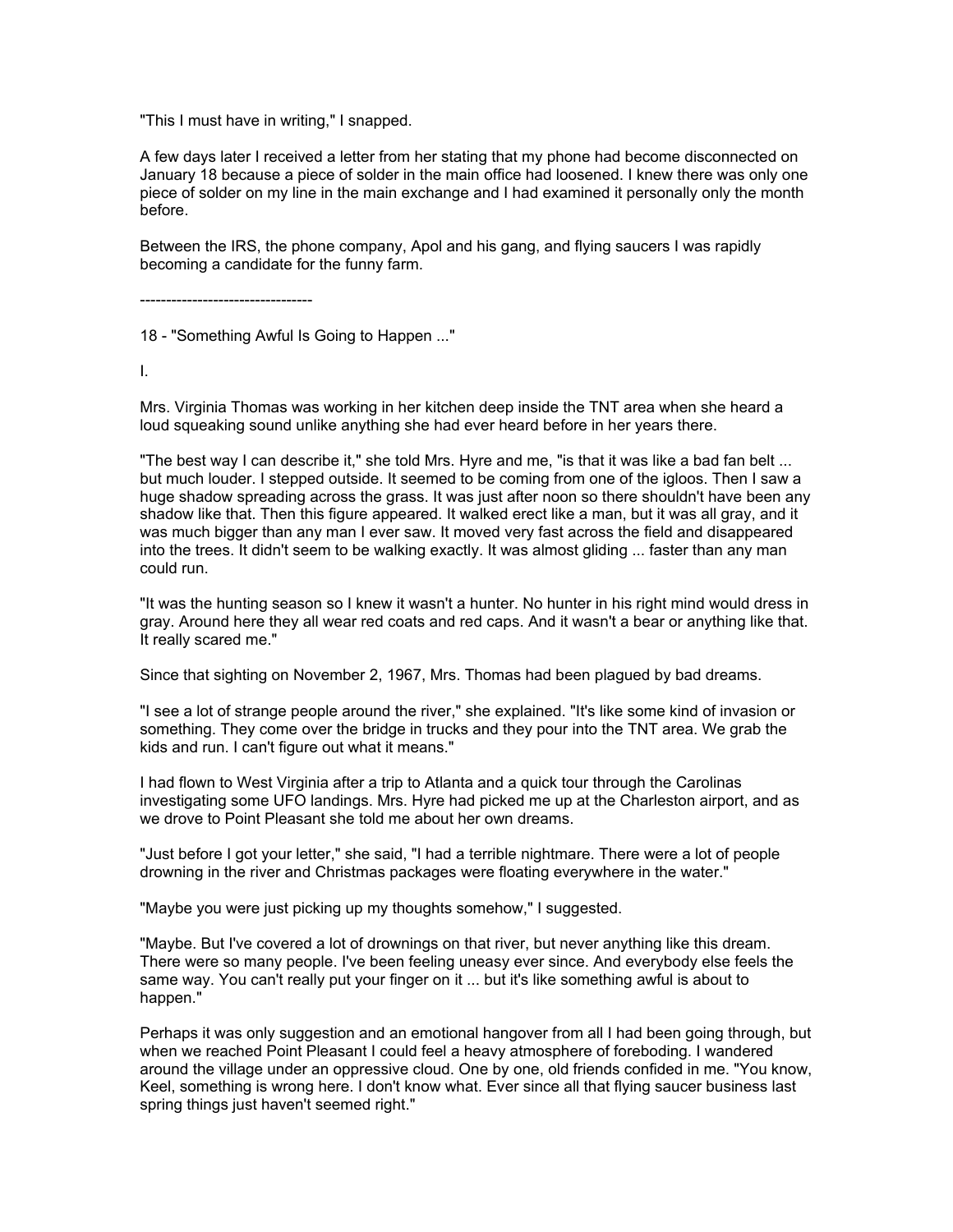"We don't get many UFO reports anymore," Mary told me. "And except for that thing Mrs. Thomas saw, Mothman seems to be laying low. Everything is quiet. Too quiet."

Toward midnight on November 19, Mary and I were cruising through the TNT area. The sky was heavily overcast. It had been raining earlier and no stars were visible. The cloud ceiling was probably below five thousand feet.

"Don't look now, Mary," I said lightly. "But there's one of our friends straight ahead."

A brilliant light was bouncing around in the blackened sky over a row of hills far to the east. Mary stopped the car and we watched it silently for about ten minutes. It dropped down, then shot upward again. It slid from side to side, moving several degrees and then returning to its original position. Finally, Mary started her car again and drove slowly along the dirt road, hoping to find a better vantage point. We passed through a wooded section and when we reached another clearing the object was gone.

"Well, what do you think?" she asked laconically.

"It definitely wasn't a star or a plane," I observed. "It was so low somebody else was bound to have seen it. Let's wait and see if we get any reports."

We didn't have to wait long. At 12:45 that morning Mr. Albert Brown, a shift superintendent at a mine near Elmwood, West Virginia, was driving home from work when he, too, noticed an unusual light weaving around the sky. He stopped his car and watched.

"It seemed to turn colors," he told us later. "First it was white, then blue, then orange. It looked like it was going down on top of a hill."

Mr. Brown was northeast of the TNT area on Route 35, approximately twenty miles from our position in a direct line. After watching the object for a few minutes, he tried to find a road that might lead him into the hills where the object seemed to be "playing." But he couldn't find such a road, so he simply parked and watched, enthralled. Finally he went home and called the Civil Defense in Charleston. They told him to call the state police. police car was sent to the area but the thing was gone by the time they arrived.

Who or what was on that remote hilltop, I wondered? Was some little cabin being bathed in an eerie light? Was some lonely person there staring fixedly, paralyzed, into the night?

II

From West Virginia I went to Washington, D.C. Al Johnson, an old army friend, was working for Voice of America and he had been doing a series of broadcasts on flying saucers, covering every aspect. (VOA is our official propaganda outlet and Johnson's pro-UFO programs were heard around the world.) In the VOA studios we taped an hour-long discussion on the subject, covering everything from purple blobs to contactees.

Finally I returned to my New York apartment at 2 A.M. in early December, nursing a heavy cold, a souvenir of the freezing West Virginia rains, exhausted. Before I even had a chance to take off my coat the telephone jangled.

Dan Drasin Was on the line and I had never heard him in such a state. His normally calm voice dripped with terror.

"How can I stop all this, Keel?" he cried.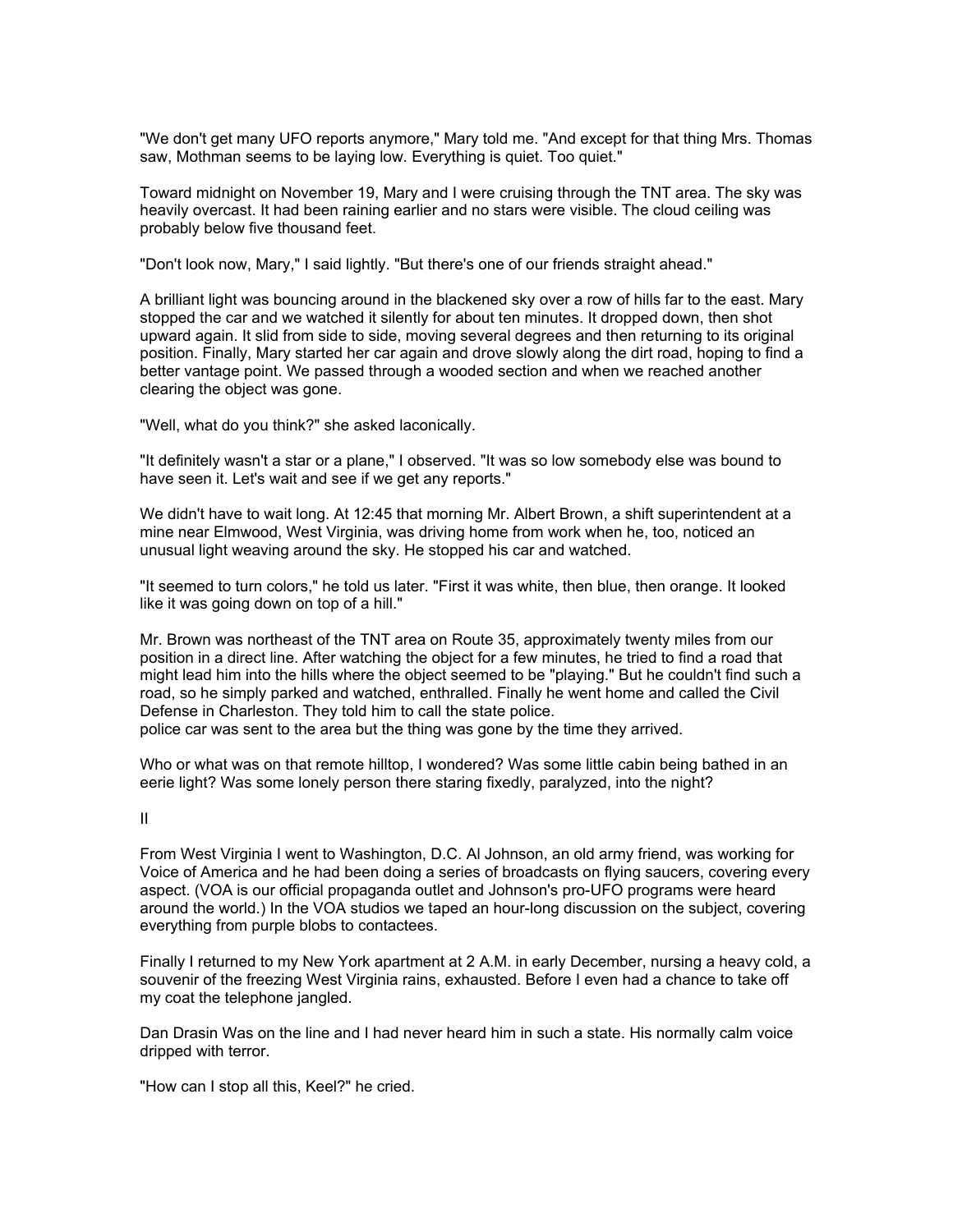"Stop what?"

"All the things that have been happening. I want to quit. I want out!"

"Look, I just got in. What's wrong? What's been happening?"

"Everything. I can't take it anymore."

I knew Dan didn't drink or take drugs, and I certainly never expected him to go to pieces.

"There's only one way 'out,' Dan. This damned thing becomes an obsession ... a fixation. The only way to stop all the nonsense is to stop thinking about UFOs. Get rid of all your files. Take up stamp collecting or chasing women. The UFO business is emotional quicksand. The more you struggle with it, the deeper you sink."

I finally calmed him. A few days later he gave me part of his files and destroyed the rest. I returned his files to him a year or so later. I asked him many times about what prompted that frantic phone call but he would never discuss it.

The day after I returned, Al Johnson called. The tape of our interview had been accidentally erased, he said. He wanted me to come to Washington and do another one, which I finally did several months later. An engineer had accidentally placed the first tape on a pile to be erased. Such errors were becoming routine to me. On one occasion, a German reporter came to my apartment with a camera crew to interview me for German television. Originally he planned to shoot about fifteen minutes of film, but I was so brilliant, charming and informative that we ended up doing a full half-hour. A few days later he phoned me.

"We can't understand it, Mr. Keel," he began, with dismay in his voice. "But the footage we shot in your apartment isn't usable. Parts of it are overexposed and sections of the sound track are filled with static."

The same reporter, incidentally, had visited Derenberger in West Virginia and was present when Woody announced, "Cold is over the house right now." They went outside, and, sure enough, a large luminous blob was soaring casually overhead Strange things happened to the written word, too. I was at Ivan's farm one afternoon when a New York editor called and demanded to know what had become of a UFO story Ivan had promised him.

"I sent it to you a week ago," Ivan protested.

When we went into town to pick up the mail there was a large manila envelope with a, Florida postmark. Ivan opened it and threw the contents down in disgust. It was the UFO story which he had mailed to New York the week before! Somehow it had gone to Florida instead and someone had remailed it back to him.

My own problems were equally bizarre. The editor of a short-lived occult magazine asked me to contribute an article, "anything ... it can just be something from your trunk." I dug out a short, unpublished piece from my files and mailed it to him. There was a deafening silence. A couple of weeks later I met him for lunch and he pulled out a sheaf of papers.

"I'm afraid we really can't use this, John," he said. He handed me a dog-eared manuscript, singlespaced in elite type. I have always used pica type and automatically double-space my manuscripts. My name and address were at the top of this masterpiece and it had arrived at his office in one of my envelopes. As I read it I could see that it was a real piece of garbage. To this day I don't know what happened to my manuscript, or how the trashy substitute was switched with it.

When I returned to New York in December I found that my entire stable of contactees was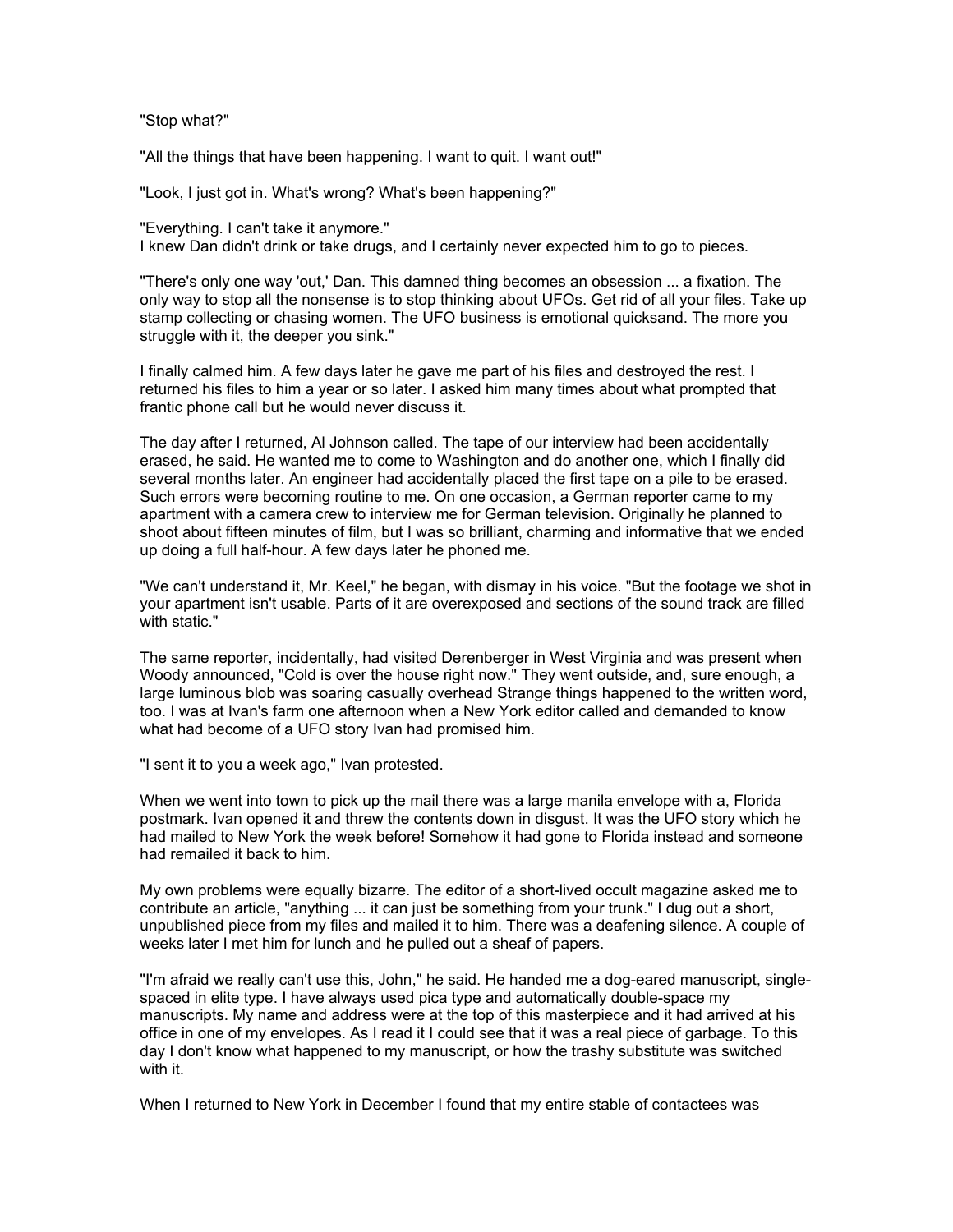mourning my passing. Apol, Lia, Cloe, and their band of poseurs had convinced them all that I had come to an untimely end in a mine cave-in. This marked the beginning of a new phase. It was no more Mr. Nice Guy. The entities spread vicious rumors, turned against the contactees, and terrified them. Jane woke up one night to find all the gas jets on her kitchen stove were turned on and the house was filling with fumes. The same thing happened to Shirley, and on the same night. Fred Miller, an elderly Long Island fanner who entertained men in shiny spacesuits in his kitchen, suffered a rash of mysterious fires.

Even the old devil and Daniel Webster theme was dusted off. Harassed contactees were ordered to sign an impressive-looking piece of parchment, allegedly a contract for their beleaguered souls. I was caught up in the game, playing old Daniel's role, arguing with demons to save the contactees. They let me win, of course, having proved their point. Good and evil were synonymous in their phantasmagorical world.

When Linda Scarberry gave birth to a baby girl that month she decided to name her Daniella Lia. No one other than a couple of contactees knew of the Indian-like entity named Lia. Linda had just picked the name from left field because she liked it. Later Dan Drasin told me his mother's name was Lia ... a fact I had not known. Neither had Linda.

## Synchronocity all over the place!

On my way to see an editor of True magazine one afternoon, the elevator in the Fawcett building stopped inexplicably between floors and the lights went out for several seconds. That night a contactee called to tell me she had met Mr. Apol and he was chuckling over how I had been "stuck in an elevator."

The big "EM effect" slated for December 15 was now more clearly defined. The space people were timing it so it would coincide with the annual Christmas tree ceremony on the White House lawn, I was told At the very moment when President Lyndon Johnson threw the switch to light up the tree, the power all over the country would fail. Knowing the entities' perverse sense of humor, and impressed by the accuracy of many of their previous predictions, I bought this lock, stock, and barrel.

My biggest concern, however, was my telephone. My bills were now astronomical. I was constantly being cut off in the middle of conversations, or foreign sounds were injected into my line. Somebody would strum a one-stringed guitar or blow a shrill whistle while I was talking. Like Ivan, I often heard the distinct sound of an extension being picked up or put down Electronic beeps, eerie music, hollow metallic voices, all became common on the blasted instrument. My gentle protests to the telephone company turned into howls of rage. I demanded the privilege to personally examine my telephone line from one end to the other. And the telephone company granted permission.

On December 13 I visited the main office of my telephone exchange a few blocks from my apartment building. A technician and a young "Special Agent" met me at the door and escorted me through the entire building. The security measures were impressive. Every floor consisted of a series of locked rooms. My escorts were constantly fiddling with keys.

My line passed through the walls of my apartment building to the telephone room in the basement. The lines were built into the walls when the building was constructed so there was no way they could be tapped in the house itself. The basement room was always locked. There my line was hooked to a line which traveled in a tube under the city streets to the exchange building. Here again, a tap was impossible. If any tap existed, it had to be in the basement telephone room or in the exchange building.

Inside the exchange, the tube came out in a locked room and my line was separated from the others and soldered to a set of terminals which were connected to wires leading to the dialing mechanism. I had studied books on the telephone system and I knew exactly how all this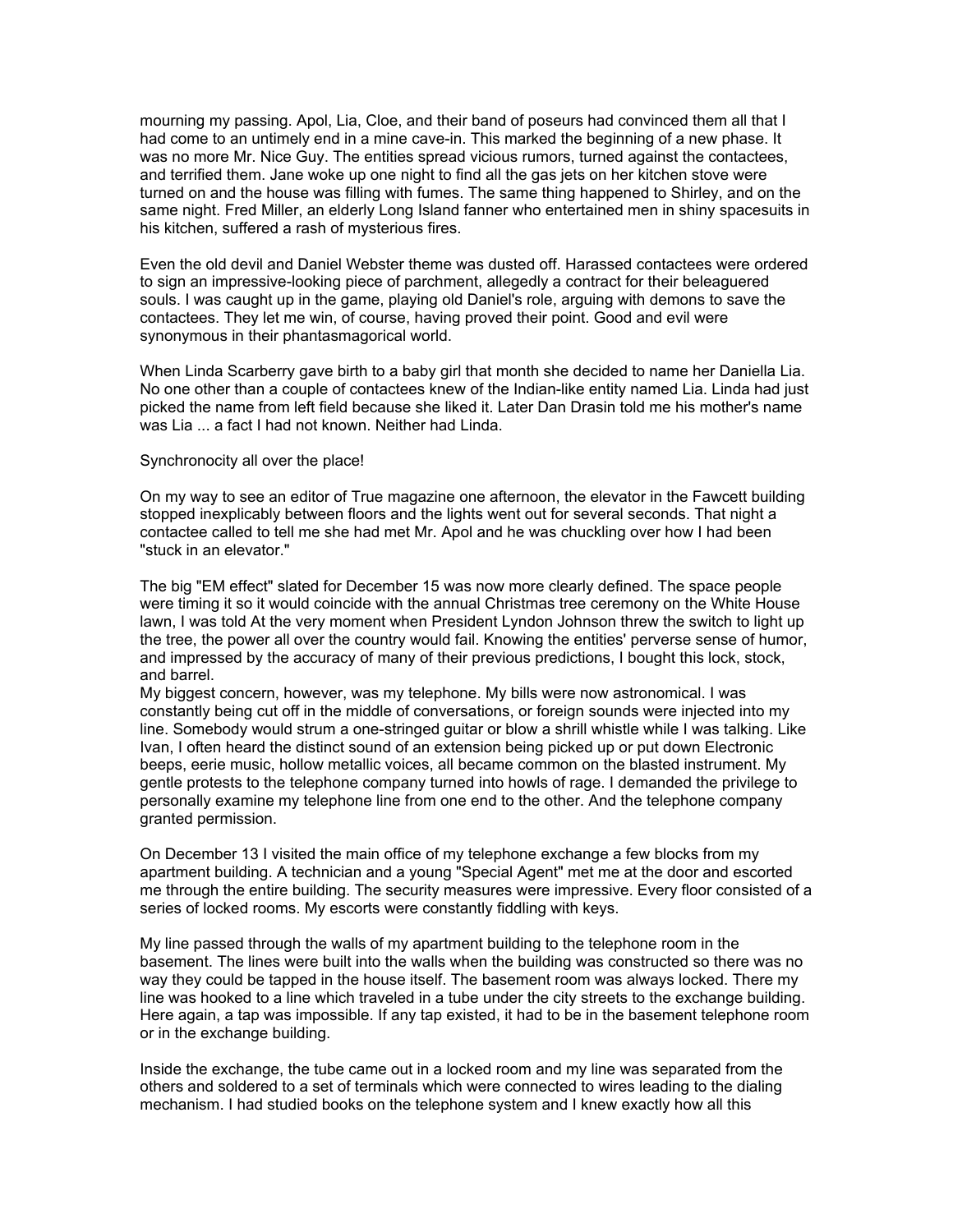machinery worked. The only thing that impressed me was the age of all the equipment. Most of it had been built and installed in the 1920s. It would be a compliment to call it junk. It was all antique. Some rooms contained apparatus so old it looked like young Tom Edison's laboratory. There were coils, meters, switches, and rheostats that were outdated when Marconi was sending his first signals across the Atlantic.

However, all this rickety debris appeared to be in good working condition.

In another locked room a group of people were working with a device called a "pen register." This was a gadget that could be patched into any telephone line to record every number dialed on that phone. A moving pen wrote the number on a strip of paper. Thus the telephone company could obtain a record of every local call made on a given phone (long-distance calls are automatically recorded on another, more elaborate device).

If anyone was tapping my phone, they had to do it from the two terminals at the tube outlet. Or a connection had to be made at that point and the wires strung to another room. The locked doors and tight security meant that only authorized snoops could connect such a tap. And, as I learned later, the New York Telephone Company was very uncooperative; even the FBI was refused access. Police tappers usually had to figure out a way to do it themselves without the help of the phone company.

I must admit I was impressed by the tour. It seemed impossible for anyone to tap my phone.

Three months later, however, I accidentally discovered what was probably the answer to many of my problems. A friend dialed my number and her finger slipped. Instead of dialing the last two digits—four eight—correctly, she dialed four zero. She realized instantly what she had done and was about to hang up and redial when I answered the phone! She told me what she had done and I suggested we hang up and try four zero again. Again my phone rang. I had two phone numbers and never knew it! I asked other friends to try the four zero number. Sometimes my phone would ring and I would answer. Other times my phone would remain silent but someone else would answer and would offer to "take a message for Mr. Keel." I called the four zero number from a pay phone and someone picked it up.

"Hi, this is John Keel," I said cheerily. "Any messages for me?"

There was an audible gasp on the other end and they slammed the receiver down.

Obviously I was getting four zero's phone bills. I asked my friendly telephone representative to track down the owner of that other phone. But, of course, she could not "give out that information."

So I went to the FBI to lodge a formal complaint. When you visit the New York FBI office you are ushered into one of several small cubicles where a polite young man hears you out sympathetically. You can imagine the loonies and weirdos who must pester the FBI day after day. But after hearing a summary of my story, my man escorted me to another room where I was interviewed by a group of older agents who were obviously extremely interested in my problems. They expressed surprise that. I had been given a tour of the exchange building. This was unheard of. The FBI and CIA hate each other, and they both hate the telephone company. The telephone company, in turn, seems to hate everybody.

In April 1968, my outrageous phone bills were unpaid so my service was cut off, both incoming and outgoing. I simply told everyone to use the four zero number. Although my line was supposedly disconnected at the main exchange, I continued to receive phone calls. The line should have been totally dead ... but there was power coming through on it from somewhere. Technically this should have been impossible unless—unless the New York Telephone Company was the one who was tapping my phone!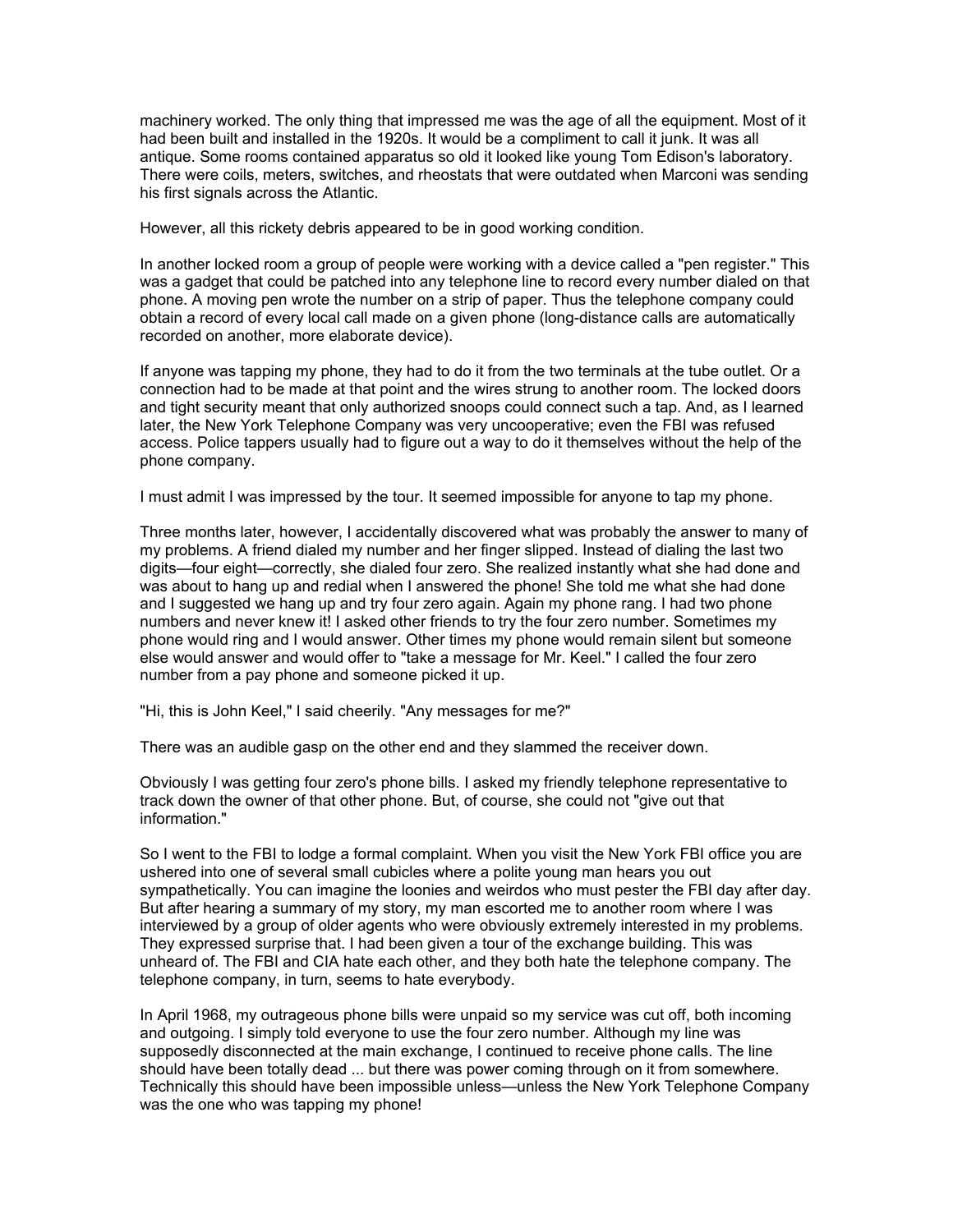Phones in the country are much easier to tap. Lines strung across the countryside offer easy access. It is even possible to mount a small induction coil next to the telephone box on the subject's house. Modern technology is so sophisticated that a physical tap is not necessary. A panel truck containing the necessary equipment can simply park near the telephone line and pick up all the conversations like a radio signal.

In "the 1960s there were many mysterious panel trucks cruising around flap areas and sometimes they went to great pains to focus attention on telephones and telephone lines. One tactic was what I call the "silver tape gambit." Lengths of silver tape are strung rather meaninglessly on the telephone poles close to the subject's home. I came across this several times and collected some samples of the tape. It was not electrical tape such as might be used by telephone repairmen but was a common weather insulating tape available in almost any hardware store.

"There was also evidence at this time that [the witnesses's] phone had been tampered with," Jennifer Stevens reported from Albany, New York, in 1968. "She observed two 'light Negroid types' with completely expressionless faces, stringing 'silver tape' on the wires near her home. Since they did not have an official telephone company car, she called the police. The men left before the officers arrived and the only comment made by police was: 'Oh, the silver tape again.' "

In March 1968, a large four-engined plane with no visible markings skirted the treetops over Henderson, West Virginia, just south of Point Pleasant, and discharged a large quantity of silver tape over the trees in the area. Sheriff George Johnson collected some of it and passed samples on to me. Matching samples I had collected from Ohio, Florida, and several other places, it was identical to the stuff being used by our mystery men. Since the tapes are extremely sticky (the glue is about equal to the glue on Con-Tact paper) one wonders how a fast-moving plane was able to discharge it in a stream and what was the point of the exercise? The U.S. Air Force had lied to me. The telephone company lied to me. The UFO entities lied to me. My own senses had, on occasion, lied to me. As December 15 drew closer I kept my mouth shut and told no one that I expected a major blackout. After all, Pope Paul had escaped assassination in Turkey. None of the chemical factories along the Ohio had exploded. Maybe this was just another mischievous error of prophecy, or a description of something in the past or far in the future.

A security officer for the Transit Authority and an old friend of mine, Joe Woodvine, happened to drop by my apartment late on the afternoon of the fifteenth. I hadn't seen him in a long time and he knew nothing about UFOs and my capers. I didn't mention the blackout until Dan Drasin stopped in. Joe listened in open-mouthed amazement as I explained to Dan that I expected the nation to blow a fuse the moment President Johnson pulled that switch. Dan was as far gone as I was. He glanced nervously at his watch and decided that if there was going to be a blackout he preferred to be in his own apartment. Joe became very silent, probably wondering if we were dangerous.

Dan left about 5 P.M. I switched on the television. At 5:45 the brief White House ceremony began. I broke out my candles and flashlights. Joe watched me worriedly. President Johnson delivered the customary little speech to the crowd on the White House lawn, reached for the switch, arid the Christmas tree blazed with light. The crowd oooed and ahhed as if they bid never seen a Christmas tree before. My lights did not go out. Joe studied me silently.

Suddenly an announcer's voice came over the crowd noises.

"We interrupt this program," he announced flatly, "for a special bulletin. A bridge laden with rushhour traffic has just collapsed at Gallipolis, Ohio. Further details as soon as they are available." I fell back in my chair. There was no bridge at Gallipolis, Ohio. The only bridge on that stretch of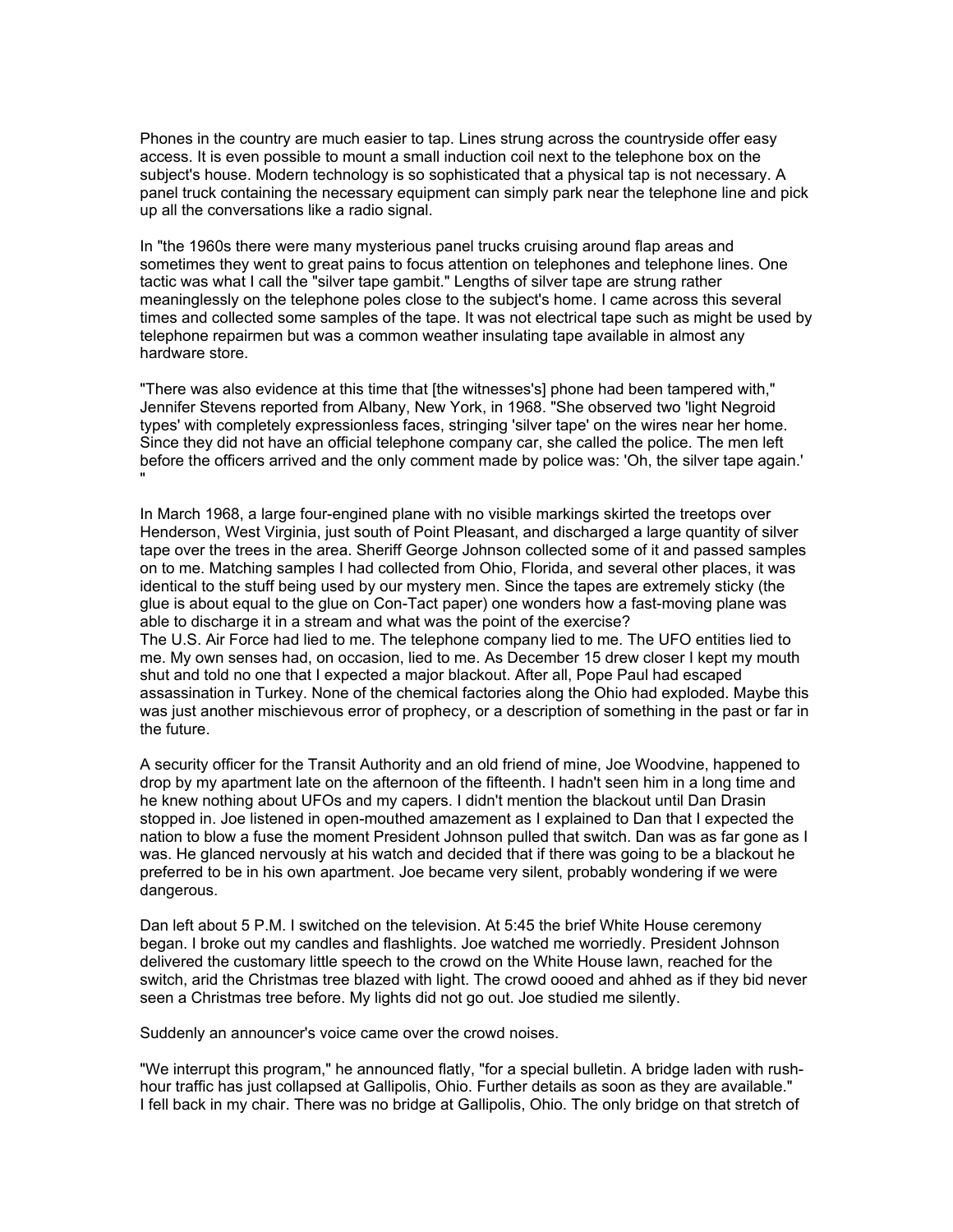the river was the seven-hundred-foot Silver Bridge at Point Pleasant. The bridge I had crossed a thousand times.

"They've done it again," I finally muttered softly. "Those lousy bastards have done it again. They knew this was going to happen ... and when. And they gave me all that bilge about a power failure. They knew. They just didn't want me to be able to warn anyone."

"They ... who's 'they,' John?" Joe asked gently. The phone rang. It was Dan. "Did you hear?"

"I heard. I guess that's what it was all about, Dan. That's what it was all about"

----------------------------

19 - "Where the Birds Gather ..." (\*)

I

Thirteen months to the day (November 15, 1966-De-cember 15, 1967) the Year of the Garuda came to an end. Like some evil specter of death, Mothman and the UFOs had focused national attention on quiet little Point Pleasant and lured scores of reporters and investigators like myself to the Ohio River valley. When the Silver Bridge died of old age many of these same reporters returned once again to the village to revisit old friends and to share the pain of that tragic Christmas. Wherever you were, you watched the agonized aftermath on national television and read about Point Pleasant on the front pages of your local newspapers.

The Silver Bridge was constructed in 1928 and was an engineering marvel in its day. It became a main artery from West Virginia to Ohio, but had not been designed for the heavy traffic of the 1960s. Huge trucks lumbered across it continuously. People on both sides of the river crossed it daily to shop, go to work, visit friends. The next nearest bridge was almost fifty miles upriver.

----

[\*] On June 16, 1967, Mrs. Gladys Fusaro of Huntington, New York, received a phone call from a woman claiming to be Princess Moon Owl. The princess gave her this statement to pass on to me: "The pebbles on the beach are washed under the bridge where the birds gather and where rays of light show through."

----

On the Ohio side of the river, at the little cluster of shops and dwellings called Kanauga, the stoplight at the mouth of the bridge was malfunctioning that afternoon. It was stuck on green and the rush-hour traffic along Route 7 was creeping past in confusion. Traffic was backing up in both directions and at 5 P.M. the bridge was laden with slow-moving lines of cars and trucks in both directions. The light on the Point Pleasant side had always been recalcitrant, remaining red for so long that many regular bridge users had learned to ignore it. Running the light -was a common practice.

Frank Wamsley, a twenty-eight-year-old truck driver, was on his way home to Point Pleasant, riding in a gravel, truck with a friend. They found the traffic backed up on the Ohio side. It was to be a black day for the Wamsley family.

On the West Virginia side, Frank's cousin Barbara and her husband, Paul Hayman, were starting across the bridge in their 1955 Pontiac. And his uncle, Marvin Wamsley, was also on the bridge with two friends in a 1956 Ford convertible.

Bill Needham, twenty-seven, of Ashboro, North Carolina, was muttering under his breath because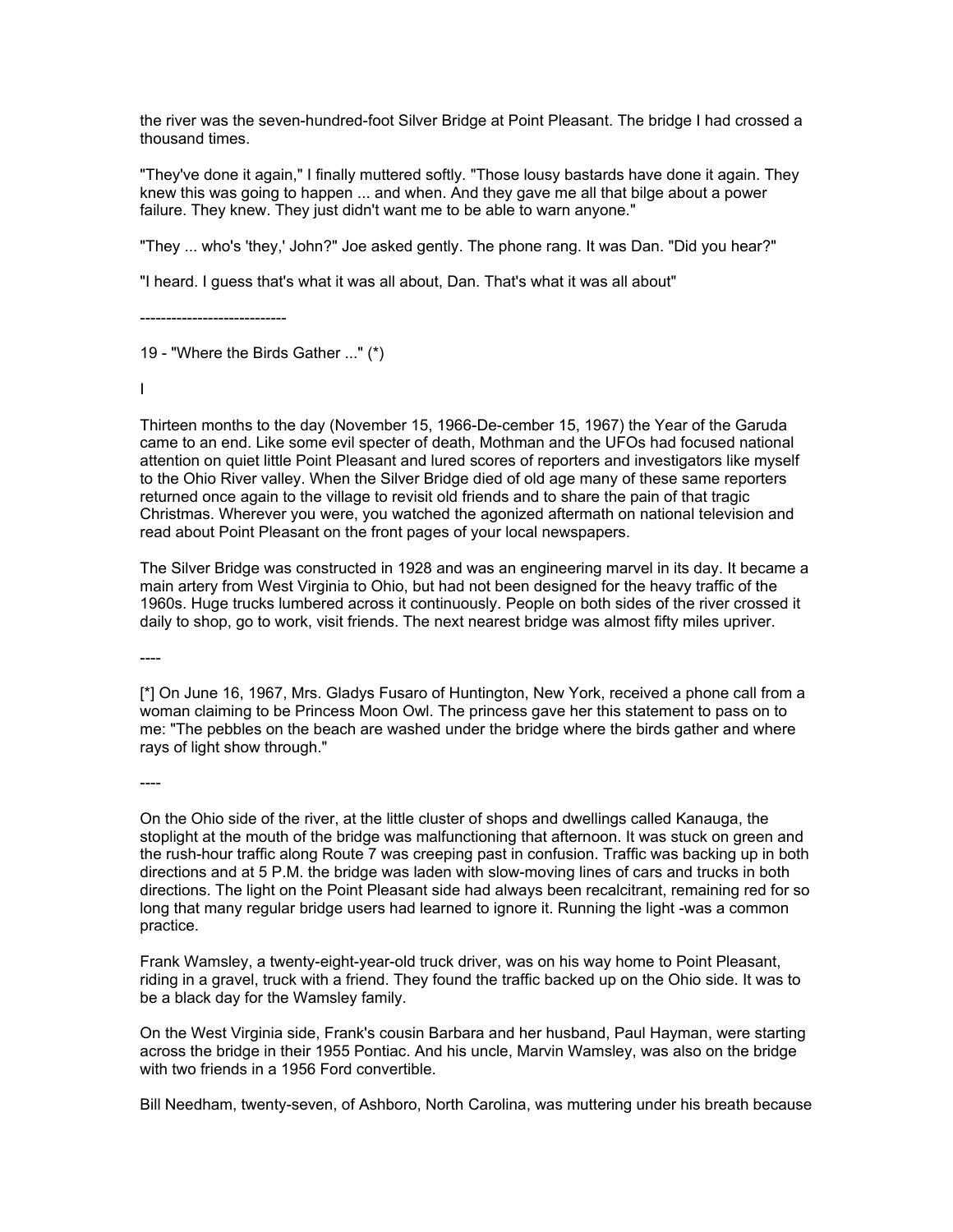he had been caught in the 5 o'clock rush hour. He inched his loaded tractor-trailer forward in a low gear. His partner, R. E. Towe, sat beside him in patient silence.

"The old bridge is sure bouncing around today," Howard Boggs, twenty-four, commented to his wife, Marjorie, nineteen. She was holding their eighteen-month-old daughter, Christie. There were several small children On the bridge, riding with their Christmas-shopping mothers.

"The bridge was shaking, but then it always shook," William Edmondson, thirty-eight, of King, North Carolina, said later. His partner, Harold Cundiff, was sound asleep in their tractor-trailer.

The traffic jam worsened. The streams of cars and trucks ground to a halt. The old bridge shuddered and squirmed under the weight.

Frank Wamsley spotted his cousin Barbara and her husband and waved to them. Just ahead, he saw Marvin and his two friends. Suddenly the whole bridge convulsed.

The time was 5:04 P.M.

Steel screamed. The seven-hundred-foot suspension bridge twisted and the main span split from its moorings at either end. Electric cables strung across the bridge snapped in a blaze of sparks. Fifty vehicles crashed into the black waters of the Ohio, tons of steel smashing down on top of them.

"It sounded like someone moving furniture upstairs, and then the lights went out," State Trooper R. E. O'Dell said. He was in an insurance office a block from the bridge. "When the lights went out, I guess they really just flickered for a minute, I knew something was wrong. I thought maybe it was a wreck, so I ran outside."

Mrs. Mary Hyre was in a drugstore on the Main Street, waiting for the traffic to ease so she could cross the bridge and pick up the daily notes from the Gallipolis Hospital.

"There was a sound like a jet plane or a plane going through the sound barrier," she said afterward. "A rumbling roar that hurt your eardrums. Then the lights flickered. My first thought was that something had blown up. I thought, 'My God, John was right! Something is exploding!" I ran outside and someone yelled, The bridge went down!'"

A Christmas tree salesman in Kanauga, H.L. Whobrey, dropped the tree he was holding. "The bridge just keeled over, starting slowly on the Ohio side, then following like a deck of cards to the West Virginia side. It was fantastic. There was a big flash and a puff of smoke when the last of the bridge caved in, I guess the power line snapped.

"I saw three or four people swimming around in the water screaming. I couldn't do anything. I just stood there and watched. Then I saw a City Ice and Fuel boat come and pick them up."

Frank Wamsley saw the bridge in front of him tilt sharply and suddenly there was water all around him. "I went all the way to the bottom with the truck. For a minute I didn't think I was going to get out. Finally I got out and came to the surface and I caught hold of something and held on and was soon picked up." When a boat pulled alongside he found he could not move his legs and had to be helped aboard. His back was fractured.

Howard Boggs found himself on the bottom of the river, outside his car. "I don't know how I got out of the car, or how I got to the surface. But all at once I was on top and caught hold of something, like a big cotton ball."

His wife and child didn't make it.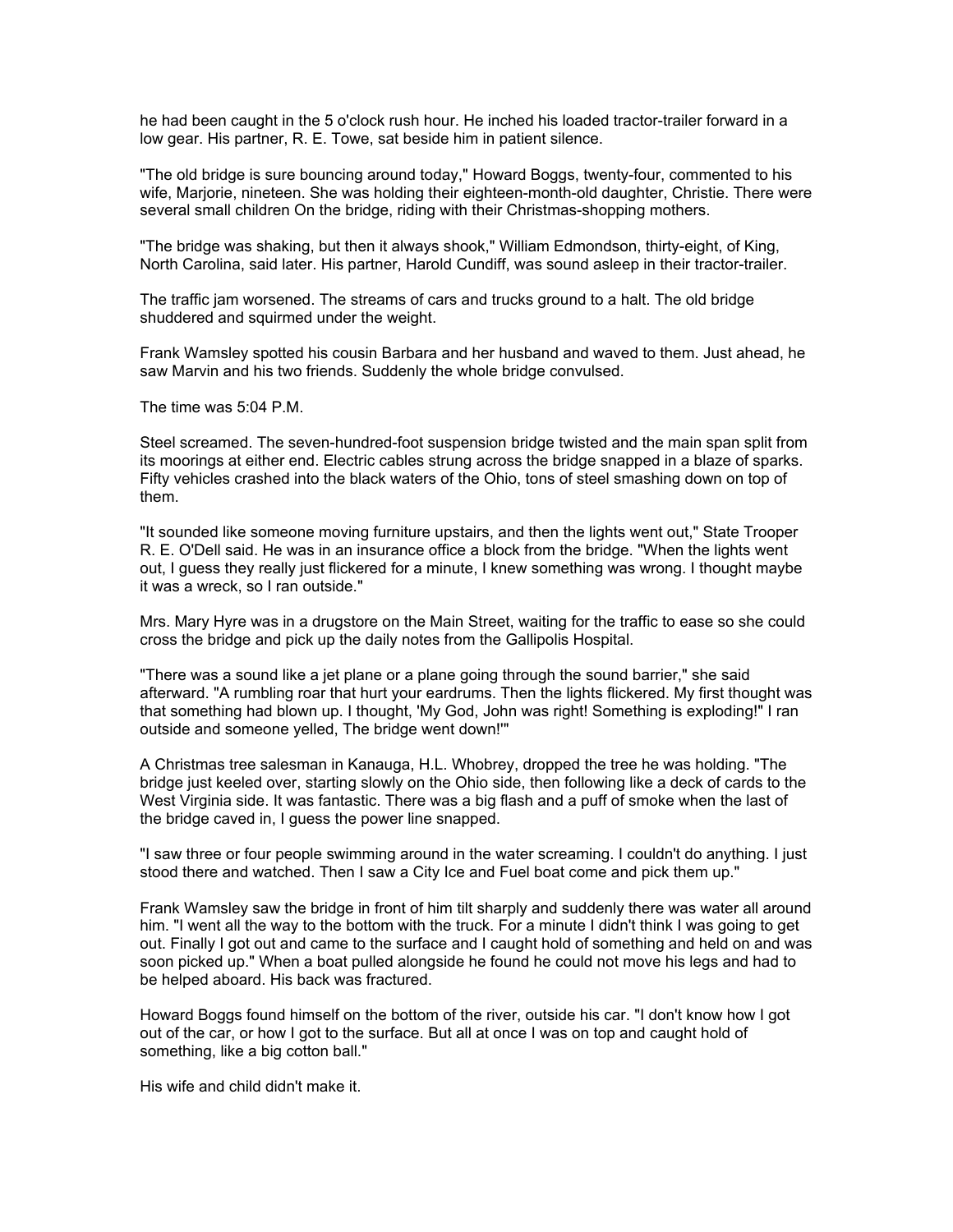Bill Needham's truck also sank to the bottom but he somehow managed to force a window and reach the surface.

"You could see and hear people screaming for help," Mary Hyre described the scene. "I saw a tractor-trailer that floated a little before it sank, and a car and merchandise floating on the water. People on the West Virginia side of the river were so upset they could hardly realize what was going on.

"You could hear people saying, 'This can't be true ... you read about things like this in the papers, but it can't be happening here ...'"

Like Howard Boggs, William Edmundson suddenly found himself on the surface of the water, clinging to a truck seat. He had no idea how he'd escaped from his vehicle. His partner didn't surface.

"When I got there I could see this truck floating in the water," Trooper O'Dell explained. "There was a fellow hanging on the side of it. Then they sank. I don't know if he got out."

People came running from all directions, silent,- ashen-faced, knowing their friends and relatives could be out there in the icy water now covered with debris and soggy, gaily wrapped Christmas packages. Boats of all kinds crisscrossed the river picking up survivors.

On both sides of the river people who had been waiting in the lines to drive over the bridge were crying. Some had to be treated for shock.

Night was closing in quickly. Boats with searchlights turned their beams onto the bridge and the surrounding water. A horrible silence fell over Point Pleasant. Sheriff Johnson's tall, spare figure stood on the water's edge.

"Put out a general call for rescue units," he told a deputy softly. "And get everyone here. Block all the roads. Don't let anyone but rescue units into town."

Mary Hyre pulled her coat around her pudgy frame and walked slowly to her office, tears running down her face, her years of experience overriding her emotions. She pushed open the door and walked to her phones. They were dead. She switched on the Teletype machine and started to peck away with two fingers.

"At 5,:04 P.M. this afternoon ..."

Sirens wailed outside and the crowds grew. A girl was screaming hysterically in front of the office. "I almost got killed ... I could have been on there ... all those people dead... I could have been killed."

II

Two miles north of the bridge, Mrs. Jackie Lilly was in a grocery store waiting for her teen-aged children. They were planning to go bowling in the alleys on the other side of the river that night. Her husband, Jim, was away, working on his boat.

At 5:20 Gary and Johnny Lilly rushed breathlessly into the store.

"The bridge just fell in the river," Johnny declared.

"That's not very funny," his mother replied.

"It's true. The old bridge just collapsed," Gary said grimly. "And it was full of cars." Johnny, who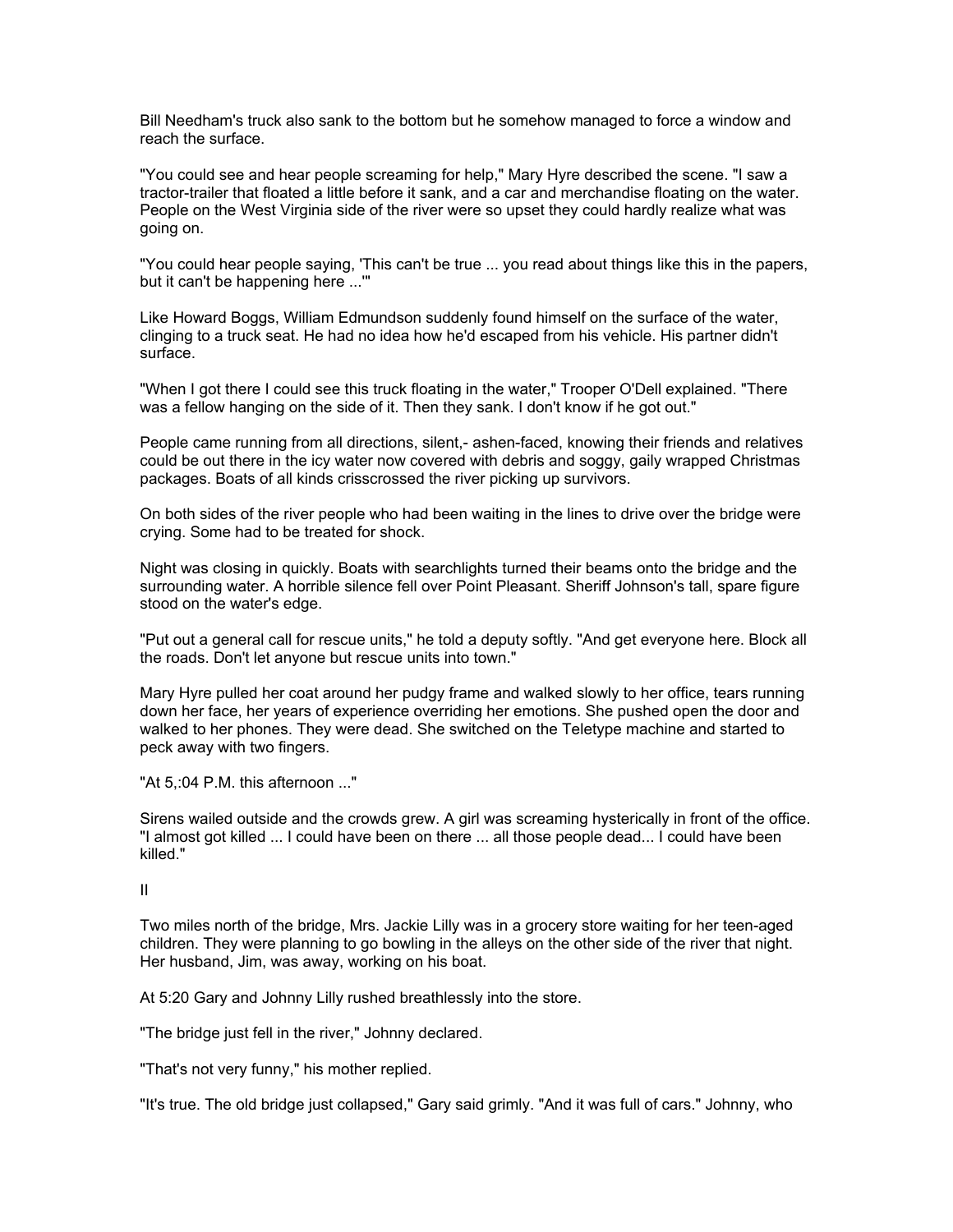was married, drove them home to their little house on Camp Conley Road. Mrs. Lilly headed for a phone. It was dead. As Johnny drove off, dashing back to" Point Pleasant to be with his wife, Gary, eighteen, turned on the television set and searched for a news program.

A few minutes later Gary glanced out of the picture window in the living room and gasped.

"There's something out there!" he exclaimed.

Mrs. Lilly looked out and saw a flashing red light disappearing over the trees.

"Do you think those things are back?" Gary asked.

"It was probably an airplane," she answered. But she turned off the lights in the living room so they could see .better into the darkness outside.

A few minutes later a second light appeared, moving in the same direction as the first. It was one of those glaringly bright prismatic lights so familiar to the residents of Camp Conley -Road. They went outside to watch it.

"It wasn't an airplane," Mrs. Lilly assured me later. "It was one of those things, bobbing up and down like they do. There wasn't any sound."

For the next hour, Mrs. Lilly, Gary, and daughter Linda divided their attention between the TV set and the eerie aerial activity outside. "We counted twelve of them," Mrs. Lilly reported. "Most of them were just above the treetops. They seemed to be coming down from up around the TNT area and moved south toward the town."

The hundreds of people milling around the streets of Point Pleasant did not see anything in the skies that night, however. Perhaps the objects followed their old route, dipping into the ravine behind North Park and cutting eastward to the hills.

"I was getting scared," Mrs. Lilly recalled. "We'd never seen so many of these things in one night. I kept trying the phone, wanting to get somebody to drive out and pick us up and take us out of there."

Finally around 9 P.M. she got a dial tone and was able to place a call to a neighbor who drove over, picked them up, and took them to the home of Mrs. Lilly's mother in Point Pleasant.

A few months later James Lilly moved bis family away

from Camp Conley Road.

III

Around 2 A.M. I finally got a line through to Point Pleasant and was very much relieved when Mary Hyre picked up her phone. She spoke very slowly, obviously exhausted.

"It's the most terrible thing I've ever seen," she told me. "But I was kind of prepared for it. You know those dreams I had ... well, it was exactly like that. The packages floating in the water. The people crying for help. Those dreams came true."

"Is everyone all right?" I asked anxiously. "The McDaniels, Connie, the others."

"I think so. It'll be awhile before we know who was on the bridge. There could have been as many as one hundred people. Some of them were rescued. But an awful lot of them are trapped under all that metal."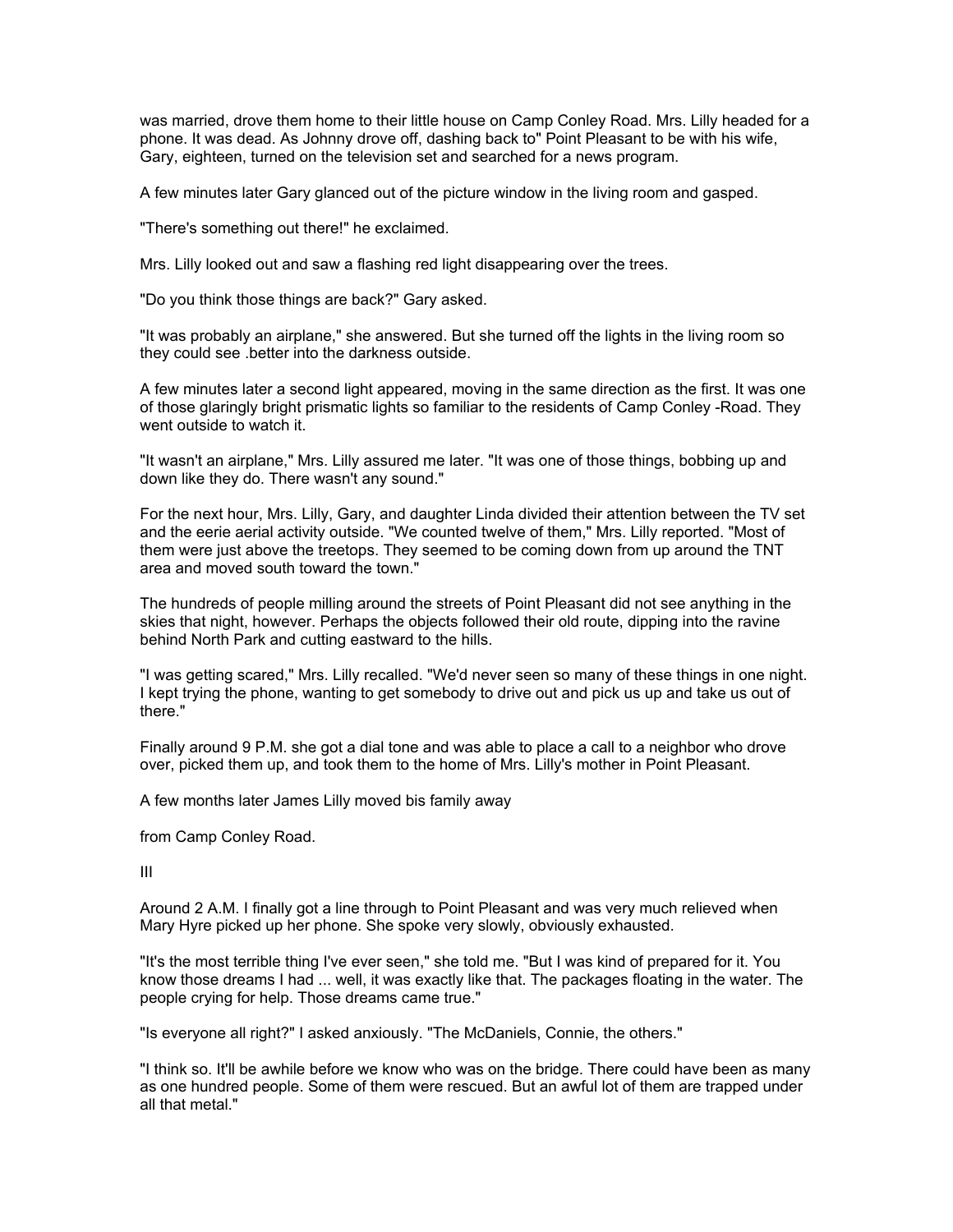After a month of brutally hard work, divers and rescue teams recovered thirty-eight bodies. Several other people in Ohio and West Virginia were never heard from again and it was assumed they also went down with the bridge. A number of UFO witnesses were among the dead.

"I talked to one woman who lives right by the bridge," Mary continued. "She says that two days ago she saw two men climbing the bridge."

"Climbing on it?"

"Yes. They weren't walking across. They were climbing around the sides of it"

"Was she able to describe them?"

"They were wearing checkered coats and black trousers.

She couldn't see their faces too well because they were so far away. But she did notice their shoes. They weren't wearing boots, just ordinary shoes. She thought that was odd because of me weather we'd been having."

"You'd better have the police talk with her, Mary," I said.

"I will. There's just so much to do. People are coming from all over. And as soon as my phone was working again I started getting calls from newspapers and radio stations all over the country.1'

"You'd better try to get some sleep."

"I know, but I just can't leave the office now. Ambulances and rescue trucks are coming in from all over. They'll be working all night. I've got to be there."

Later the bridge was lifted from the water piece by piece and reconstructed in a field near Henderson. Engineers finally determined the collapse was due to metal fatigue and structural failure.

"John," Mary began hesitantly, "do you think this had anything to do with UFOs and the 'Bird'?"

"There's no answer to that, Mary. Maybe there were people on the bridge that could have told us something. I knew the condition of the bridge. And I'd had warnings about something terrible that was going to happen. If I could have put things together sooner, maybe we could have saved all those lives."

"It's not your fault. Some things are just meant to be. You can't change the future ... even when you know what is going to happen."

I heard the sound of a woman weeping in the background.

"A woman just came in. Her husband is missing," Mary whispered.

After we hung up I sat for a long time by my big glass windows, looking out over the lights of Manhattan Island. For one long year my life had been intertwined with the lives of the people of Point Pleasant. I had been led into relationships and events that seemed to follow a structured pattern beyond my control. Even beyond my understanding. I had stood on those distant hills and watched those wretched bouncing lights mock me. In the months ahead there would be many changes in the lives of those who had been touched by the Garuda. Roger and Linda Scar-berry would divorce, as would Woodrow Derenberger who, in what has become a. tradition among contactees, would remarry ... this time to a beautiful young woman who was also a contactee.